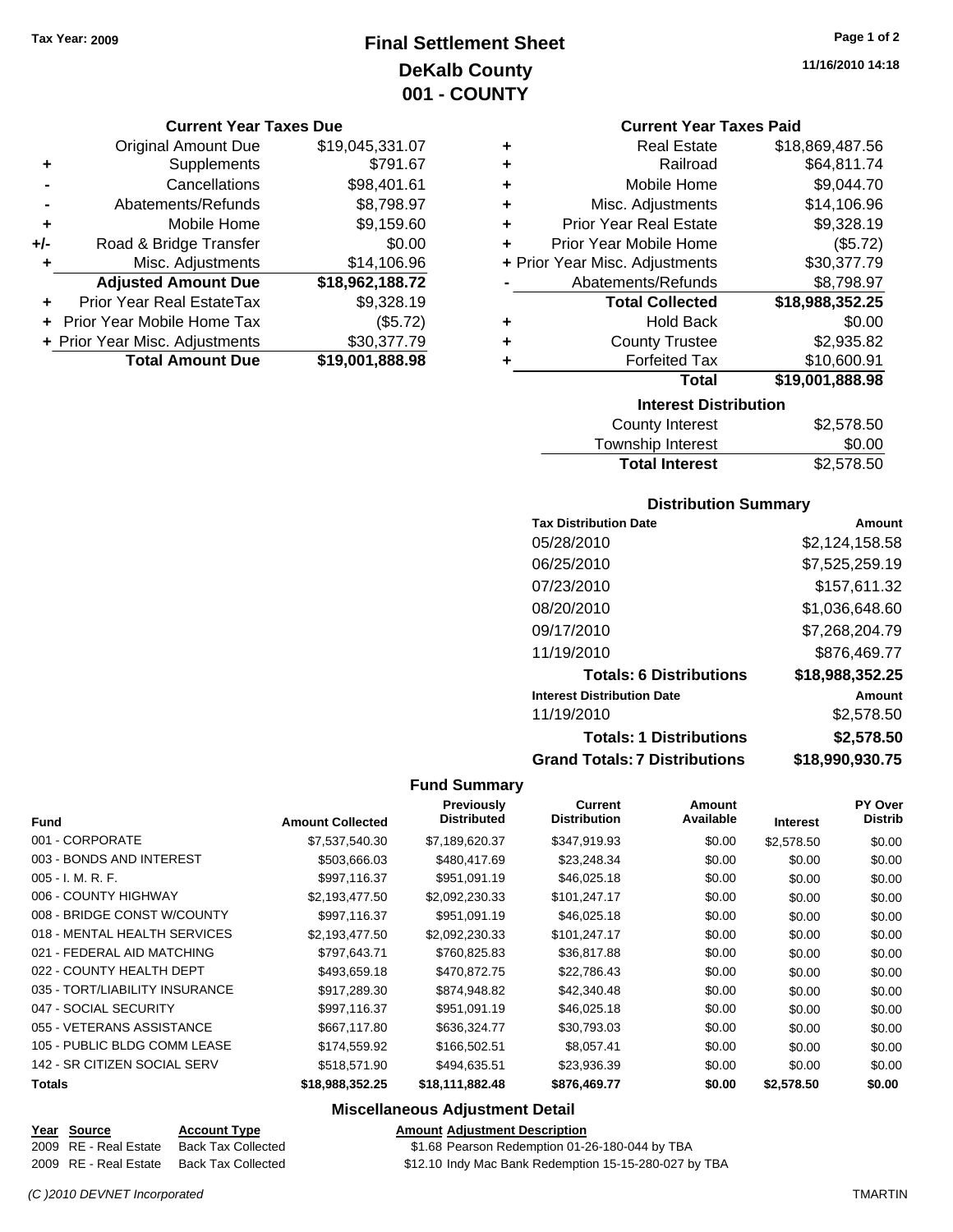# **Final Settlement Sheet Tax Year: 2009 Page 2 of 2 DeKalb County**

**Miscellaneous Adjustment Detail**

|      | <u>real obtitue</u>      | AGGANII I ANG                            |             | <u>Alliount Aujustinent Description</u>   |
|------|--------------------------|------------------------------------------|-------------|-------------------------------------------|
|      | 2008 RE - Real Estate    | <b>Back Tax Collected</b>                |             | \$30,264.90 DeKalb TIF #4 Surplus Distril |
|      | 2009 RE - Real Estate    | <b>Back Tax Collected</b>                |             | \$8,742.78 Eagle Home Nature's Crossir    |
|      | 2009 RE - Real Estate    | <b>Back Tax Collected</b>                |             | \$8.70 Montalbano Builders Redemp         |
|      | 2009 RE - Real Estate    | <b>Back Tax Collected</b>                |             | \$2.89 Montalbano Builders Redemp         |
|      | 2009 RE - Real Estate    | <b>Back Tax Collected</b>                |             | \$1.91 Montalbano Builders Redemp         |
|      | 2009 RE - Real Estate    | <b>Back Tax Collected</b>                |             | \$2.01 Montalbano Builders Redemp         |
| 2009 | RE - Real Estate         | <b>Back Tax Collected</b>                |             | \$2.57 Johnson Redemption 18-32-4         |
| 2009 | RE - Real Estate         | <b>Back Tax Collected</b>                |             | \$26.92 Talan/Fitzpatrick Redemption      |
| 2009 | <b>RE</b> - Real Estate  | <b>Back Tax Collected</b>                |             | \$22.05 Riedelsperger Redemption 1        |
| 2009 |                          | MH - Mobile Home Back Tax Collected      |             | \$7.11 Buehler Redemption 08-01-4         |
| 2009 |                          | MH - Mobile Home Back Tax Collected      |             | \$7.28 Smith Redemption 09-29-400         |
| 2009 |                          | MH - Mobile Home Back Tax Collected      |             | \$15.57 Marrufo Redemption 08-01-4        |
| 2009 |                          | MH - Mobile Home Back Tax Collected      |             | \$6.85 Morales Redemption 06-33-4         |
| 2009 |                          | MH - Mobile Home Back Tax Collected      |             | \$7.98 Sances Redemption 06-33-4          |
| 2009 |                          | MH - Mobile Home Back Tax Collected      |             | \$6.13 Garcia Redemption 08-01-40         |
| 2009 | RE - Real Estate         | <b>Back Tax Collected</b>                |             | \$9.68 Eagle Home Prairie Spring R        |
| 2009 | RE - Real Estate         | <b>Back Tax Collected</b>                |             | \$4.34 Gardens of Rivermist Redem         |
| 2009 | RE - Real Estate         | Paymt In Lieu of Tax                     |             | \$115.93 Sunset View Apartments by 7      |
|      | 2009 RE - Real Estate    | Paymt In Lieu of Tax                     |             | \$111.52 Sequoya Apartments by TBA        |
|      | 2009 RE - Real Estate    | Paymt In Lieu of Tax                     |             | \$1,481.57 Housing Authority DeKalb Un    |
|      | 2009 RE - Real Estate    | Paymt In Lieu of Tax                     |             | \$896.93 Housing Authority Sycamore       |
| 2009 | <b>RE</b> - Real Estate  | <b>Back Tax Collected</b>                |             | \$79.04 Capes Redemption 03-19-37         |
|      | 2009 RE - Real Estate    | <b>Back Tax Collected</b>                |             | \$99.10 McCord Redemption 14-15-3         |
|      | 2009 RE - Real Estate    | Paymt In Lieu of Tax                     |             | \$896.93 Housing Authority Sycamore       |
|      | 2009 RE - Real Estate    | Paymt In Lieu of Tax                     |             | \$1,481.59 Housing Authority DeKalb Un    |
| 2009 |                          | MH - Mobile Home Back Tax Collected      |             | \$23.97 Stewart Redemption 09-29-4        |
| 2009 |                          | MH - Mobile Home Back Tax Collected      |             | \$12.10 Eder Redemption 06-33-400-        |
| 2009 | RE - Real Estate         | <b>Back Tax Collected</b>                |             | \$5.45 Resource Bank Redemption           |
| 2009 | RE - Real Estate         | <b>Back Tax Collected</b>                |             | \$19.75 Vanguard Homes Redemptio          |
|      | 2009 RE - Real Estate    | <b>Back Tax Collected</b>                |             | \$4.82 Vanguard Homes Redemptio           |
|      |                          | 2009 MH - Mobile Home Back Tax Collected |             | \$16.41 Olson Redemption 08-01-401        |
|      |                          | 2009 MH - Mobile Home Back Tax Collected |             | \$9.49 Davison Redemption 08-26-1         |
|      | 2009 RE - Real Estate    | <b>Back Tax Collected</b>                |             | \$4.37 Stauber Redemption 09-29-2         |
|      | 2009 RE - Real Estate    | <b>Back Tax Collected</b>                |             | \$24.11 Stauber Redemption 09-29-2        |
|      | 2009 RE - Real Estate    | <b>Back Tax Collected</b>                |             | \$24.11 Stauber Redemption 09-29-2        |
|      | 2009 RE - Real Estate    | <b>Back Tax Collected</b>                |             | \$24.11 Stauber Redemption 09-29-2        |
|      | <b>Totals 38 entries</b> |                                          | \$44,484.75 |                                           |

| 2009 RE - Real Estate |
|-----------------------|
| 2009 RE - Real Estate |
| 2009 RE - Real Estate |
| 2009 RE - Real Estate |
| 2009 RE - Real Estate |
| 2009 RE - Real Estate |
| 2009 RE - Real Estate |
| 2009 RE - Real Estate |
| Totale Rentries       |

# PTAB Decision PTAB Decision RE Abatement RE Abatement RE Abatement

| Year Source                              | <b>Account Type</b>                      |             | <b>Amount Adjustment Description</b>                                 |
|------------------------------------------|------------------------------------------|-------------|----------------------------------------------------------------------|
| 2008 RE - Real Estate                    | <b>Back Tax Collected</b>                |             | \$30,264.90 DeKalb TIF #4 Surplus Distribution by TBA                |
| 2009 RE - Real Estate                    | <b>Back Tax Collected</b>                |             | \$8,742.78 Eagle Home Nature's Crossing Redemption 58 Parcels by TBA |
| 2009 RE - Real Estate                    | <b>Back Tax Collected</b>                |             | \$8.70 Montalbano Builders Redemption 09-33-128-003 by TBA           |
| 2009 RE - Real Estate                    | <b>Back Tax Collected</b>                |             | \$2.89 Montalbano Builders Redemption 09-28-352-001 by TBA           |
| 2009 RE - Real Estate                    | <b>Back Tax Collected</b>                |             | \$1.91 Montalbano Builders Redemption 09-28-351-016 by TBA           |
| 2009 RE - Real Estate                    | <b>Back Tax Collected</b>                |             | \$2.01 Montalbano Builders Redemption 09-28-351-015 by TBA           |
| 2009 RE - Real Estate                    | <b>Back Tax Collected</b>                |             | \$2.57 Johnson Redemption 18-32-424-017 by TBA                       |
| 2009 RE - Real Estate                    | <b>Back Tax Collected</b>                |             | \$26.92 Talan/Fitzpatrick Redemption 19-27-451-010 by TBA            |
| 2009 RE - Real Estate                    | <b>Back Tax Collected</b>                |             | \$22.05 Riedelsperger Redemption 15-15-228-035 by TBA                |
| 2009 MH - Mobile Home Back Tax Collected |                                          |             | \$7.11 Buehler Redemption 08-01-401-005-2582l Mobile Home by TBA     |
| 2009 MH - Mobile Home Back Tax Collected |                                          |             | \$7.28 Smith Redemption 09-29-400-016-0024O Mobile Home by TBA       |
|                                          | 2009 MH - Mobile Home Back Tax Collected |             | \$15.57 Marrufo Redemption 08-01-401-005-2642I Mobile Home by TBA    |
|                                          | 2009 MH - Mobile Home Back Tax Collected |             | \$6.85 Morales Redemption 06-33-400-039-0013B Mobile Home by TBA     |
|                                          | 2009 MH - Mobile Home Back Tax Collected |             | \$7.98 Sances Redemption 06-33-400-039-0010B by TBA                  |
|                                          | 2009 MH - Mobile Home Back Tax Collected |             | \$6.13 Garcia Redemption 08-01-401-005-2533l by TBA                  |
| 2009 RE - Real Estate                    | <b>Back Tax Collected</b>                |             | \$9.68 Eagle Home Prairie Spring Redemption 07-22-476-011 by TBA     |
| 2009 RE - Real Estate                    | <b>Back Tax Collected</b>                |             | \$4.34 Gardens of Rivermist Redemption 08-02-303-001 by TBA          |
| 2009 RE - Real Estate                    | Paymt In Lieu of Tax                     |             | \$115.93 Sunset View Apartments by TBA                               |
| 2009 RE - Real Estate                    | Paymt In Lieu of Tax                     |             | \$111.52 Sequoya Apartments by TBA                                   |
| 2009 RE - Real Estate                    | Paymt In Lieu of Tax                     |             | \$1,481.57 Housing Authority DeKalb Units by TBA                     |
| 2009 RE - Real Estate                    | Paymt In Lieu of Tax                     |             | \$896.93 Housing Authority Sycamore Units by TBA                     |
| 2009 RE - Real Estate                    | <b>Back Tax Collected</b>                |             | \$79.04 Capes Redemption 03-19-377-001 by TBA                        |
| 2009 RE - Real Estate                    | <b>Back Tax Collected</b>                |             | \$99.10 McCord Redemption 14-15-351-002 by TBA                       |
| 2009 RE - Real Estate                    | Paymt In Lieu of Tax                     |             | \$896.93 Housing Authority Sycamore Units by TBA                     |
| 2009 RE - Real Estate                    | Paymt In Lieu of Tax                     |             | \$1,481.59 Housing Authority DeKalb Units by TBA                     |
| 2009 MH - Mobile Home Back Tax Collected |                                          |             | \$23.97 Stewart Redemption 09-29-400-016-0012O by TBA                |
| 2009 MH - Mobile Home Back Tax Collected |                                          |             | \$12.10 Eder Redemption 06-33-400-039-0012A by TBA                   |
| 2009 RE - Real Estate                    | <b>Back Tax Collected</b>                |             | \$5.45 Resource Bank Redemption 01-26-180-040 by TBA                 |
| 2009 RE - Real Estate                    | <b>Back Tax Collected</b>                |             | \$19.75 Vanguard Homes Redemption 15-14-102-033 by TBA               |
| 2009 RE - Real Estate                    | <b>Back Tax Collected</b>                |             | \$4.82 Vanguard Homes Redemption 15-14-107-008 by TBA                |
| 2009 MH - Mobile Home Back Tax Collected |                                          |             | \$16.41 Olson Redemption 08-01-401-005-2505l by TBA                  |
| 2009 MH - Mobile Home Back Tax Collected |                                          |             | \$9.49 Davison Redemption 08-26-176-013-0724A by TBA                 |
| 2009 RE - Real Estate                    | <b>Back Tax Collected</b>                |             | \$4.37 Stauber Redemption 09-29-254-041 by TBA                       |
| 2009 RE - Real Estate                    | <b>Back Tax Collected</b>                |             | \$24.11 Stauber Redemption 09-29-254-047 by TBA                      |
| 2009 RE - Real Estate                    | <b>Back Tax Collected</b>                |             | \$24.11 Stauber Redemption 09-29-254-049 by TBA                      |
| 2009 RE - Real Estate                    | <b>Back Tax Collected</b>                |             | \$24.11 Stauber Redemption 09-29-254-041 by TBA                      |
| <b>Totals 38 entries</b>                 |                                          | \$44,484.75 |                                                                      |
|                                          |                                          |             |                                                                      |

#### **Abatement Detail**

#### **Year Source Account Type Amount Adjustment Description**

| <b>Totals 8 entries</b> |                                     | \$8,798.97                                                           |
|-------------------------|-------------------------------------|----------------------------------------------------------------------|
|                         | 2009 RE - Real Estate RE Abatement  | \$13.36 03-19-401-005 2008 PTAB REFUND by TBA                        |
| 2009 RE - Real Estate   | RE Abatement                        | \$11.74 09-06-181-001 PTAB REFUND by TBA                             |
|                         | 2009 RE - Real Estate RE Abatement  | \$8,742.78 Reveral Entry-Eagle Home Nature's Crossing Redempt by TBA |
|                         | 2009 RE - Real Estate RE Abatement  | \$2.58 18-27-303-022 2008 PTAB REFUND by TBA                         |
|                         | 2009 RE - Real Estate RE Abatement  | \$1.88 06-21-456-006 2007 PTAB REFUND by TBA                         |
|                         | 2009 RE - Real Estate RE Abatement  | \$3.79 06-20-376-009 2007 PTAB REFUND by TBA                         |
|                         | 2009 RE - Real Estate PTAB Decision | \$10.59 19-27-427-012 2006 PTAB REFUND by TBA                        |
|                         | 2009 RE - Real Estate PTAB Decision | \$12.25 19-26-433-024 2008 PTAB REFUND by TBA                        |
|                         |                                     |                                                                      |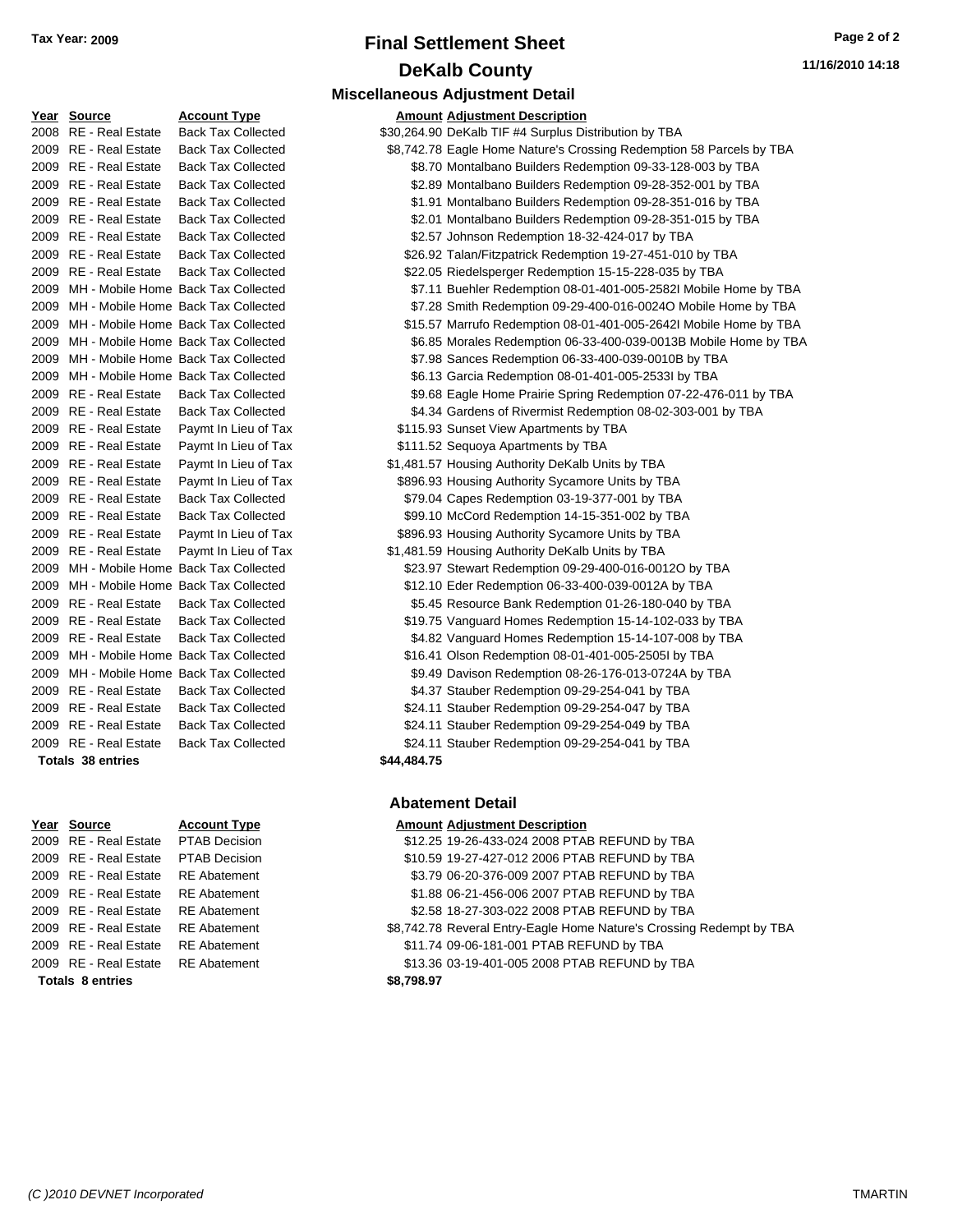# **Final Settlement Sheet Tax Year: 2009 Page 1 of 2 DeKalb County 002 - FOREST PRESERVE**

#### **Current Year Taxes Due**

|       | <b>Original Amount Due</b>     | \$1,477,623.56 |
|-------|--------------------------------|----------------|
| ٠     | Supplements                    | \$61.42        |
|       | Cancellations                  | \$1,163.19     |
|       | Abatements/Refunds             | \$682.67       |
| ٠     | Mobile Home                    | \$710.63       |
| $+/-$ | Road & Bridge Transfer         | \$0.00         |
| ٠     | Misc. Adjustments              | \$1,094.46     |
|       | <b>Adjusted Amount Due</b>     | \$1,477,644.21 |
| ÷     | Prior Year Real EstateTax      | \$773.30       |
|       | Prior Year Mobile Home Tax     | (\$0.45)       |
|       | + Prior Year Misc. Adjustments | \$2,423.59     |
|       | <b>Total Amount Due</b>        | \$1,480,840.65 |

#### **Current Year Taxes Paid**

| ٠ | <b>Real Estate</b>             | \$1,470,452.01 |
|---|--------------------------------|----------------|
| ٠ | Railroad                       | \$5,028.50     |
| ٠ | Mobile Home                    | \$701.71       |
| ٠ | Misc. Adjustments              | \$1,094.46     |
| ٠ | <b>Prior Year Real Estate</b>  | \$773.30       |
| ٠ | Prior Year Mobile Home         | (\$0.45)       |
|   | + Prior Year Misc. Adjustments | \$2,423.59     |
|   | Abatements/Refunds             | \$682.67       |
|   |                                |                |
|   | <b>Total Collected</b>         | \$1,479,790.45 |
| ٠ | <b>Hold Back</b>               | \$0.00         |
| ٠ | <b>County Trustee</b>          | \$227.73       |
| ٠ | <b>Forfeited Tax</b>           | \$822.47       |
|   | Total                          | \$1,480,840.65 |
|   | <b>Interest Distribution</b>   |                |

| <b>Total Interest</b> | \$200.95 |
|-----------------------|----------|
| Township Interest     | \$0.00   |
| County Interest       | \$200.95 |

#### **Distribution Summary**

| <b>Tax Distribution Date</b>         | Amount         |
|--------------------------------------|----------------|
| 05/28/2010                           | \$164,872.57   |
| 06/25/2010                           | \$587,107.41   |
| 07/23/2010                           | \$12,228.05    |
| 08/20/2010                           | \$80,449.69    |
| 09/17/2010                           | \$567,075.68   |
| 11/19/2010                           | \$68,057.05    |
| <b>Totals: 6 Distributions</b>       | \$1,479,790.45 |
| <b>Interest Distribution Date</b>    | Amount         |
| 11/19/2010                           | \$200.95       |
| <b>Totals: 1 Distributions</b>       | \$200.95       |
| <b>Grand Totals: 7 Distributions</b> | \$1,479,991.40 |

#### **Fund Summary**

| Fund                                         | <b>Amount Collected</b> | <b>Previously</b><br><b>Distributed</b> | Current<br><b>Distribution</b> | Amount<br>Available | <b>Interest</b> | PY Over<br><b>Distrib</b> |
|----------------------------------------------|-------------------------|-----------------------------------------|--------------------------------|---------------------|-----------------|---------------------------|
| 001 - CORPORATE                              | \$1,340,187.03          | \$1,278,550.49                          | \$61,636.54                    | \$0.00              | \$200.95        | \$0.00                    |
| 005 - I. M. R. F.                            | \$100.291.31            | \$95.678.79                             | \$4,612.52                     | \$0.00              | \$0.00          | \$0.00                    |
| 035 - TORT JUDGEMENTS/LIABILITY<br>INSURANCE | \$15,188,57             | \$14,490.03                             | \$698.54                       | \$0.00              | \$0.00          | \$0.00                    |
| 047 - SOCIAL SECURITY                        | \$24.123.54             | \$23,014.09                             | \$1,109.45                     | \$0.00              | \$0.00          | \$0.00                    |
| Totals                                       | \$1,479,790.45          | \$1,411,733.40                          | \$68,057.05                    | \$0.00              | \$200.95        | \$0.00                    |

| Year Source           | <b>Account Type</b>       | <b>Amount Adjustment Description</b>                               |
|-----------------------|---------------------------|--------------------------------------------------------------------|
| 2009 RE - Real Estate | <b>Back Tax Collected</b> | \$0.13 Pearson Redemption 01-26-180-044 by TBA                     |
| 2009 RE - Real Estate | <b>Back Tax Collected</b> | \$0.94 Indy Mac Bank Redemption 15-15-280-027 by TBA               |
| 2008 RE - Real Estate | <b>Back Tax Collected</b> | \$2,414.84 DeKalb TIF #4 Surplus Distribution by TBA               |
| 2009 RE - Real Estate | <b>Back Tax Collected</b> | \$678.31 Eagle Home Nature's Crossing Redemption 58 Parcels by TBA |
| 2009 RE - Real Estate | <b>Back Tax Collected</b> | \$0.68 Montalbano Builders Redemption 09-33-128-003 by TBA         |
| 2009 RE - Real Estate | <b>Back Tax Collected</b> | \$0.22 Montalbano Builders Redemption 09-28-352-001 by TBA         |
| 2009 RE - Real Estate | <b>Back Tax Collected</b> | \$0.15 Montalbano Builders Redemption 09-28-351-016 by TBA         |
| 2009 RE - Real Estate | <b>Back Tax Collected</b> | \$0.16 Montalbano Builders Redemption 09-28-351-015 by TBA         |
| 2009 RE - Real Estate | <b>Back Tax Collected</b> | \$0.20 Johnson Redemption 18-32-424-017 by TBA                     |
| 2009 RE - Real Estate | <b>Back Tax Collected</b> | \$2.09 Talan/Fitzpatrick Redemption 19-27-451-010 by TBA           |
| 2009 RE - Real Estate | <b>Back Tax Collected</b> | \$1.71 Riedelsperger Redemption 15-15-228-035 by TBA               |
|                       |                           |                                                                    |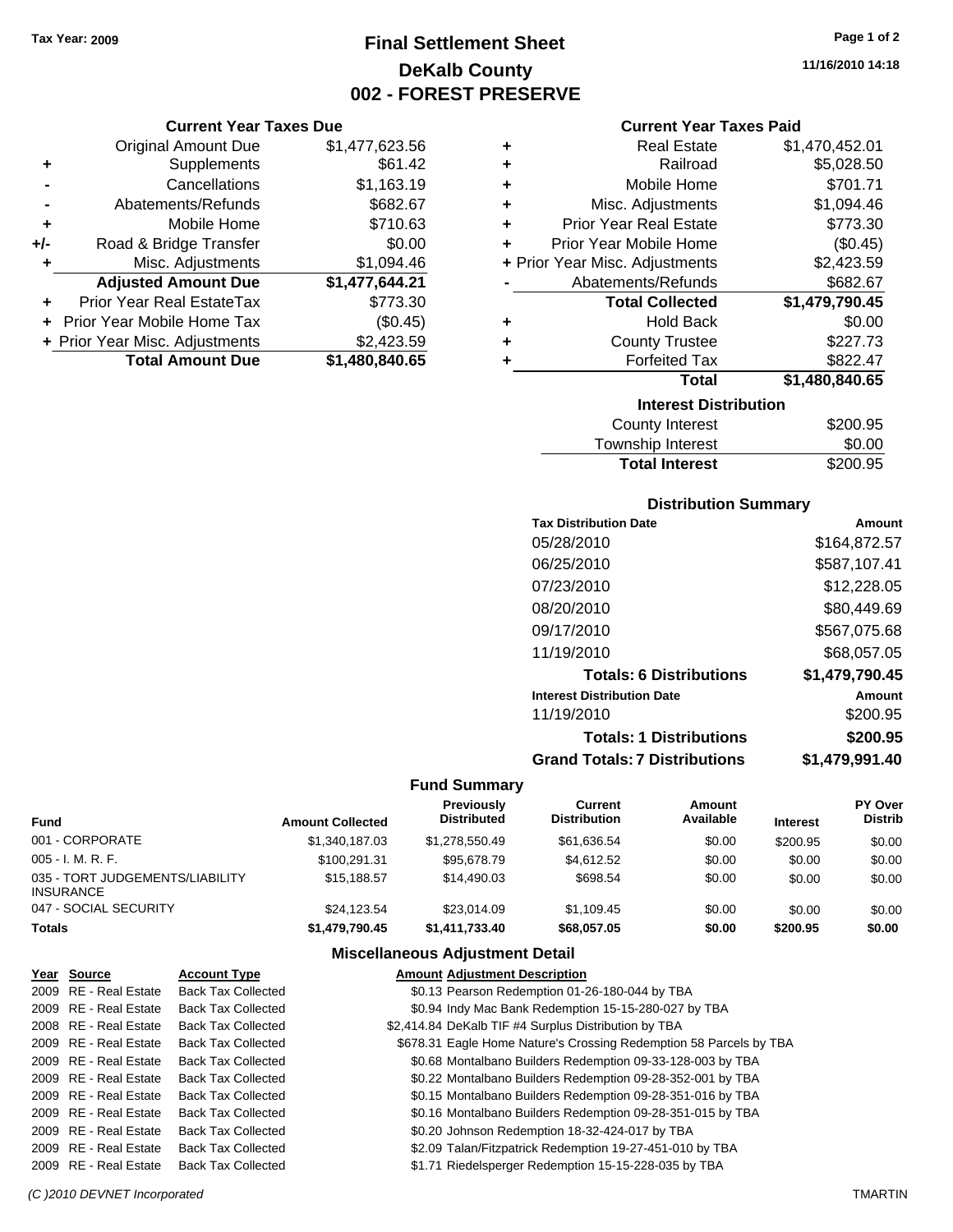| Tax Year: 2009 | <b>Final Settlement Sheet</b>          | Page 2 of 2      |
|----------------|----------------------------------------|------------------|
|                | <b>DeKalb County</b>                   | 11/16/2010 14:18 |
|                | <b>Miscellaneous Adjustment Detail</b> |                  |

**Amount Adjustment Description** 

| Year | <b>Source</b>            | <b>Account Type</b>                 | Amount     |
|------|--------------------------|-------------------------------------|------------|
| 2009 |                          | MH - Mobile Home Back Tax Collected | \$0.55     |
| 2009 |                          | MH - Mobile Home Back Tax Collected | \$0.56     |
| 2009 |                          | MH - Mobile Home Back Tax Collected | \$1.21     |
| 2009 |                          | MH - Mobile Home Back Tax Collected | \$0.53     |
| 2009 |                          | MH - Mobile Home Back Tax Collected | \$0.62     |
| 2009 |                          | MH - Mobile Home Back Tax Collected | \$0.47     |
| 2009 | <b>RE</b> - Real Estate  | <b>Back Tax Collected</b>           | \$0.75     |
| 2009 | RE - Real Estate         | <b>Back Tax Collected</b>           | \$0.34     |
| 2009 | <b>RE</b> - Real Estate  | Paymt In Lieu of Tax                | \$9.00     |
|      | 2009 RE - Real Estate    | Paymt In Lieu of Tax                | \$8.65     |
|      | 2009 RE - Real Estate    | Paymt In Lieu of Tax                | \$114.94   |
| 2009 | <b>RE</b> - Real Estate  | Paymt In Lieu of Tax                | \$69.58    |
|      | 2009 RE - Real Estate    | <b>Back Tax Collected</b>           | \$6.13     |
| 2009 | <b>RE</b> - Real Estate  | <b>Back Tax Collected</b>           | \$7.69     |
| 2009 | <b>RE</b> - Real Estate  | Paymt In Lieu of Tax                | \$69.58    |
| 2009 | RE - Real Estate         | Paymt In Lieu of Tax                | \$114.94   |
| 2009 |                          | MH - Mobile Home Back Tax Collected | \$1.86     |
| 2009 |                          | MH - Mobile Home Back Tax Collected | \$0.94     |
| 2009 | <b>RE</b> - Real Estate  | <b>Back Tax Collected</b>           | \$0.42     |
| 2009 | <b>RE</b> - Real Estate  | <b>Back Tax Collected</b>           | \$1.53     |
| 2009 | RE - Real Estate         | <b>Back Tax Collected</b>           | \$0.37     |
| 2009 |                          | MH - Mobile Home Back Tax Collected | \$1.27     |
| 2009 |                          | MH - Mobile Home Back Tax Collected | \$0.74     |
| 2009 | RE - Real Estate         | <b>Back Tax Collected</b>           | \$0.34     |
| 2009 | <b>RE</b> - Real Estate  | <b>Back Tax Collected</b>           | \$1.87     |
| 2009 | RE - Real Estate         | <b>Back Tax Collected</b>           | \$1.87     |
| 2009 | <b>RE</b> - Real Estate  | <b>Back Tax Collected</b>           | \$1.87     |
|      | <b>Totals 38 entries</b> |                                     | \$3,518.05 |

#### 2009 RE - Real Estate PTAB Decision 2009 RE - Real Estate PTAB Decision 2009 RE - Real Estate RE Abatement 2009 RE - Real Estate RE Abatement 2009 RE - Real Estate RE Abatement 2009 RE - Real Estate RE Abatement 2009 RE - Real Estate RE Abatement **Totals \$682.67 8 entries**

#### \$0.55 Buehler Redemption 08-01-401-005-2582I Mobile Home by TBA \$0.56 Smith Redemption 09-29-400-016-0024O Mobile Home by TBA \$1.21 Marrufo Redemption 08-01-401-005-2642I Mobile Home by TBA \$0.53 Morales Redemption 06-33-400-039-0013B Mobile Home by TBA \$0.62 Sances Redemption 06-33-400-039-0010B by TBA \$0.47 Garcia Redemption 08-01-401-005-2533I by TBA \$0.75 Eagle Home Prairie Spring Redemption 07-22-476-011 by TBA \$0.34 Gardens of Rivermist Redemption 08-02-303-001 by TBA 2009 Real Estate Apartments by TBA 2009 x - Real Estate \$8.65 Sequoya Apartments by TBA 2009 x 5114.94 Housing Authority DeKalb Units by TBA 2009 x 569.58 Housing Authority Sycamore Units by TBA \$6.13 Capes Redemption 03-19-377-001 by TBA \$7.69 McCord Redemption 14-15-351-002 by TBA 2009 x 569.58 Housing Authority Sycamore Units by TBA 2009 x 5114.94 Housing Authority DeKalb Units by TBA \$1.86 Stewart Redemption 09-29-400-016-0012O by TBA \$0.94 Eder Redemption 06-33-400-039-0012A by TBA \$0.42 Resource Bank Redemption 01-26-180-040 by TBA \$1.53 Vanguard Homes Redemption 15-14-102-033 by TBA \$0.37 Vanguard Homes Redemption 15-14-107-008 by TBA \$1.27 Olson Redemption 08-01-401-005-2505I by TBA \$0.74 Davison Redemption 08-26-176-013-0724A by TBA \$0.34 Stauber Redemption 09-29-254-041 by TBA \$1.87 Stauber Redemption 09-29-254-047 by TBA \$1.87 Stauber Redemption 09-29-254-049 by TBA \$1.87 Stauber Redemption 09-29-254-041 by TBA

#### **Abatement Detail**

#### **Year Source Account Type Amount Adjustment Description**

| 2009 RE - Real Estate               | RE Abatement | \$0.91 09-06-181-001 PTAB REFUND by TBA                             |
|-------------------------------------|--------------|---------------------------------------------------------------------|
|                                     |              |                                                                     |
| 2009 RE - Real Estate RE Abatement  |              | \$678.31 Reversal Entry-Eagle Home Nature's Crossing Redempt by TBA |
| 2009 RE - Real Estate RE Abatement  |              | \$0.20 18-27-303-022 2008 PTAB REFUND by TBA                        |
| 2009 RE - Real Estate RE Abatement  |              | \$0.15 06-21-456-006 2007 PTAB REFUND by TBA                        |
| 2009 RE - Real Estate RE Abatement  |              | \$0.29 06-20-376-009 2007 PTAB REFUND by TBA                        |
| 2009 RE - Real Estate PTAB Decision |              | \$0.82 19-27-427-012 2006 PTAB REFUND by TBA                        |
| 2009 RE - Real Estate PTAB Decision |              | \$0.95 19-26-433-024 2008 PTAB REFUND by TBA                        |
|                                     |              |                                                                     |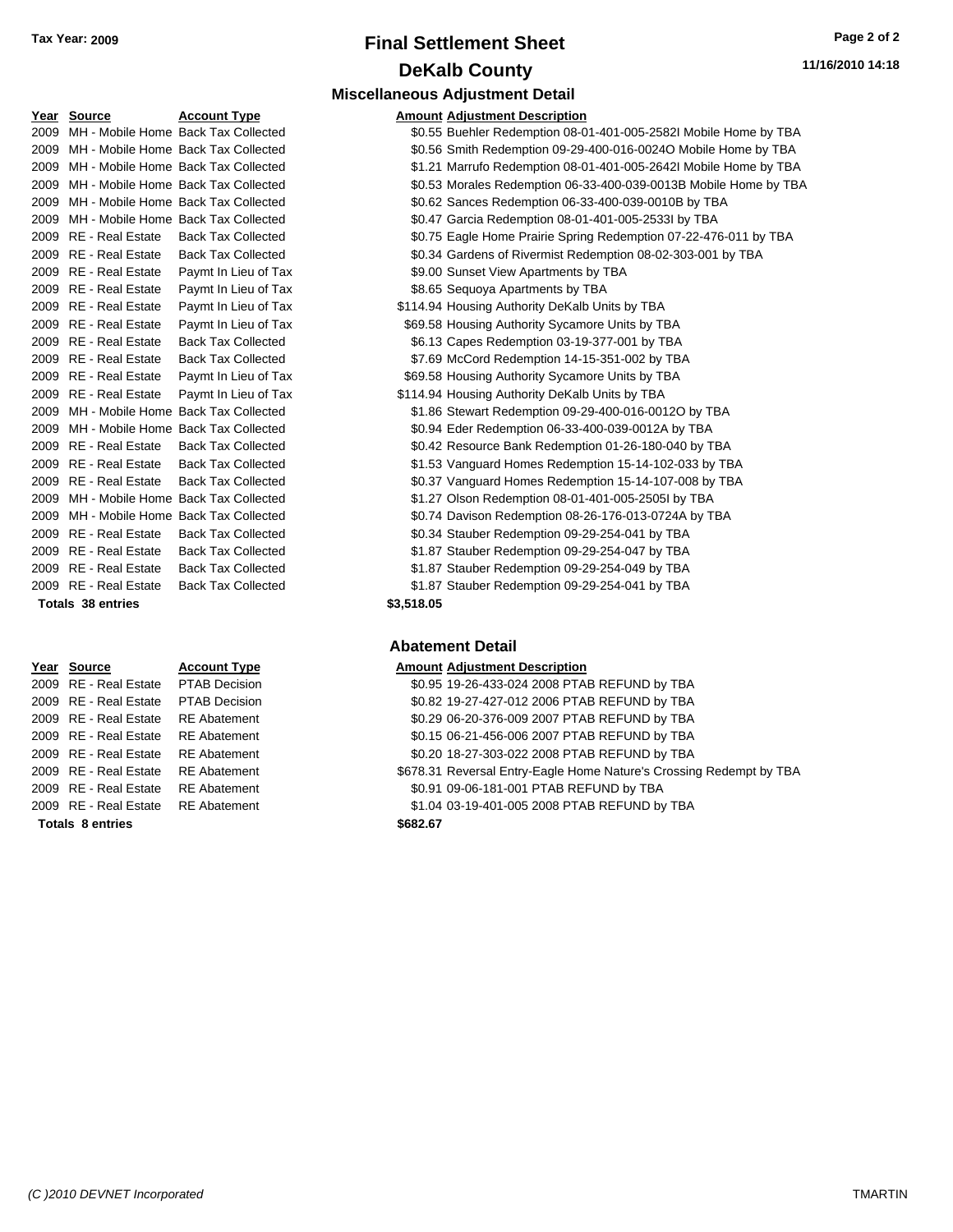# **Final Settlement Sheet Tax Year: 2009 Page 1 of 1 DeKalb County 003 - AFTON TOWNSHIP**

**Current Year Taxes Due**

| OUITCHL TCUL TUACS DUC         |             |
|--------------------------------|-------------|
| <b>Original Amount Due</b>     | \$68,149.39 |
| Supplements                    | \$0.00      |
| Cancellations                  | \$26.10     |
| Abatements/Refunds             | \$0.00      |
| Mobile Home                    | \$3.49      |
| Road & Bridge Transfer         | \$0.00      |
| Misc. Adjustments              | \$0.00      |
| <b>Adjusted Amount Due</b>     | \$68,126.78 |
| Prior Year Real EstateTax      | \$0.00      |
| Prior Year Mobile Home Tax     | \$0.00      |
| + Prior Year Misc. Adjustments | \$0.00      |
| <b>Total Amount Due</b>        | \$68,126.78 |
|                                |             |

#### **Current Year Taxes Paid**

| ٠ | Real Estate                    | \$67,404.70 |
|---|--------------------------------|-------------|
| ÷ | Railroad                       | \$716.90    |
| ÷ | Mobile Home                    | \$3.49      |
| ÷ | Misc. Adjustments              | \$0.00      |
| ÷ | <b>Prior Year Real Estate</b>  | \$0.00      |
| ٠ | Prior Year Mobile Home         | \$0.00      |
|   | + Prior Year Misc. Adjustments | \$0.00      |
|   | Abatements/Refunds             | \$0.00      |
|   | <b>Total Collected</b>         | \$68,125.09 |
| ٠ | <b>Hold Back</b>               | \$0.00      |
| ٠ | <b>County Trustee</b>          | \$1.69      |
| ٠ | <b>Forfeited Tax</b>           | \$0.00      |
|   | Total                          | \$68,126.78 |
|   | <b>Interest Distribution</b>   |             |
|   | County Interest                | \$9.25      |
|   | <b>Township Interest</b>       | \$0.00      |
|   | <b>Total Interest</b>          | \$9.25      |

#### **Distribution Summary**

| <b>Tax Distribution Date</b>         | Amount      |
|--------------------------------------|-------------|
| 05/28/2010                           | \$4,832.23  |
| 06/25/2010                           | \$30,039.04 |
| 07/23/2010                           | \$632.24    |
| 08/20/2010                           | \$3,261.16  |
| 09/17/2010                           | \$26,036.73 |
| 11/19/2010                           | \$3,323.69  |
| <b>Totals: 6 Distributions</b>       | \$68,125.09 |
| <b>Interest Distribution Date</b>    | Amount      |
| 11/19/2010                           | \$9.25      |
| <b>Totals: 1 Distributions</b>       | \$9.25      |
| <b>Grand Totals: 7 Distributions</b> | \$68,134.34 |

|                                                     |                         | <b>Previously</b>  | Current             | <b>Amount</b> |                 | <b>PY Over</b> |
|-----------------------------------------------------|-------------------------|--------------------|---------------------|---------------|-----------------|----------------|
| <b>Fund</b>                                         | <b>Amount Collected</b> | <b>Distributed</b> | <b>Distribution</b> | Available     | <b>Interest</b> | <b>Distrib</b> |
| 001 - CORPORATE                                     | \$53,192.88             | \$50,597.73        | \$2,595.15          | \$0.00        | \$7.22          | \$0.00         |
| $005 - I. M. R. F.$                                 | \$5,501.37              | \$5,232.98         | \$268.39            | \$0.00        | \$0.75          | \$0.00         |
| 027 - AUDIT                                         | \$749.85                | \$713.28           | \$36.57             | \$0.00        | \$0.10          | \$0.00         |
| 035 - TORT JUDGEMENTS/LIABILITY<br><b>INSURANCE</b> | \$2,501.90              | \$2,379.82         | \$122.08            | \$0.00        | \$0.34          | \$0.00         |
| 047 - SOCIAL SECURITY                               | \$5,476.10              | \$5,208.92         | \$267.18            | \$0.00        | \$0.74          | \$0.00         |
| 054 - GENERAL ASSISTANCE                            | \$702.99                | \$668.67           | \$34.32             | \$0.00        | \$0.10          | \$0.00         |
| <b>Totals</b>                                       | \$68.125.09             | \$64,801.40        | \$3,323,69          | \$0.00        | \$9.25          | \$0.00         |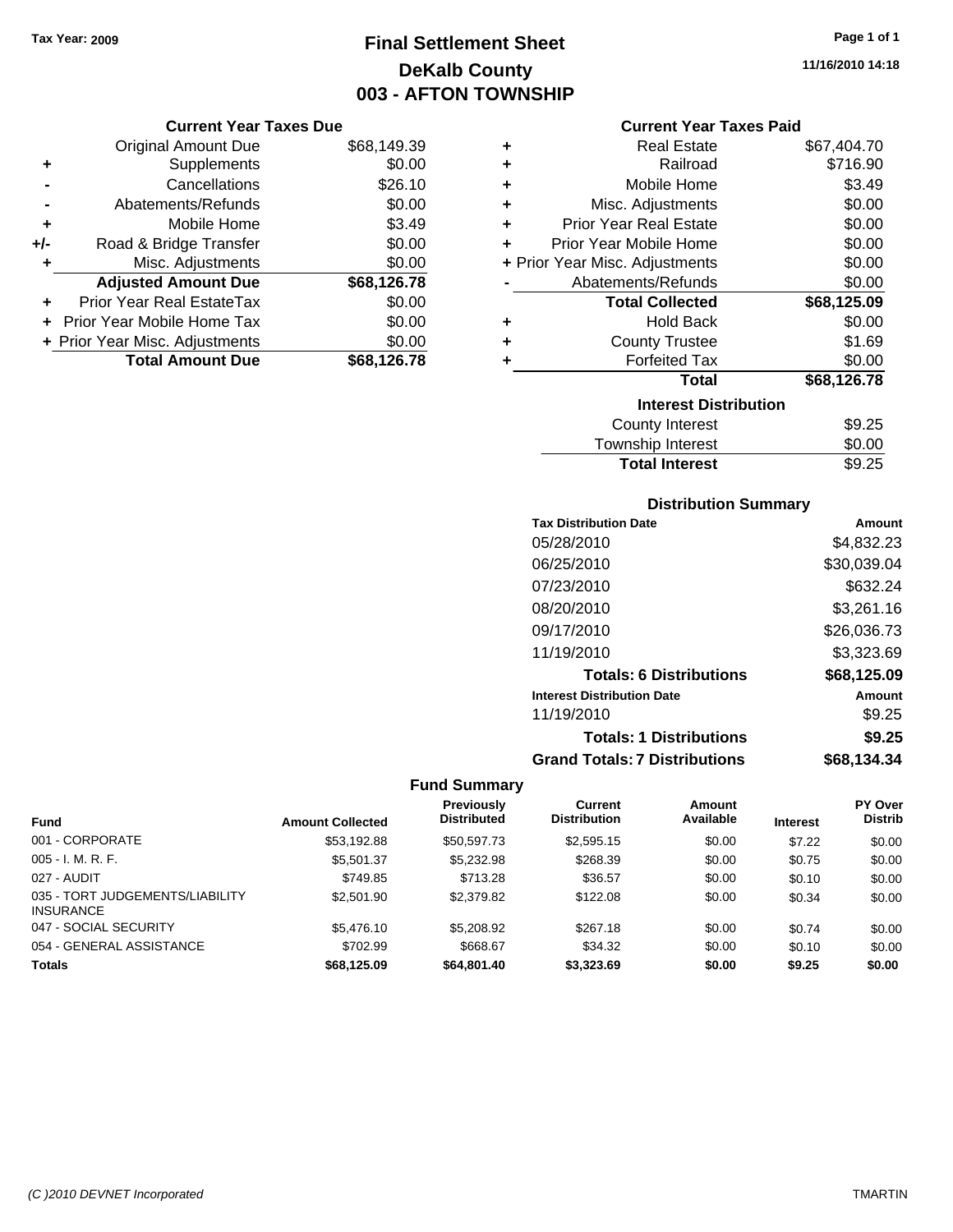# **Final Settlement Sheet Tax Year: 2009 Page 1 of 1 DeKalb County 004 - AFTON ROAD & BRIDGE**

**11/16/2010 14:18**

| <b>Current Year Taxes Paid</b> |  |  |  |
|--------------------------------|--|--|--|
|--------------------------------|--|--|--|

| ٠ | <b>Real Estate</b>             | \$256,918.98 |
|---|--------------------------------|--------------|
| ٠ | Railroad                       | \$2,968.30   |
| ٠ | Mobile Home                    | \$14.46      |
| ٠ | Misc. Adjustments              | \$0.00       |
| ÷ | <b>Prior Year Real Estate</b>  | \$0.00       |
| ٠ | Prior Year Mobile Home         | \$0.00       |
|   | + Prior Year Misc. Adjustments | \$0.00       |
|   | Abatements/Refunds             | \$0.00       |
|   | <b>Total Collected</b>         | \$259,901.74 |
|   |                                |              |
| ٠ | Hold Back                      | \$0.00       |
| ٠ | <b>County Trustee</b>          | \$7.03       |
| ٠ | <b>Forfeited Tax</b>           | \$0.00       |
|   | <b>Total</b>                   | \$259,908.77 |
|   | <b>Interest Distribution</b>   |              |
|   | <b>County Interest</b>         | \$35.28      |

| <b>Total Interest</b> | \$35.28 |
|-----------------------|---------|
| Township Interest     | \$0.00  |
| County Interest       | \$35.28 |

| <b>Distribution Summary</b>          |              |
|--------------------------------------|--------------|
| <b>Tax Distribution Date</b>         | Amount       |
| 05/28/2010                           | \$18,418.41  |
| 06/25/2010                           | \$114,613.38 |
| 07/23/2010                           | \$2,409.86   |
| 08/20/2010                           | \$12,431.01  |
| 09/17/2010                           | \$99,359.37  |
| 11/19/2010                           | \$12,669.71  |
| <b>Totals: 6 Distributions</b>       | \$259,901.74 |
| <b>Interest Distribution Date</b>    | Amount       |
| 11/19/2010                           | \$35.28      |
| <b>Totals: 1 Distributions</b>       | \$35.28      |
| <b>Grand Totals: 7 Distributions</b> | \$259.937.02 |

#### **Fund Summary**

| <b>Fund</b>                  | <b>Amount Collected</b> | Previously<br><b>Distributed</b> | Current<br><b>Distribution</b> | Amount<br>Available | <b>Interest</b> | PY Over<br><b>Distrib</b> |
|------------------------------|-------------------------|----------------------------------|--------------------------------|---------------------|-----------------|---------------------------|
| 007 - ROAD AND BRIDGE        | \$163,753,97            | \$155,775.10                     | \$7.978.87                     | \$0.00              | \$23.25         | \$0.00                    |
| 008 - BRIDGE CONST W/COUNTY  | \$7,898.87              | \$7,513,52                       | \$385.35                       | \$0.00              | \$0.99          | \$0.00                    |
| 009 - PERMANENT ROAD         | \$73.958.27             | \$70.349.98                      | \$3,608.29                     | \$0.00              | \$9.25          | \$0.00                    |
| 010 - EQUIPMENT AND BUILDING | \$14,290.63             | \$13,593.43                      | \$697.20                       | \$0.00              | \$1.79          | \$0.00                    |
| <b>Totals</b>                | \$259,901.74            | \$247.232.03                     | \$12.669.71                    | \$0.00              | \$35.28         | \$0.00                    |

|     | <b>Current Year Taxes Due</b>  |               |
|-----|--------------------------------|---------------|
|     | <b>Original Amount Due</b>     | \$282,173.07  |
| ٠   | Supplements                    | \$0.00        |
|     | Cancellations                  | \$108.06      |
|     | Abatements/Refunds             | \$0.00        |
| ٠   | Mobile Home                    | \$14.46       |
| +/- | Road & Bridge Transfer         | (\$22,170.70) |
| ٠   | Misc. Adjustments              | \$0.00        |
|     | <b>Adjusted Amount Due</b>     | \$259,908.77  |
|     | Prior Year Real EstateTax      | \$0.00        |
|     | Prior Year Mobile Home Tax     | \$0.00        |
|     | + Prior Year Misc. Adjustments | \$0.00        |
|     | <b>Total Amount Due</b>        | \$259,908.77  |

**Municipality Municipality** Amt. Due Amt. Distrib. **Road and Bridge Summary**

CITY OF DEKALB \$22,171.24 \$22,170.70 **Totals \$22,171.24 \$22,170.70**

*(C )2010 DEVNET Incorporated* TMARTIN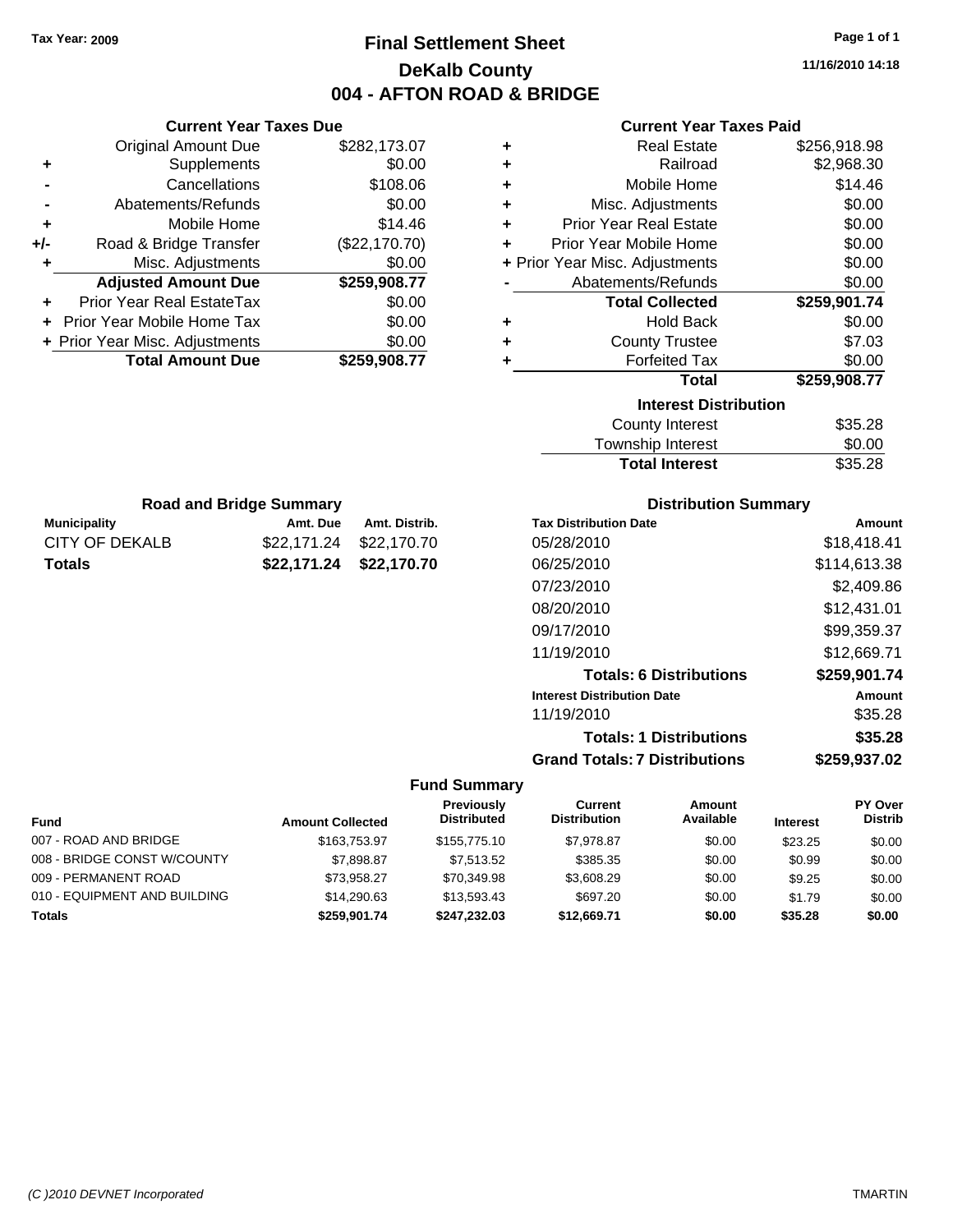# **Final Settlement Sheet Tax Year: 2009 Page 1 of 1 DeKalb County 005 - CLINTON TOWNSHIP**

#### **Current Year Taxes Due**

|       | <b>Original Amount Due</b>       | \$87,010.04 |
|-------|----------------------------------|-------------|
| ٠     | Supplements                      | \$0.00      |
|       | Cancellations                    | \$36.77     |
|       | Abatements/Refunds               | \$0.00      |
| ÷     | Mobile Home                      | \$23.56     |
| $+/-$ | Road & Bridge Transfer           | \$0.00      |
| ٠     | Misc. Adjustments                | \$18.95     |
|       | <b>Adjusted Amount Due</b>       | \$87,015.78 |
|       | <b>Prior Year Real EstateTax</b> | \$0.00      |
|       | Prior Year Mobile Home Tax       | \$0.00      |
|       | + Prior Year Misc. Adjustments   | \$0.00      |
|       | <b>Total Amount Due</b>          | \$87,015.78 |

|   | <b>Real Estate</b>             | \$86,034.21 |
|---|--------------------------------|-------------|
| ÷ | Railroad                       | \$939.06    |
| ٠ | Mobile Home                    | \$23.56     |
| ٠ | Misc. Adjustments              | \$18.95     |
| ٠ | <b>Prior Year Real Estate</b>  | \$0.00      |
| ٠ | Prior Year Mobile Home         | \$0.00      |
|   | + Prior Year Misc. Adjustments | \$0.00      |
|   | Abatements/Refunds             | \$0.00      |
|   | <b>Total Collected</b>         | \$87,015.78 |
| ٠ | <b>Hold Back</b>               | \$0.00      |
| ٠ | <b>County Trustee</b>          | \$0.00      |
| ٠ | <b>Forfeited Tax</b>           | \$0.00      |
|   | Total                          | \$87,015.78 |
|   | <b>Interest Distribution</b>   |             |
|   | <b>County Interest</b>         | \$11.81     |
|   | <b>Township Interest</b>       | \$0.00      |
|   | <b>Total Interest</b>          | \$11.81     |

#### **Distribution Summary**

| <b>Tax Distribution Date</b>         | Amount      |
|--------------------------------------|-------------|
| 05/28/2010                           | \$8.749.68  |
| 06/25/2010                           | \$35,953.03 |
| 07/23/2010                           | \$1,545.82  |
| 08/20/2010                           | \$4,316.41  |
| 09/17/2010                           | \$32,675.48 |
| 11/19/2010                           | \$3,775.36  |
| <b>Totals: 6 Distributions</b>       | \$87,015.78 |
| <b>Interest Distribution Date</b>    | Amount      |
| 11/19/2010                           | \$11.81     |
| <b>Totals: 1 Distributions</b>       | \$11.81     |
| <b>Grand Totals: 7 Distributions</b> | \$87.027.59 |

#### **Fund Summary**

|                                                     |                         | <b>Previously</b>  | Current             | Amount    |                 | PY Over        |
|-----------------------------------------------------|-------------------------|--------------------|---------------------|-----------|-----------------|----------------|
| <b>Fund</b>                                         | <b>Amount Collected</b> | <b>Distributed</b> | <b>Distribution</b> | Available | <b>Interest</b> | <b>Distrib</b> |
| 001 - CORPORATE                                     | \$65,626.85             | \$62,779.52        | \$2,847.33          | \$0.00    | \$8.91          | \$0.00         |
| $005 - I. M. R. F.$                                 | \$788.62                | \$754.42           | \$34.20             | \$0.00    | \$0.11          | \$0.00         |
| 027 - AUDIT                                         | \$985.80                | \$943.03           | \$42.77             | \$0.00    | \$0.13          | \$0.00         |
| 035 - TORT JUDGEMENTS/LIABILITY<br><b>INSURANCE</b> | \$4,907.61              | \$4,694.66         | \$212.95            | \$0.00    | \$0.67          | \$0.00         |
| 047 - SOCIAL SECURITY                               | \$6,372.96              | \$6.096.45         | \$276.51            | \$0.00    | \$0.86          | \$0.00         |
| 054 - GENERAL ASSISTANCE                            | \$8,333,94              | \$7.972.34         | \$361.60            | \$0.00    | \$1.13          | \$0.00         |
| <b>Totals</b>                                       | \$87,015.78             | \$83,240,42        | \$3,775,36          | \$0.00    | \$11.81         | \$0.00         |

| Year Source             | <b>Account Type</b> | <b>Amount Adjustment Description</b>           |
|-------------------------|---------------------|------------------------------------------------|
| 2009 RE - Real Estate   | Back Tax Collected  | \$18.95 McCord Redemption 14-15-351-002 by TBA |
| <b>Totals 1 entries</b> |                     | \$18.95                                        |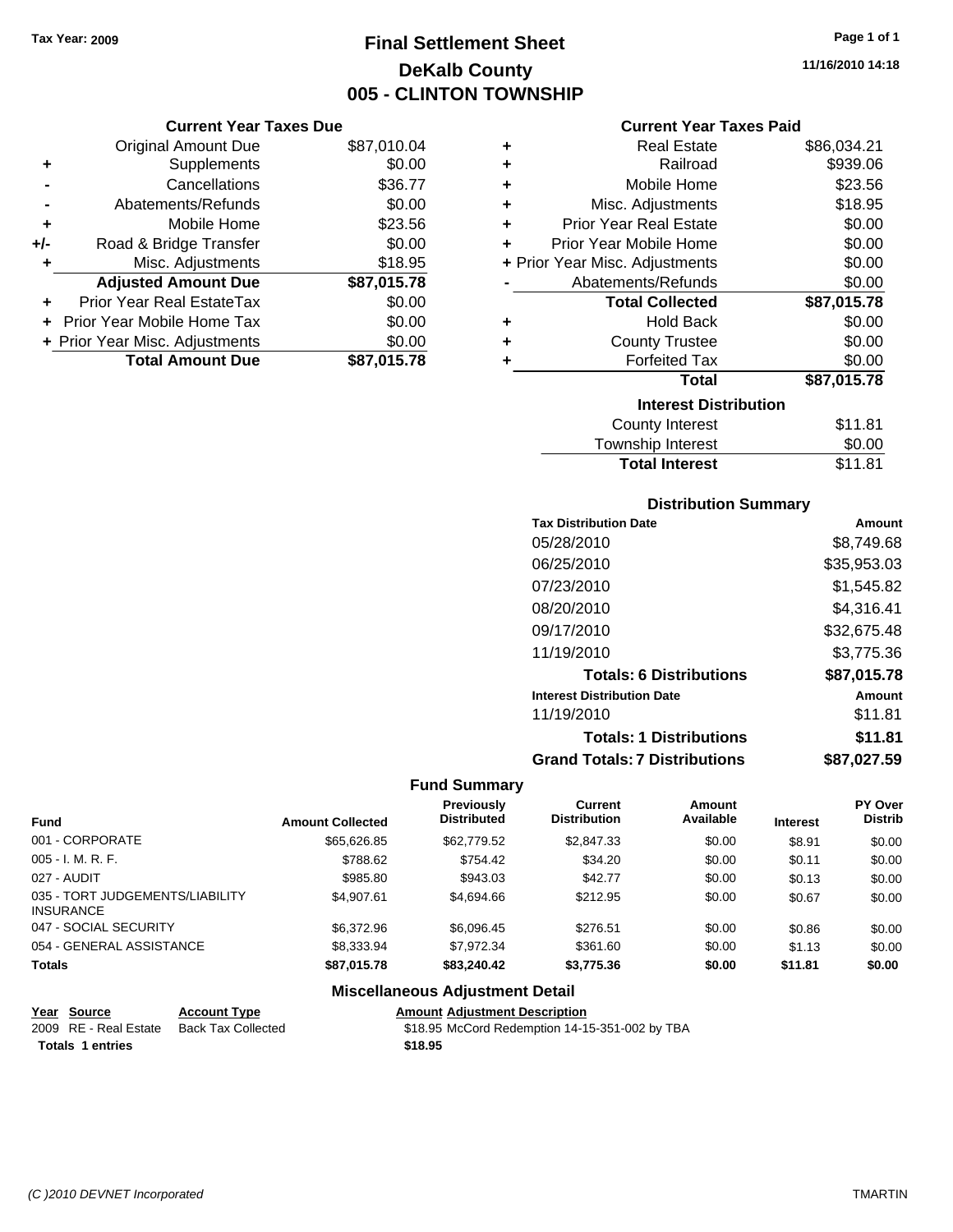# **Final Settlement Sheet Tax Year: 2009 Page 1 of 1 DeKalb County 006 - CLINTON TWP LIBRARY**

**11/16/2010 14:18**

#### **Current Year Taxes Paid**

| ٠ | <b>Real Estate</b>             | \$75,981.92 |
|---|--------------------------------|-------------|
| ÷ | Railroad                       | \$829.34    |
| ÷ | Mobile Home                    | \$20.81     |
| ÷ | Misc. Adjustments              | \$16.74     |
| ٠ | <b>Prior Year Real Estate</b>  | \$0.00      |
| ٠ | Prior Year Mobile Home         | \$0.00      |
|   | + Prior Year Misc. Adjustments | \$0.00      |
|   | Abatements/Refunds             | \$0.00      |
|   | <b>Total Collected</b>         | \$76,848.81 |
| ٠ | <b>Hold Back</b>               | \$0.00      |
| ٠ | <b>County Trustee</b>          | \$0.00      |
| ÷ | <b>Forfeited Tax</b>           | \$0.00      |
|   | <b>Total</b>                   | \$76,848.81 |
|   | <b>Interest Distribution</b>   |             |
|   | <b>County Interest</b>         | \$10.43     |
|   | <b>Township Interest</b>       | \$0.00      |

# Total Interest \$10.43

| <b>Distribution Summary</b>          |             |
|--------------------------------------|-------------|
| <b>Tax Distribution Date</b>         | Amount      |
| 05/28/2010                           | \$7,727.29  |
| 06/25/2010                           | \$31,752.41 |
| 07/23/2010                           | \$1,365.20  |
| 08/20/2010                           | \$3,812.07  |
| 09/17/2010                           | \$28,857.59 |
| 11/19/2010                           | \$3,334.25  |
| <b>Totals: 6 Distributions</b>       | \$76,848.81 |
| <b>Interest Distribution Date</b>    | Amount      |
| 11/19/2010                           | \$10.43     |
| <b>Totals: 1 Distributions</b>       | \$10.43     |
| <b>Grand Totals: 7 Distributions</b> | \$76,859.24 |

#### **Fund Summary**

| <b>Fund</b>   | <b>Amount Collected</b> | <b>Previously</b><br><b>Distributed</b> | Current<br><b>Distribution</b> | Amount<br>Available | <b>Interest</b> | <b>PY Over</b><br><b>Distrib</b> |
|---------------|-------------------------|-----------------------------------------|--------------------------------|---------------------|-----------------|----------------------------------|
| 016 - LIBRARY | \$76.848.81             | \$73.514.56                             | \$3,334.25                     | \$0.00              | \$10.43         | \$0.00                           |
| <b>Totals</b> | \$76,848.81             | \$73,514.56                             | \$3,334.25                     | \$0.00              | \$10.43         | \$0.00                           |

#### **Miscellaneous Adjustment Detail**

```
Year Source Account Type Amount Adjustment Description
Totals 1 entries 16.74 16.74
```
**Current Year Taxes Due** Original Amount Due \$76,843.74

**Adjusted Amount Due \$76,848.81**

**Total Amount Due \$76,848.81**

**+** Supplements \$0.00 **-** Cancellations \$32.48 **-** Abatements/Refunds \$0.00 **+** Mobile Home \$20.81 **+/-** Road & Bridge Transfer \$0.00 **+** Misc. Adjustments \$16.74

**+** Prior Year Real EstateTax \$0.00 **+** Prior Year Mobile Home Tax \$0.00 **+ Prior Year Misc. Adjustments**  $$0.00$ 

2009 RE - Real Estate Back Tax Collected \$16.74 McCord Redemption 14-15-351-002 by TBA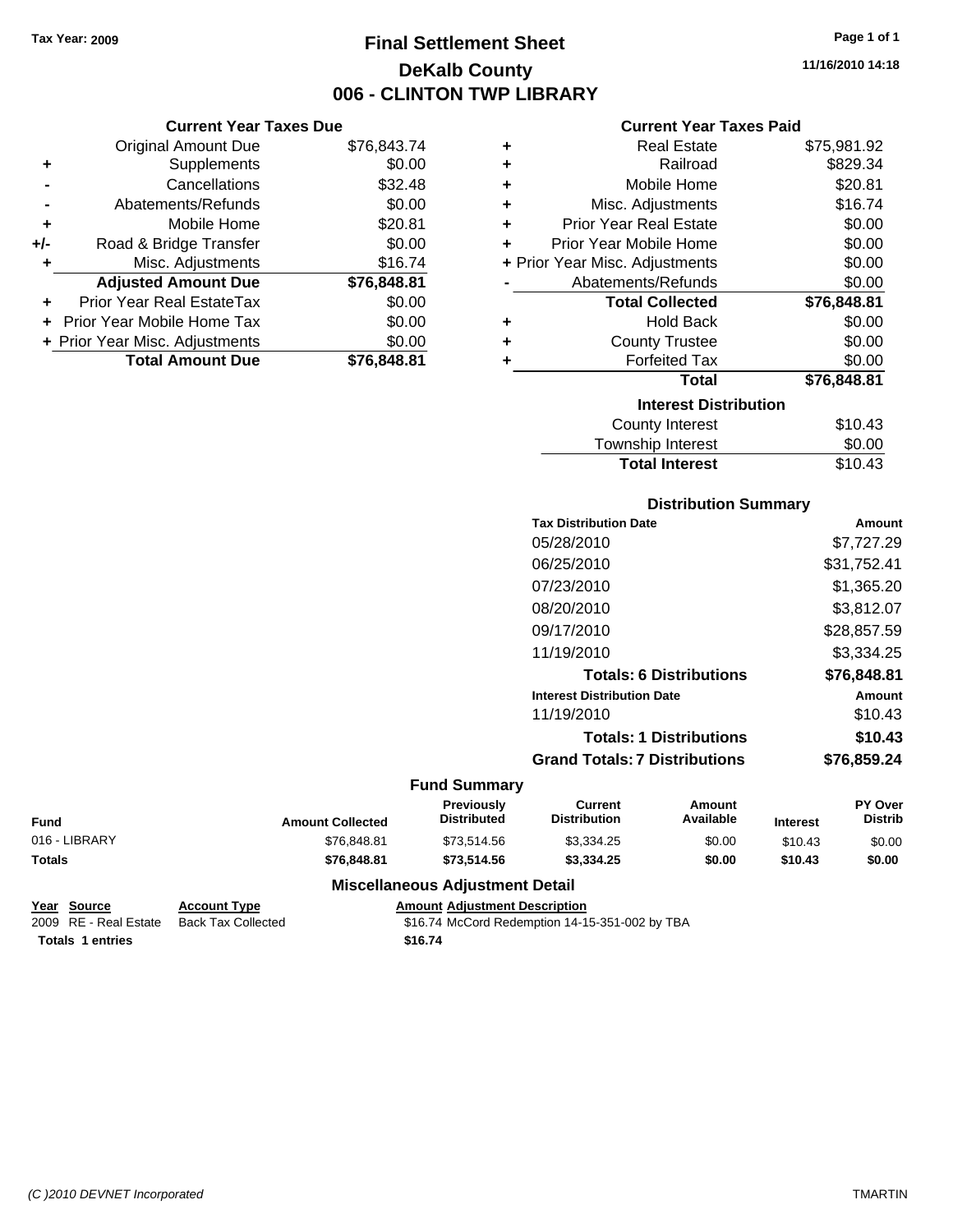# **Final Settlement Sheet Tax Year: 2009 Page 1 of 1 DeKalb County 007 - CLINTON TWP CEMETERY**

**11/16/2010 14:18**

#### **Current Year Taxes Paid**

| ٠ | <b>Real Estate</b>             | \$20,257.31 |
|---|--------------------------------|-------------|
| ٠ | Railroad                       | \$221.12    |
| ÷ | Mobile Home                    | \$5.55      |
| ÷ | Misc. Adjustments              | \$4.46      |
| ÷ | <b>Prior Year Real Estate</b>  | \$0.00      |
| ÷ | Prior Year Mobile Home         | \$0.00      |
|   | + Prior Year Misc. Adjustments | \$0.00      |
|   | Abatements/Refunds             | \$0.00      |
|   | <b>Total Collected</b>         | \$20,488.44 |
| ٠ | <b>Hold Back</b>               | \$0.00      |
| ٠ | <b>County Trustee</b>          | \$0.00      |
| ٠ | <b>Forfeited Tax</b>           | \$0.00      |
|   | <b>Total</b>                   | \$20,488.44 |
|   | <b>Interest Distribution</b>   |             |
|   | County Interest                | \$2.78      |
|   | <b>Township Interest</b>       | \$0.00      |

# Township Interest  $$0.00$ **Total Interest** \$2.78

#### **Distribution Summary**

| <b>Tax Distribution Date</b>         | Amount      |
|--------------------------------------|-------------|
| 05/28/2010                           | \$2,060.09  |
| 06/25/2010                           | \$8.465.06  |
| 07/23/2010                           | \$363.99    |
| 08/20/2010                           | \$1,016.33  |
| 09/17/2010                           | \$7,693.94  |
| 11/19/2010                           | \$889.03    |
| <b>Totals: 6 Distributions</b>       | \$20,488.44 |
| <b>Interest Distribution Date</b>    | Amount      |
| 11/19/2010                           | \$2.78      |
| <b>Totals: 1 Distributions</b>       | \$2.78      |
| <b>Grand Totals: 7 Distributions</b> | \$20,491.22 |
|                                      |             |

#### **Fund Summary**

| <b>Fund</b>    | <b>Amount Collected</b> | <b>Previously</b><br><b>Distributed</b> | Current<br><b>Distribution</b> | Amount<br>Available | <b>Interest</b> | <b>PY Over</b><br><b>Distrib</b> |
|----------------|-------------------------|-----------------------------------------|--------------------------------|---------------------|-----------------|----------------------------------|
| 017 - CEMETERY | \$20.488.44             | \$19.599.41                             | \$889.03                       | \$0.00              | \$2.78          | \$0.00                           |
| <b>Totals</b>  | \$20.488.44             | \$19,599.41                             | \$889.03                       | \$0.00              | \$2.78          | \$0.00                           |

#### **Miscellaneous Adjustment Detail**

```
Year Source Account Type Amount Adjustment Description
```
**Current Year Taxes Due** Original Amount Due \$20,487.08

**Adjusted Amount Due \$20,488.44**

**Total Amount Due \$20,488.44**

**+** Supplements \$0.00 **-** Cancellations **\$8.65 -** Abatements/Refunds \$0.00 **+** Mobile Home \$5.55 **+/-** Road & Bridge Transfer \$0.00 **+** Misc. Adjustments \$4.46

**+** Prior Year Real EstateTax \$0.00 **+** Prior Year Mobile Home Tax \$0.00 **+ Prior Year Misc. Adjustments**  $$0.00$ 

2009 RE - Real Estate Back Tax Collected \$4.46 McCord Redemption 14-15-351-002 by TBA **Totals \$4.46 1 entries**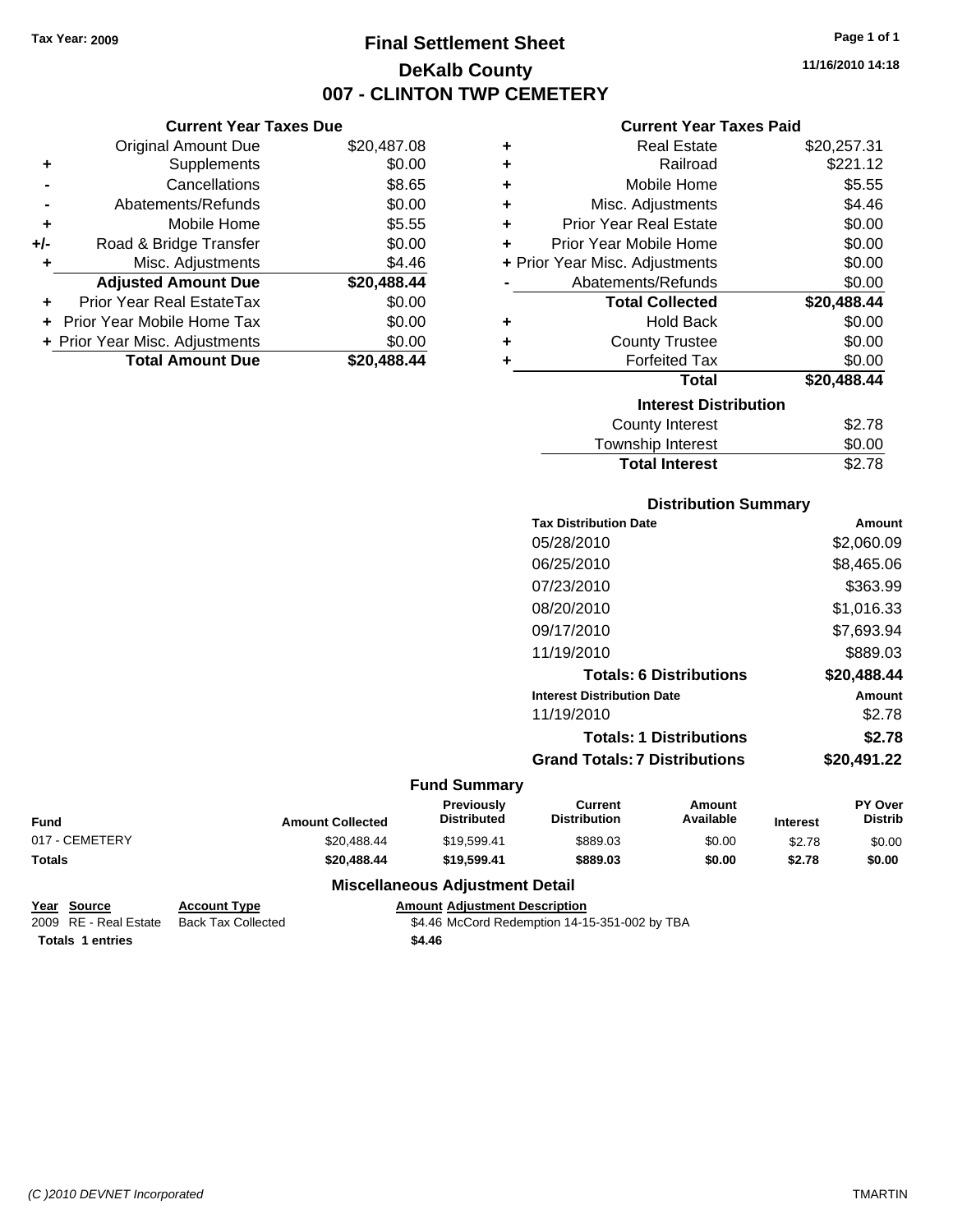# **Final Settlement Sheet Tax Year: 2009 Page 1 of 1 DeKalb County 008 - CLINTON COMM BLDG**

**11/16/2010 14:18**

#### **Current Year Taxes Paid**

| ٠ | <b>Real Estate</b>             | \$13,845.46 |
|---|--------------------------------|-------------|
| ÷ | Railroad                       | \$151.14    |
| ٠ | Mobile Home                    | \$3.79      |
| ٠ | Misc. Adjustments              | \$3.05      |
| ÷ | <b>Prior Year Real Estate</b>  | \$0.00      |
| ÷ | Prior Year Mobile Home         | \$0.00      |
|   | + Prior Year Misc. Adjustments | \$0.00      |
|   | Abatements/Refunds             | \$0.00      |
|   | <b>Total Collected</b>         | \$14,003.44 |
| ٠ | <b>Hold Back</b>               | \$0.00      |
| ٠ | <b>County Trustee</b>          | \$0.00      |
| ٠ | <b>Forfeited Tax</b>           | \$0.00      |
|   | <b>Total</b>                   | \$14,003.44 |
|   | <b>Interest Distribution</b>   |             |
|   | <b>County Interest</b>         | \$1.90      |
|   | Township Interact              | ድስ ሰሰ       |

# Township Interest \$0.00 **Total Interest** \$1.90

| <b>Distribution Summary</b> |  |
|-----------------------------|--|
|-----------------------------|--|

| <b>Tax Distribution Date</b>         | Amount      |
|--------------------------------------|-------------|
| 05/28/2010                           | \$1.408.14  |
| 06/25/2010                           | \$5,786.09  |
| 07/23/2010                           | \$248.73    |
| 08/20/2010                           | \$694.60    |
| 09/17/2010                           | \$5,258.32  |
| 11/19/2010                           | \$607.56    |
| <b>Totals: 6 Distributions</b>       | \$14,003.44 |
| <b>Interest Distribution Date</b>    | Amount      |
| 11/19/2010                           | \$1.90      |
| <b>Totals: 1 Distributions</b>       | \$1.90      |
| <b>Grand Totals: 7 Distributions</b> | \$14,005.34 |
|                                      |             |

#### **Fund Summary**

| <b>Fund</b>     | <b>Amount Collected</b> | <b>Previously</b><br><b>Distributed</b> | Current<br><b>Distribution</b> | Amount<br>Available | <b>Interest</b> | <b>PY Over</b><br><b>Distrib</b> |
|-----------------|-------------------------|-----------------------------------------|--------------------------------|---------------------|-----------------|----------------------------------|
| 001 - CORPORATE | \$14.003.44             | \$13,395.88                             | \$607.56                       | \$0.00              | \$1.90          | \$0.00                           |
| <b>Totals</b>   | \$14,003,44             | \$13,395.88                             | \$607.56                       | \$0.00              | \$1.90          | \$0.00                           |

#### **Miscellaneous Adjustment Detail**

| Year Source             | <b>Account Type</b> | <b>Amount Adiustment Description</b> |
|-------------------------|---------------------|--------------------------------------|
| 2009 RE - Real Estate   | Back Tax Collected  | \$3.05 McCord Redemption 14-1        |
| <b>Totals 1 entries</b> |                     | \$3.05                               |

**Current Year Taxes Due** Original Amount Due \$14,002.51

**Adjusted Amount Due \$14,003.44**

**Total Amount Due \$14,003.44**

**+** Supplements \$0.00 **-** Cancellations \$5.91 **-** Abatements/Refunds \$0.00 **+** Mobile Home \$3.79 **+/-** Road & Bridge Transfer \$0.00 **+** Misc. Adjustments \$3.05

**+** Prior Year Real EstateTax \$0.00 **+** Prior Year Mobile Home Tax \$0.00 **+ Prior Year Misc. Adjustments**  $$0.00$ 

Tax Collected **2009** \$3.05 McCord Redemption 14-15-351-002 by TBA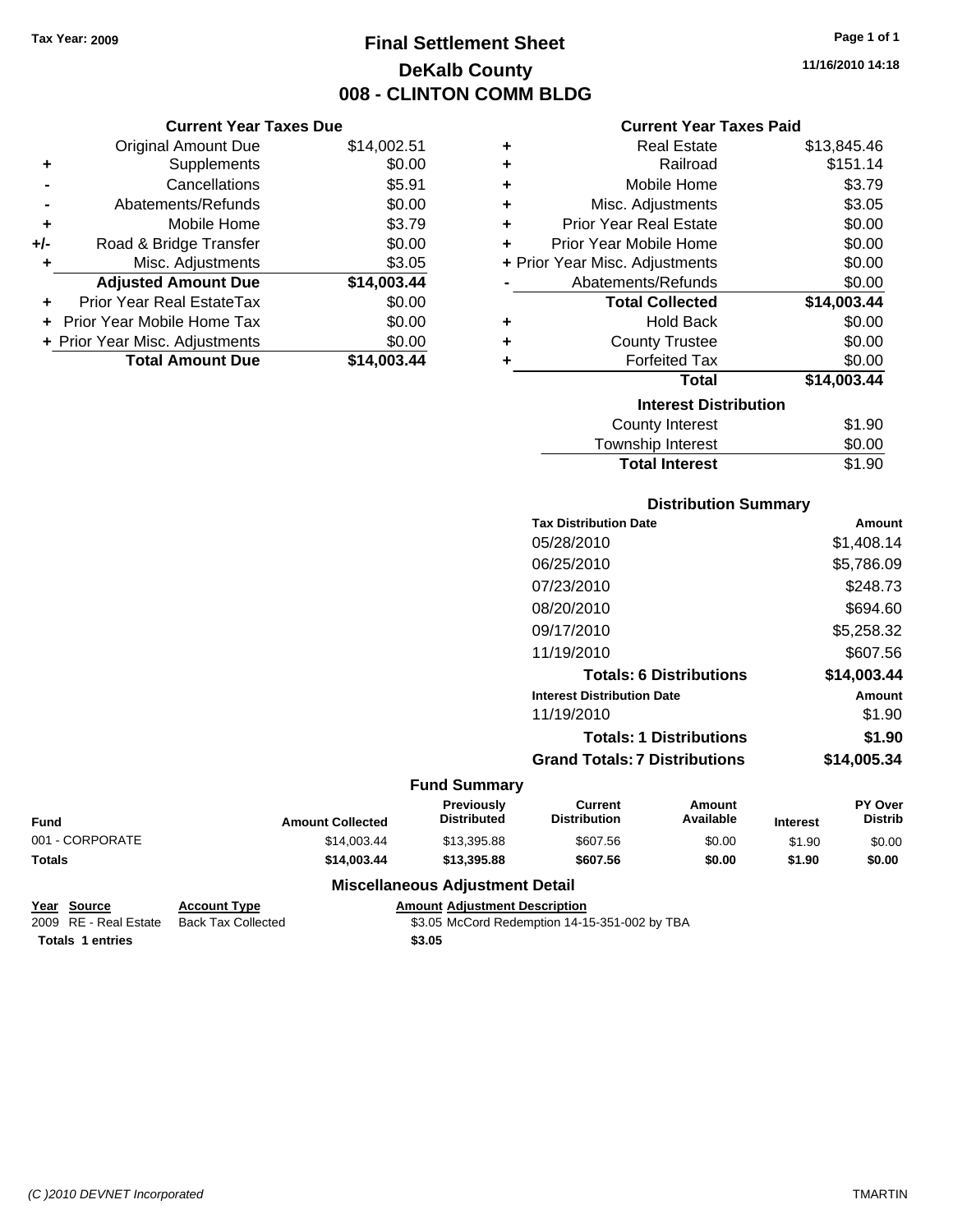# **Final Settlement Sheet Tax Year: 2009 Page 1 of 1 DeKalb County 009 - CLINTON ROAD & BRIDGE**

**11/16/2010 14:18**

## **Current Year Taxes Paid**

|     |                                | <b>Current Year Taxes Due</b> |               |   | <b>Current Year Taxes Paid</b> |              |
|-----|--------------------------------|-------------------------------|---------------|---|--------------------------------|--------------|
|     | <b>Original Amount Due</b>     |                               | \$234,442.14  |   | <b>Real Estate</b>             | \$193,380.96 |
| ٠   | <b>Supplements</b>             |                               | \$0.00        |   | Railroad                       | \$2,530.26   |
|     | Cancellations                  |                               | \$99.10       |   | Mobile Home                    | \$63.48      |
|     | Abatements/Refunds             |                               | \$0.00        | ٠ | Misc. Adjustments              | \$51.06      |
| ٠   | Mobile Home                    |                               | \$63.48       |   | <b>Prior Year Real Estate</b>  | \$0.00       |
| +/- | Road & Bridge Transfer         |                               | (\$38,431.82) |   | Prior Year Mobile Home         | \$0.00       |
|     | Misc. Adjustments              |                               | \$51.06       |   | + Prior Year Misc. Adjustments | \$0.00       |
|     | <b>Adjusted Amount Due</b>     |                               | \$196,025.76  |   | Abatements/Refunds             | \$0.00       |
|     | Prior Year Real EstateTax      |                               | \$0.00        |   | <b>Total Collected</b>         | \$196,025.76 |
|     | Prior Year Mobile Home Tax     |                               | \$0.00        |   | <b>Hold Back</b>               | \$0.00       |
|     | + Prior Year Misc. Adjustments |                               | \$0.00        |   | <b>County Trustee</b>          | \$0.00       |
|     | <b>Total Amount Due</b>        |                               | \$196,025.76  |   | <b>Forfeited Tax</b>           | \$0.00       |
|     |                                |                               |               |   | <b>Total</b>                   | \$196,025.76 |
|     |                                |                               |               |   | <b>Interest Distribution</b>   |              |
|     |                                |                               |               |   | <b>County Interest</b>         | \$26.61      |
|     |                                |                               |               |   | Township Interest              | \$0.00       |
|     |                                |                               |               |   | <b>Total Interest</b>          | \$26.61      |
|     | <b>Road and Bridge Summary</b> |                               |               |   | <b>Distribution Summary</b>    |              |
|     | <b>Municipality</b>            | Amt. Due                      | Amt. Distrib. |   | <b>Tax Distribution Date</b>   | Amo          |
|     | <b>VILLAGE OF WATERMAN</b>     | \$38,431.82                   | \$38,431.82   |   | 05/28/2010                     | \$19,681.    |
|     | <b>Totals</b>                  | \$38,431.82                   | \$38,431.82   |   | 06/25/2010                     | \$81,013.    |

#### **mary**

| <b>Tax Distribution Date</b>         | Amount       |
|--------------------------------------|--------------|
| 05/28/2010                           | \$19,681.01  |
| 06/25/2010                           | \$81,013.99  |
| 07/23/2010                           | \$3,477.08   |
| 08/20/2010                           | \$9,709.10   |
| 09/17/2010                           | \$73,642.00  |
| 11/19/2010                           | \$8,502.58   |
| <b>Totals: 6 Distributions</b>       | \$196,025.76 |
| <b>Interest Distribution Date</b>    | Amount       |
| 11/19/2010                           | \$26.61      |
| <b>Totals: 1 Distributions</b>       | \$26.61      |
| <b>Grand Totals: 7 Distributions</b> | \$196,052.37 |

#### **Fund Summary**

| <b>Fund</b>                             |                           | <b>Amount Collected</b> | <b>Previously</b><br><b>Distributed</b>        | Current<br><b>Distribution</b> | Amount<br>Available | <b>Interest</b> | PY Over<br>Distrib |
|-----------------------------------------|---------------------------|-------------------------|------------------------------------------------|--------------------------------|---------------------|-----------------|--------------------|
| 007 - ROAD AND BRIDGE                   |                           | \$78.295.95             | \$74.901.28                                    | \$3,394.67                     | \$0.00              | \$13.25         | \$0.00             |
| 009 - PERMANENT ROAD                    |                           | \$82,694.36             | \$79,106.50                                    | \$3,587.86                     | \$0.00              | \$9.39          | \$0.00             |
| 010 - EQUIPMENT AND BUILDING            |                           | \$32,110.13             | \$30,716.99                                    | \$1,393.14                     | \$0.00              | \$3.64          | \$0.00             |
| 035 - TORT JUDGEMENTS/LIABILITY<br>INS. |                           | \$2,925.32              | \$2.798.41                                     | \$126.91                       | \$0.00              | \$0.33          | \$0.00             |
| <b>Totals</b>                           |                           | \$196,025.76            | \$187,523.18                                   | \$8,502.58                     | \$0.00              | \$26.61         | \$0.00             |
|                                         |                           |                         | <b>Miscellaneous Adjustment Detail</b>         |                                |                     |                 |                    |
| Year Source                             | <b>Account Type</b>       |                         | <b>Amount Adjustment Description</b>           |                                |                     |                 |                    |
| 2009 RE - Real Estate                   | <b>Back Tax Collected</b> |                         | \$51.06 McCord Redemption 14-15-351-002 by TBA |                                |                     |                 |                    |

**Totals \$51.06 1 entries**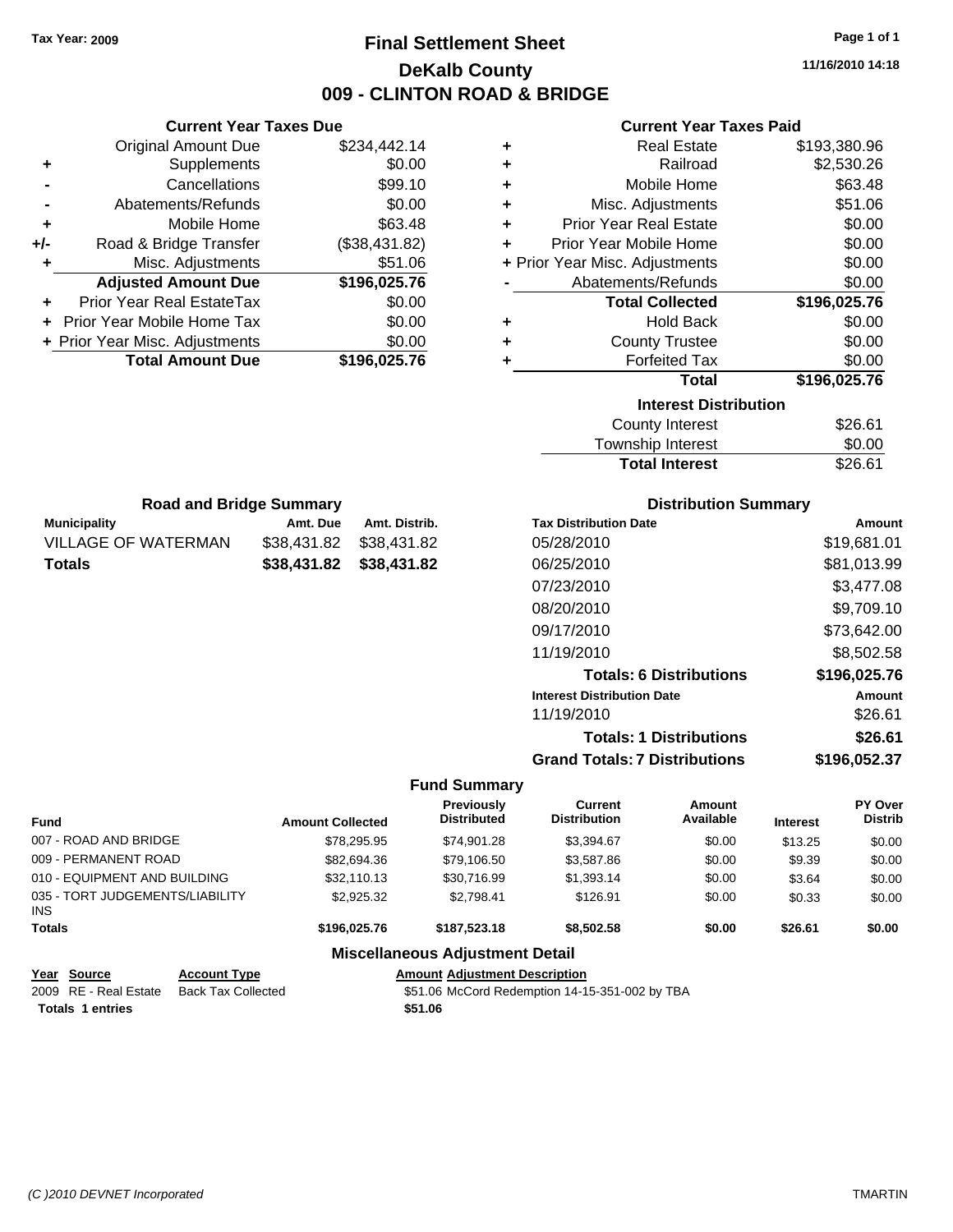# **Final Settlement Sheet Tax Year: 2009 Page 1 of 2 DeKalb County 010 - CORTLAND TOWNSHIP**

#### **Current Year Taxes Due**

|       | <b>Original Amount Due</b>        | \$217,831.33 |
|-------|-----------------------------------|--------------|
| ٠     | Supplements                       | \$28.96      |
|       | Cancellations                     | \$3,783.65   |
|       | Abatements/Refunds                | \$794.32     |
| ٠     | Mobile Home                       | \$81.19      |
| $+/-$ | Road & Bridge Transfer            | \$0.00       |
|       | Misc. Adjustments                 | \$801.62     |
|       | <b>Adjusted Amount Due</b>        | \$214,165.13 |
|       | Prior Year Real EstateTax         | (\$13.28)    |
|       | <b>Prior Year Mobile Home Tax</b> | \$0.00       |
|       | + Prior Year Misc. Adjustments    | \$2.84       |
|       | <b>Total Amount Due</b>           | \$214,154.69 |
|       |                                   |              |

#### **Current Year Taxes Paid**

| ٠ | <b>Real Estate</b>             | \$213,446.18 |
|---|--------------------------------|--------------|
| ٠ | Railroad                       | \$535.36     |
| ÷ | Mobile Home                    | \$76.12      |
| ٠ | Misc. Adjustments              | \$801.62     |
| ÷ | <b>Prior Year Real Estate</b>  | (\$13.28)    |
| ٠ | Prior Year Mobile Home         | \$0.00       |
|   | + Prior Year Misc. Adjustments | \$2.84       |
|   | Abatements/Refunds             | \$794.32     |
|   |                                |              |
|   | <b>Total Collected</b>         | \$214,054.52 |
| ٠ | <b>Hold Back</b>               | \$0.00       |
| ÷ | <b>County Trustee</b>          | \$73.44      |
| ٠ | <b>Forfeited Tax</b>           | \$26.73      |
|   | <b>Total</b>                   | \$214,154.69 |
|   | <b>Interest Distribution</b>   |              |
|   | County Interest                | \$29.16      |

## **Distribution Summary**

Total Interest \$29.16

| <b>Tax Distribution Date</b>         | Amount       |
|--------------------------------------|--------------|
| 05/28/2010                           | \$25.491.14  |
| 06/25/2010                           | \$83,652.74  |
| 07/23/2010                           | \$1,923.00   |
| 08/20/2010                           | \$12,073.39  |
| 09/17/2010                           | \$82,993.55  |
| 11/19/2010                           | \$7,920.70   |
| <b>Totals: 6 Distributions</b>       | \$214,054.52 |
| <b>Interest Distribution Date</b>    | Amount       |
| 11/19/2010                           | \$29.16      |
| <b>Totals: 1 Distributions</b>       | \$29.16      |
| <b>Grand Totals: 7 Distributions</b> | \$214,083.68 |

#### **Fund Summary**

| <b>Fund</b>                             | <b>Amount Collected</b> | Previously<br><b>Distributed</b> | Current<br><b>Distribution</b> | Amount<br>Available | <b>Interest</b> | PY Over<br><b>Distrib</b> |
|-----------------------------------------|-------------------------|----------------------------------|--------------------------------|---------------------|-----------------|---------------------------|
| 001 - CORPORATE                         | \$170,403.70            | \$164,098.20                     | \$6,305.50                     | \$0.00              | \$23.22         | \$0.00                    |
| 005 - I. M. R. F.                       | \$10,663.99             | \$10,269.39                      | \$394.60                       | \$0.00              | \$1.45          | \$0.00                    |
| 027 - AUDIT                             | \$2.928.45              | \$2,820.09                       | \$108.36                       | \$0.00              | \$0.40          | \$0.00                    |
| 035 - TORT JUDGEMENTS/LIABILITY<br>INS. | \$11.631.08             | \$11,200.68                      | \$430.40                       | \$0.00              | \$1.58          | \$0.00                    |
| 047 - SOCIAL SECURITY                   | \$9.697.10              | \$9,338.29                       | \$358.81                       | \$0.00              | \$1.32          | \$0.00                    |
| 054 - GENERAL ASSISTANCE                | \$8,730.20              | \$8,407.17                       | \$323.03                       | \$0.00              | \$1.19          | \$0.00                    |
| <b>Totals</b>                           | \$214.054.52            | \$206.133.82                     | \$7,920.70                     | \$0.00              | \$29.16         | \$0.00                    |

|                                                                                                                                          | <b>Amount Adjustment Description</b>                                                                                                                                                                                                                                                                                                   |
|------------------------------------------------------------------------------------------------------------------------------------------|----------------------------------------------------------------------------------------------------------------------------------------------------------------------------------------------------------------------------------------------------------------------------------------------------------------------------------------|
|                                                                                                                                          | \$793.25 Eagle Home Nature's Crossing Redemption 58 Parcels by TBA                                                                                                                                                                                                                                                                     |
|                                                                                                                                          | \$0.79 Montalbano Builders Redemption 09-33-128-003 by TBA                                                                                                                                                                                                                                                                             |
|                                                                                                                                          | \$0.26 Montalbano Builders Redemption 09-28-352-001 by TBA                                                                                                                                                                                                                                                                             |
|                                                                                                                                          | \$0.17 Montalbano Builders Redemption 09-28-351-016 by TBA                                                                                                                                                                                                                                                                             |
|                                                                                                                                          | \$0.18 Montalbano Builders Redemption 09-28-351-015 by TBA                                                                                                                                                                                                                                                                             |
|                                                                                                                                          | \$0.66 Smith Redemption 09-29-400-016-0024O Mobile Home by TBA                                                                                                                                                                                                                                                                         |
|                                                                                                                                          | \$2.18 Stewart Redemption 09-29-400-016-0012O by TBA                                                                                                                                                                                                                                                                                   |
|                                                                                                                                          | \$0.40 Stauber Redemption 09-29-254-041 by TBA                                                                                                                                                                                                                                                                                         |
|                                                                                                                                          | \$2.19 Stauber Redemption 09-29-254-047 by TBA                                                                                                                                                                                                                                                                                         |
| Year Source<br>2009 RE - Real Estate<br>2009 RE - Real Estate<br>2009 RE - Real Estate<br>2009 RE - Real Estate<br>2009 RE - Real Estate | <b>Account Type</b><br><b>Back Tax Collected</b><br><b>Back Tax Collected</b><br><b>Back Tax Collected</b><br>Back Tax Collected<br>Back Tax Collected<br>2009 MH - Mobile Home Back Tax Collected<br>2009 MH - Mobile Home Back Tax Collected<br>2009 RE - Real Estate Back Tax Collected<br>2009 RE - Real Estate Back Tax Collected |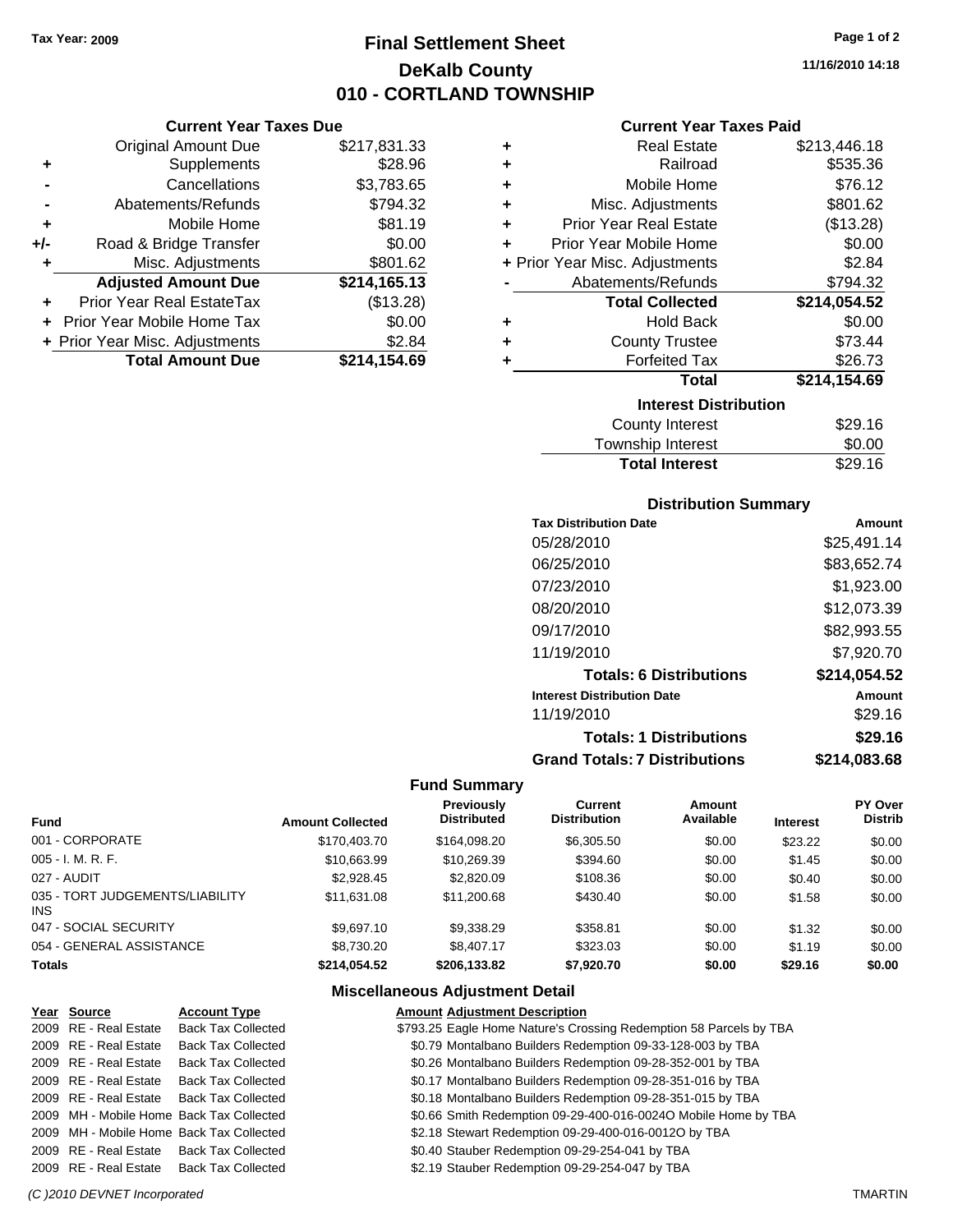## **Final Settlement Sheet Tax Year: 2009 Page 2 of 2 DeKalb County**

**Miscellaneous Adjustment Detail**

**Abatement Detail**

#### **11/16/2010 14:18**

#### **Year Source Account Type Amount Adjustment Description**

2009 RE - Real Estate Back Tax Collected \$2.19 Stauber Redemption 09-29-254-049 by TBA 2009 RE - Real Estate Back Tax Collected \$2.19 Stauber Redemption 09-29-254-041 by TBA

**Totals \$804.46 11 entries**

**Totals \$794.32 2 entries**

**Year Source Account Type Amount Adjustment Description**

2009 RE - Real Estate RE Abatement **\$793.25 Reversal Entry-Eagle Home Nature's Crossing Redempt by TBA** 2009 RE - Real Estate RE Abatement \$1.07 09-06-181-001 PTAB REFUND by TBA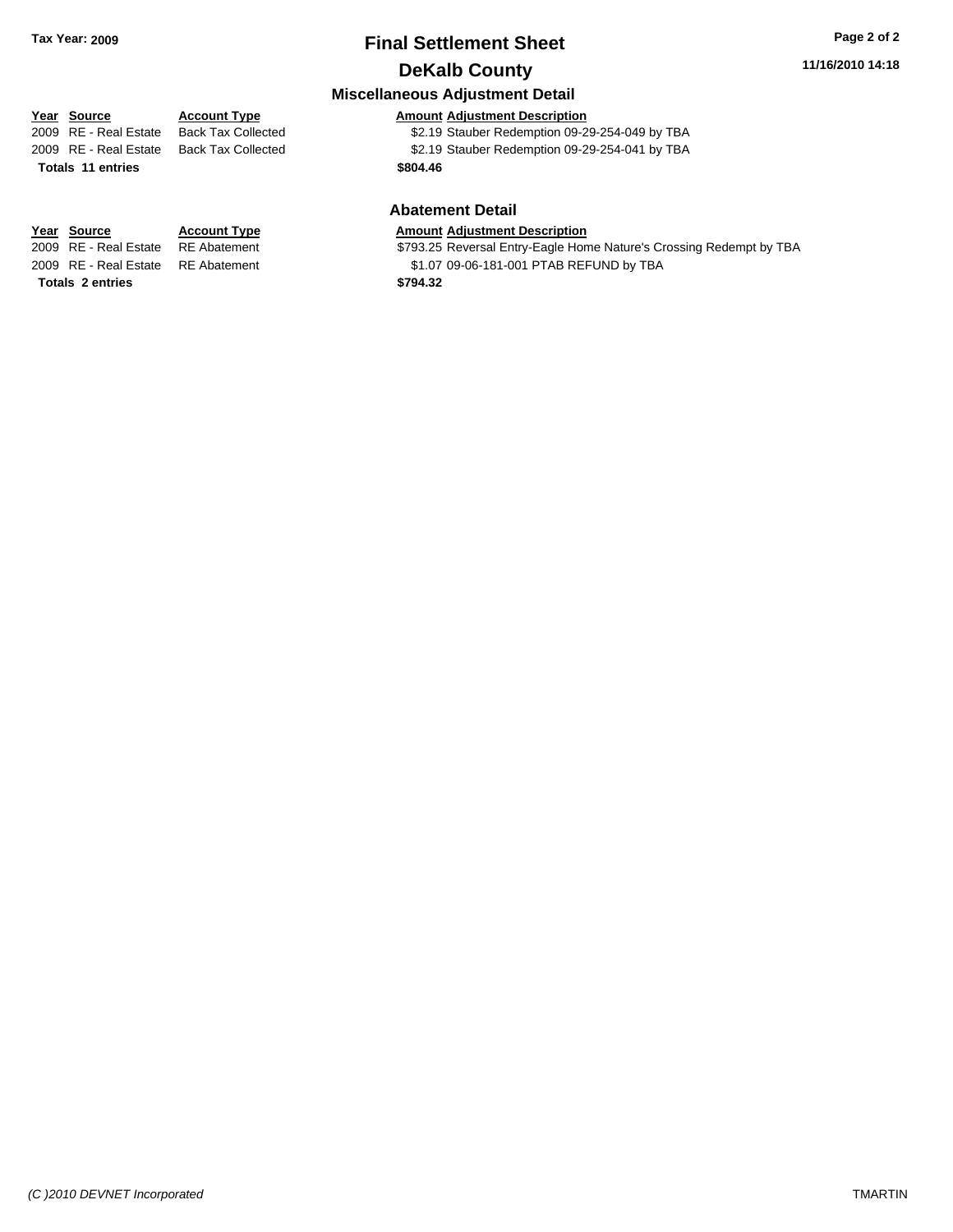# **Final Settlement Sheet Tax Year: 2009 Page 1 of 2 DeKalb County 011 - CORTLAND ROAD & BRIDGE**

**11/16/2010 14:18**

#### **Current Year Taxes Paid**

|     | <b>Current Year Taxes Due</b>  |               |
|-----|--------------------------------|---------------|
|     | <b>Original Amount Due</b>     | \$404,567.57  |
| ٠   | Supplements                    | \$53.79       |
|     | Cancellations                  | \$580.03      |
|     | Abatements/Refunds             | \$1,475.26    |
| ٠   | Mobile Home                    | \$150.77      |
| +/- | Road & Bridge Transfer         | (\$24,378.22) |
| ٠   | Misc. Adjustments              | \$1,488.82    |
|     | <b>Adjusted Amount Due</b>     | \$379,827.44  |
|     | Prior Year Real EstateTax      | (\$52.90)     |
|     | Prior Year Mobile Home Tax     | \$0.00        |
|     | + Prior Year Misc. Adjustments | \$5.27        |
|     | <b>Total Amount Due</b>        | \$379.779.81  |
|     |                                |               |

| ٠ | <b>Real Estate</b>             | \$378,492.19 |
|---|--------------------------------|--------------|
| ٠ | Railroad                       | \$994.30     |
| ٠ | Mobile Home                    | \$141.37     |
| ÷ | Misc. Adjustments              | \$1,488.82   |
| ÷ | <b>Prior Year Real Estate</b>  | (\$52.90)    |
| ÷ | Prior Year Mobile Home         | \$0.00       |
|   | + Prior Year Misc. Adjustments | \$5.27       |
|   | Abatements/Refunds             | \$1,475.26   |
|   |                                |              |
|   | <b>Total Collected</b>         | \$379,593.79 |
| ٠ | <b>Hold Back</b>               | \$0.00       |
| ٠ | <b>County Trustee</b>          | \$136.39     |
| ٠ | <b>Forfeited Tax</b>           | \$49.63      |
|   | Total                          | \$379,779.81 |
|   | <b>Interest Distribution</b>   |              |
|   | <b>County Interest</b>         | \$51.72      |

| <b>Total Interest</b> | \$51.72    |
|-----------------------|------------|
| Township Interest     | \$0.00     |
| <b>OVAIRY INCRUST</b> | 90 I . I A |

| <b>Road and Bridge Summary</b> |             |               |  |  |
|--------------------------------|-------------|---------------|--|--|
| <b>Municipality</b>            | Amt. Due    | Amt. Distrib. |  |  |
| TOWN OF CORTLAND               | \$7,819.59  | \$7,811.66    |  |  |
| <b>CITY OF DEKALB</b>          | \$529.53    | \$528.99      |  |  |
| <b>VILLAGE OF MAPLE PARK</b>   | \$1,771.93  | \$1,770.12    |  |  |
| <b>CITY OF SYCAMORE</b>        | \$14,282.01 | \$14,267.45   |  |  |
| <b>Totals</b>                  | \$24,403.06 | \$24,378.22   |  |  |

#### **Distribution Summary**

| <b>Tax Distribution Date</b>         | Amount       |
|--------------------------------------|--------------|
| 05/28/2010                           | \$44,477.31  |
| 06/25/2010                           | \$149,014.13 |
| 07/23/2010                           | \$3,355.30   |
| 08/20/2010                           | \$21,029.28  |
| 09/17/2010                           | \$147,863.75 |
| 11/19/2010                           | \$13,854.02  |
| <b>Totals: 6 Distributions</b>       | \$379,593.79 |
| <b>Interest Distribution Date</b>    | Amount       |
| 11/19/2010                           | \$51.72      |
| <b>Totals: 1 Distributions</b>       | \$51.72      |
| <b>Grand Totals: 7 Distributions</b> | \$379,645.51 |

#### **Fund Summary**

| <b>Fund</b>                             | <b>Amount Collected</b> | Previously<br><b>Distributed</b> | Current<br><b>Distribution</b> | Amount<br>Available | <b>Interest</b> | PY Over<br><b>Distrib</b> |
|-----------------------------------------|-------------------------|----------------------------------|--------------------------------|---------------------|-----------------|---------------------------|
| $005 - I. M. R. F.$                     | \$6,990.31              | \$6,735.59                       | \$254.72                       | \$0.00              | \$0.90          | \$0.00                    |
| 007 - ROAD AND BRIDGE                   | \$29,550.02             | \$28,452.90                      | \$1,097.12                     | \$0.00              | \$6.90          | \$0.00                    |
| 009 - PERMANENT ROAD                    | \$279,608.02            | \$269.418.07                     | \$10,189.95                    | \$0.00              | \$35.80         | \$0.00                    |
| 010 - EQUIPMENT AND BUILDING            | \$39.947.97             | \$38,492.11                      | \$1,455.86                     | \$0.00              | \$5.11          | \$0.00                    |
| 027 - AUDIT                             | \$2,498.57              | \$2,407.52                       | \$91.05                        | \$0.00              | \$0.32          | \$0.00                    |
| 035 - TORT JUDGEMENTS/LIABILITY<br>INS. | \$16,001.76             | \$15,418.56                      | \$583.20                       | \$0.00              | \$2.05          | \$0.00                    |
| 047 - SOCIAL SECURITY                   | \$4.997.14              | \$4,815,02                       | \$182.12                       | \$0.00              | \$0.64          | \$0.00                    |
| <b>Totals</b>                           | \$379.593.79            | \$365,739.77                     | \$13,854.02                    | \$0.00              | \$51.72         | \$0.00                    |

#### **Miscellaneous Adjustment Detail**

#### **Year Source Account Type Amount Adjustment Description**

| 2009 RE - Real Estate | <b>Back Tax Collected</b>                | \$1,473.28 Eagle Home Nature's Crossing Redemption 58 Parcels by TBA |
|-----------------------|------------------------------------------|----------------------------------------------------------------------|
| 2009 RE - Real Estate | <b>Back Tax Collected</b>                | \$1.47 Montalbano Builders Redemption 09-33-128-003 by TBA           |
| 2009 RE - Real Estate | <b>Back Tax Collected</b>                | \$0.49 Montalbano Builders Redemption 09-28-352-001 by TBA           |
|                       | 2009 RE - Real Estate Back Tax Collected | \$0.32 Montalbano Builders Redemption 09-28-351-016 by TBA           |
|                       | 2009 RE - Real Estate Back Tax Collected | \$0.34 Montalbano Builders Redemption 09-28-351-015 by TBA           |
|                       | 2009 MH - Mobile Home Back Tax Collected | \$1.23 Smith Redemption 09-29-400-016-0024O Mobile Home by TBA       |
|                       | 2009 MH - Mobile Home Back Tax Collected | \$4.04 Stewart Redemption 09-29-400-016-0012O by TBA                 |
|                       | 2009 RE - Real Estate Back Tax Collected | \$0.74 Stauber Redemption 09-29-254-041 by TBA                       |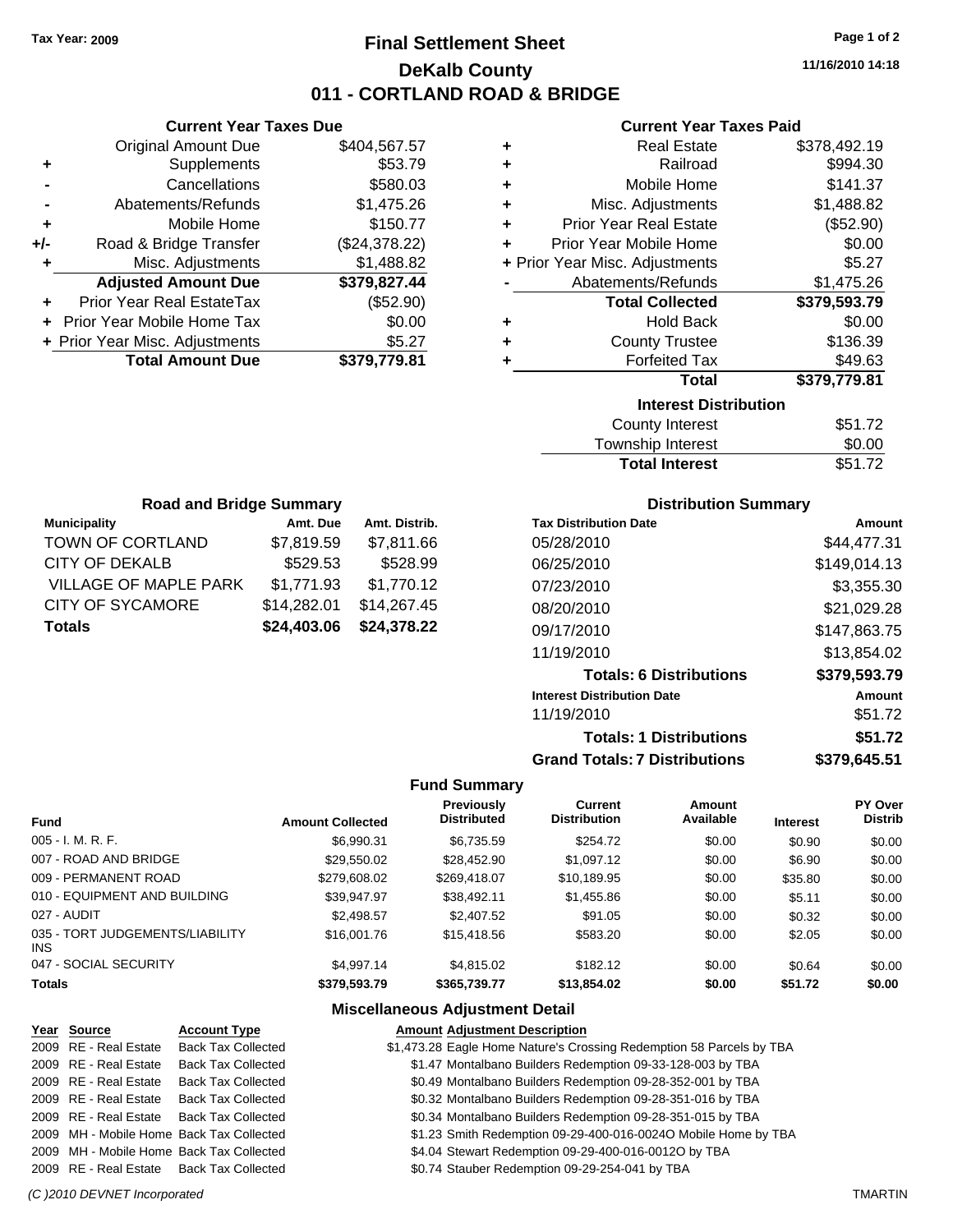# **Final Settlement Sheet Tax Year: 2009 Page 2 of 2 DeKalb County**

**Miscellaneous Adjustment Detail**

## **11/16/2010 14:18**

#### **Year Source Account Type Amount Adjustment Description** 2009 RE - Real Estate Back Tax Collected \$4.06 Stauber Redemption 09-29-254-047 by TBA 2009 RE - Real Estate Back Tax Collected \$4.06 Stauber Redemption 09-29-254-049 by TBA 2009 RE - Real Estate Back Tax Collected \$4.06 Stauber Redemption 09-29-254-041 by TBA

# **Totals 11 entries** \$1,494.09

**Totals \$1,475.26 2 entries**

#### **Abatement Detail Year Source Account Type Amount Adjustment Description**

2009 RE - Real Estate RE Abatement **\$1,473.28 Reversal Entry-Eagle Home Nature's Crossing Redempt by TBA** 2009 RE - Real Estate RE Abatement \$1.98 09-06-181-001 PTAB REFUND by TBA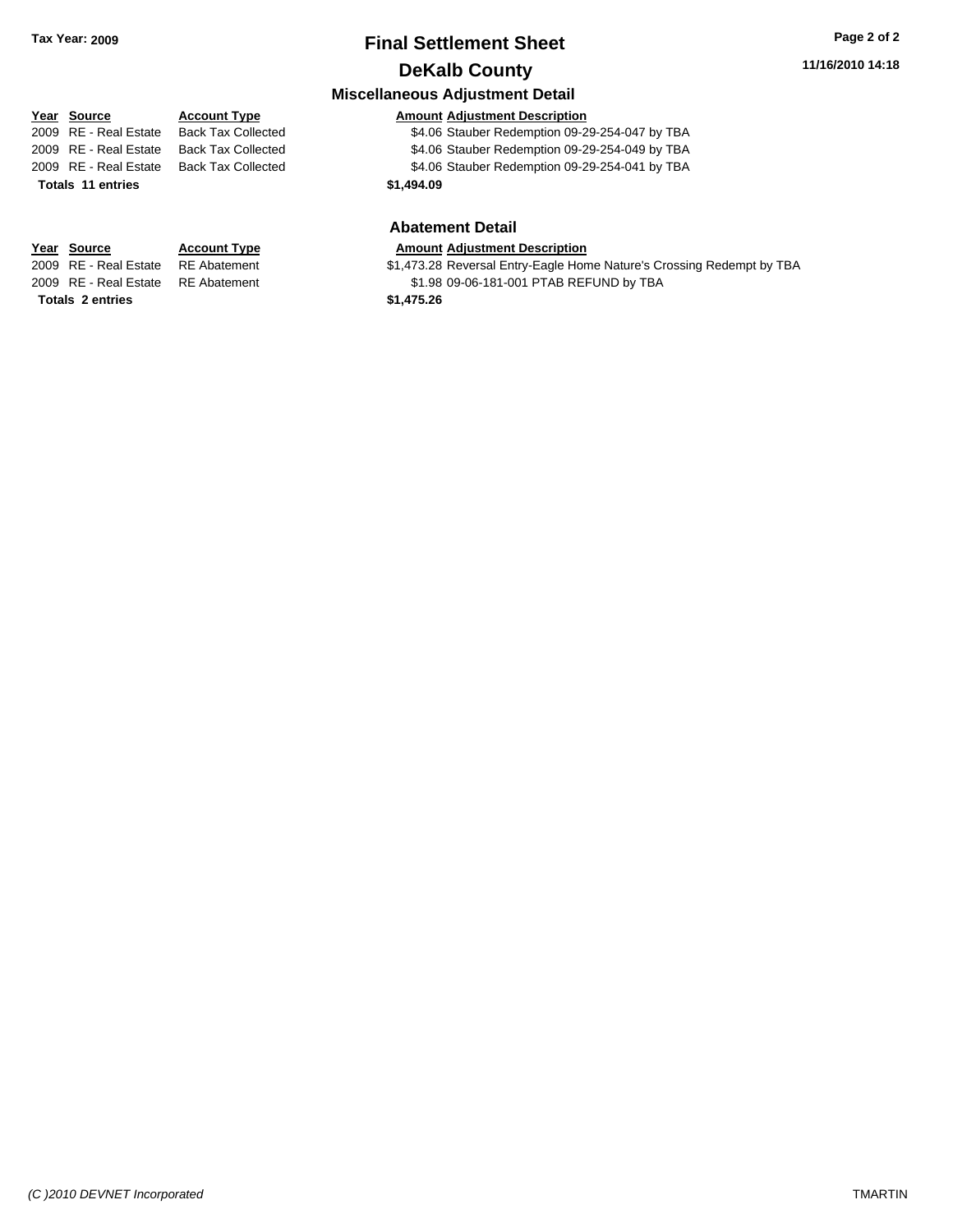# **Final Settlement Sheet Tax Year: 2009 Page 1 of 1 DeKalb County 012 - DEKALB TOWNSHIP**

#### **Current Year Taxes Due**

|     | <b>Original Amount Due</b>        | \$823,436.39 |
|-----|-----------------------------------|--------------|
| ٠   | Supplements                       | \$58.94      |
|     | Cancellations                     | \$7,393.58   |
|     | Abatements/Refunds                | \$0.00       |
| ٠   | Mobile Home                       | \$680.70     |
| +/- | Road & Bridge Transfer            | \$0.00       |
| ٠   | Misc. Adjustments                 | \$399.45     |
|     | <b>Adjusted Amount Due</b>        | \$817,181.90 |
|     | Prior Year Real EstateTax         | \$3,027.21   |
|     | <b>Prior Year Mobile Home Tax</b> | \$0.00       |
|     | + Prior Year Misc. Adjustments    | \$4,033.28   |
|     | <b>Total Amount Due</b>           | \$824,242.39 |
|     |                                   |              |

| ٠ | <b>Real Estate</b>             | \$814,508.88 |  |  |  |  |
|---|--------------------------------|--------------|--|--|--|--|
| ٠ | Railroad                       | \$1,354.70   |  |  |  |  |
| ٠ | Mobile Home                    | \$675.57     |  |  |  |  |
| ٠ | Misc. Adjustments              | \$399.45     |  |  |  |  |
| ÷ | <b>Prior Year Real Estate</b>  | \$3,027.21   |  |  |  |  |
| ÷ | Prior Year Mobile Home         | \$0.00       |  |  |  |  |
|   | + Prior Year Misc. Adjustments | \$4,033.28   |  |  |  |  |
|   | Abatements/Refunds             | \$0.00       |  |  |  |  |
|   | <b>Total Collected</b>         | \$823,999.09 |  |  |  |  |
| ٠ | <b>Hold Back</b>               | \$0.00       |  |  |  |  |
| ٠ | <b>County Trustee</b>          | \$29.15      |  |  |  |  |
| ٠ | <b>Forfeited Tax</b>           | \$214.15     |  |  |  |  |
|   | <b>Total</b>                   | \$824,242.39 |  |  |  |  |
|   | <b>Interest Distribution</b>   |              |  |  |  |  |
|   | <b>County Interest</b>         | \$111.84     |  |  |  |  |
|   |                                | mm nn        |  |  |  |  |

#### Township Interest \$0.00<br>
Total Interest \$111.84 **Total Interest**

| <b>Distribution Summary</b>          |              |
|--------------------------------------|--------------|
| <b>Tax Distribution Date</b>         | Amount       |
| 05/28/2010                           | \$91.414.56  |
| 06/25/2010                           | \$322,539.82 |
| 07/23/2010                           | \$4,691.58   |
| 08/20/2010                           | \$46,177.28  |
| 09/17/2010                           | \$317,181.93 |
| 11/19/2010                           | \$41,993.92  |
| <b>Totals: 6 Distributions</b>       | \$823,999.09 |
| <b>Interest Distribution Date</b>    | Amount       |
| 11/19/2010                           | \$111.84     |
| <b>Totals: 1 Distributions</b>       | \$111.84     |
| <b>Grand Totals: 7 Distributions</b> | \$824,110.93 |

#### **Fund Summary**

| Fund                     | <b>Amount Collected</b> | <b>Previously</b><br><b>Distributed</b> | Current<br>Distribution | Amount<br>Available | <b>Interest</b> | <b>PY Over</b><br><b>Distrib</b> |
|--------------------------|-------------------------|-----------------------------------------|-------------------------|---------------------|-----------------|----------------------------------|
| 001 - CORPORATE          | \$632,158,10            | \$599.941.07                            | \$32,217.03             | \$0.00              | \$85.80         | \$0.00                           |
| 054 - GENERAL ASSISTANCE | \$191.840.99            | \$182,064.10                            | \$9.776.89              | \$0.00              | \$26.04         | \$0.00                           |
| Totals                   | \$823,999.09            | \$782.005.17                            | \$41.993.92             | \$0.00              | \$111.84        | \$0.00                           |

| Year Source             | <b>Account Type</b>                        | <b>Amount Adjustment Description</b>                             |
|-------------------------|--------------------------------------------|------------------------------------------------------------------|
|                         | 2008 RE - Real Estate Back Tax Collected   | \$4,025.91 DeKalb TIF #4 Surplus Distribution by TBA             |
|                         | 2009 MH - Mobile Home Back Tax Collected   | \$0.96 Buehler Redemption 08-01-401-005-2582l Mobile Home by TBA |
|                         | 2009 MH - Mobile Home Back Tax Collected   | \$2.10 Marrufo Redemption 08-01-401-005-2642l Mobile Home by TBA |
|                         | 2009 MH - Mobile Home Back Tax Collected   | \$0.82 Garcia Redemption 08-01-401-005-2533l by TBA              |
|                         | 2009 RE - Real Estate Back Tax Collected   | \$0.59 Gardens of Rivermist Redemption 08-02-303-001 by TBA      |
|                         | 2009 RE - Real Estate Paymt In Lieu of Tax | \$199.43 Housing Authority DeKalb Units by TBA                   |
|                         | 2009 RE - Real Estate Paymt In Lieu of Tax | \$199.43 Housing Authority DeKalb Units by TBA                   |
|                         | 2009 MH - Mobile Home Back Tax Collected   | \$2.21 Olson Redemption 08-01-401-005-2505l by TBA               |
|                         | 2009 MH - Mobile Home Back Tax Collected   | \$1.28 Davison Redemption 08-26-176-013-0724A by TBA             |
| <b>Totals 9 entries</b> |                                            | \$4,432.73                                                       |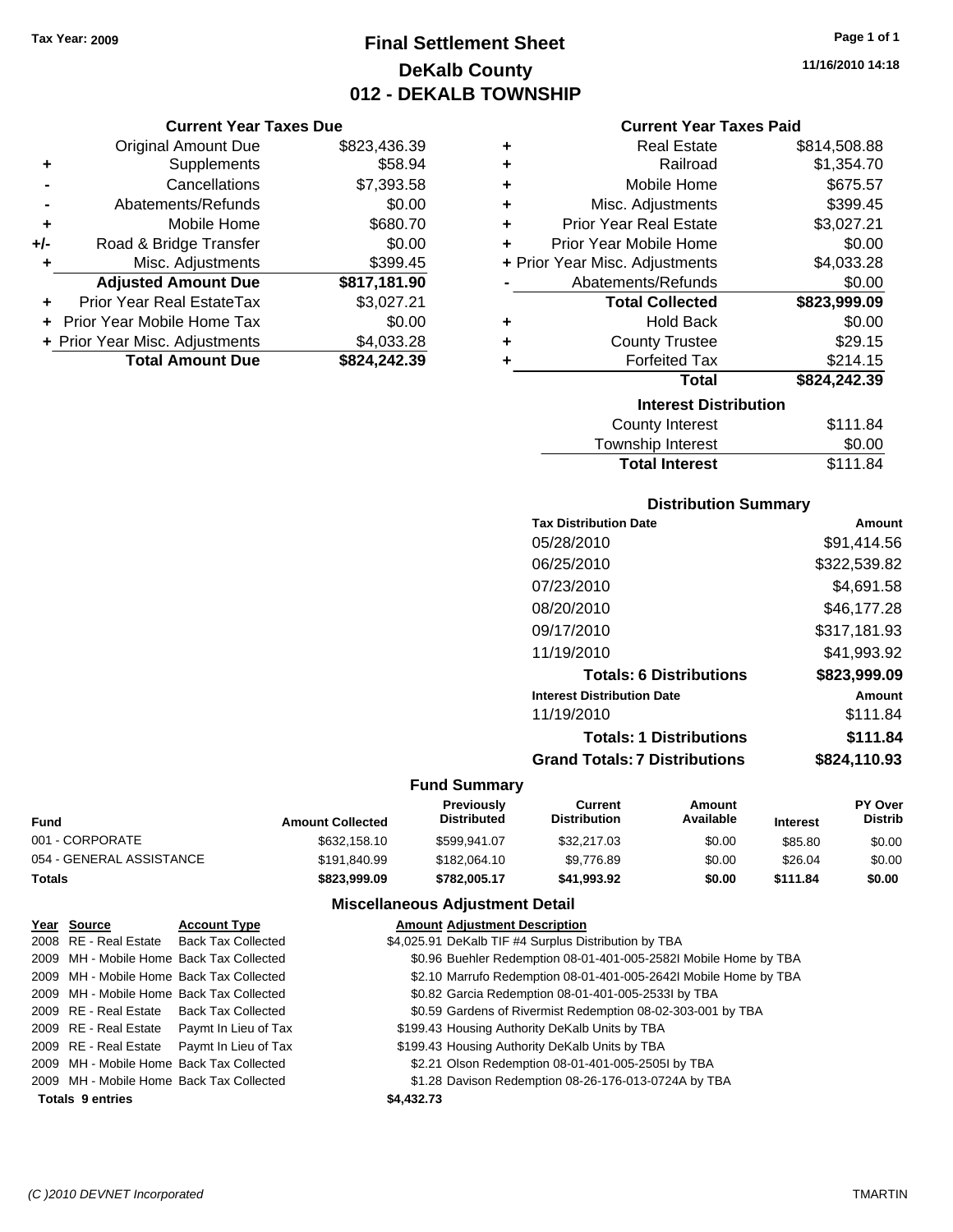# **Final Settlement Sheet Tax Year: 2009 Page 1 of 1 DeKalb County 013 - DEKALB ROAD & BRIDGE**

**11/16/2010 14:18**

#### **Current Year Taxes Paid**

| ٠ | Real Estate                    | \$1,122,154.67 |  |  |  |
|---|--------------------------------|----------------|--|--|--|
| ٠ | Railroad                       | \$2,167.70     |  |  |  |
| ÷ | Mobile Home                    | \$1,080.99     |  |  |  |
| ÷ | Misc. Adjustments              | \$639.16       |  |  |  |
| ÷ | <b>Prior Year Real Estate</b>  | \$4,903.63     |  |  |  |
| ٠ | Prior Year Mobile Home         | \$0.00         |  |  |  |
|   | + Prior Year Misc. Adjustments | \$6,453.60     |  |  |  |
|   | Abatements/Refunds             | \$0.00         |  |  |  |
|   | <b>Total Collected</b>         | \$1,137,399.75 |  |  |  |
| ٠ | <b>Hold Back</b>               | \$0.00         |  |  |  |
| ٠ | <b>County Trustee</b>          | \$46.68        |  |  |  |
| ٠ | <b>Forfeited Tax</b>           | \$342.66       |  |  |  |
|   | <b>Total</b>                   | \$1,137,789.09 |  |  |  |
|   | <b>Interest Distribution</b>   |                |  |  |  |
|   | County Interest                | \$154.38       |  |  |  |

| <b>Total Interest</b> | \$154.38 |
|-----------------------|----------|
| Township Interest     | \$0.00   |
| County Interest       | \$154.38 |

| <b>Road and Bridge Summary</b>      |                           |                         |  |  |  |
|-------------------------------------|---------------------------|-------------------------|--|--|--|
| <b>Municipality</b>                 | Amt. Due Amt. Distrib.    |                         |  |  |  |
| CITY OF DEKALB                      | \$179,536.80 \$179,485.19 |                         |  |  |  |
| CITY OF SYCAMORE                    |                           | \$12,921.40 \$12,917.55 |  |  |  |
| \$192,458.20 \$192,402.74<br>Totals |                           |                         |  |  |  |

**Current Year Taxes Due** Original Amount Due \$1,317,611.19

**Adjusted Amount Due \$1,126,431.86**

**Total Amount Due \$1,137,789.09**

**+** Supplements \$94.31 **-** Cancellations \$599.25 **-** Abatements/Refunds \$0.00 **+** Mobile Home \$1,089.19 **+/-** Road & Bridge Transfer (\$192,402.74) **+** Misc. Adjustments \$639.16

**+** Prior Year Real EstateTax \$4,903.63 **+** Prior Year Mobile Home Tax \$0.00 + Prior Year Misc. Adjustments \$6,453.60

#### **Distribution Summary**

| <b>Tax Distribution Date</b>         | Amount         |
|--------------------------------------|----------------|
| 05/28/2010                           | \$125.087.01   |
| 06/25/2010                           | \$446,270.33   |
| 07/23/2010                           | \$6,419.57     |
| 08/20/2010                           | \$63,173.10    |
| 09/17/2010                           | \$438,768.80   |
| 11/19/2010                           | \$57.680.94    |
| <b>Totals: 6 Distributions</b>       | \$1,137,399.75 |
| <b>Interest Distribution Date</b>    | Amount         |
| 11/19/2010                           | \$154.38       |
| <b>Totals: 1 Distributions</b>       | \$154.38       |
| <b>Grand Totals: 7 Distributions</b> | \$1,137,554.13 |
|                                      |                |

#### **Fund Summary**

| <b>Fund</b>                  | <b>Amount Collected</b> | <b>Previously</b><br><b>Distributed</b> | Current<br><b>Distribution</b> | Amount<br>Available | <b>Interest</b> | PY Over<br><b>Distrib</b> |
|------------------------------|-------------------------|-----------------------------------------|--------------------------------|---------------------|-----------------|---------------------------|
| 007 - ROAD AND BRIDGE        | \$216,183.09            | \$205,101.80                            | \$11.081.29                    | \$0.00              | \$47.44         | \$0.00                    |
| 009 - PERMANENT ROAD         | \$808.351.01            | \$767.460.64                            | \$40,890.37                    | \$0.00              | \$93.84         | \$0.00                    |
| 010 - EQUIPMENT AND BUILDING | \$112,865,65            | \$107.156.37                            | \$5,709.28                     | \$0.00              | \$13.10         | \$0.00                    |
| <b>Totals</b>                | \$1,137,399.75          | \$1,079,718.81                          | \$57,680.94                    | \$0.00              | \$154.38        | \$0.00                    |

| Year Source                              | <b>Account Type</b>                        | <b>Amount Adjustment Description</b>                             |
|------------------------------------------|--------------------------------------------|------------------------------------------------------------------|
|                                          | 2008 RE - Real Estate Back Tax Collected   | \$6,441.82 DeKalb TIF #4 Surplus Distribution by TBA             |
| 2009 MH - Mobile Home Back Tax Collected |                                            | \$1.53 Buehler Redemption 08-01-401-005-2582l Mobile Home by TBA |
| 2009 MH - Mobile Home Back Tax Collected |                                            | \$3.36 Marrufo Redemption 08-01-401-005-2642I Mobile Home by TBA |
| 2009 MH - Mobile Home Back Tax Collected |                                            | \$1.32 Garcia Redemption 08-01-401-005-2533l by TBA              |
| 2009 RE - Real Estate Back Tax Collected |                                            | \$0.94 Gardens of Rivermist Redemption 08-02-303-001 by TBA      |
|                                          | 2009 RE - Real Estate Paymt In Lieu of Tax | \$319.11 Housing Authority DeKalb Units by TBA                   |
|                                          | 2009 RE - Real Estate Paymt In Lieu of Tax | \$319.11 Housing Authority DeKalb Units by TBA                   |
| 2009 MH - Mobile Home Back Tax Collected |                                            | \$3.53 Olson Redemption 08-01-401-005-2505l by TBA               |
| 2009 MH - Mobile Home Back Tax Collected |                                            | \$2.04 Davison Redemption 08-26-176-013-0724A by TBA             |
| <b>Totals 9 entries</b>                  |                                            | \$7,092.76                                                       |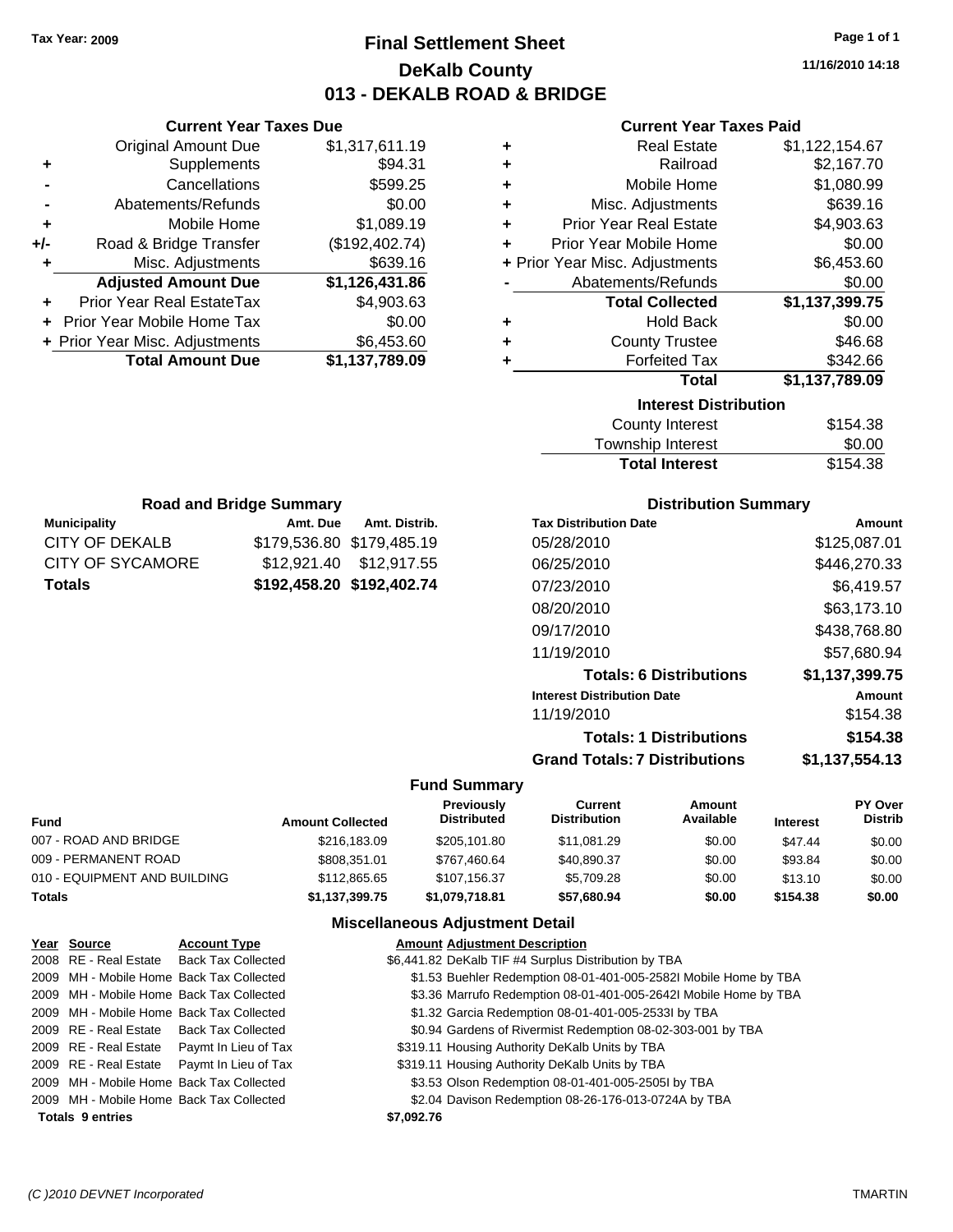# **Final Settlement Sheet Tax Year: 2009 Page 1 of 1 DeKalb County 014 - FRANKLIN TOWNSHIP**

#### **Current Year Taxes Due**

|     | <b>Original Amount Due</b>        | \$100,837.33 |
|-----|-----------------------------------|--------------|
| ٠   | Supplements                       | \$0.00       |
|     | Cancellations                     | \$159.02     |
|     | Abatements/Refunds                | \$0.00       |
| ÷   | Mobile Home                       | \$0.00       |
| +/- | Road & Bridge Transfer            | \$0.00       |
| ٠   | Misc. Adjustments                 | \$1.54       |
|     | <b>Adjusted Amount Due</b>        | \$100,679.85 |
|     | <b>Prior Year Real EstateTax</b>  | \$0.00       |
|     | <b>Prior Year Mobile Home Tax</b> | \$0.00       |
|     | + Prior Year Misc. Adjustments    | \$0.00       |
|     | <b>Total Amount Due</b>           | \$100,679.85 |

#### **Current Year Taxes Paid**

| ٠ | <b>Real Estate</b>             | \$100,230.23 |
|---|--------------------------------|--------------|
| ÷ | Railroad                       | \$448.08     |
| ٠ | Mobile Home                    | \$0.00       |
| ÷ | Misc. Adjustments              | \$1.54       |
| ÷ | <b>Prior Year Real Estate</b>  | \$0.00       |
| ٠ | Prior Year Mobile Home         | \$0.00       |
|   | + Prior Year Misc. Adjustments | \$0.00       |
|   | Abatements/Refunds             | \$0.00       |
|   | <b>Total Collected</b>         | \$100,679.85 |
| ٠ | <b>Hold Back</b>               | \$0.00       |
| ٠ | <b>County Trustee</b>          | \$0.00       |
| ٠ | <b>Forfeited Tax</b>           | \$0.00       |
|   | <b>Total</b>                   | \$100,679.85 |
|   | <b>Interest Distribution</b>   |              |
|   | County Interest                | \$13.67      |
|   | Townobin Intorpot              | ድስ ሰሰ        |

# Township Interest  $$0.00$ Total Interest \$13.67

#### **Distribution Summary**

| <b>Tax Distribution Date</b>         | Amount       |
|--------------------------------------|--------------|
| 05/28/2010                           | \$11,144.03  |
| 06/25/2010                           | \$39,946.87  |
| 07/23/2010                           | \$930.38     |
| 08/20/2010                           | \$6,683.64   |
| 09/17/2010                           | \$37,532.57  |
| 11/19/2010                           | \$4,442.36   |
| <b>Totals: 6 Distributions</b>       | \$100,679.85 |
| <b>Interest Distribution Date</b>    | Amount       |
| 11/19/2010                           | \$13.67      |
| <b>Totals: 1 Distributions</b>       | \$13.67      |
| <b>Grand Totals: 7 Distributions</b> | \$100,693.52 |
|                                      |              |

#### **Fund Summary**

| <b>Fund</b>              | <b>Amount Collected</b> | <b>Previously</b><br><b>Distributed</b> | Current<br><b>Distribution</b> | Amount<br>Available | <b>Interest</b> | <b>PY Over</b><br><b>Distrib</b> |
|--------------------------|-------------------------|-----------------------------------------|--------------------------------|---------------------|-----------------|----------------------------------|
| 001 - CORPORATE          | \$80.532.92             | \$76.979.52                             | \$3.553.40                     | \$0.00              | \$10.94         | \$0.00                           |
| $005 - I. M. R. F.$      | \$18.513.51             | \$17,696.63                             | \$816.88                       | \$0.00              | \$2.51          | \$0.00                           |
| 054 - GENERAL ASSISTANCE | \$1.633.42              | \$1.561.34                              | \$72.08                        | \$0.00              | \$0.22          | \$0.00                           |
| <b>Totals</b>            | \$100.679.85            | \$96,237.49                             | \$4,442.36                     | \$0.00              | \$13.67         | \$0.00                           |

### **Miscellaneous Adjustment Detail**

# **Year Source Account Type Amount Adjustment Description**

\$0.36 Pearson Redemption 01-26-180-044 by TBA 2009 RE - Real Estate Back Tax Collected \$1.18 Resource Bank Redemption 01-26-180-040 by TBA **Totals \$1.54 2 entries**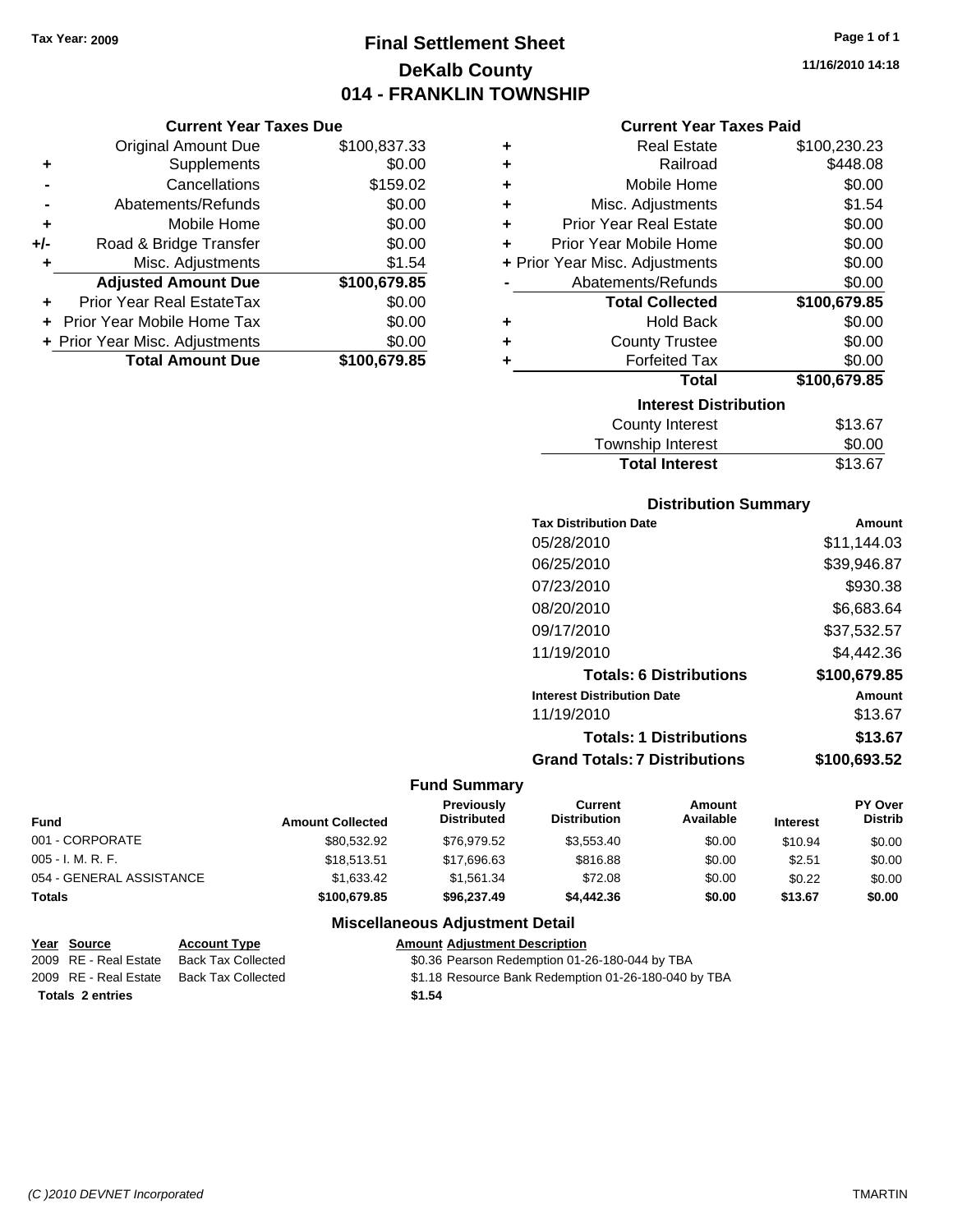# **Final Settlement Sheet Tax Year: 2009 Page 1 of 1 DeKalb County 015 - FRANKLIN TWP CEMETERY**

**11/16/2010 14:18**

#### **Current Year Taxes Paid**

| <b>Real Estate</b>             | \$28,660.46 |
|--------------------------------|-------------|
| Railroad                       | \$128.14    |
| Mobile Home                    | \$0.00      |
| Misc. Adjustments              | \$0.44      |
| Prior Year Real Estate         | \$0.00      |
| Prior Year Mobile Home         | \$0.00      |
| + Prior Year Misc. Adjustments | \$0.00      |
| Abatements/Refunds             | \$0.00      |
| <b>Total Collected</b>         | \$28,789.04 |
| <b>Hold Back</b>               | \$0.00      |
| <b>County Trustee</b>          | \$0.00      |
| <b>Forfeited Tax</b>           | \$0.00      |
| Total                          | \$28,789.04 |
| <b>Interest Distribution</b>   |             |
| <b>County Interest</b>         | \$3.91      |
| <b>Township Interest</b>       | \$0.00      |
|                                |             |

| <b>Total Interest</b>    | \$3.91 |
|--------------------------|--------|
| <b>Township Interest</b> | \$0.00 |
| County Interest          | \$3.91 |

| <b>Distribution Summary</b> |  |
|-----------------------------|--|
|-----------------------------|--|

| <b>Tax Distribution Date</b>         | Amount      |
|--------------------------------------|-------------|
| 05/28/2010                           | \$3.186.55  |
| 06/25/2010                           | \$11,422.57 |
| 07/23/2010                           | \$266.05    |
| 08/20/2010                           | \$1,911.18  |
| 09/17/2010                           | \$10,732.38 |
| 11/19/2010                           | \$1,270.31  |
| <b>Totals: 6 Distributions</b>       | \$28,789.04 |
| <b>Interest Distribution Date</b>    | Amount      |
| 11/19/2010                           | \$3.91      |
| <b>Totals: 1 Distributions</b>       | \$3.91      |
| <b>Grand Totals: 7 Distributions</b> | \$28,792.95 |
| v                                    |             |

|                |                         | <b>Fund Summary</b>              |                                       |                     |                 |                                  |
|----------------|-------------------------|----------------------------------|---------------------------------------|---------------------|-----------------|----------------------------------|
| Fund           | <b>Amount Collected</b> | Previously<br><b>Distributed</b> | <b>Current</b><br><b>Distribution</b> | Amount<br>Available | <b>Interest</b> | <b>PY Over</b><br><b>Distrib</b> |
| 017 - CEMETERY | \$28,789.04             | \$27,518.73                      | \$1.270.31                            | \$0.00              | \$3.91          | \$0.00                           |
| Totals         | \$28.789.04             | \$27,518,73                      | \$1.270.31                            | \$0.00              | \$3.91          | \$0.00                           |
|                | ---<br>.                |                                  |                                       |                     |                 |                                  |

### **Miscellaneous Adjustment Detail**

| Year Source             | <b>Account Type</b>       | <b>Amount Adiustment Description</b>                 |
|-------------------------|---------------------------|------------------------------------------------------|
| 2009 RE - Real Estate   | <b>Back Tax Collected</b> | \$0.10 Pearson Redemption 01-26-180-044 by TBA       |
| 2009 RE - Real Estate   | Back Tax Collected        | \$0.34 Resource Bank Redemption 01-26-180-040 by TBA |
| <b>Totals 2 entries</b> |                           | \$0.44                                               |

**-** Abatements/Refunds \$0.00

| ÷   | Mobile Home                    | \$0.00      |
|-----|--------------------------------|-------------|
| +/- | Road & Bridge Transfer         | \$0.00      |
| ٠   | Misc. Adjustments              | \$0.44      |
|     | <b>Adjusted Amount Due</b>     | \$28,789.04 |
|     | Prior Year Real EstateTax      | \$0.00      |
|     | + Prior Year Mobile Home Tax   | \$0.00      |
|     | + Prior Year Misc. Adjustments | \$0.00      |

**+** Supplements \$0.00 **-** Cancellations \$45.46

**Current Year Taxes Due** Original Amount Due \$28,834.06

| <b>Total Amount Due</b> | \$28,789.04 |
|-------------------------|-------------|
|                         |             |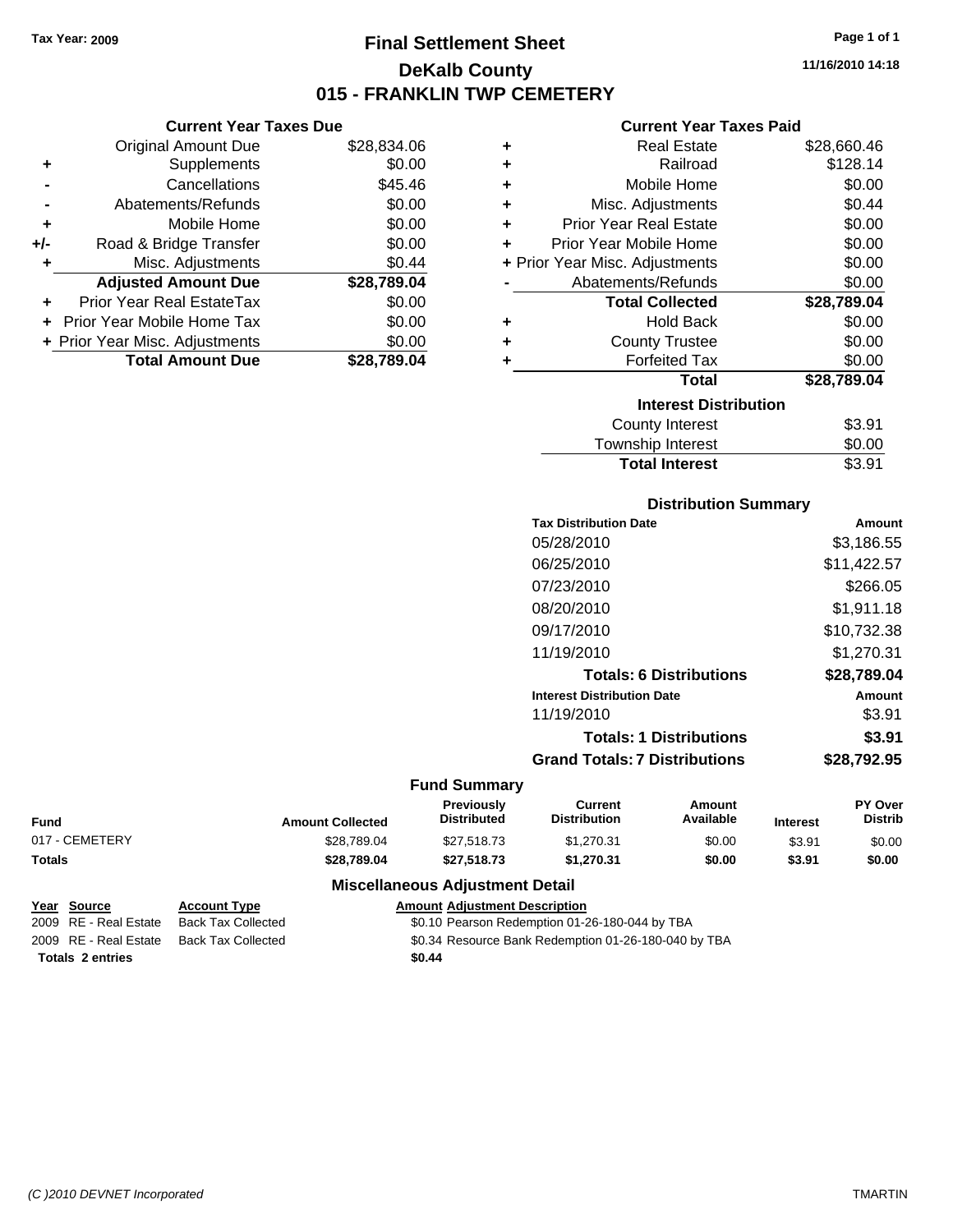# **Final Settlement Sheet Tax Year: 2009 Page 1 of 1 DeKalb County 016 - FRANKLIN ROAD & BRIDGE**

**11/16/2010 14:18**

#### **Current Year Taxes Paid**

| ٠ | <b>Real Estate</b>             | \$236,840.29 |
|---|--------------------------------|--------------|
| ٠ | Railroad                       | \$1,176.62   |
| ٠ | Mobile Home                    | \$0.00       |
| ٠ | Misc. Adjustments              | \$4.04       |
| ÷ | <b>Prior Year Real Estate</b>  | \$0.00       |
| ÷ | Prior Year Mobile Home         | \$0.00       |
|   | + Prior Year Misc. Adjustments | \$0.00       |
|   | Abatements/Refunds             | \$0.00       |
|   | <b>Total Collected</b>         | \$238,020.95 |
| ÷ | <b>Hold Back</b>               | \$0.00       |
| ÷ | <b>County Trustee</b>          | \$0.00       |
| ÷ | <b>Forfeited Tax</b>           | \$0.00       |
|   | <b>Total</b>                   | \$238,020.95 |
|   | <b>Interest Distribution</b>   |              |
|   | <b>County Interest</b>         | \$32.31      |
|   |                                |              |

| <b>Total Interest</b> | \$32.31 |
|-----------------------|---------|
| Township Interest     | \$0.00  |
| County Interest       | \$32.31 |

| <b>Road and Bridge Summary</b> |                         |               |  |  |
|--------------------------------|-------------------------|---------------|--|--|
| Municipality                   | Amt. Due                | Amt. Distrib. |  |  |
| VILLAGE OF KIRKLAND            | \$26,363,26 \$26,363,26 |               |  |  |
| Totals                         | \$26,363.26 \$26,363.26 |               |  |  |

**Current Year Taxes Due** Original Amount Due \$264,797.77

**Adjusted Amount Due \$238,020.95**

**Total Amount Due \$238,020.95**

**+** Supplements \$0.00 **-** Cancellations \$417.60 **-** Abatements/Refunds \$0.00 **+** Mobile Home \$0.00 **+/-** Road & Bridge Transfer (\$26,363.26) **+** Misc. Adjustments \$4.04

**+** Prior Year Real EstateTax \$0.00 **+** Prior Year Mobile Home Tax \$0.00 **+ Prior Year Misc. Adjustments**  $$0.00$ 

#### **Distribution Summary**

| <b>Tax Distribution Date</b>         | Amount       |
|--------------------------------------|--------------|
| 05/28/2010                           | \$26,336.15  |
| 06/25/2010                           | \$94,448.53  |
| 07/23/2010                           | \$2.198.69   |
| 08/20/2010                           | \$15,795.43  |
| 09/17/2010                           | \$88,743.55  |
| 11/19/2010                           | \$10,498.60  |
| <b>Totals: 6 Distributions</b>       | \$238,020.95 |
| <b>Interest Distribution Date</b>    | Amount       |
| 11/19/2010                           | \$32.31      |
| <b>Totals: 1 Distributions</b>       | \$32.31      |
| <b>Grand Totals: 7 Distributions</b> | \$238.053.26 |

#### **Fund Summary**

|                                               |                         | <b>Previously</b>  | Current             | Amount    |                 | PY Over        |
|-----------------------------------------------|-------------------------|--------------------|---------------------|-----------|-----------------|----------------|
| Fund                                          | <b>Amount Collected</b> | <b>Distributed</b> | <b>Distribution</b> | Available | <b>Interest</b> | <b>Distrib</b> |
| 007 - ROAD AND BRIDGE                         | \$67,493.67             | \$64.519.44        | \$2,974.23          | \$0.00    | \$11.48         | \$0.00         |
| 008 - BRIDGE CONST W/COUNTY                   | \$11,985.33             | \$11,456.48        | \$528.85            | \$0.00    | \$1.46          | \$0.00         |
| 009 - PERMANENT ROAD                          | \$136,570.57            | \$130,544.50       | \$6.026.07          | \$0.00    | \$16.69         | \$0.00         |
| 010 - EQUIPMENT AND BUILDING                  | \$14.978.95             | \$14,318,03        | \$660.92            | \$0.00    | \$1.83          | \$0.00         |
| 035 - TORT JUDGEMENTS/LIABILITY<br><b>INS</b> | \$5,992.79              | \$5.728.38         | \$264.41            | \$0.00    | \$0.73          | \$0.00         |
| 047 - SOCIAL SECURITY                         | \$999.64                | \$955.52           | \$44.12             | \$0.00    | \$0.12          | \$0.00         |
| <b>Totals</b>                                 | \$238.020.95            | \$227.522.35       | \$10,498.60         | \$0.00    | \$32.31         | \$0.00         |

| Year Source             | <b>Account Type</b>       | <b>Amount Adjustment Description</b>                 |
|-------------------------|---------------------------|------------------------------------------------------|
| 2009 RE - Real Estate   | <b>Back Tax Collected</b> | \$0.95 Pearson Redemption 01-26-180-044 by TBA       |
| 2009 RE - Real Estate   | Back Tax Collected        | \$3.09 Resource Bank Redemption 01-26-180-040 by TBA |
| <b>Totals 2 entries</b> |                           | \$4.04                                               |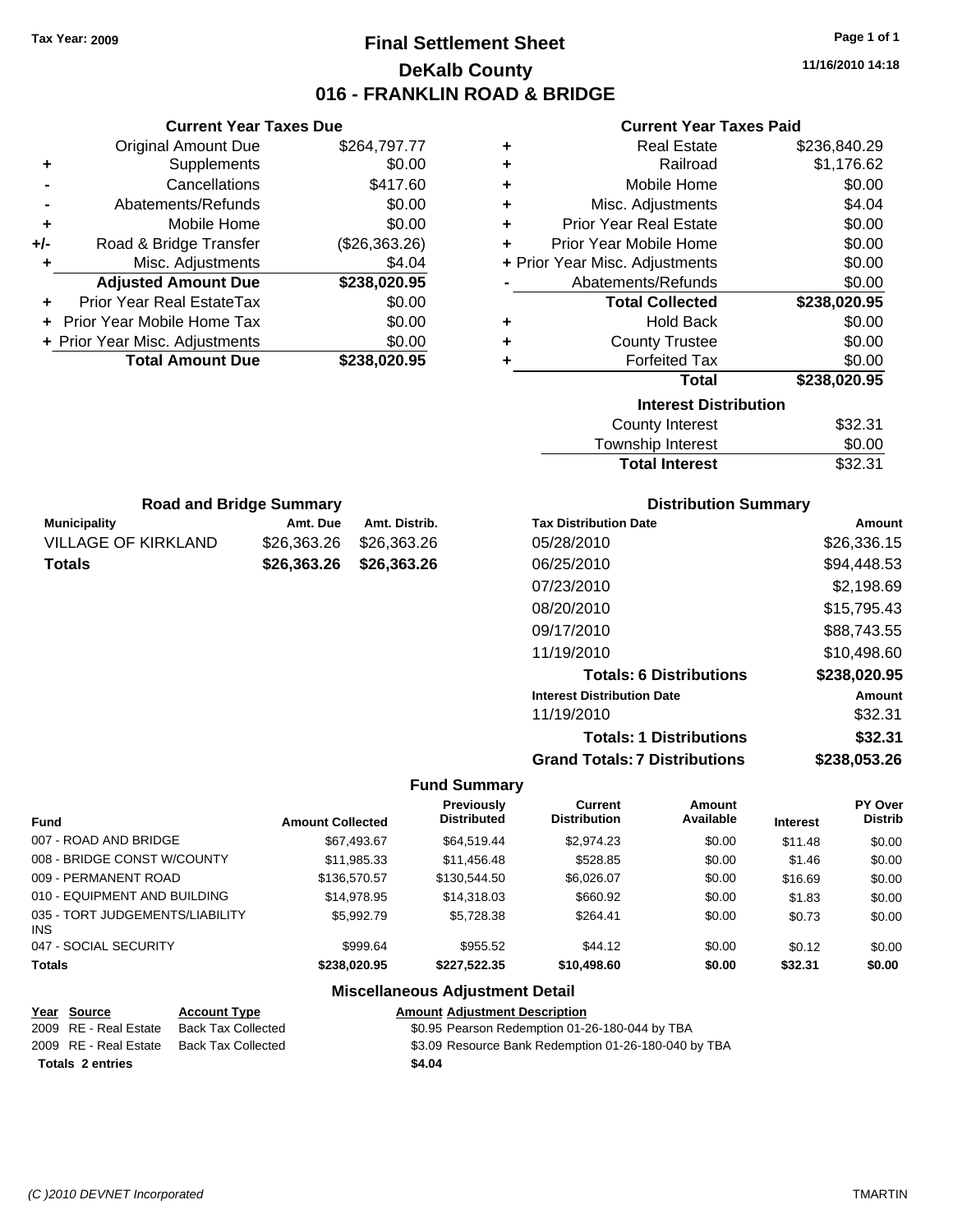# **Final Settlement Sheet Tax Year: 2009 Page 1 of 1 DeKalb County 017 - GENOA TOWNSHIP**

#### **Current Year Taxes Due**

|       | <b>Original Amount Due</b>     | \$210,324.35 |
|-------|--------------------------------|--------------|
| ٠     | Supplements                    | \$0.00       |
|       | Cancellations                  | \$1,343.71   |
|       | Abatements/Refunds             | \$2.60       |
| ٠     | Mobile Home                    | \$146.15     |
| $+/-$ | Road & Bridge Transfer         | \$0.00       |
| ÷     | Misc. Adjustments              | \$15.37      |
|       | <b>Adjusted Amount Due</b>     | \$209,139.56 |
|       | Prior Year Real EstateTax      | (\$73.89)    |
|       | Prior Year Mobile Home Tax     | (\$1.12)     |
|       | + Prior Year Misc. Adjustments | \$0.00       |
|       | <b>Total Amount Due</b>        | \$209,064.55 |

|   | <b>Real Estate</b>             | \$208,195.06 |
|---|--------------------------------|--------------|
|   | Railroad                       | \$749.34     |
| ٠ | Mobile Home                    | \$146.15     |
| ٠ | Misc. Adjustments              | \$15.37      |
| ٠ | <b>Prior Year Real Estate</b>  | (\$73.89)    |
| ٠ | Prior Year Mobile Home         | (\$1.12)     |
|   | + Prior Year Misc. Adjustments | \$0.00       |
|   | Abatements/Refunds             | \$2.60       |
|   | <b>Total Collected</b>         | \$209,028.31 |
|   | <b>Hold Back</b>               | \$0.00       |
|   | <b>County Trustee</b>          | \$36.24      |
| ٠ | <b>Forfeited Tax</b>           | \$0.00       |
|   | Total                          | \$209,064.55 |
|   | <b>Interest Distribution</b>   |              |
|   | <b>County Interest</b>         | \$28.37      |

| <b>Total Interest</b> | \$28.37 |
|-----------------------|---------|
| Township Interest     | \$0.00  |
| County Interest       | \$28.37 |

#### **Distribution Summary**

| <b>Tax Distribution Date</b>         | Amount       |
|--------------------------------------|--------------|
| 05/28/2010                           | \$27,606.95  |
| 06/25/2010                           | \$79,962.87  |
| 07/23/2010                           | \$1.608.03   |
| 08/20/2010                           | \$11,193.61  |
| 09/17/2010                           | \$77,401.87  |
| 11/19/2010                           | \$11,254.98  |
| <b>Totals: 6 Distributions</b>       | \$209,028.31 |
| <b>Interest Distribution Date</b>    | Amount       |
| 11/19/2010                           | \$28.37      |
| <b>Totals: 1 Distributions</b>       | \$28.37      |
| <b>Grand Totals: 7 Distributions</b> | \$209.056.68 |

#### **Fund Summary**

| Fund                                          | <b>Amount Collected</b> | Previously<br><b>Distributed</b> | Current<br><b>Distribution</b> | <b>Amount</b><br>Available | <b>Interest</b> | PY Over<br><b>Distrib</b> |
|-----------------------------------------------|-------------------------|----------------------------------|--------------------------------|----------------------------|-----------------|---------------------------|
| 001 - CORPORATE                               | \$179.760.37            | \$170.081.31                     | \$9,679.06                     | \$0.00                     | \$24.40         | \$0.00                    |
| 035 - TORT JUDGEMENTS/LIABILITY<br><b>INS</b> | \$1.069.59              | \$1.012.00                       | \$57.59                        | \$0.00                     | \$0.15          | \$0.00                    |
| 047 - SOCIAL SECURITY                         | \$9,890.19              | \$9.357.65                       | \$532.54                       | \$0.00                     | \$1.34          | \$0.00                    |
| 054 - GENERAL ASSISTANCE                      | \$18,308.16             | \$17.322.37                      | \$985.79                       | \$0.00                     | \$2.48          | \$0.00                    |
| <b>Totals</b>                                 | \$209,028.31            | \$197.773.33                     | \$11.254.98                    | \$0.00                     | \$28.37         | \$0.00                    |

#### **Miscellaneous Adjustment Detail**

| Year Source             | <b>Account Type</b>       | <b>Amount Adjustment Description</b>          |
|-------------------------|---------------------------|-----------------------------------------------|
| 2009 RE - Real Estate   | <b>Back Tax Collected</b> | \$15.37 Capes Redemption 03-19-377-001 by TBA |
| <b>Totals 1 entries</b> |                           | \$15.37                                       |

#### **Abatement Detail**

| Year Source                        | <b>Account Type</b> | <b>Amount Adiustment Description</b>         |
|------------------------------------|---------------------|----------------------------------------------|
| 2009 RE - Real Estate RE Abatement |                     | \$2.60 03-19-401-005 2008 PTAB REFUND by TBA |
| <b>Totals 1 entries</b>            |                     | \$2.60                                       |

**11/16/2010 14:18**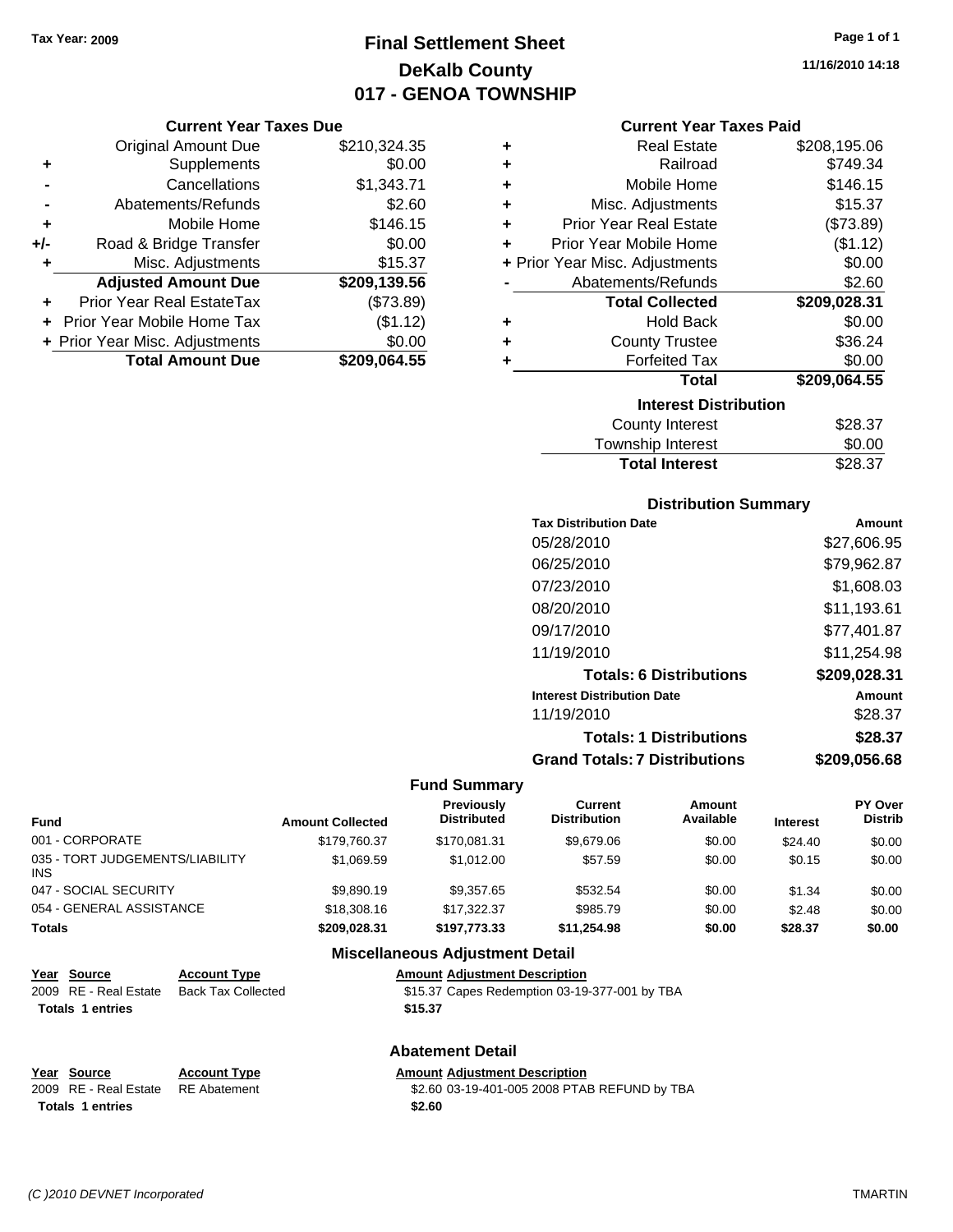**Current Year Taxes Due** Original Amount Due \$157,946.01

**Adjusted Amount Due \$134,394.13**

**Total Amount Due \$134,337.80**

**+** Supplements \$0.00 **-** Cancellations \$158.69 **-** Abatements/Refunds \$1.95 **+** Mobile Home \$109.75 **+/-** Road & Bridge Transfer (\$23,512.53) **+** Misc. Adjustments \$11.54

**+** Prior Year Real EstateTax (\$55.49) **+** Prior Year Mobile Home Tax (\$0.84) **+ Prior Year Misc. Adjustments**  $$0.00$ 

**Municipality Municipality** Amt. Due Amt. Distrib. **Road and Bridge Summary**

CITY OF GENOA \$23,516.57 \$23,512.53 **Totals \$23,516.57 \$23,512.53**

# **Final Settlement Sheet Tax Year: 2009 Page 1 of 1 DeKalb County 018 - GENOA ROAD & BRIDGE**

**11/16/2010 14:18**

#### **Current Year Taxes Paid**

| ٠ | <b>Real Estate</b>             | \$133,684.84 |
|---|--------------------------------|--------------|
| ÷ | Railroad                       | \$562.74     |
| ÷ | Mobile Home                    | \$109.75     |
| ÷ | Misc. Adjustments              | \$11.54      |
| ÷ | <b>Prior Year Real Estate</b>  | (\$55.49)    |
| ٠ | Prior Year Mobile Home         | (\$0.84)     |
|   | + Prior Year Misc. Adjustments | \$0.00       |
|   | Abatements/Refunds             | \$1.95       |
|   | <b>Total Collected</b>         | \$134,310.59 |
| ÷ | <b>Hold Back</b>               | \$0.00       |
| ÷ | <b>County Trustee</b>          | \$27.21      |
| ÷ | <b>Forfeited Tax</b>           | \$0.00       |
|   | <b>Total</b>                   | \$134,337.80 |
|   | <b>Interest Distribution</b>   |              |
|   | <b>County Interest</b>         | \$18.23      |
|   | Township Interest              | \$0.00       |

| <b>County Interest</b> | \$18.23 |
|------------------------|---------|
| Township Interest      | \$0.00  |
| <b>Total Interest</b>  | \$18.23 |

| <b>Distribution Summary</b> |  |
|-----------------------------|--|
|-----------------------------|--|

| <b>Tax Distribution Date</b>         | Amount       |
|--------------------------------------|--------------|
| 05/28/2010                           | \$17.634.89  |
| 06/25/2010                           | \$51,464.44  |
| 07/23/2010                           | \$1,027.17   |
| 08/20/2010                           | \$7,150.14   |
| 09/17/2010                           | \$49,828.22  |
| 11/19/2010                           | \$7,205.73   |
| <b>Totals: 6 Distributions</b>       | \$134,310.59 |
| <b>Interest Distribution Date</b>    | Amount       |
| 11/19/2010                           | \$18.23      |
| <b>Totals: 1 Distributions</b>       | \$18.23      |
| <b>Grand Totals: 7 Distributions</b> | \$134.328.82 |

#### **Fund Summary**

|                                         |                         | <b>Previously</b>  | Current             | <b>Amount</b> |                 | PY Over        |
|-----------------------------------------|-------------------------|--------------------|---------------------|---------------|-----------------|----------------|
| <b>Fund</b>                             | <b>Amount Collected</b> | <b>Distributed</b> | <b>Distribution</b> | Available     | <b>Interest</b> | <b>Distrib</b> |
| 007 - ROAD AND BRIDGE                   | \$46,448.40             | \$43.948.07        | \$2,500.33          | \$0.00        | \$8.08          | \$0.00         |
| 008 - BRIDGE CONST W/COUNTY             | \$746.35                | \$706.37           | \$39.98             | \$0.00        | \$0.09          | \$0.00         |
| 009 - PERMANENT ROAD                    | \$71.023.55             | \$67,219.93        | \$3,803.62          | \$0.00        | \$8.20          | \$0.00         |
| 010 - EQUIPMENT AND BUILDING            | \$7,603.30              | \$7.196.11         | \$407.19            | \$0.00        | \$0.88          | \$0.00         |
| 035 - TORT JUDGEMENTS/LIABILITY<br>INS. | \$5.756.28              | \$5.448.01         | \$308.27            | \$0.00        | \$0.66          | \$0.00         |
| 047 - SOCIAL SECURITY                   | \$2.732.71              | \$2.586.37         | \$146.34            | \$0.00        | \$0.32          | \$0.00         |
| <b>Totals</b>                           | \$134.310.59            | \$127.104.86       | \$7,205,73          | \$0.00        | \$18.23         | \$0.00         |

| Year Source             | <b>Account Type</b>       | <b>Amount Adjustment Description</b>          |
|-------------------------|---------------------------|-----------------------------------------------|
| 2009 RE - Real Estate   | <b>Back Tax Collected</b> | \$11.54 Capes Redemption 03-19-377-001 by TBA |
| <b>Totals 1 entries</b> |                           | \$11.54                                       |
|                         |                           |                                               |

#### **Abatement Detail**

**Miscellaneous Adjustment Detail**

#### **Year Source Account Type Amount Adjustment Description** 2009 RE - Real Estate RE Abatement S1.95 03-19-401-005 2008 PTAB REFUND by TBA **Totals \$1.95 1 entries**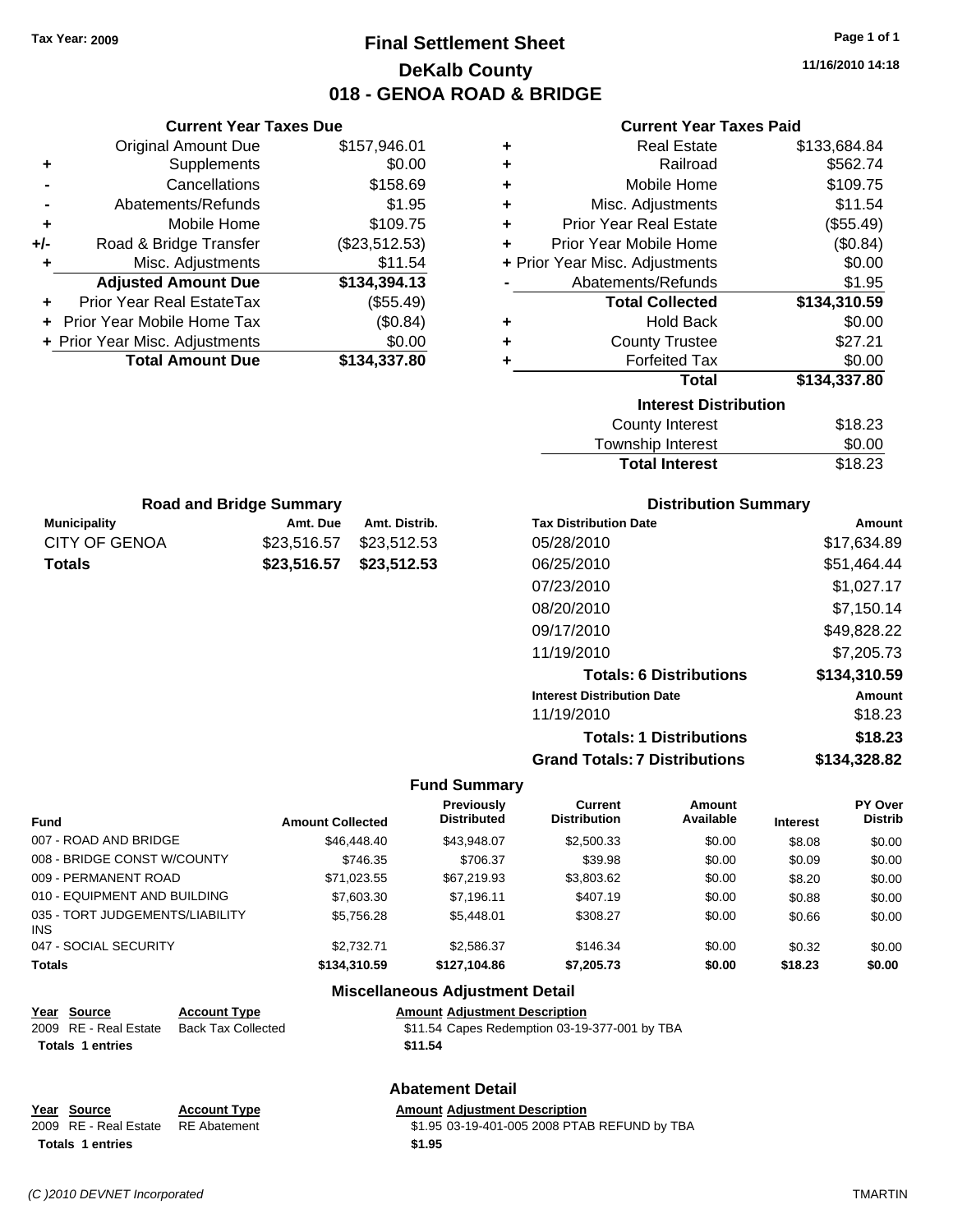**Current Year Taxes Due**

# **Final Settlement Sheet Tax Year: 2009 Page 1 of 1 DeKalb County 019 - KINGSTON TOWNSHIP**

**11/16/2010 14:18**

#### **Current Year Taxes Paid**

|                | <b>Original Amount Due</b>     | \$77,969.56 | ٠ | <b>Real Estate</b>             | \$77,378.34 |
|----------------|--------------------------------|-------------|---|--------------------------------|-------------|
| ٠              | <b>Supplements</b>             | \$0.00      | ٠ | Railroad                       | \$552.46    |
| $\blacksquare$ | Cancellations                  | \$38.76     |   | Mobile Home                    | \$12.19     |
| $\blacksquare$ | Abatements/Refunds             | \$0.00      |   | Misc. Adjustments              | \$0.00      |
| ٠              | Mobile Home                    | \$12.19     |   | <b>Prior Year Real Estate</b>  | \$68.27     |
| I-             | Road & Bridge Transfer         | \$0.00      | ٠ | Prior Year Mobile Home         | \$0.00      |
| ÷              | Misc. Adjustments              | \$0.00      |   | + Prior Year Misc. Adjustments | \$0.00      |
|                | <b>Adjusted Amount Due</b>     | \$77,942.99 |   | Abatements/Refunds             | \$0.00      |
| ÷.             | Prior Year Real EstateTax      | \$68.27     |   | <b>Total Collected</b>         | \$78,011.26 |
|                | + Prior Year Mobile Home Tax   | \$0.00      | ٠ | <b>Hold Back</b>               | \$0.00      |
|                | + Prior Year Misc. Adjustments | \$0.00      | ٠ | <b>County Trustee</b>          | \$0.00      |
|                | <b>Total Amount Due</b>        | \$78,011.26 |   | <b>Forfeited Tax</b>           | \$0.00      |
|                |                                |             |   | <b>Total</b>                   | \$78,011.26 |
|                |                                |             |   | <b>Interest Distribution</b>   |             |
|                |                                |             |   | County Interest                | \$10.59     |

| Interest Distribution |         |
|-----------------------|---------|
| County Interest       | \$10.59 |
| Township Interest     | \$0.00  |
| <b>Total Interest</b> | \$10.59 |
|                       |         |

#### **Distribution Summary**

| <b>Tax Distribution Date</b>         | Amount      |
|--------------------------------------|-------------|
| 05/28/2010                           | \$8,383.69  |
| 06/25/2010                           | \$31,380.14 |
| 07/23/2010                           | \$1,293.21  |
| 08/20/2010                           | \$4,022.52  |
| 09/17/2010                           | \$29,228.64 |
| 11/19/2010                           | \$3,703.06  |
| <b>Totals: 6 Distributions</b>       | \$78.011.26 |
| <b>Interest Distribution Date</b>    | Amount      |
| 11/19/2010                           | \$10.59     |
| <b>Totals: 1 Distributions</b>       | \$10.59     |
| <b>Grand Totals: 7 Distributions</b> | \$78,021.85 |

| <b>Fund</b>              | <b>Amount Collected</b> | <b>Previously</b><br><b>Distributed</b> | Current<br><b>Distribution</b> | Amount<br>Available | <b>Interest</b> | <b>PY Over</b><br><b>Distrib</b> |
|--------------------------|-------------------------|-----------------------------------------|--------------------------------|---------------------|-----------------|----------------------------------|
| 001 - CORPORATE          | \$77.501.92             | \$73,823,06                             | \$3.678.86                     | \$0.00              | \$10.52         | \$0.00                           |
| 054 - GENERAL ASSISTANCE | \$509.34                | \$485.14                                | \$24.20                        | \$0.00              | \$0.07          | \$0.00                           |
| <b>Totals</b>            | \$78.011.26             | \$74,308,20                             | \$3,703,06                     | \$0.00              | \$10.59         | \$0.00                           |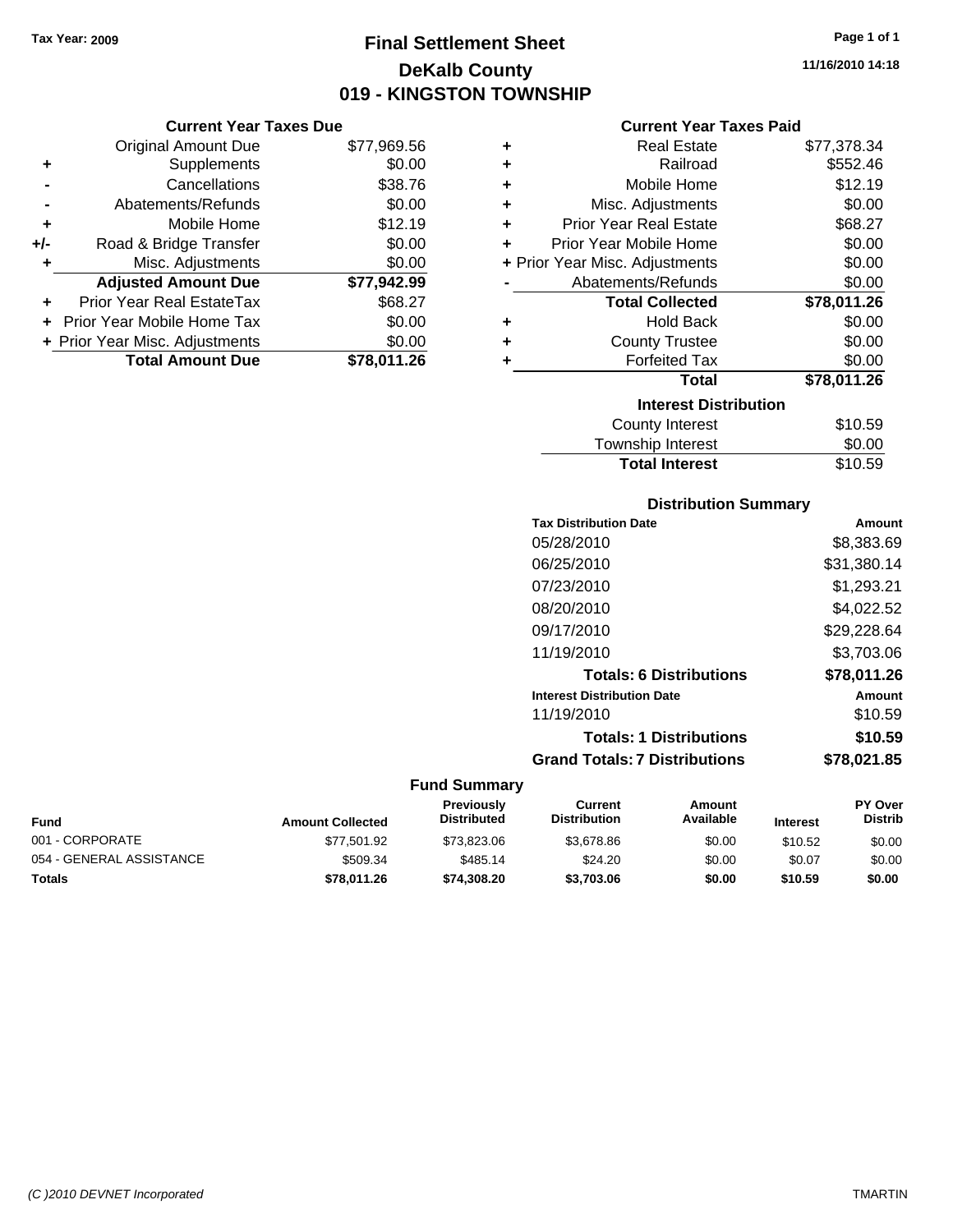**Current Year Taxes Due** Original Amount Due \$314,738.12

**Adjusted Amount Due \$287,784.24**

**Total Amount Due \$288,059.81**

**+** Supplements \$0.00 **-** Cancellations \$156.44 **-** Abatements/Refunds \$0.00 **+** Mobile Home \$49.21 **+/-** Road & Bridge Transfer (\$26,846.65) **+** Misc. Adjustments \$0.00

**+** Prior Year Real EstateTax \$275.57 **+** Prior Year Mobile Home Tax \$0.00 **+ Prior Year Misc. Adjustments**  $$0.00$ 

**Municipality Municipality** Amt. Due Amt. Distrib. **Road and Bridge Summary**

CITY OF GENOA \$10,848.01 \$10,848.01 VILLAGE OF KINGSTON \$15,998.64 \$15,998.64 **Totals \$26,846.65 \$26,846.65**

# **Final Settlement Sheet Tax Year: 2009 Page 1 of 1 DeKalb County 020 - KINGSTON ROAD & BRIDGE**

**11/16/2010 14:18**

#### **Current Year Taxes Paid**

| ٠ | <b>Real Estate</b>             | \$285,504.91 |
|---|--------------------------------|--------------|
| ٠ | Railroad                       | \$2,230.12   |
| ٠ | Mobile Home                    | \$49.21      |
| ÷ | Misc. Adjustments              | \$0.00       |
| ÷ | <b>Prior Year Real Estate</b>  | \$275.57     |
| ÷ | Prior Year Mobile Home         | \$0.00       |
|   | + Prior Year Misc. Adjustments | \$0.00       |
|   | Abatements/Refunds             | \$0.00       |
|   | <b>Total Collected</b>         | \$288,059.81 |
| ٠ | <b>Hold Back</b>               | \$0.00       |
| ٠ | <b>County Trustee</b>          | \$0.00       |
|   | <b>Forfeited Tax</b>           | \$0.00       |
|   | <b>Total</b>                   | \$288,059.81 |
|   | <b>Interest Distribution</b>   |              |
|   | <b>County Interest</b>         | \$39.10      |
|   | Tauraahin Intornat             | ሮስ ሰሰ        |

| <b>Total Interest</b> | \$39.10 |
|-----------------------|---------|
| Township Interest     | \$0.00  |
| County Interest       | \$39.10 |

| <b>Tax Distribution Date</b>         | Amount       |
|--------------------------------------|--------------|
| 05/28/2010                           | \$30,938.26  |
| 06/25/2010                           | \$115,887.44 |
| 07/23/2010                           | \$4,772.30   |
| 08/20/2010                           | \$14,844.77  |
| 09/17/2010                           | \$107,947.81 |
| 11/19/2010                           | \$13,669.23  |
| <b>Totals: 6 Distributions</b>       | \$288,059.81 |
| <b>Interest Distribution Date</b>    | Amount       |
| 11/19/2010                           | \$39.10      |
| <b>Totals: 1 Distributions</b>       | \$39.10      |
| <b>Grand Totals: 7 Distributions</b> | \$288,098.91 |

|                              |                         | Previously<br><b>Distributed</b> | Current<br><b>Distribution</b> | Amount<br>Available |                 | PY Over<br><b>Distrib</b> |
|------------------------------|-------------------------|----------------------------------|--------------------------------|---------------------|-----------------|---------------------------|
| <b>Fund</b>                  | <b>Amount Collected</b> |                                  |                                |                     | <b>Interest</b> |                           |
| 007 - ROAD AND BRIDGE        | \$95,068.75             | \$90.560.49                      | \$4,508,26                     | \$0.00              | \$15.14         | \$0.00                    |
| 008 - BRIDGE CONST W/COUNTY  | \$7,038.16              | \$6.704.06                       | \$334.10                       | \$0.00              | \$0.87          | \$0.00                    |
| 009 - PERMANENT ROAD         | \$162,458.67            | \$154,747.04                     | \$7.711.63                     | \$0.00              | \$20.17         | \$0.00                    |
| 010 - EQUIPMENT AND BUILDING | \$23,494.23             | \$22,378.99                      | \$1.115.24                     | \$0.00              | \$2.92          | \$0.00                    |
| <b>Totals</b>                | \$288,059.81            | \$274,390.58                     | \$13,669.23                    | \$0.00              | \$39.10         | \$0.00                    |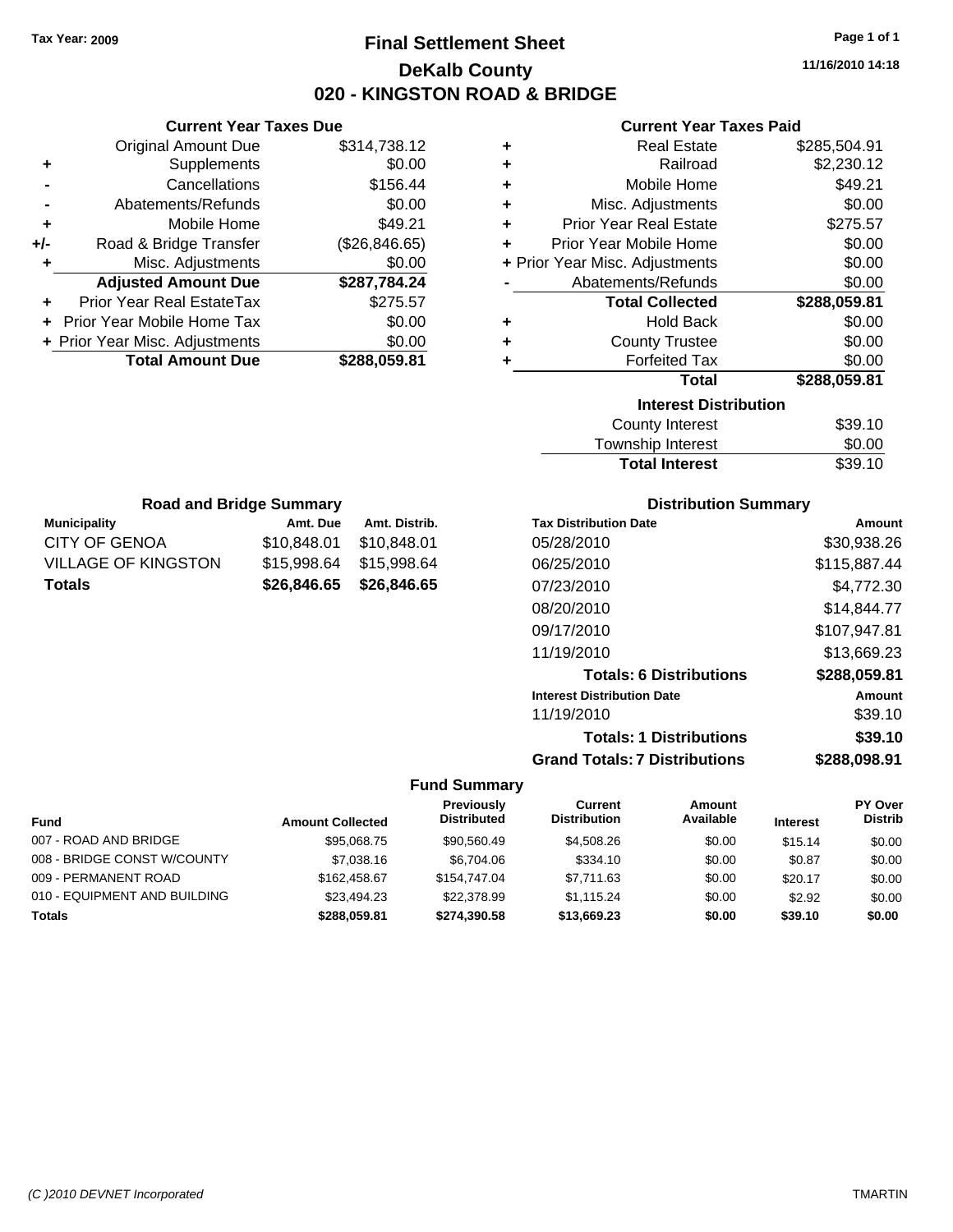# **Final Settlement Sheet Tax Year: 2009 Page 1 of 1 DeKalb County 021 - KINGSTON TWP CEMETERY**

#### **Current Year Taxes Due**

|     | <b>Original Amount Due</b>        | \$13,022.45 |
|-----|-----------------------------------|-------------|
| ٠   | Supplements                       | \$0.00      |
|     | Cancellations                     | \$6.47      |
|     | Abatements/Refunds                | \$0.00      |
| ٠   | Mobile Home                       | \$2.04      |
| +/- | Road & Bridge Transfer            | \$0.00      |
|     | Misc. Adjustments                 | \$0.00      |
|     | <b>Adjusted Amount Due</b>        | \$13,018.02 |
| ÷   | <b>Prior Year Real EstateTax</b>  | \$11.40     |
|     | <b>Prior Year Mobile Home Tax</b> | \$0.00      |
|     | + Prior Year Misc. Adjustments    | \$0.00      |
|     | <b>Total Amount Due</b>           | \$13,029,42 |

#### **Current Year Taxes Paid**

| ٠ | <b>Real Estate</b>             | \$12,923.70 |
|---|--------------------------------|-------------|
| ÷ | Railroad                       | \$92.28     |
| ٠ | Mobile Home                    | \$2.04      |
| ٠ | Misc. Adjustments              | \$0.00      |
| ٠ | <b>Prior Year Real Estate</b>  | \$11.40     |
| ٠ | Prior Year Mobile Home         | \$0.00      |
|   | + Prior Year Misc. Adjustments | \$0.00      |
|   | Abatements/Refunds             | \$0.00      |
|   | <b>Total Collected</b>         | \$13,029.42 |
| ٠ | <b>Hold Back</b>               | \$0.00      |
| ٠ | <b>County Trustee</b>          | \$0.00      |
| ٠ | <b>Forfeited Tax</b>           | \$0.00      |
|   | Total                          | \$13,029.42 |
|   | <b>Interest Distribution</b>   |             |
|   | <b>County Interest</b>         | \$1.77      |
|   | <b>Township Interest</b>       | \$0.00      |
|   | <b>Total Interest</b>          | \$1.77      |

## **Distribution Summary Tax Distribution Date Amount** 05/28/2010 \$1,400.11 06/25/2010 \$5,241.05 07/23/2010 \$216.02 08/20/2010 \$671.89 09/17/2010 \$4,881.87 11/19/2010 \$618.48 **Totals: 6 Distributions \$13,029.42 Interest Distribution Date Amount** 11/19/2010 \$1.77 **Totals: 1 Distributions \$1.77 Grand Totals: 7 Distributions \$13,031.19**

| Fund           | <b>Amount Collected</b> | Previously<br><b>Distributed</b> | Current<br><b>Distribution</b> | Amount<br>Available | <b>Interest</b> | <b>PY Over</b><br><b>Distrib</b> |
|----------------|-------------------------|----------------------------------|--------------------------------|---------------------|-----------------|----------------------------------|
| 017 - CEMETERY | \$13.029.42             | \$12,410.94                      | \$618.48                       | \$0.00              | \$1.77          | \$0.00                           |
| Totals         | \$13.029.42             | \$12,410.94                      | \$618.48                       | \$0.00              | \$1.77          | \$0.00                           |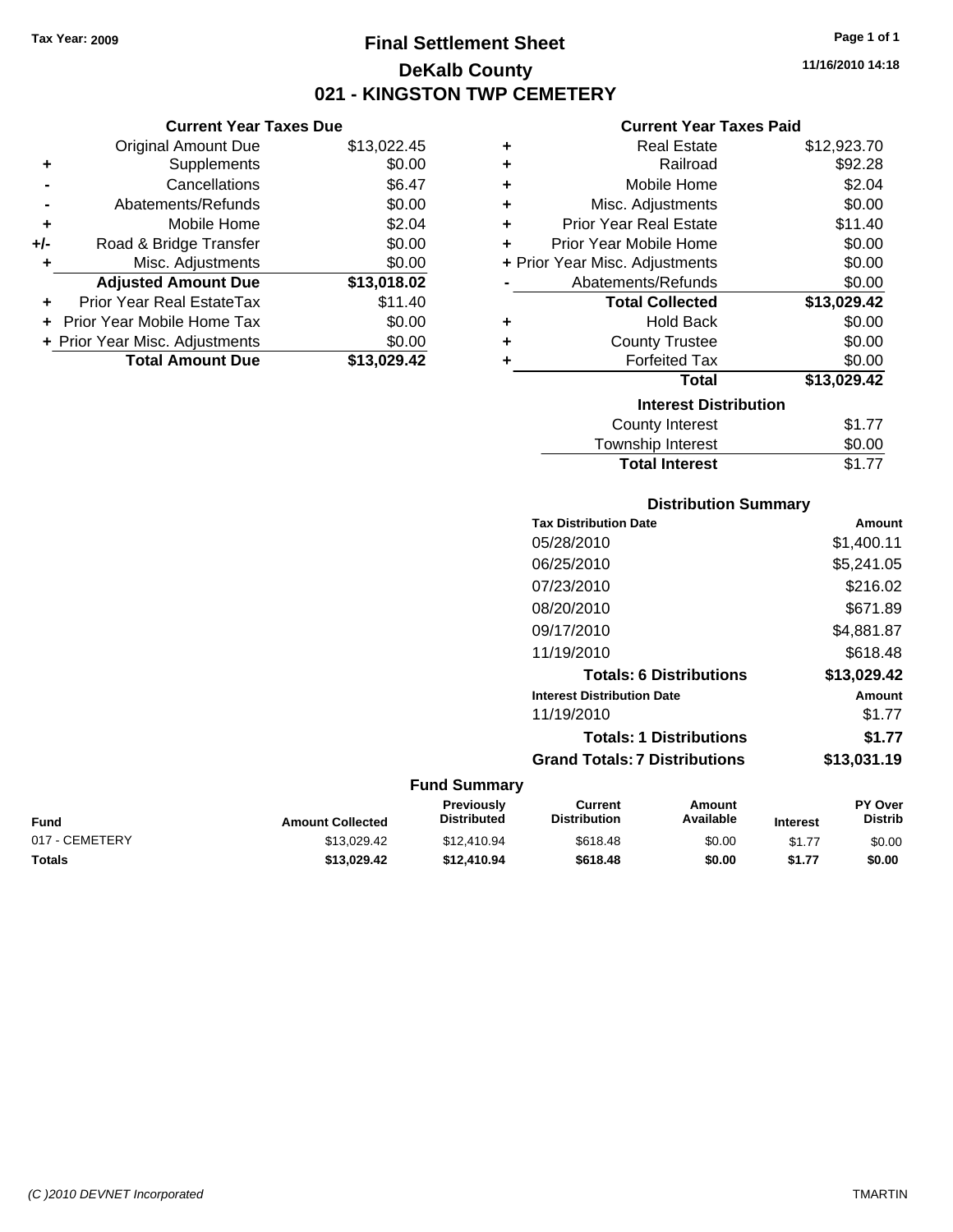# **Final Settlement Sheet Tax Year: 2009 Page 1 of 1 DeKalb County 022 - MALTA TOWNSHIP**

**11/16/2010 14:18**

| <b>Current Year Taxes Due</b> |  |  |  |  |
|-------------------------------|--|--|--|--|
|-------------------------------|--|--|--|--|

|       | <b>Original Amount Due</b>       | \$56,989.20 |
|-------|----------------------------------|-------------|
| ٠     | Supplements                      | \$0.00      |
|       | Cancellations                    | \$49.38     |
|       | Abatements/Refunds               | \$0.00      |
| ÷     | Mobile Home                      | \$0.00      |
| $+/-$ | Road & Bridge Transfer           | \$0.00      |
| ٠     | Misc. Adjustments                | \$1.94      |
|       | <b>Adjusted Amount Due</b>       | \$56,941.76 |
|       | <b>Prior Year Real EstateTax</b> | \$0.00      |
|       | Prior Year Mobile Home Tax       | \$0.00      |
|       | + Prior Year Misc. Adjustments   | \$0.00      |
|       | <b>Total Amount Due</b>          | \$56,941.76 |

| <b>Current Year Taxes Paid</b> |  |  |  |
|--------------------------------|--|--|--|
|--------------------------------|--|--|--|

| ٠ | Real Estate                    | \$55,791.26 |
|---|--------------------------------|-------------|
| ÷ | Railroad                       | \$1,148.56  |
| ÷ | Mobile Home                    | \$0.00      |
| ÷ | Misc. Adjustments              | \$1.94      |
| ÷ | <b>Prior Year Real Estate</b>  | \$0.00      |
| ٠ | Prior Year Mobile Home         | \$0.00      |
|   | + Prior Year Misc. Adjustments | \$0.00      |
|   | Abatements/Refunds             | \$0.00      |
|   | <b>Total Collected</b>         | \$56,941.76 |
| ٠ | Hold Back                      | \$0.00      |
| ÷ | <b>County Trustee</b>          | \$0.00      |
| ٠ | <b>Forfeited Tax</b>           | \$0.00      |
|   | <b>Total</b>                   | \$56,941.76 |
|   | <b>Interest Distribution</b>   |             |
|   | County Interest                | \$7.73      |
|   | <b>Township Interest</b>       | \$0.00      |
|   | <b>Total Interest</b>          | \$7.73      |

#### **Distribution Summary**

| <b>Tax Distribution Date</b>         | Amount      |
|--------------------------------------|-------------|
| 05/28/2010                           | \$5,932.56  |
| 06/25/2010                           | \$24,281.12 |
| 07/23/2010                           | \$433.29    |
| 08/20/2010                           | \$1,766.54  |
| 09/17/2010                           | \$23,233.69 |
| 11/19/2010                           | \$1,294.56  |
| <b>Totals: 6 Distributions</b>       | \$56,941.76 |
| <b>Interest Distribution Date</b>    | Amount      |
| 11/19/2010                           | \$7.73      |
| <b>Totals: 1 Distributions</b>       | \$7.73      |
| <b>Grand Totals: 7 Distributions</b> | \$56.949.49 |

#### **Fund Summary**

| <b>Fund</b>              | <b>Amount Collected</b> | <b>Previously</b><br><b>Distributed</b> | Current<br><b>Distribution</b> | Amount<br>Available | <b>Interest</b> | <b>PY Over</b><br><b>Distrib</b> |
|--------------------------|-------------------------|-----------------------------------------|--------------------------------|---------------------|-----------------|----------------------------------|
| 001 - CORPORATE          | \$56.284.77             | \$55,005.14                             | \$1,279.63                     | \$0.00              | \$7.64          | \$0.00                           |
| 054 - GENERAL ASSISTANCE | \$656.99                | \$642.06                                | \$14.93                        | \$0.00              | \$0.09          | \$0.00                           |
| Totals                   | \$56.941.76             | \$55,647.20                             | \$1,294.56                     | \$0.00              | \$7.73          | \$0.00                           |

| Year Source             | <b>Account Type</b> | <b>Amount Adjustment Description</b>                             |
|-------------------------|---------------------|------------------------------------------------------------------|
| 2009 RE - Real Estate   | Back Tax Collected  | \$1.94 Eagle Home Prairie Spring Redemption 07-22-476-011 by TBA |
| <b>Totals 1 entries</b> |                     | \$1.94                                                           |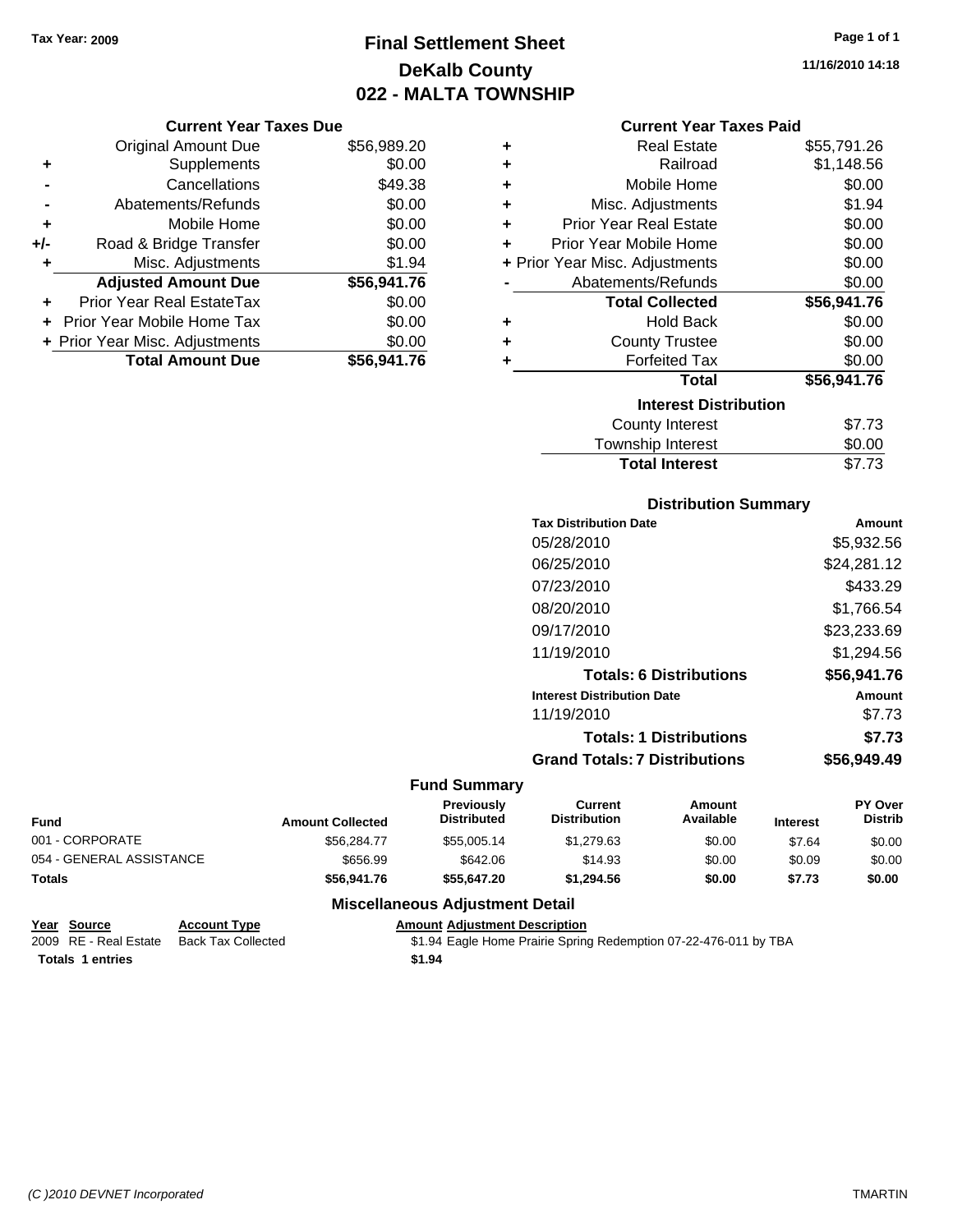# **Final Settlement Sheet Tax Year: 2009 Page 1 of 1 DeKalb County 023 - MALTA TWP LIBRARY**

**11/16/2010 14:18**

| เxes Due |  |  |
|----------|--|--|
|          |  |  |

|     | <b>Current Year Taxes Due</b>  |              |
|-----|--------------------------------|--------------|
|     | <b>Original Amount Due</b>     | \$109,834.08 |
| ٠   | Supplements                    | \$0.00       |
|     | Cancellations                  | \$95.18      |
|     | Abatements/Refunds             | \$0.00       |
| ٠   | Mobile Home                    | \$0.00       |
| +/- | Road & Bridge Transfer         | \$0.00       |
|     | Misc. Adjustments              | \$3.75       |
|     | <b>Adjusted Amount Due</b>     | \$109,742.65 |
|     | Prior Year Real EstateTax      | \$0.00       |
|     | Prior Year Mobile Home Tax     | \$0.00       |
|     | + Prior Year Misc. Adjustments | \$0.00       |
|     | <b>Total Amount Due</b>        | \$109.742.65 |

#### **Current Year Taxes Paid**

| ٠ | Real Estate                    | \$107,525.32 |
|---|--------------------------------|--------------|
| ٠ | Railroad                       | \$2,213.58   |
| ٠ | Mobile Home                    | \$0.00       |
| ٠ | Misc. Adjustments              | \$3.75       |
| ٠ | <b>Prior Year Real Estate</b>  | \$0.00       |
| ÷ | Prior Year Mobile Home         | \$0.00       |
|   | + Prior Year Misc. Adjustments | \$0.00       |
|   | Abatements/Refunds             | \$0.00       |
|   | <b>Total Collected</b>         | \$109,742.65 |
| ٠ | <b>Hold Back</b>               | \$0.00       |
| ٠ | <b>County Trustee</b>          | \$0.00       |
| ٠ | <b>Forfeited Tax</b>           | \$0.00       |
|   | <b>Total</b>                   | \$109,742.65 |
|   | <b>Interest Distribution</b>   |              |
|   | <b>County Interest</b>         | \$14.90      |

| <b>Total Interest</b> | \$14.90 |
|-----------------------|---------|
| Township Interest     | \$0.00  |
| County Interest       | \$14.90 |

#### **Distribution Summary**

| <b>Tax Distribution Date</b>         | Amount       |
|--------------------------------------|--------------|
| 05/28/2010                           | \$11,433.75  |
| 06/25/2010                           | \$46,796.37  |
| 07/23/2010                           | \$835.09     |
| 08/20/2010                           | \$3,404.68   |
| 09/17/2010                           | \$44,777.78  |
| 11/19/2010                           | \$2.494.98   |
| <b>Totals: 6 Distributions</b>       | \$109,742.65 |
| <b>Interest Distribution Date</b>    | Amount       |
| 11/19/2010                           | \$14.90      |
| <b>Totals: 1 Distributions</b>       | \$14.90      |
| <b>Grand Totals: 7 Distributions</b> | \$109.757.55 |
|                                      |              |

#### **Fund Summary**

| <b>Fund</b>   | <b>Amount Collected</b> | <b>Previously</b><br><b>Distributed</b> | Current<br><b>Distribution</b> | Amount<br>Available | <b>Interest</b> | <b>PY Over</b><br><b>Distrib</b> |
|---------------|-------------------------|-----------------------------------------|--------------------------------|---------------------|-----------------|----------------------------------|
| 016 - LIBRARY | \$109,742.65            | \$107,247.67                            | \$2,494.98                     | \$0.00              | \$14.90         | \$0.00                           |
| Totals        | \$109.742.65            | \$107.247.67                            | \$2,494.98                     | \$0.00              | \$14.90         | \$0.00                           |

#### **Miscellaneous Adjustment Detail**

| Year Source             | <b>Account Type</b> | <b>Amount Adiustment Description</b> |
|-------------------------|---------------------|--------------------------------------|
| 2009 RE - Real Estate   | Back Tax Collected  | \$3.75 Eagle Home Prairie Spring     |
| <b>Totals 1 entries</b> |                     | \$3.75                               |

ck Tax Collected **2009 82.75 Eagle Home Prairie Spring Redemption 07-22-476-011 by TBA**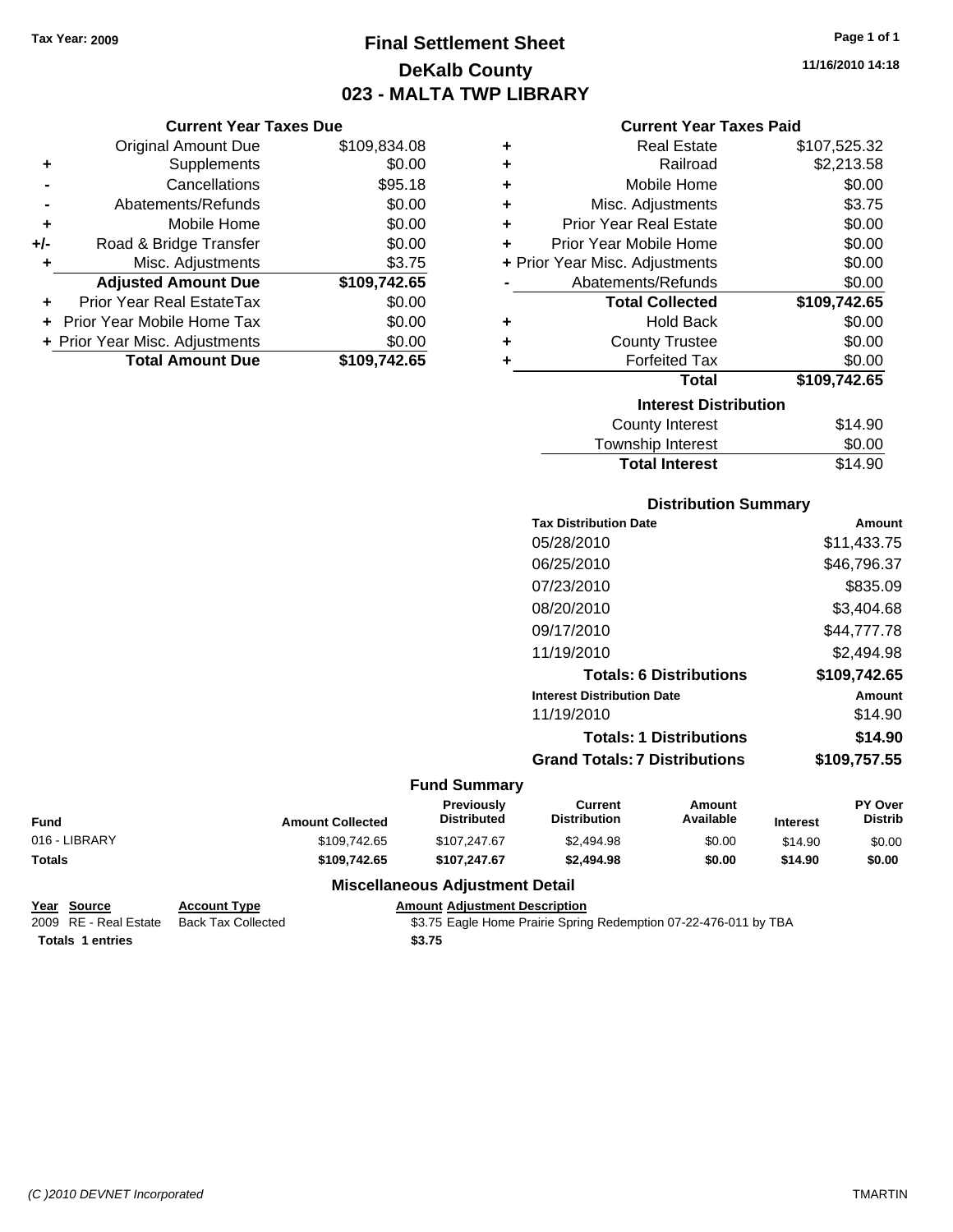# **Final Settlement Sheet Tax Year: 2009 Page 1 of 1 DeKalb County 024 - MALTA ROAD & BRIDGE**

**11/16/2010 14:18**

| <b>Current Year Taxes Paid</b> |  |
|--------------------------------|--|

| \$138,865.02<br>\$0.00<br>\$120.34 |
|------------------------------------|
|                                    |
|                                    |
|                                    |
| \$0.00                             |
| \$0.00                             |
| (\$11,680.63)                      |
| \$4.74                             |
| \$127,068.79                       |
| \$0.00                             |
| \$0.00                             |
| \$0.00                             |
| \$127,068.79                       |
|                                    |

| ٠ | <b>Real Estate</b>             | \$124,265.37 |
|---|--------------------------------|--------------|
| ٠ | Railroad                       | \$2,798.68   |
| ÷ | Mobile Home                    | \$0.00       |
| ÷ | Misc. Adjustments              | \$4.74       |
| ٠ | <b>Prior Year Real Estate</b>  | \$0.00       |
| ٠ | Prior Year Mobile Home         | \$0.00       |
|   | + Prior Year Misc. Adjustments | \$0.00       |
|   | Abatements/Refunds             | \$0.00       |
|   | <b>Total Collected</b>         | \$127,068.79 |
| ٠ | Hold Back                      | \$0.00       |
| ٠ | <b>County Trustee</b>          | \$0.00       |
| ٠ | <b>Forfeited Tax</b>           | \$0.00       |
|   | <b>Total</b>                   | \$127,068.79 |
|   | <b>Interest Distribution</b>   |              |
|   | <b>County Interest</b>         | \$17.25      |
|   | <b>Township Interest</b>       | \$0.00       |
|   | <b>Total Interest</b>          | \$17.25      |

| <b>Road and Bridge Summary</b> |             |                         |  |  |
|--------------------------------|-------------|-------------------------|--|--|
| <b>Municipality</b>            | Amt. Due    | Amt. Distrib.           |  |  |
| VILLAGE OF MALTA               | \$11.680.63 | \$11,680.63             |  |  |
| <b>Totals</b>                  |             | \$11,680.63 \$11,680.63 |  |  |

#### **Distribution Summary**

| <b>Tax Distribution Date</b>         | Amount       |
|--------------------------------------|--------------|
| 05/28/2010                           | \$13,218.41  |
| 06/25/2010                           | \$54,199.24  |
| 07/23/2010                           | \$965.48     |
| 08/20/2010                           | \$3,936.02   |
| 09/17/2010                           | \$51,865.20  |
| 11/19/2010                           | \$2,884.44   |
| <b>Totals: 6 Distributions</b>       | \$127,068.79 |
| <b>Interest Distribution Date</b>    | Amount       |
| 11/19/2010                           | \$17.25      |
| <b>Totals: 1 Distributions</b>       | \$17.25      |
| <b>Grand Totals: 7 Distributions</b> | \$127.086.04 |

#### **Fund Summary**

| <b>Fund</b>                  | <b>Amount Collected</b> | <b>Previously</b><br><b>Distributed</b> | Current<br><b>Distribution</b> | <b>Amount</b><br>Available | <b>Interest</b> | PY Over<br><b>Distrib</b> |
|------------------------------|-------------------------|-----------------------------------------|--------------------------------|----------------------------|-----------------|---------------------------|
| 007 - ROAD AND BRIDGE        | \$37.570.01             | \$36,720,32                             | \$849.69                       | \$0.00                     | \$6.12          | \$0.00                    |
| 008 - BRIDGE CONST W/COUNTY  | \$16,281.83             | \$15,911,66                             | \$370.17                       | \$0.00                     | \$2.02          | \$0.00                    |
| 009 - PERMANENT ROAD         | \$58.521.17             | \$57.190.70                             | \$1,330.47                     | \$0.00                     | \$7.28          | \$0.00                    |
| 010 - EQUIPMENT AND BUILDING | \$14,695.78             | \$14.361.67                             | \$334.11                       | \$0.00                     | \$1.83          | \$0.00                    |
| <b>Totals</b>                | \$127.068.79            | \$124,184,35                            | \$2,884.44                     | \$0.00                     | \$17.25         | \$0.00                    |

| Year Source             | <b>Account Type</b> | <b>Amount Adiustment Description</b>                             |
|-------------------------|---------------------|------------------------------------------------------------------|
| 2009 RE - Real Estate   | Back Tax Collected  | \$4.74 Eagle Home Prairie Spring Redemption 07-22-476-011 by TBA |
| <b>Totals 1 entries</b> |                     | \$4.74                                                           |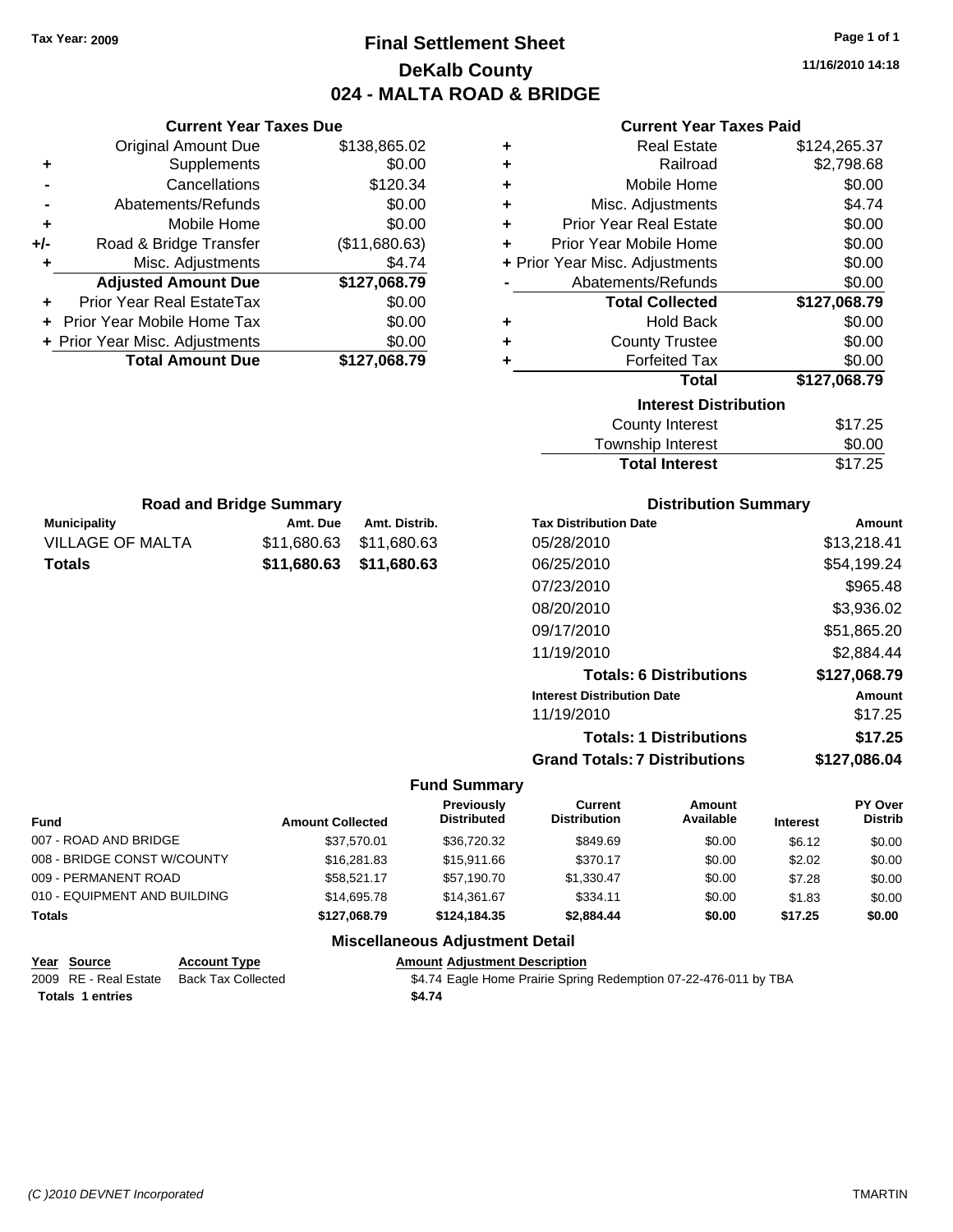**Current Year Taxes Due** Original Amount Due \$92,130.17

**Adjusted Amount Due \$92,127.25**

**Total Amount Due \$92,127.25**

**+** Supplements \$0.00 **-** Cancellations \$10.34 **-** Abatements/Refunds \$0.00 **+** Mobile Home \$7.42 **+/-** Road & Bridge Transfer \$0.00 **+** Misc. Adjustments \$0.00

**+** Prior Year Real EstateTax \$0.00 **+** Prior Year Mobile Home Tax \$0.00 **+ Prior Year Misc. Adjustments**  $$0.00$ 

# **Final Settlement Sheet Tax Year: 2009 Page 1 of 1 DeKalb County 025 - MAYFIELD TOWNSHIP**

**11/16/2010 14:18**

#### **Current Year Taxes Paid**

| ٠ | <b>Real Estate</b>             | \$92,119.83 |
|---|--------------------------------|-------------|
| ٠ | Railroad                       | \$0.00      |
| ٠ | Mobile Home                    | \$7.42      |
| ÷ | Misc. Adjustments              | \$0.00      |
| ٠ | Prior Year Real Estate         | \$0.00      |
| ٠ | Prior Year Mobile Home         | \$0.00      |
|   | + Prior Year Misc. Adjustments | \$0.00      |
|   | Abatements/Refunds             | \$0.00      |
|   | <b>Total Collected</b>         | \$92,127.25 |
| ٠ | <b>Hold Back</b>               | \$0.00      |
| ٠ | <b>County Trustee</b>          | \$0.00      |
| ٠ | <b>Forfeited Tax</b>           | \$0.00      |
|   | Total                          | \$92,127.25 |
|   | <b>Interest Distribution</b>   |             |
|   | <b>County Interest</b>         | \$12.50     |
|   | <b>Township Interest</b>       | \$0.00      |
|   | <b>Total Interest</b>          | \$12.50     |

#### **Distribution Summary**

| <b>Tax Distribution Date</b>         | Amount      |
|--------------------------------------|-------------|
| 05/28/2010                           | \$12,453.94 |
| 06/25/2010                           | \$34,980.53 |
| 07/23/2010                           | \$595.78    |
| 08/20/2010                           | \$6,810.09  |
| 09/17/2010                           | \$34,557.72 |
| 11/19/2010                           | \$2,729.19  |
| <b>Totals: 6 Distributions</b>       | \$92,127.25 |
| <b>Interest Distribution Date</b>    | Amount      |
| 11/19/2010                           | \$12.50     |
| <b>Totals: 1 Distributions</b>       | \$12.50     |
| <b>Grand Totals: 7 Distributions</b> | \$92,139.75 |
|                                      |             |

| Fund                     | <b>Amount Collected</b> | <b>Previously</b><br><b>Distributed</b> | Current<br><b>Distribution</b> | Amount<br>Available | <b>Interest</b> | <b>PY Over</b><br><b>Distrib</b> |
|--------------------------|-------------------------|-----------------------------------------|--------------------------------|---------------------|-----------------|----------------------------------|
| 001 - CORPORATE          | \$88,166.33             | \$85.554.50                             | \$2.611.83                     | \$0.00              | \$11.96         | \$0.00                           |
| 054 - GENERAL ASSISTANCE | \$3,960.92              | \$3.843.56                              | \$117.36                       | \$0.00              | \$0.54          | \$0.00                           |
| Totals                   | \$92,127.25             | \$89,398,06                             | \$2.729.19                     | \$0.00              | \$12.50         | \$0.00                           |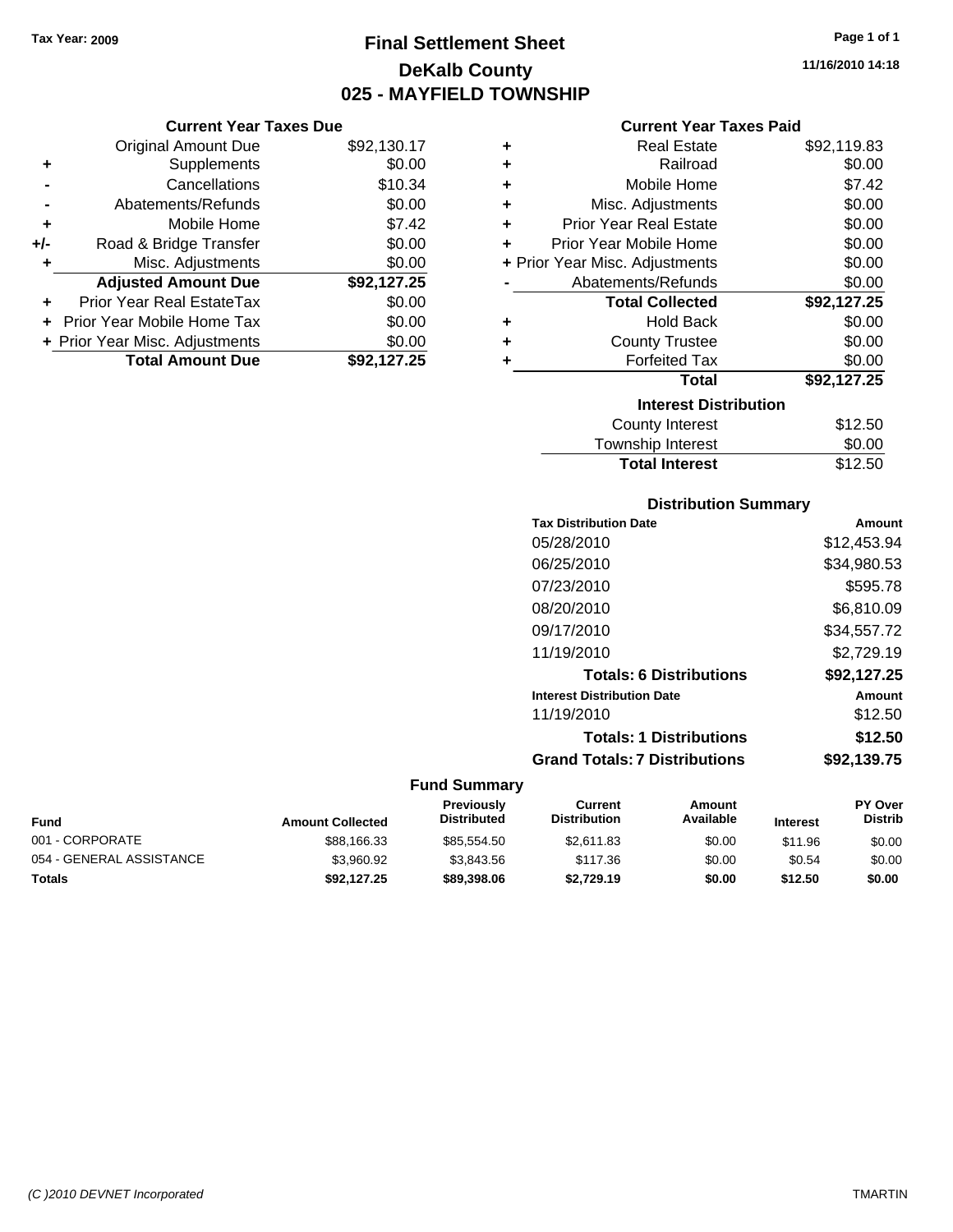**Current Year Taxes Due** Original Amount Due \$213,263.71

**Adjusted Amount Due \$213,256.95**

**Total Amount Due \$213,256.95**

**+** Supplements \$0.00 **-** Cancellations \$23.93 **-** Abatements/Refunds \$0.00 **+** Mobile Home \$17.17 **+/-** Road & Bridge Transfer \$0.00 **+** Misc. Adjustments \$0.00

**+** Prior Year Real EstateTax \$0.00 **+** Prior Year Mobile Home Tax \$0.00 **+ Prior Year Misc. Adjustments**  $$0.00$ 

# **Final Settlement Sheet Tax Year: 2009 Page 1 of 1 DeKalb County 026 - MAYFIELD ROAD & BRIDGE**

**11/16/2010 14:18**

#### **Current Year Taxes Paid**

| ٠                            | <b>Real Estate</b>             | \$213,239.78 |  |  |
|------------------------------|--------------------------------|--------------|--|--|
| ٠                            | Railroad                       | \$0.00       |  |  |
| ٠                            | Mobile Home                    | \$17.17      |  |  |
| ÷                            | Misc. Adjustments              | \$0.00       |  |  |
| ٠                            | <b>Prior Year Real Estate</b>  | \$0.00       |  |  |
| ÷                            | Prior Year Mobile Home         | \$0.00       |  |  |
|                              | + Prior Year Misc. Adjustments | \$0.00       |  |  |
|                              | Abatements/Refunds             | \$0.00       |  |  |
|                              | <b>Total Collected</b>         | \$213,256.95 |  |  |
| ٠                            | <b>Hold Back</b>               | \$0.00       |  |  |
| ٠                            | <b>County Trustee</b>          | \$0.00       |  |  |
| ٠                            | <b>Forfeited Tax</b>           | \$0.00       |  |  |
|                              | <b>Total</b>                   | \$213,256.95 |  |  |
| <b>Interest Distribution</b> |                                |              |  |  |
|                              | <b>County Interest</b>         | \$28.95      |  |  |
|                              |                                | ີ ລ          |  |  |

| <b>Total Interest</b>  | \$28.95 |
|------------------------|---------|
| Township Interest      | \$0.00  |
| <b>COUTTY THISTEST</b> | ັ⊎∠ບ.ອບ |

#### **Distribution Summary**

| <b>Tax Distribution Date</b>         | Amount       |
|--------------------------------------|--------------|
| 05/28/2010                           | \$28,828.39  |
| 06/25/2010                           | \$80,973.20  |
| 07/23/2010                           | \$1,379.17   |
| 08/20/2010                           | \$15,764.00  |
| 09/17/2010                           | \$79,994.61  |
| 11/19/2010                           | \$6,317.58   |
| <b>Totals: 6 Distributions</b>       | \$213,256.95 |
| <b>Interest Distribution Date</b>    | Amount       |
| 11/19/2010                           | \$28.95      |
| <b>Totals: 1 Distributions</b>       | \$28.95      |
| <b>Grand Totals: 7 Distributions</b> | \$213,285.90 |

|                                                     |                         | Previously         | Current             | <b>Amount</b> |                 | PY Over        |
|-----------------------------------------------------|-------------------------|--------------------|---------------------|---------------|-----------------|----------------|
| <b>Fund</b>                                         | <b>Amount Collected</b> | <b>Distributed</b> | <b>Distribution</b> | Available     | <b>Interest</b> | <b>Distrib</b> |
| 007 - ROAD AND BRIDGE                               | \$137,447.52            | \$133,375.75       | \$4,071.77          | \$0.00        | \$18.66         | \$0.00         |
| 008 - BRIDGE CONST W/COUNTY                         | \$5,893.14              | \$5,718.55         | \$174.59            | \$0.00        | \$0.80          | \$0.00         |
| 009 - PERMANENT ROAD                                | \$54,001.35             | \$52,401.61        | \$1,599.74          | \$0.00        | \$7.33          | \$0.00         |
| 010 - EQUIPMENT AND BUILDING                        | \$9.429.79              | \$9,150.43         | \$279.36            | \$0.00        | \$1.28          | \$0.00         |
| 035 - TORT JUDGMENTS, LIABILITY<br><b>INSURANCE</b> | \$3.928.84              | \$3.812.45         | \$116.39            | \$0.00        | \$0.53          | \$0.00         |
| 047 - SOCIAL SECURITY                               | \$2,556.31              | \$2,480.58         | \$75.73             | \$0.00        | \$0.35          | \$0.00         |
| <b>Totals</b>                                       | \$213.256.95            | \$206.939.37       | \$6,317.58          | \$0.00        | \$28.95         | \$0.00         |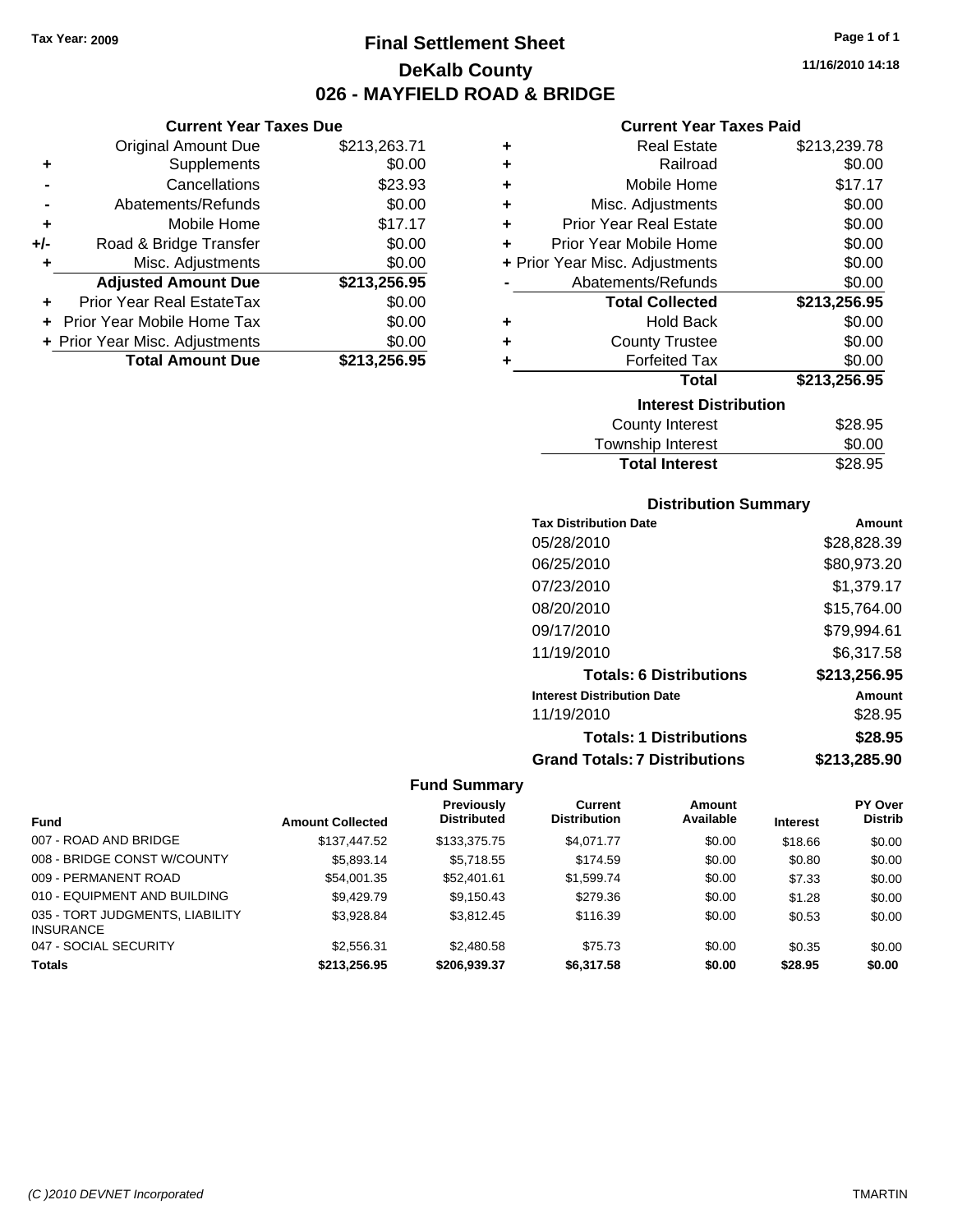# **Final Settlement Sheet Tax Year: 2009 Page 1 of 1 DeKalb County 027 - MILAN TOWNSHIP**

#### **Current Year Taxes Due**

|     | <b>Original Amount Due</b>       | \$26,000.19 |
|-----|----------------------------------|-------------|
| ٠   | Supplements                      | \$0.00      |
|     | Cancellations                    | \$11.42     |
|     | Abatements/Refunds               | \$0.00      |
| ÷   | Mobile Home                      | \$0.00      |
| +/- | Road & Bridge Transfer           | \$0.00      |
|     | Misc. Adjustments                | \$0.00      |
|     | <b>Adjusted Amount Due</b>       | \$25,988.77 |
|     | <b>Prior Year Real EstateTax</b> | \$0.00      |
|     | Prior Year Mobile Home Tax       | \$0.00      |
|     | + Prior Year Misc. Adjustments   | \$0.00      |
|     | <b>Total Amount Due</b>          | \$25,988.77 |

#### **Current Year Taxes Paid**

| ٠ | Real Estate                    | \$25,988.77 |
|---|--------------------------------|-------------|
| ÷ | Railroad                       | \$0.00      |
| ÷ | Mobile Home                    | \$0.00      |
| ÷ | Misc. Adjustments              | \$0.00      |
| ÷ | <b>Prior Year Real Estate</b>  | \$0.00      |
| ٠ | Prior Year Mobile Home         | \$0.00      |
|   | + Prior Year Misc. Adjustments | \$0.00      |
|   | Abatements/Refunds             | \$0.00      |
|   | <b>Total Collected</b>         | \$25,988.77 |
| ٠ | <b>Hold Back</b>               | \$0.00      |
| ٠ | <b>County Trustee</b>          | \$0.00      |
| ٠ | <b>Forfeited Tax</b>           | \$0.00      |
|   | Total                          | \$25,988.77 |
|   | <b>Interest Distribution</b>   |             |
|   | County Interest                | \$3.53      |
|   | <b>Township Interest</b>       | \$0.00      |
|   | <b>Total Interest</b>          | \$3.53      |

#### **Distribution Summary Tax Distribution Date Amount** 05/28/2010 \$3,225.45 06/25/2010 \$10,651.12 07/23/2010 \$68.79 08/20/2010 \$874.44

| 09/17/2010                           | \$10,025.20 |
|--------------------------------------|-------------|
| 11/19/2010                           | \$1,143.77  |
| <b>Totals: 6 Distributions</b>       | \$25,988.77 |
| <b>Interest Distribution Date</b>    | Amount      |
| 11/19/2010                           | \$3.53      |
| <b>Totals: 1 Distributions</b>       | \$3.53      |
| <b>Grand Totals: 7 Distributions</b> | \$25,992.30 |

#### **Fund Summary**

| Fund            | <b>Amount Collected</b> | Previously<br><b>Distributed</b> | Current<br><b>Distribution</b> | Amount<br>Available | <b>Interest</b> | <b>PY Over</b><br>Distrib |
|-----------------|-------------------------|----------------------------------|--------------------------------|---------------------|-----------------|---------------------------|
| 001 - CORPORATE | \$25.988.77             | \$24.845.00                      | \$1.143.77                     | \$0.00              | \$3.53          | \$0.00                    |
| Totals          | \$25.988.77             | \$24,845,00                      | \$1.143.77                     | \$0.00              | \$3.53          | \$0.00                    |

**11/16/2010 14:18**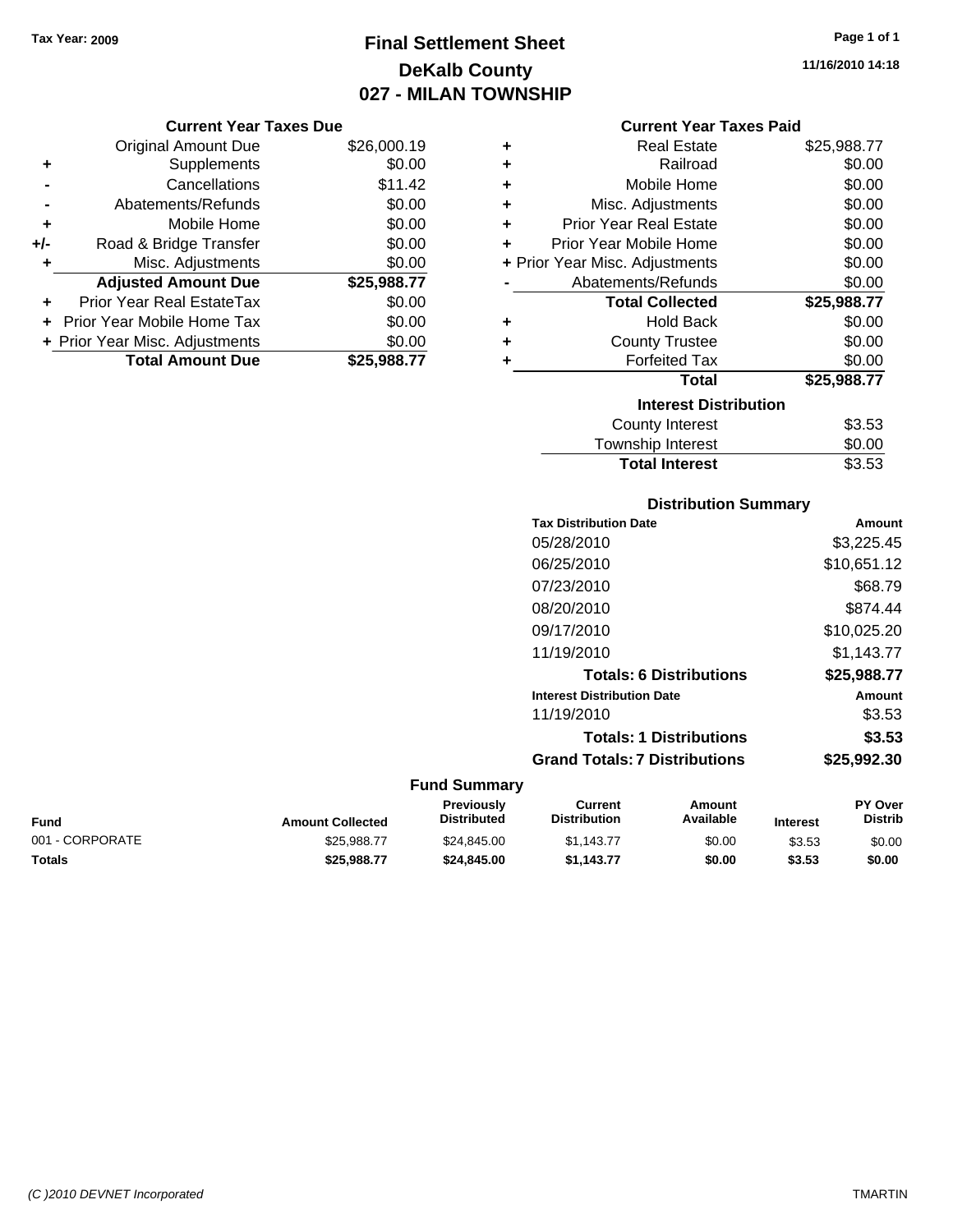# **Final Settlement Sheet Tax Year: 2009 Page 1 of 1 DeKalb County 028 - MILAN ROAD & BRIDGE**

#### **Current Year Taxes Due**

|       | <b>Original Amount Due</b>     | \$40,355.04 |
|-------|--------------------------------|-------------|
| ٠     | Supplements                    | \$0.00      |
|       | Cancellations                  | \$17.72     |
|       | Abatements/Refunds             | \$0.00      |
| ÷     | Mobile Home                    | \$0.00      |
| $+/-$ | Road & Bridge Transfer         | \$0.00      |
| ٠     | Misc. Adjustments              | \$0.00      |
|       | <b>Adjusted Amount Due</b>     | \$40,337.32 |
|       | Prior Year Real EstateTax      | \$0.00      |
|       | Prior Year Mobile Home Tax     | \$0.00      |
|       | + Prior Year Misc. Adjustments | \$0.00      |
|       | <b>Total Amount Due</b>        | \$40,337.32 |

#### **Current Year Taxes Paid**

|   | Real Estate                    |             |
|---|--------------------------------|-------------|
| ٠ |                                | \$40,337.32 |
| ٠ | Railroad                       | \$0.00      |
| ٠ | Mobile Home                    | \$0.00      |
| ٠ | Misc. Adjustments              | \$0.00      |
| ٠ | Prior Year Real Estate         | \$0.00      |
| ٠ | Prior Year Mobile Home         | \$0.00      |
|   | + Prior Year Misc. Adjustments | \$0.00      |
|   | Abatements/Refunds             | \$0.00      |
|   | <b>Total Collected</b>         | \$40,337.32 |
| ٠ | <b>Hold Back</b>               | \$0.00      |
| ٠ | <b>County Trustee</b>          | \$0.00      |
| ٠ | <b>Forfeited Tax</b>           | \$0.00      |
|   | Total                          | \$40,337.32 |
|   | <b>Interest Distribution</b>   |             |
|   | County Interest                | \$5.48      |
|   | <b>Township Interest</b>       | \$0.00      |
|   | <b>Total Interest</b>          | \$5.48      |

#### **Distribution Summary**

| Amount      |
|-------------|
| \$5,006.16  |
| \$16,531.70 |
| \$106.78    |
| \$1,357.18  |
| \$15,560.22 |
| \$1,775.28  |
| \$40,337.32 |
| Amount      |
| \$5.48      |
| \$5.48      |
| \$40.342.80 |
|             |

| <b>Fund</b>                 | <b>Amount Collected</b> | <b>Previously</b><br><b>Distributed</b> | Current<br><b>Distribution</b> | Amount<br>Available | <b>Interest</b> | <b>PY Over</b><br><b>Distrib</b> |
|-----------------------------|-------------------------|-----------------------------------------|--------------------------------|---------------------|-----------------|----------------------------------|
| 007 - ROAD AND BRIDGE       | \$20.992.11             | \$20.068.22                             | \$923.89                       | \$0.00              | \$2.85          | \$0.00                           |
| 008 - BRIDGE CONST W/COUNTY | \$4,350.82              | \$4.159.35                              | \$191.47                       | \$0.00              | \$0.59          | \$0.00                           |
| 009 - PERMANENT ROAD        | \$14.994.39             | \$14,334,47                             | \$659.92                       | \$0.00              | \$2.04          | \$0.00                           |
| <b>Totals</b>               | \$40,337.32             | \$38,562,04                             | \$1.775.28                     | \$0.00              | \$5.48          | \$0.00                           |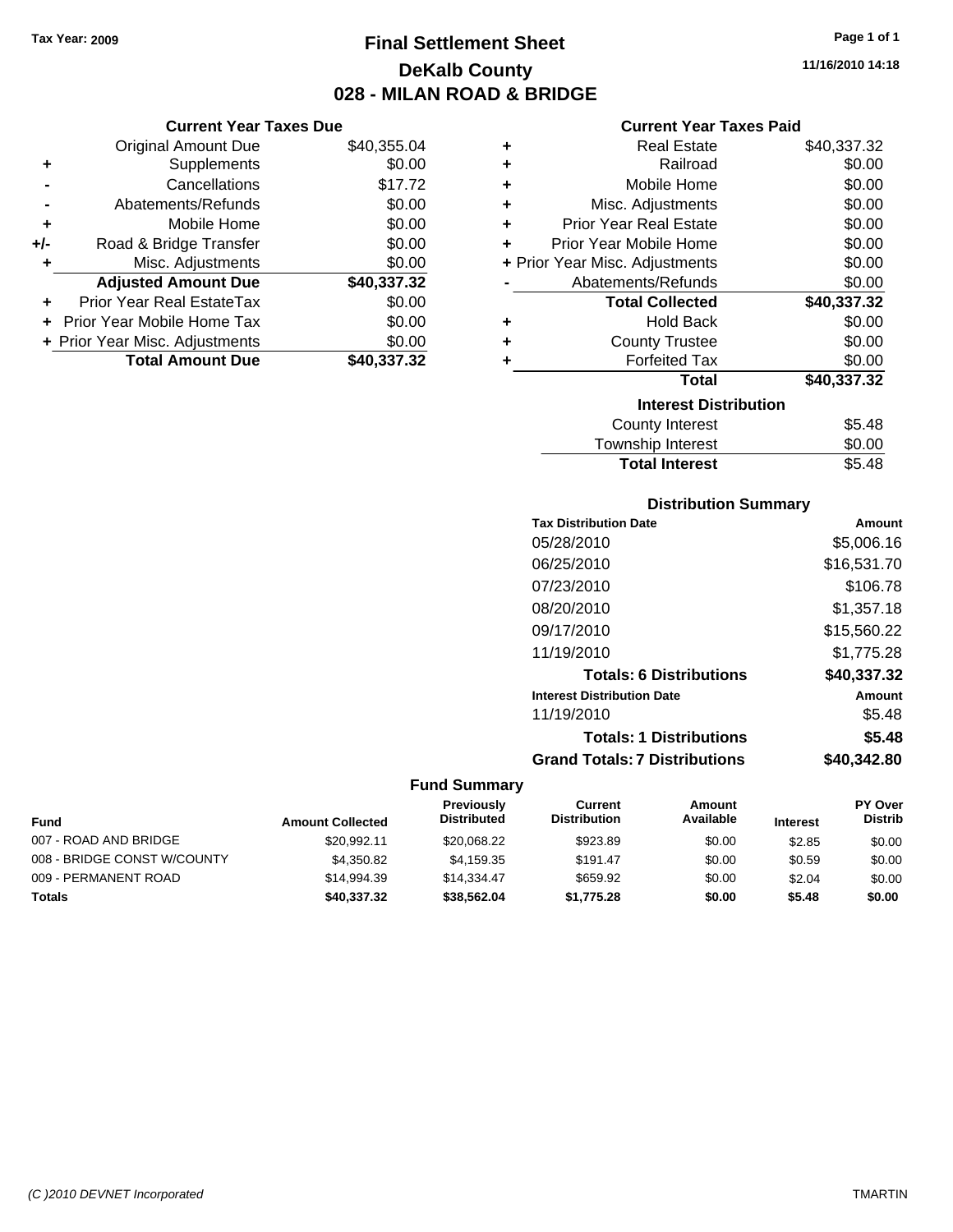# **Final Settlement Sheet Tax Year: 2009 Page 1 of 1 DeKalb County 029 - PAW PAW TOWNSHIP**

#### **Current Year Taxes Due**

|       | <b>Original Amount Due</b>       | \$60,529.51 |
|-------|----------------------------------|-------------|
| ٠     | Supplements                      | \$0.00      |
|       | Cancellations                    | \$77.38     |
|       | Abatements/Refunds               | \$0.00      |
| ÷     | Mobile Home                      | \$7.96      |
| $+/-$ | Road & Bridge Transfer           | \$0.00      |
| ٠     | Misc. Adjustments                | \$0.00      |
|       | <b>Adjusted Amount Due</b>       | \$60,460.09 |
|       | <b>Prior Year Real EstateTax</b> | \$0.00      |
|       | Prior Year Mobile Home Tax       | \$0.00      |
|       | + Prior Year Misc. Adjustments   | \$0.00      |
|       | <b>Total Amount Due</b>          | \$60,460.09 |

#### **Current Year Taxes Paid**

| ٠ | Real Estate                    | \$58,825.45 |
|---|--------------------------------|-------------|
| ٠ | Railroad                       | \$1,625.56  |
| ÷ | Mobile Home                    | \$7.96      |
| ٠ | Misc. Adjustments              | \$0.00      |
| ٠ | Prior Year Real Estate         | \$0.00      |
| ٠ | Prior Year Mobile Home         | \$0.00      |
|   | + Prior Year Misc. Adjustments | \$0.00      |
|   | Abatements/Refunds             | \$0.00      |
|   | <b>Total Collected</b>         | \$60,458.97 |
| ٠ | <b>Hold Back</b>               | \$0.00      |
| ٠ | <b>County Trustee</b>          | \$1.12      |
| ٠ | <b>Forfeited Tax</b>           | \$0.00      |
|   | Total                          | \$60,460.09 |
|   | <b>Interest Distribution</b>   |             |
|   | County Interest                | \$8.21      |
|   | <b>Township Interest</b>       | \$0.00      |
|   | <b>Total Interest</b>          | \$8.21      |

#### **Distribution Summary**

| <b>Tax Distribution Date</b>         | Amount      |
|--------------------------------------|-------------|
| 05/28/2010                           | \$7,057.56  |
| 06/25/2010                           | \$25,070.77 |
| 07/23/2010                           | \$946.17    |
| 08/20/2010                           | \$631.29    |
| 09/17/2010                           | \$22,262.06 |
| 11/19/2010                           | \$4,491.12  |
| <b>Totals: 6 Distributions</b>       | \$60,458.97 |
| <b>Interest Distribution Date</b>    | Amount      |
| 11/19/2010                           | \$8.21      |
| <b>Totals: 1 Distributions</b>       | \$8.21      |
| <b>Grand Totals: 7 Distributions</b> | \$60.467.18 |

| <b>Fund</b>              | <b>Amount Collected</b> | <b>Previously</b><br><b>Distributed</b> | Current<br><b>Distribution</b> | Amount<br>Available | <b>Interest</b> | <b>PY Over</b><br><b>Distrib</b> |
|--------------------------|-------------------------|-----------------------------------------|--------------------------------|---------------------|-----------------|----------------------------------|
| 001 - CORPORATE          | \$56,764.34             | \$52,547.65                             | \$4,216.69                     | \$0.00              | \$7.71          | \$0.00                           |
| 017 - CEMETERY           | \$2.313.51              | \$2.141.67                              | \$171.84                       | \$0.00              | \$0.31          | \$0.00                           |
| 034 - GENERAL ASSISTANCE | \$1,381.12              | \$1.278.53                              | \$102.59                       | \$0.00              | \$0.19          | \$0.00                           |
| Totals                   | \$60,458.97             | \$55,967.85                             | \$4,491.12                     | \$0.00              | \$8.21          | \$0.00                           |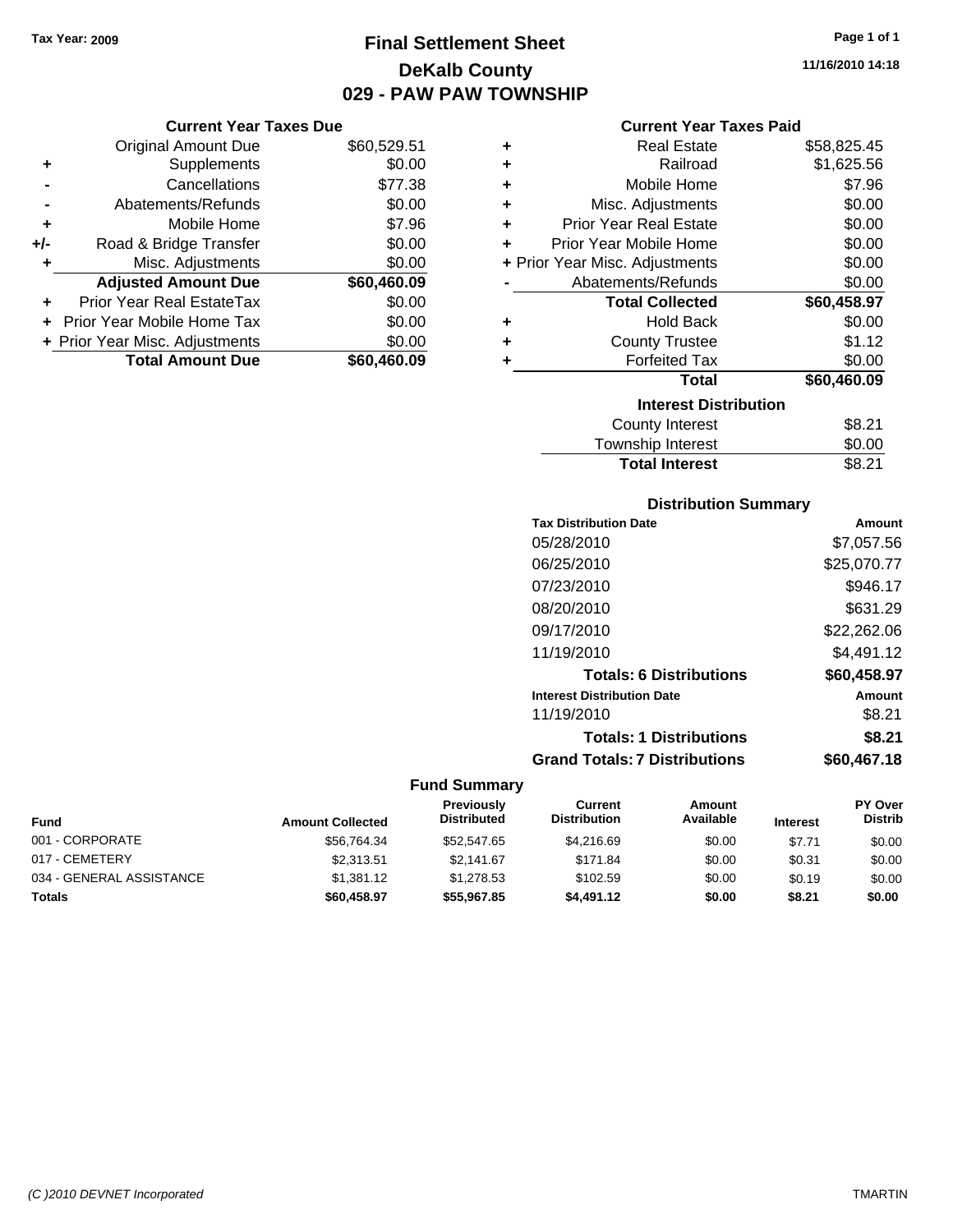**Current Year Taxes Due** Original Amount Due \$83,482.34

**Adjusted Amount Due \$83,386.62**

**Total Amount Due \$83,386.62**

**+** Supplements \$0.00 **-** Cancellations \$106.71 **-** Abatements/Refunds \$0.00 **+** Mobile Home \$10.99 **+/-** Road & Bridge Transfer \$0.00 **+** Misc. Adjustments \$0.00

**+** Prior Year Real EstateTax \$0.00 **+** Prior Year Mobile Home Tax \$0.00 **+ Prior Year Misc. Adjustments**  $$0.00$ 

# **Final Settlement Sheet Tax Year: 2009 Page 1 of 1 DeKalb County 030 - PAW PAW ROAD & BRIDGE**

**11/16/2010 14:18**

#### **Current Year Taxes Paid**

| ٠ | <b>Real Estate</b>             | \$81,132.12 |
|---|--------------------------------|-------------|
| ÷ | Railroad                       | \$2,241.96  |
| ٠ | Mobile Home                    | \$10.99     |
| ÷ | Misc. Adjustments              | \$0.00      |
| ÷ | <b>Prior Year Real Estate</b>  | \$0.00      |
| ÷ | Prior Year Mobile Home         | \$0.00      |
|   | + Prior Year Misc. Adjustments | \$0.00      |
|   | Abatements/Refunds             | \$0.00      |
|   | <b>Total Collected</b>         | \$83,385.07 |
| ٠ | <b>Hold Back</b>               | \$0.00      |
| ٠ | <b>County Trustee</b>          | \$1.55      |
| ÷ | <b>Forfeited Tax</b>           | \$0.00      |
|   | Total                          | \$83,386.62 |
|   | <b>Interest Distribution</b>   |             |
|   | <b>County Interest</b>         | \$11.32     |
|   | <b>Township Interest</b>       | \$0.00      |
|   | <b>Total Interest</b>          | \$11.32     |

#### **Distribution Summary**

| <b>Tax Distribution Date</b>         | Amount      |
|--------------------------------------|-------------|
| 05/28/2010                           | \$9,733.84  |
| 06/25/2010                           | \$34,577.36 |
| 07/23/2010                           | \$1,304.91  |
| 08/20/2010                           | \$870.68    |
| 09/17/2010                           | \$30,704.09 |
| 11/19/2010                           | \$6,194.19  |
| <b>Totals: 6 Distributions</b>       | \$83,385.07 |
| <b>Interest Distribution Date</b>    | Amount      |
| 11/19/2010                           | \$11.32     |
| <b>Totals: 1 Distributions</b>       | \$11.32     |
| <b>Grand Totals: 7 Distributions</b> | \$83,396.39 |

|                                               |                         | <b>Previously</b>  | <b>Current</b>      | <b>Amount</b> |                 | PY Over        |
|-----------------------------------------------|-------------------------|--------------------|---------------------|---------------|-----------------|----------------|
| <b>Fund</b>                                   | <b>Amount Collected</b> | <b>Distributed</b> | <b>Distribution</b> | Available     | <b>Interest</b> | <b>Distrib</b> |
| 007 - ROAD AND BRIDGE                         | \$40,440.16             | \$37,436.09        | \$3.004.07          | \$0.00        | \$5.49          | \$0.00         |
| 009 - PERMANENT ROAD                          | \$32,375.76             | \$29,970.75        | \$2,405.01          | \$0.00        | \$4.40          | \$0.00         |
| 010 - EQUIPMENT AND BUILDING                  | \$4,452.68              | \$4.121.92         | \$330.76            | \$0.00        | \$0.60          | \$0.00         |
| 027 - AUDIT                                   | \$675.09                | \$624.96           | \$50.13             | \$0.00        | \$0.09          | \$0.00         |
| 035 - TORT JUDGEMENTS/LIABILITY<br><b>INS</b> | \$4.295.17              | \$3.976.09         | \$319.08            | \$0.00        | \$0.58          | \$0.00         |
| 047 - SOCIAL SECURITY                         | \$1.146.21              | \$1.061.07         | \$85.14             | \$0.00        | \$0.16          | \$0.00         |
| <b>Totals</b>                                 | \$83,385,07             | \$77.190.88        | \$6.194.19          | \$0.00        | \$11.32         | \$0.00         |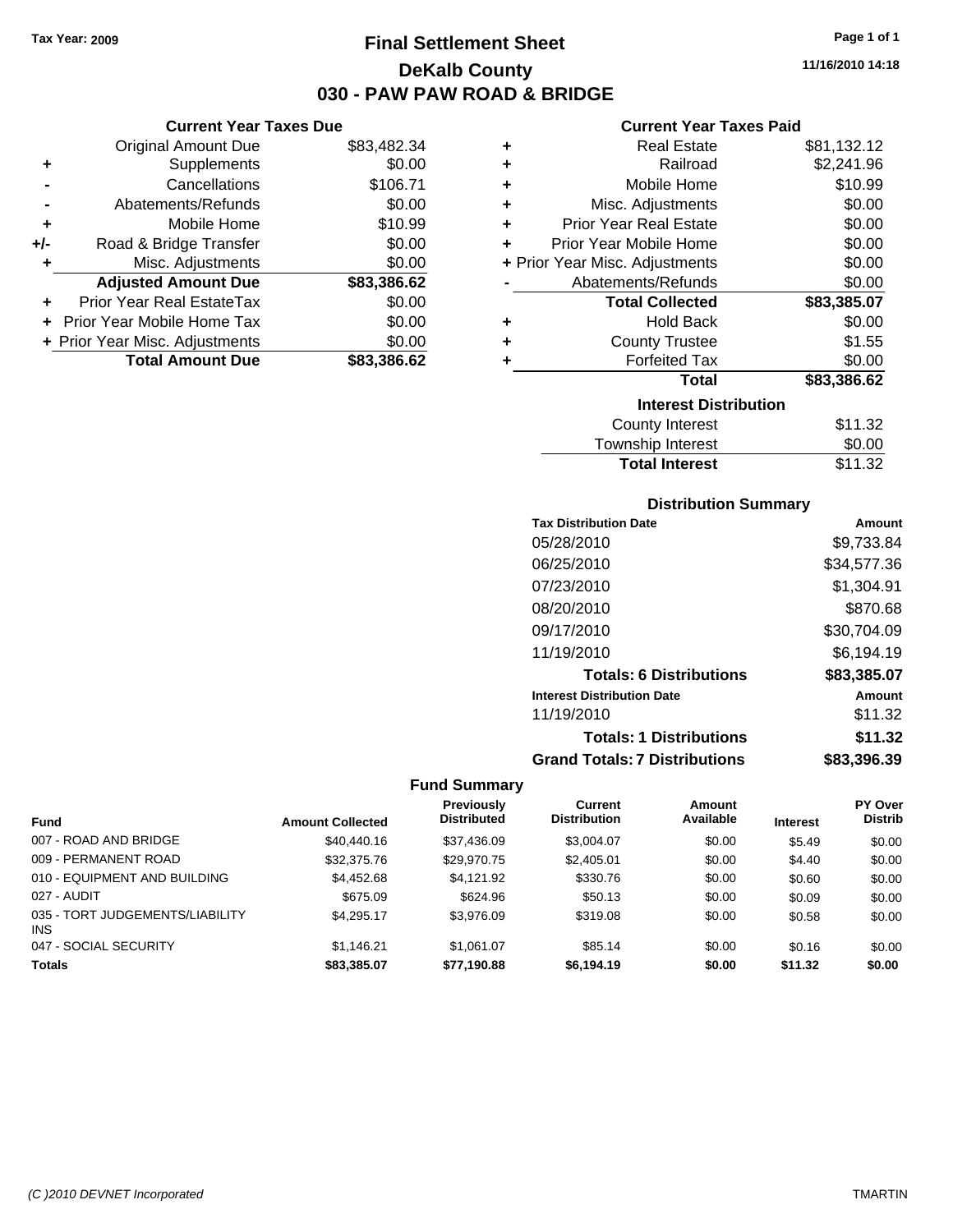# **Final Settlement Sheet Tax Year: 2009 Page 1 of 1 DeKalb County 031 - PIERCE TOWNSHIP**

#### **Current Year Taxes Due**

|     | <b>Original Amount Due</b>     | \$51,316.00 |
|-----|--------------------------------|-------------|
| ٠   | Supplements                    | \$0.00      |
|     | Cancellations                  | \$99.13     |
|     | Abatements/Refunds             | \$0.00      |
| ٠   | Mobile Home                    | \$1.09      |
| +/- | Road & Bridge Transfer         | \$0.00      |
| ٠   | Misc. Adjustments              | \$0.00      |
|     | <b>Adjusted Amount Due</b>     | \$51,217.96 |
|     | Prior Year Real EstateTax      | \$0.00      |
|     | Prior Year Mobile Home Tax     | \$0.00      |
|     | + Prior Year Misc. Adjustments | \$0.00      |
|     | <b>Total Amount Due</b>        | \$51.217.96 |

#### **Current Year Taxes Paid**

| ٠                            | Real Estate                    | \$51,216.87 |  |  |  |
|------------------------------|--------------------------------|-------------|--|--|--|
| ÷                            | Railroad                       | \$0.00      |  |  |  |
| ÷                            | Mobile Home                    | \$1.09      |  |  |  |
| ÷                            | Misc. Adjustments              | \$0.00      |  |  |  |
| ٠                            | <b>Prior Year Real Estate</b>  | \$0.00      |  |  |  |
| ٠                            | Prior Year Mobile Home         | \$0.00      |  |  |  |
|                              | + Prior Year Misc. Adjustments | \$0.00      |  |  |  |
|                              | Abatements/Refunds             | \$0.00      |  |  |  |
|                              | <b>Total Collected</b>         | \$51,217.96 |  |  |  |
| ٠                            | <b>Hold Back</b>               | \$0.00      |  |  |  |
| ٠                            | <b>County Trustee</b>          | \$0.00      |  |  |  |
| ٠                            | <b>Forfeited Tax</b>           | \$0.00      |  |  |  |
|                              | Total                          | \$51,217.96 |  |  |  |
| <b>Interest Distribution</b> |                                |             |  |  |  |
|                              | <b>County Interest</b>         | \$6.95      |  |  |  |
|                              | <b>Township Interest</b>       | \$0.00      |  |  |  |
|                              | <b>Total Interest</b>          | \$6.95      |  |  |  |

#### **Distribution Summary**

| <b>Tax Distribution Date</b>         | Amount      |
|--------------------------------------|-------------|
| 05/28/2010                           | \$4,999.95  |
| 06/25/2010                           | \$21,809.41 |
| 07/23/2010                           | \$375.33    |
| 08/20/2010                           | \$2,195.02  |
| 09/17/2010                           | \$20,090.67 |
| 11/19/2010                           | \$1.747.58  |
| <b>Totals: 6 Distributions</b>       | \$51,217.96 |
| <b>Interest Distribution Date</b>    | Amount      |
| 11/19/2010                           | \$6.95      |
| <b>Totals: 1 Distributions</b>       | \$6.95      |
| <b>Grand Totals: 7 Distributions</b> | \$51,224.91 |

|                                               |                         | <b>Previously</b>  | <b>Current</b>      | Amount    |                 | PY Over        |
|-----------------------------------------------|-------------------------|--------------------|---------------------|-----------|-----------------|----------------|
| <b>Fund</b>                                   | <b>Amount Collected</b> | <b>Distributed</b> | <b>Distribution</b> | Available | <b>Interest</b> | <b>Distrib</b> |
| 001 - CORPORATE                               | \$38.711.14             | \$37,390.28        | \$1,320.86          | \$0.00    | \$5.25          | \$0.00         |
| $005 - I. M. R. F.$                           | \$2,321.00              | \$2,241.81         | \$79.19             | \$0.00    | \$0.31          | \$0.00         |
| 027 - AUDIT                                   | \$500.55                | \$483.47           | \$17.08             | \$0.00    | \$0.07          | \$0.00         |
| 035 - TORT JUDGEMENTS/LIABILITY<br><b>INS</b> | \$4,092.73              | \$3,953.09         | \$139.64            | \$0.00    | \$0.56          | \$0.00         |
| 047 - SOCIAL SECURITY                         | \$2,596.60              | \$2,508.00         | \$88.60             | \$0.00    | \$0.35          | \$0.00         |
| 054 - GENERAL ASSISTANCE                      | \$2.995.94              | \$2,893.73         | \$102.21            | \$0.00    | \$0.41          | \$0.00         |
| <b>Totals</b>                                 | \$51,217.96             | \$49,470.38        | \$1.747.58          | \$0.00    | \$6.95          | \$0.00         |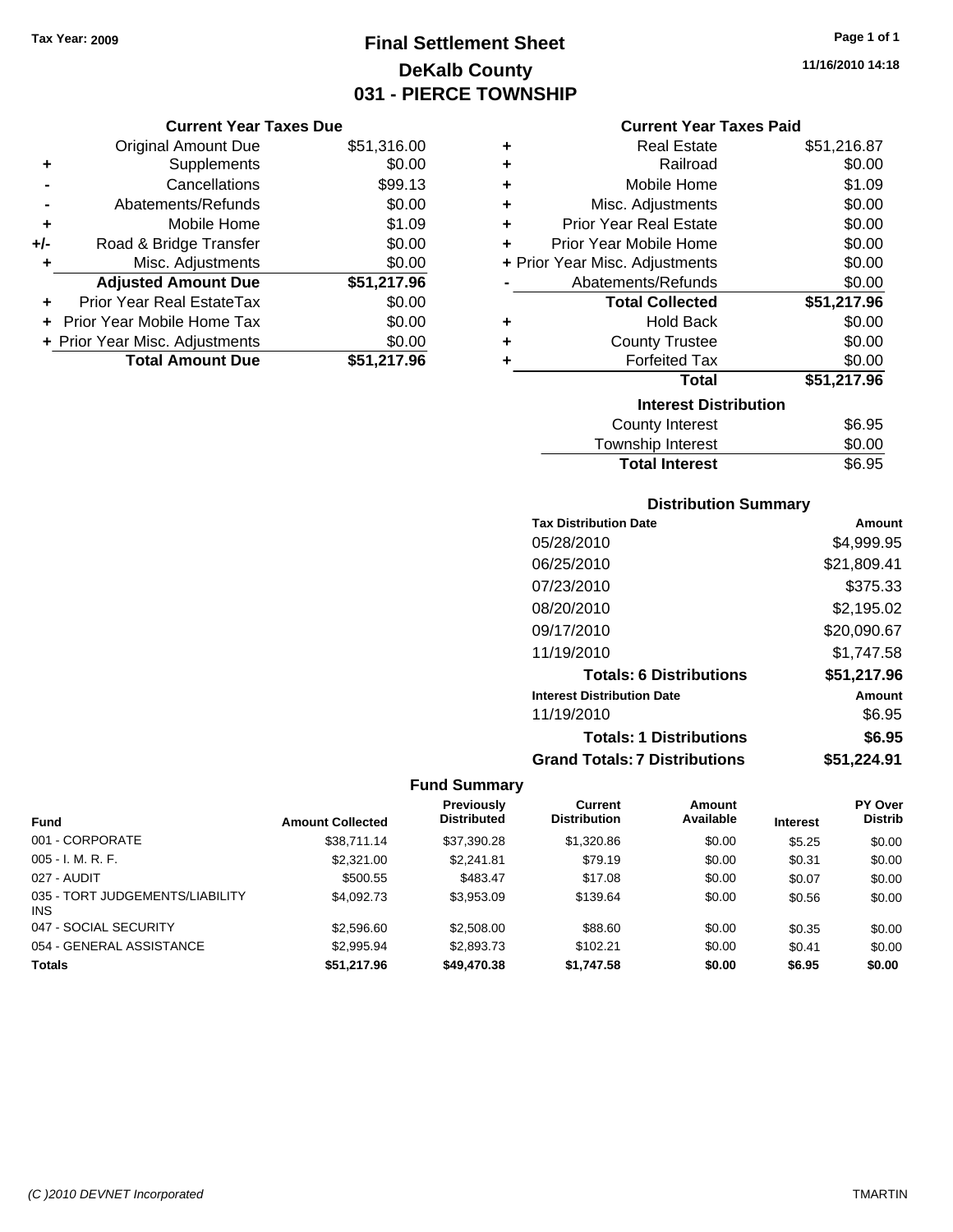**Current Year Taxes Due** Original Amount Due \$154,325.48

**Adjusted Amount Due \$154,030.62**

**Total Amount Due \$154,030.62**

**+** Supplements \$0.00 **-** Cancellations \$298.12 **-** Abatements/Refunds \$0.00 **+** Mobile Home \$3.26 **+/-** Road & Bridge Transfer \$0.00 **+** Misc. Adjustments \$0.00

**+** Prior Year Real EstateTax \$0.00 **+** Prior Year Mobile Home Tax \$0.00 **+ Prior Year Misc. Adjustments**  $$0.00$ 

# **Final Settlement Sheet Tax Year: 2009 Page 1 of 1 DeKalb County 032 - PIERCE ROAD & BRIDGE**

**11/16/2010 14:18**

#### **Current Year Taxes Paid**

| ٠ | <b>Real Estate</b>             | \$154,027.36 |
|---|--------------------------------|--------------|
| ٠ | Railroad                       | \$0.00       |
| ٠ | Mobile Home                    | \$3.26       |
| ٠ | Misc. Adjustments              | \$0.00       |
| ٠ | <b>Prior Year Real Estate</b>  | \$0.00       |
| ÷ | Prior Year Mobile Home         | \$0.00       |
|   | + Prior Year Misc. Adjustments | \$0.00       |
|   | Abatements/Refunds             | \$0.00       |
|   | <b>Total Collected</b>         | \$154,030.62 |
| ٠ | <b>Hold Back</b>               | \$0.00       |
| ٠ | <b>County Trustee</b>          | \$0.00       |
| ٠ | <b>Forfeited Tax</b>           | \$0.00       |
|   | Total                          | \$154,030.62 |
|   | <b>Interest Distribution</b>   |              |
|   | County Interest                | \$20.91      |
|   |                                |              |

| <b>Total Interest</b> | \$20.91 |
|-----------------------|---------|
| Township Interest     | \$0.00  |
| County interest       | ו ש∠ט.  |

#### **Distribution Summary**

| <b>Tax Distribution Date</b>         | Amount       |
|--------------------------------------|--------------|
| 05/28/2010                           | \$15,036.84  |
| 06/25/2010                           | \$65,588.30  |
| 07/23/2010                           | \$1,128.75   |
| 08/20/2010                           | \$6,601.24   |
| 09/17/2010                           | \$60,419.96  |
| 11/19/2010                           | \$5,255.53   |
| <b>Totals: 6 Distributions</b>       | \$154,030.62 |
| <b>Interest Distribution Date</b>    | Amount       |
| 11/19/2010                           | \$20.91      |
| <b>Totals: 1 Distributions</b>       | \$20.91      |
| <b>Grand Totals: 7 Distributions</b> | \$154,051.53 |

|                              |                         | <b>Previously</b>  | <b>Current</b>      | Amount    |                 | PY Over        |
|------------------------------|-------------------------|--------------------|---------------------|-----------|-----------------|----------------|
| <b>Fund</b>                  | <b>Amount Collected</b> | <b>Distributed</b> | <b>Distribution</b> | Available | <b>Interest</b> | <b>Distrib</b> |
| $005 - I. M. R. F.$          | \$101.35                | \$97.93            | \$3.42              | \$0.00    | \$0.01          | \$0.00         |
| 007 - ROAD AND BRIDGE        | \$107.147.24            | \$103.491.37       | \$3,655.87          | \$0.00    | \$14.55         | \$0.00         |
| 008 - BRIDGE CONST W/COUNTY  | \$8,506.04              | \$8,215.80         | \$290.24            | \$0.00    | \$1.15          | \$0.00         |
| 009 - PERMANENT ROAD         | \$31.236.17             | \$30.170.39        | \$1,065.78          | \$0.00    | \$4.24          | \$0.00         |
| 010 - EQUIPMENT AND BUILDING | \$5,954.37              | \$5,751.19         | \$203.18            | \$0.00    | \$0.81          | \$0.00         |
| 047 - SOCIAL SECURITY        | \$1,085.45              | \$1.048.41         | \$37.04             | \$0.00    | \$0.15          | \$0.00         |
| <b>Totals</b>                | \$154,030.62            | \$148,775.09       | \$5.255.53          | \$0.00    | \$20.91         | \$0.00         |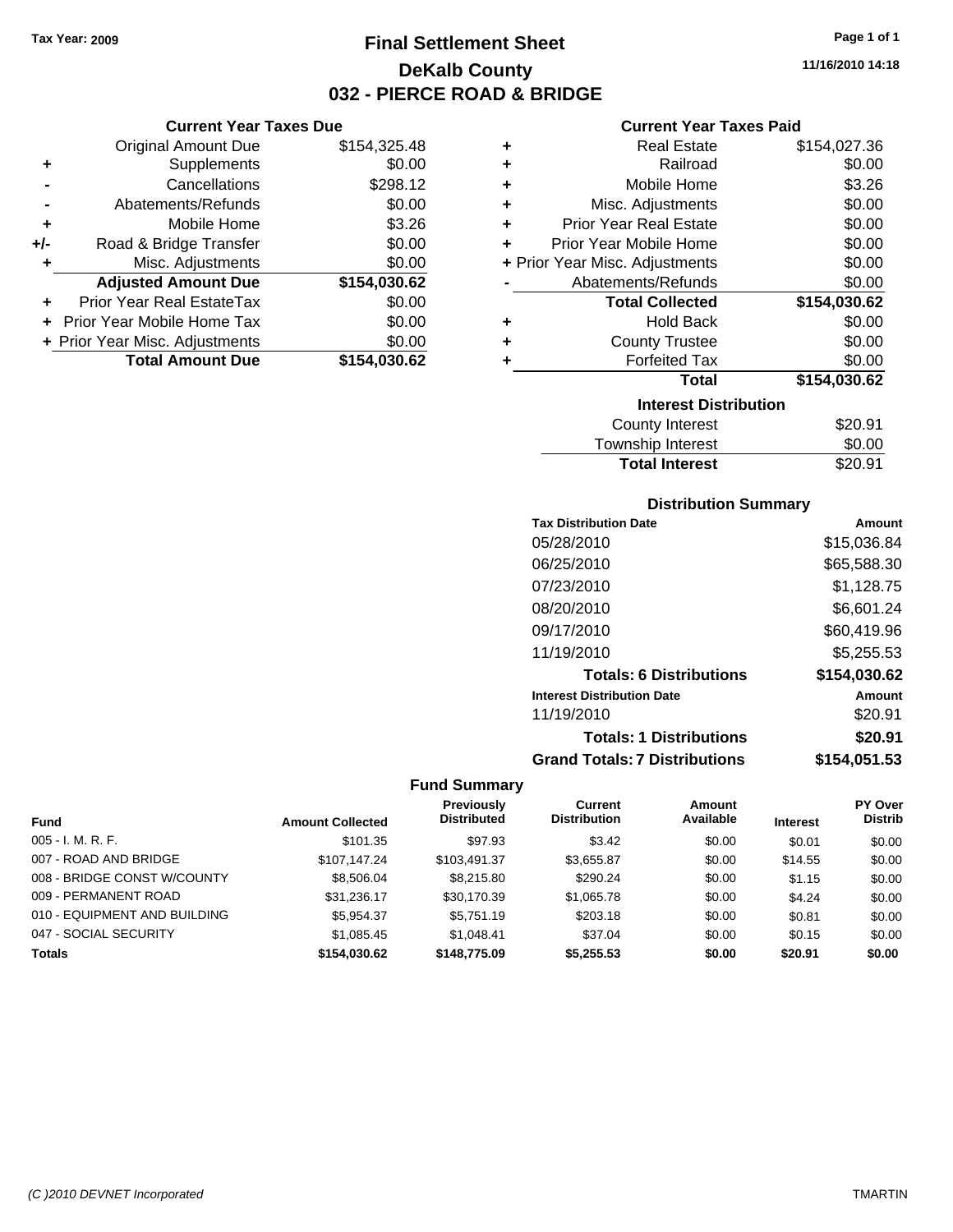### **Final Settlement Sheet Tax Year: 2009 Page 1 of 1 DeKalb County 033 - SANDWICH TOWNSHIP**

**11/16/2010 14:18**

| <b>Current Year Taxes Due</b>    |              |
|----------------------------------|--------------|
| <b>Original Amount Due</b>       | \$217,279.18 |
| Supplements                      | \$0.00       |
| Cancellations                    | \$257.88     |
| Abatements/Refunds               | \$3.08       |
| Mobile Home                      | \$154.66     |
| Road & Bridge Transfer           | \$0.00       |
| Misc. Adjustments                | \$3.62       |
| <b>Adjusted Amount Due</b>       | \$217,176.50 |
| <b>Prior Year Real EstateTax</b> | (\$67.15)    |
| Prior Year Mobile Home Tax       | \$0.00       |
| + Prior Year Misc. Adjustments   | \$0.00       |
| <b>Total Amount Due</b>          | \$217,109.35 |
|                                  |              |

|   | <b>Current Year Taxes Paid</b> |               |
|---|--------------------------------|---------------|
| ÷ | <b>Real Estate</b>             | \$216,502.23  |
| ÷ | Railroad                       | \$401.24      |
| ÷ | Mobile Home                    | \$153.74      |
| ٠ | Misc. Adjustments              | \$3.62        |
| ÷ | <b>Prior Year Real Estate</b>  | (\$67.15)     |
| ÷ | Prior Year Mobile Home         | \$0.00        |
|   | + Prior Year Misc. Adjustments | \$0.00        |
|   | Abatements/Refunds             | \$3.08        |
|   | <b>Total Collected</b>         | \$216,990.60  |
|   | <b>Hold Back</b>               | \$0.00        |
|   | <b>County Trustee</b>          | \$17.72       |
| ٠ | <b>Forfeited Tax</b>           | \$101.03      |
|   | <b>Total</b>                   | \$217,109.35  |
|   | <b>Interest Distribution</b>   |               |
|   | County Interest                | <b>¢20 15</b> |

| County Interest       | \$29.45 |
|-----------------------|---------|
| Township Interest     | \$0.00  |
| <b>Total Interest</b> | \$29.45 |

#### **Distribution Summary**

| <b>Tax Distribution Date</b>         | Amount       |
|--------------------------------------|--------------|
| 05/28/2010                           | \$23,990.48  |
| 06/25/2010                           | \$86,229.97  |
| 07/23/2010                           | \$2,297.40   |
| 08/20/2010                           | \$12,616.02  |
| 09/17/2010                           | \$79,340.90  |
| 11/19/2010                           | \$12,515.83  |
| <b>Totals: 6 Distributions</b>       | \$216,990.60 |
| <b>Interest Distribution Date</b>    | Amount       |
| 11/19/2010                           | \$29.45      |
| <b>Totals: 1 Distributions</b>       | \$29.45      |
| <b>Grand Totals: 7 Distributions</b> | \$217,020.05 |
|                                      |              |

#### **Fund Summary**

| <b>Fund</b>              | <b>Amount Collected</b> | Previously<br><b>Distributed</b> | Current<br><b>Distribution</b> | Amount<br>Available | <b>Interest</b> | PY Over<br><b>Distrib</b> |
|--------------------------|-------------------------|----------------------------------|--------------------------------|---------------------|-----------------|---------------------------|
| 001 - CORPORATE          | \$117,530.99            | \$110.751.92                     | \$6,779.07                     | \$0.00              | \$15.95         | \$0.00                    |
| $005 - I. M. R. F.$      | \$10.782.49             | \$10.160.57                      | \$621.92                       | \$0.00              | \$1.46          | \$0.00                    |
| 017 - CEMETERY           | \$64,185.18             | \$60,483,02                      | \$3.702.16                     | \$0.00              | \$8.71          | \$0.00                    |
| 047 - SOCIAL SECURITY    | \$4,909.63              | \$4.626.44                       | \$283.19                       | \$0.00              | \$0.67          | \$0.00                    |
| 054 - GENERAL ASSISTANCE | \$19.582.31             | \$18,452.82                      | \$1.129.49                     | \$0.00              | \$2.66          | \$0.00                    |
| <b>Totals</b>            | \$216,990.60            | \$204,474.77                     | \$12,515.83                    | \$0.00              | \$29.45         | \$0.00                    |

#### **Miscellaneous Adjustment Detail**

#### **Year Source Account Type Amount Adjustment Description** 2009 RE - Real Estate Back Tax Collected \$3.62 Talan/Fitzpatrick Redemption 19-27-451-010 by TBA Totals 1 entries **\$3.62**

### **Abatement Detail**

# **Totals \$3.08 2 entries**

#### **Year Source Account Type Amount Adjustment Description**

2009 RE - Real Estate \$1.65 19-26-433-024 2008 PTAB REFUND by TBA PTAB Decision 2009 RE - Real Estate \$1.43 19-27-427-012 2006 PTAB REFUND by TBA PTAB Decision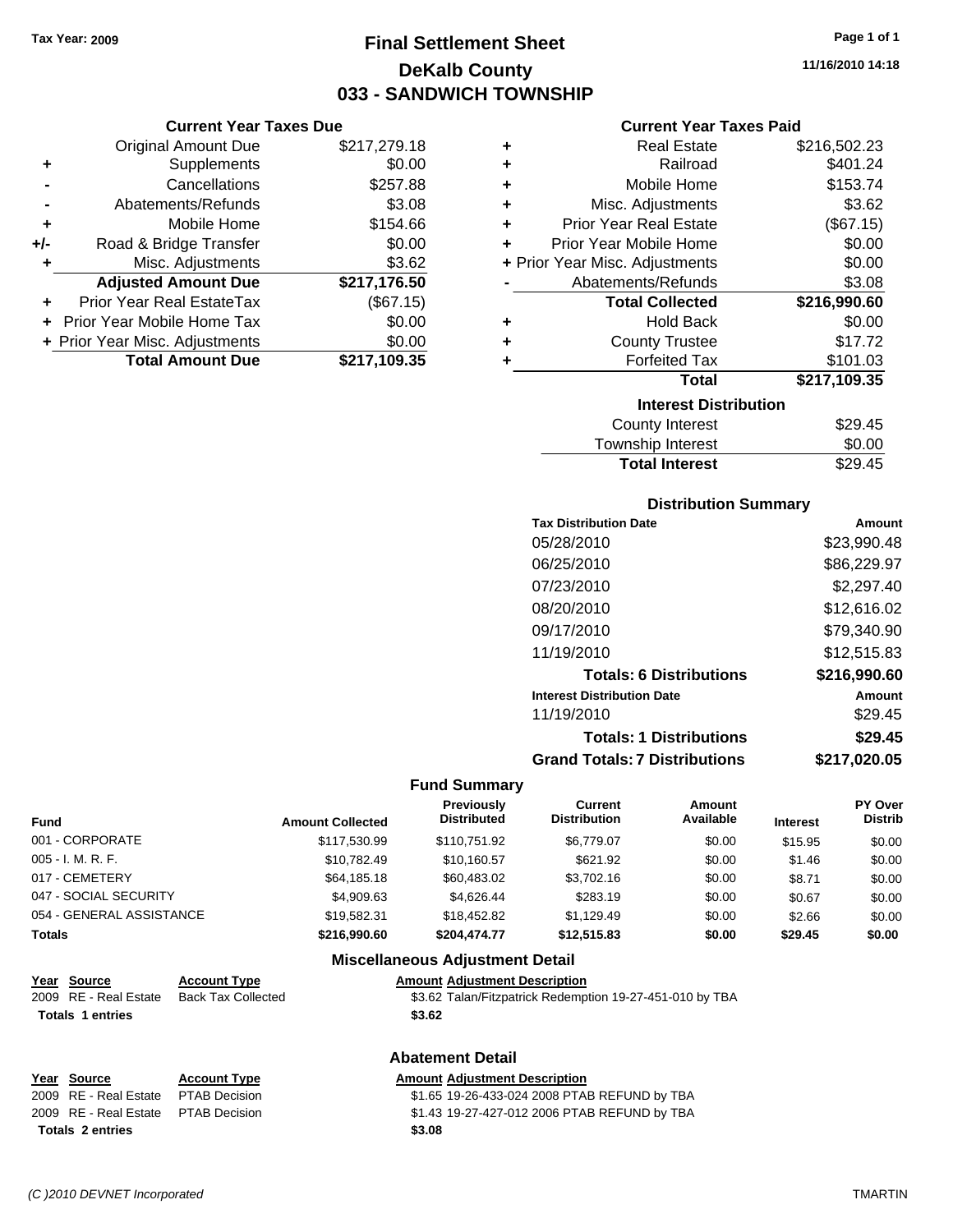**Current Year Taxes Due** Original Amount Due \$310,706.45

**Adjusted Amount Due \$310,559.50**

**Total Amount Due \$310,464.45**

**+** Supplements \$0.00 **-** Cancellations \$368.88 **-** Abatements/Refunds **\$4.40 +** Mobile Home \$221.15 **+/-** Road & Bridge Transfer \$0.00 **+** Misc. Adjustments \$5.18

**+** Prior Year Real EstateTax (\$95.05) **+** Prior Year Mobile Home Tax \$0.00 **+ Prior Year Misc. Adjustments**  $$0.00$ 

### **Final Settlement Sheet Tax Year: 2009 Page 1 of 2 DeKalb County 034 - SANDWICH LIBRARY DISTRICT**

**11/16/2010 14:18**

#### **Current Year Taxes Paid**

| ٠                            | <b>Real Estate</b>             | \$309,595.29 |  |  |
|------------------------------|--------------------------------|--------------|--|--|
| ٠                            | Railroad                       | \$573.78     |  |  |
| ÷                            | Mobile Home                    | \$219.84     |  |  |
| ÷                            | Misc. Adjustments              | \$5.18       |  |  |
| ÷                            | <b>Prior Year Real Estate</b>  | (\$95.05)    |  |  |
| ÷                            | Prior Year Mobile Home         | \$0.00       |  |  |
|                              | + Prior Year Misc. Adjustments | \$0.00       |  |  |
|                              | Abatements/Refunds             | \$4.40       |  |  |
|                              | <b>Total Collected</b>         | \$310,294.64 |  |  |
| ٠                            | <b>Hold Back</b>               | \$0.00       |  |  |
| ÷                            | <b>County Trustee</b>          | \$25.34      |  |  |
| ÷                            | <b>Forfeited Tax</b>           | \$144.47     |  |  |
|                              | <b>Total</b>                   | \$310,464.45 |  |  |
| <b>Interest Distribution</b> |                                |              |  |  |
|                              | County Interest                | \$42.12      |  |  |
|                              | Taurachin Internat             | ሮስ ሰሰ        |  |  |

| <b>Total Interest</b> | \$42.12 |
|-----------------------|---------|
| Township Interest     | \$0.00  |
| County interest       | D42.IZ  |

#### **Distribution Summary**

| <b>Tax Distribution Date</b>         | Amount       |
|--------------------------------------|--------------|
| 05/28/2010                           | \$34,307.00  |
| 06/25/2010                           | \$123,307.72 |
| 07/23/2010                           | \$3,285.25   |
| 08/20/2010                           | \$18,040.64  |
| 09/17/2010                           | \$113,456.74 |
| 11/19/2010                           | \$17,897.29  |
| <b>Totals: 6 Distributions</b>       | \$310,294.64 |
| <b>Interest Distribution Date</b>    | Amount       |
| 11/19/2010                           | \$42.12      |
| <b>Totals: 1 Distributions</b>       | \$42.12      |
| <b>Grand Totals: 7 Distributions</b> | \$310.336.76 |
|                                      |              |

#### **Fund Summary**

| <b>Fund</b>                             | <b>Amount Collected</b> | <b>Previously</b><br><b>Distributed</b> | Current<br><b>Distribution</b> | Amount<br>Available | <b>Interest</b> | PY Over<br><b>Distrib</b> |
|-----------------------------------------|-------------------------|-----------------------------------------|--------------------------------|---------------------|-----------------|---------------------------|
| 001 - CORPORATE                         | \$247.959.85            | \$233.657.95                            | \$14,301.90                    | \$0.00              | \$33.66         | \$0.00                    |
| 004 - OPERATIONS & MAINTENANCE          | \$27,267.76             | \$25,694.99                             | \$1,572.77                     | \$0.00              | \$3.70          | \$0.00                    |
| 005 - I. M. R. F.                       | \$16,485.33             | \$15,534.49                             | \$950.84                       | \$0.00              | \$2.24          | \$0.00                    |
| 027 - AUDIT                             | \$982.10                | \$925.45                                | \$56.65                        | \$0.00              | \$0.13          | \$0.00                    |
| 035 - TORT JUDGEMENTS/LIABILITY<br>INS. | \$10.990.32             | \$10.356.39                             | \$633.93                       | \$0.00              | \$1.49          | \$0.00                    |
| 047 - SOCIAL SECURITY                   | \$6,609.28              | \$6,228,08                              | \$381.20                       | \$0.00              | \$0.90          | \$0.00                    |
| <b>Totals</b>                           | \$310,294,64            | \$292.397.35                            | \$17.897.29                    | \$0.00              | \$42.12         | \$0.00                    |

#### **Miscellaneous Adjustment Detail**

| Year Source             | <b>Account Type</b> | <b>Amount Adjustment Description</b>                     |
|-------------------------|---------------------|----------------------------------------------------------|
| 2009 RE - Real Estate   | Back Tax Collected  | \$5.18 Talan/Fitzpatrick Redemption 19-27-451-010 by TBA |
| <b>Totals 1 entries</b> |                     | \$5.18                                                   |
|                         |                     |                                                          |

#### **Abatement Detail**

# **Year Source Account Type Amount Adjustment Description**

2009 RE - Real Estate \$2.36 19-26-433-024 2008 PTAB REFUND by TBA PTAB Decision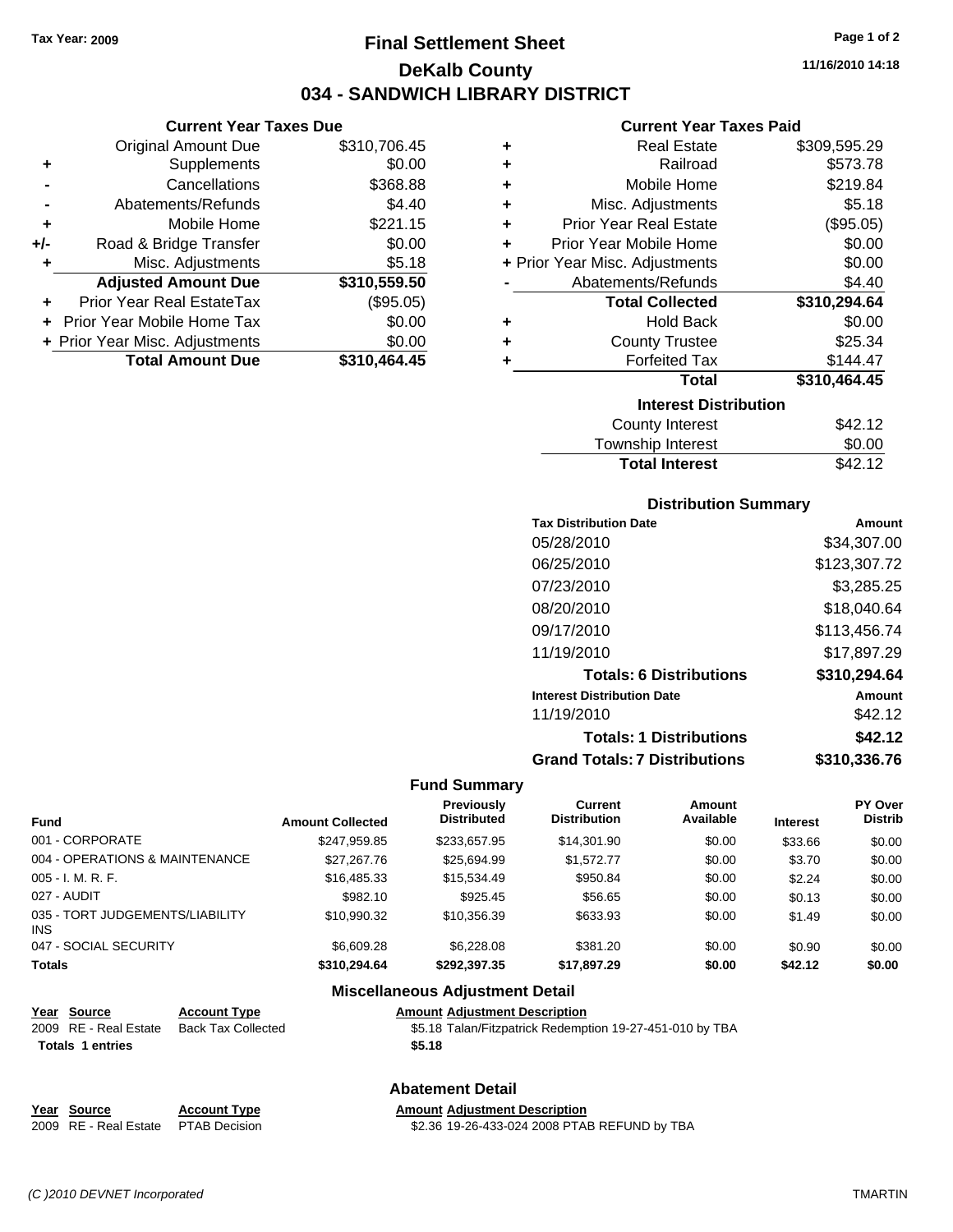### **Final Settlement Sheet Tax Year: 2009 Page 2 of 2 DeKalb County Abatement Detail**

**11/16/2010 14:18**

**Year Source Account Type Amount Adjustment Description**<br> **2009** RE - Real Estate PTAB Decision **Amount \$2.04** 19-27-427-012 2006 PTAI \$2.04 19-27-427-012 2006 PTAB REFUND by TBA **Totals \$4.40 2 entries**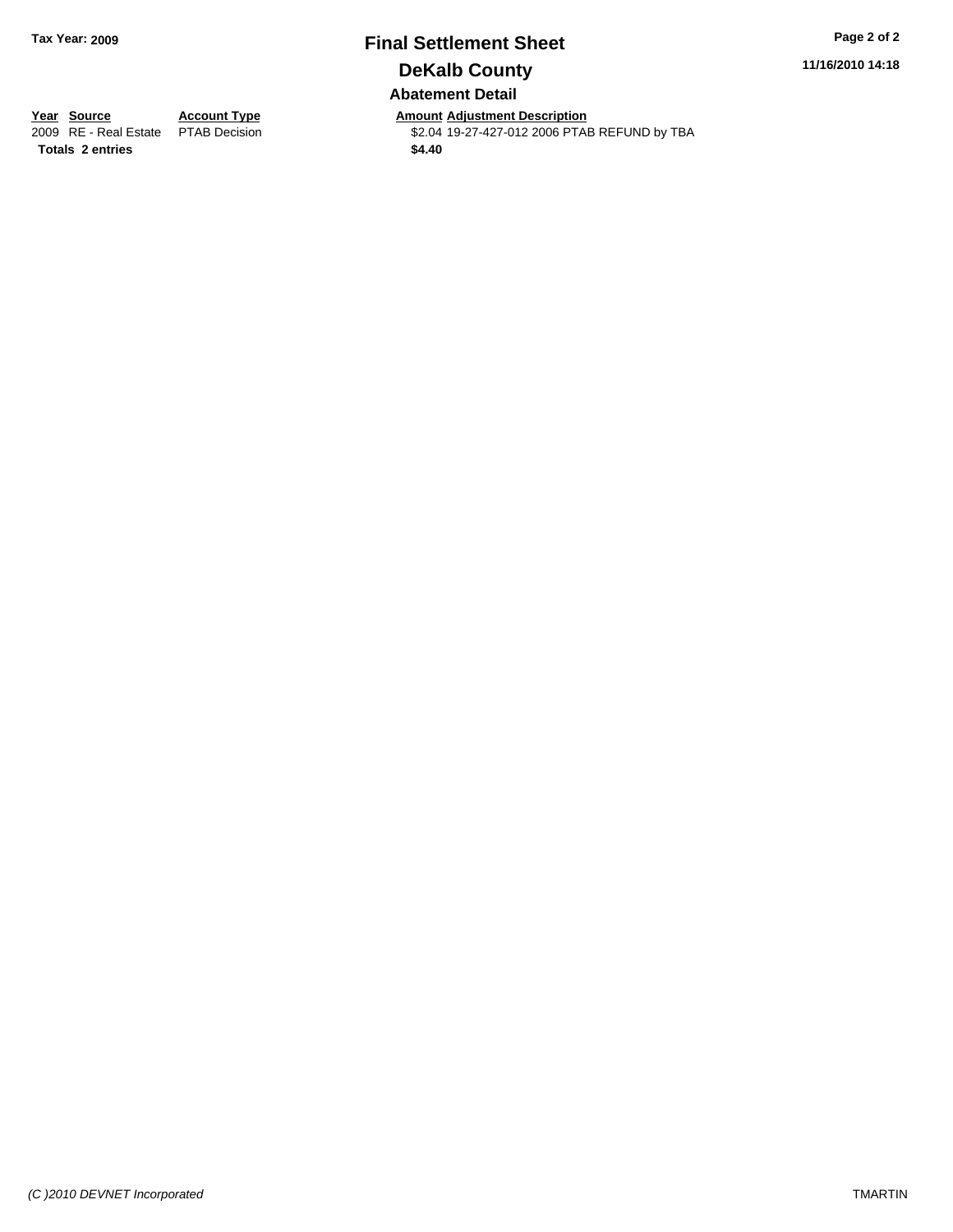### **Final Settlement Sheet Tax Year: 2009 Page 1 of 1 DeKalb County 035 - SANDWICH ROAD & BRIDGE**

**11/16/2010 14:18**

#### **Current Year Taxes Paid**

| ٠                            | <b>Real Estate</b>             | \$165,358.07 |  |  |
|------------------------------|--------------------------------|--------------|--|--|
| ٠                            | Railroad                       | \$386.58     |  |  |
| ٠                            | Mobile Home                    | \$148.12     |  |  |
| ٠                            | Misc. Adjustments              | \$3.49       |  |  |
| ÷                            | <b>Prior Year Real Estate</b>  | (\$64.25)    |  |  |
| ٠                            | Prior Year Mobile Home         | \$0.00       |  |  |
|                              | + Prior Year Misc. Adjustments | \$0.00       |  |  |
|                              | Abatements/Refunds             | \$2.97       |  |  |
|                              | <b>Total Collected</b>         | \$165,829.04 |  |  |
| ÷                            | <b>Hold Back</b>               | \$0.00       |  |  |
| ٠                            | <b>County Trustee</b>          | \$17.08      |  |  |
| ÷                            | <b>Forfeited Tax</b>           | \$97.32      |  |  |
|                              | <b>Total</b>                   | \$165,943.44 |  |  |
| <b>Interest Distribution</b> |                                |              |  |  |
|                              | <b>County Interest</b>         | \$22.51      |  |  |
|                              | <b>Township Interest</b>       | \$0.00       |  |  |

| <b>Road and Bridge Summary</b> |          |                         |  |  |  |  |
|--------------------------------|----------|-------------------------|--|--|--|--|
| <b>Municipality</b>            | Amt. Due | Amt. Distrib.           |  |  |  |  |
| CITY OF SANDWICH               |          | \$43.254.45 \$43.230.90 |  |  |  |  |
| Totals                         |          | \$43,254.45 \$43,230.90 |  |  |  |  |

**Current Year Taxes Due** Original Amount Due \$209,337.54

**Adjusted Amount Due \$166,007.69**

**Total Amount Due \$165,943.44**

**+** Supplements \$0.00 **-** Cancellations \$248.47 **-** Abatements/Refunds \$2.97 **+** Mobile Home \$149.00 **+/-** Road & Bridge Transfer (\$43,230.90) **+** Misc. Adjustments \$3.49

**+** Prior Year Real EstateTax (\$64.25) **+** Prior Year Mobile Home Tax \$0.00 **+ Prior Year Misc. Adjustments**  $$0.00$ 

#### **Distribution Summary**

Total Interest \$22.51

| Amount       |
|--------------|
| \$18,327.45  |
| \$65,889.51  |
| \$1.755.08   |
| \$9,637.80   |
| \$60,627.29  |
| \$9,591.91   |
| \$165,829.04 |
| Amount       |
| \$22.51      |
| \$22.51      |
| \$165,851.55 |
|              |

#### **Fund Summary**

| <b>Fund</b>                  | <b>Amount Collected</b> | <b>Previously</b><br><b>Distributed</b> | Current<br><b>Distribution</b> | Amount<br>Available | <b>Interest</b> | <b>PY Over</b><br><b>Distrib</b> |
|------------------------------|-------------------------|-----------------------------------------|--------------------------------|---------------------|-----------------|----------------------------------|
| 007 - ROAD AND BRIDGE        | \$54,113.88             | \$50.965.54                             | \$3,148.34                     | \$0.00              | \$10.48         | \$0.00                           |
| 009 - PERMANENT ROAD         | \$75.175.45             | \$70.839.42                             | \$4,336.03                     | \$0.00              | \$8.09          | \$0.00                           |
| 010 - EQUIPMENT AND BUILDING | \$35.557.74             | \$33,506.83                             | \$2.050.91                     | \$0.00              | \$3.83          | \$0.00                           |
| 047 - SOCIAL SECURITY        | \$981.97                | \$925.34                                | \$56.63                        | \$0.00              | \$0.11          | \$0.00                           |
| Totals                       | \$165,829,04            | \$156,237.13                            | \$9,591.91                     | \$0.00              | \$22.51         | \$0.00                           |

#### **Miscellaneous Adjustment Detail**

**Abatement Detail**

#### **Year Source Account Type Amount Adjustment Description**

| 2009 RE - Real Estate Back Tax Collected | \$3.49 Talan/Fitzpatrick Redemption 19-27-451-010 by TBA |
|------------------------------------------|----------------------------------------------------------|
| <b>Totals 1 entries</b>                  | \$3.49                                                   |

| Year Source                         | <b>Account Type</b> | <b>Amount Adjustment Description</b>         |
|-------------------------------------|---------------------|----------------------------------------------|
| 2009 RE - Real Estate PTAB Decision |                     | \$1.59 19-26-433-024 2008 PTAB REFUND by TBA |
| 2009 RE - Real Estate PTAB Decision |                     | \$1.38 19-27-427-012 2006 PTAB REFUND by TBA |
| <b>Totals 2 entries</b>             |                     | \$2.97                                       |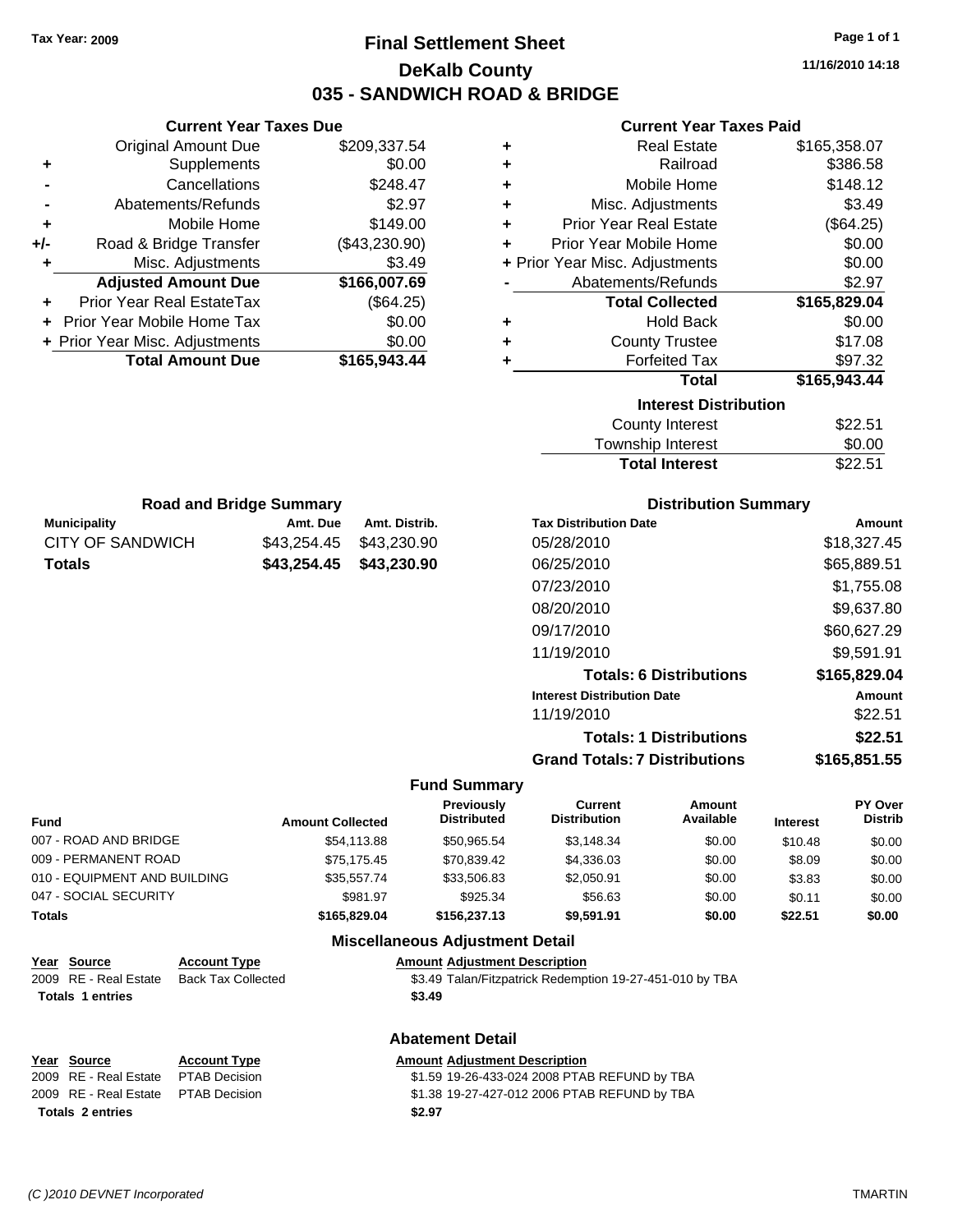### **Final Settlement Sheet Tax Year: 2009 Page 1 of 1 DeKalb County 036 - SHABBONA TOWNSHIP**

**11/16/2010 14:18**

#### **Current Year Taxes Paid**

| ٠ | <b>Real Estate</b>             | \$82,161.27 |
|---|--------------------------------|-------------|
| ٠ | Railroad                       | \$1,856.26  |
| ٠ | Mobile Home                    | \$7.98      |
| ÷ | Misc. Adjustments              | \$28.97     |
| ÷ | <b>Prior Year Real Estate</b>  | \$0.00      |
| ٠ | Prior Year Mobile Home         | \$0.00      |
|   | + Prior Year Misc. Adjustments | \$0.00      |
|   | Abatements/Refunds             | \$0.00      |
|   |                                |             |
|   | <b>Total Collected</b>         | \$84,054.48 |
| ٠ | <b>Hold Back</b>               | \$0.00      |
| ٠ | <b>County Trustee</b>          | \$51.34     |
| ÷ | <b>Forfeited Tax</b>           | \$0.00      |
|   | <b>Total</b>                   | \$84,105.82 |
|   | <b>Interest Distribution</b>   |             |
|   | <b>County Interest</b>         | \$11.41     |

### **Distribution Summary**

Total Interest \$11.41

| <b>Tax Distribution Date</b>         | Amount      |
|--------------------------------------|-------------|
| 05/28/2010                           | \$9,509.84  |
| 06/25/2010                           | \$33,362.17 |
| 07/23/2010                           | \$1,189.49  |
| 08/20/2010                           | \$4,211.68  |
| 09/17/2010                           | \$31,658.63 |
| 11/19/2010                           | \$4,122.67  |
| <b>Totals: 6 Distributions</b>       | \$84,054.48 |
| <b>Interest Distribution Date</b>    | Amount      |
| 11/19/2010                           | \$11.41     |
| <b>Totals: 1 Distributions</b>       | \$11.41     |
| <b>Grand Totals: 7 Distributions</b> | \$84.065.89 |

#### **Fund Summary**

| <b>Fund</b>              | <b>Amount Collected</b> | <b>Previously</b><br><b>Distributed</b> | Current<br><b>Distribution</b> | Amount<br>Available | <b>Interest</b> | <b>PY Over</b><br><b>Distrib</b> |
|--------------------------|-------------------------|-----------------------------------------|--------------------------------|---------------------|-----------------|----------------------------------|
| 001 - CORPORATE          | \$59.682.22             | \$56,754,93                             | \$2,927.29                     | \$0.00              | \$8.10          | \$0.00                           |
| 017 - CEMETERY           | \$21,705.05             | \$20,640.48                             | \$1.064.57                     | \$0.00              | \$2.95          | \$0.00                           |
| 054 - GENERAL ASSISTANCE | \$2,667.21              | \$2,536.40                              | \$130.81                       | \$0.00              | \$0.36          | \$0.00                           |
| <b>Totals</b>            | \$84.054.48             | \$79.931.81                             | \$4.122.67                     | \$0.00              | \$11.41         | \$0.00                           |

#### **Miscellaneous Adjustment Detail**

| Year Source | <b>Account Type</b>                        | <b>Amount Adiustment Description</b> |
|-------------|--------------------------------------------|--------------------------------------|
|             | 2009 RE - Real Estate Paymt In Lieu of Tax | \$28.97 Seguoya Apartments by TBA    |

Totals 1 entries **128.97** 

**Current Year Taxes Due** Original Amount Due \$84,220.31

**Adjusted Amount Due \$84,105.82**

**Total Amount Due \$84,105.82**

**+** Supplements \$0.00 **-** Cancellations \$151.44 **-** Abatements/Refunds \$0.00 **+** Mobile Home \$7.98 **+/-** Road & Bridge Transfer \$0.00 **+** Misc. Adjustments \$28.97

**+** Prior Year Real EstateTax \$0.00 **+** Prior Year Mobile Home Tax \$0.00 **+ Prior Year Misc. Adjustments**  $$0.00$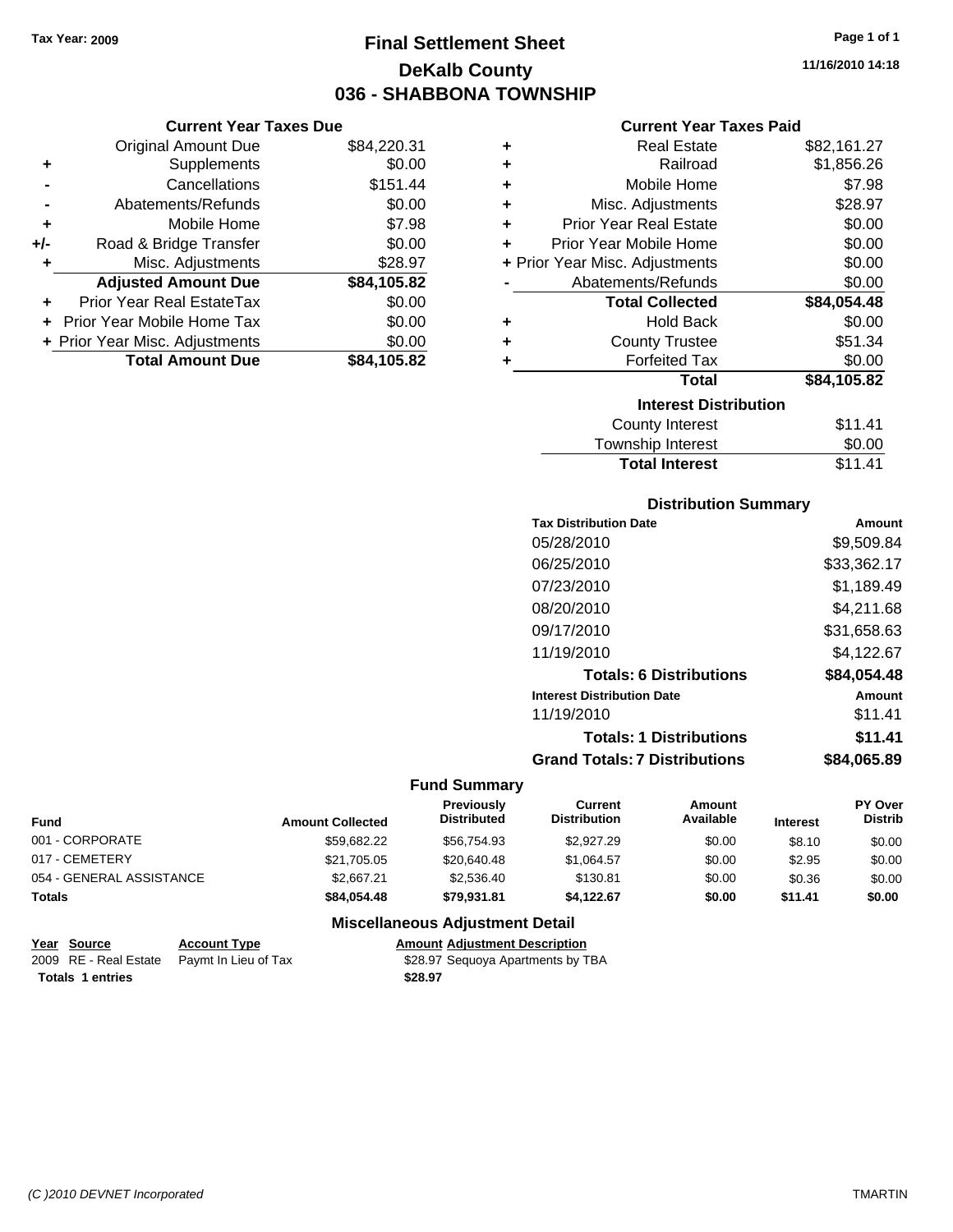### **Final Settlement Sheet Tax Year: 2009 Page 1 of 1 DeKalb County 037 - SHABBONA ROAD & BRIDGE**

**11/16/2010 14:18**

#### **Current Year Taxes Paid**

| ٠ | <b>Real Estate</b>             | \$110,042.91 |
|---|--------------------------------|--------------|
| ٠ | Railroad                       | \$2,836.02   |
| ٠ | Mobile Home                    | \$12.20      |
| ÷ | Misc. Adjustments              | \$44.26      |
| ÷ | <b>Prior Year Real Estate</b>  | \$0.00       |
| ÷ | Prior Year Mobile Home         | \$0.00       |
|   | + Prior Year Misc. Adjustments | \$0.00       |
|   | Abatements/Refunds             | \$0.00       |
|   | <b>Total Collected</b>         | \$112,935.39 |
| ٠ | <b>Hold Back</b>               | \$0.00       |
| ٠ | <b>County Trustee</b>          | \$78.43      |
| ٠ | <b>Forfeited Tax</b>           | \$0.00       |
|   | Total                          | \$113,013.82 |
|   | <b>Interest Distribution</b>   |              |
|   | <b>County Interest</b>         | \$15.33      |
|   | Taunaakin lataraat             | ጦ ለለ         |

| <b>Total Interest</b> | \$15.33 |
|-----------------------|---------|
| Township Interest     | \$0.00  |
| County Interest       | \$15.33 |

| <b>Road and Bridge Summary</b> |                         |               |  |
|--------------------------------|-------------------------|---------------|--|
| <b>Municipality</b>            | Amt. Due                | Amt. Distrib. |  |
| VILLAGE OF LEE                 | \$1,989.88              | \$1,988.61    |  |
| VILLAGE OF SHABBONA            | \$13,503.92             | \$13,495.55   |  |
| <b>Totals</b>                  | \$15,493.80 \$15,484.16 |               |  |

**Current Year Taxes Due** Original Amount Due \$128,672.89

**Adjusted Amount Due \$113,013.82**

**Total Amount Due \$113,013.82**

**+** Supplements \$0.00 **-** Cancellations \$231.37 **-** Abatements/Refunds \$0.00 **+** Mobile Home \$12.20 **+/-** Road & Bridge Transfer (\$15,484.16) **+** Misc. Adjustments \$44.26

**+** Prior Year Real EstateTax \$0.00 **+** Prior Year Mobile Home Tax \$0.00 **+ Prior Year Misc. Adjustments**  $$0.00$ 

#### **Distribution Summary**

| <b>Tax Distribution Date</b>         | Amount       |
|--------------------------------------|--------------|
| 05/28/2010                           | \$12,756.20  |
| 06/25/2010                           | \$44,843.90  |
| 07/23/2010                           | \$1,595.59   |
| 08/20/2010                           | \$5,649.52   |
| 09/17/2010                           | \$42,558.64  |
| 11/19/2010                           | \$5,531.54   |
| <b>Totals: 6 Distributions</b>       | \$112,935.39 |
| <b>Interest Distribution Date</b>    | Amount       |
| 11/19/2010                           | \$15.33      |
| <b>Totals: 1 Distributions</b>       | \$15.33      |
| <b>Grand Totals: 7 Distributions</b> | \$112,950.72 |

#### **Fund Summary**

| <b>Fund</b>                  | <b>Amount Collected</b> | <b>Previously</b><br><b>Distributed</b> | Current<br><b>Distribution</b> | Amount<br>Available | <b>Interest</b> | PY Over<br><b>Distrib</b> |
|------------------------------|-------------------------|-----------------------------------------|--------------------------------|---------------------|-----------------|---------------------------|
| 007 - ROAD AND BRIDGE        | \$38,799.42             | \$36,904.10                             | \$1,895.32                     | \$0.00              | \$6.48          | \$0.00                    |
| 008 - BRIDGE CONST W/COUNTY  | \$102.35                | \$97.33                                 | \$5.02                         | \$0.00              | \$0.01          | \$0.00                    |
| 009 - PERMANENT ROAD         | \$59,223.89             | \$56,319.09                             | \$2,904.80                     | \$0.00              | \$7.07          | \$0.00                    |
| 010 - EQUIPMENT AND BUILDING | \$14,809.73             | \$14,083.33                             | \$726.40                       | \$0.00              | \$1.77          | \$0.00                    |
| <b>Totals</b>                | \$112.935.39            | \$107,403,85                            | \$5,531.54                     | \$0.00              | \$15.33         | \$0.00                    |

#### **Miscellaneous Adjustment Detail**

| Year Source             | <b>Account Type</b>                        | <b>Amount Adiustment Description</b> |
|-------------------------|--------------------------------------------|--------------------------------------|
|                         | 2009 RE - Real Estate Pavmt In Lieu of Tax | \$44.26 Sequoya Apartments by TBA    |
| <b>Totals 1 entries</b> |                                            | \$44.26                              |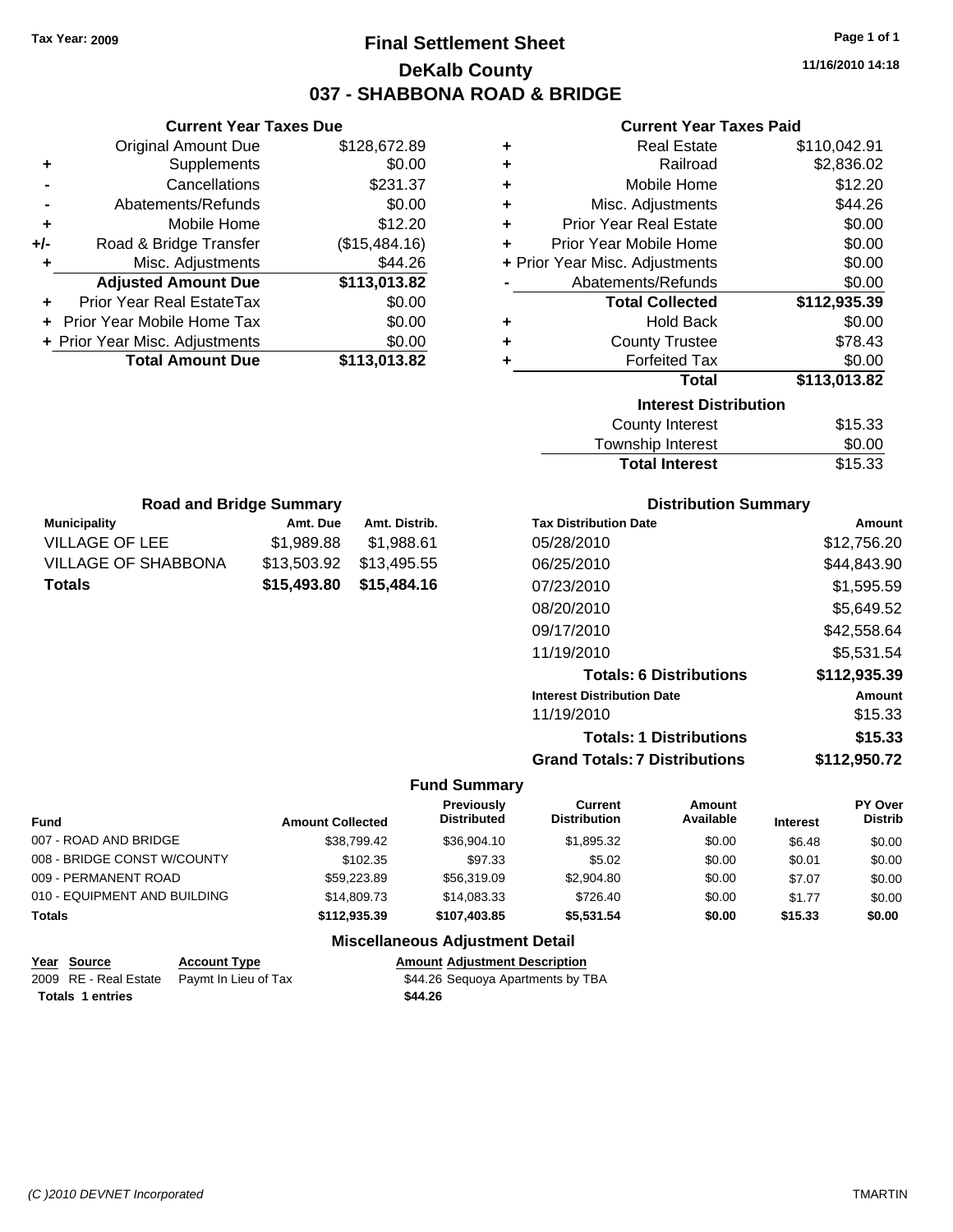**Current Year Taxes Due** Original Amount Due \$72,041.

### **Final Settlement Sheet Tax Year: 2009 Page 1 of 1 DeKalb County 038 - SOMONAUK TOWNSHIP**

**11/16/2010 14:18**

#### **Current Year Taxes Paid**

|     | <b>Original Amount Due</b>     | \$72,041.17 | ٠ | <b>Real Estate</b>             | \$71,341.04 |
|-----|--------------------------------|-------------|---|--------------------------------|-------------|
| ٠   | <b>Supplements</b>             | \$0.00      | ٠ | Railroad                       | \$655.40    |
|     | Cancellations                  | \$44.73     | ٠ | Mobile Home                    | \$1.99      |
|     | Abatements/Refunds             | \$0.40      | ٠ | Misc. Adjustments              | \$0.40      |
| ٠   | Mobile Home                    | \$1.99      | ٠ | <b>Prior Year Real Estate</b>  | (\$13.21)   |
| +/- | Road & Bridge Transfer         | \$0.00      |   | Prior Year Mobile Home         | \$0.00      |
|     | Misc. Adjustments              | \$0.40      |   | + Prior Year Misc. Adjustments | \$0.00      |
|     | <b>Adjusted Amount Due</b>     | \$71,998.43 |   | Abatements/Refunds             | \$0.40      |
| ٠   | Prior Year Real EstateTax      | (\$13.21)   |   | <b>Total Collected</b>         | \$71,985.22 |
|     | + Prior Year Mobile Home Tax   | \$0.00      | ٠ | <b>Hold Back</b>               | \$0.00      |
|     | + Prior Year Misc. Adjustments | \$0.00      | ٠ | <b>County Trustee</b>          | \$0.00      |
|     | <b>Total Amount Due</b>        | \$71,985.22 |   | <b>Forfeited Tax</b>           | \$0.00      |
|     |                                |             |   | <b>Total</b>                   | \$71,985.22 |
|     |                                |             |   | <b>Interest Distribution</b>   |             |
|     |                                |             |   | County Interest                | \$9.77      |
|     |                                |             |   | Taunaakin latasaat             | ሶስ ሰሰ       |

| <b>Total Interest</b> | \$9.77     |
|-----------------------|------------|
| Township Interest     | \$0.00     |
|                       | . <i>.</i> |

#### **Distribution Summary**

| <b>Tax Distribution Date</b>         | Amount      |
|--------------------------------------|-------------|
| 05/28/2010                           | \$8,295.96  |
| 06/25/2010                           | \$29,347.72 |
| 07/23/2010                           | \$899.10    |
| 08/20/2010                           | \$3,515.71  |
| 09/17/2010                           | \$26,061.26 |
| 11/19/2010                           | \$3,865.47  |
| <b>Totals: 6 Distributions</b>       | \$71,985.22 |
| <b>Interest Distribution Date</b>    | Amount      |
| 11/19/2010                           | \$9.77      |
| <b>Totals: 1 Distributions</b>       | \$9.77      |
| <b>Grand Totals: 7 Distributions</b> | \$71.994.99 |
|                                      |             |

#### **Fund Summary**

| Fund                     | <b>Amount Collected</b> | <b>Previously</b><br><b>Distributed</b> | Current<br><b>Distribution</b> | Amount<br>Available | <b>Interest</b> | <b>PY Over</b><br><b>Distrib</b> |
|--------------------------|-------------------------|-----------------------------------------|--------------------------------|---------------------|-----------------|----------------------------------|
| 001 - CORPORATE          | \$71,759.61             | \$67.906.27                             | \$3.853.34                     | \$0.00              | \$9.74          | \$0.00                           |
| 054 - GENERAL ASSISTANCE | \$225.61                | \$213.48                                | \$12.13                        | \$0.00              | \$0.03          | \$0.00                           |
| Totals                   | \$71.985.22             | \$68,119,75                             | \$3.865.47                     | \$0.00              | \$9.77          | \$0.00                           |

#### **Miscellaneous Adjustment Detail**

### **Year Source Account Type Amount Adjustment Description**

2009 RE - Real Estate Back Tax Collected \$0.40 Johnson Redemption 18-32-424-017 by TBA Totals 1 entries \$0.40

**Abatement Detail**

**Totals \$0.40 1 entries**

**Year Source Account Type Amount Adjustment Description**

2009 RE - Real Estate RE Abatement \$0.40 18-27-303-022 2008 PTAB REFUND by TBA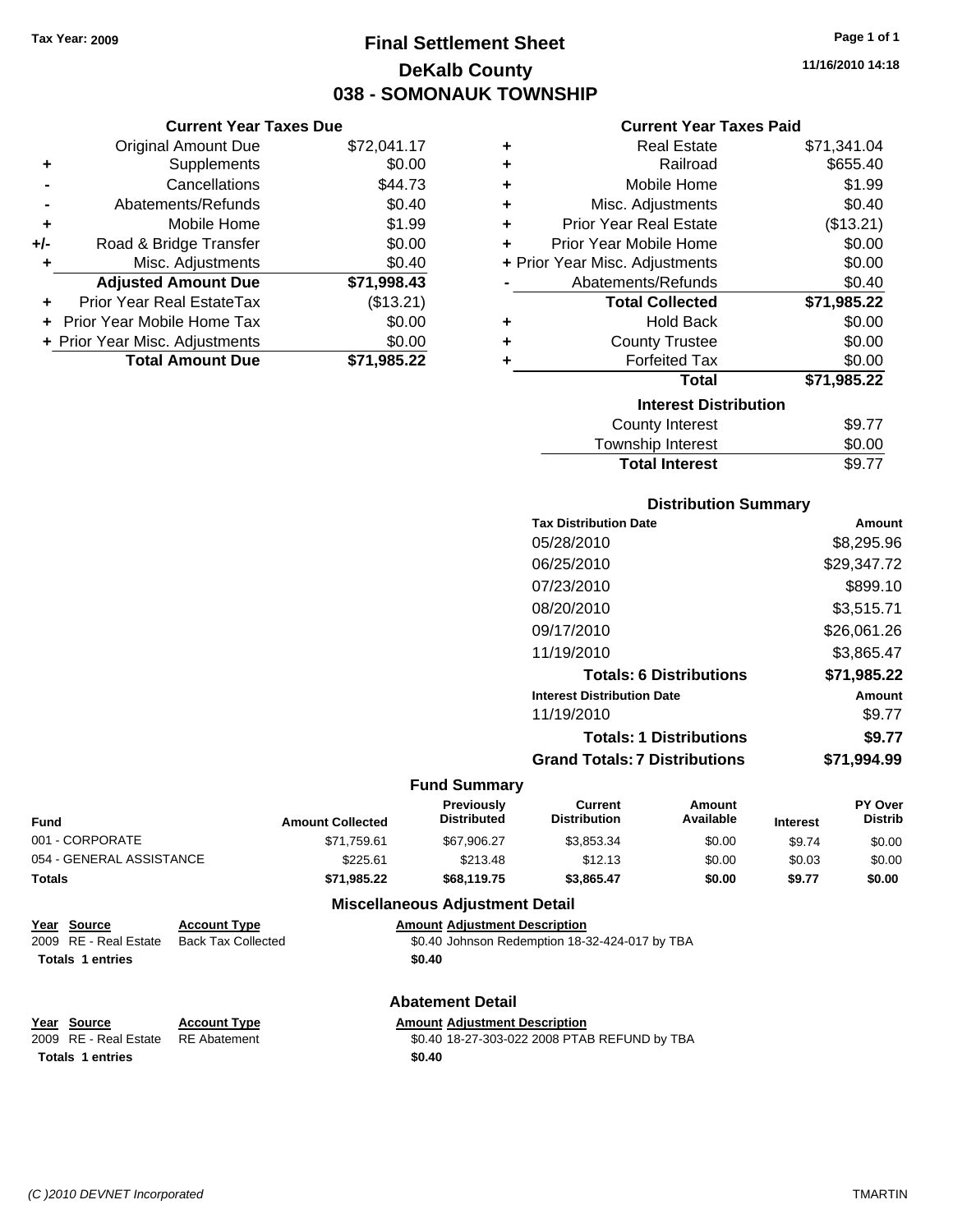### **Final Settlement Sheet Tax Year: 2009 Page 1 of 1 DeKalb County 039 - SOMONAUK ROAD & BRIDGE**

**11/16/2010 14:18**

#### **Current Year Taxes Paid**

| ٠                            | <b>Real Estate</b>             | \$169,127.34 |  |  |
|------------------------------|--------------------------------|--------------|--|--|
| ٠                            | Railroad                       | \$2,035.12   |  |  |
| ٠                            | Mobile Home                    | \$6.16       |  |  |
| ٠                            | Misc. Adjustments              | \$1.25       |  |  |
| ٠                            | <b>Prior Year Real Estate</b>  | (\$41.02)    |  |  |
| ÷                            | Prior Year Mobile Home         | \$0.00       |  |  |
|                              | + Prior Year Misc. Adjustments | \$0.00       |  |  |
|                              | Abatements/Refunds             | \$1.25       |  |  |
|                              | <b>Total Collected</b>         | \$171,127.60 |  |  |
| ٠                            | <b>Hold Back</b>               | \$0.00       |  |  |
| ÷                            | <b>County Trustee</b>          | \$0.00       |  |  |
| ٠                            | <b>Forfeited Tax</b>           | \$0.00       |  |  |
|                              | Total                          | \$171,127.60 |  |  |
| <b>Interest Distribution</b> |                                |              |  |  |
|                              | <b>County Interest</b>         | \$23.23      |  |  |
|                              | Townshin Interest              | ደ0 00        |  |  |

| <b>Total Interest</b> | \$23.23 |
|-----------------------|---------|
| Township Interest     | \$0.00  |
| County Interest       | \$23.23 |

| <b>Road and Bridge Summary</b> |                         |               |  |  |
|--------------------------------|-------------------------|---------------|--|--|
| <b>Municipality</b>            | Amt. Due                | Amt. Distrib. |  |  |
| CITY OF SANDWICH               | \$1,069.09              | \$1,069.09    |  |  |
| VILLAGE OF SOMONAUK            | \$51,326.33             | \$51,326.33   |  |  |
| <b>Totals</b>                  | \$52,395.42 \$52,395.42 |               |  |  |

**Current Year Taxes Due** Original Amount Due \$223,696.75

**Adjusted Amount Due \$171,168.62**

**Total Amount Due \$171,127.60**

**+** Supplements \$0.00 **-** Cancellations \$138.87 **-** Abatements/Refunds \$1.25 **+** Mobile Home \$6.16 **+/-** Road & Bridge Transfer (\$52,395.42) **+** Misc. Adjustments \$1.25

**+** Prior Year Real EstateTax (\$41.02) **+** Prior Year Mobile Home Tax \$0.00 **+ Prior Year Misc. Adjustments**  $$0.00$ 

#### **Distribution Summary**

| <b>Tax Distribution Date</b>         | Amount       |
|--------------------------------------|--------------|
| 05/28/2010                           | \$19,691.85  |
| 06/25/2010                           | \$69,790.15  |
| 07/23/2010                           | \$2,134.18   |
| 08/20/2010                           | \$8,345.27   |
| 09/17/2010                           | \$61,989.40  |
| 11/19/2010                           | \$9,176.75   |
| <b>Totals: 6 Distributions</b>       | \$171,127.60 |
| <b>Interest Distribution Date</b>    | Amount       |
| 11/19/2010                           | \$23.23      |
| <b>Totals: 1 Distributions</b>       | \$23.23      |
| <b>Grand Totals: 7 Distributions</b> | \$171.150.83 |

#### **Fund Summary**

| Fund                         | <b>Amount Collected</b> | <b>Previously</b><br><b>Distributed</b> | Current<br><b>Distribution</b> | Amount<br>Available | <b>Interest</b> | PY Over<br><b>Distrib</b> |
|------------------------------|-------------------------|-----------------------------------------|--------------------------------|---------------------|-----------------|---------------------------|
| 007 - ROAD AND BRIDGE        | \$98,250.83             | \$92,987.39                             | \$5,263,44                     | \$0.00              | \$15.66         | \$0.00                    |
| 008 - BRIDGE CONST W/COUNTY  | \$42.91                 | \$40.63                                 | \$2.28                         | \$0.00              | \$0.00          | \$0.00                    |
| 009 - PERMANENT ROAD         | \$57,408.75             | \$54,326.03                             | \$3,082.72                     | \$0.00              | \$5.97          | \$0.00                    |
| 010 - EQUIPMENT AND BUILDING | \$15,425.11             | \$14,596.80                             | \$828.31                       | \$0.00              | \$1.60          | \$0.00                    |
| Totals                       | \$171,127.60            | \$161.950.85                            | \$9,176.75                     | \$0.00              | \$23.23         | \$0.00                    |

#### **Miscellaneous Adjustment Detail**

#### **Year Source Account Type Amount Adjustment Description**

| 2009 RE - Real Estate Back Tax Collected | \$1.25 Johnson Redemption 18-32-424-017 by TBA |
|------------------------------------------|------------------------------------------------|
| <b>Totals 1 entries</b>                  | \$1.25                                         |

**Abatement Detail**

|  |                                    | .                   |                                              |  |  |
|--|------------------------------------|---------------------|----------------------------------------------|--|--|
|  | Year Source                        | <b>Account Type</b> | <b>Amount Adiustment Description</b>         |  |  |
|  | 2009 RE - Real Estate RE Abatement |                     | \$1.25 18-27-303-022 2008 PTAB REFUND by TBA |  |  |
|  | <b>Totals 1 entries</b>            |                     | \$1.25                                       |  |  |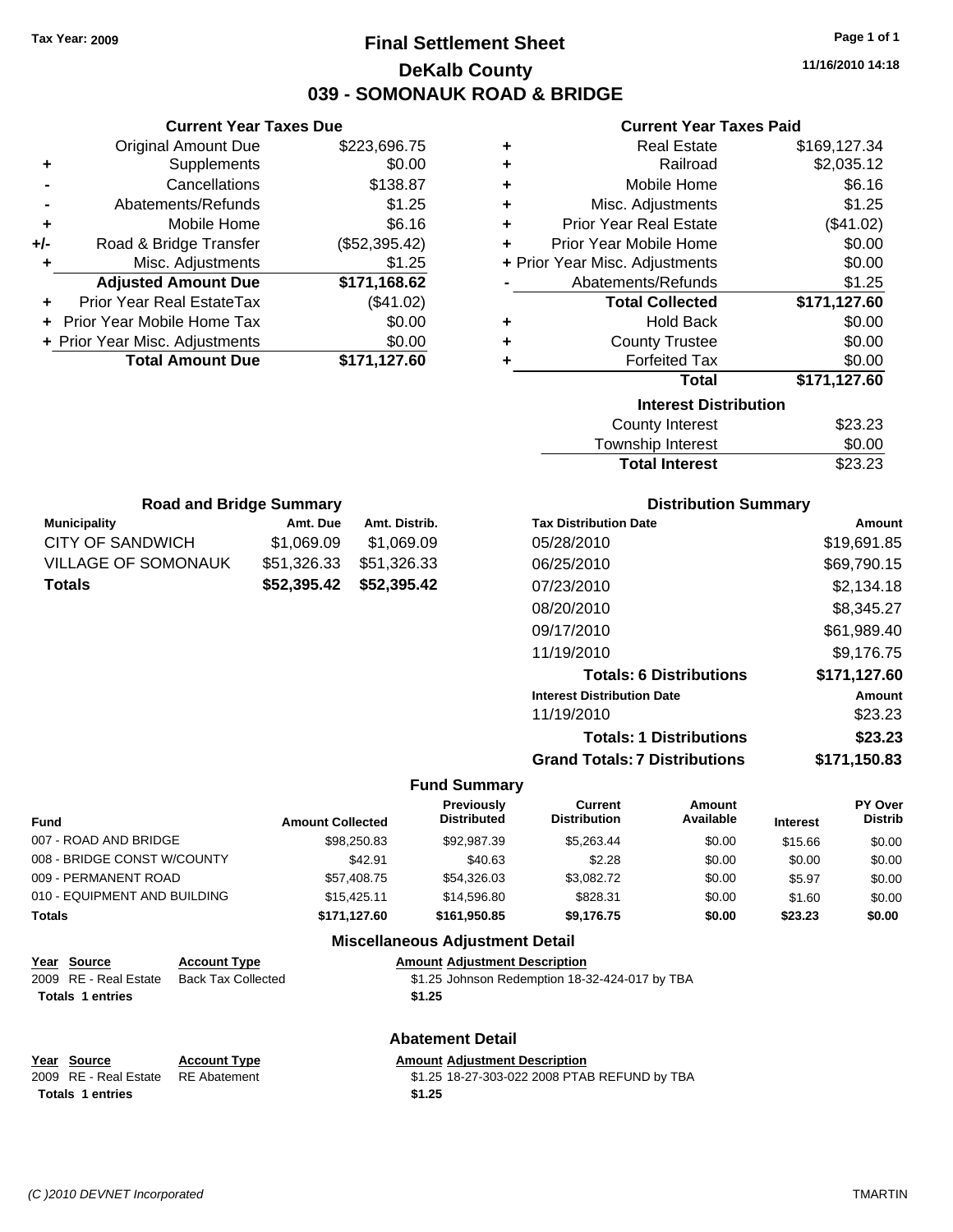**Current Year Taxes Due** Original Amount Due \$74,021.42

**Adjusted Amount Due \$73,991.15**

**Total Amount Due \$73,991.15**

**+** Supplements \$0.00 **-** Cancellations \$40.23 **-** Abatements/Refunds \$0.00 **+** Mobile Home \$9.96 **+/-** Road & Bridge Transfer \$0.00 **+** Misc. Adjustments \$0.00

**+** Prior Year Real EstateTax \$0.00 **+** Prior Year Mobile Home Tax \$0.00 **+ Prior Year Misc. Adjustments**  $$0.00$ 

### **Final Settlement Sheet Tax Year: 2009 Page 1 of 1 DeKalb County 040 - SOUTH GROVE TOWNSHIP**

**11/16/2010 14:18**

#### **Current Year Taxes Paid**

| ٠ | <b>Real Estate</b>             | \$73,981.19 |
|---|--------------------------------|-------------|
| ٠ | Railroad                       | \$0.00      |
| ٠ | Mobile Home                    | \$9.96      |
| ٠ | Misc. Adjustments              | \$0.00      |
| ÷ | <b>Prior Year Real Estate</b>  | \$0.00      |
| ٠ | Prior Year Mobile Home         | \$0.00      |
|   | + Prior Year Misc. Adjustments | \$0.00      |
|   | Abatements/Refunds             | \$0.00      |
|   |                                |             |
|   | <b>Total Collected</b>         | \$73,991.15 |
| ٠ | <b>Hold Back</b>               | \$0.00      |
| ٠ | <b>County Trustee</b>          | \$0.00      |
| ٠ | <b>Forfeited Tax</b>           | \$0.00      |
|   | <b>Total</b>                   | \$73,991.15 |
|   | <b>Interest Distribution</b>   |             |
|   | <b>County Interest</b>         | \$10.04     |

# Total Interest \$10.04

| <b>Distribution Summary</b>          |             |
|--------------------------------------|-------------|
| <b>Tax Distribution Date</b>         | Amount      |
| 05/28/2010                           | \$9,792.39  |
| 06/25/2010                           | \$27,710.61 |
| 07/23/2010                           | \$831.75    |
| 08/20/2010                           | \$1,461.20  |
| 09/17/2010                           | \$32,523.05 |
| 11/19/2010                           | \$1,672.15  |
| <b>Totals: 6 Distributions</b>       | \$73,991.15 |
| <b>Interest Distribution Date</b>    | Amount      |
| 11/19/2010                           | \$10.04     |
| <b>Totals: 1 Distributions</b>       | \$10.04     |
| <b>Grand Totals: 7 Distributions</b> | \$74.001.19 |

#### **Fund Summary**

| Fund                                          | <b>Amount Collected</b> | <b>Previously</b><br><b>Distributed</b> | Current<br><b>Distribution</b> | <b>Amount</b><br>Available | <b>Interest</b> | PY Over<br><b>Distrib</b> |
|-----------------------------------------------|-------------------------|-----------------------------------------|--------------------------------|----------------------------|-----------------|---------------------------|
| 001 - CORPORATE                               | \$44.556.23             | \$43.549.27                             | \$1,006.96                     | \$0.00                     | \$6.05          | \$0.00                    |
| 027 - AUDIT                                   | \$919.41                | \$898.64                                | \$20.77                        | \$0.00                     | \$0.12          | \$0.00                    |
| 034 - GENERAL ASSISTANCE                      | \$17.401.31             | \$17,008.05                             | \$393.26                       | \$0.00                     | \$2.36          | \$0.00                    |
| 035 - TORT JUDGEMENTS/LIABILITY<br><b>INS</b> | \$5,991.06              | \$5.855.67                              | \$135.39                       | \$0.00                     | \$0.81          | \$0.00                    |
| 047 - SOCIAL SECURITY                         | \$5.123.14              | \$5,007.37                              | \$115.77                       | \$0.00                     | \$0.70          | \$0.00                    |
| <b>Totals</b>                                 | \$73.991.15             | \$72,319.00                             | \$1.672.15                     | \$0.00                     | \$10.04         | \$0.00                    |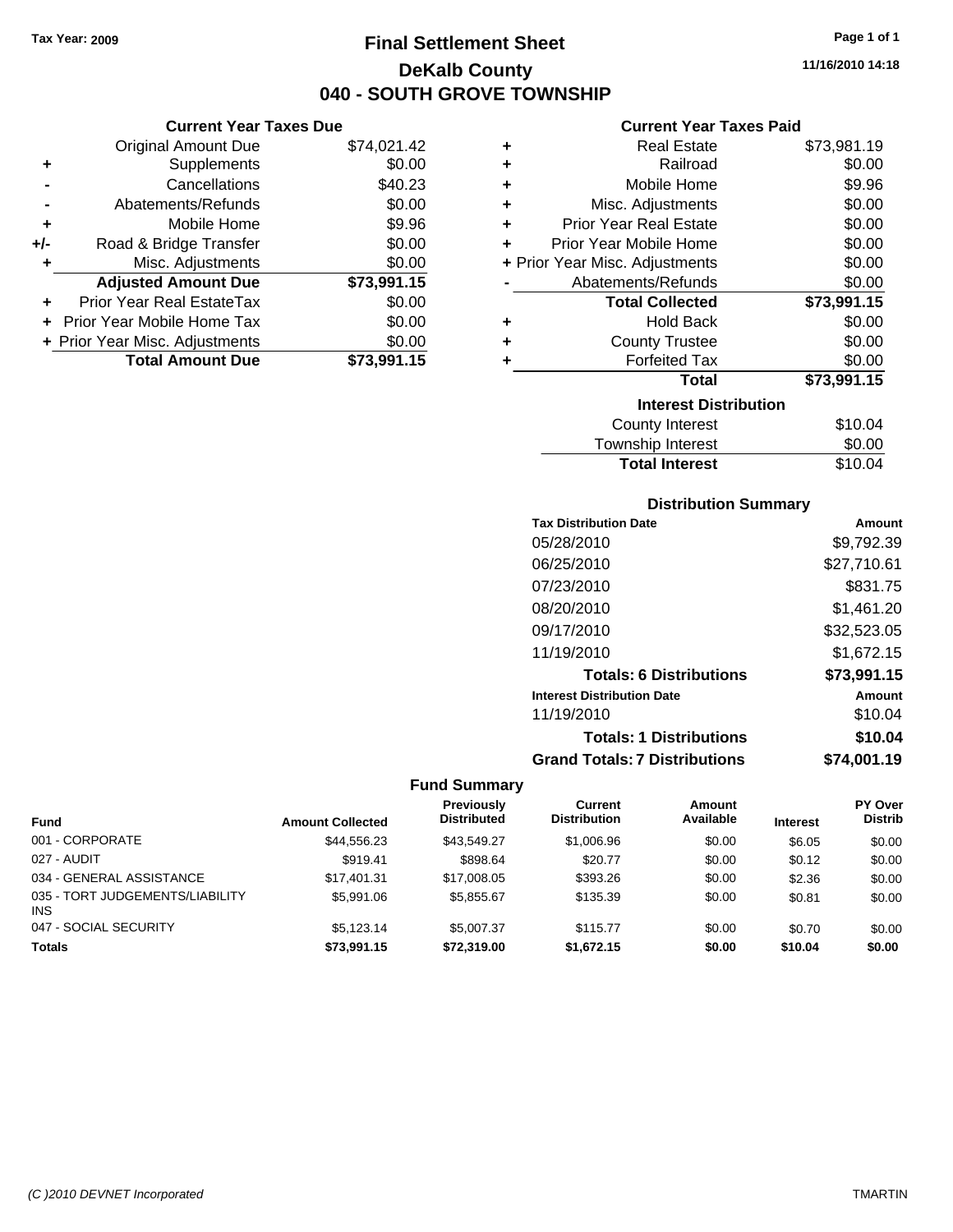### **Final Settlement Sheet Tax Year: 2009 Page 1 of 1 DeKalb County 041 - SOUTH GROVE ROAD & BRIDGE**

#### **Current Year Taxes Due**

|     | <b>Original Amount Due</b>        | \$104,690.13 |
|-----|-----------------------------------|--------------|
| ٠   | Supplements                       | \$0.00       |
|     | Cancellations                     | \$56.92      |
|     | Abatements/Refunds                | \$0.00       |
| ٠   | Mobile Home                       | \$14.09      |
| +/- | Road & Bridge Transfer            | \$0.00       |
| ٠   | Misc. Adjustments                 | \$0.00       |
|     | <b>Adjusted Amount Due</b>        | \$104,647.30 |
|     | Prior Year Real EstateTax         | \$0.00       |
|     | <b>Prior Year Mobile Home Tax</b> | \$0.00       |
|     | + Prior Year Misc. Adjustments    | \$0.00       |
|     | <b>Total Amount Due</b>           | \$104.647.30 |

#### **Current Year Taxes Paid**

| ٠ | <b>Real Estate</b>               | \$104,633.21 |
|---|----------------------------------|--------------|
| ÷ | Railroad                         | \$0.00       |
| ÷ | Mobile Home                      | \$14.09      |
| ٠ | Misc. Adjustments                | \$0.00       |
| ÷ | <b>Prior Year Real Estate</b>    | \$0.00       |
| ÷ | Prior Year Mobile Home           | \$0.00       |
|   | + Prior Year Misc. Adjustments   | \$0.00       |
|   | Abatements/Refunds               | \$0.00       |
|   | <b>Total Collected</b>           | \$104,647.30 |
| ٠ | <b>Hold Back</b>                 | \$0.00       |
| ٠ | <b>County Trustee</b>            | \$0.00       |
|   | <b>Forfeited Tax</b>             | \$0.00       |
|   | Total                            | \$104,647.30 |
|   | <b>Interest Distribution</b>     |              |
|   | <b>County Interest</b>           | \$14.20      |
|   | للتوصيص عناصرا المراجل المسترورة | ጦጣ ጣጣ        |

#### Township Interest \$0.00<br>
Total Interest \$14.20 **Total Interest**

| <b>Distribution Summary</b>          |              |  |  |  |  |
|--------------------------------------|--------------|--|--|--|--|
| <b>Tax Distribution Date</b>         | Amount       |  |  |  |  |
| 05/28/2010                           | \$13,849.56  |  |  |  |  |
| 06/25/2010                           | \$39,191.79  |  |  |  |  |
| 07/23/2010                           | \$1,176.36   |  |  |  |  |
| 08/20/2010                           | \$2,066.58   |  |  |  |  |
| 09/17/2010                           | \$45,998.03  |  |  |  |  |
| 11/19/2010                           | \$2,364.98   |  |  |  |  |
| <b>Totals: 6 Distributions</b>       | \$104.647.30 |  |  |  |  |
| <b>Interest Distribution Date</b>    | Amount       |  |  |  |  |
| 11/19/2010                           | \$14.20      |  |  |  |  |
| <b>Totals: 1 Distributions</b>       | \$14.20      |  |  |  |  |
| <b>Grand Totals: 7 Distributions</b> | \$104.661.50 |  |  |  |  |

#### **Fund Summary**

|                              |                         | <b>Previously</b>  | Current             | Amount    |                 | <b>PY Over</b> |
|------------------------------|-------------------------|--------------------|---------------------|-----------|-----------------|----------------|
| <b>Fund</b>                  | <b>Amount Collected</b> | <b>Distributed</b> | <b>Distribution</b> | Available | <b>Interest</b> | <b>Distrib</b> |
| 007 - ROAD AND BRIDGE        | \$59,394.15             | \$58,051.86        | \$1,342.29          | \$0.00    | \$8.06          | \$0.00         |
| 008 - BRIDGE CONST W/COUNTY  | \$9,003.22              | \$8.799.76         | \$203.46            | \$0.00    | \$1.22          | \$0.00         |
| 009 - PERMANENT ROAD         | \$29.948.07             | \$29.271.26        | \$676.81            | \$0.00    | \$4.06          | \$0.00         |
| 010 - EQUIPMENT AND BUILDING | \$6,301.86              | \$6.159.44         | \$142.42            | \$0.00    | \$0.86          | \$0.00         |
| <b>Totals</b>                | \$104,647.30            | \$102,282.32       | \$2,364.98          | \$0.00    | \$14.20         | \$0.00         |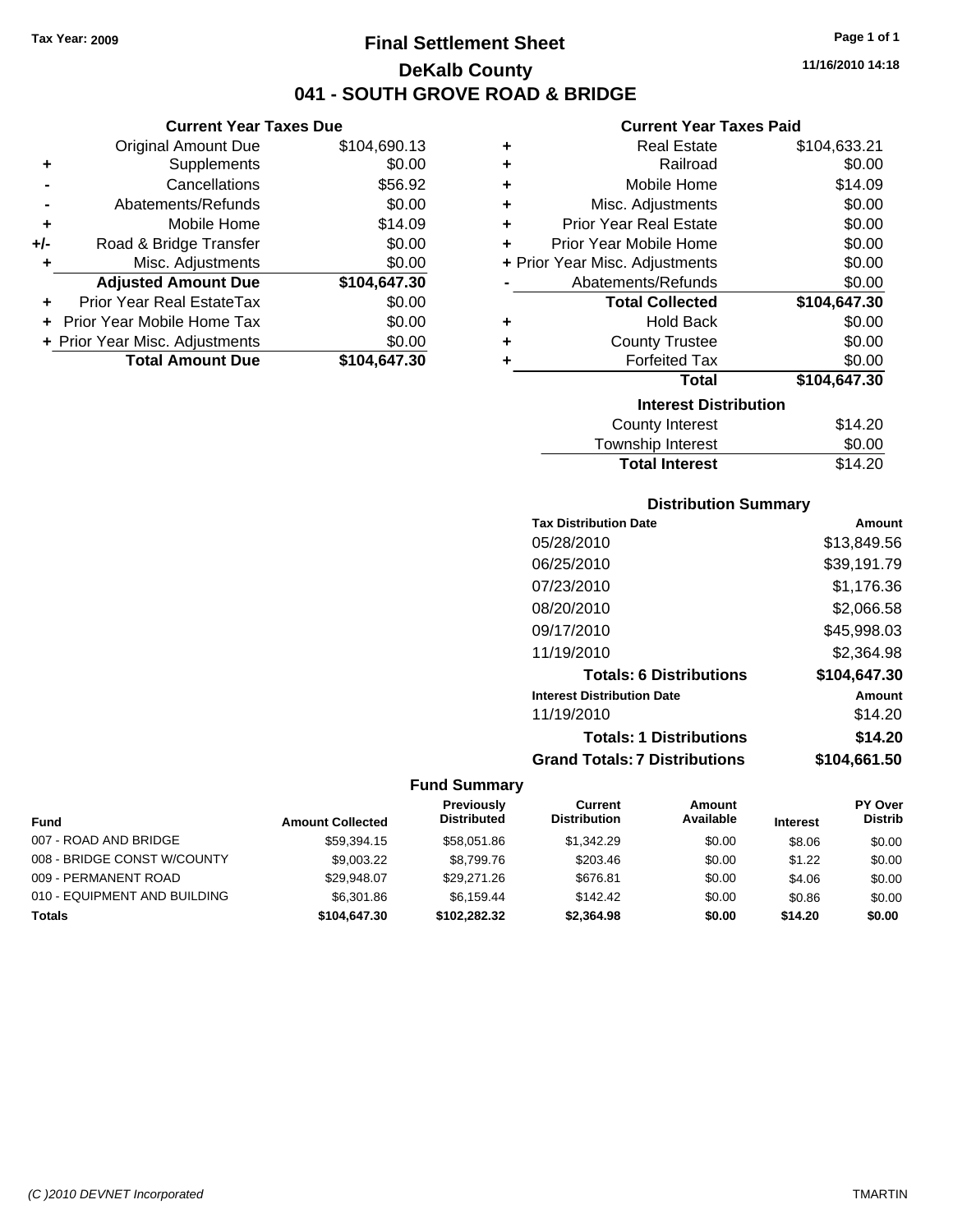**Current Year Taxes Due** Original Amount Due \$118,919.66

**Adjusted Amount Due \$118,896.42**

**Total Amount Due \$118,853.94**

**+** Supplements \$0.00 **-** Cancellations \$64.42 **-** Abatements/Refunds \$0.00 **+** Mobile Home \$12.53 **+/-** Road & Bridge Transfer \$0.00 **+** Misc. Adjustments \$28.65

**+** Prior Year Real EstateTax (\$42.48) **+** Prior Year Mobile Home Tax \$0.00 **+ Prior Year Misc. Adjustments**  $$0.00$ 

### **Final Settlement Sheet Tax Year: 2009 Page 1 of 1 DeKalb County 042 - SQUAW GROVE TOWNSHIP**

**11/16/2010 14:18**

### **Current Year Taxes Paid**

| ٠ | <b>Real Estate</b>             | \$116,882.00 |
|---|--------------------------------|--------------|
| ÷ | Railroad                       | \$774.34     |
| ÷ | Mobile Home                    | \$12.53      |
| ÷ | Misc. Adjustments              | \$28.65      |
| ÷ | <b>Prior Year Real Estate</b>  | (\$42.48)    |
| ÷ | Prior Year Mobile Home         | \$0.00       |
|   | + Prior Year Misc. Adjustments | \$0.00       |
|   | Abatements/Refunds             | \$0.00       |
|   | <b>Total Collected</b>         | \$117,655.04 |
| ٠ | <b>Hold Back</b>               | \$0.00       |
| ٠ | <b>County Trustee</b>          | \$6.67       |
| ٠ | <b>Forfeited Tax</b>           | \$1,192.23   |
|   | <b>Total</b>                   | \$118,853.94 |
|   | <b>Interest Distribution</b>   |              |
|   | <b>County Interest</b>         | \$15.97      |
|   | <b>Townebin Interact</b>       | ደስ ሰስ        |

### Township Interest

| Township Interest     | <b>SU.UU</b> |
|-----------------------|--------------|
| <b>Total Interest</b> | \$15.97      |
| Dietribution Summary  |              |

| PISU INUUVII VUIIIIIIUI V            |              |
|--------------------------------------|--------------|
| <b>Tax Distribution Date</b>         | Amount       |
| 05/28/2010                           | \$13.757.43  |
| 06/25/2010                           | \$46.554.49  |
| 07/23/2010                           | \$271.51     |
| 08/20/2010                           | \$6,692.89   |
| 09/17/2010                           | \$45,123.86  |
| 11/19/2010                           | \$5,254.86   |
| <b>Totals: 6 Distributions</b>       | \$117,655.04 |
| <b>Interest Distribution Date</b>    | Amount       |
| 11/19/2010                           | \$15.97      |
| <b>Totals: 1 Distributions</b>       | \$15.97      |
| <b>Grand Totals: 7 Distributions</b> | \$117.671.01 |

#### **Fund Summary**

| Fund                     | <b>Amount Collected</b> | <b>Previously</b><br><b>Distributed</b> | Current<br><b>Distribution</b> | Amount<br>Available | <b>Interest</b> | <b>PY Over</b><br><b>Distrib</b> |
|--------------------------|-------------------------|-----------------------------------------|--------------------------------|---------------------|-----------------|----------------------------------|
| 001 - CORPORATE          | \$75,336.54             | \$71,971.72                             | \$3.364.82                     | \$0.00              | \$10.23         | \$0.00                           |
| 017 - CEMETERY           | \$12,845.93             | \$12,272,20                             | \$573.73                       | \$0.00              | \$1.74          | \$0.00                           |
| 019 - COMMUNITY BUILDING | \$26.061.52             | \$24.897.53                             | \$1.163.99                     | \$0.00              | \$3.54          | \$0.00                           |
| 054 - GENERAL ASSISTANCE | \$3,411.05              | \$3.258.73                              | \$152.32                       | \$0.00              | \$0.46          | \$0.00                           |
| Totals                   | \$117,655.04            | \$112,400.18                            | \$5,254.86                     | \$0.00              | \$15.97         | \$0.00                           |

#### **Miscellaneous Adjustment Detail**

|                         | Year Source           | <b>Account Type</b>       | <b>Amount Adjustment Description</b>                  |
|-------------------------|-----------------------|---------------------------|-------------------------------------------------------|
|                         | 2009 RE - Real Estate | <b>Back Tax Collected</b> | \$1.98 Indy Mac Bank Redemption 15-15-280-027 by TBA  |
|                         | 2009 RE - Real Estate | <b>Back Tax Collected</b> | \$3.62 Riedelsperger Redemption 15-15-228-035 by TBA  |
|                         | 2009 RE - Real Estate | Paymt In Lieu of Tax      | \$19.02 Sunset View Apartments by TBA                 |
|                         | 2009 RE - Real Estate | <b>Back Tax Collected</b> | \$3.24 Vanguard Homes Redemption 15-14-102-033 by TBA |
|                         | 2009 RE - Real Estate | <b>Back Tax Collected</b> | \$0.79 Vanguard Homes Redemption 15-14-107-008 by TBA |
| <b>Totals 5 entries</b> |                       |                           | \$28.65                                               |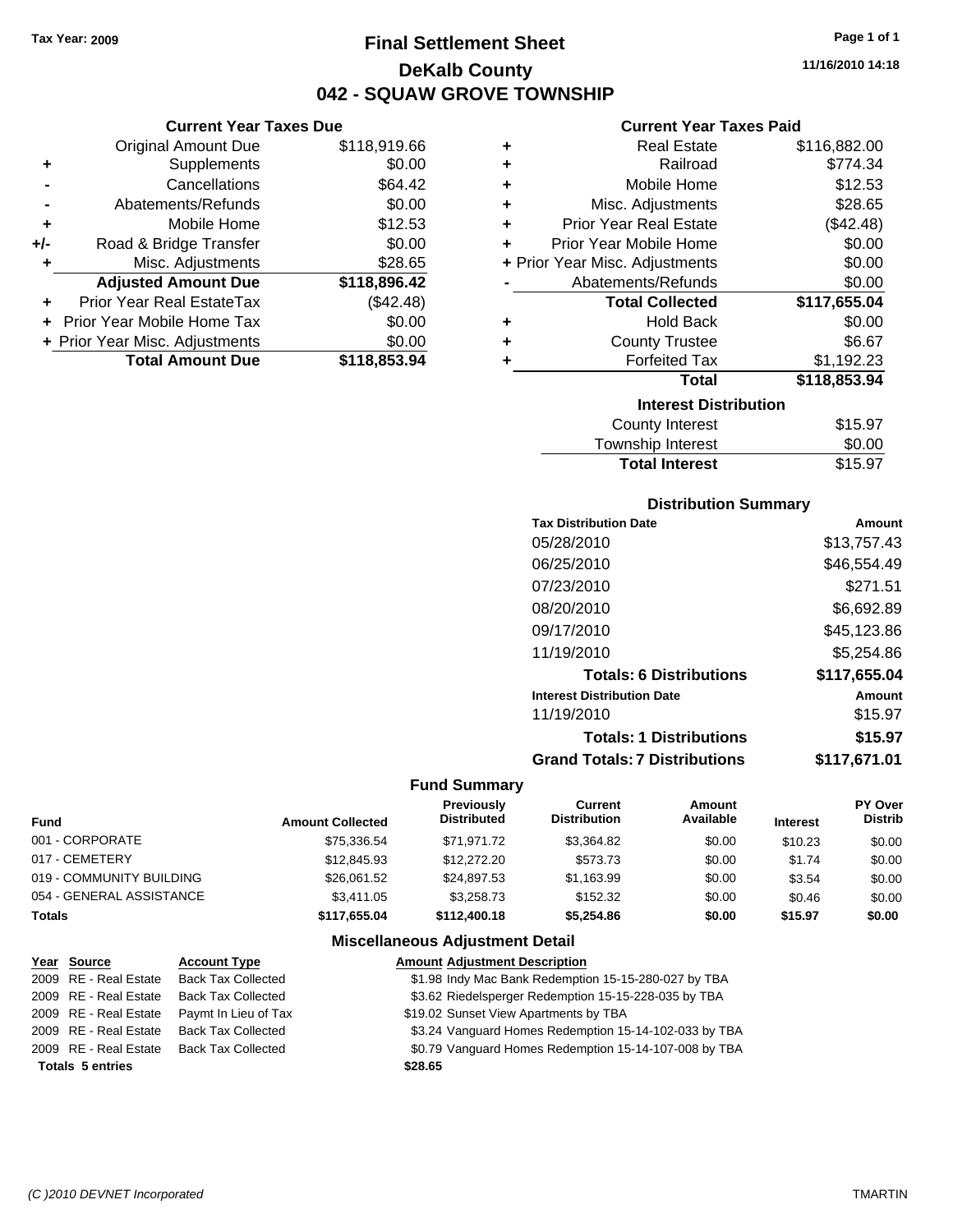### **Final Settlement Sheet Tax Year: 2009 Page 1 of 1 DeKalb County 043 - HINCKLEY PUBLIC LIBRARY DISTRICT**

**11/16/2010 14:18**

### **Current Year Taxes Paid**

|     | <b>Current Year Taxes Due</b>  |              |  |  |  |  |
|-----|--------------------------------|--------------|--|--|--|--|
|     | Original Amount Due            | \$155,825.18 |  |  |  |  |
| ٠   | Supplements                    | \$0.00       |  |  |  |  |
|     | Cancellations                  | \$84.41      |  |  |  |  |
|     | Abatements/Refunds             | \$0.00       |  |  |  |  |
| ٠   | Mobile Home                    | \$16.42      |  |  |  |  |
| +/- | Road & Bridge Transfer         | \$0.00       |  |  |  |  |
| ٠   | Misc. Adjustments              | \$37.55      |  |  |  |  |
|     | <b>Adjusted Amount Due</b>     | \$155,794.74 |  |  |  |  |
|     | Prior Year Real EstateTax      | (\$53.71)    |  |  |  |  |
|     | Prior Year Mobile Home Tax     | \$0.00       |  |  |  |  |
|     | + Prior Year Misc. Adjustments | \$0.00       |  |  |  |  |
|     | <b>Total Amount Due</b>        | \$155,741.03 |  |  |  |  |

| ٠ | Real Estate                    | \$153,155.13 |
|---|--------------------------------|--------------|
| ÷ | Railroad                       | \$1,014.66   |
| ÷ | Mobile Home                    | \$16.42      |
| ÷ | Misc. Adjustments              | \$37.55      |
| ٠ | <b>Prior Year Real Estate</b>  | (\$53.71)    |
| ٠ | Prior Year Mobile Home         | \$0.00       |
|   | + Prior Year Misc. Adjustments | \$0.00       |
|   | Abatements/Refunds             | \$0.00       |
|   | <b>Total Collected</b>         | \$154,170.05 |
| ٠ | Hold Back                      | \$0.00       |
| ٠ | <b>County Trustee</b>          | \$8.75       |
| ٠ | <b>Forfeited Tax</b>           | \$1,562.23   |
|   | Total                          | \$155,741.03 |
|   | <b>Interest Distribution</b>   |              |
|   | <b>County Interest</b>         | \$20.93      |
|   | <b>Township Interest</b>       | \$0.00       |
|   | <b>Total Interest</b>          | \$20.93      |

#### **Distribution Summary**

| <b>Tax Distribution Date</b>         | Amount       |
|--------------------------------------|--------------|
| 05/28/2010                           | \$18,026.72  |
| 06/25/2010                           | \$61,002.01  |
| 07/23/2010                           | \$355.76     |
| 08/20/2010                           | \$8,770.00   |
| 09/17/2010                           | \$59,127.93  |
| 11/19/2010                           | \$6,887.63   |
| <b>Totals: 6 Distributions</b>       | \$154,170.05 |
| <b>Interest Distribution Date</b>    | Amount       |
| 11/19/2010                           | \$20.93      |
| <b>Totals: 1 Distributions</b>       | \$20.93      |
| <b>Grand Totals: 7 Distributions</b> | \$154,190.98 |

#### **Fund Summary**

| <b>Fund</b>                             | <b>Amount Collected</b> | Previously<br><b>Distributed</b> | Current<br><b>Distribution</b> | Amount<br>Available | <b>Interest</b> | PY Over<br><b>Distrib</b> |
|-----------------------------------------|-------------------------|----------------------------------|--------------------------------|---------------------|-----------------|---------------------------|
| 001 - CORPORATE                         | \$129.897.51            | \$124,094.30                     | \$5,803.21                     | \$0.00              | \$17.64         | \$0.00                    |
| 004 - OPERATIONS & MAINTENANCE          | \$4.948.55              | \$4.727.45                       | \$221.10                       | \$0.00              | \$0.67          | \$0.00                    |
| 005 - I. M. R. F.                       | \$7.821.97              | \$7,472.52                       | \$349.45                       | \$0.00              | \$1.06          | \$0.00                    |
| 027 - AUDIT                             | \$25.28                 | \$24.15                          | \$1.13                         | \$0.00              | \$0.00          | \$0.00                    |
| 035 - TORT JUDGEMENTS/LIABILITY<br>INS. | \$5,738.37              | \$5,482,00                       | \$256.37                       | \$0.00              | \$0.78          | \$0.00                    |
| 047 - SOCIAL SECURITY                   | \$5.738.37              | \$5,482,00                       | \$256.37                       | \$0.00              | \$0.78          | \$0.00                    |
| <b>Totals</b>                           | \$154,170.05            | \$147.282.42                     | \$6,887.63                     | \$0.00              | \$20.93         | \$0.00                    |

#### **Miscellaneous Adjustment Detail**

| Year Source             | <b>Account Type</b>       | <b>Amount Adjustment Description</b>                  |
|-------------------------|---------------------------|-------------------------------------------------------|
| 2009 RE - Real Estate   | <b>Back Tax Collected</b> | \$2.60 Indy Mac Bank Redemption 15-15-280-027 by TBA  |
| 2009 RE - Real Estate   | <b>Back Tax Collected</b> | \$4.74 Riedelsperger Redemption 15-15-228-035 by TBA  |
| 2009 RE - Real Estate   | Paymt In Lieu of Tax      | \$24.92 Sunset View Apartments by TBA                 |
| 2009 RE - Real Estate   | <b>Back Tax Collected</b> | \$4.25 Vanguard Homes Redemption 15-14-102-033 by TBA |
| 2009 RE - Real Estate   | <b>Back Tax Collected</b> | \$1.04 Vanguard Homes Redemption 15-14-107-008 by TBA |
| <b>Totals 5 entries</b> |                           | \$37.55                                               |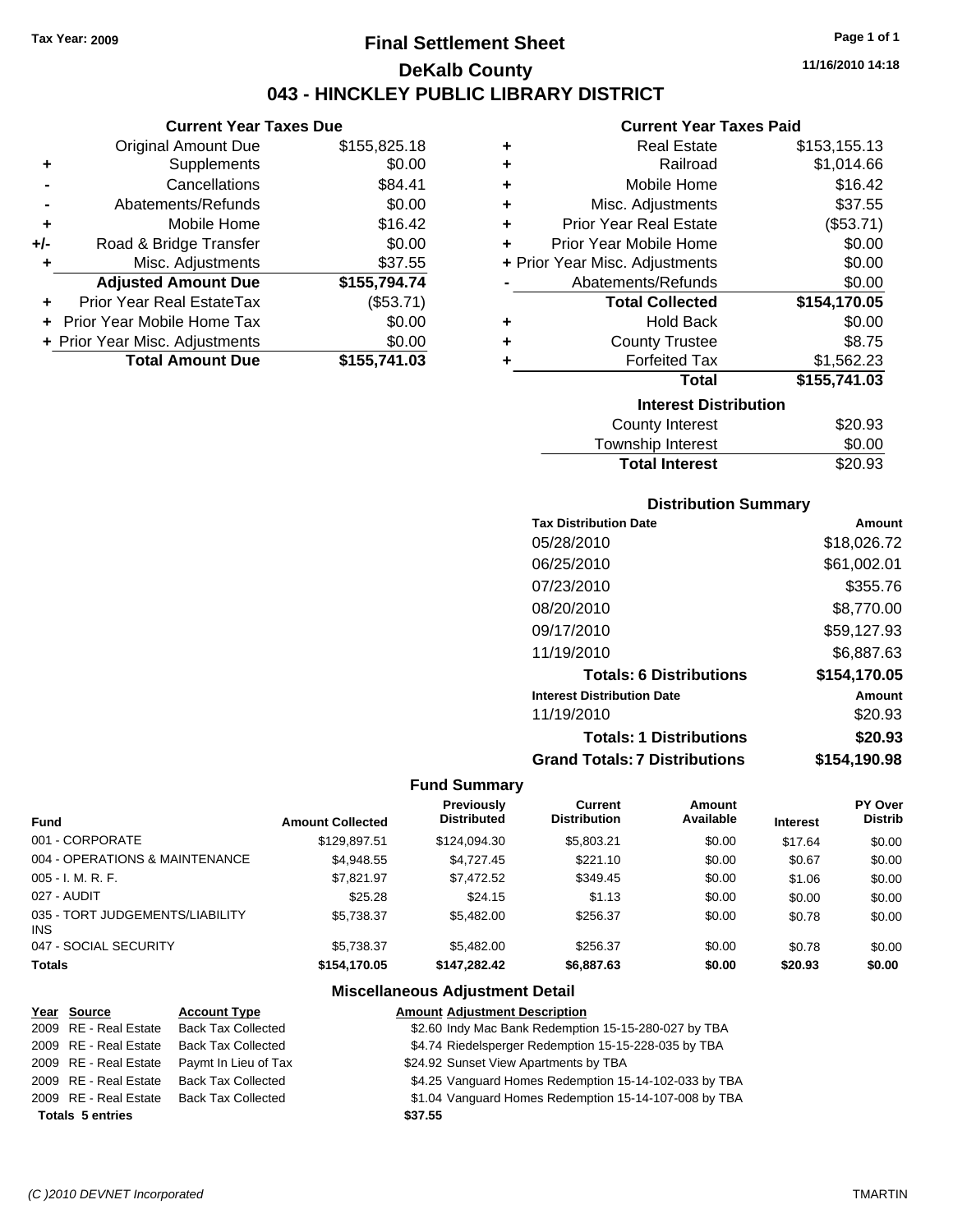### **Final Settlement Sheet Tax Year: 2009 Page 1 of 1 DeKalb County 044 - SQUAW GROVE ROAD & BRIDGE**

**11/16/2010 14:18**

#### **Current Year Taxes Paid**

| ٠                            | <b>Real Estate</b>             | \$257,101.80 |  |  |
|------------------------------|--------------------------------|--------------|--|--|
| ٠                            | Railroad                       | \$1,999.18   |  |  |
| ÷                            | Mobile Home                    | \$32.34      |  |  |
| ÷                            | Misc. Adjustments              | \$73.96      |  |  |
| ٠                            | <b>Prior Year Real Estate</b>  | (\$107.85)   |  |  |
| ÷                            | Prior Year Mobile Home         | \$0.00       |  |  |
|                              | + Prior Year Misc. Adjustments | \$0.00       |  |  |
| Abatements/Refunds           |                                | \$0.00       |  |  |
|                              | <b>Total Collected</b>         | \$259,099.43 |  |  |
| ٠                            | <b>Hold Back</b>               | \$0.00       |  |  |
| ٠                            | <b>County Trustee</b>          | \$17.25      |  |  |
| ٠                            | <b>Forfeited Tax</b>           | \$3,078.06   |  |  |
|                              | <b>Total</b>                   | \$262,194.74 |  |  |
| <b>Interest Distribution</b> |                                |              |  |  |
|                              | <b>County Interest</b>         | \$35.17      |  |  |
|                              | Townehin Intaract              | ቁስ ስስ        |  |  |

|                       | .       |
|-----------------------|---------|
| Township Interest     | \$0.00  |
| <b>Total Interest</b> | \$35.17 |
|                       |         |

| <b>Road and Bridge Summary</b> |             |               |  |  |
|--------------------------------|-------------|---------------|--|--|
| Municipality                   | Amt. Due    | Amt. Distrib. |  |  |
| VILLAGE OF HINCKLEY            | \$45.116.58 | \$44.659.60   |  |  |
| Totals                         | \$45,116.58 | \$44,659.60   |  |  |

**Current Year Taxes Due** Original Amount Due \$307,022.24

**Adjusted Amount Due \$262,302.59**

**Total Amount Due \$262,194.74**

**+** Supplements \$0.00 **-** Cancellations \$166.35 **-** Abatements/Refunds \$0.00 **+** Mobile Home \$32.34 **+/-** Road & Bridge Transfer (\$44,659.60) **+** Misc. Adjustments \$73.96

**+** Prior Year Real EstateTax (\$107.85) **+** Prior Year Mobile Home Tax \$0.00 **+ Prior Year Misc. Adjustments**  $$0.00$ 

#### **Distribution Summary**

| <b>Tax Distribution Date</b>         | Amount       |
|--------------------------------------|--------------|
| 05/28/2010                           | \$30,274.20  |
| 06/25/2010                           | \$102,538.76 |
| 07/23/2010                           | \$597.47     |
| 08/20/2010                           | \$14,728.02  |
| 09/17/2010                           | \$99,391.01  |
| 11/19/2010                           | \$11,569.97  |
| <b>Totals: 6 Distributions</b>       | \$259,099.43 |
| <b>Interest Distribution Date</b>    | Amount       |
| 11/19/2010                           | \$35.17      |
| <b>Totals: 1 Distributions</b>       | \$35.17      |
| <b>Grand Totals: 7 Distributions</b> | \$259,134.60 |

#### **Fund Summary**

| <b>Fund</b>                                   | <b>Amount Collected</b> | <b>Previously</b><br><b>Distributed</b> | Current<br><b>Distribution</b> | Amount<br>Available | <b>Interest</b> | PY Over<br><b>Distrib</b> |
|-----------------------------------------------|-------------------------|-----------------------------------------|--------------------------------|---------------------|-----------------|---------------------------|
| 007 - ROAD AND BRIDGE                         | \$93.857.26             | \$89,668.50                             | \$4,188.76                     | \$0.00              | \$16.04         | \$0.00                    |
| 008 - BRIDGE CONST W/COUNTY                   | \$1.982.64              | \$1.894.07                              | \$88.57                        | \$0.00              | \$0.23          | \$0.00                    |
| 009 - PERMANENT ROAD                          | \$128,619.77            | \$122,874.45                            | \$5,745.32                     | \$0.00              | \$14.89         | \$0.00                    |
| 010 - EQUIPMENT AND BUILDING                  | \$31,665.66             | \$30.251.17                             | \$1,414.49                     | \$0.00              | \$3.67          | \$0.00                    |
| 035 - TORT JUDGEMENTS/LIABILITY<br><b>INS</b> | \$2,974.10              | \$2.841.27                              | \$132.83                       | \$0.00              | \$0.34          | \$0.00                    |
| <b>Totals</b>                                 | \$259.099.43            | \$247.529.46                            | \$11.569.97                    | \$0.00              | \$35.17         | \$0.00                    |

#### **Miscellaneous Adjustment Detail**

#### **Year Source Account Type Amount Adjustment Description** 2009 RE - Real Estate Back Tax Collected **\$5.12 Indy Mac Bank Redemption 15-15-280-027 by TBA** 2009 RE - Real Estate Back Tax Collected \$9.34 Riedelsperger Redemption 15-15-228-035 by TBA 2009 RE - Real Estate Paymt In Lieu of Tax **\$49.10 Sunset View Apartments by TBA** 2009 RE - Real Estate Back Tax Collected \$8.36 Vanguard Homes Redemption 15-14-102-033 by TBA

2009 RE - Real Estate Back Tax Collected \$2.04 Vanguard Homes Redemption 15-14-107-008 by TBA

**Totals \$73.96 5 entries**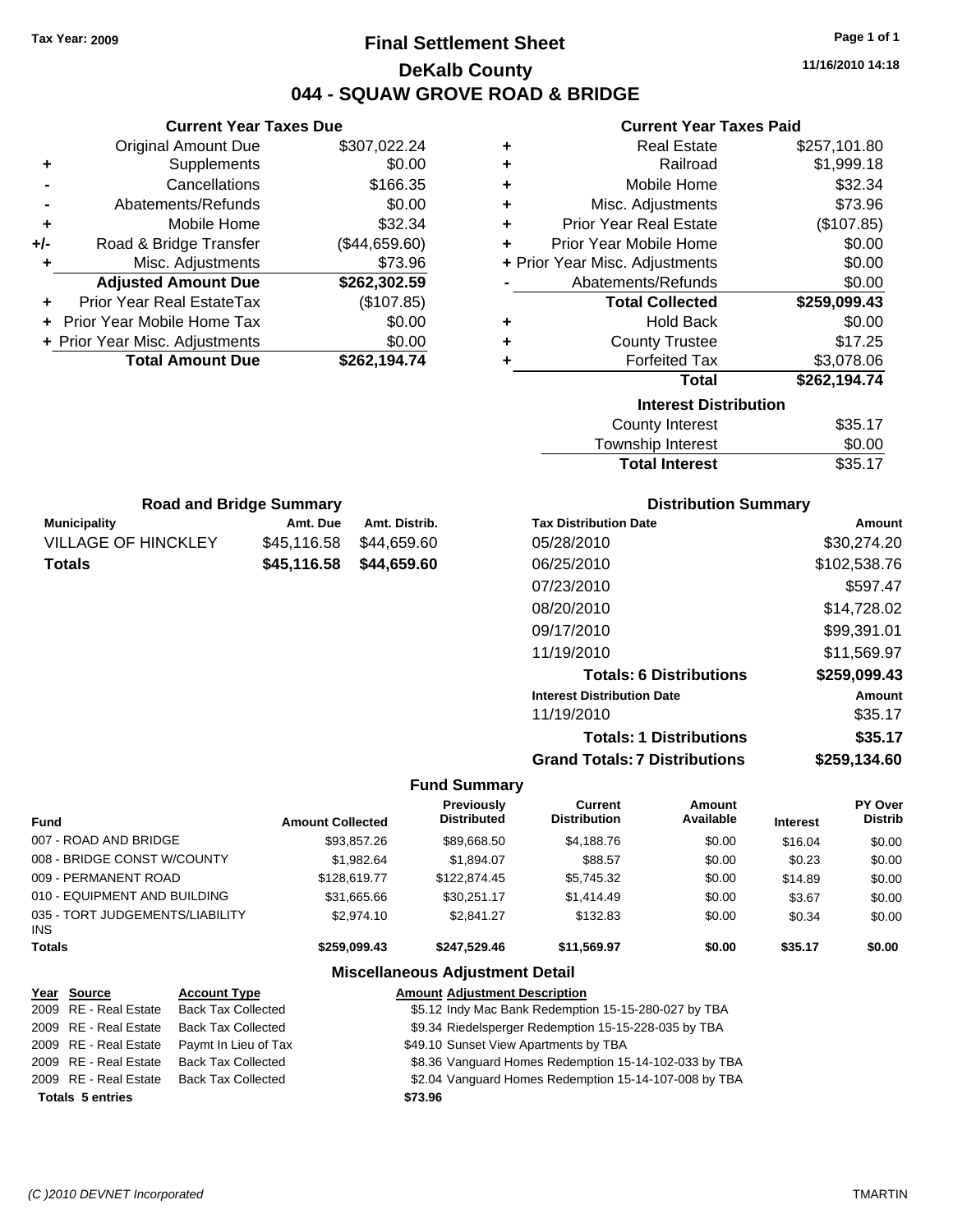**Current Year Taxes Due** Original Amount Due \$375,047.81

**Adjusted Amount Due \$375,112.52**

**Total Amount Due \$373,453.75**

**+** Supplements \$4.28 **-** Cancellations \$266.08 **-** Abatements/Refunds \$0.70 **+** Mobile Home \$105.17 **+/-** Road & Bridge Transfer \$0.00 **+** Misc. Adjustments \$222.04

**+** Prior Year Real EstateTax (\$1,662.11) **+** Prior Year Mobile Home Tax \$0.00 **+** Prior Year Misc. Adjustments \$3.34

### **Final Settlement Sheet Tax Year: 2009 Page 1 of 2 DeKalb County 045 - SYCAMORE TOWNSHIP**

**11/16/2010 14:18**

#### **Current Year Taxes Paid**

| ٠                            | <b>Real Estate</b>             | \$374,395.84 |  |  |
|------------------------------|--------------------------------|--------------|--|--|
| ٠                            | Railroad                       | \$139.62     |  |  |
| ٠                            | Mobile Home                    | \$103.41     |  |  |
| ٠                            | Misc. Adjustments              | \$222.04     |  |  |
| ٠                            | <b>Prior Year Real Estate</b>  | (\$1,662.11) |  |  |
| ٠                            | Prior Year Mobile Home         | \$0.00       |  |  |
|                              | + Prior Year Misc. Adjustments | \$3.34       |  |  |
|                              | Abatements/Refunds             | \$0.70       |  |  |
|                              | <b>Total Collected</b>         | \$373,201.44 |  |  |
| ٠                            | <b>Hold Back</b>               | \$0.00       |  |  |
| ٠                            | <b>County Trustee</b>          | \$166.29     |  |  |
| ÷                            | <b>Forfeited Tax</b>           | \$86.02      |  |  |
|                              | <b>Total</b>                   | \$373,453.75 |  |  |
| <b>Interest Distribution</b> |                                |              |  |  |
|                              | <b>County Interest</b>         | \$50.66      |  |  |
|                              | <b>Township Interest</b>       | \$0.00       |  |  |

### **Total Interest** \$50.66

| <b>Distribution Summary</b>          |              |
|--------------------------------------|--------------|
| <b>Tax Distribution Date</b>         | Amount       |
| 05/28/2010                           | \$39,056.52  |
| 06/25/2010                           | \$149,144.23 |
| 07/23/2010                           | \$3.203.19   |
| 08/20/2010                           | \$20,498.48  |
| 09/17/2010                           | \$146,432.12 |
| 11/19/2010                           | \$14.866.90  |
| <b>Totals: 6 Distributions</b>       | \$373,201.44 |
| <b>Interest Distribution Date</b>    | Amount       |
| 11/19/2010                           | \$50.66      |
| <b>Totals: 1 Distributions</b>       | \$50.66      |
| <b>Grand Totals: 7 Distributions</b> | \$373,252.10 |

#### **Fund Summary**

| <b>Fund</b>              | <b>Amount Collected</b> | <b>Previously</b><br><b>Distributed</b> | Current<br><b>Distribution</b> | Amount<br>Available | <b>Interest</b> | PY Over<br><b>Distrib</b> |
|--------------------------|-------------------------|-----------------------------------------|--------------------------------|---------------------|-----------------|---------------------------|
| 001 - CORPORATE          | \$354.276.41            | \$340,163.38                            | \$14,113.03                    | \$0.00              | \$48.09         | \$0.00                    |
| $005 - I. M. R. F.$      | \$13,946.53             | \$13,390.97                             | \$555.56                       | \$0.00              | \$1.89          | \$0.00                    |
| 054 - GENERAL ASSISTANCE | \$4.978.50              | \$4.780.19                              | \$198.31                       | \$0.00              | \$0.68          | \$0.00                    |
| <b>Totals</b>            | \$373,201.44            | \$358.334.54                            | \$14,866.90                    | \$0.00              | \$50.66         | \$0.00                    |

#### **Miscellaneous Adjustment Detail**

| Year Source             | <b>Account Type</b>                        | <b>Amount Adjustment Description</b>                             |
|-------------------------|--------------------------------------------|------------------------------------------------------------------|
|                         | 2009 MH - Mobile Home Back Tax Collected   | \$0.85 Morales Redemption 06-33-400-039-0013B Mobile Home by TBA |
|                         | 2009 MH - Mobile Home Back Tax Collected   | \$0.99 Sances Redemption 06-33-400-039-0010B by TBA              |
|                         | 2009 RE - Real Estate Paymt In Lieu of Tax | \$111.02 Housing Authority Sycamore Units by TBA                 |
|                         | 2009 RE - Real Estate Paymt In Lieu of Tax | \$111.02 Housing Authority Sycamore Units by TBA                 |
|                         | 2009 MH - Mobile Home Back Tax Collected   | \$1.50 Eder Redemption 06-33-400-039-0012A by TBA                |
| <b>Totals 5 entries</b> |                                            | \$225.38                                                         |
|                         |                                            | Abatement Detail                                                 |

|             |                     | .                                    |
|-------------|---------------------|--------------------------------------|
| Year Source | <b>Account Type</b> | <b>Amount Adiustment Description</b> |

2009 RE - Real Estate RE Abatement \$0.47 06-20-376-009 2007 PTAB REFUND by TBA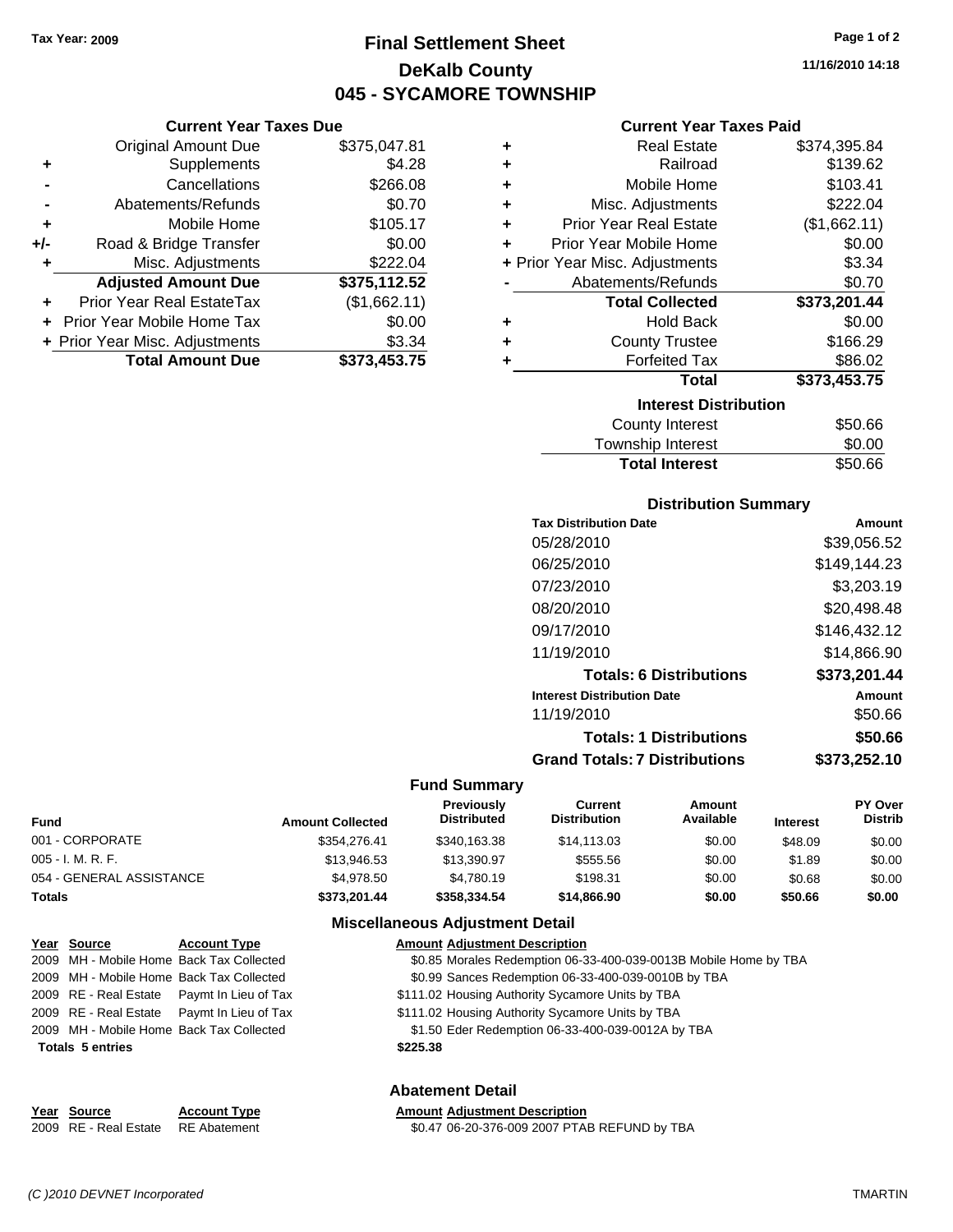# **Final Settlement Sheet Tax Year: 2009 Page 2 of 2 DeKalb County**

**11/16/2010 14:18**

#### **Abatement Detail**

Totals 2 entries \$0.70

**Year Source Account Type Amount Adjustment Description**<br> **Amount Adjustment Adjustment Adjustment Adjustment Adjustment Adjustment Adjustment Adjustment Adjustment Adjustment** \$0.23 06-21-456-006 2007 PTAB REFUND by TBA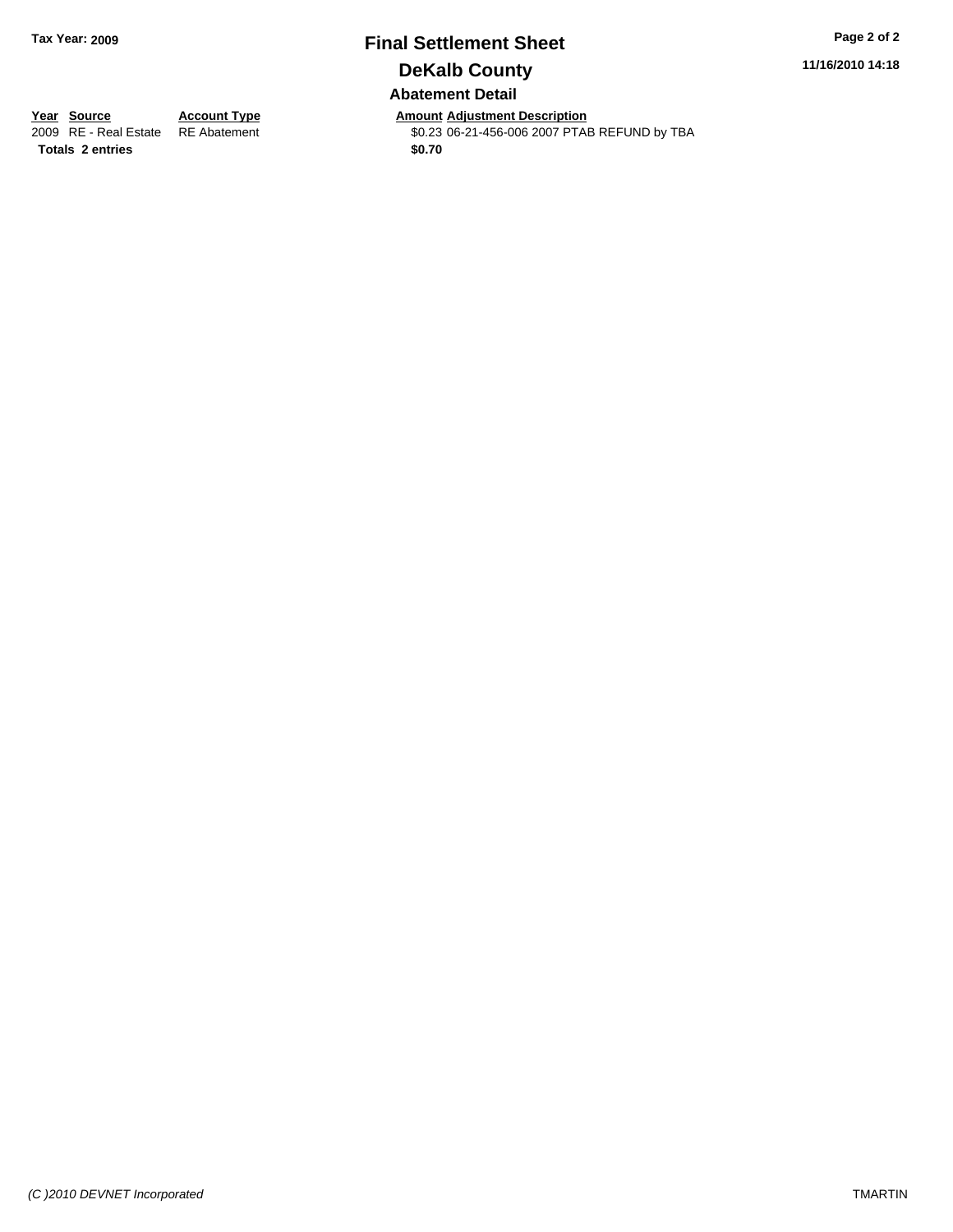### **Final Settlement Sheet Tax Year: 2009 Page 1 of 2 DeKalb County 046 - SYCAMORE ROAD & BRIDGE**

**11/16/2010 14:18**

#### **Current Year Taxes Paid**

| ٠                            | <b>Real Estate</b>             | \$755,999.83 |  |  |
|------------------------------|--------------------------------|--------------|--|--|
| ÷                            | Railroad                       | \$290.24     |  |  |
| ÷                            | Mobile Home                    | \$214.97     |  |  |
| ÷                            | Misc. Adjustments              | \$461.56     |  |  |
| ٠                            | <b>Prior Year Real Estate</b>  | (\$3,444.98) |  |  |
| ÷                            | Prior Year Mobile Home         | (\$0.01)     |  |  |
|                              | + Prior Year Misc. Adjustments | \$6.94       |  |  |
|                              | Abatements/Refunds             | \$1.46       |  |  |
|                              | <b>Total Collected</b>         | \$753,527.09 |  |  |
| ٠                            | <b>Hold Back</b>               | \$0.00       |  |  |
| ٠                            | <b>County Trustee</b>          | \$345.69     |  |  |
|                              | <b>Forfeited Tax</b>           | \$178.81     |  |  |
|                              | Total                          | \$754,051.59 |  |  |
| <b>Interest Distribution</b> |                                |              |  |  |
|                              | <b>County Interest</b>         | \$102.28     |  |  |
|                              | Township Interact              | ድስ ሰሰ        |  |  |

| <b>Total Interest</b>   | \$102.28      |
|-------------------------|---------------|
| Township Interest       | \$0.00        |
| <b>OVATILY THIGHOOL</b> | <b>UIVLLU</b> |

| <b>Road and Bridge Summary</b>    |                         |               |  |  |
|-----------------------------------|-------------------------|---------------|--|--|
| <b>Municipality</b>               | Amt. Due                | Amt. Distrib. |  |  |
| <b>CITY OF SYCAMORE</b>           | \$22,276.09 \$22,261.11 |               |  |  |
| \$22,276.09 \$22,261.11<br>Totals |                         |               |  |  |

**Current Year Taxes Due** Original Amount Due \$779,616.37

**Adjusted Amount Due \$757,489.64**

**Total Amount Due \$754,051.59**

**+** Supplements \$8.90 **-** Cancellations **\$553.24 -** Abatements/Refunds \$1.46 **+** Mobile Home \$218.62 **+/-** Road & Bridge Transfer (\$22,261.11) **+** Misc. Adjustments \$461.56

**+** Prior Year Real EstateTax (\$3,444.98) **+** Prior Year Mobile Home Tax (\$0.01) **+ Prior Year Misc. Adjustments**  $$6.94$ 

#### **Distribution Summary**

| <b>Tax Distribution Date</b>         | Amount       |
|--------------------------------------|--------------|
| 05/28/2010                           | \$78,855.56  |
| 06/25/2010                           | \$301,129.17 |
| 07/23/2010                           | \$6,467.35   |
| 08/20/2010                           | \$41,387.08  |
| 09/17/2010                           | \$295,664.50 |
| 11/19/2010                           | \$30,023.43  |
| <b>Totals: 6 Distributions</b>       | \$753,527.09 |
| <b>Interest Distribution Date</b>    | Amount       |
| 11/19/2010                           | \$102.28     |
| <b>Totals: 1 Distributions</b>       | \$102.28     |
| <b>Grand Totals: 7 Distributions</b> | \$753,629.37 |

#### **Fund Summary**

|                                               |                         | <b>Previously</b>  | <b>Current</b>      | Amount    |                 | PY Over        |
|-----------------------------------------------|-------------------------|--------------------|---------------------|-----------|-----------------|----------------|
| <b>Fund</b>                                   | <b>Amount Collected</b> | <b>Distributed</b> | <b>Distribution</b> | Available | <b>Interest</b> | <b>Distrib</b> |
| $005 - I. M. R. F.$                           | \$14.934.71             | \$14,339.72        | \$594.99            | \$0.00    | \$1.97          | \$0.00         |
| 007 - ROAD AND BRIDGE                         | \$37,445.10             | \$35,947.65        | \$1,497.45          | \$0.00    | \$7.87          | \$0.00         |
| 008 - BRIDGE CONST W/COUNTY                   | \$4.978.22              | \$4.779.91         | \$198.31            | \$0.00    | \$0.66          | \$0.00         |
| 009 - PERMANENT ROAD                          | \$597.588.88            | \$573.783.26       | \$23,805.62         | \$0.00    | \$78.79         | \$0.00         |
| 010 - EQUIPMENT AND BUILDING                  | \$49.784.67             | \$47.801.42        | \$1,983.25          | \$0.00    | \$6.56          | \$0.00         |
| 035 - TORT JUDGEMENTS/LIABILITY<br><b>INS</b> | \$34,849.18             | \$33,460.92        | \$1,388.26          | \$0.00    | \$4.59          | \$0.00         |
| 047 - SOCIAL SECURITY                         | \$13,946.33             | \$13,390.78        | \$555.55            | \$0.00    | \$1.84          | \$0.00         |
| <b>Totals</b>                                 | \$753,527.09            | \$723,503,66       | \$30.023.43         | \$0.00    | \$102.28        | \$0.00         |

#### **Miscellaneous Adjustment Detail**

#### **Year Source Account Type Amount Adjustment Description** 2009 MH - Mobile Home Back Tax Collected **19.18 Steps 1.76** Morales Redemption 06-33-400-039-0013B Mobile Home by TBA 2009 MH - Mobile Home Back Tax Collected \$2.06 Sances Redemption 06-33-400-039-0010B by TBA 2009 RE - Real Estate Paymt In Lieu of Tax \$230.78 Housing Authority Sycamore Units by TBA 2009 RE - Real Estate Paymt In Lieu of Tax **1230.78 Housing Authority Sycamore Units by TBA** 2009 MH - Mobile Home Back Tax Collected \$3.12 Eder Redemption 06-33-400-039-0012A by TBA **Totals \$468.50 5 entries**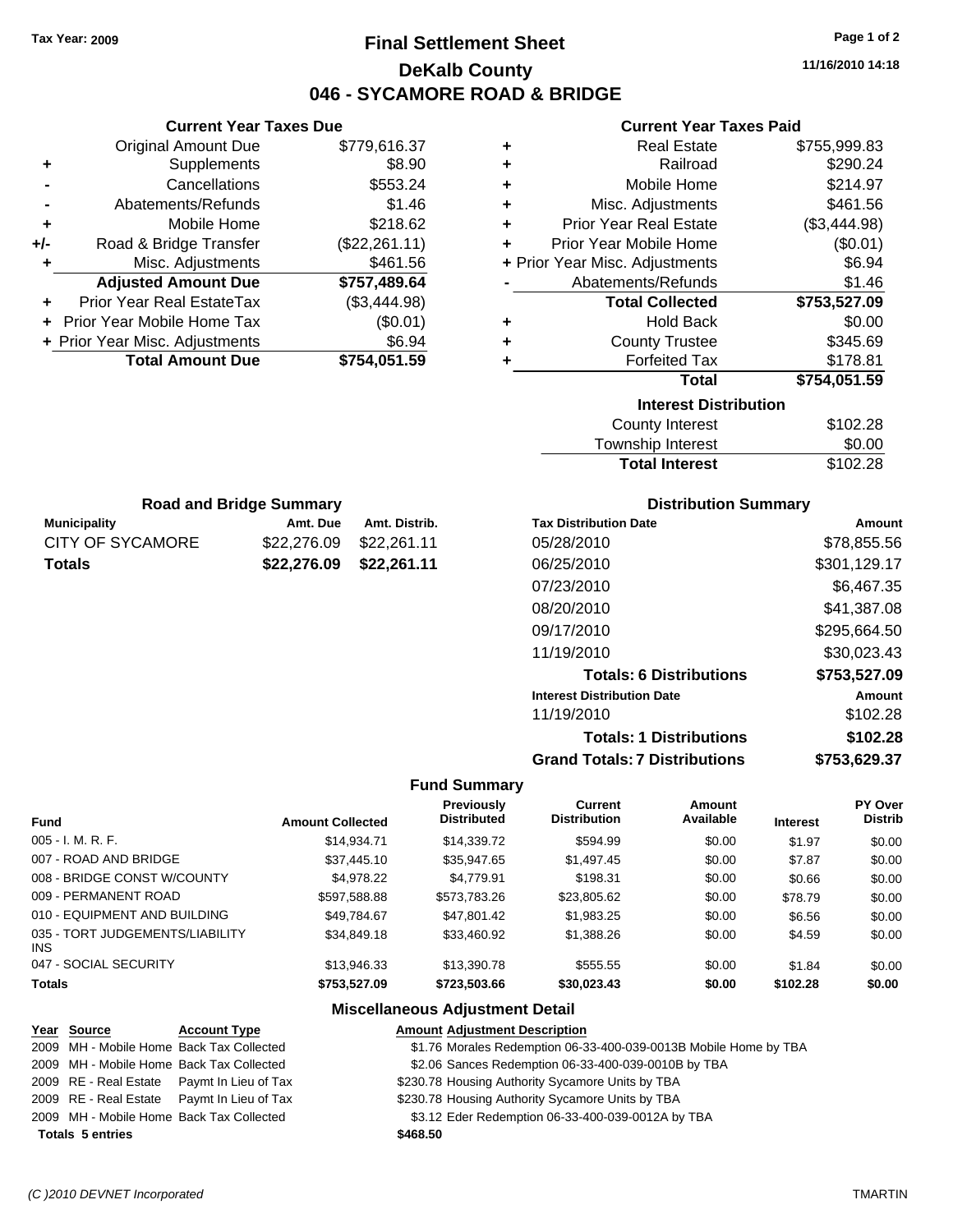## **Final Settlement Sheet Tax Year: 2009 Page 2 of 2 DeKalb County**

**11/16/2010 14:18**

#### **Abatement Detail**

**Totals \$1.46 2 entries**

**Year Source Account Type Amount Adjustment Description**<br>2009 RE - Real Estate RE Abatement **Amount** \$0.97 06-20-376-009 2007 PTAI \$0.97 06-20-376-009 2007 PTAB REFUND by TBA 2009 RE - Real Estate \$0.49 06-21-456-006 2007 PTAB REFUND by TBA RE Abatement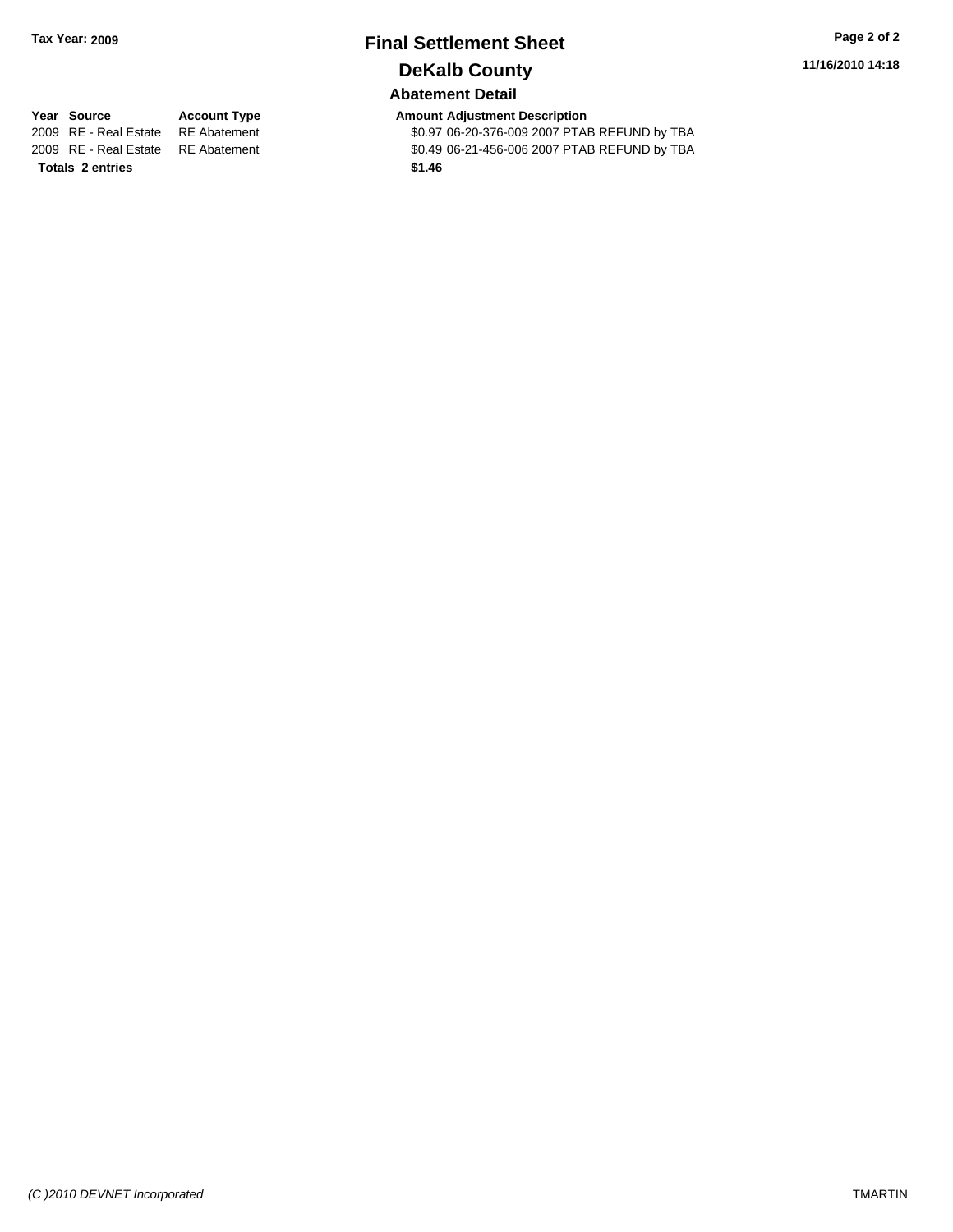### **Final Settlement Sheet Tax Year: 2009 Page 1 of 1 DeKalb County 047 - VICTOR TOWNSHIP**

#### **Current Year Taxes Due**

|       | <b>Original Amount Due</b>     | \$46,739.55 |
|-------|--------------------------------|-------------|
| ٠     | Supplements                    | \$0.00      |
|       | Cancellations                  | \$12.24     |
|       | Abatements/Refunds             | \$0.00      |
| ٠     | Mobile Home                    | \$3.80      |
| $+/-$ | Road & Bridge Transfer         | \$0.00      |
| ٠     | Misc. Adjustments              | \$0.00      |
|       | <b>Adjusted Amount Due</b>     | \$46,731.11 |
| ÷     | Prior Year Real EstateTax      | \$0.00      |
|       | Prior Year Mobile Home Tax     | \$0.00      |
|       | + Prior Year Misc. Adjustments | \$0.00      |
|       | <b>Total Amount Due</b>        | \$46,731.11 |

#### **Current Year Taxes Paid**

| ٠ | Real Estate                    | \$46,700.51 |
|---|--------------------------------|-------------|
| ÷ | Railroad                       | \$26.80     |
| ٠ | Mobile Home                    | \$3.80      |
| ٠ | Misc. Adjustments              | \$0.00      |
| ٠ | Prior Year Real Estate         | \$0.00      |
| ٠ | Prior Year Mobile Home         | \$0.00      |
|   | + Prior Year Misc. Adjustments | \$0.00      |
|   | Abatements/Refunds             | \$0.00      |
|   | <b>Total Collected</b>         | \$46,731.11 |
| ٠ | <b>Hold Back</b>               | \$0.00      |
| ٠ | <b>County Trustee</b>          | \$0.00      |
| ٠ | <b>Forfeited Tax</b>           | \$0.00      |
|   | Total                          | \$46,731.11 |
|   | <b>Interest Distribution</b>   |             |
|   | <b>County Interest</b>         | \$6.34      |
|   | <b>Township Interest</b>       | \$0.00      |
|   | <b>Total Interest</b>          | \$6.34      |

#### **Distribution Summary**

| <b>Tax Distribution Date</b>         | Amount      |
|--------------------------------------|-------------|
| 05/28/2010                           | \$5,338.06  |
| 06/25/2010                           | \$20,361.59 |
| 07/23/2010                           | \$277.99    |
| 08/20/2010                           | \$3.113.49  |
| 09/17/2010                           | \$16,947.04 |
| 11/19/2010                           | \$692.94    |
| <b>Totals: 6 Distributions</b>       | \$46,731.11 |
| <b>Interest Distribution Date</b>    | Amount      |
| 11/19/2010                           | \$6.34      |
| <b>Totals: 1 Distributions</b>       | \$6.34      |
| <b>Grand Totals: 7 Distributions</b> | \$46.737.45 |

#### **Fund Summary**

| <b>Fund</b>                                   | <b>Amount Collected</b> | <b>Previously</b><br><b>Distributed</b> | Current<br><b>Distribution</b> | Amount<br>Available | <b>Interest</b> | <b>PY Over</b><br><b>Distrib</b> |
|-----------------------------------------------|-------------------------|-----------------------------------------|--------------------------------|---------------------|-----------------|----------------------------------|
| 001 - CORPORATE                               | \$43,815.60             | \$43,165.88                             | \$649.72                       | \$0.00              | \$5.94          | \$0.00                           |
| 034 - GENERAL ASSISTANCE                      | \$939.25                | \$925.33                                | \$13.92                        | \$0.00              | \$0.13          | \$0.00                           |
| 035 - TORT JUDGEMENTS/LIABILITY<br><b>INS</b> | \$1,976.26              | \$1.946.96                              | \$29.30                        | \$0.00              | \$0.27          | \$0.00                           |
| <b>Totals</b>                                 | \$46,731.11             | \$46,038.17                             | \$692.94                       | \$0.00              | \$6.34          | \$0.00                           |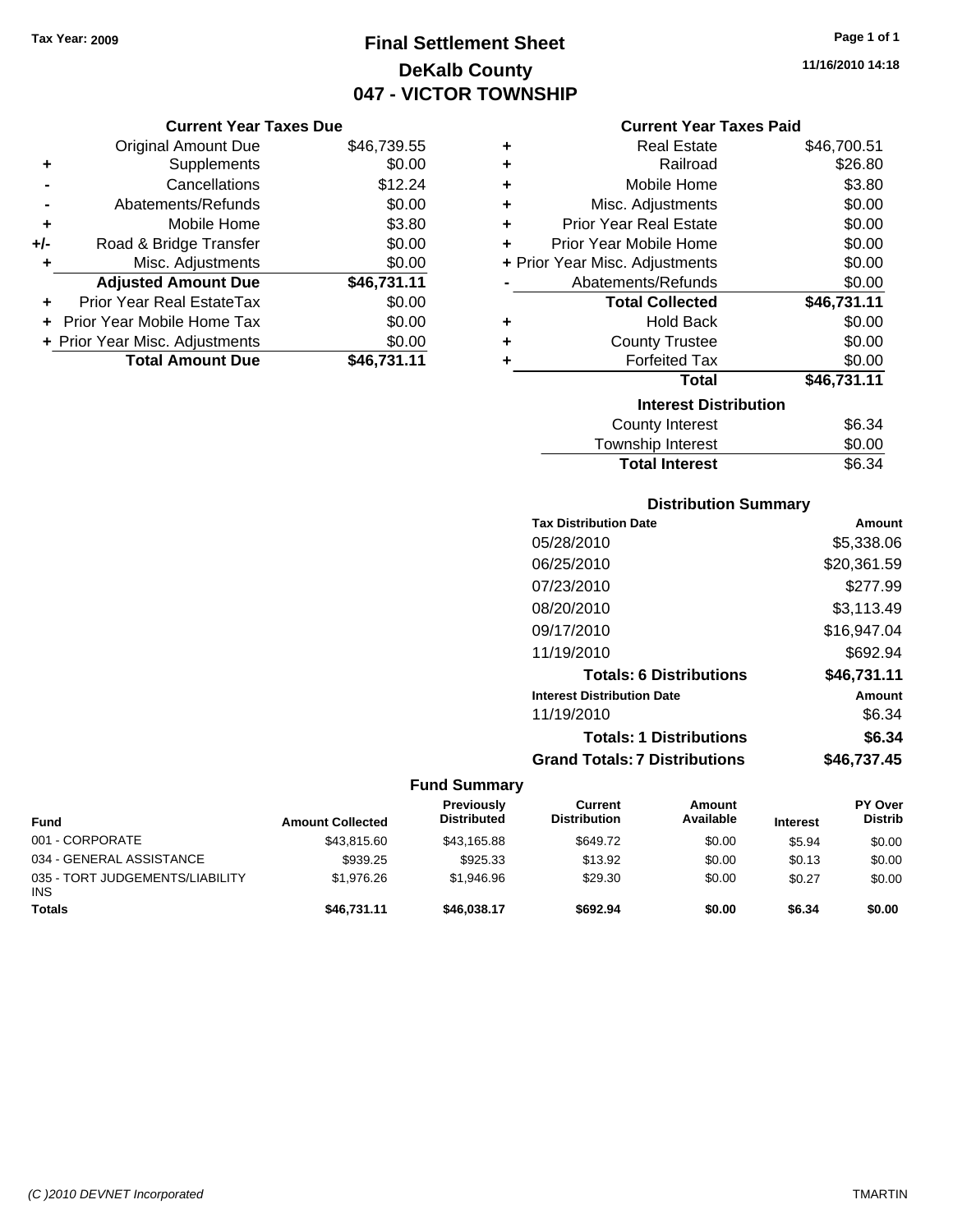**Current Year Taxes Due** Original Amount Due \$87,206.88

**Adjusted Amount Due \$87,191.14**

**Total Amount Due \$87,191.14**

**+** Supplements \$0.00 **-** Cancellations \$22.83 **-** Abatements/Refunds \$0.00 **+** Mobile Home \$7.09 **+/-** Road & Bridge Transfer \$0.00 **+** Misc. Adjustments \$0.00

**+** Prior Year Real EstateTax \$0.00 **+** Prior Year Mobile Home Tax \$0.00 **+ Prior Year Misc. Adjustments**  $$0.00$ 

### **Final Settlement Sheet Tax Year: 2009 Page 1 of 1 DeKalb County 048 - VICTOR ROAD & BRIDGE**

### **11/16/2010 14:18**

| <b>Current Year Taxes Paid</b> |  |  |  |
|--------------------------------|--|--|--|
|--------------------------------|--|--|--|

| ٠                            | <b>Real Estate</b>             | \$87,134.03 |  |  |  |  |
|------------------------------|--------------------------------|-------------|--|--|--|--|
| ٠                            | Railroad                       | \$50.02     |  |  |  |  |
| ÷                            | Mobile Home                    | \$7.09      |  |  |  |  |
| ÷                            | Misc. Adjustments              | \$0.00      |  |  |  |  |
| ÷                            | Prior Year Real Estate         | \$0.00      |  |  |  |  |
| ÷                            | Prior Year Mobile Home         | \$0.00      |  |  |  |  |
|                              | + Prior Year Misc. Adjustments | \$0.00      |  |  |  |  |
|                              | Abatements/Refunds             | \$0.00      |  |  |  |  |
|                              | <b>Total Collected</b>         | \$87,191.14 |  |  |  |  |
| ٠                            | <b>Hold Back</b>               | \$0.00      |  |  |  |  |
| ÷                            | <b>County Trustee</b>          | \$0.00      |  |  |  |  |
| ÷                            | <b>Forfeited Tax</b>           | \$0.00      |  |  |  |  |
|                              | Total                          | \$87,191.14 |  |  |  |  |
| <b>Interest Distribution</b> |                                |             |  |  |  |  |
|                              | County Interest                | \$11.83     |  |  |  |  |
|                              | <b>Township Interest</b>       | \$0.00      |  |  |  |  |
|                              | <b>Total Interest</b>          | \$11.83     |  |  |  |  |

#### **Distribution Summary**

| <b>Tax Distribution Date</b>         | Amount      |
|--------------------------------------|-------------|
| 05/28/2010                           | \$9,959.79  |
| 06/25/2010                           | \$37,990.60 |
| 07/23/2010                           | \$518.66    |
| 08/20/2010                           | \$5,809.11  |
| 09/17/2010                           | \$31,620.10 |
| 11/19/2010                           | \$1,292.88  |
| <b>Totals: 6 Distributions</b>       | \$87,191.14 |
| <b>Interest Distribution Date</b>    | Amount      |
| 11/19/2010                           | \$11.83     |
| <b>Totals: 1 Distributions</b>       | \$11.83     |
| <b>Grand Totals: 7 Distributions</b> | \$87,202.97 |

#### **Fund Summary**

| <b>Fund</b>                                   | <b>Amount Collected</b> | <b>Previously</b><br><b>Distributed</b> | Current<br><b>Distribution</b> | Amount<br>Available | <b>Interest</b> | PY Over<br><b>Distrib</b> |
|-----------------------------------------------|-------------------------|-----------------------------------------|--------------------------------|---------------------|-----------------|---------------------------|
| 007 - ROAD AND BRIDGE                         | \$51,224.09             | \$50.464.56                             | \$759.53                       | \$0.00              | \$6.96          | \$0.00                    |
| 008 - BRIDGE CONST W/COUNTY                   | \$442.93                | \$436.37                                | \$6.56                         | \$0.00              | \$0.06          | \$0.00                    |
| 009 - PERMANENT ROAD                          | \$21.022.75             | \$20.711.00                             | \$311.75                       | \$0.00              | \$2.85          | \$0.00                    |
| 010 - EQUIPMENT AND BUILDING                  | \$12,552.56             | \$12,366.42                             | \$186.14                       | \$0.00              | \$1.70          | \$0.00                    |
| 035 - TORT JUDGEMENTS/LIABILITY<br><b>INS</b> | \$1.948.81              | \$1.919.91                              | \$28.90                        | \$0.00              | \$0.26          | \$0.00                    |
| <b>Totals</b>                                 | \$87.191.14             | \$85,898,26                             | \$1.292.88                     | \$0.00              | \$11.83         | \$0.00                    |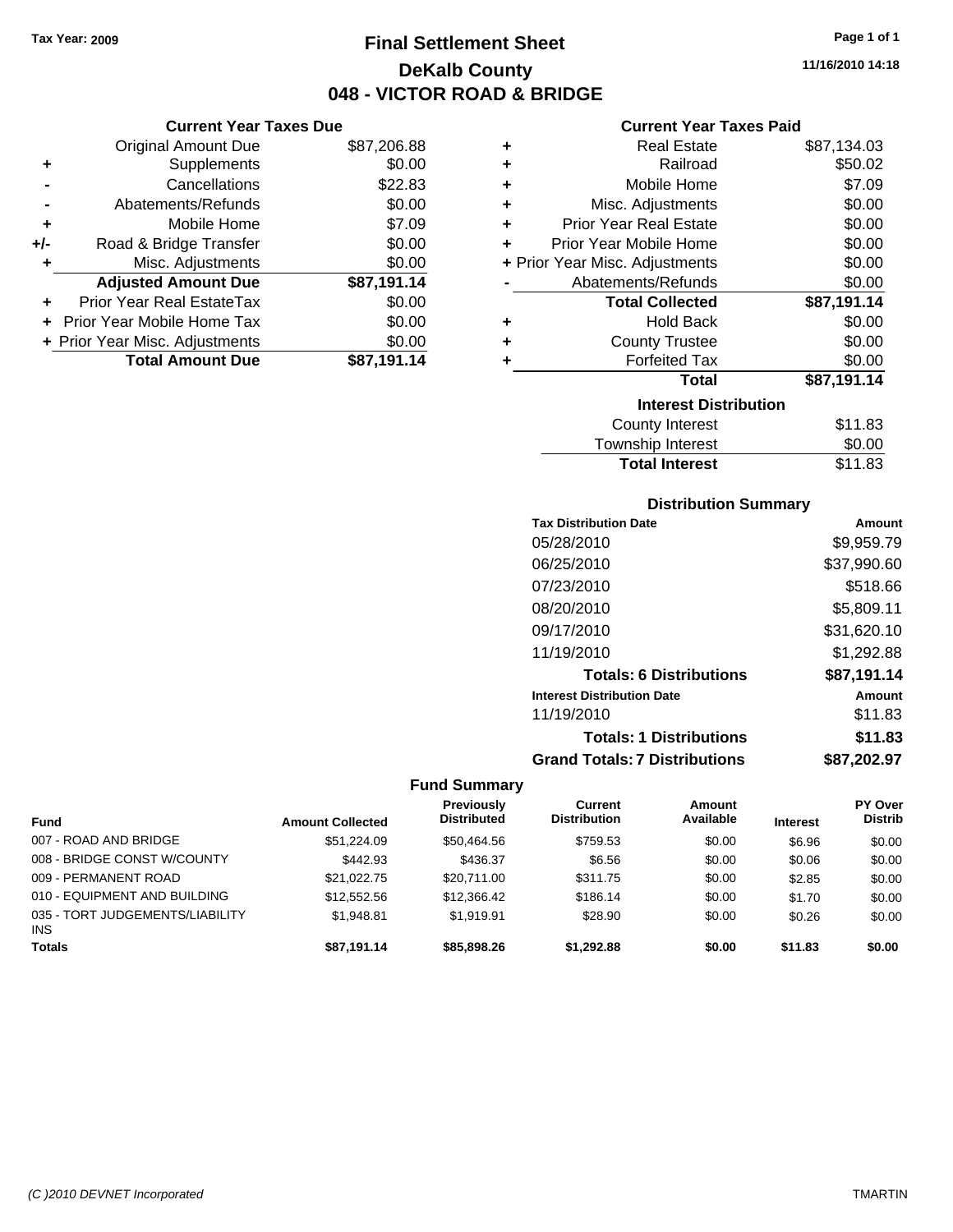### **Final Settlement Sheet Tax Year: 2009 Page 1 of 2 DeKalb County 056 - TOWN OF CORTLAND**

**11/16/2010 14:18**

| <b>Current Year Taxes Paid</b> |  |  |  |
|--------------------------------|--|--|--|
|--------------------------------|--|--|--|

| ٠ | <b>Real Estate</b>             | \$559,566.99 |
|---|--------------------------------|--------------|
| ÷ | Railroad                       | \$490.40     |
| ÷ | Mobile Home                    | \$0.00       |
| ÷ | Misc. Adjustments              | \$7,028.44   |
| ÷ | <b>Prior Year Real Estate</b>  | \$157.58     |
| ÷ | Prior Year Mobile Home         | \$0.00       |
|   | + Prior Year Misc. Adjustments | \$0.00       |
|   | Abatements/Refunds             | \$6,955.11   |
|   | <b>Total Collected</b>         | \$560,288.30 |
| ٠ | <b>Hold Back</b>               | \$0.00       |
| ٠ | <b>County Trustee</b>          | \$599.51     |
| ÷ | <b>Forfeited Tax</b>           | \$234.29     |
|   | Total                          | \$561,122.10 |
|   | <b>Interest Distribution</b>   |              |
|   | <b>County Interest</b>         | \$76.99      |
|   | <b>Township Interest</b>       | \$0.00       |
|   | <b>Total Interest</b>          | \$76.99      |

| <b>Road and Bridge Summary</b> |            |               |
|--------------------------------|------------|---------------|
| <b>Rd./Br. District</b>        | Amt. Due   | Amt. Distrib. |
| CORTLAND ROAD & BRIDC          | \$7.819.59 | \$7,811.66    |
| Totals                         | \$7,819.59 | \$7,811.66    |

**Current Year Taxes Due** Original Amount Due \$553,518.07

**Adjusted Amount Due \$560,964.52**

**Total Amount Due \$561,122.10**

**+** Supplements \$253.94 **-** Cancellations \$692.48 **-** Abatements/Refunds \$6,955.11 **+** Mobile Home \$0.00 **+/-** Road & Bridge Transfer \$7,811.66 **+** Misc. Adjustments \$7,028.44

**+** Prior Year Real EstateTax \$157.58 **+** Prior Year Mobile Home Tax \$0.00 **+ Prior Year Misc. Adjustments**  $$0.00$ 

#### **Distribution Summary**

| <b>Tax Distribution Date</b>         | Amount       |
|--------------------------------------|--------------|
| 05/28/2010                           | \$70,334.35  |
| 06/25/2010                           | \$217.680.58 |
| 07/23/2010                           | \$4,631.25   |
| 08/20/2010                           | \$41,981.73  |
| 09/17/2010                           | \$204,068.39 |
| 11/19/2010                           | \$21,592.00  |
| <b>Totals: 6 Distributions</b>       | \$560,288.30 |
| <b>Interest Distribution Date</b>    | Amount       |
| 11/19/2010                           | \$76.99      |
| <b>Totals: 1 Distributions</b>       | \$76.99      |
| <b>Grand Totals: 7 Distributions</b> | \$560,365.29 |
|                                      |              |

#### **Fund Summary**

| <b>Fund</b>             | <b>Amount Collected</b> | Previously<br><b>Distributed</b> | Current<br><b>Distribution</b> | Amount<br>Available | <b>Interest</b> | PY Over<br><b>Distrib</b> |
|-------------------------|-------------------------|----------------------------------|--------------------------------|---------------------|-----------------|---------------------------|
| 001 - CORPORATE         | \$399,553.85            | \$384,139.52                     | \$15,414.33                    | \$0.00              | \$55.68         | \$0.00                    |
| 005 - I. M. R. F.       | \$49,114.63             | \$47.219.83                      | \$1,894.80                     | \$0.00              | \$6.84          | \$0.00                    |
| 007 - ROAD AND BRIDGE   | \$7,811,66              | \$7.533.61                       | \$278.05                       | \$0.00              | \$0.00          | \$0.00                    |
| 014 - POLICE PROTECTION | \$59,890.68             | \$57.580.16                      | \$2,310.52                     | \$0.00              | \$8.35          | \$0.00                    |
| 047 - SOCIAL SECURITY   | \$43.917.48             | \$42,223.18                      | \$1,694.30                     | \$0.00              | \$6.12          | \$0.00                    |
| <b>Totals</b>           | \$560,288,30            | \$538,696.30                     | \$21.592.00                    | \$0.00              | \$76.99         | \$0.00                    |

#### **Miscellaneous Adjustment Detail**

| Year Source             | <b>Account Type</b>       | <b>Amount Adjustment Description</b>                                 |
|-------------------------|---------------------------|----------------------------------------------------------------------|
| 2009 RE - Real Estate   | <b>Back Tax Collected</b> | \$6,955.11 Eagle Home Nature's Crossing Redemption 58 Parcels by TBA |
| 2009 RE - Real Estate   | <b>Back Tax Collected</b> | \$6.93 Montalbano Builders Redemption 09-33-128-003 by TBA           |
| 2009 RE - Real Estate   | <b>Back Tax Collected</b> | \$2.30 Montalbano Builders Redemption 09-28-352-001 by TBA           |
| 2009 RE - Real Estate   | <b>Back Tax Collected</b> | \$1.51 Montalbano Builders Redemption 09-28-351-016 by TBA           |
| 2009 RE - Real Estate   | <b>Back Tax Collected</b> | \$1.59 Montalbano Builders Redemption 09-28-351-015 by TBA           |
| 2009 RE - Real Estate   | <b>Back Tax Collected</b> | \$3.49 Stauber Redemption 09-29-254-041 by TBA                       |
| 2009 RE - Real Estate   | <b>Back Tax Collected</b> | \$19.17 Stauber Redemption 09-29-254-047 by TBA                      |
| 2009 RE - Real Estate   | <b>Back Tax Collected</b> | \$19.17 Stauber Redemption 09-29-254-049 by TBA                      |
| 2009 RE - Real Estate   | <b>Back Tax Collected</b> | \$19.17 Stauber Redemption 09-29-254-041 by TBA                      |
| <b>Totals 9 entries</b> |                           | \$7.028.44                                                           |

#### *(C )2010 DEVNET Incorporated* TMARTIN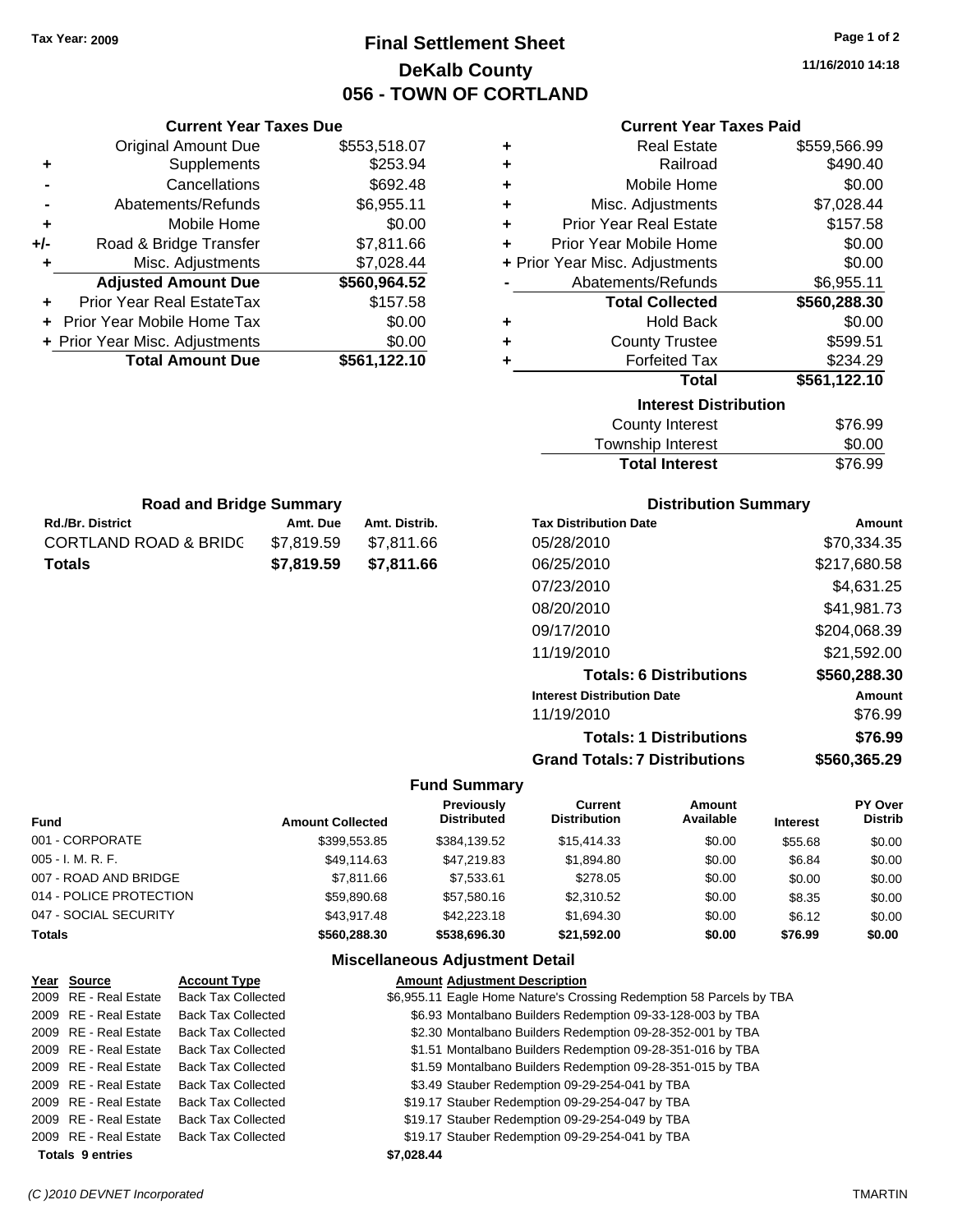### **Final Settlement Sheet Tax Year: 2009 Page 2 of 2 DeKalb County**

**11/16/2010 14:18**

**Abatement Detail**

 $\overline{\$6,955.11\}$  Reversal Entry-Eagle Home Nature's Crossing Redempt by TBA

**Totals \$6,955.11 1 entries**

**Year Source Account Type Amount Adjustment Description**<br>
2009 RE - Real Estate RE Abatement **Account 1991 Account Account Account As 6,955.11** Reversal Entry-Eagle Hon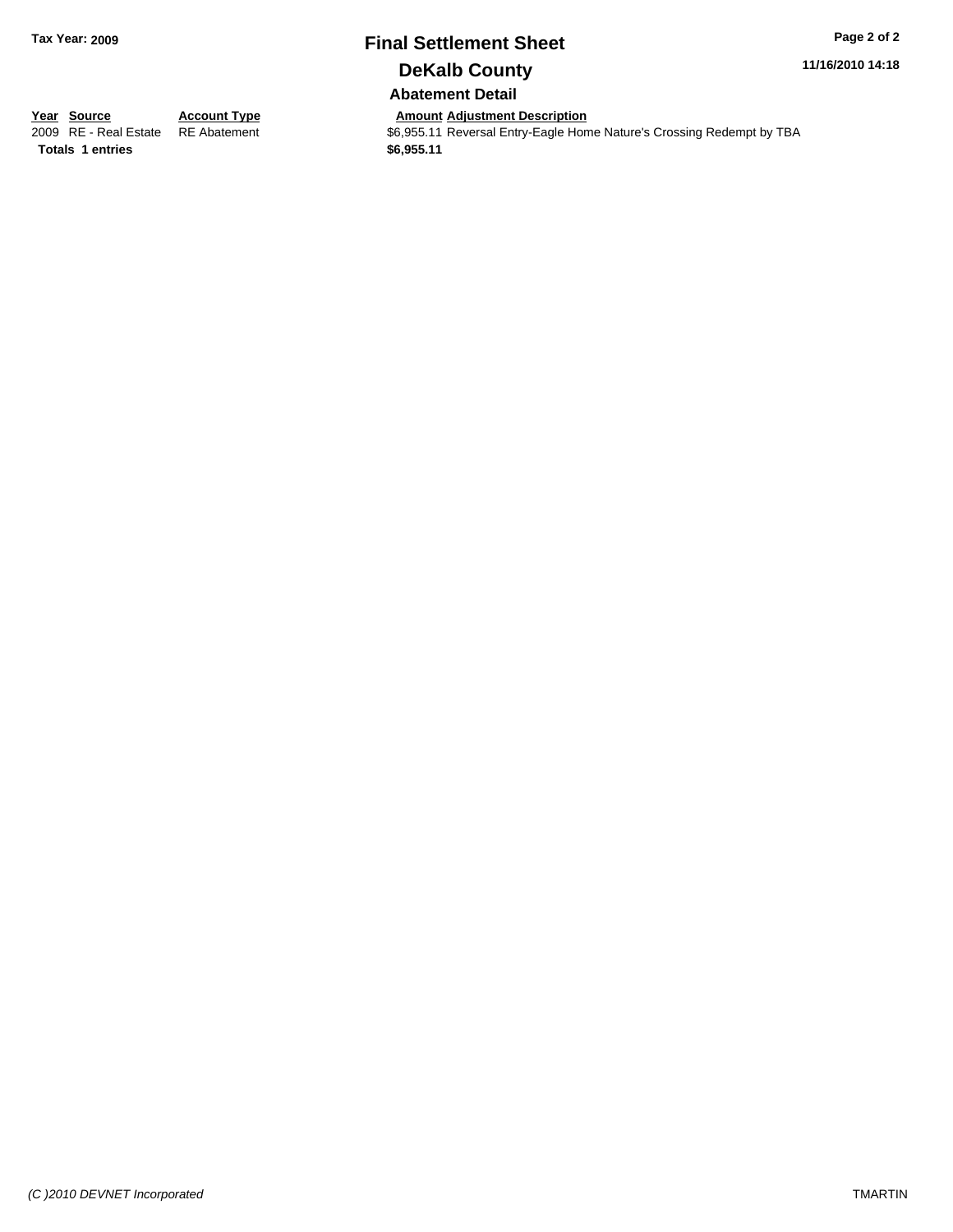**Current Year Taxes Due** Original Amount Due \$260,026.76

**Adjusted Amount Due \$259,855.24**

**Total Amount Due \$259,930.70**

**+** Supplements \$119.29 **-** Cancellations \$325.28 **-** Abatements/Refunds \$3,267.29 **+** Mobile Home \$0.00 **+/-** Road & Bridge Transfer \$0.00 **+** Misc. Adjustments \$3,301.76

**+** Prior Year Real EstateTax \$75.46 **+** Prior Year Mobile Home Tax \$0.00 **+ Prior Year Misc. Adjustments**  $$0.00$ 

### **Final Settlement Sheet Tax Year: 2009 Page 1 of 2 DeKalb County 057 - CORTLAND LIBRARY**

**11/16/2010 14:18**

#### **Current Year Taxes Paid**

|   | 900 - 1000 - 1000 - 1000 - 1000 - 1000 - 1000 - 1000 - 1000 - 1000 - 1100 - 1100 - 1100 - 1100 - 1100 - 1100 - |              |  |  |  |  |  |
|---|----------------------------------------------------------------------------------------------------------------|--------------|--|--|--|--|--|
| ٠ | <b>Real Estate</b>                                                                                             | \$259,198.67 |  |  |  |  |  |
| ٠ | Railroad                                                                                                       | \$230.38     |  |  |  |  |  |
| ٠ | Mobile Home                                                                                                    | \$0.00       |  |  |  |  |  |
| ÷ | Misc. Adjustments                                                                                              | \$3,301.76   |  |  |  |  |  |
| ÷ | <b>Prior Year Real Estate</b>                                                                                  | \$75.46      |  |  |  |  |  |
| ÷ | Prior Year Mobile Home                                                                                         | \$0.00       |  |  |  |  |  |
|   | + Prior Year Misc. Adjustments                                                                                 | \$0.00       |  |  |  |  |  |
|   | Abatements/Refunds                                                                                             | \$3,267.29   |  |  |  |  |  |
|   | <b>Total Collected</b>                                                                                         | \$259,538.98 |  |  |  |  |  |
| ٠ | <b>Hold Back</b>                                                                                               | \$0.00       |  |  |  |  |  |
| ٠ | <b>County Trustee</b>                                                                                          | \$281.66     |  |  |  |  |  |
| ÷ | <b>Forfeited Tax</b>                                                                                           | \$110.06     |  |  |  |  |  |
|   | <b>Total</b>                                                                                                   | \$259,930.70 |  |  |  |  |  |
|   | <b>Interest Distribution</b>                                                                                   |              |  |  |  |  |  |
|   | <b>County Interest</b>                                                                                         | \$35.67      |  |  |  |  |  |
|   | Townehin Interest                                                                                              | ቁስ ሰስ        |  |  |  |  |  |

#### Township Interest \$0.00

Total Interest \$35.67

| <b>Distribution Summary</b>          |              |
|--------------------------------------|--------------|
| <b>Tax Distribution Date</b>         | Amount       |
| 05/28/2010                           | \$32,607.93  |
| 06/25/2010                           | \$100,818.97 |
| 07/23/2010                           | \$2.143.09   |
| 08/20/2010                           | \$19,523.67  |
| 09/17/2010                           | \$94,434.97  |
| 11/19/2010                           | \$10,010.35  |
| <b>Totals: 6 Distributions</b>       | \$259,538.98 |
| <b>Interest Distribution Date</b>    | Amount       |
| 11/19/2010                           | \$35.67      |
| <b>Totals: 1 Distributions</b>       | \$35.67      |
| <b>Grand Totals: 7 Distributions</b> | \$259.574.65 |

#### **Fund Summary**

| <b>Fund</b>                                         | <b>Amount Collected</b> | <b>Previously</b><br><b>Distributed</b> | Current<br><b>Distribution</b> | Amount<br>Available | <b>Interest</b> | PY Over<br><b>Distrib</b> |
|-----------------------------------------------------|-------------------------|-----------------------------------------|--------------------------------|---------------------|-----------------|---------------------------|
| 004 - OPERATIONS & MAINTENANCE                      | \$5,994.03              | \$5,762.88                              | \$231.15                       | \$0.00              | \$0.83          | \$0.00                    |
| $005 - I. M. R. F.$                                 | \$5,994.05              | \$5,762.85                              | \$231.20                       | \$0.00              | \$0.82          | \$0.00                    |
| 016 - LIBRARY (township, municipalities)            | \$235,563,04            | \$226,477.45                            | \$9,085.59                     | \$0.00              | \$32.37         | \$0.00                    |
| 027 - AUDIT                                         | \$1,504.54              | \$1.446.51                              | \$58.03                        | \$0.00              | \$0.21          | \$0.00                    |
| 035 - TORT JUDGMENTS, LIABILITY<br><b>INSURANCE</b> | \$3.993.27              | \$3,839.23                              | \$154.04                       | \$0.00              | \$0.55          | \$0.00                    |
| 047 - SOCIAL SECURITY                               | \$6,490.05              | \$6.239.71                              | \$250.34                       | \$0.00              | \$0.89          | \$0.00                    |
| <b>Totals</b>                                       | \$259,538.98            | \$249.528.63                            | \$10,010.35                    | \$0.00              | \$35.67         | \$0.00                    |

#### **Miscellaneous Adjustment Detail**

| Year Source           | <b>Account Type</b>       | <b>Amount Adjustment Description</b>                                 |
|-----------------------|---------------------------|----------------------------------------------------------------------|
| 2009 RE - Real Estate | <b>Back Tax Collected</b> | \$3,267.29 Eagle Home Nature's Crossing Redemption 58 Parcels by TBA |
| 2009 RE - Real Estate | <b>Back Tax Collected</b> | \$3.26 Montalbano Builders Redemption 09-33-128-003 by TBA           |
| 2009 RE - Real Estate | <b>Back Tax Collected</b> | \$1.08 Montalbano Builders Redemption 09-28-352-001 by TBA           |
| 2009 RE - Real Estate | <b>Back Tax Collected</b> | \$0.71 Montalbano Builders Redemption 09-28-351-016 by TBA           |
| 2009 RE - Real Estate | <b>Back Tax Collected</b> | \$0.75 Montalbano Builders Redemption 09-28-351-015 by TBA           |
| 2009 RE - Real Estate | <b>Back Tax Collected</b> | \$1.64 Stauber Redemption 09-29-254-041 by TBA                       |
| 2009 RE - Real Estate | <b>Back Tax Collected</b> | \$9.01 Stauber Redemption 09-29-254-047 by TBA                       |
| 2009 RE - Real Estate | <b>Back Tax Collected</b> | \$9.01 Stauber Redemption 09-29-254-049 by TBA                       |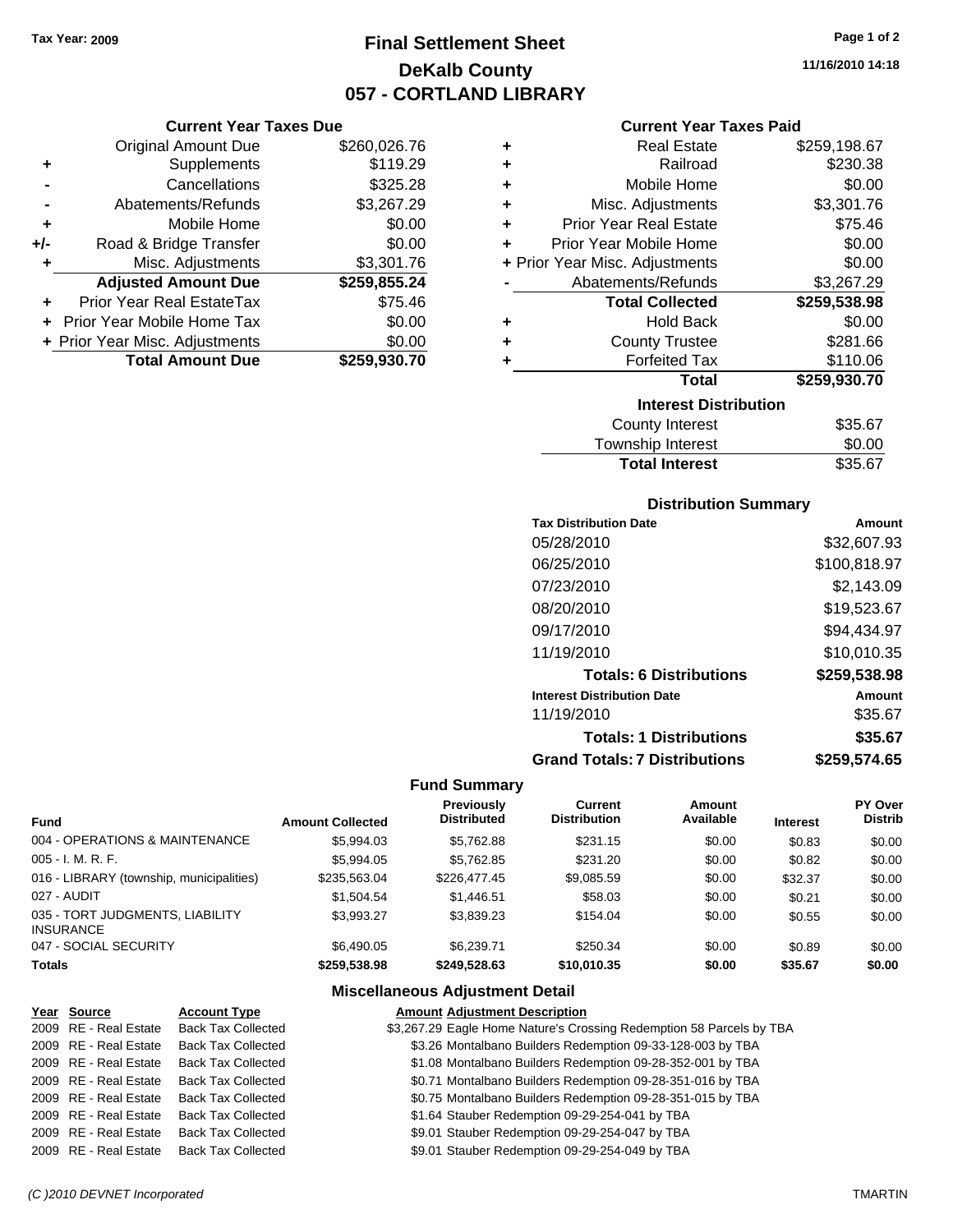### **Final Settlement Sheet Tax Year: 2009 Page 2 of 2 DeKalb County**

#### **11/16/2010 14:18**

### **Miscellaneous Adjustment Detail**

**Year Source Account Type Amount Adjustment Description**<br>
2009 RE - Real Estate Back Tax Collected \$9.01 Stauber Redemption 09-2 \$9.01 Stauber Redemption 09-29-254-041 by TBA **Totals \$3,301.76 9 entries**

#### **Abatement Detail**

#### **Year Source Account Type Amount Adjustment Description**

2009 RE - Real Estate RE Abatement \$3,267.29 Reversal Entry-Eagle Home Nature's Crossing Redempt by TBA

**Totals 1 entries** \$3,267.29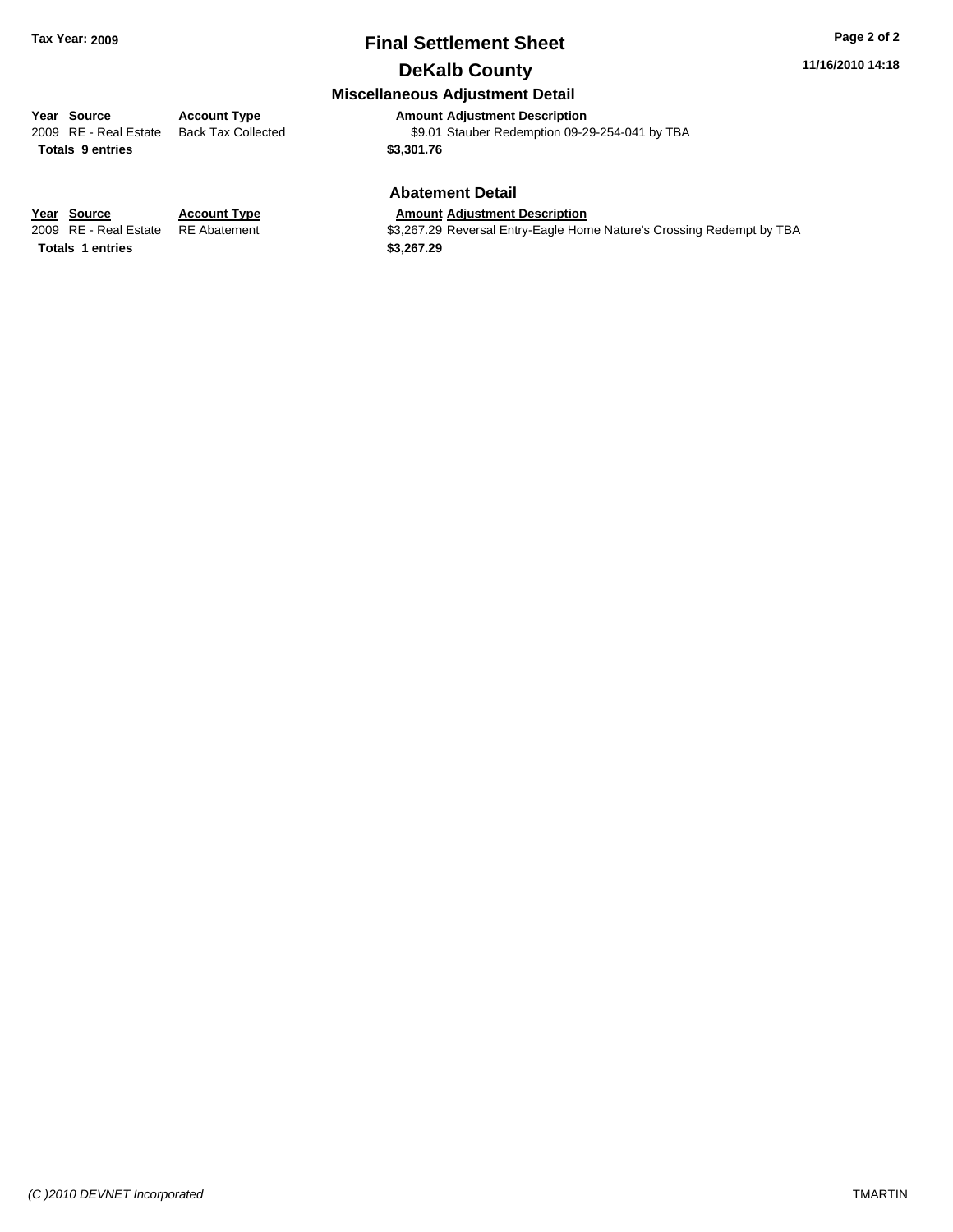### **Final Settlement Sheet Tax Year: 2009 Page 1 of 1 DeKalb County 058 - CITY OF DEKALB**

**11/16/2010 14:18**

#### **Current Year Taxes Paid**

| ٠ | <b>Real Estate</b>             | \$4,321,559.24 |  |  |
|---|--------------------------------|----------------|--|--|
| ÷ | Railroad                       | \$5,419.02     |  |  |
| ÷ | Mobile Home                    | \$2,454.87     |  |  |
| ÷ | Misc. Adjustments              | \$2,258.92     |  |  |
| ÷ | <b>Prior Year Real Estate</b>  | \$16,166.13    |  |  |
| ٠ | Prior Year Mobile Home         | \$0.00         |  |  |
|   | + Prior Year Misc. Adjustments | \$21,383.76    |  |  |
|   | Abatements/Refunds             | \$0.00         |  |  |
|   | <b>Total Collected</b>         | \$4,369,241.94 |  |  |
| ٠ | <b>Hold Back</b>               | \$0.00         |  |  |
| ٠ | <b>County Trustee</b>          | \$127.21       |  |  |
| ÷ | <b>Forfeited Tax</b>           | \$1,211.09     |  |  |
|   | <b>Total</b>                   | \$4,370,580.24 |  |  |
|   | <b>Interest Distribution</b>   |                |  |  |
|   | County Interest                | \$593.05       |  |  |

| <b>County Interest</b> | \$593.05 |
|------------------------|----------|
| Township Interest      | \$0.00   |
| <b>Total Interest</b>  | \$593.05 |

| <b>Road and Bridge Summary</b>                 |                           |               |  |
|------------------------------------------------|---------------------------|---------------|--|
| <b>Rd./Br. District</b>                        | Amt. Due                  | Amt. Distrib. |  |
| AFTON ROAD & BRIDGE                            | \$22,171.24               | \$22,170.70   |  |
| <b>CORTLAND ROAD &amp; BRIDC</b>               | \$529.53                  | \$528.99      |  |
| DEKALB ROAD & BRIDGE \$179,536.80 \$179,485.19 |                           |               |  |
| <b>Totals</b>                                  | \$202,237.57 \$202,184.88 |               |  |

**Current Year Taxes Due** Original Amount Due \$4,185,461.56

**Adjusted Amount Due \$4,333,030.35**

**Total Amount Due \$4,370,580.24**

**+** Supplements \$333.30 **-** Cancellations \$59,668.63 **-** Abatements/Refunds \$0.00 **+** Mobile Home \$2,460.32 **+/-** Road & Bridge Transfer \$202,184.88 **+** Misc. Adjustments \$2,258.92

**+** Prior Year Real EstateTax \$16,166.13 **+** Prior Year Mobile Home Tax \$0.00 **+** Prior Year Misc. Adjustments \$21,383.76

#### **Distribution Summary**

| <b>Tax Distribution Date</b>         | Amount         |
|--------------------------------------|----------------|
| 05/28/2010                           | \$494.276.49   |
| 06/25/2010                           | \$1,693,731.98 |
| 07/23/2010                           | \$25,042.22    |
| 08/20/2010                           | \$260,318.52   |
| 09/17/2010                           | \$1,673,046.55 |
| 11/19/2010                           | \$222,826.18   |
| <b>Totals: 6 Distributions</b>       | \$4,369,241.94 |
| <b>Interest Distribution Date</b>    | Amount         |
| 11/19/2010                           | \$593.05       |
| <b>Totals: 1 Distributions</b>       | \$593.05       |
| <b>Grand Totals: 7 Distributions</b> | \$4,369,834.99 |

#### **Fund Summary**

|                             |                         | Previously     | <b>Current</b>      | Amount    |                 | PY Over        |
|-----------------------------|-------------------------|----------------|---------------------|-----------|-----------------|----------------|
| <b>Fund</b>                 | <b>Amount Collected</b> | Distributed    | <b>Distribution</b> | Available | <b>Interest</b> | <b>Distrib</b> |
| 003 - BONDS AND INTEREST    | \$0.00                  | \$0.00         | \$0.00              | \$0.00    | \$0.00          | \$0.00         |
| $005 - I. M. R. F.$         | \$275,925,86            | \$261,836.98   | \$14,088.88         | \$0.00    | \$39.27         | \$0.00         |
| 007 - ROAD AND BRIDGE       | \$202.184.88            | \$192.129.84   | \$10.055.04         | \$0.00    | \$0.00          | \$0.00         |
| 013 - FIREFIGHTER'S PENSION | \$2,001,083.30          | \$1,898,907.43 | \$102,175.87        | \$0.00    | \$284.79        | \$0.00         |
| 015 - POLICE PENSION        | \$1.342.367.43          | \$1,273,825.77 | \$68,541.66         | \$0.00    | \$191.04        | \$0.00         |
| 047 - SOCIAL SECURITY       | \$547.680.47            | \$519.715.74   | \$27.964.73         | \$0.00    | \$77.95         | \$0.00         |
| <b>Totals</b>               | \$4.369.241.94          | \$4,146,415.76 | \$222,826.18        | \$0.00    | \$593.05        | \$0.00         |

#### **Miscellaneous Adjustment Detail**

### **Year Source Account Type Amount Adjustment Description**

2008 RE - Real Estate Back Tax Collected \$21,376.54 DeKalb TIF #4 Surplus Distribution by TBA

- 2009 RE Real Estate Back Tax Collected \$3.32 Gardens of Rivermist Redemption 08-02-303-001 by TBA
- 2009 RE Real Estate Paymt In Lieu of Tax \$1,127.80 Housing Authority DeKalb Units by TBA
- 2009 RE Real Estate Paymt In Lieu of Tax \$1,127.80 Housing Authority DeKalb Units by TBA
- 2009 MH Mobile Home Back Tax Collected \$7.22 Davison Redemption 08-26-176-013-0724A by TBA

**Totals \$23,642.68 5 entries**

```
(C )2010 DEVNET Incorporated TMARTIN
```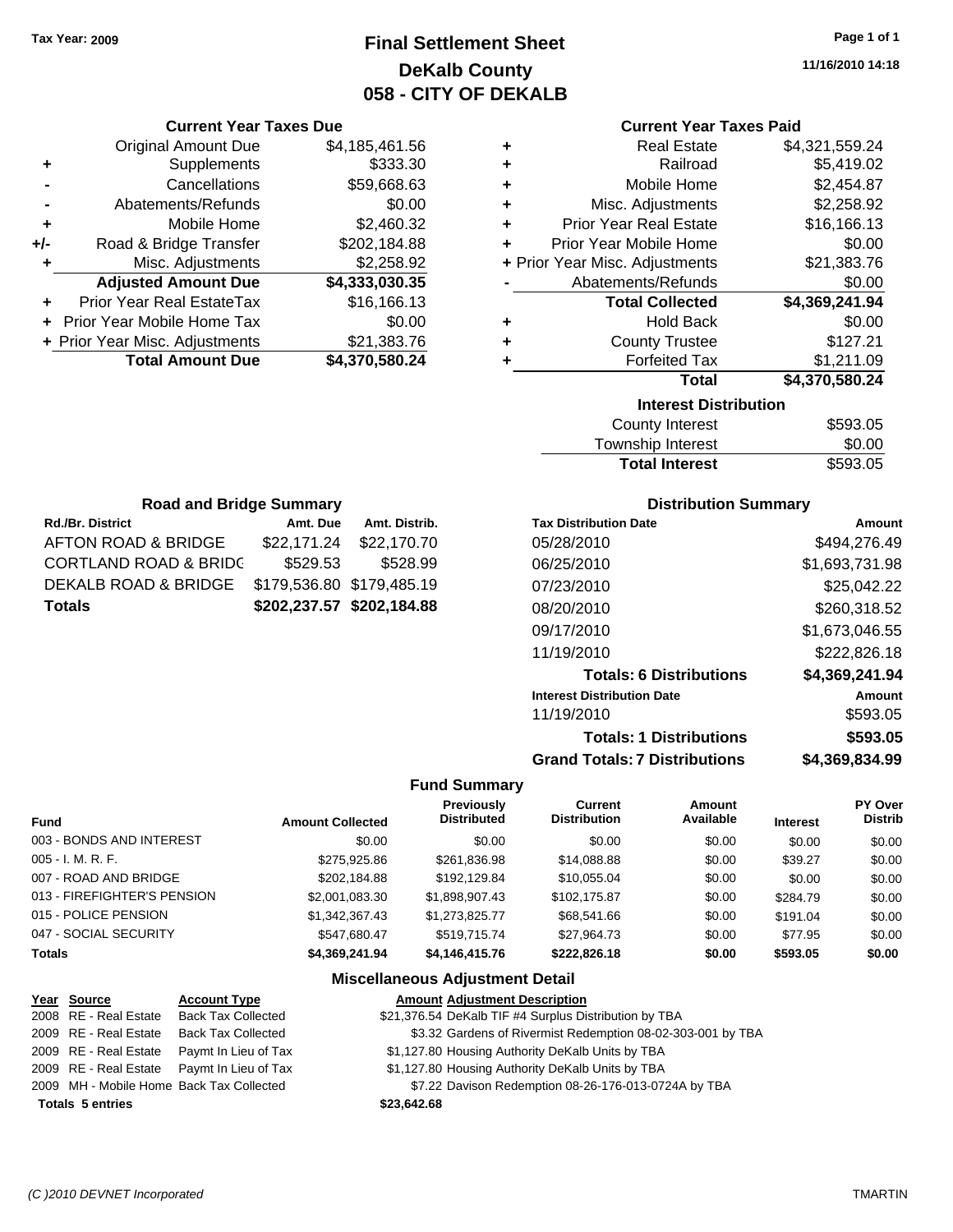### **Final Settlement Sheet Tax Year: 2009 Page 1 of 1 DeKalb County 059 - DE KALB LIBRARY**

#### **Current Year Taxes Due**

|     | <b>Original Amount Due</b>       | \$1,798,523.55 |
|-----|----------------------------------|----------------|
| ٠   | Supplements                      | \$143.22       |
|     | Cancellations                    | \$19,707.97    |
|     | Abatements/Refunds               | \$0.00         |
| ÷   | Mobile Home                      | \$1,057.20     |
| +/- | Road & Bridge Transfer           | \$0.00         |
| ٠   | Misc. Adjustments                | \$970.66       |
|     | <b>Adjusted Amount Due</b>       | \$1,780,986.66 |
|     | <b>Prior Year Real EstateTax</b> | \$6,739.14     |
|     | Prior Year Mobile Home Tax       | \$0.00         |
|     | + Prior Year Misc. Adjustments   | \$8,942.06     |
|     | <b>Total Amount Due</b>          | \$1,796,667.86 |

| ٠ | <b>Real Estate</b>             | \$1,776,057.45 |
|---|--------------------------------|----------------|
| ٠ | Railroad                       | \$2,328.60     |
| ٠ | Mobile Home                    | \$1,054.85     |
| ÷ | Misc. Adjustments              | \$970.66       |
| ÷ | <b>Prior Year Real Estate</b>  | \$6,739.14     |
| ٠ | Prior Year Mobile Home         | \$0.00         |
|   | + Prior Year Misc. Adjustments | \$8,942.06     |
|   | Abatements/Refunds             | \$0.00         |
|   | <b>Total Collected</b>         | \$1,796,092.76 |
| ٠ | <b>Hold Back</b>               | \$0.00         |
| ٠ | <b>County Trustee</b>          | \$54.67        |
| ٠ | <b>Forfeited Tax</b>           | \$520.43       |
|   | Total                          | \$1,796,667.86 |
|   | <b>Interest Distribution</b>   |                |
|   | County Interest                | \$243.79       |

| <b>Total Interest</b> | \$243.79 |
|-----------------------|----------|
| Township Interest     | \$0.00   |
| County Interest       | \$243.79 |

#### **Distribution Summary**

| <b>Tax Distribution Date</b>         | Amount         |
|--------------------------------------|----------------|
| 05/28/2010                           | \$202,938.07   |
| 06/25/2010                           | \$696,355.69   |
| 07/23/2010                           | \$10,233.65    |
| 08/20/2010                           | \$107,138.19   |
| 09/17/2010                           | \$688,240.24   |
| 11/19/2010                           | \$91.186.92    |
| <b>Totals: 6 Distributions</b>       | \$1,796,092.76 |
| <b>Interest Distribution Date</b>    | Amount         |
| 11/19/2010                           | \$243.79       |
| <b>Totals: 1 Distributions</b>       | \$243.79       |
| <b>Grand Totals: 7 Distributions</b> | \$1.796.336.55 |
|                                      |                |

#### **Fund Summary**

|                                          |                         | Previously     | Current             | Amount    |                 | <b>PY Over</b> |
|------------------------------------------|-------------------------|----------------|---------------------|-----------|-----------------|----------------|
| Fund                                     | <b>Amount Collected</b> | Distributed    | <b>Distribution</b> | Available | <b>Interest</b> | <b>Distrib</b> |
| 016 - LIBRARY (township, municipalities) | \$1.796.092.76          | \$1.704.905.84 | \$91,186.92         | \$0.00    | \$243.79        | \$0.00         |
| Totals                                   | \$1.796.092.76          | \$1.704.905.84 | \$91.186.92         | \$0.00    | \$243.79        | \$0.00         |

### **Miscellaneous Adjustment Detail**

| Year Source             | <b>Account Type</b>                        | <b>Amount Adjustment Description</b>                        |
|-------------------------|--------------------------------------------|-------------------------------------------------------------|
| 2008 RE - Real Estate   | <b>Back Tax Collected</b>                  | \$8,938.96 DeKalb TIF #4 Surplus Distribution by TBA        |
| 2009 RE - Real Estate   | Back Tax Collected                         | \$1.42 Gardens of Rivermist Redemption 08-02-303-001 by TBA |
|                         | 2009 RE - Real Estate Paymt In Lieu of Tax | \$484.63 Housing Authority DeKalb Units by TBA              |
|                         | 2009 RE - Real Estate Paymt In Lieu of Tax | \$484.61 Housing Authority DeKalb Units by TBA              |
|                         | 2009 MH - Mobile Home Back Tax Collected   | \$3.10 Davison Redemption 08-26-176-013-0724A by TBA        |
| <b>Totals 5 entries</b> |                                            | \$9,912.72                                                  |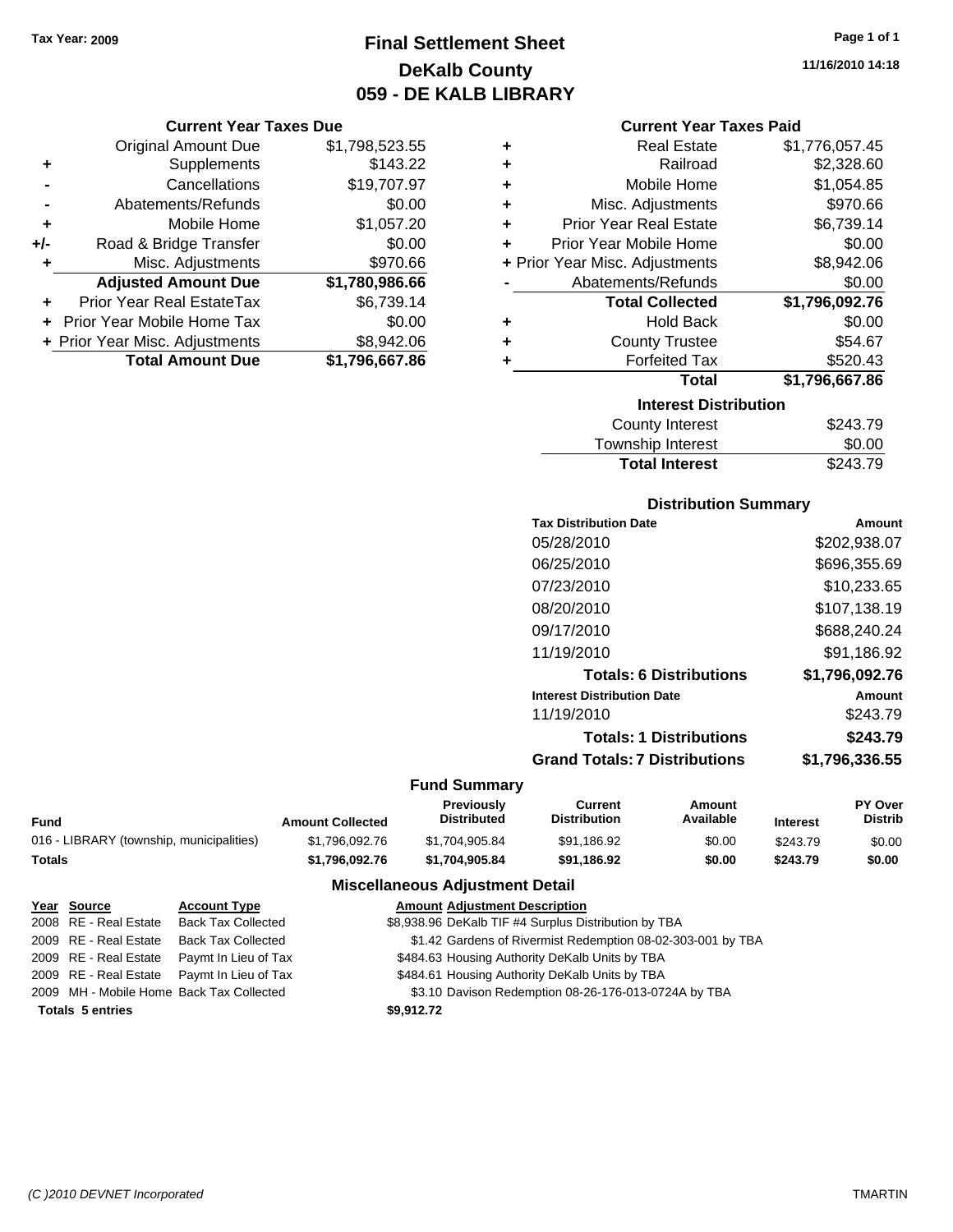**Current Year Taxes Due** Original Amount Due \$2,788.00

**Adjusted Amount Due \$2,788.00**

**Total Amount Due \$2,788.00**

**+** Supplements \$0.00 **-** Cancellations \$0.00 **-** Abatements/Refunds \$0.00 **+** Mobile Home \$0.00 **+/-** Road & Bridge Transfer \$0.00 **+** Misc. Adjustments \$0.00

**+** Prior Year Real EstateTax \$0.00 **+** Prior Year Mobile Home Tax \$0.00 **+ Prior Year Misc. Adjustments**  $$0.00$ 

### **Final Settlement Sheet Tax Year: 2009 Page 1 of 1 DeKalb County 060 - DEKALB SSA #3**

#### **Current Year Taxes Paid**

| ٠ | <b>Real Estate</b>             | \$2,788.00 |
|---|--------------------------------|------------|
| ٠ | Railroad                       | \$0.00     |
| ÷ | Mobile Home                    | \$0.00     |
| ÷ | Misc. Adjustments              | \$0.00     |
| ٠ | <b>Prior Year Real Estate</b>  | \$0.00     |
| ٠ | Prior Year Mobile Home         | \$0.00     |
|   | + Prior Year Misc. Adjustments | \$0.00     |
|   | Abatements/Refunds             | \$0.00     |
|   | <b>Total Collected</b>         | \$2,788.00 |
| ٠ | <b>Hold Back</b>               | \$0.00     |
| ٠ | <b>County Trustee</b>          | \$0.00     |
| ٠ | <b>Forfeited Tax</b>           | \$0.00     |
|   | Total                          | \$2,788.00 |
|   | <b>Interest Distribution</b>   |            |
|   | County Interest                | \$0.38     |
|   | Townshin Interest              | ደ0 00      |

# Township Interest  $$0.00$ Total Interest \$0.38

#### **Distribution Summary**

| <b>Tax Distribution Date</b>         | Amount     |
|--------------------------------------|------------|
| 05/28/2010                           | \$319.63   |
| 06/25/2010                           | \$1,180.18 |
| 08/20/2010                           | \$114.36   |
| 09/17/2010                           | \$1,173.83 |
| <b>Totals: 4 Distributions</b>       | \$2,788.00 |
| <b>Interest Distribution Date</b>    | Amount     |
| 11/19/2010                           | \$0.38     |
| <b>Totals: 1 Distributions</b>       | \$0.38     |
| <b>Grand Totals: 5 Distributions</b> | \$2,788.38 |

| <b>Fund Summary</b>        |                         |                                         |                                |                     |                 |                                  |
|----------------------------|-------------------------|-----------------------------------------|--------------------------------|---------------------|-----------------|----------------------------------|
| Fund                       | <b>Amount Collected</b> | <b>Previously</b><br><b>Distributed</b> | Current<br><b>Distribution</b> | Amount<br>Available | <b>Interest</b> | <b>PY Over</b><br><b>Distrib</b> |
| 023 - SPECIAL SERVICE AREA | \$2,788.00              | \$2,788,00                              | \$0.00                         | \$0.00              | \$0.38          | \$0.00                           |
| <b>Totals</b>              | \$2,788,00              | \$2,788,00                              | \$0.00                         | \$0.00              | \$0.38          | \$0.00                           |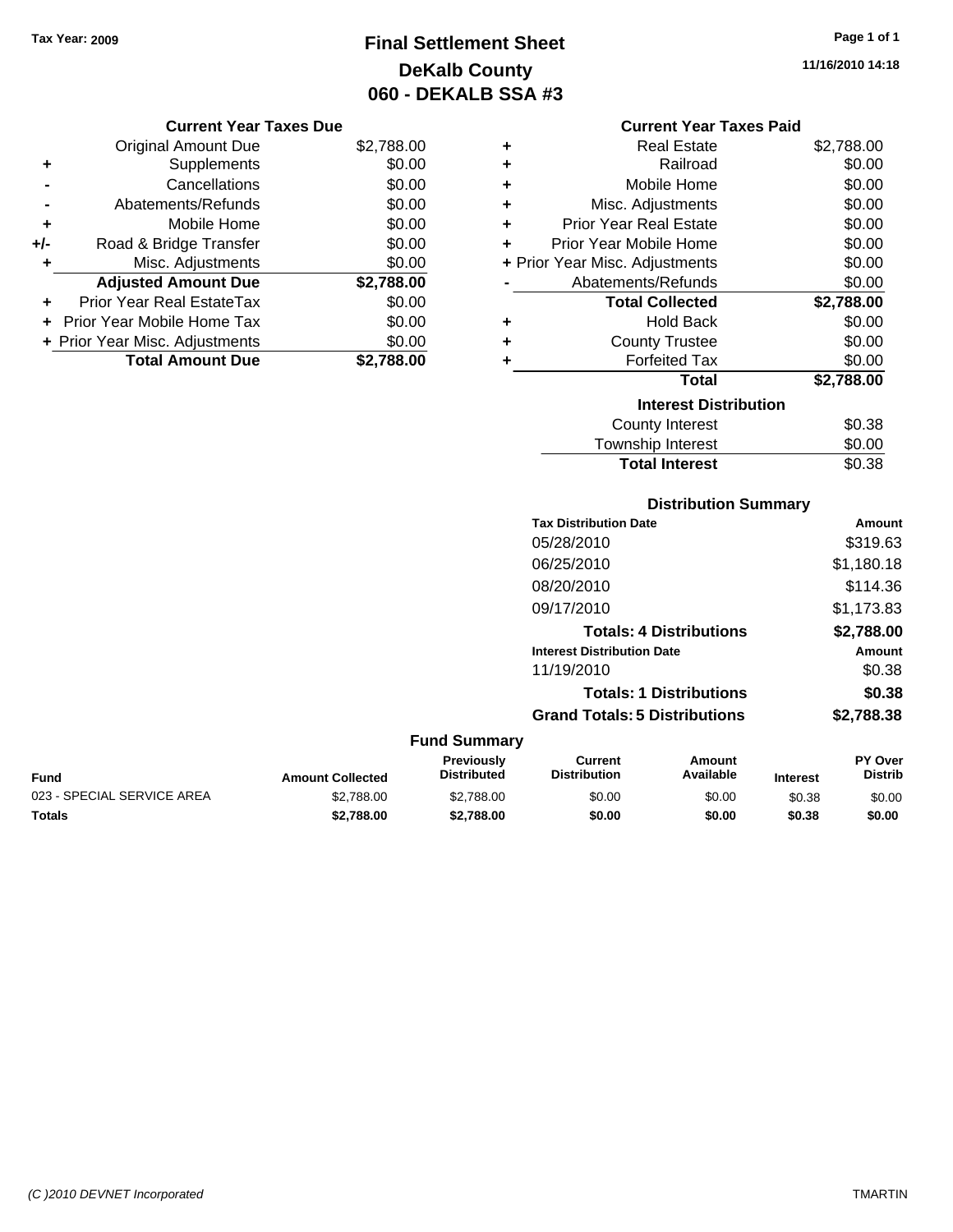**Current Year Taxes Due** Original Amount Due \$1,485.68

**Adjusted Amount Due \$1,485.55**

**Total Amount Due \$1,485.55**

**+** Supplements \$0.00 **-** Cancellations \$0.13 **-** Abatements/Refunds \$0.00 **+** Mobile Home \$0.00 **+/-** Road & Bridge Transfer \$0.00 **+** Misc. Adjustments \$0.00

**+** Prior Year Real EstateTax \$0.00 **+** Prior Year Mobile Home Tax \$0.00 **+ Prior Year Misc. Adjustments**  $$0.00$ 

### **Final Settlement Sheet Tax Year: 2009 Page 1 of 1 DeKalb County 061 - DEKALB SSA #4**

#### **Current Year Taxes Paid**

| ٠ | <b>Real Estate</b>             | \$1,485.55 |
|---|--------------------------------|------------|
| ٠ | Railroad                       | \$0.00     |
| ٠ | Mobile Home                    | \$0.00     |
| ÷ | Misc. Adjustments              | \$0.00     |
| ÷ | <b>Prior Year Real Estate</b>  | \$0.00     |
| ÷ | Prior Year Mobile Home         | \$0.00     |
|   | + Prior Year Misc. Adjustments | \$0.00     |
|   | Abatements/Refunds             | \$0.00     |
|   |                                |            |
|   | <b>Total Collected</b>         | \$1,485.55 |
| ٠ | <b>Hold Back</b>               | \$0.00     |
| ٠ | <b>County Trustee</b>          | \$0.00     |
| ٠ | <b>Forfeited Tax</b>           | \$0.00     |
|   | <b>Total</b>                   | \$1,485.55 |
|   | <b>Interest Distribution</b>   |            |
|   | County Interest                | \$0.20     |

### **Distribution Summary**

Total Interest \$0.20

| <b>Tax Distribution Date</b>         | Amount     |
|--------------------------------------|------------|
| 05/28/2010                           | \$121.16   |
| 06/25/2010                           | \$628.53   |
| 07/23/2010                           | \$4.72     |
| 08/20/2010                           | \$53.67    |
| 09/17/2010                           | \$636.01   |
| 11/19/2010                           | \$41.46    |
| <b>Totals: 6 Distributions</b>       | \$1,485.55 |
| <b>Interest Distribution Date</b>    | Amount     |
| 11/19/2010                           | \$0.20     |
| <b>Totals: 1 Distributions</b>       | \$0.20     |
| <b>Grand Totals: 7 Distributions</b> | \$1,485.75 |
|                                      |            |

#### **Fund Summary Fund Interest Amount Collected Distributed PY Over Distrib Amount Available Current Distribution Previously** 023 - SPECIAL SERVICE AREA  $$1,485.55$   $$1,444.09$   $$41.46$   $$0.00$   $$0.20$   $$0.00$ **Totals \$1,485.55 \$1,444.09 \$41.46 \$0.00 \$0.20 \$0.00**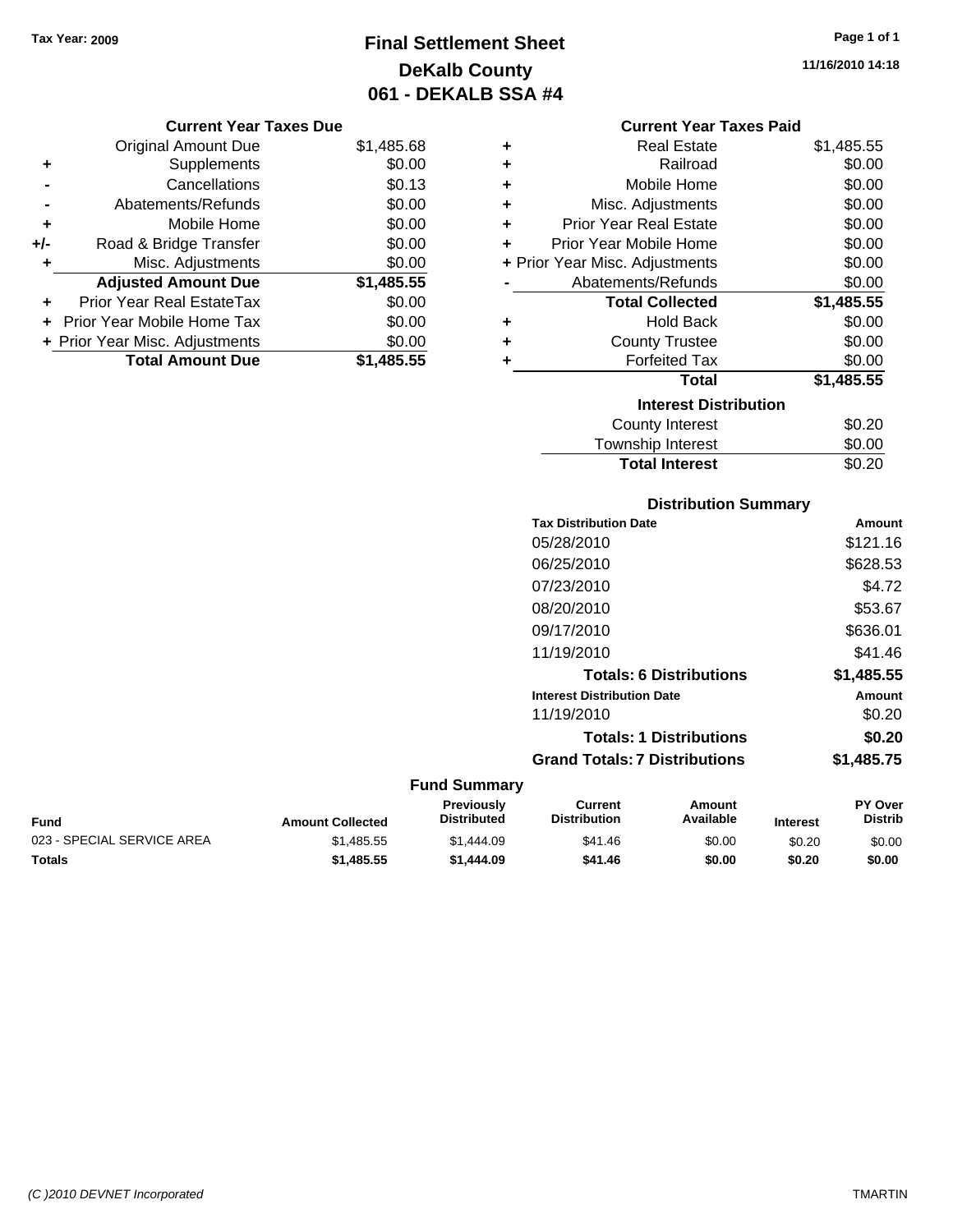### **Final Settlement Sheet Tax Year: 2009 Page 1 of 1 DeKalb County 062 - CITY OF GENOA**

**11/16/2010 14:18**

#### **Current Year Taxes Paid**

| ÷ | <b>Real Estate</b>             | \$645,440.60 |
|---|--------------------------------|--------------|
| ٠ | Railroad                       | \$781.02     |
| ÷ | Mobile Home                    | \$521.46     |
| ٠ | Misc. Adjustments              | \$56.18      |
| ٠ | <b>Prior Year Real Estate</b>  | (\$265.78)   |
| ٠ | Prior Year Mobile Home         | (\$3.99)     |
|   | + Prior Year Misc. Adjustments | \$0.00       |
|   | Abatements/Refunds             | \$9.51       |
|   |                                |              |
|   | <b>Total Collected</b>         | \$646,519.98 |
| ٠ | <b>Hold Back</b>               | \$0.00       |
| ٠ | <b>County Trustee</b>          | \$132.41     |
| ٠ | <b>Forfeited Tax</b>           | \$0.00       |
|   | <b>Total</b>                   | \$646,652.39 |
|   | <b>Interest Distribution</b>   |              |
|   | County Interest                | \$87.76      |

| <b>Road and Bridge Summary</b> |             |               |  |
|--------------------------------|-------------|---------------|--|
| <b>Rd./Br. District</b>        | Amt. Due    | Amt. Distrib. |  |
| GENOA ROAD & BRIDGE            | \$23,516.57 | \$23,512.53   |  |
| KINGSTON ROAD & BRIDG          | \$10,848.01 | \$10,848.01   |  |
| Totals                         | \$34,364.58 | \$34,360.54   |  |

**Current Year Taxes Due** Original Amount Due \$616,986.12

**Adjusted Amount Due \$646,922.16**

**Total Amount Due \$646,652.39**

**+** Supplements \$0.00 **-** Cancellations \$4,992.63 **-** Abatements/Refunds **\$9.51 +** Mobile Home \$521.46 **+/-** Road & Bridge Transfer \$34,360.54 **+** Misc. Adjustments \$56.18

**+** Prior Year Real EstateTax (\$265.78) **+** Prior Year Mobile Home Tax (\$3.99) **+ Prior Year Misc. Adjustments**  $$0.00$ 

#### **Distribution Summary**

Total Interest \$87.76

| <b>Tax Distribution Date</b>         | Amount       |
|--------------------------------------|--------------|
| 05/28/2010                           | \$82,290.96  |
| 06/25/2010                           | \$238,960.56 |
| 07/23/2010                           | \$7,850.08   |
| 08/20/2010                           | \$37,549.93  |
| 09/17/2010                           | \$236,102.38 |
| 11/19/2010                           | \$43.766.07  |
| <b>Totals: 6 Distributions</b>       | \$646,519.98 |
| <b>Interest Distribution Date</b>    | Amount       |
| 11/19/2010                           | \$87.76      |
| <b>Totals: 1 Distributions</b>       | \$87.76      |
| <b>Grand Totals: 7 Distributions</b> | \$646,607.74 |

#### **Fund Summary**

| <b>Fund</b>              | <b>Amount Collected</b> | <b>Previously</b><br><b>Distributed</b> | Current<br><b>Distribution</b> | Amount<br>Available | <b>Interest</b> | PY Over<br><b>Distrib</b> |
|--------------------------|-------------------------|-----------------------------------------|--------------------------------|---------------------|-----------------|---------------------------|
| 001 - CORPORATE          | \$306.074.83            | \$285.074.01                            | \$21,000.82                    | \$0.00              | \$43.88         | \$0.00                    |
| 003 - BONDS AND INTEREST | \$0.00                  | \$0.00                                  | \$0.00                         | \$0.00              | \$0.00          | \$0.00                    |
| 007 - ROAD AND BRIDGE    | \$34,360.54             | \$32,596.78                             | \$1.763.76                     | \$0.00              | \$0.00          | \$0.00                    |
| 014 - POLICE PROTECTION  | \$306.084.61            | \$285,083.12                            | \$21,001.49                    | \$0.00              | \$43.88         | \$0.00                    |
| Totals                   | \$646,519.98            | \$602,753,91                            | \$43,766.07                    | \$0.00              | \$87.76         | \$0.00                    |

#### **Miscellaneous Adjustment Detail**

**Abatement Detail**

#### **Year Source Account Type Amount Adjustment Description**

| \$56.18 Capes Redemption 03-19-377-001 by TBA |  |
|-----------------------------------------------|--|
| \$56.18                                       |  |

| Year Source                        | <b>Account Type</b> | <b>Amount Adiustment Description</b>         |  |
|------------------------------------|---------------------|----------------------------------------------|--|
| 2009 RE - Real Estate RE Abatement |                     | \$9.51 03-19-401-005 2008 PTAB REFUND by TBA |  |
| Totals 1 entries                   |                     | \$9.51                                       |  |

**Totals 1 entries** 

2009 RE - Real Estate Back Tax Collected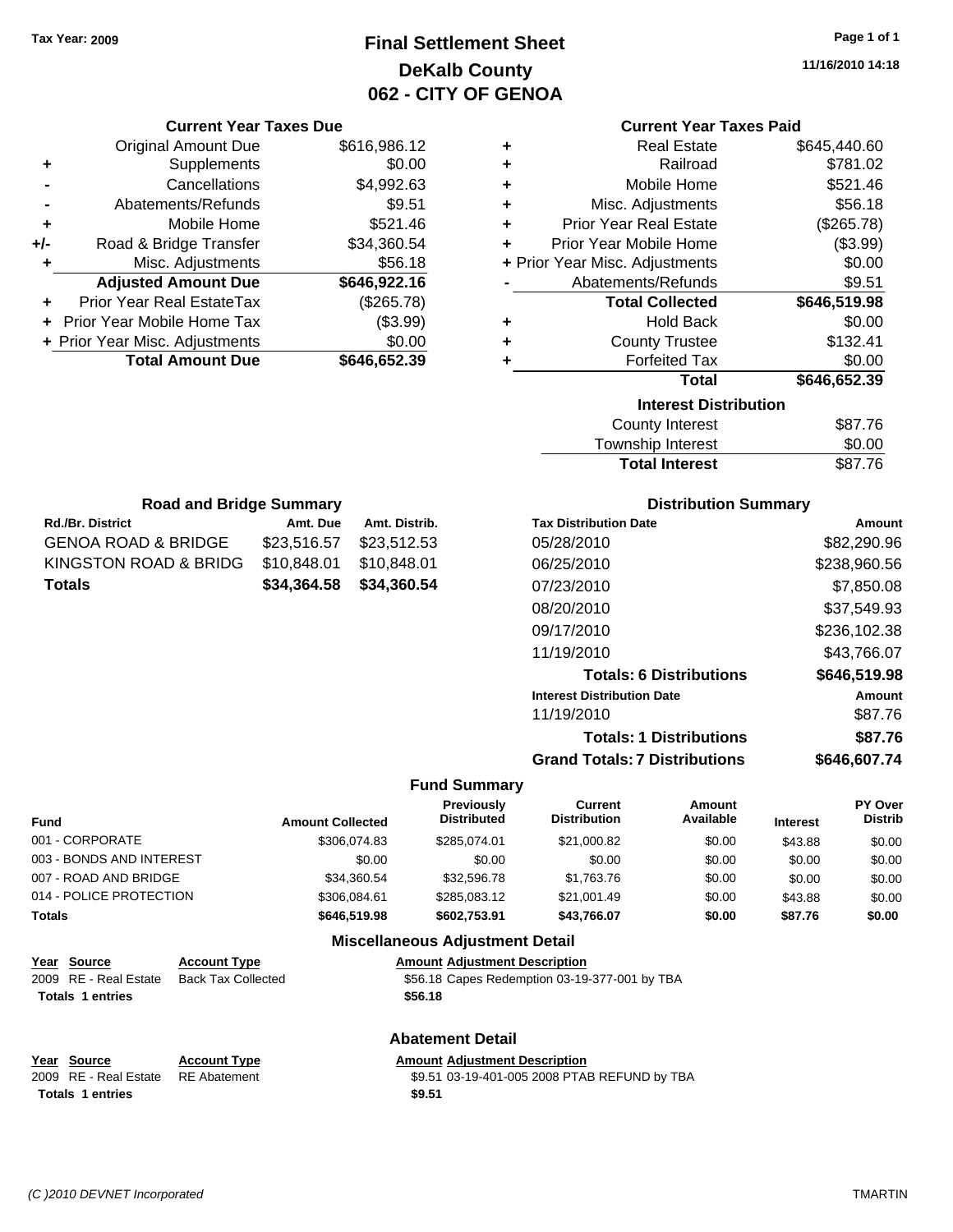### **Final Settlement Sheet Tax Year: 2009 Page 1 of 1 DeKalb County 063 - VILLAGE OF HINCKLEY**

**11/16/2010 14:18**

| <b>Current Year Taxes Paid</b> |  |  |  |
|--------------------------------|--|--|--|
|--------------------------------|--|--|--|

|                              | OUITGIIL I GAI TAAGS FAIU      |              |  |  |
|------------------------------|--------------------------------|--------------|--|--|
| ٠                            | Real Estate                    | \$283,003.56 |  |  |
| ٠                            | Railroad                       | \$592.22     |  |  |
| ÷                            | Mobile Home                    | \$0.00       |  |  |
| ٠                            | Misc. Adjustments              | \$90.73      |  |  |
| ٠                            | <b>Prior Year Real Estate</b>  | (\$130.23)   |  |  |
| ÷                            | Prior Year Mobile Home         | \$0.00       |  |  |
|                              | + Prior Year Misc. Adjustments | \$0.00       |  |  |
|                              | Abatements/Refunds             | \$0.00       |  |  |
|                              | <b>Total Collected</b>         | \$283,556.28 |  |  |
| ٠                            | <b>Hold Back</b>               | \$0.00       |  |  |
| ٠                            | <b>County Trustee</b>          | \$8.22       |  |  |
| ٠                            | <b>Forfeited Tax</b>           | \$3,775.75   |  |  |
|                              | <b>Total</b>                   | \$287,340.25 |  |  |
| <b>Interest Distribution</b> |                                |              |  |  |
|                              | <b>County Interest</b>         | \$38.49      |  |  |
|                              |                                |              |  |  |

| <b>Total Interest</b> | \$38.49 |
|-----------------------|---------|
| Township Interest     | \$0.00  |
| County Interest       | \$38.49 |

| <b>Road and Bridge Summary</b> |                         |               |  |  |
|--------------------------------|-------------------------|---------------|--|--|
| <b>Rd./Br. District</b>        | Amt. Due                | Amt. Distrib. |  |  |
| SQUAW GROVE ROAD & B           | \$45.116.58             | \$44.659.60   |  |  |
| Totals                         | \$45,116.58 \$44,659.60 |               |  |  |

**Current Year Taxes Due** Original Amount Due \$242,870.94

**Adjusted Amount Due \$287,470.48**

**Total Amount Due \$287,340.25**

**+** Supplements \$0.00 **-** Cancellations \$150.79 **-** Abatements/Refunds \$0.00 **+** Mobile Home \$0.00 **+/-** Road & Bridge Transfer \$44,659.60 **+** Misc. Adjustments \$90.73

**+** Prior Year Real EstateTax (\$130.23) **+** Prior Year Mobile Home Tax \$0.00 **+ Prior Year Misc. Adjustments**  $$0.00$ 

#### **Distribution Summary**

| <b>Tax Distribution Date</b>         | Amount       |
|--------------------------------------|--------------|
| 05/28/2010                           | \$32,777.05  |
| 06/25/2010                           | \$111,993.08 |
| 08/20/2010                           | \$18,315.40  |
| 09/17/2010                           | \$108,742.89 |
| 11/19/2010                           | \$11,727.86  |
| <b>Totals: 5 Distributions</b>       | \$283,556.28 |
| <b>Interest Distribution Date</b>    | Amount       |
| 11/19/2010                           | \$38.49      |
| <b>Totals: 1 Distributions</b>       | \$38.49      |
| <b>Grand Totals: 6 Distributions</b> | \$283,594.77 |

#### **Fund Summary**

| <b>Fund</b>                             | <b>Amount Collected</b> | <b>Previously</b><br><b>Distributed</b> | Current<br><b>Distribution</b> | Amount<br>Available | <b>Interest</b> | PY Over<br><b>Distrib</b> |
|-----------------------------------------|-------------------------|-----------------------------------------|--------------------------------|---------------------|-----------------|---------------------------|
| 001 - CORPORATE                         | \$107.128.92            | \$102,766.00                            | \$4,362.92                     | \$0.00              | \$17.26         | \$0.00                    |
| $005 - I. M. R. F.$                     | \$35.772.64             | \$34.315.78                             | \$1,456.86                     | \$0.00              | \$5.76          | \$0.00                    |
| 007 - ROAD AND BRIDGE                   | \$44,659.60             | \$42,660.93                             | \$1,998.67                     | \$0.00              | \$0.00          | \$0.00                    |
| 014 - POLICE PROTECTION                 | \$30.477.47             | \$29,236.29                             | \$1,241.18                     | \$0.00              | \$4.91          | \$0.00                    |
| 027 - AUDIT                             | \$7.729.73              | \$7,414.94                              | \$314.79                       | \$0.00              | \$1.25          | \$0.00                    |
| 035 - TORT JUDGEMENTS/LIABILITY<br>INS. | \$13,396.61             | \$12,851.03                             | \$545.58                       | \$0.00              | \$2.16          | \$0.00                    |
| 047 - SOCIAL SECURITY                   | \$31.360.92             | \$30.083.74                             | \$1,277.18                     | \$0.00              | \$5.05          | \$0.00                    |
| 048 - SCHOOL CROSSING GUARDS            | \$4.971.92              | \$4.769.43                              | \$202.49                       | \$0.00              | \$0.80          | \$0.00                    |
| 062 - WORKERS COMPENSATION              | \$8.058.47              | \$7.730.28                              | \$328.19                       | \$0.00              | \$1.30          | \$0.00                    |
| <b>Totals</b>                           | \$283.556.28            | \$271,828.42                            | \$11.727.86                    | \$0.00              | \$38.49         | \$0.00                    |

#### **Miscellaneous Adjustment Detail**

| Year Source             | <b>Account Type</b>       | <b>Amount Adjustment Description</b>                   |
|-------------------------|---------------------------|--------------------------------------------------------|
| 2009 RE - Real Estate   | <b>Back Tax Collected</b> | \$6.28 Indy Mac Bank Redemption 15-15-280-027 by TBA   |
| 2009 RE - Real Estate   | <b>Back Tax Collected</b> | \$11.45 Riedelsperger Redemption 15-15-228-035 by TBA  |
| 2009 RE - Real Estate   | Paymt In Lieu of Tax      | \$60.23 Sunset View Apartments by TBA                  |
| 2009 RE - Real Estate   | <b>Back Tax Collected</b> | \$10.26 Vanguard Homes Redemption 15-14-102-033 by TBA |
| 2009 RE - Real Estate   | Back Tax Collected        | \$2.51 Vanguard Homes Redemption 15-14-107-008 by TBA  |
| <b>Totals 5 entries</b> |                           | \$90.73                                                |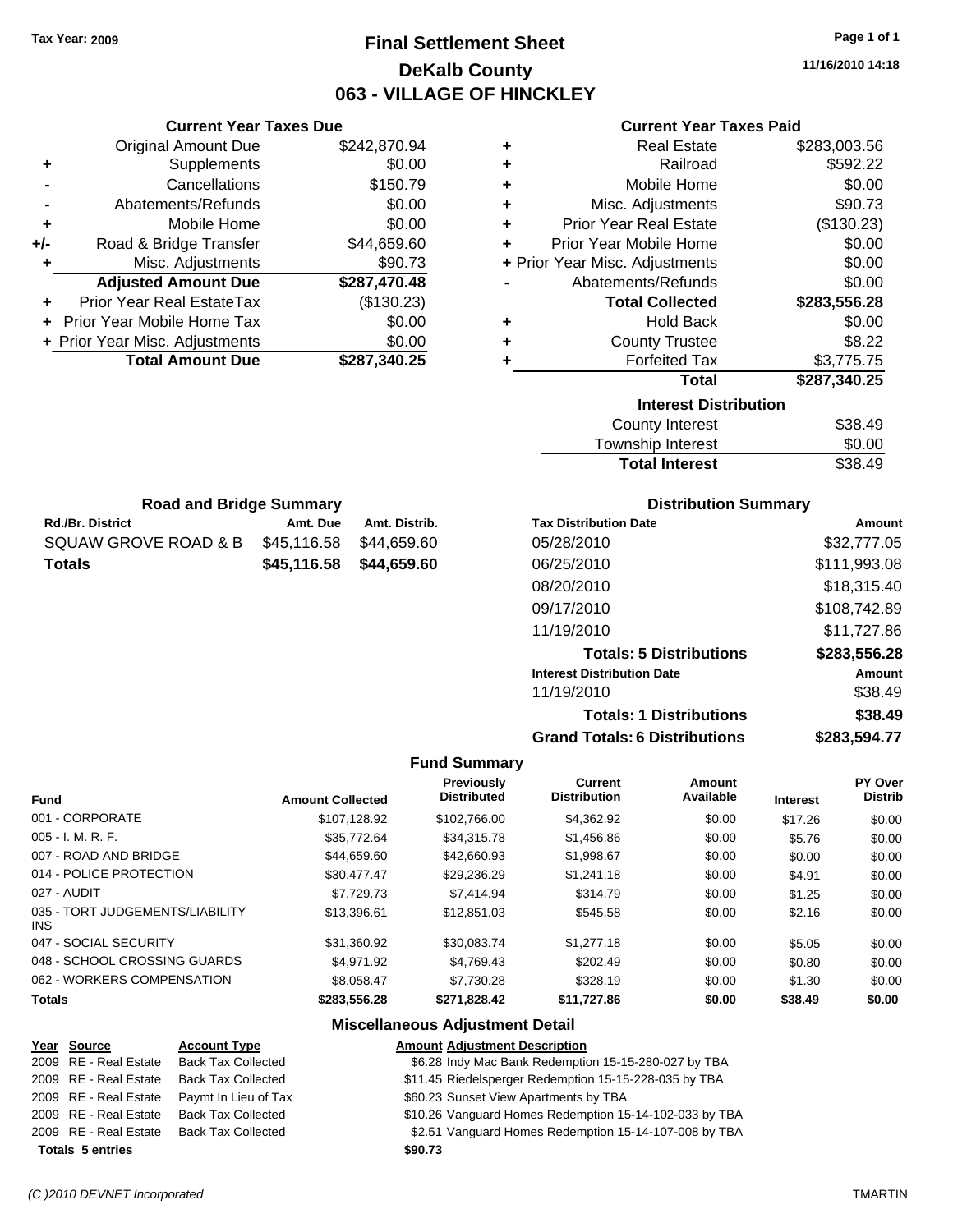### **Final Settlement Sheet Tax Year: 2009 Page 1 of 1 DeKalb County 064 - VILLAGE OF KINGSTON**

**11/16/2010 14:18**

#### **Current Year Taxes Paid**

| ٠ | <b>Real Estate</b>             | \$151,087.55 |
|---|--------------------------------|--------------|
| ٠ | Railroad                       | \$202.86     |
| ٠ | Mobile Home                    | \$0.00       |
| ٠ | Misc. Adjustments              | \$0.00       |
| ÷ | <b>Prior Year Real Estate</b>  | \$0.00       |
| ٠ | Prior Year Mobile Home         | \$0.00       |
|   | + Prior Year Misc. Adjustments | \$0.00       |
|   | Abatements/Refunds             | \$0.00       |
|   | <b>Total Collected</b>         | \$151,290.41 |
| ٠ | <b>Hold Back</b>               | \$0.00       |
| ٠ | <b>County Trustee</b>          | \$0.00       |
| ٠ | <b>Forfeited Tax</b>           | \$0.00       |
|   | Total                          | \$151,290.41 |
|   | <b>Interest Distribution</b>   |              |
|   | <b>County Interest</b>         | \$20.54      |
|   | Townshin Interest              | ደበ በበ        |

| <b>Total Interest</b> | \$20.54 |
|-----------------------|---------|
| Township Interest     | \$0.00  |
| County Interest       | \$20.54 |

| <b>Distribution Summary</b> |  |
|-----------------------------|--|
|-----------------------------|--|

| <b>Tax Distribution Date</b>         | Amount       |
|--------------------------------------|--------------|
| 05/28/2010                           | \$15,750.25  |
| 06/25/2010                           | \$62,164.26  |
| 07/23/2010                           | \$1,799.31   |
| 08/20/2010                           | \$7,871.51   |
| 09/17/2010                           | \$54,962.59  |
| 11/19/2010                           | \$8.742.49   |
| <b>Totals: 6 Distributions</b>       | \$151,290.41 |
| <b>Interest Distribution Date</b>    | Amount       |
| 11/19/2010                           | \$20.54      |
| <b>Totals: 1 Distributions</b>       | \$20.54      |
| <b>Grand Totals: 7 Distributions</b> | \$151,310.95 |

#### **Fund Summary**

|                                         |                         | <b>Previously</b>  | <b>Current</b>      | Amount    |                 | <b>PY Over</b> |
|-----------------------------------------|-------------------------|--------------------|---------------------|-----------|-----------------|----------------|
| <b>Fund</b>                             | <b>Amount Collected</b> | <b>Distributed</b> | <b>Distribution</b> | Available | <b>Interest</b> | <b>Distrib</b> |
| 001 - CORPORATE                         | \$49.376.36             | \$46,463.56        | \$2,912.80          | \$0.00    | \$7.50          | \$0.00         |
| $005 - I. M. R. F.$                     | \$10,795.60             | \$10,158.75        | \$636.85            | \$0.00    | \$1.64          | \$0.00         |
| 007 - ROAD AND BRIDGE                   | \$15.998.64             | \$15,237.22        | \$761.42            | \$0.00    | \$0.00          | \$0.00         |
| 014 - POLICE PROTECTION                 | \$16,892.66             | \$15,896.14        | \$996.52            | \$0.00    | \$2.56          | \$0.00         |
| 025 - GARBAGE DISPOSAL                  | \$5.897.91              | \$5,549.98         | \$347.93            | \$0.00    | \$0.90          | \$0.00         |
| 027 - AUDIT                             | \$5,599.32              | \$5,269.02         | \$330.30            | \$0.00    | \$0.85          | \$0.00         |
| 031 - WORKING CASH                      | \$150.58                | \$141.70           | \$8.88              | \$0.00    | \$0.02          | \$0.00         |
| 035 - TORT JUDGEMENTS/LIABILITY<br>INS. | \$38.981.62             | \$36,682.03        | \$2,299.59          | \$0.00    | \$5.92          | \$0.00         |
| 047 - SOCIAL SECURITY                   | \$7,597.72              | \$7.149.52         | \$448.20            | \$0.00    | \$1.15          | \$0.00         |
| <b>Totals</b>                           | \$151.290.41            | \$142.547.92       | \$8,742.49          | \$0.00    | \$20.54         | \$0.00         |

|     | <b>Current Year Taxes Due</b>     |              |  |  |  |
|-----|-----------------------------------|--------------|--|--|--|
|     | <b>Original Amount Due</b>        | \$135,358.63 |  |  |  |
| ٠   | Supplements                       | \$0.00       |  |  |  |
|     | Cancellations                     | \$66.86      |  |  |  |
|     | Abatements/Refunds                | \$0.00       |  |  |  |
| ٠   | Mobile Home                       | \$0.00       |  |  |  |
| +/- | Road & Bridge Transfer            | \$15,998.64  |  |  |  |
| ٠   | Misc. Adjustments                 | \$0.00       |  |  |  |
|     | <b>Adjusted Amount Due</b>        | \$151,290.41 |  |  |  |
|     | Prior Year Real EstateTax         | \$0.00       |  |  |  |
|     | <b>Prior Year Mobile Home Tax</b> | \$0.00       |  |  |  |
|     | + Prior Year Misc. Adjustments    | \$0.00       |  |  |  |
|     | <b>Total Amount Due</b>           | \$151,290.41 |  |  |  |

**Rd./Br. District Co. 2. Amt. Due Amt. Distrib. Road and Bridge Summary**

KINGSTON ROAD & BRIDG \$15,998.64 \$15,998.64 **Totals \$15,998.64 \$15,998.64**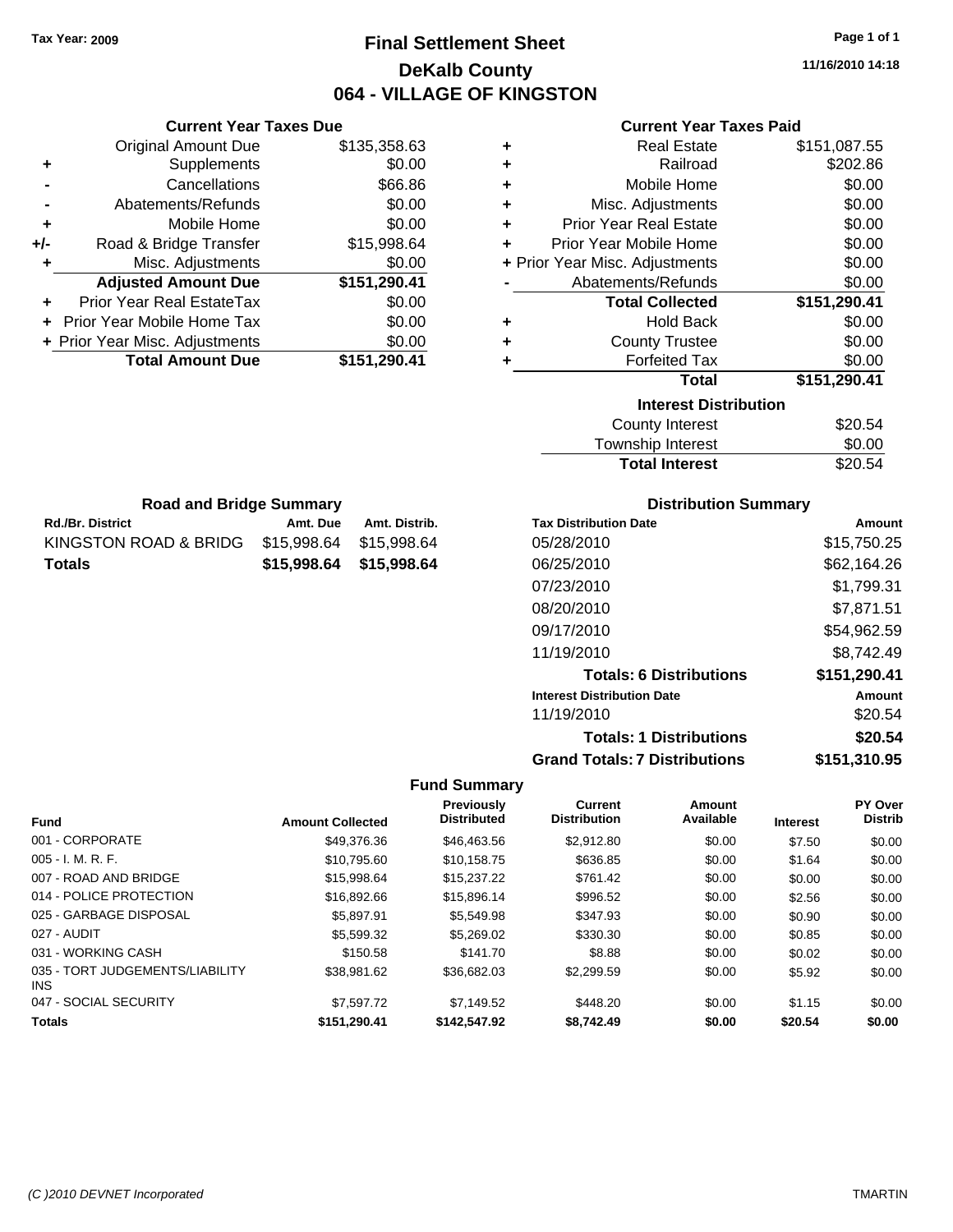### **Final Settlement Sheet Tax Year: 2009 Page 1 of 1 DeKalb County 065 - VILLAGE OF KIRKLAND**

**11/16/2010 14:18**

| <b>Current Year Taxes Paid</b> |  |  |  |
|--------------------------------|--|--|--|
|--------------------------------|--|--|--|

| ٠ | <b>Real Estate</b>             | \$201,280.81 |
|---|--------------------------------|--------------|
| ٠ | Railroad                       | \$198.92     |
| ٠ | Mobile Home                    | \$0.00       |
| ÷ | Misc. Adjustments              | \$4.77       |
| ٠ | <b>Prior Year Real Estate</b>  | \$0.00       |
| ÷ | Prior Year Mobile Home         | \$0.00       |
|   | + Prior Year Misc. Adjustments | \$0.00       |
|   | Abatements/Refunds             | \$0.00       |
|   | <b>Total Collected</b>         | \$201,484.50 |
| ٠ | <b>Hold Back</b>               | \$0.00       |
| ٠ | <b>County Trustee</b>          | \$0.00       |
| ٠ | <b>Forfeited Tax</b>           | \$0.00       |
|   | <b>Total</b>                   | \$201,484.50 |
|   | <b>Interest Distribution</b>   |              |
|   | <b>County Interest</b>         | \$27.35      |
|   | Township Interest              | \$0.00       |
|   |                                |              |

|     | Abatements/Refunds             | \$0.00       |
|-----|--------------------------------|--------------|
| ٠   | Mobile Home                    | \$0.00       |
| +/- | Road & Bridge Transfer         | \$26,363.26  |
| ٠   | Misc. Adjustments              | \$4.77       |
|     | <b>Adjusted Amount Due</b>     | \$201,484.50 |
|     | Prior Year Real EstateTax      | \$0.00       |
|     | + Prior Year Mobile Home Tax   | \$0.00       |
|     | + Prior Year Misc. Adjustments | \$0.00       |
|     | <b>Total Amount Due</b>        | \$201,484.50 |
|     |                                |              |

Rd./Br. District **Amt. Due** Amt. Distrib. **Road and Bridge Summary**

FRANKLIN ROAD & BRIDGE \$26,363.26 \$26,363.26 **Totals \$26,363.26 \$26,363.26**

**+** Supplements \$0.00 **-** Cancellations \$458.62

**Current Year Taxes Due** Original Amount Due \$175,575.09

#### **Distribution Summary**

**Total Interest** \$27.35

| <b>Tax Distribution Date</b>         | Amount       |
|--------------------------------------|--------------|
| 05/28/2010                           | \$24.256.23  |
| 06/25/2010                           | \$77.427.40  |
| 07/23/2010                           | \$1,729.44   |
| 08/20/2010                           | \$15,946.16  |
| 09/17/2010                           | \$74,045.63  |
| 11/19/2010                           | \$8,079.64   |
| <b>Totals: 6 Distributions</b>       | \$201,484.50 |
| <b>Interest Distribution Date</b>    | Amount       |
| 11/19/2010                           | \$27.35      |
| <b>Totals: 1 Distributions</b>       | \$27.35      |
| <b>Grand Totals: 7 Distributions</b> | \$201,511.85 |

#### **Fund Summary**

| <b>Fund</b>                             | <b>Amount Collected</b> | <b>Previously</b><br><b>Distributed</b> | <b>Current</b><br><b>Distribution</b> | Amount<br>Available | <b>Interest</b> | <b>PY Over</b><br><b>Distrib</b> |
|-----------------------------------------|-------------------------|-----------------------------------------|---------------------------------------|---------------------|-----------------|----------------------------------|
| 001 - CORPORATE                         | \$68,862,05             | \$66,143.92                             | \$2,718.13                            | \$0.00              | \$10.75         | \$0.00                           |
| 003 - BONDS AND INTEREST                | \$0.00                  | \$0.00                                  | \$0.00                                | \$0.00              | \$0.00          | \$0.00                           |
| 007 - ROAD AND BRIDGE                   | \$26,363,26             | \$25,196.10                             | \$1,167.16                            | \$0.00              | \$0.00          | \$0.00                           |
| 014 - POLICE PROTECTION                 | \$68,868.18             | \$66,149.76                             | \$2,718.42                            | \$0.00              | \$10.76         | \$0.00                           |
| 025 - GARBAGE DISPOSAL                  | \$9,840.59              | \$9,452.15                              | \$388.44                              | \$0.00              | \$1.54          | \$0.00                           |
| 027 - AUDIT                             | \$7.872.39              | \$7.561.65                              | \$310.74                              | \$0.00              | \$1.23          | \$0.00                           |
| 035 - TORT JUDGEMENTS/LIABILITY<br>INS. | \$19,678,03             | \$18,901.28                             | \$776.75                              | \$0.00              | \$3.07          | \$0.00                           |
| <b>Totals</b>                           | \$201,484.50            | \$193,404.86                            | \$8,079.64                            | \$0.00              | \$27.35         | \$0.00                           |

#### **Miscellaneous Adjustment Detail**

#### **Year Source Account Type Amount Adjustment Description**

| <b>Totals 2 entries</b> |                    | \$4.77                                               |
|-------------------------|--------------------|------------------------------------------------------|
| 2009 RE - Real Estate   | Back Tax Collected | \$3.65 Resource Bank Redemption 01-26-180-040 by TBA |
| 2009 RE - Real Estate   | Back Tax Collected | \$1.12 Pearson Redemption 01-26-180-044 by TBA       |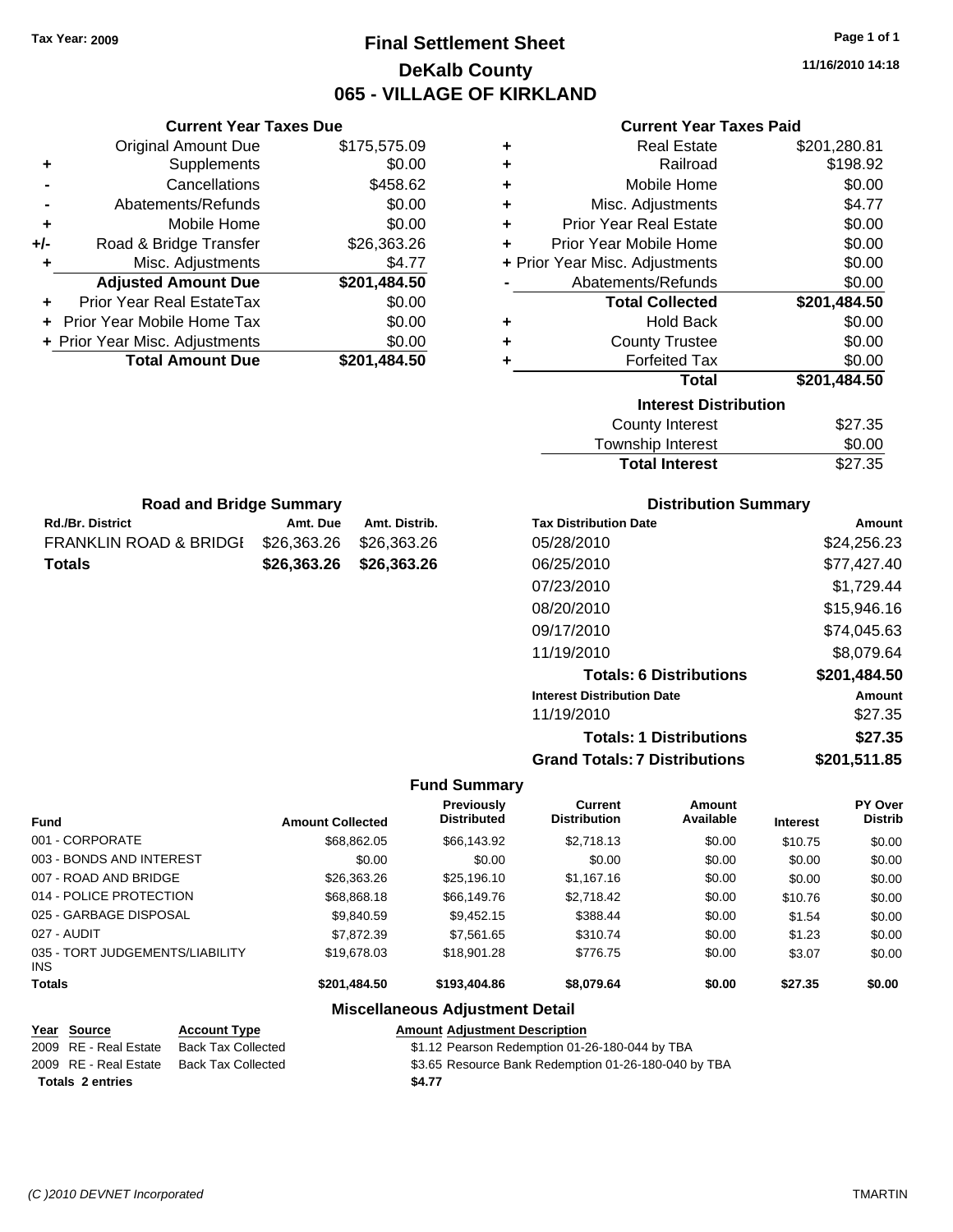### **Final Settlement Sheet Tax Year: 2009 Page 1 of 1 DeKalb County 066 - KIRKLAND LIBRARY**

#### **Current Year Taxes Due**

|       | <b>Original Amount Due</b>     | \$42,777.24 |
|-------|--------------------------------|-------------|
| ٠     | Supplements                    | \$0.00      |
|       | Cancellations                  | \$111.75    |
|       | Abatements/Refunds             | \$0.00      |
| ÷     | Mobile Home                    | \$0.00      |
| $+/-$ | Road & Bridge Transfer         | \$0.00      |
| ٠     | Misc. Adjustments              | \$1.16      |
|       | <b>Adjusted Amount Due</b>     | \$42,666.65 |
|       | Prior Year Real EstateTax      | \$0.00      |
|       | Prior Year Mobile Home Tax     | \$0.00      |
|       | + Prior Year Misc. Adjustments | \$0.00      |
|       | <b>Total Amount Due</b>        | \$42.666.65 |

#### **Current Year Taxes Paid**

| ٠ | <b>Real Estate</b>             | \$42,617.01 |
|---|--------------------------------|-------------|
| ٠ | Railroad                       | \$48.48     |
| ٠ | Mobile Home                    | \$0.00      |
| ٠ | Misc. Adjustments              | \$1.16      |
| ٠ | <b>Prior Year Real Estate</b>  | \$0.00      |
| ٠ | Prior Year Mobile Home         | \$0.00      |
|   | + Prior Year Misc. Adjustments | \$0.00      |
|   | Abatements/Refunds             | \$0.00      |
|   | <b>Total Collected</b>         | \$42,666.65 |
| ٠ | <b>Hold Back</b>               | \$0.00      |
| ٠ | <b>County Trustee</b>          | \$0.00      |
| ٠ | <b>Forfeited Tax</b>           | \$0.00      |
|   | Total                          | \$42,666.65 |
|   | <b>Interest Distribution</b>   |             |
|   | <b>County Interest</b>         | \$5.79      |
|   | <b>Township Interest</b>       | \$0.00      |
|   | <b>Total Interest</b>          | \$5.79      |

#### **Distribution Summary**

| \$5,196.44  |
|-------------|
| \$16,318.18 |
| \$361.82    |
| \$3,457.36  |
| \$15,648.70 |
| \$1,684.15  |
| \$42,666.65 |
| Amount      |
| \$5.79      |
| \$5.79      |
| \$42.672.44 |
|             |

#### **Fund Summary**

| <b>Fund</b>                              | <b>Amount Collected</b> | <b>Previously</b><br><b>Distributed</b> | Current<br><b>Distribution</b> | Amount<br>Available | <b>Interest</b> | <b>PY Over</b><br><b>Distrib</b> |
|------------------------------------------|-------------------------|-----------------------------------------|--------------------------------|---------------------|-----------------|----------------------------------|
| 005 - I. M. R. F.                        | \$9.22                  | \$8.84                                  | \$0.38                         | \$0.00              | \$0.00          | \$0.00                           |
| 016 - LIBRARY (township, municipalities) | \$40,729.20             | \$39.121.52                             | \$1,607.68                     | \$0.00              | \$5.53          | \$0.00                           |
| 047 - SOCIAL SECURITY                    | \$1,928.23              | \$1.852.14                              | \$76.09                        | \$0.00              | \$0.26          | \$0.00                           |
| <b>Totals</b>                            | \$42,666.65             | \$40.982.50                             | \$1,684.15                     | \$0.00              | \$5.79          | \$0.00                           |

### **Miscellaneous Adjustment Detail**

|                         | Year Source           | <b>Account Type</b> | <b>Amount Adiustment Description</b>                 |
|-------------------------|-----------------------|---------------------|------------------------------------------------------|
|                         | 2009 RE - Real Estate | Back Tax Collected  | \$0.27 Pearson Redemption 01-26-180-044 by TBA       |
|                         | 2009 RE - Real Estate | Back Tax Collected  | \$0.89 Resource Bank Redemption 01-26-180-040 by TBA |
| <b>Totals 2 entries</b> |                       |                     | \$1.16                                               |

**11/16/2010 14:18**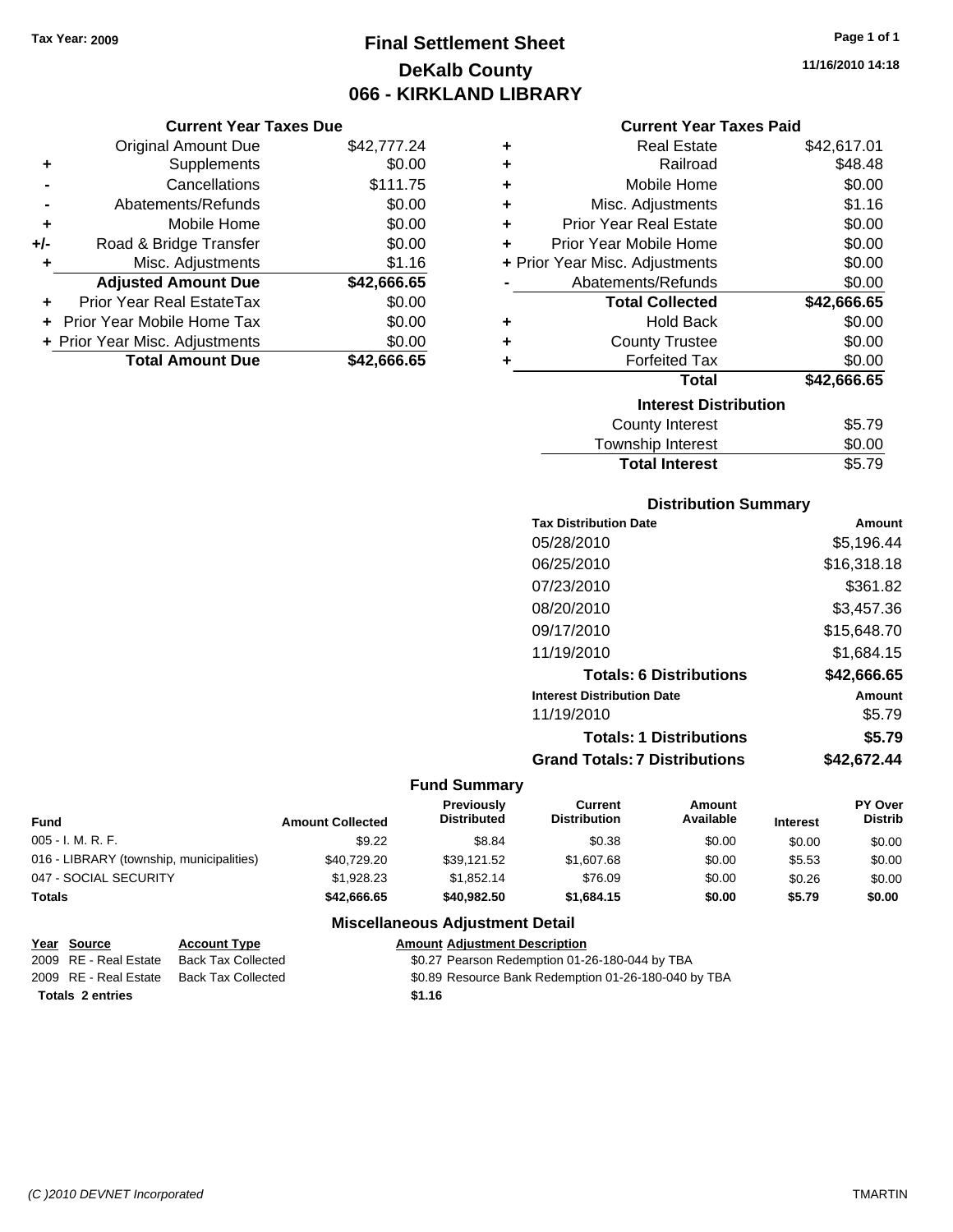### **Final Settlement Sheet Tax Year: 2009 Page 1 of 1 DeKalb County 067 - VILLAGE OF LEE**

**11/16/2010 14:18**

|   | <b>Current Year Taxes Paid</b> |             |  |  |  |  |
|---|--------------------------------|-------------|--|--|--|--|
| ٠ | Real Estate                    | \$10,739.66 |  |  |  |  |
| ٠ | Railroad                       | \$134.56    |  |  |  |  |
| ٠ | Mobile Home                    | \$1.84      |  |  |  |  |
| ٠ | Misc. Adjustments              | \$0.00      |  |  |  |  |
| ٠ | Prior Year Real Estate         | \$0.00      |  |  |  |  |
| ٠ | Prior Year Mobile Home         | \$0.00      |  |  |  |  |
|   | + Prior Year Misc. Adjustments | \$0.00      |  |  |  |  |
|   | Abatements/Refunds             | \$0.00      |  |  |  |  |
|   | <b>Total Collected</b>         | \$10,876.06 |  |  |  |  |
| ٠ | <b>Hold Back</b>               | \$0.00      |  |  |  |  |
| ٠ | <b>County Trustee</b>          | \$25.50     |  |  |  |  |
| ٠ | <b>Forfeited Tax</b>           | \$0.00      |  |  |  |  |
|   | Total                          | \$10,901.56 |  |  |  |  |
|   | <b>Interest Distribution</b>   |             |  |  |  |  |
|   | \$1.48<br>County Interest      |             |  |  |  |  |
|   | <b>Township Interest</b>       | \$0.00      |  |  |  |  |

### Rd./Br. District **Amt. Due** Amt. Distrib. **Road and Bridge Summary** SHABBONA ROAD & BRID( \$1,989.88 \$1,988.61

**Totals \$1,989.88 \$1,988.61**

**Current Year Taxes Due** Original Amount Due \$8,911.11

**Adjusted Amount Due \$10,901.56**

**Total Amount Due \$10,901.56**

**+** Supplements \$0.00 **-** Cancellations \$0.00 **-** Abatements/Refunds \$0.00 **+** Mobile Home \$1.84 **+/-** Road & Bridge Transfer \$1,988.61 **+** Misc. Adjustments \$0.00

**+** Prior Year Real EstateTax \$0.00 **+** Prior Year Mobile Home Tax \$0.00 **+ Prior Year Misc. Adjustments**  $$0.00$ 

#### **Distribution Summary**

Total Interest \$1.48

| <b>Tax Distribution Date</b>         | Amount      |
|--------------------------------------|-------------|
| 05/28/2010                           | \$1.743.80  |
| 06/25/2010                           | \$3,408.54  |
| 07/23/2010                           | \$189.69    |
| 08/20/2010                           | \$546.50    |
| 09/17/2010                           | \$4,330.55  |
| 11/19/2010                           | \$656.98    |
| <b>Totals: 6 Distributions</b>       | \$10,876.06 |
| <b>Interest Distribution Date</b>    | Amount      |
| 11/19/2010                           | \$1.48      |
| <b>Totals: 1 Distributions</b>       | \$1.48      |
| <b>Grand Totals: 7 Distributions</b> | \$10,877,54 |

#### **Fund Summary**

|                                               |                         | <b>Previously</b>  | Current             | Amount    |                 | PY Over        |
|-----------------------------------------------|-------------------------|--------------------|---------------------|-----------|-----------------|----------------|
| <b>Fund</b>                                   | <b>Amount Collected</b> | <b>Distributed</b> | <b>Distribution</b> | Available | <b>Interest</b> | <b>Distrib</b> |
| 001 - CORPORATE                               | \$3.810.78              | \$3.571.12         | \$239.66            | \$0.00    | \$0.64          | \$0.00         |
| 007 - ROAD AND BRIDGE                         | \$1,988.61              | \$1,890.56         | \$98.05             | \$0.00    | \$0.00          | \$0.00         |
| 025 - GARBAGE DISPOSAL                        | \$1,224.29              | \$1.147.31         | \$76.98             | \$0.00    | \$0.20          | \$0.00         |
| 027 - AUDIT                                   | \$882.78                | \$827.26           | \$55.52             | \$0.00    | \$0.15          | \$0.00         |
| 035 - TORT JUDGEMENTS/LIABILITY<br><b>INS</b> | \$2,537.09              | \$2,377.54         | \$159.55            | \$0.00    | \$0.42          | \$0.00         |
| 072 - WATERWORKS SYSTEM                       | \$432.51                | \$405.29           | \$27.22             | \$0.00    | \$0.07          | \$0.00         |
| <b>Totals</b>                                 | \$10,876.06             | \$10,219.08        | \$656.98            | \$0.00    | \$1.48          | \$0.00         |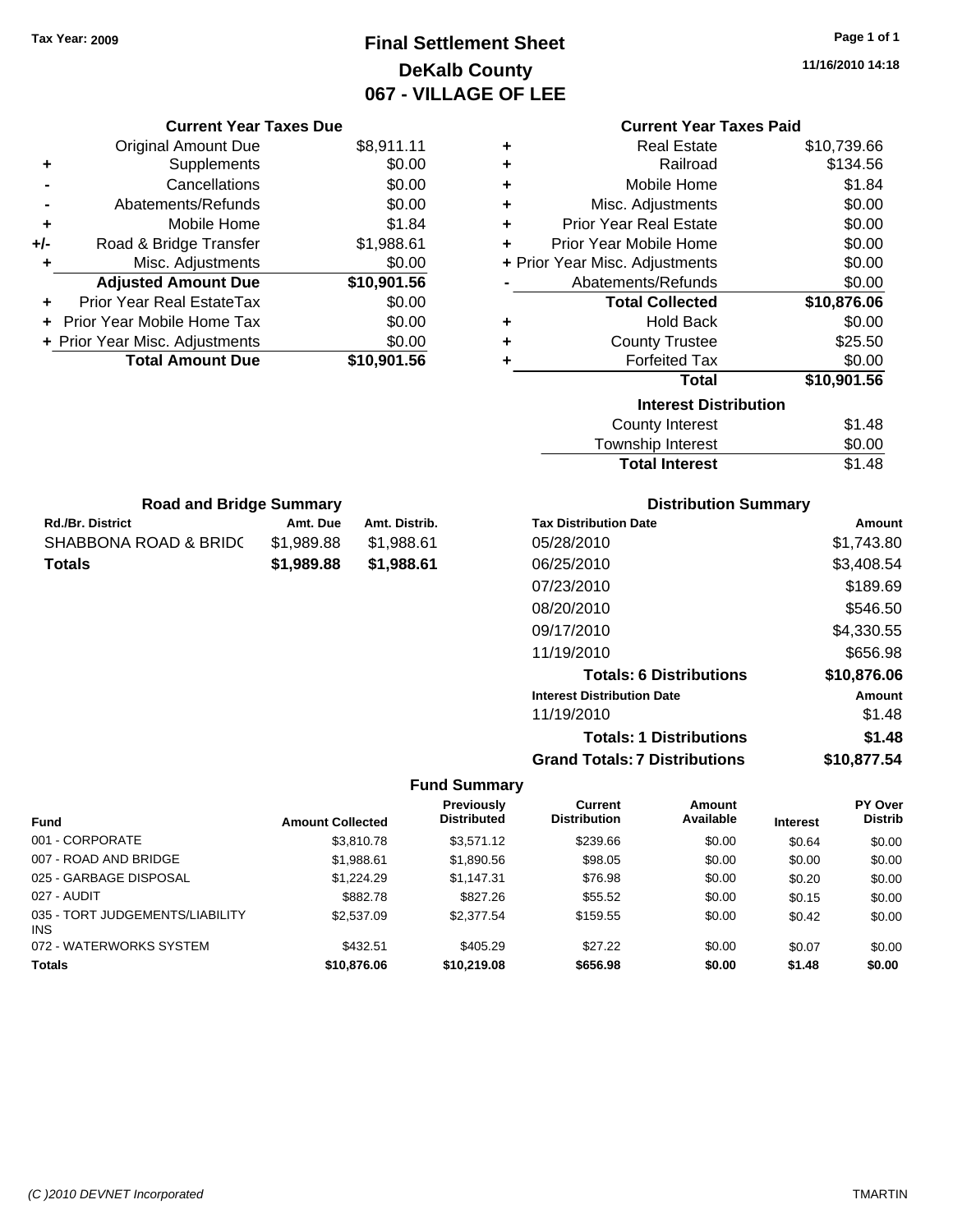**Current Year Taxes Due** Original Amount Due \$106,610.37

**Adjusted Amount Due \$118,137.73**

**Total Amount Due \$118,137.73**

**+** Supplements \$0.00 **-** Cancellations \$160.94 **-** Abatements/Refunds \$0.00 **+** Mobile Home \$0.00 **+/-** Road & Bridge Transfer \$11,680.63 **+** Misc. Adjustments \$7.67

**+** Prior Year Real EstateTax \$0.00 **+** Prior Year Mobile Home Tax \$0.00 **+ Prior Year Misc. Adjustments**  $$0.00$ 

Rd./Br. District **Amt. Due** Amt. Distrib. **Road and Bridge Summary**

MALTA ROAD & BRIDGE \$11,680.63 \$11,680.63 **Totals \$11,680.63 \$11,680.63**

### **Final Settlement Sheet Tax Year: 2009 Page 1 of 1 DeKalb County 068 - VILLAGE OF MALTA**

#### **Current Year Taxes Paid**

| ٠ | <b>Real Estate</b>             | \$117,737.80 |
|---|--------------------------------|--------------|
| ٠ | Railroad                       | \$392.26     |
| ÷ | Mobile Home                    | \$0.00       |
| ٠ | Misc. Adjustments              | \$7.67       |
| ٠ | <b>Prior Year Real Estate</b>  | \$0.00       |
| ÷ | Prior Year Mobile Home         | \$0.00       |
|   | + Prior Year Misc. Adjustments | \$0.00       |
|   | Abatements/Refunds             | \$0.00       |
|   | <b>Total Collected</b>         | \$118,137.73 |
| ٠ | <b>Hold Back</b>               | \$0.00       |
| ٠ | <b>County Trustee</b>          | \$0.00       |
| ٠ | <b>Forfeited Tax</b>           | \$0.00       |
|   | <b>Total</b>                   | \$118,137.73 |
|   | <b>Interest Distribution</b>   |              |
|   | <b>County Interest</b>         | \$16.04      |

| <b>Total Interest</b> | \$16.04 |
|-----------------------|---------|
| Township Interest     | \$0.00  |
| County Interest       | \$16.04 |

| <b>Distribution Summary</b> |  |
|-----------------------------|--|
|-----------------------------|--|

| <b>Tax Distribution Date</b>         | Amount       |
|--------------------------------------|--------------|
| 05/28/2010                           | \$13,102.99  |
| 06/25/2010                           | \$48,688.17  |
| 07/23/2010                           | \$1,117.75   |
| 08/20/2010                           | \$5,759.12   |
| 09/17/2010                           | \$45,594.06  |
| 11/19/2010                           | \$3,875.64   |
| <b>Totals: 6 Distributions</b>       | \$118,137.73 |
| <b>Interest Distribution Date</b>    | Amount       |
| 11/19/2010                           | \$16.04      |
| <b>Totals: 1 Distributions</b>       | \$16.04      |
| <b>Grand Totals: 7 Distributions</b> | \$118,153.77 |

#### **Fund Summary**

| <b>Fund</b>                             | <b>Amount Collected</b> | <b>Previously</b><br><b>Distributed</b> | <b>Current</b><br><b>Distribution</b> | <b>Amount</b><br>Available | <b>Interest</b> | PY Over<br><b>Distrib</b> |
|-----------------------------------------|-------------------------|-----------------------------------------|---------------------------------------|----------------------------|-----------------|---------------------------|
| 001 - CORPORATE                         | \$31,680.36             | \$30,607.37                             | \$1.072.99                            | \$0.00                     | \$4.76          | \$0.00                    |
| 003 - BONDS AND INTEREST                | \$0.00                  | \$0.00                                  | \$0.00                                | \$0.00                     | \$0.00          | \$0.00                    |
| $005 - I. M. R. F.$                     | \$16,087.16             | \$15,542.30                             | \$544.86                              | \$0.00                     | \$2.42          | \$0.00                    |
| 007 - ROAD AND BRIDGE                   | \$11,680.63             | \$11,410.58                             | \$270.05                              | \$0.00                     | \$0.00          | \$0.00                    |
| 014 - POLICE PROTECTION                 | \$10.457.92             | \$10.103.72                             | \$354.20                              | \$0.00                     | \$1.58          | \$0.00                    |
| 025 - GARBAGE DISPOSAL                  | \$1,165.49              | \$1,126.02                              | \$39.47                               | \$0.00                     | \$0.18          | \$0.00                    |
| 027 - AUDIT                             | \$4.021.84              | \$3,885.63                              | \$136.21                              | \$0.00                     | \$0.61          | \$0.00                    |
| 035 - TORT JUDGEMENTS/LIABILITY<br>INS. | \$19,498.68             | \$18,838.27                             | \$660.41                              | \$0.00                     | \$2.94          | \$0.00                    |
| 041 - STREET LIGHTING                   | \$6.972.51              | \$6,736.38                              | \$236.13                              | \$0.00                     | \$1.05          | \$0.00                    |
| 047 - SOCIAL SECURITY                   | \$16,573.14             | \$16,011.82                             | \$561.32                              | \$0.00                     | \$2.50          | \$0.00                    |
| <b>Totals</b>                           | \$118.137.73            | \$114,262.09                            | \$3,875.64                            | \$0.00                     | \$16.04         | \$0.00                    |

#### **Miscellaneous Adjustment Detail**

#### **Year Source Account Type Amount Adjustment Description**

| 2009 RE - Real Estate Back Tax Collected | \$7.67 Eagle Home Prairie Spring Redemption 07-22-476-011 by TBA |
|------------------------------------------|------------------------------------------------------------------|
| <b>Totals 1 entries</b>                  | \$7.67                                                           |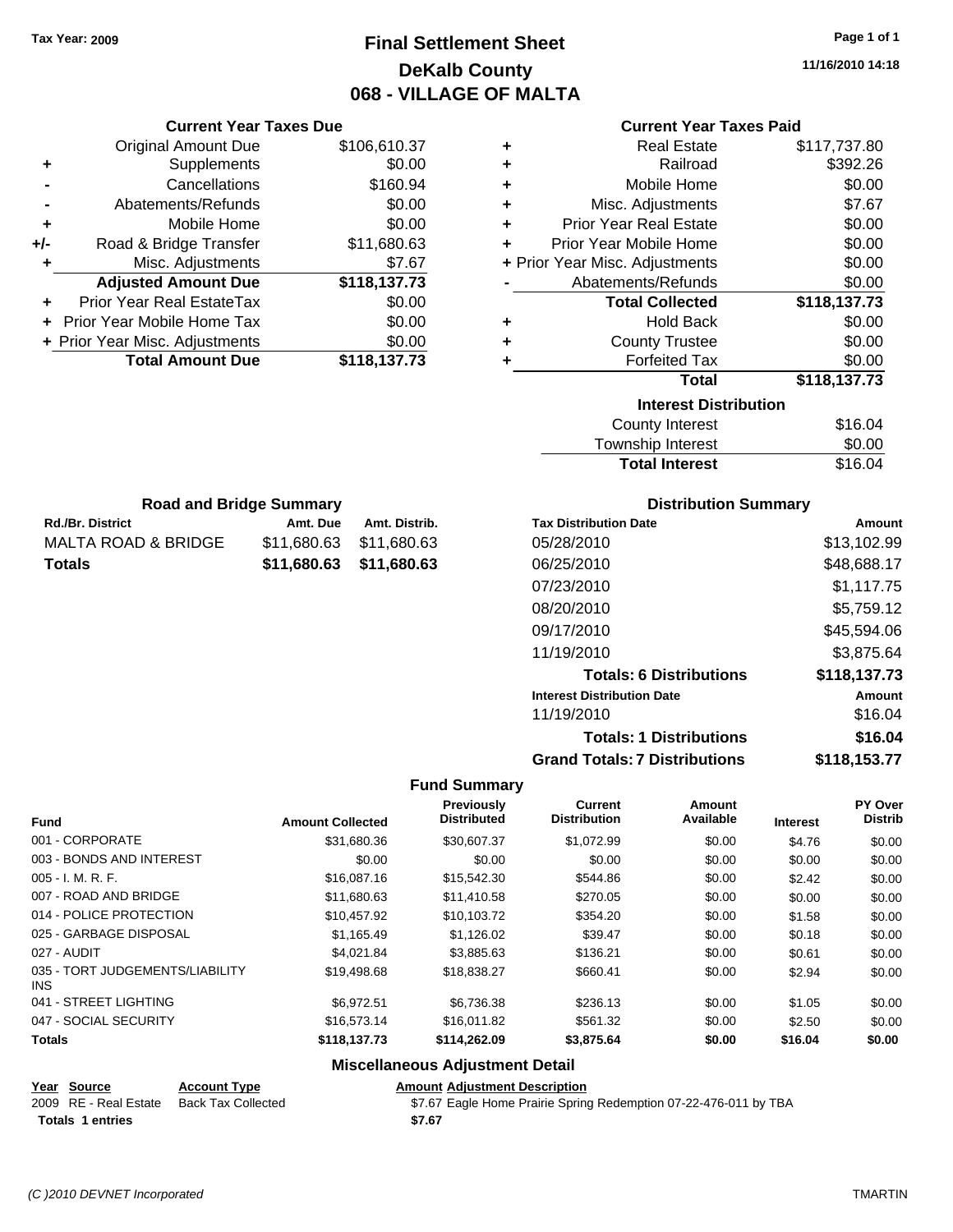### **Final Settlement Sheet Tax Year: 2009 Page 1 of 1 DeKalb County 069 - VILLAGE OF MAPLE PARK**

**11/16/2010 14:18**

#### **Current Year Taxes Paid**

| ٠                            | <b>Real Estate</b>                                                                                                                                                                                                            | \$142,649.76 |  |  |
|------------------------------|-------------------------------------------------------------------------------------------------------------------------------------------------------------------------------------------------------------------------------|--------------|--|--|
| ٠                            | Railroad                                                                                                                                                                                                                      | \$0.00       |  |  |
| ٠                            | Mobile Home                                                                                                                                                                                                                   | \$0.00       |  |  |
| ٠                            | Misc. Adjustments                                                                                                                                                                                                             | \$0.00       |  |  |
| ÷                            | <b>Prior Year Real Estate</b>                                                                                                                                                                                                 | \$0.00       |  |  |
| ÷                            | Prior Year Mobile Home                                                                                                                                                                                                        | \$0.00       |  |  |
|                              | + Prior Year Misc. Adjustments                                                                                                                                                                                                | \$0.00       |  |  |
|                              | Abatements/Refunds                                                                                                                                                                                                            | \$0.00       |  |  |
|                              | <b>Total Collected</b>                                                                                                                                                                                                        | \$142,649.76 |  |  |
| ٠                            | <b>Hold Back</b>                                                                                                                                                                                                              | \$0.00       |  |  |
| ٠                            | <b>County Trustee</b>                                                                                                                                                                                                         | \$0.00       |  |  |
| ٠                            | <b>Forfeited Tax</b>                                                                                                                                                                                                          | \$0.00       |  |  |
|                              | <b>Total</b>                                                                                                                                                                                                                  | \$142,649.76 |  |  |
| <b>Interest Distribution</b> |                                                                                                                                                                                                                               |              |  |  |
|                              | <b>County Interest</b>                                                                                                                                                                                                        | \$19.36      |  |  |
|                              | The control of the second to the second second to the second second to the second second to the second second second to the second second second second second second second second second second second second second second | ີົົົ         |  |  |

| <b>Total Interest</b>  | \$19.36 |
|------------------------|---------|
| Township Interest      | \$0.00  |
| <b>County Interest</b> | \$19.36 |

| <b>Road and Bridge Summary</b> |            |               |  |
|--------------------------------|------------|---------------|--|
| <b>Rd./Br. District</b>        | Amt. Due   | Amt. Distrib. |  |
| CORTLAND ROAD & BRIDC          | \$1.771.93 | \$1.770.12    |  |
| Totals                         | \$1.771.93 | \$1.770.12    |  |

**Current Year Taxes Due** Original Amount Due \$141,135.27

**Adjusted Amount Due \$142,649.76**

**+** Supplements \$0.00 **-** Cancellations \$255.63 **-** Abatements/Refunds \$0.00 **+** Mobile Home \$0.00 **+/-** Road & Bridge Transfer \$1,770.12 **+** Misc. Adjustments \$0.00

**+** Prior Year Real EstateTax \$0.00 **+** Prior Year Mobile Home Tax \$0.00 **+ Prior Year Misc. Adjustments \$0.00<br>Total Amount Due \$142,649.76** 

**Total Amount Due** 

#### **Distribution Summary**

| <b>Tax Distribution Date</b>         | Amount       |
|--------------------------------------|--------------|
| 05/28/2010                           | \$14,834.08  |
| 06/25/2010                           | \$56,285.26  |
| 07/23/2010                           | \$768.63     |
| 08/20/2010                           | \$9,098.48   |
| 09/17/2010                           | \$58,690.63  |
| 11/19/2010                           | \$2,972.68   |
| <b>Totals: 6 Distributions</b>       | \$142,649.76 |
| <b>Interest Distribution Date</b>    | Amount       |
| 11/19/2010                           | \$19.36      |
| <b>Totals: 1 Distributions</b>       | \$19.36      |
| <b>Grand Totals: 7 Distributions</b> | \$142,669.12 |

#### **Fund Summary**

|                                               |                         | <b>Previously</b>  | Current             | Amount    |                 | <b>PY Over</b> |
|-----------------------------------------------|-------------------------|--------------------|---------------------|-----------|-----------------|----------------|
| <b>Fund</b>                                   | <b>Amount Collected</b> | <b>Distributed</b> | <b>Distribution</b> | Available | <b>Interest</b> | <b>Distrib</b> |
| 001 - CORPORATE                               | \$40,876.10             | \$40,031.87        | \$844.23            | \$0.00    | \$5.62          | \$0.00         |
| 003 - BONDS AND INTEREST                      | \$46,884.18             | \$45,915.88        | \$968.30            | \$0.00    | \$6.44          | \$0.00         |
| 007 - ROAD AND BRIDGE                         | \$1,770.12              | \$1,707.05         | \$63.07             | \$0.00    | \$0.00          | \$0.00         |
| 014 - POLICE PROTECTION                       | \$37,942.12             | \$37,158.50        | \$783.62            | \$0.00    | \$5.21          | \$0.00         |
| 027 - AUDIT                                   | \$5,059.69              | \$4.955.19         | \$104.50            | \$0.00    | \$0.70          | \$0.00         |
| 035 - TORT JUDGEMENTS/LIABILITY<br><b>INS</b> | \$10.117.55             | \$9,908.59         | \$208.96            | \$0.00    | \$1.39          | \$0.00         |
| <b>Totals</b>                                 | \$142,649.76            | \$139,677,08       | \$2,972.68          | \$0.00    | \$19.36         | \$0.00         |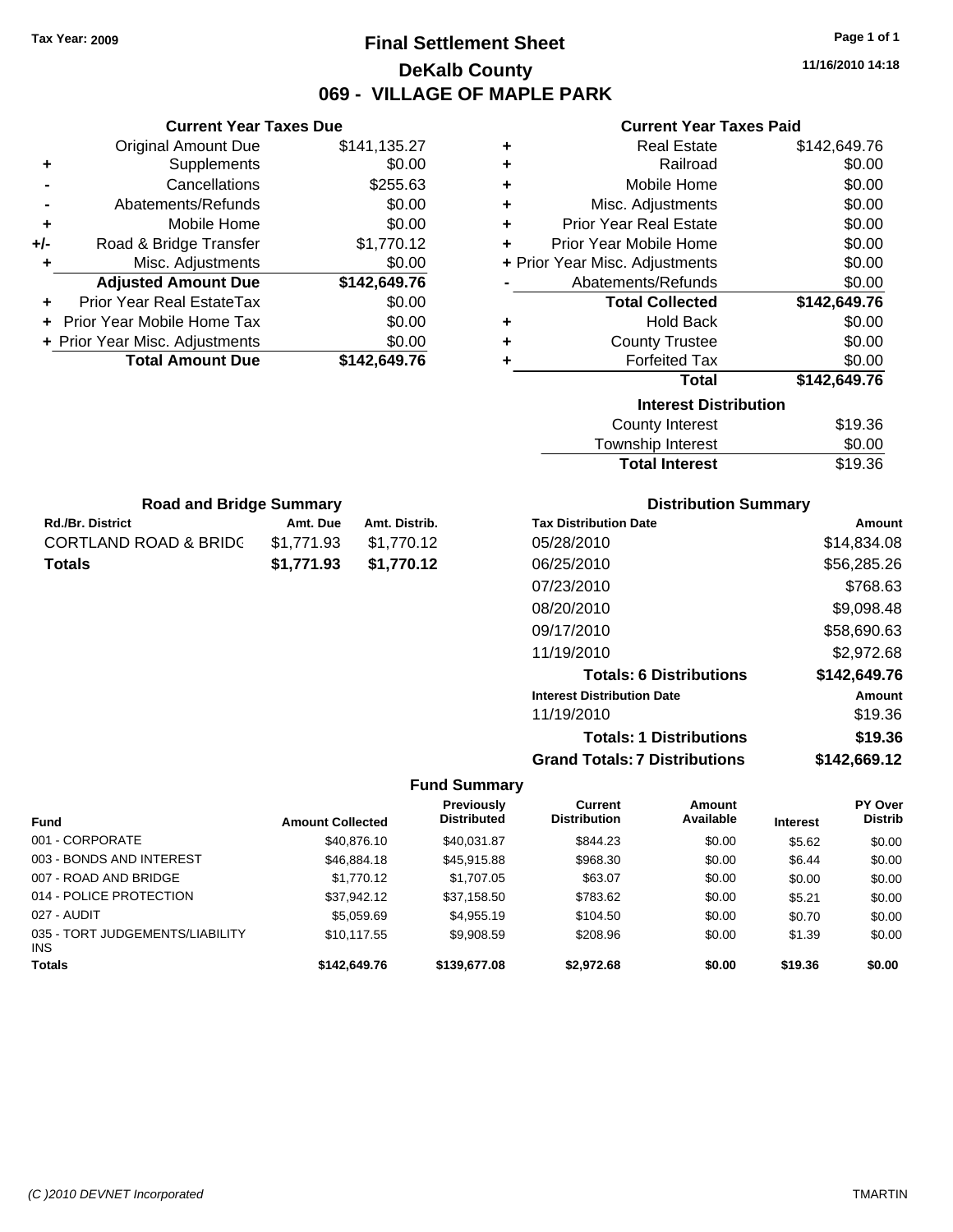### **Final Settlement Sheet Tax Year: 2009 Page 1 of 1 DeKalb County 070 - MAPLE PARK LIBRARY**

#### **Current Year Taxes Due**

|     | <b>Original Amount Due</b>       | \$9,832.05 |
|-----|----------------------------------|------------|
| ٠   | Supplements                      | \$0.00     |
|     | Cancellations                    | \$18.18    |
|     | Abatements/Refunds               | \$0.00     |
| ÷   | Mobile Home                      | \$0.00     |
| +/- | Road & Bridge Transfer           | \$0.00     |
| ٠   | Misc. Adjustments                | \$0.00     |
|     | <b>Adjusted Amount Due</b>       | \$9,813.87 |
|     | <b>Prior Year Real EstateTax</b> | \$0.00     |
|     | Prior Year Mobile Home Tax       | \$0.00     |
|     | + Prior Year Misc. Adjustments   | \$0.00     |
|     | <b>Total Amount Due</b>          | \$9,813.87 |

#### **Current Year Taxes Paid**

| ٠                            | <b>Real Estate</b>             | \$9,813.87 |  |  |
|------------------------------|--------------------------------|------------|--|--|
| ÷                            | Railroad                       | \$0.00     |  |  |
| ٠                            | Mobile Home                    | \$0.00     |  |  |
| ٠                            | Misc. Adjustments              | \$0.00     |  |  |
| ÷                            | <b>Prior Year Real Estate</b>  | \$0.00     |  |  |
| ٠                            | Prior Year Mobile Home         | \$0.00     |  |  |
|                              | + Prior Year Misc. Adjustments | \$0.00     |  |  |
|                              | Abatements/Refunds             | \$0.00     |  |  |
|                              | <b>Total Collected</b>         | \$9,813.87 |  |  |
| ٠                            | <b>Hold Back</b>               | \$0.00     |  |  |
| ٠                            | <b>County Trustee</b>          | \$0.00     |  |  |
| ٠                            | <b>Forfeited Tax</b>           | \$0.00     |  |  |
|                              | Total                          | \$9,813.87 |  |  |
| <b>Interest Distribution</b> |                                |            |  |  |
|                              | <b>County Interest</b>         | \$1.33     |  |  |
|                              | <b>Township Interest</b>       | \$0.00     |  |  |
|                              | <b>Total Interest</b>          | \$1.33     |  |  |

## **Distribution Summary**

|                     | <b>Tax Distribution Date</b>         | Amount        |
|---------------------|--------------------------------------|---------------|
|                     | 05/28/2010                           | \$963.57      |
|                     | 06/25/2010                           | \$3,911.01    |
|                     | 07/23/2010                           | \$53.58       |
|                     | 08/20/2010                           | \$640.46      |
|                     | 09/17/2010                           | \$4,038.19    |
|                     | 11/19/2010                           | \$207.06      |
|                     | <b>Totals: 6 Distributions</b>       | \$9,813.87    |
|                     | <b>Interest Distribution Date</b>    | <b>Amount</b> |
|                     | 11/19/2010                           | \$1.33        |
|                     | <b>Totals: 1 Distributions</b>       | \$1.33        |
|                     | <b>Grand Totals: 7 Distributions</b> | \$9,815.20    |
| <b>Fund Summary</b> |                                      |               |

#### **Fund Interest Amount Collected Distributed PY Over Distrib Amount Available Current Distribution Previously** 001 - CORPORATE 60.00 \$9,813.87 \$9,606.81 \$207.06 \$0.00 \$1.33 \$0.00 **Totals \$9,813.87 \$9,606.81 \$207.06 \$0.00 \$1.33 \$0.00**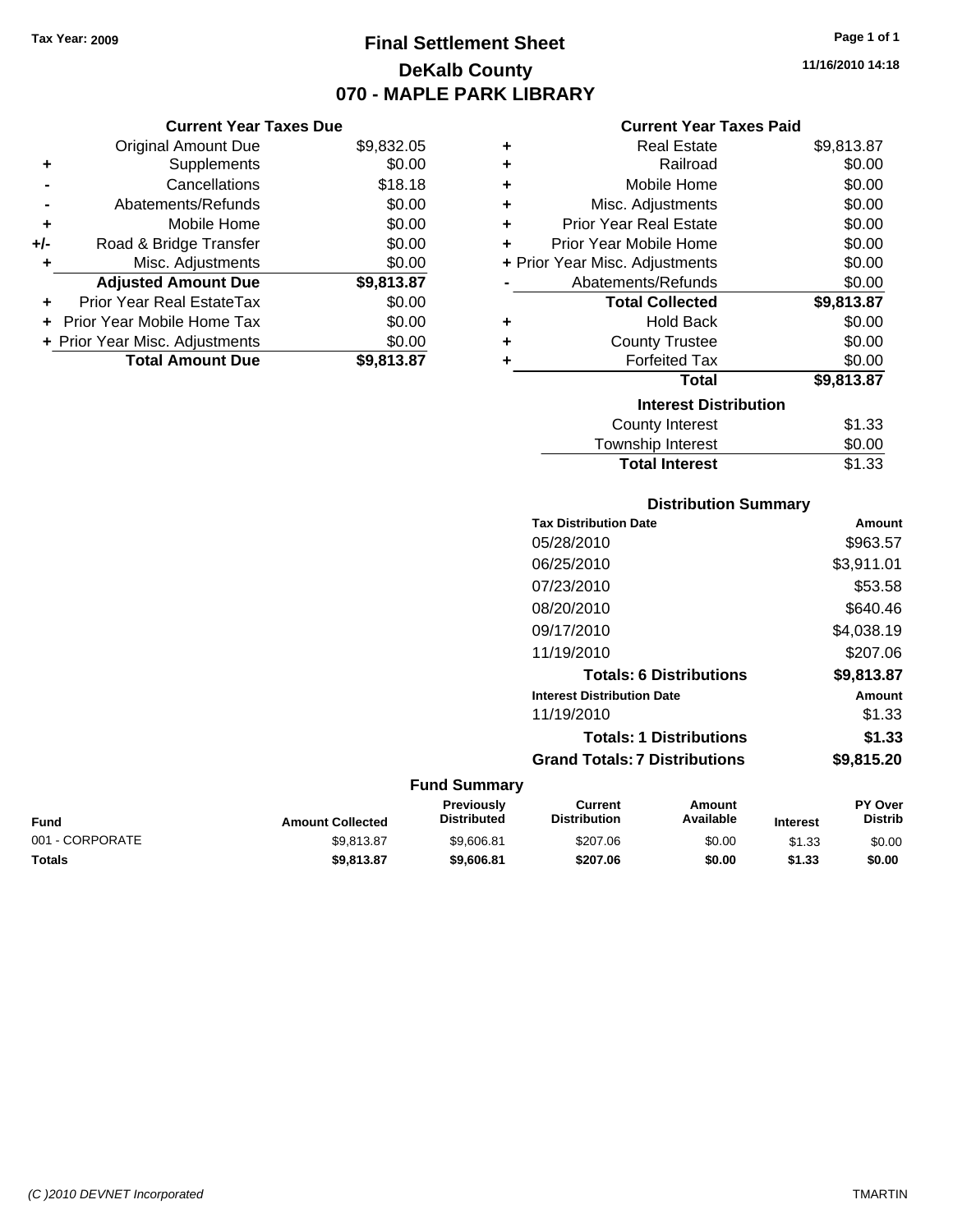## **Final Settlement Sheet Tax Year: 2009 Page 1 of 2 DeKalb County 071 - CITY OF SANDWICH**

**11/16/2010 14:18**

#### **Current Year Taxes Paid**

| ٠ | <b>Real Estate</b>             | \$1,206,011.17 |
|---|--------------------------------|----------------|
| ٠ | Railroad                       | \$1,302.60     |
| ÷ | Mobile Home                    | \$913.32       |
| ÷ | Misc. Adjustments              | \$21.76        |
| ٠ | <b>Prior Year Real Estate</b>  | (\$400.13)     |
| ÷ | Prior Year Mobile Home         | \$0.00         |
|   | + Prior Year Misc. Adjustments | \$0.00         |
|   | Abatements/Refunds             | \$18.48        |
|   | <b>Total Collected</b>         | \$1,207,830.24 |
| ٠ | <b>Hold Back</b>               | \$0.00         |
| ٠ | <b>County Trustee</b>          | \$106.46       |
| ٠ | <b>Forfeited Tax</b>           | \$606.93       |
|   | Total                          | \$1,208,543.63 |
|   | <b>Interest Distribution</b>   |                |
|   | County Interest                | \$163.94       |

| <b>Total Interest</b> | \$163.94 |
|-----------------------|----------|
| Township Interest     | \$0.00   |
| County Interest       | \$163.94 |

| <b>Road and Bridge Summary</b> |             |               |  |  |
|--------------------------------|-------------|---------------|--|--|
| <b>Rd./Br. District</b>        | Amt. Due    | Amt. Distrib. |  |  |
| SANDWICH ROAD & BRIDG          | \$43.254.45 | \$43,230.90   |  |  |
| SOMONAUK ROAD & BRID           | \$1,069.09  | \$1,069.09    |  |  |
| Totals                         | \$44,323,54 | \$44,299.99   |  |  |

**Current Year Taxes Due** Original Amount Due \$1,165,271.33

**Adjusted Amount Due \$1,208,943.76**

**Total Amount Due \$1,208,543.63**

**+** Supplements \$0.00 **-** Cancellations \$1,549.68 **-** Abatements/Refunds \$18.48 **+** Mobile Home \$918.84 **+/-** Road & Bridge Transfer \$44,299.99 **+** Misc. Adjustments \$21.76

**+** Prior Year Real EstateTax (\$400.13) **+** Prior Year Mobile Home Tax \$0.00 **+ Prior Year Misc. Adjustments**  $$0.00$ 

#### **Distribution Summary**

| <b>Tax Distribution Date</b>         | Amount         |
|--------------------------------------|----------------|
| 05/28/2010                           | \$134,992.31   |
| 06/25/2010                           | \$474,723.27   |
| 07/23/2010                           | \$13,216.07    |
| 08/20/2010                           | \$73,579.02    |
| 09/17/2010                           | \$439,483.38   |
| 11/19/2010                           | \$71.836.19    |
| <b>Totals: 6 Distributions</b>       | \$1,207,830.24 |
| <b>Interest Distribution Date</b>    | Amount         |
| 11/19/2010                           | \$163.94       |
| <b>Totals: 1 Distributions</b>       | \$163.94       |
| <b>Grand Totals: 7 Distributions</b> | \$1,207,994.18 |

#### **Fund Summary**

| <b>Fund</b>                                         | <b>Amount Collected</b> | <b>Previously</b><br><b>Distributed</b> | <b>Current</b><br><b>Distribution</b> | Amount<br>Available | <b>Interest</b> | <b>PY Over</b><br><b>Distrib</b> |
|-----------------------------------------------------|-------------------------|-----------------------------------------|---------------------------------------|---------------------|-----------------|----------------------------------|
| 001 - CORPORATE                                     | \$365,977.95            | \$344,176.53                            | \$21,801.42                           | \$0.00              | \$51.55         | \$0.00                           |
| 003 - BONDS AND INTEREST                            | \$0.00                  | \$0.00                                  | \$0.00                                | \$0.00              | \$0.00          | \$0.00                           |
| $005 - I. M. R. F.$                                 | \$99,526.05             | \$93,597.26                             | \$5,928.79                            | \$0.00              | \$14.02         | \$0.00                           |
| 007 - ROAD AND BRIDGE                               | \$44,299.99             | \$41,775.65                             | \$2,524.34                            | \$0.00              | \$0.00          | \$0.00                           |
| 014 - POLICE PROTECTION                             | \$134,430.79            | \$126,422.70                            | \$8,008.09                            | \$0.00              | \$18.94         | \$0.00                           |
| 015 - POLICE PENSION                                | \$79,637.83             | \$74,893.79                             | \$4,744.04                            | \$0.00              | \$11.22         | \$0.00                           |
| 027 - AUDIT                                         | \$14,529.01             | \$13,663.52                             | \$865.49                              | \$0.00              | \$2.05          | \$0.00                           |
| 035 - TORT JUDGMENTS, LIABILITY<br><b>INSURANCE</b> | \$34,686.00             | \$32,619.74                             | \$2,066.26                            | \$0.00              | \$4.89          | \$0.00                           |
| 040 - STREET AND BRIDGE                             | \$48,118.96             | \$45,252.52                             | \$2,866.44                            | \$0.00              | \$6.78          | \$0.00                           |
| 041 - STREET LIGHTING                               | \$63,102.90             | \$59,343.84                             | \$3,759.06                            | \$0.00              | \$8.89          | \$0.00                           |
| 045 - PUBLIC BENEFIT                                | \$56,766.32             | \$53,384.73                             | \$3,381.59                            | \$0.00              | \$8.00          | \$0.00                           |
| 046 - EMERGENCY SERV & DISASTER<br><b>OPER</b>      | \$2,544.65              | \$2,393.04                              | \$151.61                              | \$0.00              | \$0.36          | \$0.00                           |
| 047 - SOCIAL SECURITY                               | \$110,329.43            | \$103,757.08                            | \$6,572.35                            | \$0.00              | \$15.55         | \$0.00                           |
| 048 - SCHOOL CROSSING GUARDS                        | \$9,792.26              | \$9,208.94                              | \$583.32                              | \$0.00              | \$1.38          | \$0.00                           |
| 060 - UNEMPLOYMENT INSURANCE                        | \$15,943.87             | \$14,994.07                             | \$949.80                              | \$0.00              | \$2.25          | \$0.00                           |
| 062 - WORKERS COMPENSATION                          | \$67,687.20             | \$63,655.06                             | \$4,032.14                            | \$0.00              | \$9.54          | \$0.00                           |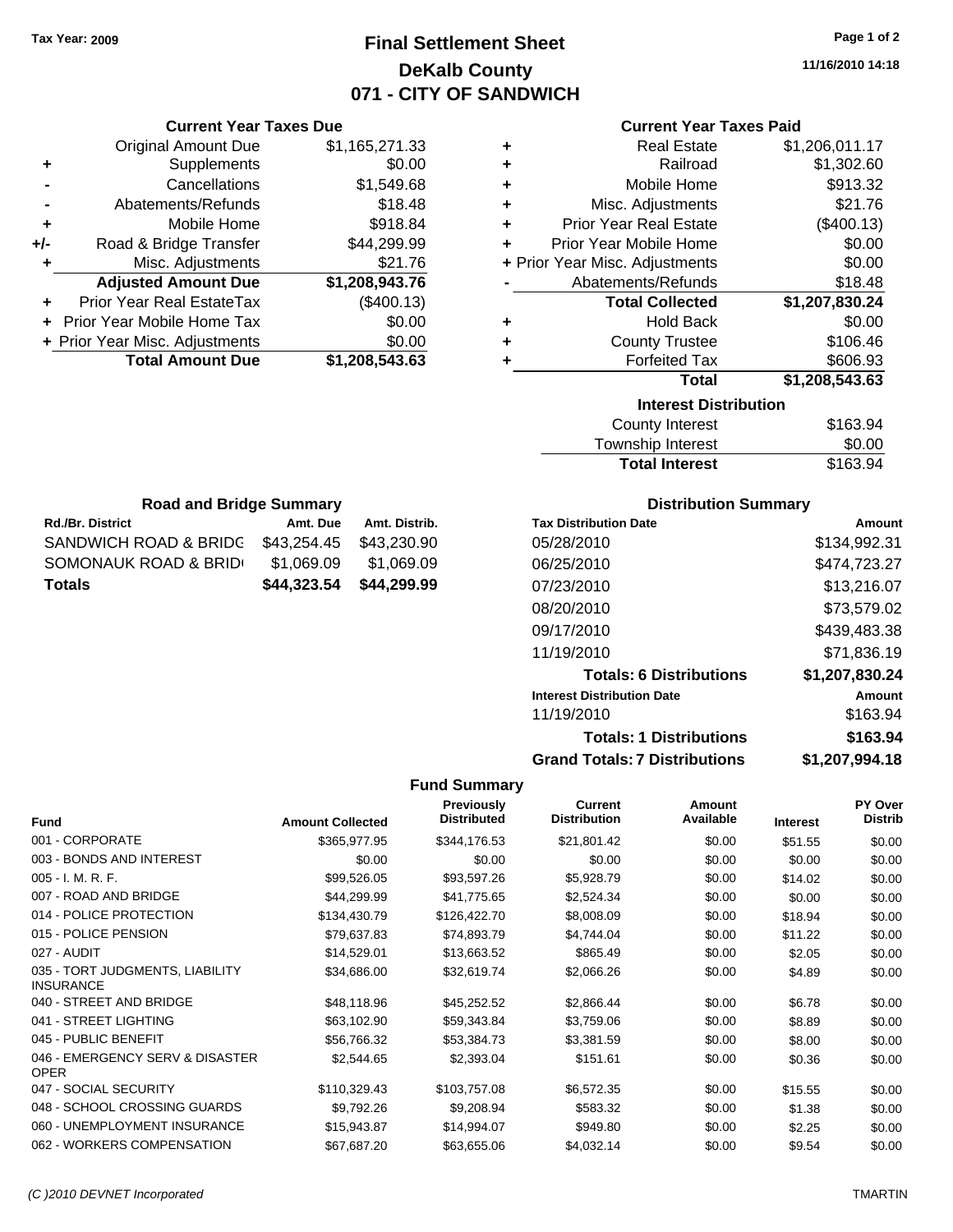## **Final Settlement Sheet Tax Year: 2009 Page 2 of 2**

**DeKalb County**

**Fund Summary**

|                         |                           |                         | .  vullillu v                                             |                                |                     |                 |                           |
|-------------------------|---------------------------|-------------------------|-----------------------------------------------------------|--------------------------------|---------------------|-----------------|---------------------------|
| <b>Fund</b>             |                           | <b>Amount Collected</b> | <b>Previously</b><br><b>Distributed</b>                   | Current<br><b>Distribution</b> | Amount<br>Available | <b>Interest</b> | PY Over<br><b>Distrib</b> |
| 065 - FORESTRY PROGRAM  |                           | \$60,457,03             | \$56.855.58                                               | \$3,601.45                     | \$0.00              | \$8.52          | \$0.00                    |
| Totals                  |                           | \$1.207.830.24          | \$1,135,994.05                                            | \$71.836.19                    | \$0.00              | \$163.94        | \$0.00                    |
|                         |                           |                         | <b>Miscellaneous Adjustment Detail</b>                    |                                |                     |                 |                           |
| Year Source             | <b>Account Type</b>       |                         | <b>Amount Adiustment Description</b>                      |                                |                     |                 |                           |
| 2009 RE - Real Estate   | <b>Back Tax Collected</b> |                         | \$21.76 Talan/Fitzpatrick Redemption 19-27-451-010 by TBA |                                |                     |                 |                           |
| <b>Totals 1 entries</b> |                           |                         | \$21.76                                                   |                                |                     |                 |                           |

#### **Abatement Detail**

| Year Source                         | <b>Account Type</b> |
|-------------------------------------|---------------------|
| 2009 RE - Real Estate PTAB Decision |                     |
| 2009 RE - Real Estate PTAB Decision |                     |

**Totals \$18.48 2 entries**

#### **Amount Adjustment Description**

\$9.90 19-26-433-024 2008 PTAB REFUND by TBA \$8.58 19-27-427-012 2006 PTAB REFUND by TBA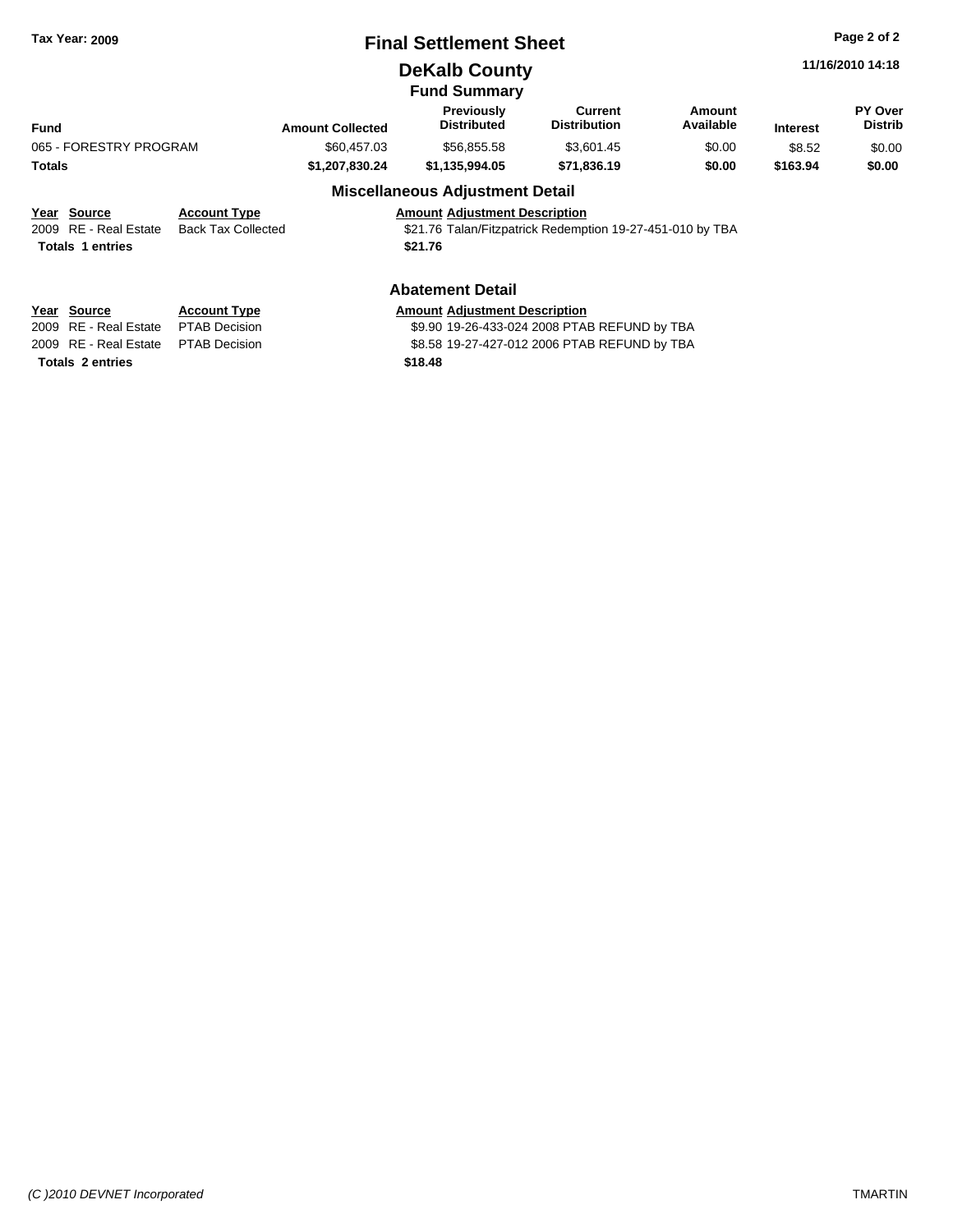## **Final Settlement Sheet Tax Year: 2009 Page 1 of 1 DeKalb County 072 - VILLAGE OF SHABBONA**

**11/16/2010 14:18**

#### **Current Year Taxes Paid**

| ٠ | <b>Real Estate</b>             | \$95,707.76 |
|---|--------------------------------|-------------|
| ٠ | Railroad                       | \$805.74    |
| ٠ | Mobile Home                    | \$0.00      |
| ٠ | Misc. Adjustments              | \$57.65     |
| ٠ | <b>Prior Year Real Estate</b>  | \$0.00      |
| ٠ | Prior Year Mobile Home         | \$0.00      |
|   | + Prior Year Misc. Adjustments | \$0.00      |
|   | Abatements/Refunds             | \$0.00      |
|   | <b>Total Collected</b>         | \$96,571.15 |
| ٠ | <b>Hold Back</b>               | \$0.00      |
| ٠ | <b>County Trustee</b>          | \$67.02     |
| ٠ | <b>Forfeited Tax</b>           | \$0.00      |
|   | <b>Total</b>                   | \$96,638.17 |
|   | <b>Interest Distribution</b>   |             |
|   | <b>County Interest</b>         | \$13.11     |
|   | <b>Township Interest</b>       | \$0.00      |

| <b>Road and Bridge Summary</b>                |          |                         |  |  |
|-----------------------------------------------|----------|-------------------------|--|--|
| <b>Rd./Br. District</b>                       | Amt. Due | Amt. Distrib.           |  |  |
| SHABBONA ROAD & BRID( \$13,503.92 \$13,495.55 |          |                         |  |  |
| <b>Totals</b>                                 |          | \$13,503.92 \$13,495.55 |  |  |

**Current Year Taxes Due** Original Amount Due \$83,342.18

**Adjusted Amount Due \$96,638.17**

**Total Amount Due \$96,638.17**

**+** Supplements \$0.00 **-** Cancellations \$257.21 **-** Abatements/Refunds \$0.00 **+** Mobile Home \$0.00 **+/-** Road & Bridge Transfer \$13,495.55 **+** Misc. Adjustments \$57.65

**+** Prior Year Real EstateTax \$0.00 **+** Prior Year Mobile Home Tax \$0.00 **+ Prior Year Misc. Adjustments**  $$0.00$ 

#### **Distribution Summary**

Total Interest \$13.11

| <b>Tax Distribution Date</b>         | Amount      |
|--------------------------------------|-------------|
| 05/28/2010                           | \$10,916.48 |
| 06/25/2010                           | \$36,532.80 |
| 07/23/2010                           | \$2,290.46  |
| 08/20/2010                           | \$6,165.97  |
| 09/17/2010                           | \$35,696.85 |
| 11/19/2010                           | \$4,968.59  |
| <b>Totals: 6 Distributions</b>       | \$96,571.15 |
| <b>Interest Distribution Date</b>    | Amount      |
| 11/19/2010                           | \$13.11     |
| <b>Totals: 1 Distributions</b>       | \$13.11     |
| <b>Grand Totals: 7 Distributions</b> | \$96,584.26 |

#### **Fund Summary**

| <b>Fund</b>                  | <b>Amount Collected</b> | Previously<br><b>Distributed</b> | <b>Current</b><br><b>Distribution</b> | <b>Amount</b><br>Available | <b>Interest</b> | <b>PY Over</b><br><b>Distrib</b> |
|------------------------------|-------------------------|----------------------------------|---------------------------------------|----------------------------|-----------------|----------------------------------|
| 001 - CORPORATE              | \$43,616.09             | \$41,358.80                      | \$2,257.29                            | \$0.00                     | \$6.88          | \$0.00                           |
| $005 - I. M. R. F.$          | \$1,347.32              | \$1,277.58                       | \$69.74                               | \$0.00                     | \$0.21          | \$0.00                           |
| 007 - ROAD AND BRIDGE        | \$13,495.55             | \$12,826.47                      | \$669.08                              | \$0.00                     | \$0.00          | \$0.00                           |
| 014 - POLICE PROTECTION      | \$25,452,04             | \$24.134.79                      | \$1,317.25                            | \$0.00                     | \$4.02          | \$0.00                           |
| 047 - SOCIAL SECURITY        | \$9,489.48              | \$8,998.35                       | \$491.13                              | \$0.00                     | \$1.50          | \$0.00                           |
| 060 - UNEMPLOYMENT INSURANCE | \$967.17                | \$917.11                         | \$50.06                               | \$0.00                     | \$0.15          | \$0.00                           |
| 062 - WORKERS COMPENSATION   | \$2,203.50              | \$2,089.46                       | \$114.04                              | \$0.00                     | \$0.35          | \$0.00                           |
| <b>Totals</b>                | \$96,571.15             | \$91,602.56                      | \$4,968.59                            | \$0.00                     | \$13.11         | \$0.00                           |

### **Miscellaneous Adjustment Detail**

**Year Source Account Type Amount Adjustment Description** 2009 RE - Real Estate Paymt In Lieu of Tax **\$57.65** Sequoya Apartments by TBA **Totals \$57.65 1 entries**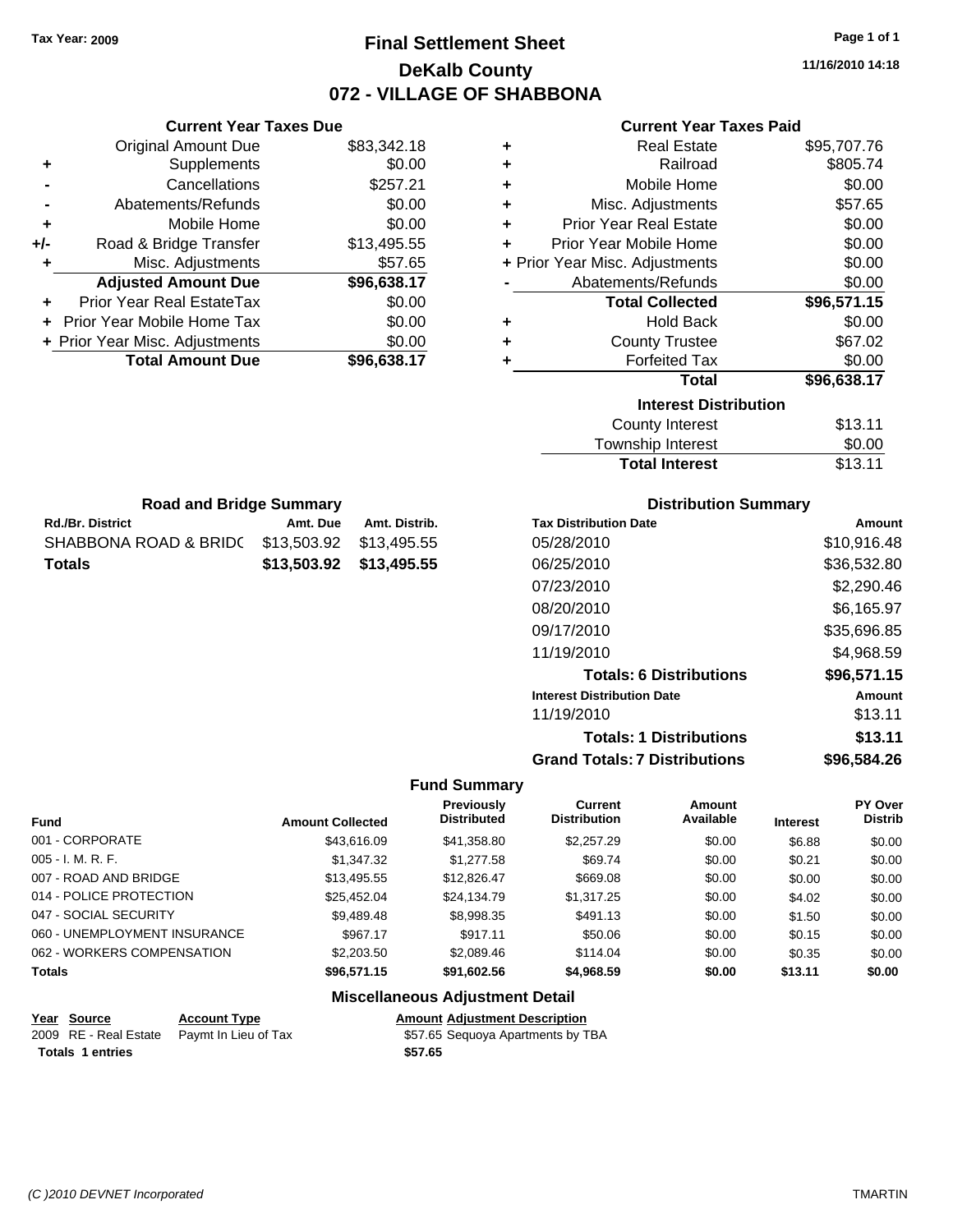## **Final Settlement Sheet Tax Year: 2009 Page 1 of 1 DeKalb County 073 - FLEWELLIN MEMORIAL LIBRARY**

**11/16/2010 14:18**

## **Current Year Taxes Paid**

|     | <b>Current Year Taxes Due</b>  |             |  |  |  |
|-----|--------------------------------|-------------|--|--|--|
|     | <b>Original Amount Due</b>     | \$22,026.24 |  |  |  |
| ٠   | Supplements                    | \$0.00      |  |  |  |
|     | Cancellations                  | \$67.98     |  |  |  |
|     | Abatements/Refunds             | \$0.00      |  |  |  |
| ٠   | Mobile Home                    | \$0.00      |  |  |  |
| +/- | Road & Bridge Transfer         | \$0.00      |  |  |  |
| ٠   | Misc. Adjustments              | \$15.24     |  |  |  |
|     | <b>Adjusted Amount Due</b>     | \$21,973.50 |  |  |  |
| ٠   | Prior Year Real EstateTax      | \$0.00      |  |  |  |
|     | Prior Year Mobile Home Tax     | \$0.00      |  |  |  |
|     | + Prior Year Misc. Adjustments | \$0.00      |  |  |  |
|     | <b>Total Amount Due</b>        | \$21.973.50 |  |  |  |

| ٠ | <b>Real Estate</b>             | \$21,727.59 |
|---|--------------------------------|-------------|
| ÷ | Railroad                       | \$212.96    |
| ٠ | Mobile Home                    | \$0.00      |
| ٠ | Misc. Adjustments              | \$15.24     |
| ٠ | <b>Prior Year Real Estate</b>  | \$0.00      |
| ٠ | Prior Year Mobile Home         | \$0.00      |
|   | + Prior Year Misc. Adjustments | \$0.00      |
|   | Abatements/Refunds             | \$0.00      |
|   | <b>Total Collected</b>         | \$21,955.79 |
| ٠ | <b>Hold Back</b>               | \$0.00      |
| ٠ | <b>County Trustee</b>          | \$17.71     |
| ٠ | <b>Forfeited Tax</b>           | \$0.00      |
|   | Total                          | \$21,973.50 |
|   | <b>Interest Distribution</b>   |             |
|   | <b>County Interest</b>         | \$2.98      |
|   | <b>Township Interest</b>       | \$0.00      |
|   | <b>Total Interest</b>          | \$2.98      |

#### **Distribution Summary**

| <b>Tax Distribution Date</b>         | Amount      |
|--------------------------------------|-------------|
| 05/28/2010                           | \$2,476.49  |
| 06/25/2010                           | \$8,243.99  |
| 07/23/2010                           | \$554.20    |
| 08/20/2010                           | \$1,448.54  |
| 09/17/2010                           | \$8,096.24  |
| 11/19/2010                           | \$1.136.33  |
| <b>Totals: 6 Distributions</b>       | \$21,955.79 |
| <b>Interest Distribution Date</b>    | Amount      |
| 11/19/2010                           | \$2.98      |
| <b>Totals: 1 Distributions</b>       | \$2.98      |
| <b>Grand Totals: 7 Distributions</b> | \$21,958.77 |

#### **Fund Summary**

| <b>Fund</b>     | <b>Amount Collected</b> | <b>Previously</b><br><b>Distributed</b> | Current<br><b>Distribution</b> | Amount<br>Available | <b>Interest</b> | <b>PY Over</b><br><b>Distrib</b> |
|-----------------|-------------------------|-----------------------------------------|--------------------------------|---------------------|-----------------|----------------------------------|
| 001 - CORPORATE | \$21,955.79             | \$20.819.46                             | \$1.136.33                     | \$0.00              | \$2.98          | \$0.00                           |
| <b>Totals</b>   | \$21.955.79             | \$20,819,46                             | \$1.136.33                     | \$0.00              | \$2.98          | \$0.00                           |

#### **Miscellaneous Adjustment Detail**

```
Year Source Account Type Amount Adjustment Description
2009 RE - Real Estate   Paymt In Lieu of Tax $15.24 Sequoya Apartments by TBA
Totals $15.24 1 entries
```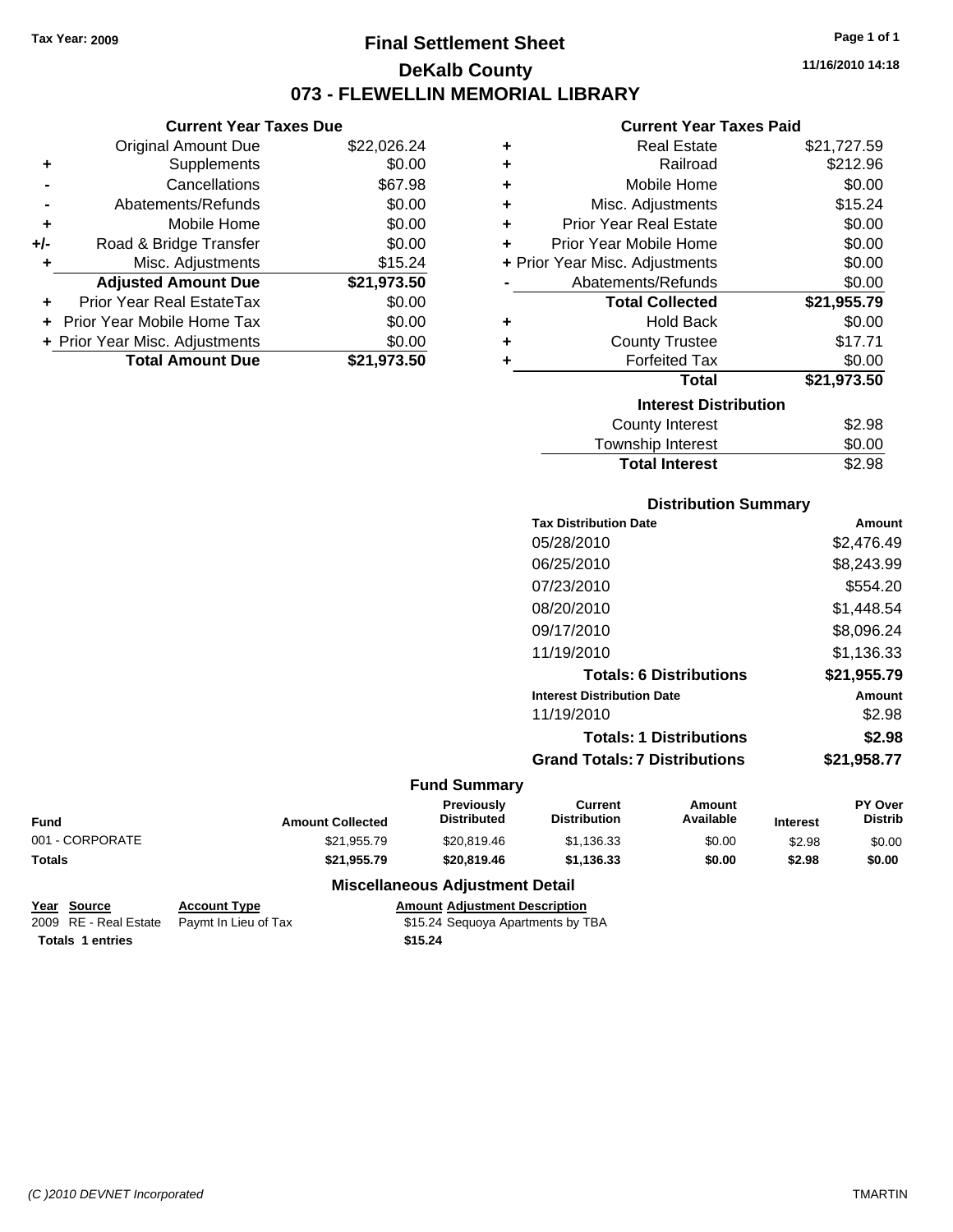## **Final Settlement Sheet Tax Year: 2009 Page 1 of 2 DeKalb County 074 - VILLAGE OF SOMONAUK**

**11/16/2010 14:18**

#### **Current Year Taxes Paid**

| ٠ | <b>Real Estate</b>             | \$401,120.55 |
|---|--------------------------------|--------------|
| ÷ | Railroad                       | \$1,534.88   |
| ÷ | Mobile Home                    | \$0.00       |
| ÷ | Misc. Adjustments              | \$2.89       |
| ÷ | <b>Prior Year Real Estate</b>  | (\$92.17)    |
| ÷ | Prior Year Mobile Home         | \$0.00       |
|   | + Prior Year Misc. Adjustments | \$0.00       |
|   | Abatements/Refunds             | \$2.89       |
|   | <b>Total Collected</b>         | \$402,563.26 |
| ٠ | <b>Hold Back</b>               | \$0.00       |
| ÷ | <b>County Trustee</b>          | \$0.00       |
| ÷ | <b>Forfeited Tax</b>           | \$0.00       |
|   | <b>Total</b>                   | \$402,563.26 |
|   | <b>Interest Distribution</b>   |              |
|   | <b>County Interest</b>         | \$54.64      |
|   |                                |              |

| <b>Total Interest</b> | \$54.64 |
|-----------------------|---------|
| Township Interest     | \$0.00  |
| County Interest       | \$54.64 |

| <b>Road and Bridge Summary</b> |                         |               |  |  |
|--------------------------------|-------------------------|---------------|--|--|
| <b>Rd./Br. District</b>        | Amt. Due                | Amt. Distrib. |  |  |
| SOMONAUK ROAD & BRID           | \$51.326.33 \$51.326.33 |               |  |  |

**Totals \$51,326.33 \$51,326.33**

**Current Year Taxes Due** Original Amount Due \$351,649.47

**Adjusted Amount Due \$402,655.43**

**Total Amount Due \$402,563.26**

**+** Supplements \$0.00 **-** Cancellations \$320.37 **-** Abatements/Refunds \$2.89 **+** Mobile Home \$0.00 **+/-** Road & Bridge Transfer \$51,326.33 **+** Misc. Adjustments \$2.89

**+** Prior Year Real EstateTax (\$92.17) **+** Prior Year Mobile Home Tax \$0.00 **+ Prior Year Misc. Adjustments**  $$0.00$ 

| <b>Distribution Summary</b> |  |
|-----------------------------|--|
|-----------------------------|--|

| <b>Tax Distribution Date</b>         | Amount       |
|--------------------------------------|--------------|
| 05/28/2010                           | \$45,979.01  |
| 06/25/2010                           | \$161,652.43 |
| 07/23/2010                           | \$5,596.46   |
| 08/20/2010                           | \$21,483.89  |
| 09/17/2010                           | \$142,929.65 |
| 11/19/2010                           | \$24,921.82  |
| <b>Totals: 6 Distributions</b>       | \$402,563.26 |
| <b>Interest Distribution Date</b>    | Amount       |
| 11/19/2010                           | \$54.64      |
| <b>Totals: 1 Distributions</b>       | \$54.64      |
| <b>Grand Totals: 7 Distributions</b> | \$402,617.90 |

#### **Fund Summary**

| <b>Fund</b>                             | <b>Amount Collected</b> | Previously<br><b>Distributed</b> | <b>Current</b><br><b>Distribution</b> | Amount<br>Available | <b>Interest</b> | PY Over<br><b>Distrib</b> |
|-----------------------------------------|-------------------------|----------------------------------|---------------------------------------|---------------------|-----------------|---------------------------|
| 001 - CORPORATE                         | \$92,785.21             | \$86,932.89                      | \$5,852,32                            | \$0.00              | \$14.42         | \$0.00                    |
| 003 - BONDS AND INTEREST                | \$132,375.58            | \$124,026.17                     | \$8.349.41                            | \$0.00              | \$20.59         | \$0.00                    |
| 007 - ROAD AND BRIDGE                   | \$51,326,33             | \$48.558.29                      | \$2.768.04                            | \$0.00              | \$0.00          | \$0.00                    |
| 014 - POLICE PROTECTION                 | \$23.640.01             | \$22,148.95                      | \$1,491.06                            | \$0.00              | \$3.68          | \$0.00                    |
| 025 - GARBAGE DISPOSAL                  | \$14,446.72             | \$13.535.53                      | \$911.19                              | \$0.00              | \$2.25          | \$0.00                    |
| 027 - AUDIT                             | \$19,260.78             | \$18,045.94                      | \$1.214.84                            | \$0.00              | \$3.00          | \$0.00                    |
| 035 - TORT JUDGEMENTS/LIABILITY<br>INS. | \$37.647.68             | \$35,273.12                      | \$2,374.56                            | \$0.00              | \$5.86          | \$0.00                    |
| 047 - SOCIAL SECURITY                   | \$31.080.95             | \$29.120.55                      | \$1.960.40                            | \$0.00              | \$4.84          | \$0.00                    |
| <b>Totals</b>                           | \$402.563.26            | \$377.641.44                     | \$24.921.82                           | \$0.00              | \$54.64         | \$0.00                    |

### **Miscellaneous Adjustment Detail**

#### **Year Source Account Type Amount Adjustment Description** \$2.89 Johnson Redemption 18-32-424-017 by TBA **Totals \$2.89 1 entries**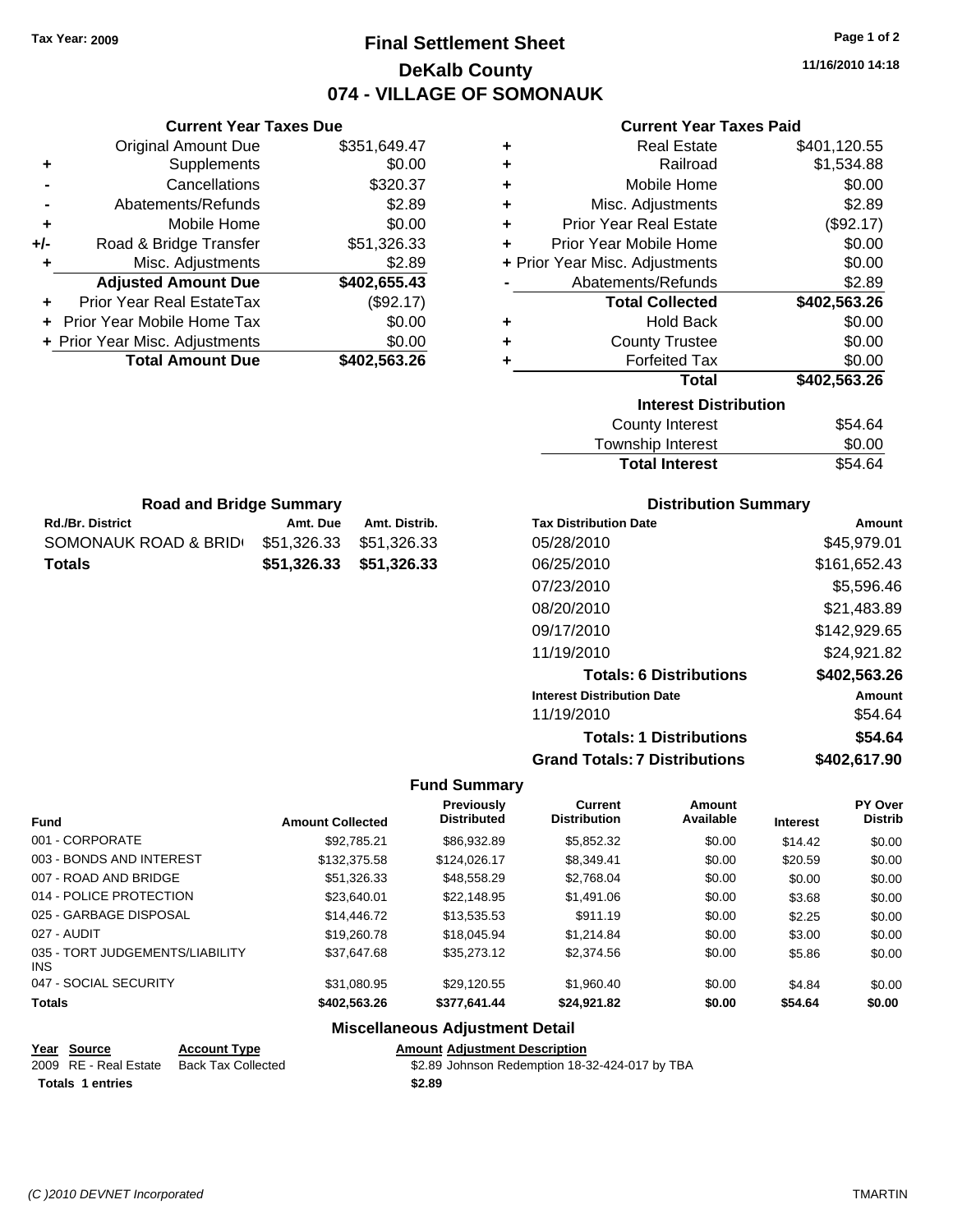## **Final Settlement Sheet Tax Year: 2009 Page 2 of 2 DeKalb County Abatement Detail**

**11/16/2010 14:18**

**Totals \$2.89 1 entries**

**Year Source Account Type Amount Adjustment Description**<br> **Amount Adjustment Additional Example 18 and 18-27-303-022 2008 PTAI** \$2.89 18-27-303-022 2008 PTAB REFUND by TBA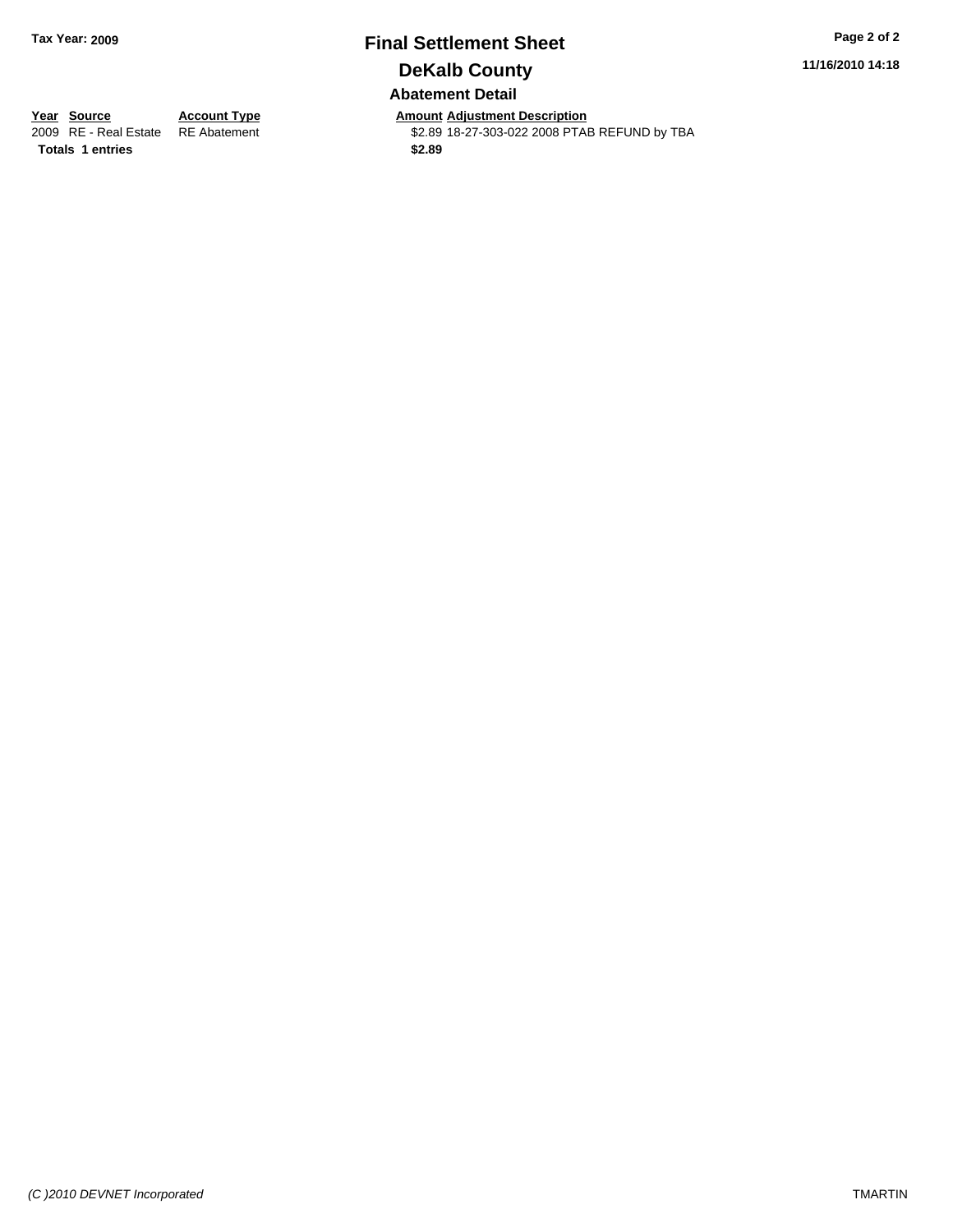## **Final Settlement Sheet Tax Year: 2009 Page 1 of 2 DeKalb County 075 - SOMONAUK LIBRARY**

**11/16/2010 14:18**

#### **Current Year Taxes Due**

|     | <b>Original Amount Due</b>       | \$142,762.89 |
|-----|----------------------------------|--------------|
| ٠   | Supplements                      | \$0.00       |
|     | Cancellations                    | \$99.10      |
|     | Abatements/Refunds               | \$0.90       |
| ÷   | Mobile Home                      | \$2.54       |
| +/- | Road & Bridge Transfer           | \$0.00       |
| ٠   | Misc. Adjustments                | \$0.89       |
|     | <b>Adjusted Amount Due</b>       | \$142,666.32 |
|     | <b>Prior Year Real EstateTax</b> | (\$28.74)    |
|     | Prior Year Mobile Home Tax       | \$0.00       |
|     | + Prior Year Misc. Adjustments   | \$0.00       |
|     | <b>Total Amount Due</b>          | \$142,637.58 |

#### **Current Year Taxes Paid**

| ٠ | <b>Real Estate</b>             | \$141,963.65 |
|---|--------------------------------|--------------|
| ٠ | Railroad                       | \$700.14     |
| ٠ | Mobile Home                    | \$2.54       |
| ٠ | Misc. Adjustments              | \$0.89       |
| ٠ | <b>Prior Year Real Estate</b>  | (\$28.74)    |
| ٠ | Prior Year Mobile Home         | \$0.00       |
|   | + Prior Year Misc. Adjustments | \$0.00       |
|   | Abatements/Refunds             | \$0.90       |
|   | <b>Total Collected</b>         | \$142,637.58 |
| ٠ | <b>Hold Back</b>               | \$0.00       |
| ٠ | <b>County Trustee</b>          | \$0.00       |
| ٠ | <b>Forfeited Tax</b>           | \$0.00       |
|   | Total                          | \$142,637.58 |
|   | <b>Interest Distribution</b>   |              |
|   | County Interest                | \$19.36      |

## Township Interest \$0.00<br>
Total Interest \$19.36 **Total Interest**

#### **Distribution Summary**

| Amount       |
|--------------|
| \$15,687.69  |
| \$58,525.94  |
| \$1,653.63   |
| \$7,030.21   |
| \$51,608.88  |
| \$8,131.23   |
| \$142,637.58 |
| Amount       |
| \$19.36      |
| \$19.36      |
| \$142,656.94 |
|              |

#### **Fund Summary**

|                                         |                         | <b>Previously</b>  | <b>Current</b>      | Amount    |                 | <b>PY Over</b> |
|-----------------------------------------|-------------------------|--------------------|---------------------|-----------|-----------------|----------------|
| <b>Fund</b>                             | <b>Amount Collected</b> | <b>Distributed</b> | <b>Distribution</b> | Available | <b>Interest</b> | <b>Distrib</b> |
| 001 - CORPORATE                         | \$72,034.24             | \$67,927.84        | \$4,106.40          | \$0.00    | \$9.77          | \$0.00         |
| 003 - BONDS AND INTEREST                | \$52,133.62             | \$49.161.69        | \$2,971.93          | \$0.00    | \$7.08          | \$0.00         |
| 004 - OPERATIONS & MAINTENANCE          | \$9,604.64              | \$9,057.12         | \$547.52            | \$0.00    | \$1.30          | \$0.00         |
| $005 - I. M. R. F.$                     | \$2,482.75              | \$2,341.20         | \$141.55            | \$0.00    | \$0.34          | \$0.00         |
| 027 - AUDIT                             | \$667.55                | \$629.50           | \$38.05             | \$0.00    | \$0.09          | \$0.00         |
| 035 - TORT JUDGEMENTS/LIABILITY<br>INS. | \$3.428.87              | \$3,233.41         | \$195.46            | \$0.00    | \$0.47          | \$0.00         |
| 047 - SOCIAL SECURITY                   | \$2,285.91              | \$2,155.59         | \$130.32            | \$0.00    | \$0.31          | \$0.00         |
| <b>Totals</b>                           | \$142,637.58            | \$134,506,35       | \$8,131.23          | \$0.00    | \$19.36         | \$0.00         |

#### **Miscellaneous Adjustment Detail**

| Year Source             | <b>Account Type</b> | Amount |
|-------------------------|---------------------|--------|
| 2009 RE - Real Estate   | Back Tax Collected  | \$0.89 |
| <b>Totals 1 entries</b> |                     | \$0.89 |

**Amount Adjustment Description**  $\overline{$0.89}$  Johnson Redemption 18-32-424-017 by TBA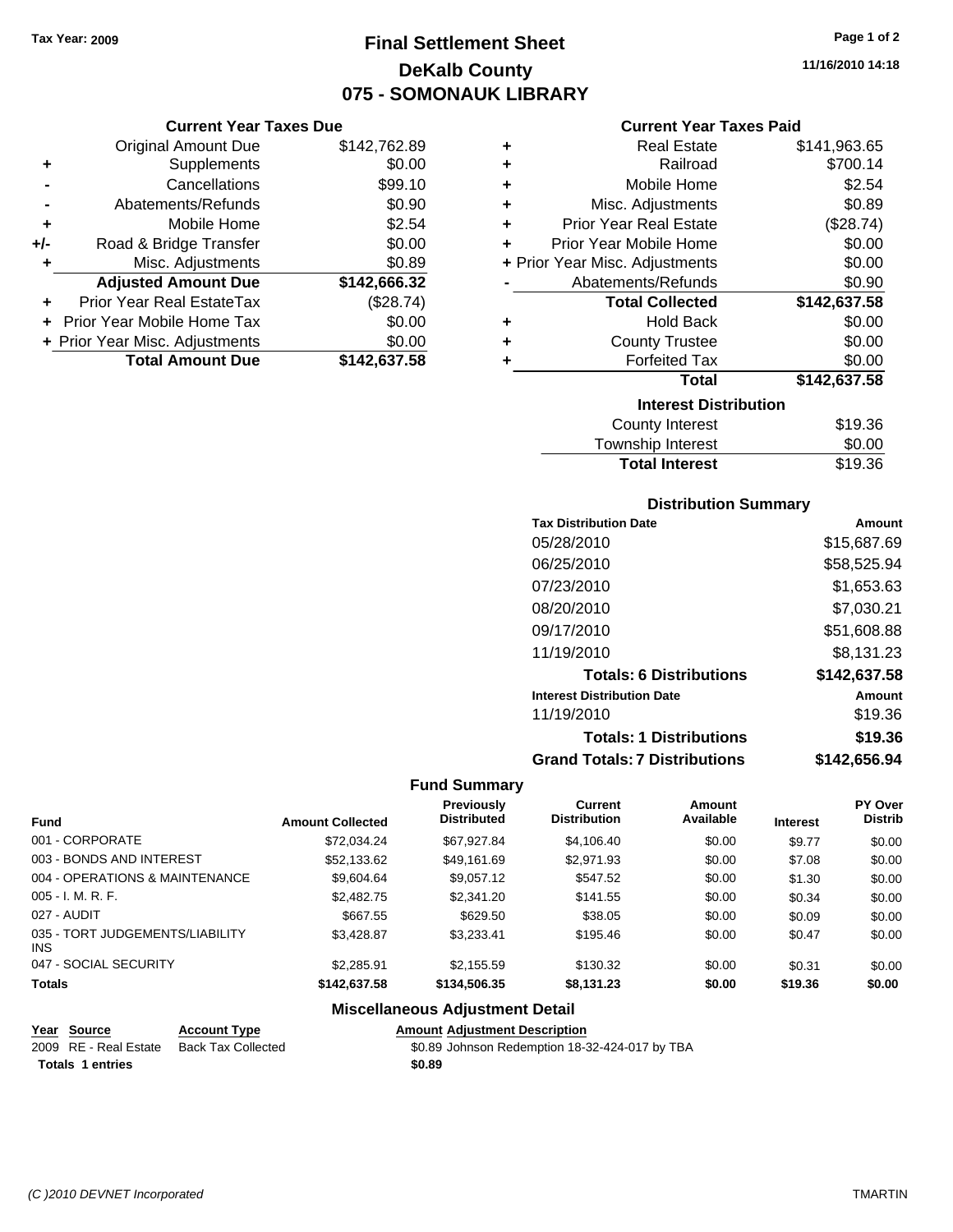# **Final Settlement Sheet Tax Year: 2009 Page 2 of 2 DeKalb County**

**11/16/2010 14:18**

#### **Abatement Detail**

**Totals 1 entries** \$0.90

**Year Source Account Type Amount Adjustment Description** \$0.90 18-27-303-022 2008 PTAB REFUND by TBA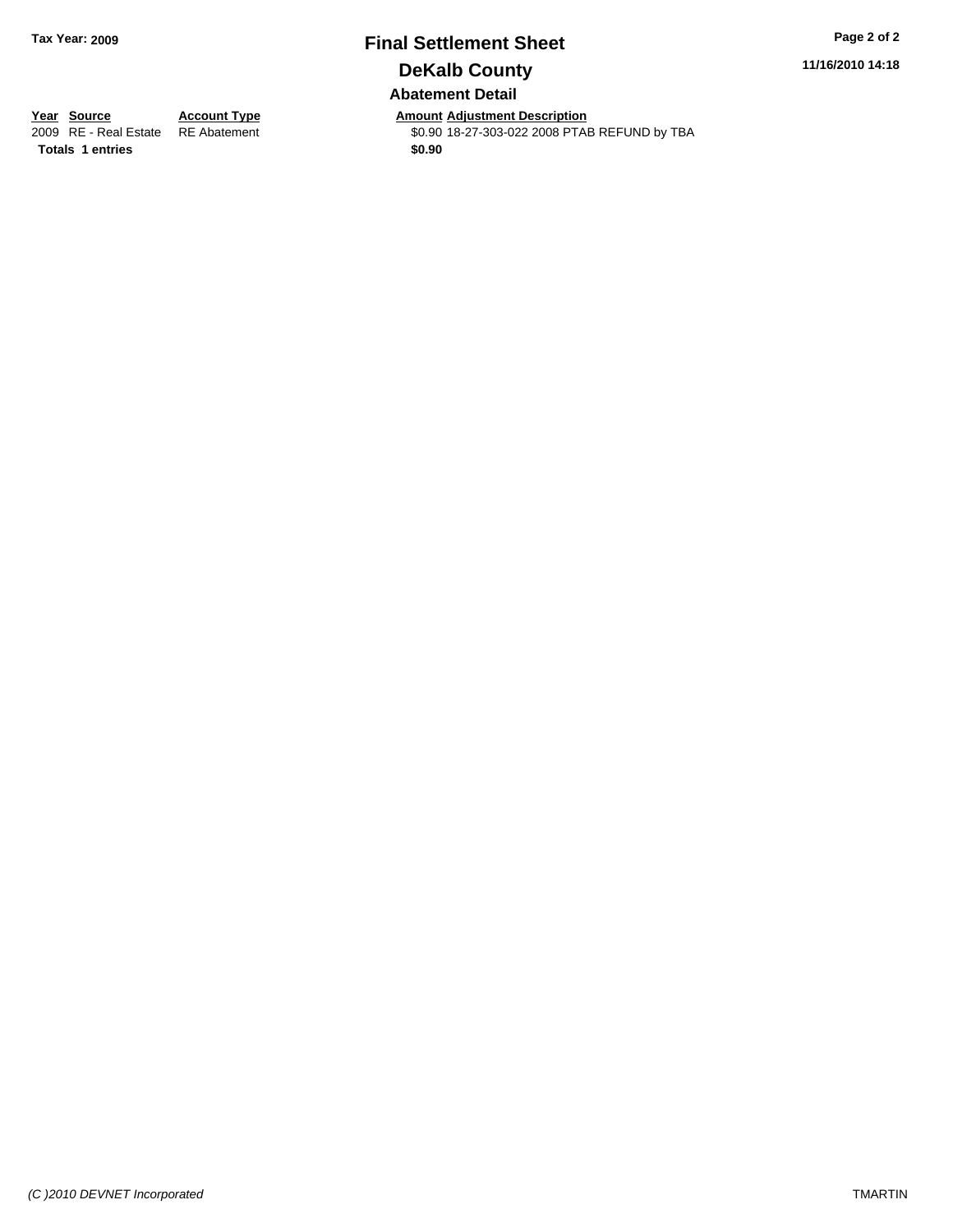## **Final Settlement Sheet Tax Year: 2009 Page 1 of 2 DeKalb County 076 - CITY OF SYCAMORE**

**11/16/2010 14:18**

| <b>Current Year Taxes Paid</b> |  |  |  |
|--------------------------------|--|--|--|
|--------------------------------|--|--|--|

| ٠ | <b>Real Estate</b>             | \$2,670,605.49 |
|---|--------------------------------|----------------|
| ٠ | Railroad                       | \$0.00         |
| ÷ | Mobile Home                    | \$1,202.96     |
| ÷ | Misc. Adjustments              | \$1,202.90     |
| ÷ | <b>Prior Year Real Estate</b>  | (\$9,375.00)   |
| ÷ | Prior Year Mobile Home         | \$0.01         |
|   | + Prior Year Misc. Adjustments | \$30.32        |
|   | Abatements/Refunds             | \$11.68        |
|   | <b>Total Collected</b>         | \$2,663,655.00 |
| ٠ | <b>Hold Back</b>               | \$0.00         |
| ÷ | <b>County Trustee</b>          | \$929.69       |
| ÷ | <b>Forfeited Tax</b>           | \$465.99       |
|   | <b>Total</b>                   | \$2,665,050.68 |
|   | <b>Interest Distribution</b>   |                |
|   | <b>County Interest</b>         | \$361.55       |

| County Interest       | \$361.55 |
|-----------------------|----------|
| Township Interest     | \$0.00   |
| <b>Total Interest</b> | \$361.55 |

| <b>Road and Bridge Summary</b>   |             |               |  |  |  |  |
|----------------------------------|-------------|---------------|--|--|--|--|
| <b>Rd./Br. District</b>          | Amt. Due    | Amt. Distrib. |  |  |  |  |
| <b>CORTLAND ROAD &amp; BRIDC</b> | \$14,282.01 | \$14,267.45   |  |  |  |  |
| DEKALB ROAD & BRIDGE             | \$12,921.40 | \$12,917.55   |  |  |  |  |
| <b>SYCAMORE ROAD &amp; BRID(</b> | \$22,276.09 | \$22,261.11   |  |  |  |  |
| <b>Totals</b>                    | \$49,479.50 | \$49,446.11   |  |  |  |  |

**Current Year Taxes Due** Original Amount Due \$2,626,366.45

**Adjusted Amount Due \$2,674,395.35**

**Total Amount Due \$2,665,050.68**

**+** Supplements \$23.19 **-** Cancellations \$3,855.35 **-** Abatements/Refunds \$11.68 **+** Mobile Home \$1,223.73 **+/-** Road & Bridge Transfer \$49,446.11 **+** Misc. Adjustments \$1,202.90

**+** Prior Year Real EstateTax (\$9,375.00) **+** Prior Year Mobile Home Tax \$0.01 **+** Prior Year Misc. Adjustments \$30.32

#### **Distribution Summary**

| <b>Tax Distribution Date</b>         | Amount         |
|--------------------------------------|----------------|
| 05/28/2010                           | \$282,350.39   |
| 06/25/2010                           | \$1,056,488.22 |
| 07/23/2010                           | \$23,496.17    |
| 08/20/2010                           | \$144.264.96   |
| 09/17/2010                           | \$1,040,851.39 |
| 11/19/2010                           | \$116,203.87   |
| <b>Totals: 6 Distributions</b>       | \$2,663,655.00 |
| <b>Interest Distribution Date</b>    | Amount         |
| 11/19/2010                           | \$361.55       |
| <b>Totals: 1 Distributions</b>       | \$361.55       |
| <b>Grand Totals: 7 Distributions</b> | \$2,664,016.55 |

#### **Fund Summary**

| <b>Fund</b>                  | <b>Amount Collected</b> | <b>Previously</b><br><b>Distributed</b> | <b>Current</b><br><b>Distribution</b> | Amount<br>Available | <b>Interest</b> | PY Over<br><b>Distrib</b> |
|------------------------------|-------------------------|-----------------------------------------|---------------------------------------|---------------------|-----------------|---------------------------|
| 001 - CORPORATE              | \$1,386,610.37          | \$1,326,052.23                          | \$60,558.14                           | \$0.00              | \$191.76        | \$0.00                    |
| 003 - BONDS AND INTEREST     | \$155,864.35            | \$149.057.19                            | \$6,807.16                            | \$0.00              | \$21.56         | \$0.00                    |
| $005 - I. M. R. F.$          | \$161.754.18            | \$154,689.80                            | \$7.064.38                            | \$0.00              | \$22.37         | \$0.00                    |
| 007 - ROAD AND BRIDGE        | \$49,446.11             | \$47,413.97                             | \$2.032.14                            | \$0.00              | \$0.00          | \$0.00                    |
| 013 - FIREFIGHTER'S PENSION  | \$417,690.46            | \$399.448.44                            | \$18,242.02                           | \$0.00              | \$57.77         | \$0.00                    |
| 015 - POLICE PENSION         | \$293.693.31            | \$280,866.69                            | \$12,826.62                           | \$0.00              | \$40.62         | \$0.00                    |
| 047 - SOCIAL SECURITY        | \$101.444.38            | \$97.013.93                             | \$4,430.45                            | \$0.00              | \$14.03         | \$0.00                    |
| 048 - SCHOOL CROSSING GUARDS | \$19.951.64             | \$19,080.28                             | \$871.36                              | \$0.00              | \$2.76          | \$0.00                    |
| 143 - MEDICARE               | \$77,200.20             | \$73,828,60                             | \$3,371,60                            | \$0.00              | \$10.68         | \$0.00                    |
| <b>Totals</b>                | \$2.663.655.00          | \$2,547,451,13                          | \$116,203.87                          | \$0.00              | \$361.55        | \$0.00                    |

#### **Miscellaneous Adjustment Detail**

#### **Year Source Account Type Amount Adjustment Description** 2009 MH - Mobile Home Back Tax Collected \$4.77 Buehler Redemption 08-01-401-005-2582I Mobile Home by TBA 2009 bbile Home Back Tax Collected **1009 CM** 510.45 Marrufo Redemption 08-01-401-005-2642I Mobile Home by TBA

|  | 2009 MH - Mobile Home Back Tax Collected   | \$10.45 Marrufo Redemption 08-01-401-005-2642I Mobile |
|--|--------------------------------------------|-------------------------------------------------------|
|  | 2009 MH - Mobile Home Back Tax Collected   | \$4.10 Garcia Redemption 08-01-401-005-2533l by TBA   |
|  | 2009 RE - Real Estate Paymt In Lieu of Tax | \$601.45 Housing Authority Sycamore Units by TBA      |
|  | 2009 RE - Real Estate Paymt In Lieu of Tax | \$601.45 Housing Authority Sycamore Units by TBA      |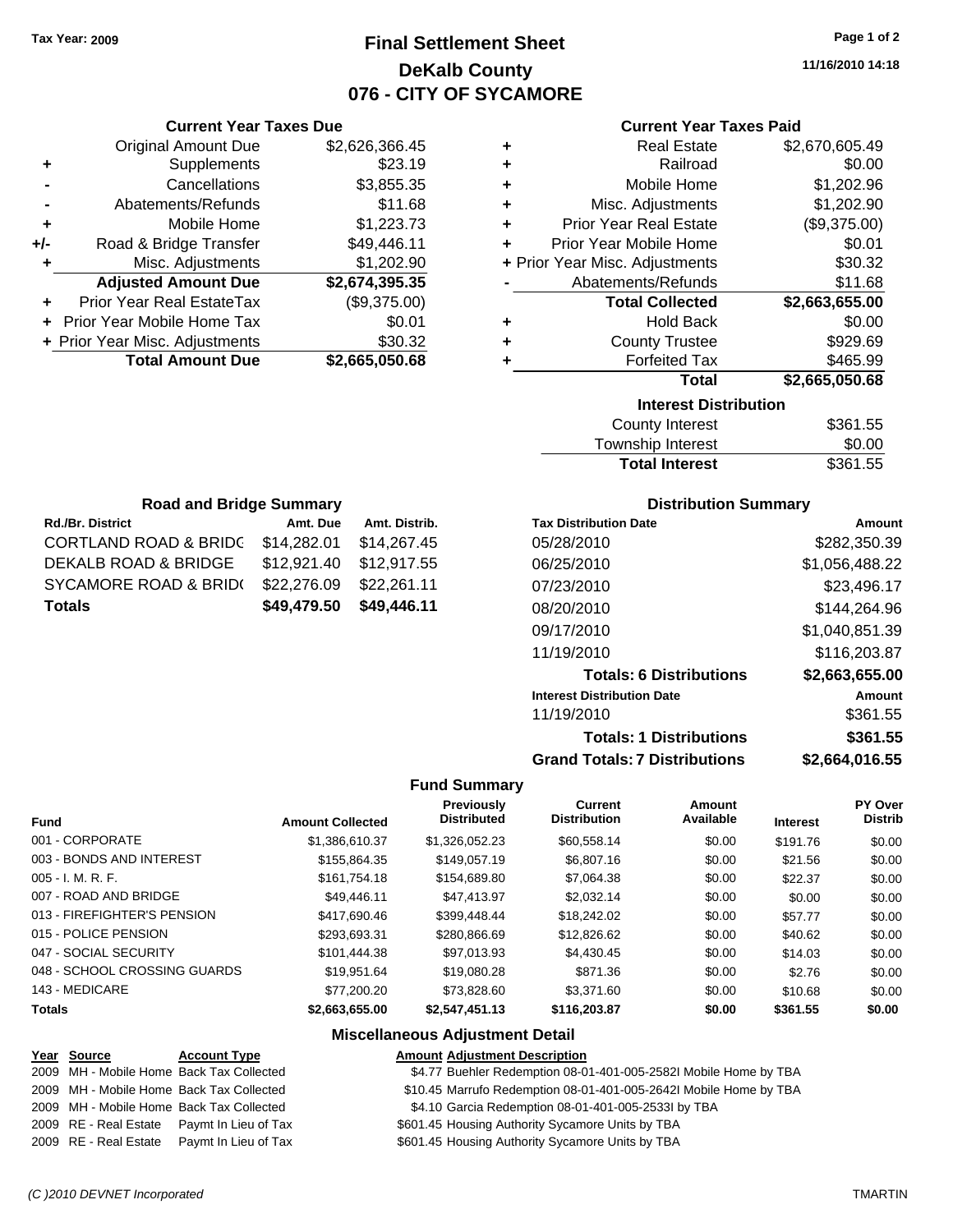## **Final Settlement Sheet Tax Year: 2009 Page 2 of 2 DeKalb County**

#### **11/16/2010 14:18**

#### **Miscellaneous Adjustment Detail**

2009 MH - Mobile Home Back Tax Collected \$11.00 Olson Redemption 08-01-401-005-2505I by TBA

#### **Abatement Detail**

2009 RE - Real Estate \$2.53 06-20-376-009 2007 PTAB REFUND by TBA RE Abatement

2009 RE - Real Estate RE Abatement \$1.27 06-21-456-006 2007 PTAB REFUND by TBA

2009 RE - Real Estate RE Abatement S7.88 09-06-181-001 PTAB REFUND by TBA

# **Year Source Account Type Amount Adjustment Description**

**Totals \$1,233.22 6 entries**

# **Year Source Account Type Amount Adjustment Description**

**Totals \$11.68 3 entries**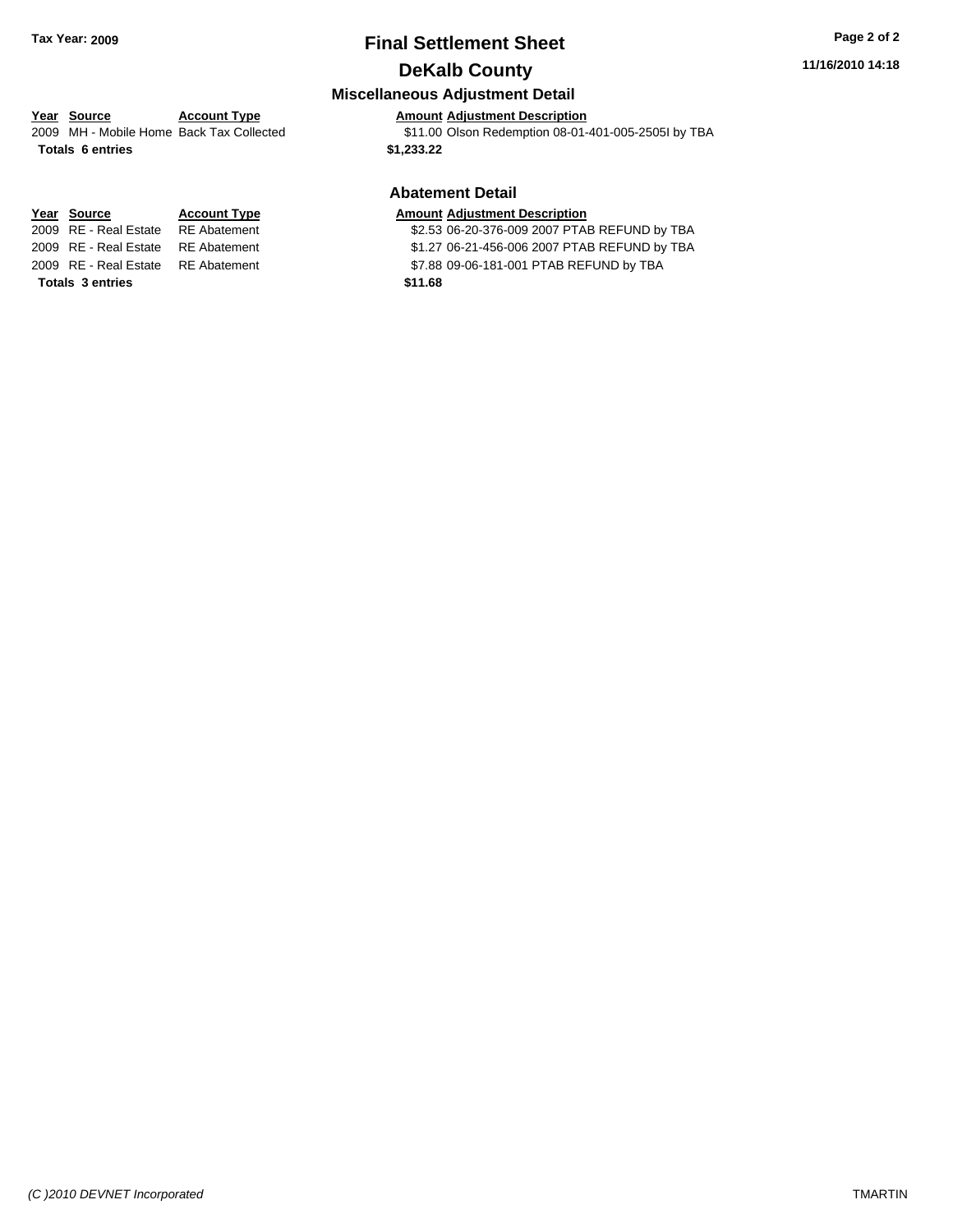**Current Year Taxes Due** Original Amount Due \$839,587.65

**Adjusted Amount Due \$839,061.20**

**Total Amount Due \$836,161.20**

**+** Supplements \$7.41 **-** Cancellations \$1,305.83 **-** Abatements/Refunds \$3.74 **+** Mobile Home \$391.19 **+/-** Road & Bridge Transfer \$0.00 **+** Misc. Adjustments \$384.52

**+** Prior Year Real EstateTax (\$2,909.69) **+** Prior Year Mobile Home Tax (\$0.01) **+ Prior Year Misc. Adjustments**  $$9.70$ 

## **Final Settlement Sheet Tax Year: 2009 Page 1 of 2 DeKalb County 077 - SYCAMORE LIBRARY**

**11/16/2010 14:18**

#### **Current Year Taxes Paid**

| ٠ | <b>Real Estate</b>             | \$837,849.70 |
|---|--------------------------------|--------------|
| ÷ | Railroad                       | \$0.00       |
| ÷ | Mobile Home                    | \$384.55     |
| ÷ | Misc. Adjustments              | \$384.52     |
| ÷ | <b>Prior Year Real Estate</b>  | (\$2,909.69) |
| ÷ | Prior Year Mobile Home         | (\$0.01)     |
|   | + Prior Year Misc. Adjustments | \$9.70       |
|   | Abatements/Refunds             | \$3.74       |
|   |                                |              |
|   | <b>Total Collected</b>         | \$835,715.03 |
| ٠ | <b>Hold Back</b>               | \$0.00       |
| ÷ | <b>County Trustee</b>          | \$297.19     |
| ÷ | <b>Forfeited Tax</b>           | \$148.98     |
|   | <b>Total</b>                   | \$836,161.20 |
|   | <b>Interest Distribution</b>   |              |
|   | <b>County Interest</b>         | \$113.43     |

## **Distribution Summary**

**Total Interest** \$113.43

| <b>Tax Distribution Date</b>         | Amount       |
|--------------------------------------|--------------|
| 05/28/2010                           | \$88,524.15  |
| 06/25/2010                           | \$331,440.92 |
| 07/23/2010                           | \$7.386.16   |
| 08/20/2010                           | \$45,243.17  |
| 09/17/2010                           | \$326.622.44 |
| 11/19/2010                           | \$36.498.19  |
| <b>Totals: 6 Distributions</b>       | \$835,715.03 |
| <b>Interest Distribution Date</b>    | Amount       |
| 11/19/2010                           | \$113.43     |
| <b>Totals: 1 Distributions</b>       | \$113.43     |
| <b>Grand Totals: 7 Distributions</b> | \$835.828.46 |
|                                      |              |

#### **Fund Summary**

| <b>Fund</b>                              | <b>Amount Collected</b> | Previously<br><b>Distributed</b> | Current<br><b>Distribution</b> | Amount<br>Available | <b>Interest</b> | PY Over<br><b>Distrib</b> |
|------------------------------------------|-------------------------|----------------------------------|--------------------------------|---------------------|-----------------|---------------------------|
| 005 - I. M. R. F.                        | \$50,083.56             | \$47.896.27                      | \$2,187.29                     | \$0.00              | \$6.79          | \$0.00                    |
| 016 - LIBRARY (township, municipalities) | \$744,632.96            | \$712.112.61                     | \$32,520.35                    | \$0.00              | \$101.07        | \$0.00                    |
| 027 - AUDIT                              | \$2,648,38              | \$2.532.71                       | \$115.67                       | \$0.00              | \$0.36          | \$0.00                    |
| 047 - SOCIAL SECURITY                    | \$38,350.13             | \$36.675.25                      | \$1,674.88                     | \$0.00              | \$5.21          | \$0.00                    |
| <b>Totals</b>                            | \$835,715.03            | \$799,216.84                     | \$36,498.19                    | \$0.00              | \$113.43        | \$0.00                    |

#### **Miscellaneous Adjustment Detail**

| Year Source             | <b>Account Type</b>                        | <b>Amount Adjustment Description</b>                             |
|-------------------------|--------------------------------------------|------------------------------------------------------------------|
|                         | 2009 MH - Mobile Home Back Tax Collected   | \$1.53 Buehler Redemption 08-01-401-005-2582I Mobile Home by TBA |
|                         | 2009 MH - Mobile Home Back Tax Collected   | \$3.34 Marrufo Redemption 08-01-401-005-2642l Mobile Home by TBA |
|                         | 2009 MH - Mobile Home Back Tax Collected   | \$1.31 Garcia Redemption 08-01-401-005-2533l by TBA              |
|                         | 2009 RE - Real Estate Paymt In Lieu of Tax | \$192.26 Housing Authority Sycamore Units by TBA                 |
|                         | 2009 RE - Real Estate Paymt In Lieu of Tax | \$192.26 Housing Authority Sycamore Units by TBA                 |
|                         | 2009 MH - Mobile Home Back Tax Collected   | \$3.52 Olson Redemption 08-01-401-005-2505l by TBA               |
| <b>Totals 6 entries</b> |                                            | \$394.22                                                         |
|                         |                                            |                                                                  |
|                         |                                            |                                                                  |

#### **Abatement Detail**

#### **Year Source Account Type Amount Adjustment Description**

2009 RE - Real Estate \$0.81 06-20-376-009 2007 PTAB REFUND by TBA RE Abatement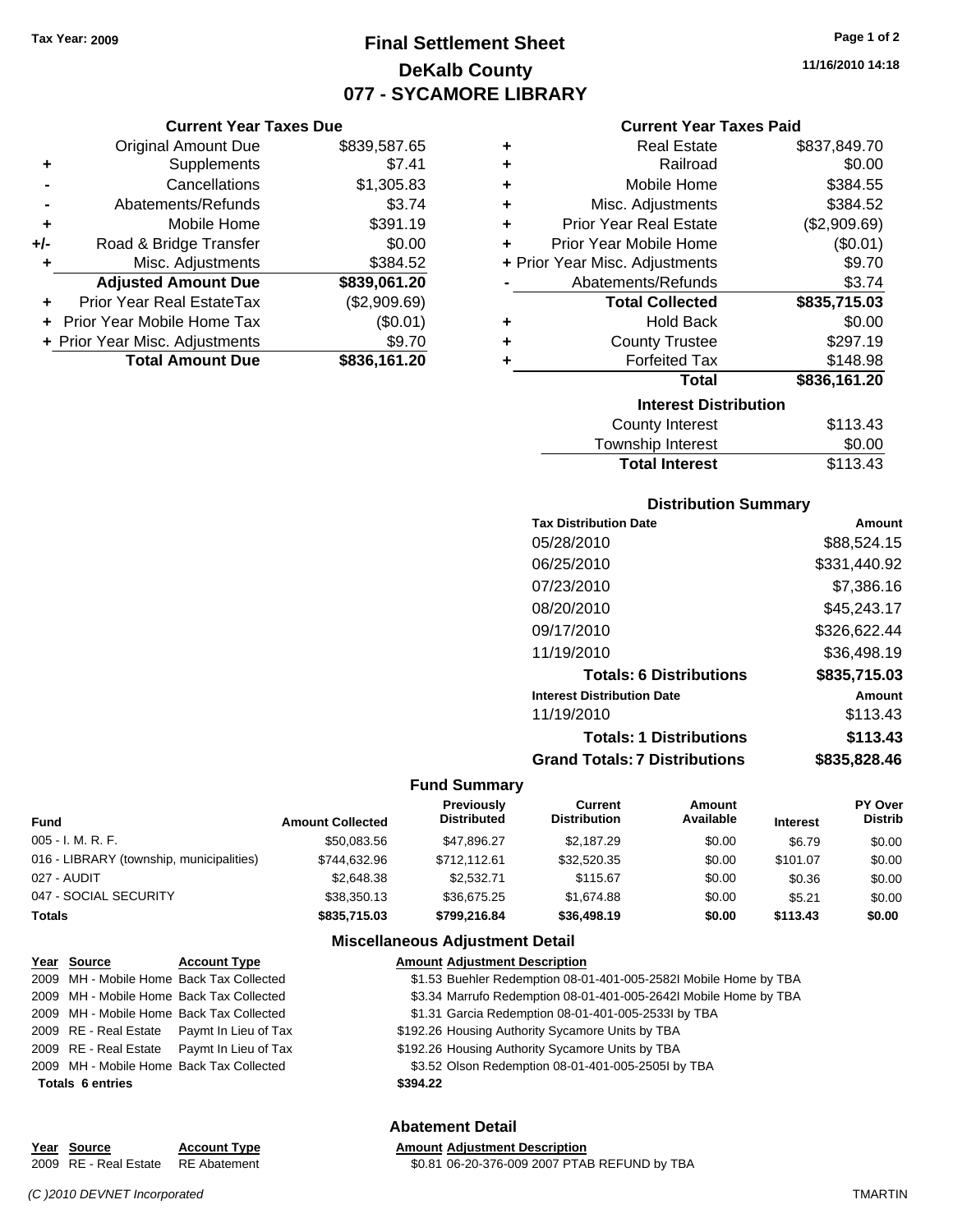## **Final Settlement Sheet Tax Year: 2009 Page 2 of 2 DeKalb County**

**11/16/2010 14:18**

#### **Abatement Detail**

**Totals \$3.74 3 entries**

**Year Source Account Type Amount Adjustment Description**<br>2009 RE - Real Estate RE Abatement **Amount** \$0.41 06-21-456-006 2007 PTAI \$0.41 06-21-456-006 2007 PTAB REFUND by TBA 2009 RE - Real Estate RE Abatement \$2.52 09-06-181-001 PTAB REFUND by TBA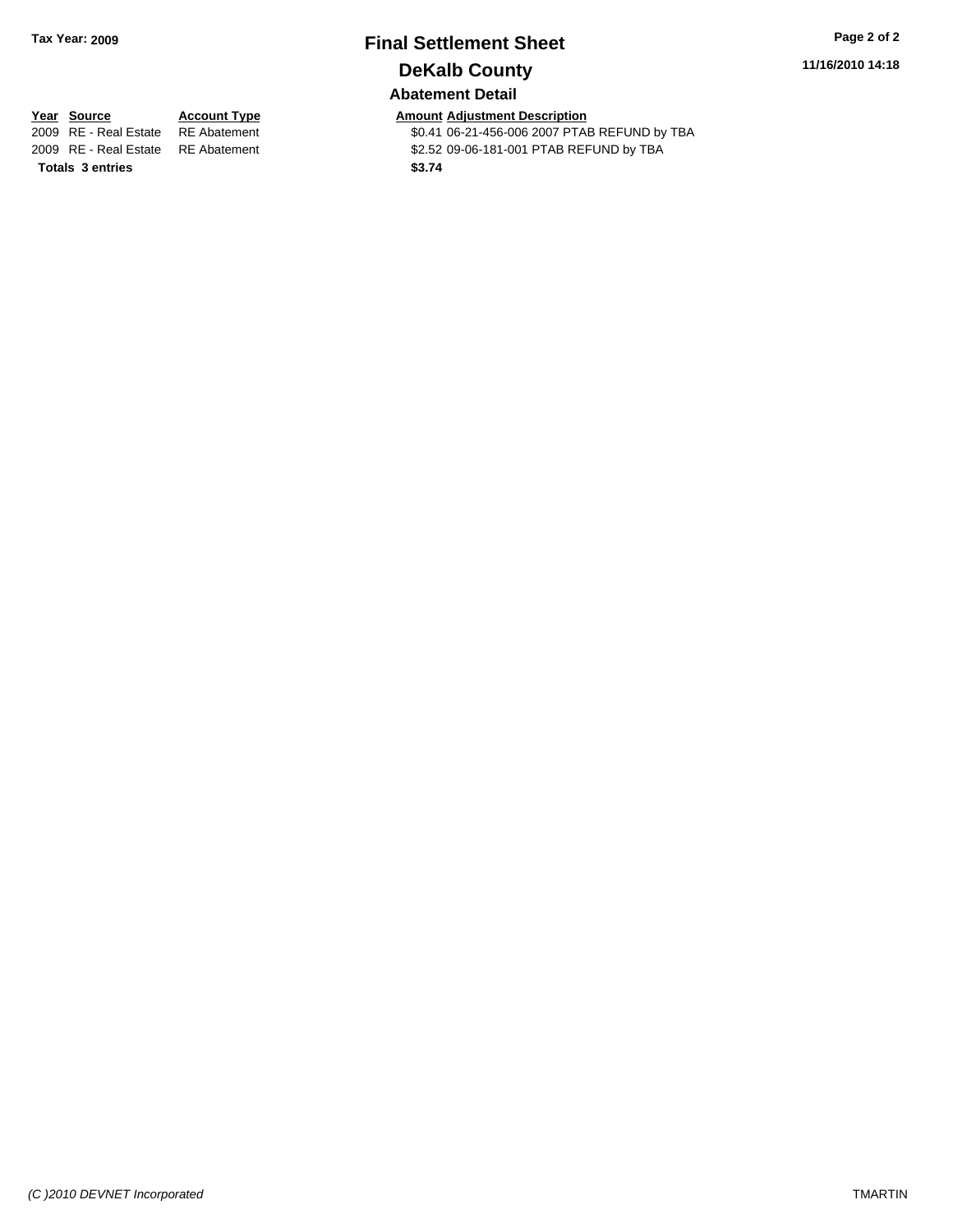**Current Year Taxes Due** Original Amount Due \$155,980.57

**Adjusted Amount Due \$194,450.44**

**Total Amount Due \$194,450.44**

**+** Supplements \$0.00 **-** Cancellations \$73.43 **-** Abatements/Refunds \$0.00 **+** Mobile Home \$59.90 **+/-** Road & Bridge Transfer \$38,431.82 **+** Misc. Adjustments \$51.58

**+** Prior Year Real EstateTax \$0.00 **+** Prior Year Mobile Home Tax \$0.00 **+ Prior Year Misc. Adjustments**  $$0.00$ 

Rd./Br. District **Amt. Due** Amt. Distrib. **Road and Bridge Summary**

CLINTON ROAD & BRIDGE \$38,431.82 \$38,431.82 **Totals \$38,431.82 \$38,431.82**

## **Final Settlement Sheet Tax Year: 2009 Page 1 of 1 DeKalb County 078 - VILLAGE OF WATERMAN**

**11/16/2010 14:18**

### **Current Year Taxes Paid**

| ٠ | <b>Real Estate</b>             | \$193,803.98 |
|---|--------------------------------|--------------|
| ٠ | Railroad                       | \$534.98     |
| ٠ | Mobile Home                    | \$59.90      |
| ٠ | Misc. Adjustments              | \$51.58      |
| ٠ | <b>Prior Year Real Estate</b>  | \$0.00       |
| ÷ | Prior Year Mobile Home         | \$0.00       |
|   | + Prior Year Misc. Adjustments | \$0.00       |
|   | Abatements/Refunds             | \$0.00       |
|   | <b>Total Collected</b>         | \$194,450.44 |
| ٠ | <b>Hold Back</b>               | \$0.00       |
| ٠ | <b>County Trustee</b>          | \$0.00       |
| ٠ | <b>Forfeited Tax</b>           | \$0.00       |
|   | <b>Total</b>                   | \$194,450.44 |
|   | <b>Interest Distribution</b>   |              |
|   | <b>County Interest</b>         | \$26.39      |
|   | Townehin Interest              | ደስ ሰስ        |

| Township Interest     | \$0.00  |
|-----------------------|---------|
| <b>Total Interest</b> | \$26.39 |

| <b>Tax Distribution Date</b>         | Amount       |
|--------------------------------------|--------------|
| 05/28/2010                           | \$20,198.84  |
| 06/25/2010                           | \$77,968.52  |
| 07/23/2010                           | \$4,059.69   |
| 08/20/2010                           | \$10,541.12  |
| 09/17/2010                           | \$73,401.30  |
| 11/19/2010                           | \$8,280.97   |
| <b>Totals: 6 Distributions</b>       | \$194,450.44 |
| <b>Interest Distribution Date</b>    | Amount       |
| 11/19/2010                           | \$26.39      |
| <b>Totals: 1 Distributions</b>       | \$26.39      |
| <b>Grand Totals: 7 Distributions</b> | \$194.476.83 |

#### **Fund Summary**

|                                               |                         | <b>Previously</b>  | Current             | Amount    |                 | PY Over |
|-----------------------------------------------|-------------------------|--------------------|---------------------|-----------|-----------------|---------|
| <b>Fund</b>                                   | <b>Amount Collected</b> | <b>Distributed</b> | <b>Distribution</b> | Available | <b>Interest</b> | Distrib |
| 001 - CORPORATE                               | \$86,583.45             | \$82,914.59        | \$3,668.86          | \$0.00    | \$14.64         | \$0.00  |
| 007 - ROAD AND BRIDGE                         | \$38,431.82             | \$36,761.97        | \$1,669.85          | \$0.00    | \$0.00          | \$0.00  |
| 014 - POLICE PROTECTION                       | \$25,650.25             | \$24,563.35        | \$1,086.90          | \$0.00    | \$4.34          | \$0.00  |
| 027 - AUDIT                                   | \$13,065,63             | \$12,511.98        | \$553.65            | \$0.00    | \$2.21          | \$0.00  |
| 035 - TORT JUDGEMENTS/LIABILITY<br><b>INS</b> | \$27,816.25             | \$26,637.56        | \$1,178.69          | \$0.00    | \$4.71          | \$0.00  |
| 047 - SOCIAL SECURITY                         | \$2,534.52              | \$2,427.13         | \$107.39            | \$0.00    | \$0.43          | \$0.00  |
| 073 - CHLORINATION OF SEWAGE                  | \$368.52                | \$352.89           | \$15.63             | \$0.00    | \$0.06          | \$0.00  |
| <b>Totals</b>                                 | \$194,450,44            | \$186.169.47       | \$8,280.97          | \$0.00    | \$26.39         | \$0.00  |

#### **Miscellaneous Adjustment Detail**

| Year Source      | <b>Account Type</b>                      | <b>Amount Adiustment Description</b>           |
|------------------|------------------------------------------|------------------------------------------------|
|                  | 2009 RE - Real Estate Back Tax Collected | \$51.58 McCord Redemption 14-15-351-002 by TBA |
| Totals 1 entries |                                          | \$51.58                                        |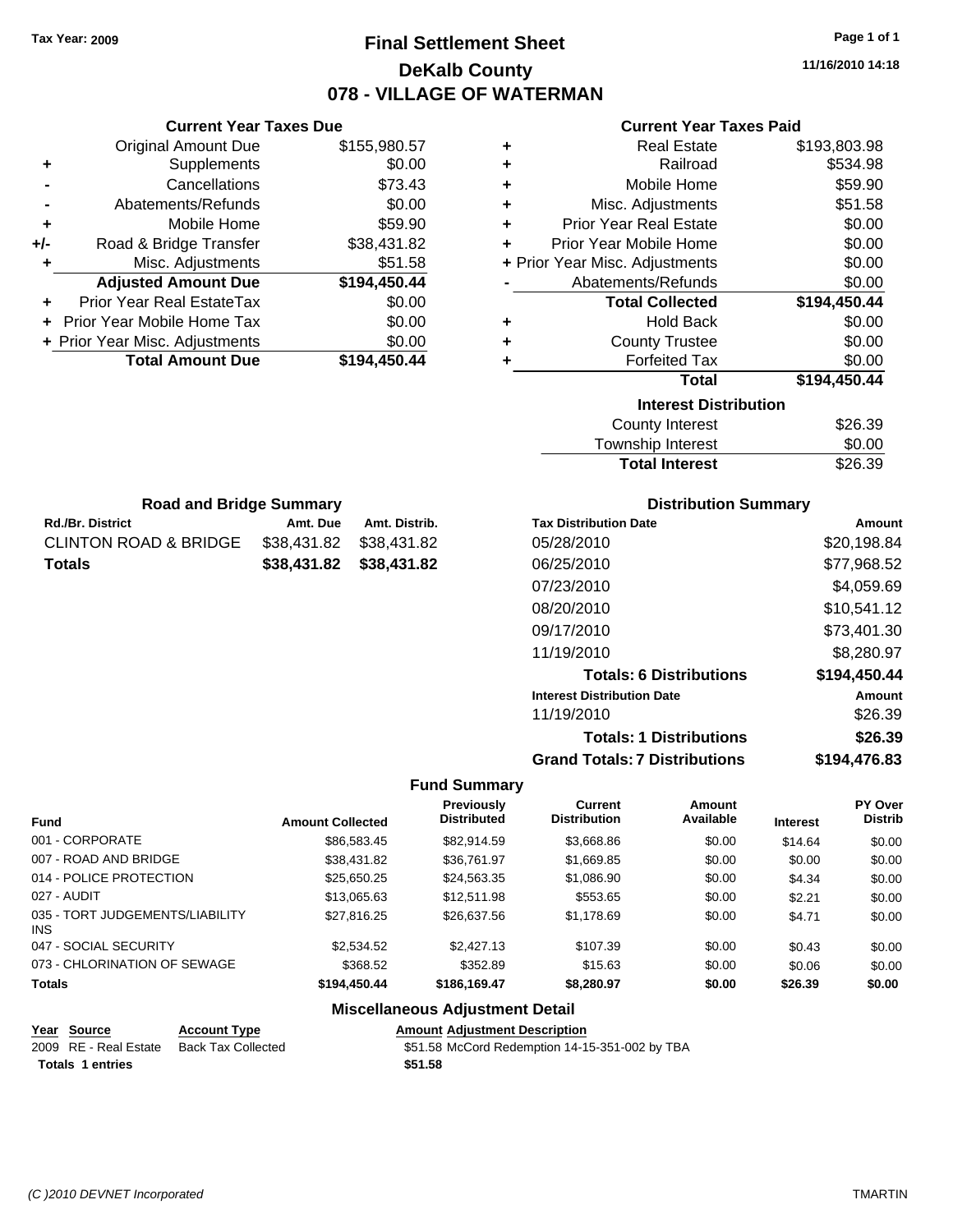**Current Year Taxes Due** Original Amount Due \$1,400.05

**Adjusted Amount Due \$1,400.05**

**Total Amount Due \$1,400.05**

**+** Supplements \$0.00 **-** Cancellations \$0.00 **-** Abatements/Refunds \$0.00 **+** Mobile Home \$0.00 **+/-** Road & Bridge Transfer \$0.00 **+** Misc. Adjustments \$0.00

**+** Prior Year Real EstateTax \$0.00 **+** Prior Year Mobile Home Tax \$0.00 **+ Prior Year Misc. Adjustments**  $$0.00$ 

## **Final Settlement Sheet Tax Year: 2009 Page 1 of 1 DeKalb County 079 - HINCKLEY SPEC SERV #1**

**11/16/2010 14:18**

#### **Current Year Taxes Paid**

| ٠ | <b>Real Estate</b>             | \$1,400.05 |
|---|--------------------------------|------------|
| ٠ | Railroad                       | \$0.00     |
| ÷ | Mobile Home                    | \$0.00     |
| ÷ | Misc. Adjustments              | \$0.00     |
| ÷ | <b>Prior Year Real Estate</b>  | \$0.00     |
| ÷ | Prior Year Mobile Home         | \$0.00     |
|   | + Prior Year Misc. Adjustments | \$0.00     |
|   | Abatements/Refunds             | \$0.00     |
|   | <b>Total Collected</b>         | \$1,400.05 |
| ÷ | <b>Hold Back</b>               | \$0.00     |
| ٠ | <b>County Trustee</b>          | \$0.00     |
| ٠ | <b>Forfeited Tax</b>           | \$0.00     |
|   | <b>Total</b>                   | \$1,400.05 |
|   | <b>Interest Distribution</b>   |            |
|   | County Interest                | \$0.19     |
|   | <b>Township Interest</b>       | \$0.00     |

Total Interest \$0.19

## **Distribution Summary Tax Distribution Date Amount** 05/28/2010 \$45.50 06/25/2010 \$654.54 08/20/2010 \$22.45 09/17/2010 \$677.56 **Totals: 4 Distributions \$1,400.05 Interest Distribution Date Amount** 11/19/2010 \$0.19 **Totals: 1 Distributions \$0.19 Grand Totals: 5 Distributions \$1,400.24**

| <b>Fund Summary</b>        |                         |                                         |                                |                     |                 |                                  |
|----------------------------|-------------------------|-----------------------------------------|--------------------------------|---------------------|-----------------|----------------------------------|
| <b>Fund</b>                | <b>Amount Collected</b> | <b>Previously</b><br><b>Distributed</b> | Current<br><b>Distribution</b> | Amount<br>Available | <b>Interest</b> | <b>PY Over</b><br><b>Distrib</b> |
| 023 - SPECIAL SERVICE AREA | \$1,400.05              | \$1,400.05                              | \$0.00                         | \$0.00              | \$0.19          | \$0.00                           |
| <b>Totals</b>              | \$1,400.05              | \$1,400.05                              | \$0.00                         | \$0.00              | \$0.19          | \$0.00                           |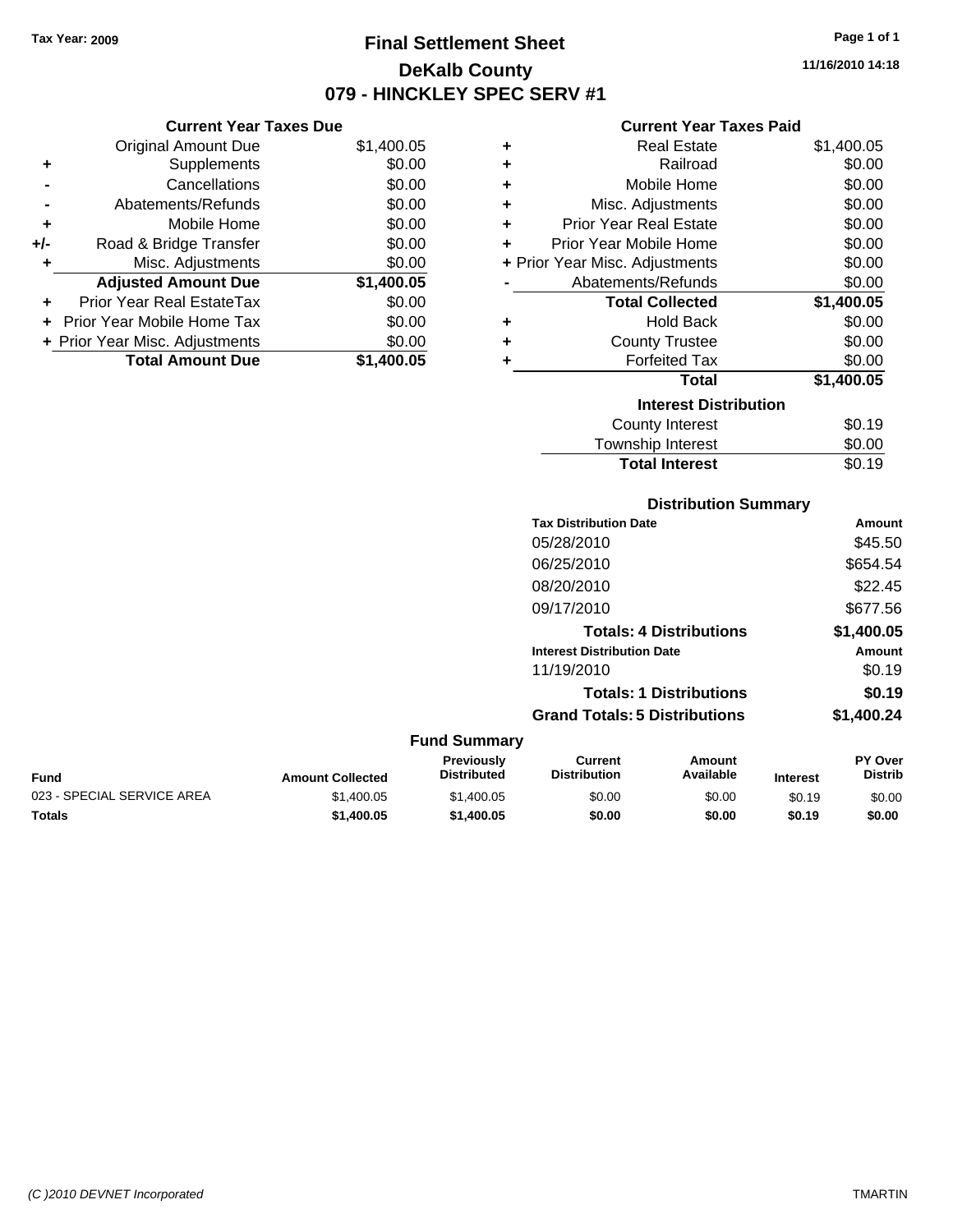**Current Year Taxes Due** Original Amount Due \$7,185.86

**Adjusted Amount Due \$7,185.86**

**Total Amount Due \$7,185.86**

**+** Supplements \$0.00 **-** Cancellations \$0.00 **-** Abatements/Refunds \$0.00 **+** Mobile Home \$0.00 **+/-** Road & Bridge Transfer \$0.00 **+** Misc. Adjustments \$0.00

**+** Prior Year Real EstateTax \$0.00 **+** Prior Year Mobile Home Tax \$0.00 **+ Prior Year Misc. Adjustments**  $$0.00$ 

## **Final Settlement Sheet Tax Year: 2009 Page 1 of 1 DeKalb County 085 - BURLINGTON FIRE**

**11/16/2010 14:18**

#### **Current Year Taxes Paid**

| ٠ | <b>Real Estate</b>             | \$6,922.22 |
|---|--------------------------------|------------|
| ÷ | Railroad                       | \$263.64   |
| ٠ | Mobile Home                    | \$0.00     |
| ÷ | Misc. Adjustments              | \$0.00     |
| ÷ | <b>Prior Year Real Estate</b>  | \$0.00     |
| ÷ | Prior Year Mobile Home         | \$0.00     |
|   | + Prior Year Misc. Adjustments | \$0.00     |
|   | Abatements/Refunds             | \$0.00     |
|   | <b>Total Collected</b>         | \$7,185.86 |
| ٠ | <b>Hold Back</b>               | \$0.00     |
| ÷ | <b>County Trustee</b>          | \$0.00     |
| ٠ | <b>Forfeited Tax</b>           | \$0.00     |
|   | <b>Total</b>                   | \$7,185.86 |
|   | <b>Interest Distribution</b>   |            |
|   | <b>County Interest</b>         | \$0.98     |
|   | Townshin Interest              | ደ0 00      |

## ownship interest  $\phi$ 0.00 **Total Interest** \$0.98

#### **Distribution Summary**

| <b>Tax Distribution Date</b>         | Amount     |
|--------------------------------------|------------|
| 05/28/2010                           | \$681.84   |
| 06/25/2010                           | \$2,929.20 |
| 08/20/2010                           | \$545.65   |
| 09/17/2010                           | \$2,471.61 |
| 11/19/2010                           | \$557.56   |
| <b>Totals: 5 Distributions</b>       | \$7,185.86 |
| <b>Interest Distribution Date</b>    | Amount     |
| 11/19/2010                           | \$0.98     |
| <b>Totals: 1 Distributions</b>       | \$0.98     |
| <b>Grand Totals: 6 Distributions</b> | \$7,186.84 |

#### **Fund Summary**

| <b>Fund</b>     | <b>Amount Collected</b> | <b>Previously</b><br><b>Distributed</b> | Current<br><b>Distribution</b> | Amount<br>Available | <b>Interest</b> | <b>PY Over</b><br><b>Distrib</b> |
|-----------------|-------------------------|-----------------------------------------|--------------------------------|---------------------|-----------------|----------------------------------|
| 001 - CORPORATE | \$4.612.25              | \$4.254.39                              | \$357.86                       | \$0.00              | \$0.63          | \$0.00                           |
| 064 - AMBULANCE | \$2,573,61              | \$2,373.91                              | \$199.70                       | \$0.00              | \$0.35          | \$0.00                           |
| Totals          | \$7,185.86              | \$6,628,30                              | \$557.56                       | \$0.00              | \$0.98          | \$0.00                           |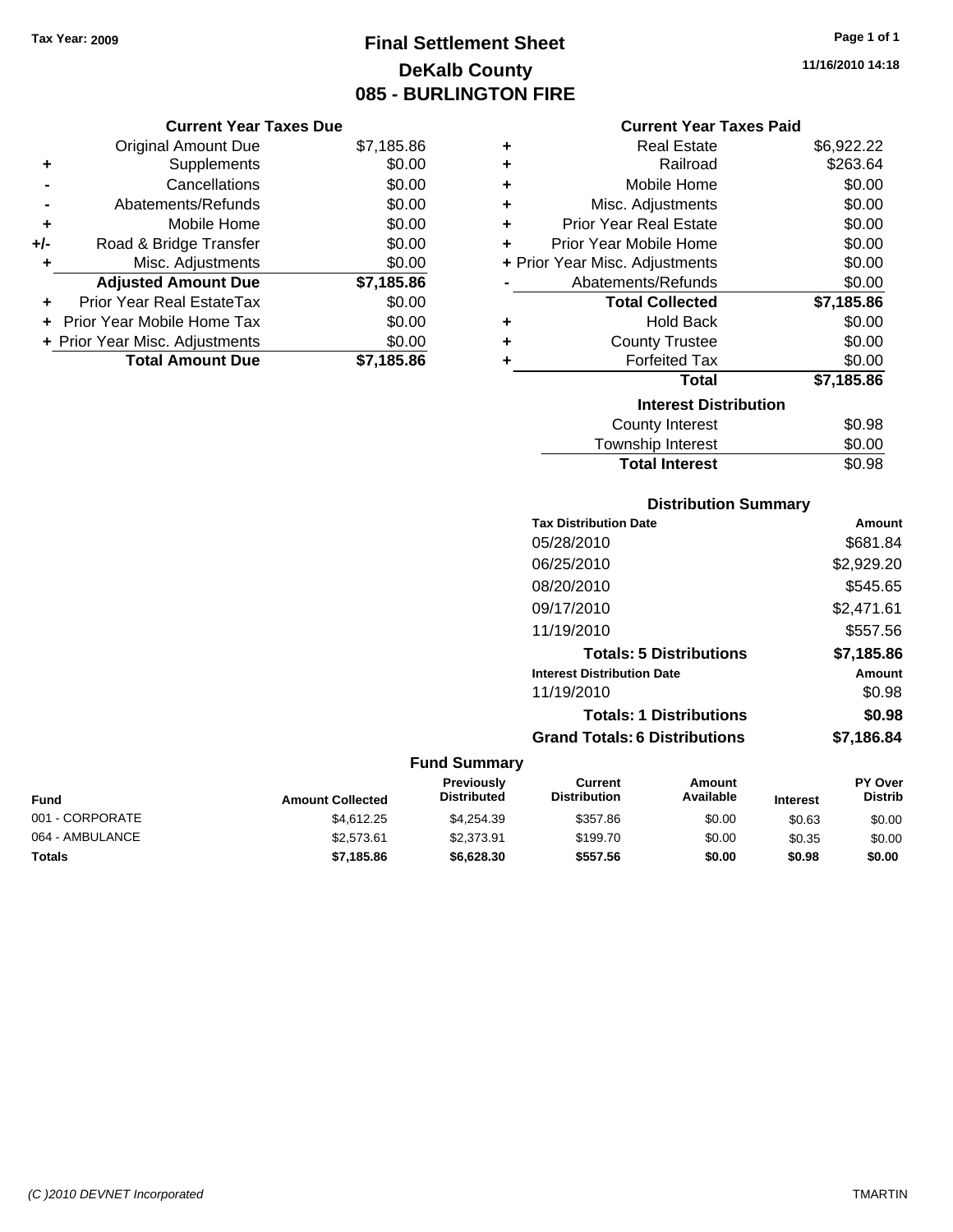## **Final Settlement Sheet Tax Year: 2009 Page 1 of 2 DeKalb County 086 - CORTLAND FIRE**

#### **Current Year Taxes Due**

|       | <b>Original Amount Due</b>        | \$407,697.03 |
|-------|-----------------------------------|--------------|
| ٠     | Supplements                       | \$158.44     |
|       | Cancellations                     | \$432.04     |
|       | Abatements/Refunds                | \$4,339.38   |
| ÷     | Mobile Home                       | \$421.79     |
| $+/-$ | Road & Bridge Transfer            | \$0.00       |
| ٠     | Misc. Adjustments                 | \$4,385.12   |
|       | <b>Adjusted Amount Due</b>        | \$407,890.96 |
| ÷     | Prior Year Real EstateTax         | \$98.04      |
|       | <b>Prior Year Mobile Home Tax</b> | \$0.00       |
|       | + Prior Year Misc. Adjustments    | \$15.51      |
|       | <b>Total Amount Due</b>           | \$408,004.51 |

| ٠ | <b>Real Estate</b>             | \$405,803.19 |
|---|--------------------------------|--------------|
| ÷ | Railroad                       | \$1,194.72   |
| ٠ | Mobile Home                    | \$394.13     |
| ٠ | Misc. Adjustments              | \$4,385.12   |
| ٠ | <b>Prior Year Real Estate</b>  | \$98.04      |
| ÷ | Prior Year Mobile Home         | \$0.00       |
|   | + Prior Year Misc. Adjustments | \$15.51      |
|   | Abatements/Refunds             | \$4,339.38   |
|   | <b>Total Collected</b>         | \$407,551.33 |
| ٠ | <b>Hold Back</b>               | \$0.00       |
| ÷ | <b>County Trustee</b>          | \$307.00     |
| ٠ | <b>Forfeited Tax</b>           | \$146.18     |
|   | <b>Total</b>                   | \$408,004.51 |
|   | <b>Interest Distribution</b>   |              |
|   | County Interest                | \$55.91      |
|   |                                |              |

## Township Interest \$0.00<br>
Total Interest \$55.91 **Total Interest**

#### **Distribution Summary**

| <b>Tax Distribution Date</b>         | Amount       |
|--------------------------------------|--------------|
| 05/28/2010                           | \$48,887.12  |
| 06/25/2010                           | \$161,231.28 |
| 07/23/2010                           | \$3.043.15   |
| 08/20/2010                           | \$27,569.64  |
| 09/17/2010                           | \$150,497.87 |
| 11/19/2010                           | \$16,322.27  |
| <b>Totals: 6 Distributions</b>       | \$407,551.33 |
| <b>Interest Distribution Date</b>    | Amount       |
| 11/19/2010                           | \$55.91      |
| <b>Totals: 1 Distributions</b>       | \$55.91      |
| <b>Grand Totals: 7 Distributions</b> | \$407,607.24 |
|                                      |              |

#### **Fund Summary**

| <b>Fund</b>     | <b>Amount Collected</b> | <b>Previously</b><br><b>Distributed</b> | Current<br><b>Distribution</b> | Amount<br>Available | <b>Interest</b> | <b>PY Over</b><br><b>Distrib</b> |
|-----------------|-------------------------|-----------------------------------------|--------------------------------|---------------------|-----------------|----------------------------------|
| 001 - CORPORATE | \$152,142.99            | \$146,049.71                            | \$6,093,28                     | \$0.00              | \$20.87         | \$0.00                           |
| 064 - AMBULANCE | \$255,408.34            | \$245.179.35                            | \$10,228.99                    | \$0.00              | \$35.04         | \$0.00                           |
| Totals          | \$407.551.33            | \$391.229.06                            | \$16,322,27                    | \$0.00              | \$55.91         | \$0.00                           |

#### **Miscellaneous Adjustment Detail**

| Year Source                              | <b>Account Type</b>       | <b>Amount Adiustment Description</b>                                 |
|------------------------------------------|---------------------------|----------------------------------------------------------------------|
| 2009 RE - Real Estate                    | <b>Back Tax Collected</b> | \$4,339.38 Eagle Home Nature's Crossing Redemption 58 Parcels by TBA |
| 2009 RE - Real Estate                    | <b>Back Tax Collected</b> | \$4.32 Montalbano Builders Redemption 09-33-128-003 by TBA           |
| 2009 RE - Real Estate                    | <b>Back Tax Collected</b> | \$1.43 Montalbano Builders Redemption 09-28-352-001 by TBA           |
| 2009 RE - Real Estate                    | <b>Back Tax Collected</b> | \$0.94 Montalbano Builders Redemption 09-28-351-016 by TBA           |
| 2009 RE - Real Estate                    | <b>Back Tax Collected</b> | \$0.99 Montalbano Builders Redemption 09-28-351-015 by TBA           |
| 2009 MH - Mobile Home Back Tax Collected |                           | \$3.61 Smith Redemption 09-29-400-016-0024O Mobile Home by TBA       |
| 2009 MH - Mobile Home Back Tax Collected |                           | \$11.90 Stewart Redemption 09-29-400-016-0012O by TBA                |
| 2009 RE - Real Estate                    | <b>Back Tax Collected</b> | \$2.18 Stauber Redemption 09-29-254-041 by TBA                       |
| 2009 RE - Real Estate                    | <b>Back Tax Collected</b> | \$11.96 Stauber Redemption 09-29-254-047 by TBA                      |
| 2009 RE - Real Estate                    | <b>Back Tax Collected</b> | \$11.96 Stauber Redemption 09-29-254-049 by TBA                      |
| 2009 RE - Real Estate                    | <b>Back Tax Collected</b> | \$11.96 Stauber Redemption 09-29-254-041 by TBA                      |
| <b>Totals 11 entries</b>                 |                           | \$4,400.63                                                           |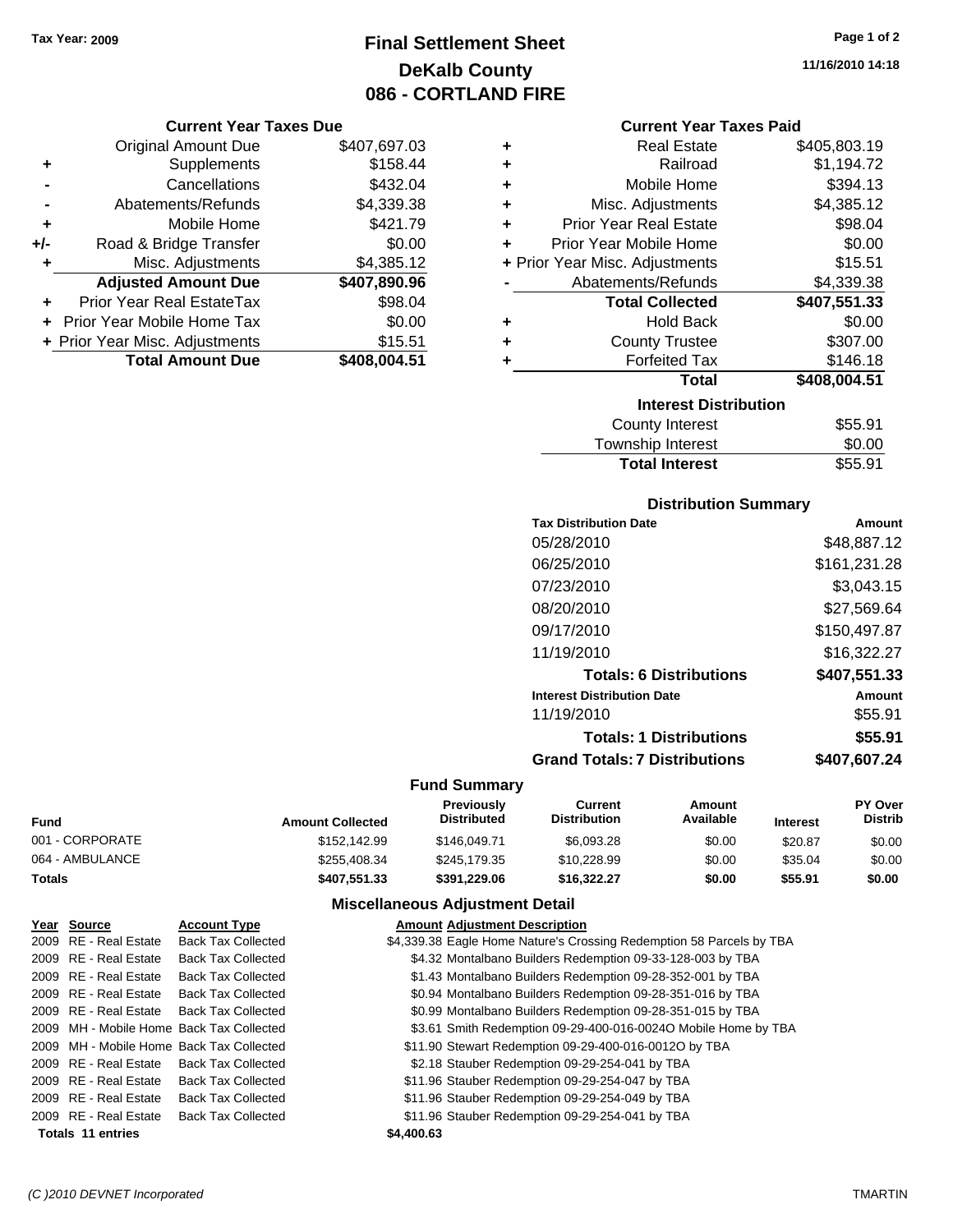## **Final Settlement Sheet Tax Year: 2009 Page 2 of 2 DeKalb County**

**11/16/2010 14:18**

**Abatement Detail**

**Totals \$4,339.38 1 entries**

**Year Source Account Type Amount Adjustment Description**<br>
2009 RE - Real Estate RE Abatement **AMOUNT ACCOUNT ACCOUNT S4,339.38** Reversal Entry-Eagle Hon  $\overline{\$4,339.38\}$  Reversal Entry-Eagle Home Nature's Crossing Redempt by TBA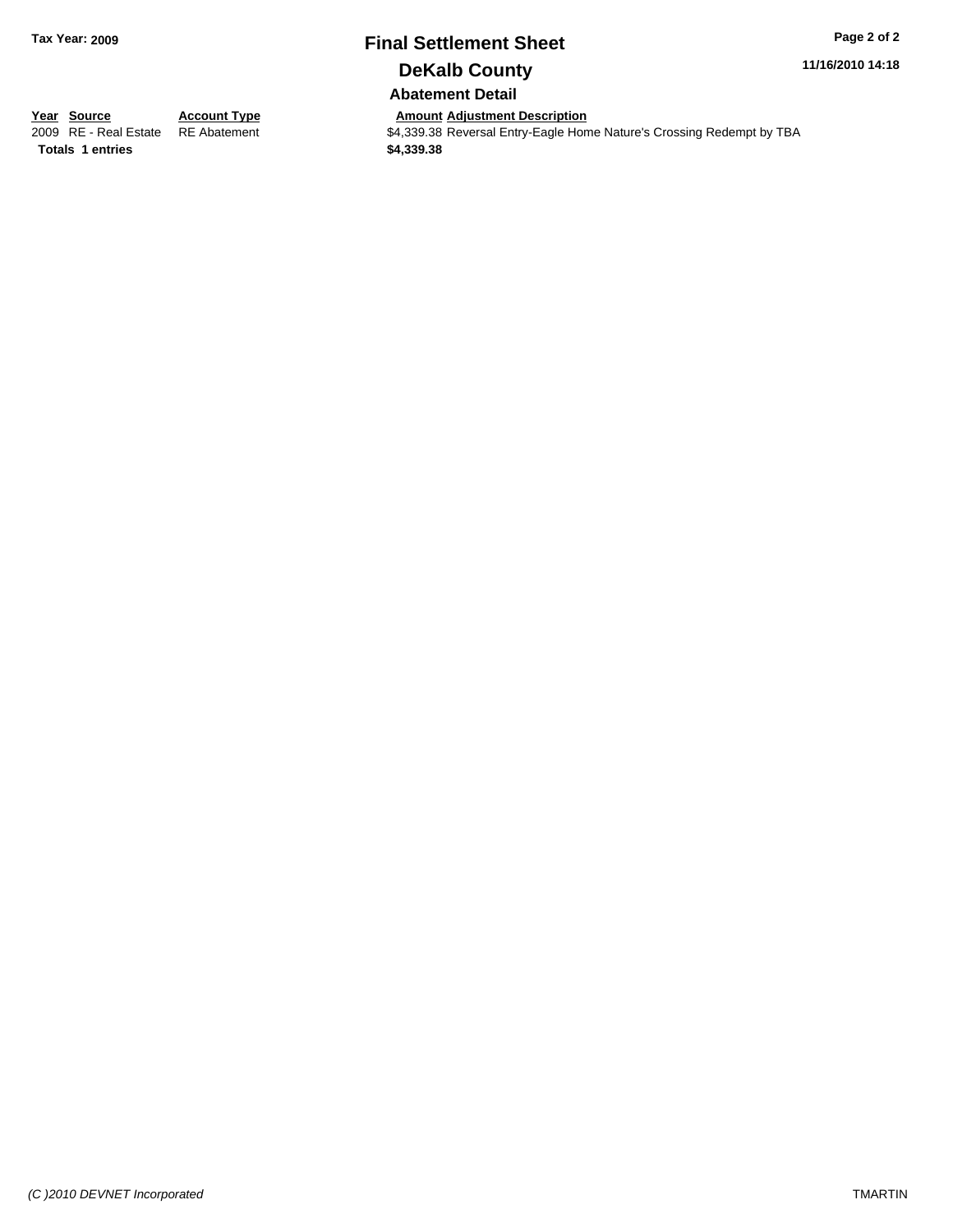## **Final Settlement Sheet Tax Year: 2009 Page 1 of 1 DeKalb County 087 - DE KALB FIRE**

#### **Current Year Taxes Due**

|     | <b>Original Amount Due</b>       | \$128,268.05 |
|-----|----------------------------------|--------------|
| ٠   | Supplements                      | \$0.00       |
|     | Cancellations                    | \$17.74      |
|     | Abatements/Refunds               | \$0.00       |
| ÷   | Mobile Home                      | \$4.10       |
| +/- | Road & Bridge Transfer           | \$0.00       |
| ٠   | Misc. Adjustments                | \$0.00       |
|     | <b>Adjusted Amount Due</b>       | \$128,254.41 |
|     | <b>Prior Year Real EstateTax</b> | \$0.00       |
|     | Prior Year Mobile Home Tax       | \$0.00       |
|     | + Prior Year Misc. Adjustments   | \$0.00       |
|     | <b>Total Amount Due</b>          | \$128.254.41 |

#### **Current Year Taxes Paid**

| ٠ | Real Estate                    | \$126,981.55 |
|---|--------------------------------|--------------|
| ٠ | Railroad                       | \$1,268.76   |
| ٠ | Mobile Home                    | \$4.10       |
| ٠ | Misc. Adjustments              | \$0.00       |
| ٠ | <b>Prior Year Real Estate</b>  | \$0.00       |
| ٠ | Prior Year Mobile Home         | \$0.00       |
|   | + Prior Year Misc. Adjustments | \$0.00       |
|   | Abatements/Refunds             | \$0.00       |
|   | <b>Total Collected</b>         | \$128,254.41 |
| ٠ | <b>Hold Back</b>               | \$0.00       |
| ÷ | <b>County Trustee</b>          | \$0.00       |
| ٠ | <b>Forfeited Tax</b>           | \$0.00       |
|   | Total                          | \$128,254.41 |
|   | <b>Interest Distribution</b>   |              |
|   | <b>County Interest</b>         | \$17.41      |
|   | <b>Township Interest</b>       | \$0.00       |
|   | <b>Total Interest</b>          | \$17.41      |

### **Distribution Summary Tax Distribution Date Amount** 05/28/2010 \$11,219.73 06/25/2010 \$55,623.56 07/23/2010 \$1,097.95 08/20/2010 \$2,965.24 09/17/2010 \$53,702.62

| <b>Amount Collected</b> | <b>Fund Summary</b><br>Previously<br><b>Distributed</b> | Current<br><b>Distribution</b>       | <b>Amount</b><br>Available     | <b>Interest</b> | <b>PY Over</b><br><b>Distrib</b> |
|-------------------------|---------------------------------------------------------|--------------------------------------|--------------------------------|-----------------|----------------------------------|
|                         |                                                         | <b>Grand Totals: 7 Distributions</b> |                                |                 | \$128,271.82                     |
|                         |                                                         |                                      | <b>Totals: 1 Distributions</b> |                 | \$17.41                          |
|                         |                                                         | 11/19/2010                           |                                |                 | \$17.41                          |
|                         |                                                         | <b>Interest Distribution Date</b>    |                                |                 | <b>Amount</b>                    |
|                         |                                                         |                                      | <b>Totals: 6 Distributions</b> |                 | \$128,254.41                     |
|                         |                                                         | 11/19/2010                           |                                |                 | \$3,645.31                       |

| <b>Fund</b>     | <b>Amount Collected</b> | <b>FIGVIOUSIV</b><br><b>Distributed</b> | <b>GUILEIR</b><br>Distribution | Allivulit<br>Available | <b>Interest</b> | гіччы<br>Distrib |
|-----------------|-------------------------|-----------------------------------------|--------------------------------|------------------------|-----------------|------------------|
| 001 - CORPORATE | \$128,254.41            | \$124,609.10                            | \$3.645.31                     | \$0.00                 | \$17.41         | \$0.00           |
| <b>Totals</b>   | \$128.254.41            | \$124,609.10                            | \$3.645.31                     | \$0.00                 | \$17.41         | \$0.00           |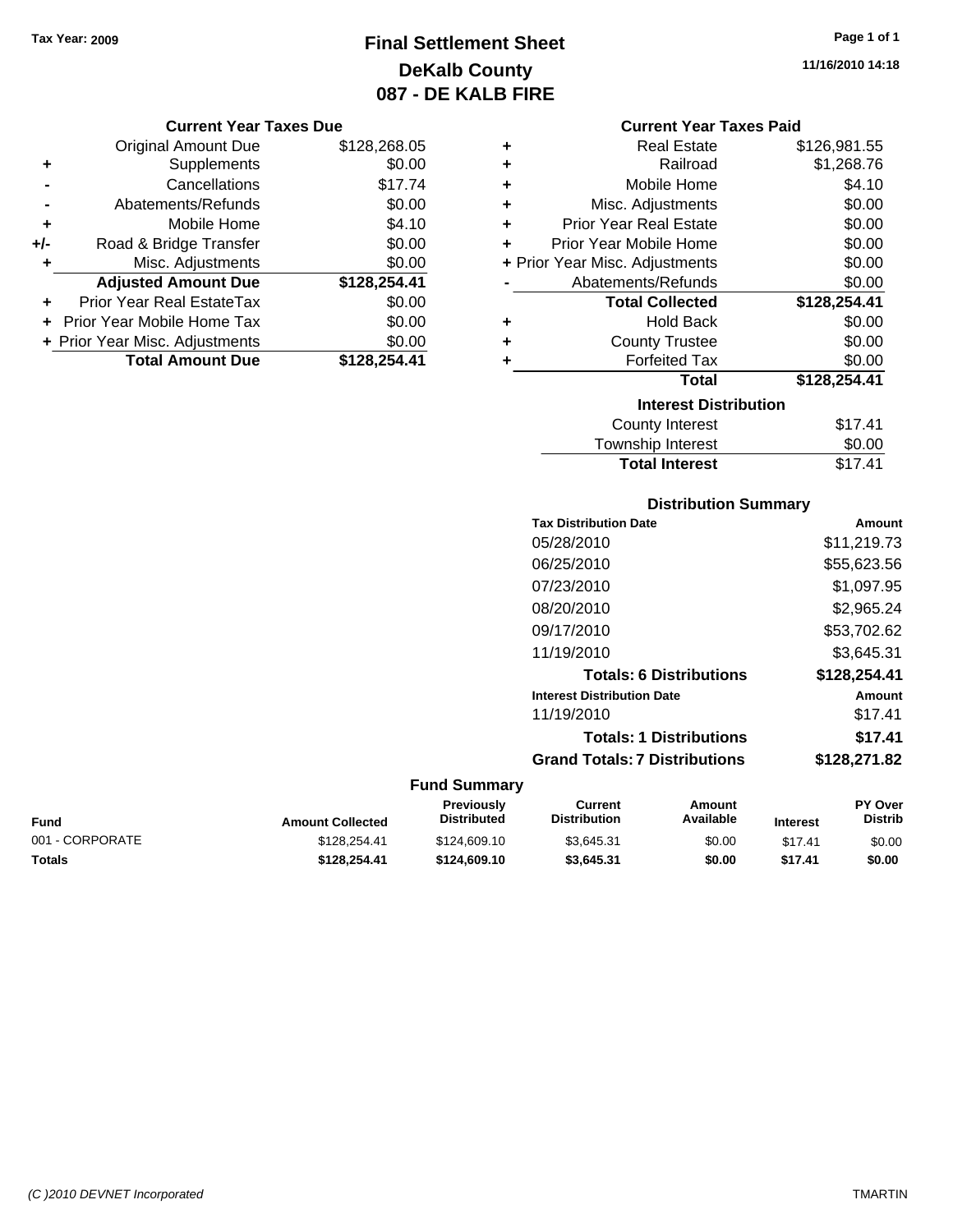## **Final Settlement Sheet Tax Year: 2009 Page 1 of 1 DeKalb County 088 - EARLVILLE FIRE**

**11/16/2010 14:18**

#### **Current Year Taxes Due**

|       | <b>Original Amount Due</b>     | \$2,341.79 |
|-------|--------------------------------|------------|
| ٠     | Supplements                    | \$0.00     |
|       | Cancellations                  | \$10.97    |
|       | Abatements/Refunds             | \$0.00     |
| ÷     | Mobile Home                    | \$0.00     |
| $+/-$ | Road & Bridge Transfer         | \$0.00     |
|       | Misc. Adjustments              | \$0.00     |
|       | <b>Adjusted Amount Due</b>     | \$2,330.82 |
| ÷     | Prior Year Real EstateTax      | \$0.00     |
|       | Prior Year Mobile Home Tax     | \$0.00     |
|       | + Prior Year Misc. Adjustments | \$0.00     |
|       | <b>Total Amount Due</b>        | \$2,330.82 |

#### **Current Year Taxes Paid**

|   | <b>Real Estate</b>             | \$2,217.62 |
|---|--------------------------------|------------|
| ÷ | Railroad                       | \$113.20   |
| ÷ | Mobile Home                    | \$0.00     |
| ÷ | Misc. Adjustments              | \$0.00     |
| ÷ | <b>Prior Year Real Estate</b>  | \$0.00     |
| ÷ | Prior Year Mobile Home         | \$0.00     |
|   | + Prior Year Misc. Adjustments | \$0.00     |
|   | Abatements/Refunds             | \$0.00     |
|   |                                |            |
|   | <b>Total Collected</b>         | \$2,330.82 |
| ٠ | <b>Hold Back</b>               | \$0.00     |
| ÷ | <b>County Trustee</b>          | \$0.00     |
| ٠ | <b>Forfeited Tax</b>           | \$0.00     |
|   | <b>Total</b>                   | \$2,330.82 |
|   | <b>Interest Distribution</b>   |            |
|   | <b>County Interest</b>         | \$0.32     |

## **Distribution Summary**

**Total Interest** \$0.32

| Amount     |
|------------|
|            |
| \$326.00   |
| \$1,066.63 |
| \$938.19   |
| \$2,330.82 |
| Amount     |
| \$0.32     |
| \$0.32     |
| \$2,331.14 |
|            |

|                                                                                                                                                        |            | <b>Fund Summary</b> |        |        |                                  |        |
|--------------------------------------------------------------------------------------------------------------------------------------------------------|------------|---------------------|--------|--------|----------------------------------|--------|
| Previously<br>Current<br>Amount<br>Available<br><b>Distribution</b><br><b>Distributed</b><br><b>Fund</b><br><b>Amount Collected</b><br><b>Interest</b> |            |                     |        |        | <b>PY Over</b><br><b>Distrib</b> |        |
| 001 - CORPORATE                                                                                                                                        | \$1.127.56 | \$1.127.57          | \$0.00 | \$0.00 | \$0.15                           | \$0.00 |
| 064 - AMBULANCE                                                                                                                                        | \$1,203.26 | \$1,203,25          | \$0.00 | \$0.00 | \$0.17                           | \$0.00 |
| <b>Totals</b>                                                                                                                                          | \$2,330.82 | \$2,330.82          | \$0.00 | \$0.00 | \$0.32                           | \$0.00 |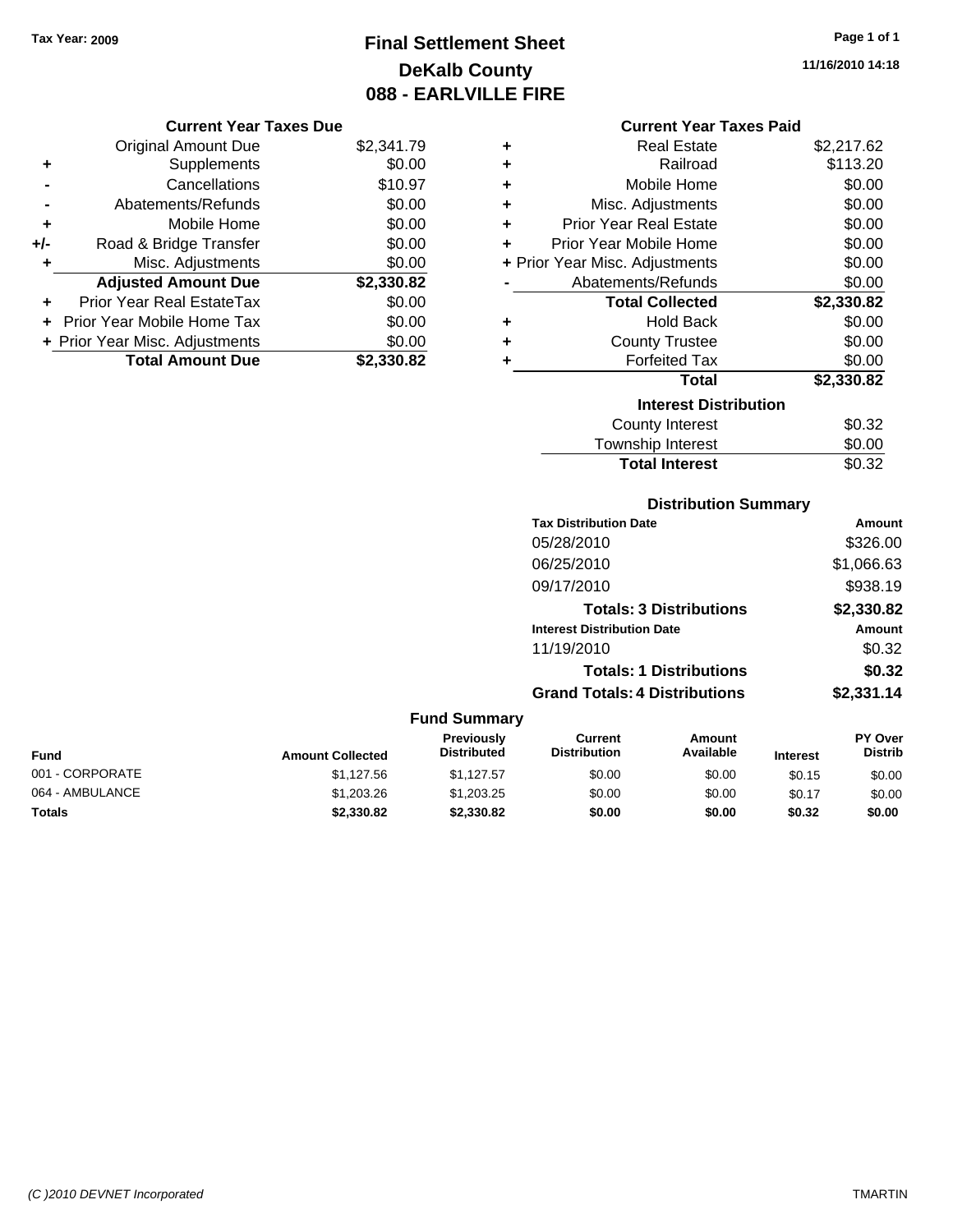**Current Year Taxes Due** Original Amount Due \$833,325.90

**Adjusted Amount Due \$830,560.04**

**Total Amount Due \$830,700.19**

**+** Supplements \$0.00 **-** Cancellations \$3,157.55 **-** Abatements/Refunds **\$5.61 +** Mobile Home \$364.14 **+/-** Road & Bridge Transfer \$0.00 **+** Misc. Adjustments \$33.16

**+** Prior Year Real EstateTax \$142.55 **+** Prior Year Mobile Home Tax (\$2.40) **+ Prior Year Misc. Adjustments**  $$0.00$ 

## **Final Settlement Sheet Tax Year: 2009 Page 1 of 1 DeKalb County 089 - GENOA-KINGSTON FIRE**

**11/16/2010 14:18**

#### **Current Year Taxes Paid**

| ٠                            | <b>Real Estate</b>             | \$826,473.94 |  |  |  |
|------------------------------|--------------------------------|--------------|--|--|--|
| ٠                            | Railroad                       | \$3,616.26   |  |  |  |
| ٠                            | Mobile Home                    | \$364.14     |  |  |  |
| ٠                            | Misc. Adjustments              | \$33.16      |  |  |  |
| ٠                            | <b>Prior Year Real Estate</b>  | \$142.55     |  |  |  |
| ÷                            | Prior Year Mobile Home         | (\$2.40)     |  |  |  |
|                              | + Prior Year Misc. Adjustments | \$0.00       |  |  |  |
|                              | Abatements/Refunds             | \$5.61       |  |  |  |
|                              | <b>Total Collected</b>         | \$830,622.04 |  |  |  |
| ٠                            | <b>Hold Back</b>               | \$0.00       |  |  |  |
| ٠                            | <b>County Trustee</b>          | \$78.15      |  |  |  |
| ٠                            | <b>Forfeited Tax</b>           | \$0.00       |  |  |  |
|                              | Total                          | \$830,700.19 |  |  |  |
| <b>Interest Distribution</b> |                                |              |  |  |  |
|                              | <b>County Interest</b>         | \$112.74     |  |  |  |
|                              | <b>Townebin Interact</b>       | ደስ ሰስ        |  |  |  |

| .<br>Township Interest | \$0.00   |
|------------------------|----------|
| <b>Total Interest</b>  | \$112.74 |

#### **Distribution Summary**

| <b>Tax Distribution Date</b>         | Amount       |
|--------------------------------------|--------------|
| 05/28/2010                           | \$96,959.01  |
| 06/25/2010                           | \$327,812.99 |
| 07/23/2010                           | \$9,181.25   |
| 08/20/2010                           | \$43,249.43  |
| 09/17/2010                           | \$312,946.24 |
| 11/19/2010                           | \$40.473.12  |
| <b>Totals: 6 Distributions</b>       | \$830,622.04 |
| <b>Interest Distribution Date</b>    | Amount       |
| 11/19/2010                           | \$112.74     |
| <b>Totals: 1 Distributions</b>       | \$112.74     |
| <b>Grand Totals: 7 Distributions</b> | \$830,734.78 |
|                                      |              |

#### **Fund Summary**

| <b>Amount Collected</b> | Previously<br><b>Distributed</b> | <b>Current</b><br><b>Distribution</b> | Amount<br>Available | <b>Interest</b> | PY Over<br><b>Distrib</b> |
|-------------------------|----------------------------------|---------------------------------------|---------------------|-----------------|---------------------------|
| \$310.672.57            | \$295.534.68                     | \$15,137.89                           | \$0.00              | \$42.16         | \$0.00                    |
| \$66,946.48             | \$63.684.42                      | \$3,262,06                            | \$0.00              | \$9.09          | \$0.00                    |
| \$453,002.99            | \$430.929.82                     | \$22,073.17                           | \$0.00              | \$61.49         | \$0.00                    |
| \$830,622,04            | \$790,148.92                     | \$40,473.12                           | \$0.00              | \$112.74        | \$0.00                    |
|                         |                                  |                                       |                     |                 |                           |

#### **Miscellaneous Adjustment Detail**

| Year Source             | <b>Account Type</b> | <b>Amount Adjustment Description</b>          |
|-------------------------|---------------------|-----------------------------------------------|
| 2009 RE - Real Estate   | Back Tax Collected  | \$33.16 Capes Redemption 03-19-377-001 by TBA |
| <b>Totals 1 entries</b> |                     | \$33.16                                       |
|                         |                     |                                               |

#### **Abatement Detail**

| Year Source                        | <b>Account Type</b> | Am |
|------------------------------------|---------------------|----|
| 2009 RE - Real Estate RE Abatement |                     |    |

**<u>Rount Adjustment Description</u>** 55.61 03-19-401-005 2008 PTAB REFUND by TBA **Totals \$5.61 1 entries**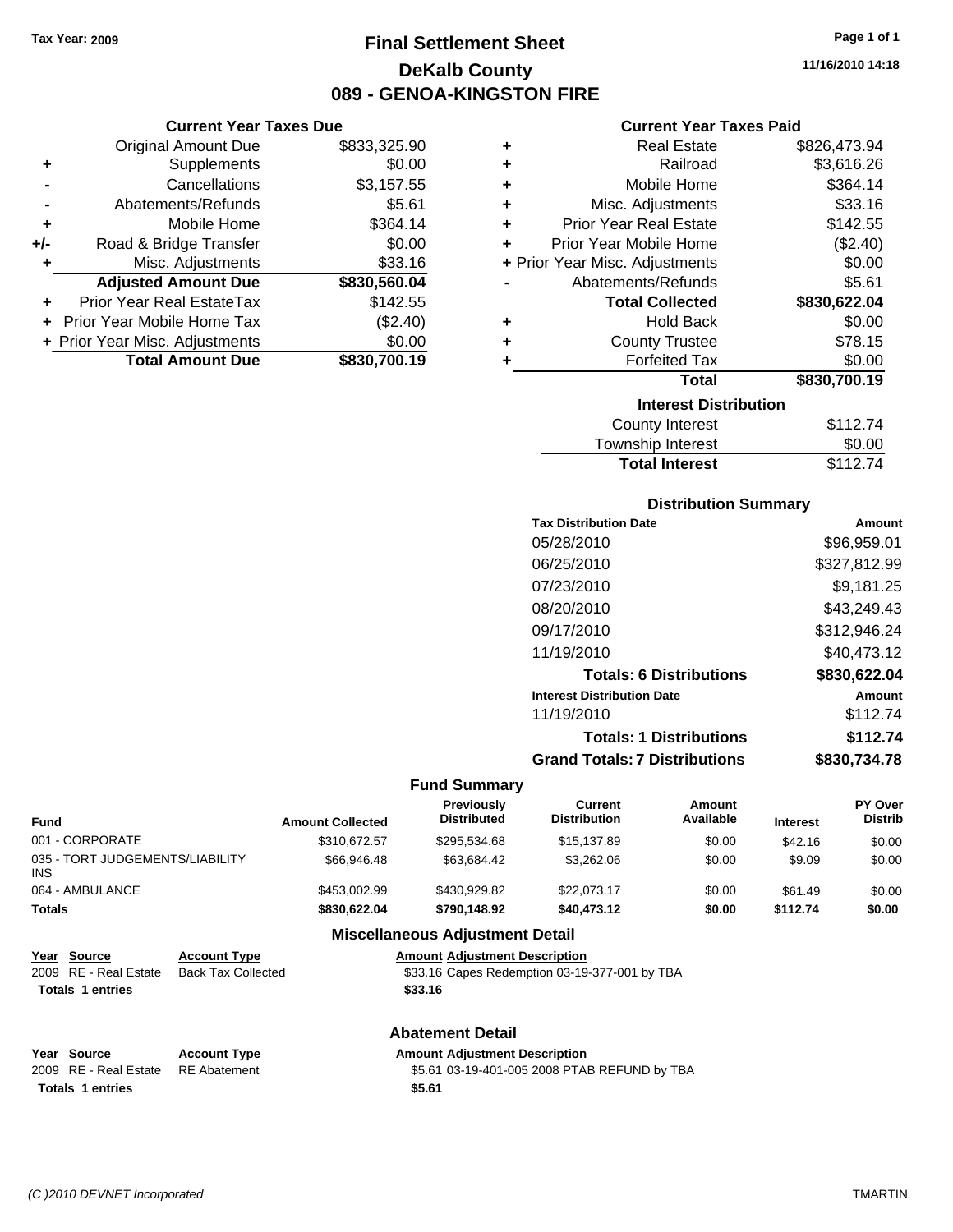## **Final Settlement Sheet Tax Year: 2009 Page 1 of 1 DeKalb County 090 - HAMPSHIRE FIRE**

#### **Current Year Taxes Due**

|     | <b>Original Amount Due</b>     | \$22,285.91 |
|-----|--------------------------------|-------------|
| ٠   | Supplements                    | \$0.00      |
|     | Cancellations                  | \$0.00      |
|     | Abatements/Refunds             | \$0.00      |
| ٠   | Mobile Home                    | \$8.46      |
| +/- | Road & Bridge Transfer         | \$0.00      |
| ٠   | Misc. Adjustments              | \$0.00      |
|     | <b>Adjusted Amount Due</b>     | \$22,294.37 |
|     | Prior Year Real EstateTax      | \$0.00      |
|     | Prior Year Mobile Home Tax     | \$0.00      |
|     | + Prior Year Misc. Adjustments | \$0.00      |
|     | <b>Total Amount Due</b>        | \$22.294.37 |

#### **Current Year Taxes Paid**

| ٠ | Real Estate                    | \$22,069.83 |
|---|--------------------------------|-------------|
| ٠ | Railroad                       | \$216.08    |
| ÷ | Mobile Home                    | \$8.46      |
| ٠ | Misc. Adjustments              | \$0.00      |
| ٠ | <b>Prior Year Real Estate</b>  | \$0.00      |
| ٠ | Prior Year Mobile Home         | \$0.00      |
|   | + Prior Year Misc. Adjustments | \$0.00      |
|   | Abatements/Refunds             | \$0.00      |
|   | <b>Total Collected</b>         | \$22,294.37 |
| ٠ | <b>Hold Back</b>               | \$0.00      |
| ٠ | <b>County Trustee</b>          | \$0.00      |
| ٠ | <b>Forfeited Tax</b>           | \$0.00      |
|   | Total                          | \$22,294.37 |
|   | <b>Interest Distribution</b>   |             |
|   | <b>County Interest</b>         | \$3.03      |
|   | <b>Township Interest</b>       | \$0.00      |
|   | <b>Total Interest</b>          | \$3.03      |

### **Distribution Summary**

| <b>Tax Distribution Date</b>         | Amount      |
|--------------------------------------|-------------|
| 05/28/2010                           | \$5,652.24  |
| 06/25/2010                           | \$7,763.60  |
| 07/23/2010                           | \$27.14     |
| 08/20/2010                           | \$483.03    |
| 09/17/2010                           | \$8,290.37  |
| 11/19/2010                           | \$77.99     |
| <b>Totals: 6 Distributions</b>       | \$22,294.37 |
| <b>Interest Distribution Date</b>    | Amount      |
| 11/19/2010                           | \$3.03      |
| <b>Totals: 1 Distributions</b>       | \$3.03      |
| <b>Grand Totals: 7 Distributions</b> | \$22.297.40 |
|                                      |             |

#### **Fund Summary**

| <b>Fund</b>                 | <b>Amount Collected</b> | <b>Previously</b><br><b>Distributed</b> | Current<br><b>Distribution</b> | Amount<br>Available | <b>Interest</b> | <b>PY Over</b><br><b>Distrib</b> |
|-----------------------------|-------------------------|-----------------------------------------|--------------------------------|---------------------|-----------------|----------------------------------|
| 001 - CORPORATE             | \$13,246.96             | \$13,200.64                             | \$46.32                        | \$0.00              | \$1.80          | \$0.00                           |
| 013 - FIREFIGHTER'S PENSION | \$215.63                | \$214.86                                | \$0.77                         | \$0.00              | \$0.03          | \$0.00                           |
| 064 - AMBULANCE             | \$8,831.78              | \$8,800.88                              | \$30.90                        | \$0.00              | \$1.20          | \$0.00                           |
| <b>Totals</b>               | \$22.294.37             | \$22,216,38                             | \$77.99                        | \$0.00              | \$3.03          | \$0.00                           |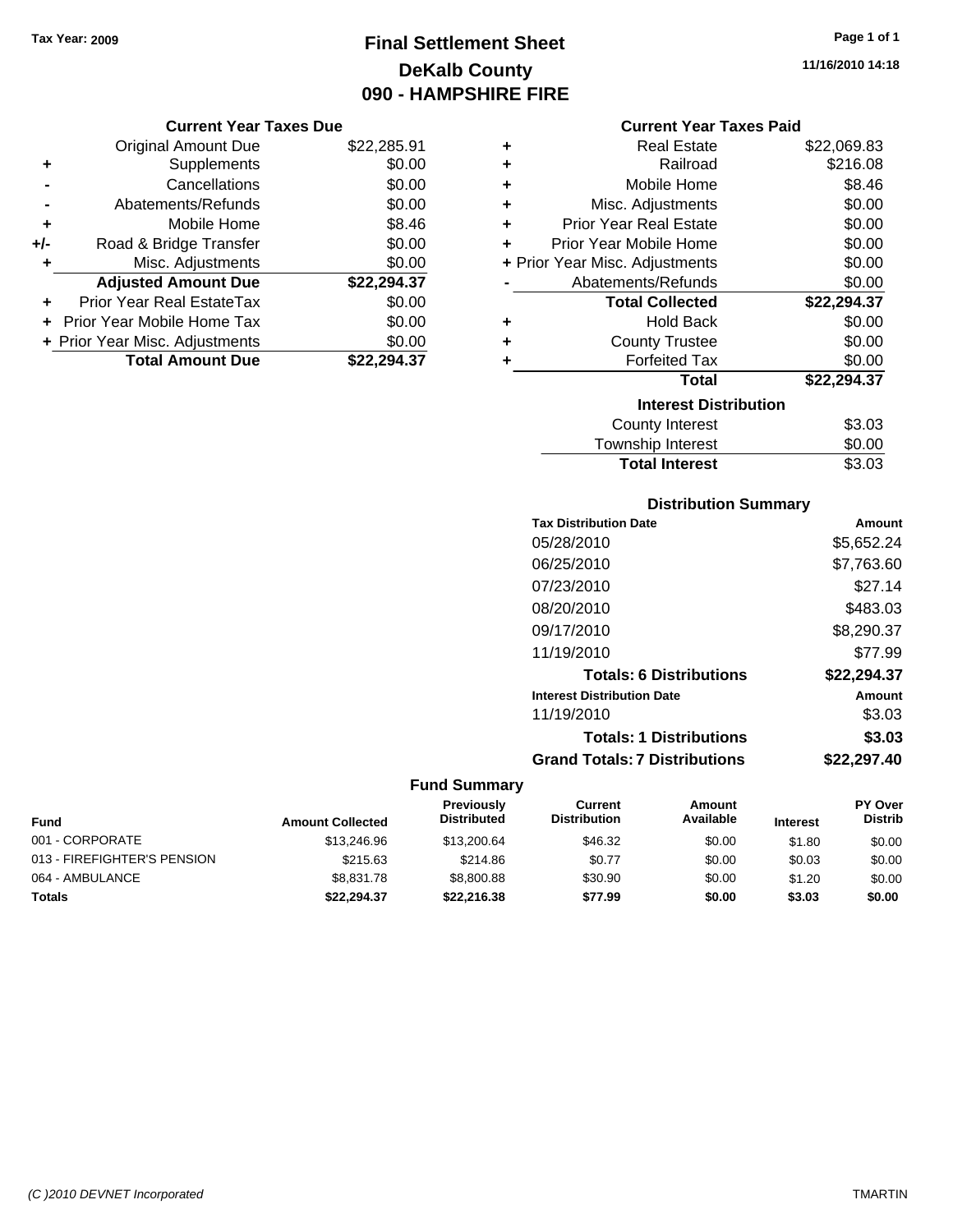## **Final Settlement Sheet Tax Year: 2009 Page 1 of 1 DeKalb County 091 - HINCKLEY FIRE**

#### **Current Year Taxes Due**

|       | <b>Original Amount Due</b>     | \$227,753.93 |
|-------|--------------------------------|--------------|
| ٠     | Supplements                    | \$0.00       |
|       | Cancellations                  | \$113.69     |
|       | Abatements/Refunds             | \$0.00       |
| ٠     | Mobile Home                    | \$22.11      |
| $+/-$ | Road & Bridge Transfer         | \$0.00       |
| ٠     | Misc. Adjustments              | \$50.57      |
|       | <b>Adjusted Amount Due</b>     | \$227,712.92 |
|       | Prior Year Real EstateTax      | (\$72.73)    |
|       | Prior Year Mobile Home Tax     | \$0.00       |
|       | + Prior Year Misc. Adjustments | \$0.00       |
|       | <b>Total Amount Due</b>        | \$227,640.19 |

| ٠ | <b>Real Estate</b>             | \$224,157.44 |
|---|--------------------------------|--------------|
| ٠ | Railroad                       | \$1,366.72   |
| ٠ | Mobile Home                    | \$22.11      |
| ٠ | Misc. Adjustments              | \$50.57      |
| ÷ | <b>Prior Year Real Estate</b>  | (\$72.73)    |
| ٠ | Prior Year Mobile Home         | \$0.00       |
|   | + Prior Year Misc. Adjustments | \$0.00       |
|   | Abatements/Refunds             | \$0.00       |
|   | <b>Total Collected</b>         | \$225,524.11 |
|   | <b>Hold Back</b>               |              |
| ٠ |                                | \$0.00       |
| ٠ | <b>County Trustee</b>          | \$11.79      |
| ٠ | <b>Forfeited Tax</b>           | \$2,104.29   |
|   | <b>Total</b>                   | \$227,640.19 |
|   | <b>Interest Distribution</b>   |              |
|   | <b>County Interest</b>         | \$30.61      |

# Township Interest  $$0.00$

**Total Interest** \$30.61

| <b>Distribution Summary</b>       |              |
|-----------------------------------|--------------|
| <b>Tax Distribution Date</b>      | Amount       |
| 05/28/2010                        | \$25,699.92  |
| 06/25/2010                        | \$89,862.06  |
| 07/23/2010                        | \$818.78     |
| 08/20/2010                        | \$12,615.23  |
| 09/17/2010                        | \$86,634.75  |
| 11/19/2010                        | \$9,893.37   |
| <b>Totals: 6 Distributions</b>    | \$225,524.11 |
| <b>Interest Distribution Date</b> | Amount       |
| 11/19/2010                        | \$30.61      |
| <b>Totals: 1 Distributions</b>    | \$30.61      |
| Grand Totals: 7 Distributions     | \$225,554.72 |

#### **Fund Summary**

|                 |                         | Previously         | Current             | Amount    |                 | <b>PY Over</b> |
|-----------------|-------------------------|--------------------|---------------------|-----------|-----------------|----------------|
| Fund            | <b>Amount Collected</b> | <b>Distributed</b> | <b>Distribution</b> | Available | <b>Interest</b> | <b>Distrib</b> |
| 001 - CORPORATE | \$225.524.11            | \$215,630.74       | \$9.893.37          | \$0.00    | \$30.61         | \$0.00         |
| Totals          | \$225.524.11            | \$215.630.74       | \$9.893.37          | \$0.00    | \$30.61         | \$0.00         |

### **Miscellaneous Adjustment Detail**

| Year Source             | <b>Account Type</b>       | <b>Amount Adjustment Description</b>                  |
|-------------------------|---------------------------|-------------------------------------------------------|
| 2009 RE - Real Estate   | <b>Back Tax Collected</b> | \$3.50 Indy Mac Bank Redemption 15-15-280-027 by TBA  |
| 2009 RE - Real Estate   | <b>Back Tax Collected</b> | \$6.38 Riedelsperger Redemption 15-15-228-035 by TBA  |
| 2009 RE - Real Estate   | Paymt In Lieu of Tax      | \$33.57 Sunset View Apartments by TBA                 |
| 2009 RE - Real Estate   | <b>Back Tax Collected</b> | \$5.72 Vanguard Homes Redemption 15-14-102-033 by TBA |
| 2009 RE - Real Estate   | <b>Back Tax Collected</b> | \$1.40 Vanguard Homes Redemption 15-14-107-008 by TBA |
| <b>Totals 5 entries</b> |                           | \$50.57                                               |
|                         |                           |                                                       |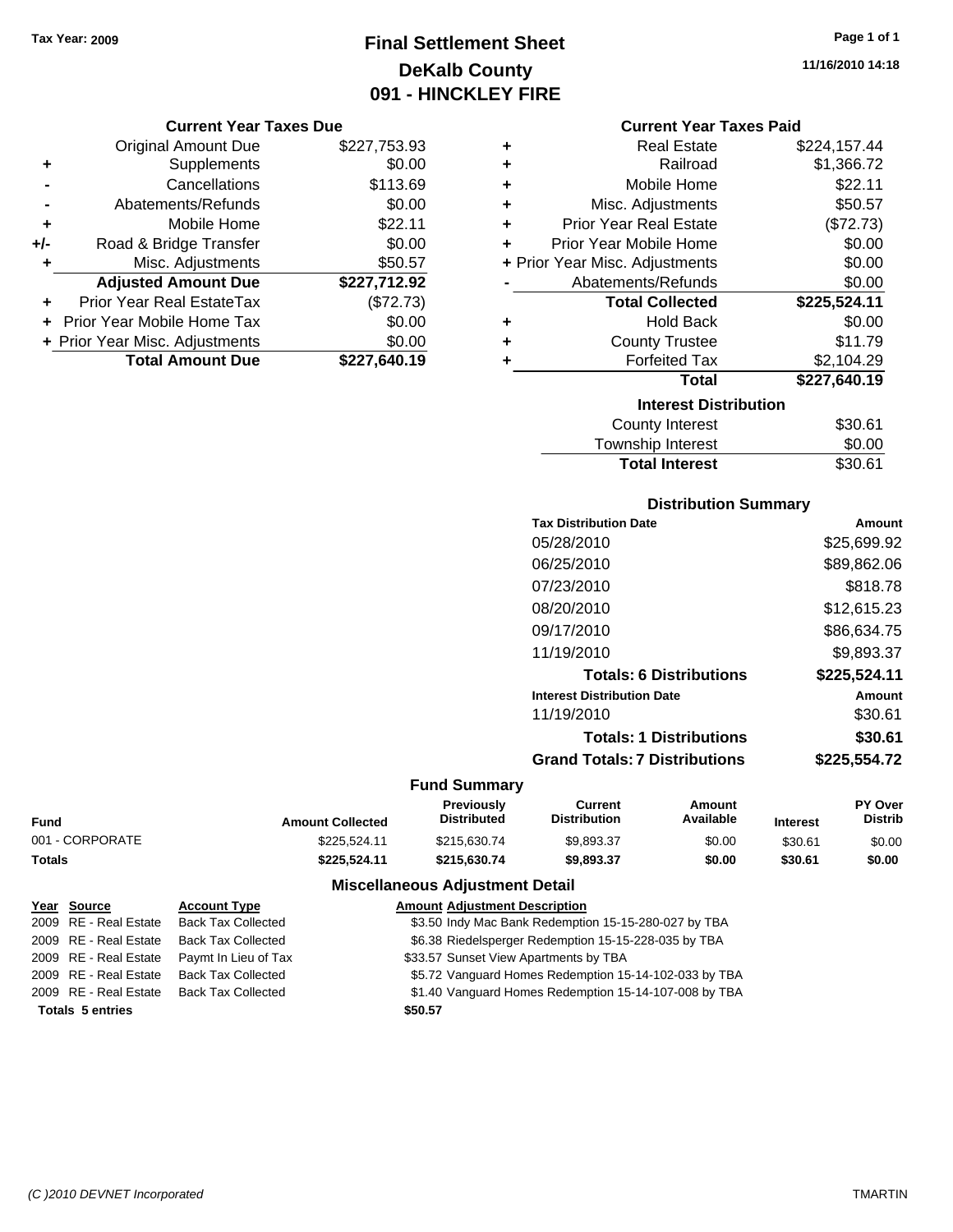## **Final Settlement Sheet Tax Year: 2009 Page 1 of 1 DeKalb County 092 - KIRKLAND FIRE**

#### **Current Year Taxes Due**

|       | <b>Original Amount Due</b>     | \$299,765.58 |
|-------|--------------------------------|--------------|
| ٠     | Supplements                    | \$0.00       |
|       | Cancellations                  | \$350.72     |
|       | Abatements/Refunds             | \$0.00       |
| ÷     | Mobile Home                    | \$4.03       |
| $+/-$ | Road & Bridge Transfer         | \$0.00       |
| ٠     | Misc. Adjustments              | \$3.18       |
|       | <b>Adjusted Amount Due</b>     | \$299,422.07 |
|       | Prior Year Real EstateTax      | \$0.00       |
|       | Prior Year Mobile Home Tax     | \$0.00       |
|       | + Prior Year Misc. Adjustments | \$0.00       |
|       | <b>Total Amount Due</b>        | \$299.422.07 |

| ٠ | <b>Real Estate</b>             | \$297,966.38 |
|---|--------------------------------|--------------|
| ٠ | Railroad                       | \$1,448.48   |
| ٠ | Mobile Home                    | \$4.03       |
| ÷ | Misc. Adjustments              | \$3.18       |
| ÷ | <b>Prior Year Real Estate</b>  | \$0.00       |
| ٠ | Prior Year Mobile Home         | \$0.00       |
|   | + Prior Year Misc. Adjustments | \$0.00       |
|   | Abatements/Refunds             | \$0.00       |
|   | <b>Total Collected</b>         | \$299,422.07 |
| ٠ | <b>Hold Back</b>               | \$0.00       |
| ٠ | <b>County Trustee</b>          | \$0.00       |
| ٠ | <b>Forfeited Tax</b>           | \$0.00       |
|   | <b>Total</b>                   | \$299,422.07 |
|   | <b>Interest Distribution</b>   |              |
|   | <b>County Interest</b>         | \$40.64      |
|   | Townobin Intorpot              | ድስ ሰስ        |

## Township Interest  $$0.00$ Total Interest \$40.64

#### **Distribution Summary Tax Distribution Date Amount** 05/28/2010 \$33,478.73 06/25/2010 \$119,529.05 07/23/2010 \$2,885.06 08/20/2010 \$15,697.89

| <u> 991 - 91 - 91 9</u>              | <b></b>      |
|--------------------------------------|--------------|
| 09/17/2010                           | \$115,130.63 |
| 11/19/2010                           | \$12,700.71  |
| <b>Totals: 6 Distributions</b>       | \$299,422.07 |
| <b>Interest Distribution Date</b>    | Amount       |
| 11/19/2010                           | \$40.64      |
| <b>Totals: 1 Distributions</b>       | \$40.64      |
| <b>Grand Totals: 7 Distributions</b> | \$299,462.71 |
|                                      |              |

#### **Fund Summary**

|                                                     |                         | <b>Previously</b>  | Current             | Amount    |                 | <b>PY Over</b> |
|-----------------------------------------------------|-------------------------|--------------------|---------------------|-----------|-----------------|----------------|
| <b>Fund</b>                                         | <b>Amount Collected</b> | <b>Distributed</b> | <b>Distribution</b> | Available | <b>Interest</b> | <b>Distrib</b> |
| 001 - CORPORATE                                     | \$173,487.85            | \$166,128,93       | \$7,358.92          | \$0.00    | \$23.54         | \$0.00         |
| 027 - AUDIT                                         | \$1,969.60              | \$1,886.04         | \$83.56             | \$0.00    | \$0.27          | \$0.00         |
| 035 - TORT JUDGMENTS, LIABILITY<br><b>INSURANCE</b> | \$10.651.33             | \$10.199.55        | \$451.78            | \$0.00    | \$1.45          | \$0.00         |
| 062 - WORKERS COMPENSATION                          | \$6,657,05              | \$6,374.68         | \$282.37            | \$0.00    | \$0.90          | \$0.00         |
| 064 - AMBULANCE                                     | \$106.656.24            | \$102.132.16       | \$4,524.08          | \$0.00    | \$14.48         | \$0.00         |
| <b>Totals</b>                                       | \$299.422.07            | \$286,721,36       | \$12,700.71         | \$0.00    | \$40.64         | \$0.00         |

#### **Miscellaneous Adjustment Detail**

| Year Source             | <b>Account Type</b>       | <b>Amount Adjustment Description</b> |
|-------------------------|---------------------------|--------------------------------------|
| 2009 RE - Real Estate   | <b>Back Tax Collected</b> | \$0.75 Pearson Redemption 01-2       |
| 2009 RE - Real Estate   | <b>Back Tax Collected</b> | \$2.43 Resource Bank Redempti        |
| <b>Totals 2 entries</b> |                           | \$3.18                               |

2009 Exted Solid Estate Tearson Redemption 01-26-180-044 by TBA

lected **2009** S2.43 Resource Bank Redemption 01-26-180-040 by TBA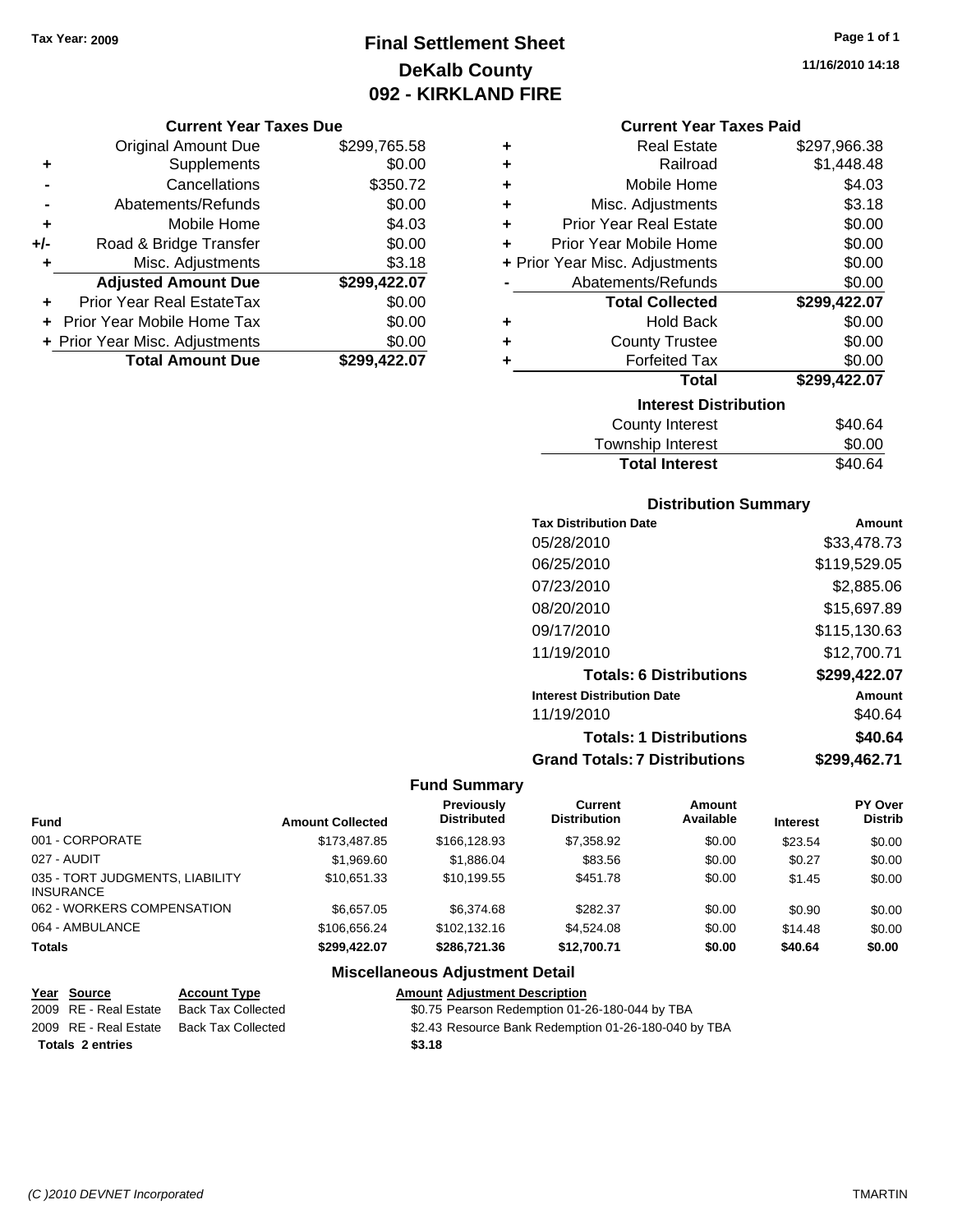## **Final Settlement Sheet Tax Year: 2009 Page 1 of 1 DeKalb County 093 - LEE FIRE**

**11/16/2010 14:18**

#### **Current Year Taxes Due**

|     | <b>Original Amount Due</b>     | \$26,020.90 |
|-----|--------------------------------|-------------|
| ٠   | Supplements                    | \$0.00      |
|     | Cancellations                  | \$44.31     |
|     | Abatements/Refunds             | \$0.00      |
| ٠   | Mobile Home                    | \$2.54      |
| +/- | Road & Bridge Transfer         | \$0.00      |
| ٠   | Misc. Adjustments              | \$0.00      |
|     | <b>Adjusted Amount Due</b>     | \$25,979.13 |
| ÷   | Prior Year Real EstateTax      | \$0.00      |
|     | Prior Year Mobile Home Tax     | \$0.00      |
|     | + Prior Year Misc. Adjustments | \$0.00      |
|     | <b>Total Amount Due</b>        | \$25,979.13 |

| <b>Current Year Taxes Paid</b> |                                |             |  |  |  |
|--------------------------------|--------------------------------|-------------|--|--|--|
| ٠                              | <b>Real Estate</b>             | \$25,383.04 |  |  |  |
| ÷                              | Railroad                       | \$558.30    |  |  |  |
| ÷                              | Mobile Home                    | \$2.54      |  |  |  |
| ÷                              | Misc. Adjustments              | \$0.00      |  |  |  |
| ÷                              | <b>Prior Year Real Estate</b>  | \$0.00      |  |  |  |
| ÷                              | Prior Year Mobile Home         | \$0.00      |  |  |  |
|                                | + Prior Year Misc. Adjustments | \$0.00      |  |  |  |
|                                | Abatements/Refunds             | \$0.00      |  |  |  |
|                                | <b>Total Collected</b>         | \$25,943.88 |  |  |  |
| ٠                              | Hold Back                      | \$0.00      |  |  |  |
| ٠                              | <b>County Trustee</b>          | \$35.25     |  |  |  |
| ٠                              | <b>Forfeited Tax</b>           | \$0.00      |  |  |  |
|                                | <b>Total</b>                   | \$25,979.13 |  |  |  |
|                                | <b>Interest Distribution</b>   |             |  |  |  |
|                                | <b>County Interest</b>         | \$3.52      |  |  |  |
|                                | <b>Township Interest</b>       | \$0.00      |  |  |  |
|                                | <b>Total Interest</b>          | \$3.52      |  |  |  |

#### **Distribution Summary**

| <b>Tax Distribution Date</b>         | Amount      |
|--------------------------------------|-------------|
| 05/28/2010                           | \$4,110.70  |
| 06/25/2010                           | \$8,291.09  |
| 07/23/2010                           | \$307.73    |
| 08/20/2010                           | \$1,418.39  |
| 09/17/2010                           | \$10,067.81 |
| 11/19/2010                           | \$1,748.16  |
| <b>Totals: 6 Distributions</b>       | \$25,943.88 |
| <b>Interest Distribution Date</b>    | Amount      |
| 11/19/2010                           | \$3.52      |
| <b>Totals: 1 Distributions</b>       | \$3.52      |
| <b>Grand Totals: 7 Distributions</b> | \$25,947,40 |

#### **Fund Summary**

| Fund                                          | <b>Amount Collected</b> | <b>Previously</b><br><b>Distributed</b> | Current<br><b>Distribution</b> | <b>Amount</b><br>Available | <b>Interest</b> | <b>PY Over</b><br><b>Distrib</b> |
|-----------------------------------------------|-------------------------|-----------------------------------------|--------------------------------|----------------------------|-----------------|----------------------------------|
| 001 - CORPORATE                               | \$15,985.61             | \$14,908.45                             | \$1,077.16                     | \$0.00                     | \$2.17          | \$0.00                           |
| 035 - TORT JUDGEMENTS/LIABILITY<br><b>INS</b> | \$1.776.04              | \$1.656.37                              | \$119.67                       | \$0.00                     | \$0.24          | \$0.00                           |
| 064 - AMBULANCE                               | \$8,182.23              | \$7,630.90                              | \$551.33                       | \$0.00                     | \$1.11          | \$0.00                           |
| <b>Totals</b>                                 | \$25,943.88             | \$24,195.72                             | \$1,748.16                     | \$0.00                     | \$3.52          | \$0.00                           |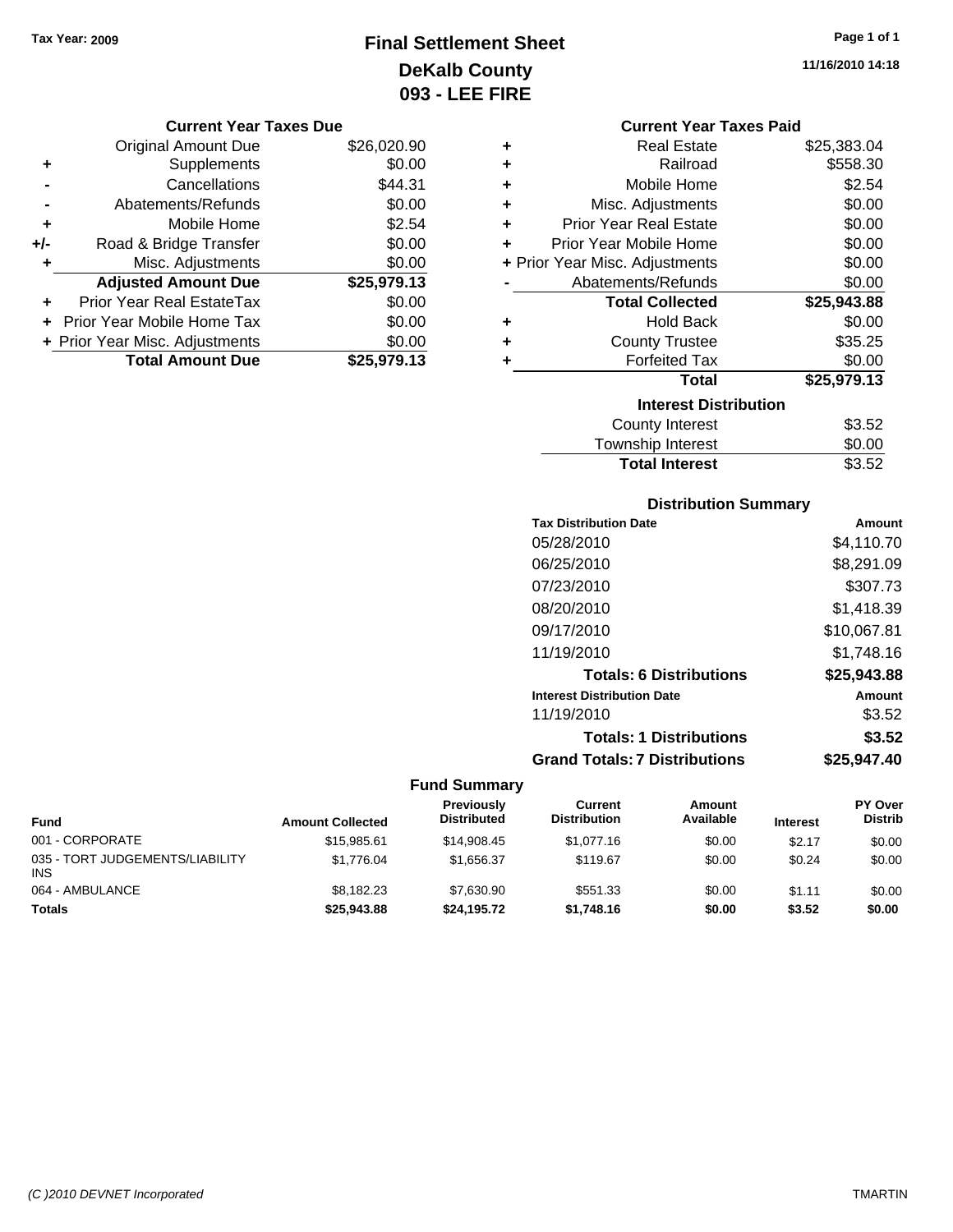## **Final Settlement Sheet Tax Year: 2009 Page 1 of 1 DeKalb County 094 - LELAND FIRE**

**11/16/2010 14:18**

#### **Current Year Taxes Due**

|       | <b>Original Amount Due</b>       | \$23,405.15 |
|-------|----------------------------------|-------------|
| ٠     | Supplements                      | \$0.00      |
|       | Cancellations                    | \$19.90     |
|       | Abatements/Refunds               | \$0.00      |
| ÷     | Mobile Home                      | \$0.00      |
| $+/-$ | Road & Bridge Transfer           | \$0.00      |
| ٠     | Misc. Adjustments                | \$0.00      |
|       | <b>Adjusted Amount Due</b>       | \$23,385.25 |
|       | <b>Prior Year Real EstateTax</b> | \$0.00      |
|       | Prior Year Mobile Home Tax       | \$0.00      |
|       | + Prior Year Misc. Adjustments   | \$0.00      |
|       | <b>Total Amount Due</b>          | \$23,385,25 |

#### **Current Year Taxes Paid**

| ٠ | <b>Real Estate</b>             | \$23,385.25 |
|---|--------------------------------|-------------|
| ٠ | Railroad                       | \$0.00      |
| ÷ | Mobile Home                    | \$0.00      |
| ٠ | Misc. Adjustments              | \$0.00      |
| ÷ | <b>Prior Year Real Estate</b>  | \$0.00      |
| ٠ | Prior Year Mobile Home         | \$0.00      |
|   | + Prior Year Misc. Adjustments | \$0.00      |
|   | Abatements/Refunds             | \$0.00      |
|   |                                |             |
|   | <b>Total Collected</b>         | \$23,385.25 |
| ٠ | <b>Hold Back</b>               | \$0.00      |
| ÷ | <b>County Trustee</b>          | \$0.00      |
| ٠ | <b>Forfeited Tax</b>           | \$0.00      |
|   | Total                          | \$23,385.25 |
|   | <b>Interest Distribution</b>   |             |
|   | <b>County Interest</b>         | \$3.17      |

## **Distribution Summary**

Total Interest \$3.17

|                     | <b>Tax Distribution Date</b>         | <b>Amount</b> |
|---------------------|--------------------------------------|---------------|
|                     | 05/28/2010                           | \$3,057.46    |
|                     | 06/25/2010                           | \$9,723.41    |
|                     | 07/23/2010                           | \$168.47      |
|                     | 08/20/2010                           | \$509.06      |
|                     | 09/17/2010                           | \$9,370,30    |
|                     | 11/19/2010                           | \$556.55      |
|                     | <b>Totals: 6 Distributions</b>       | \$23,385.25   |
|                     | <b>Interest Distribution Date</b>    | <b>Amount</b> |
|                     | 11/19/2010                           | \$3.17        |
|                     | <b>Totals: 1 Distributions</b>       | \$3.17        |
|                     | <b>Grand Totals: 7 Distributions</b> | \$23,388.42   |
| <b>Fund Summary</b> |                                      |               |

#### **Fund Interest Amount Collected Distributed PY Over Distrib Amount Available Current Distribution Previously** 001 - CORPORATE 60.00 \$23,385.25 \$22,828.70 \$556.55 \$0.00 \$3.17 \$0.00 **Totals \$23,385.25 \$22,828.70 \$556.55 \$0.00 \$3.17 \$0.00**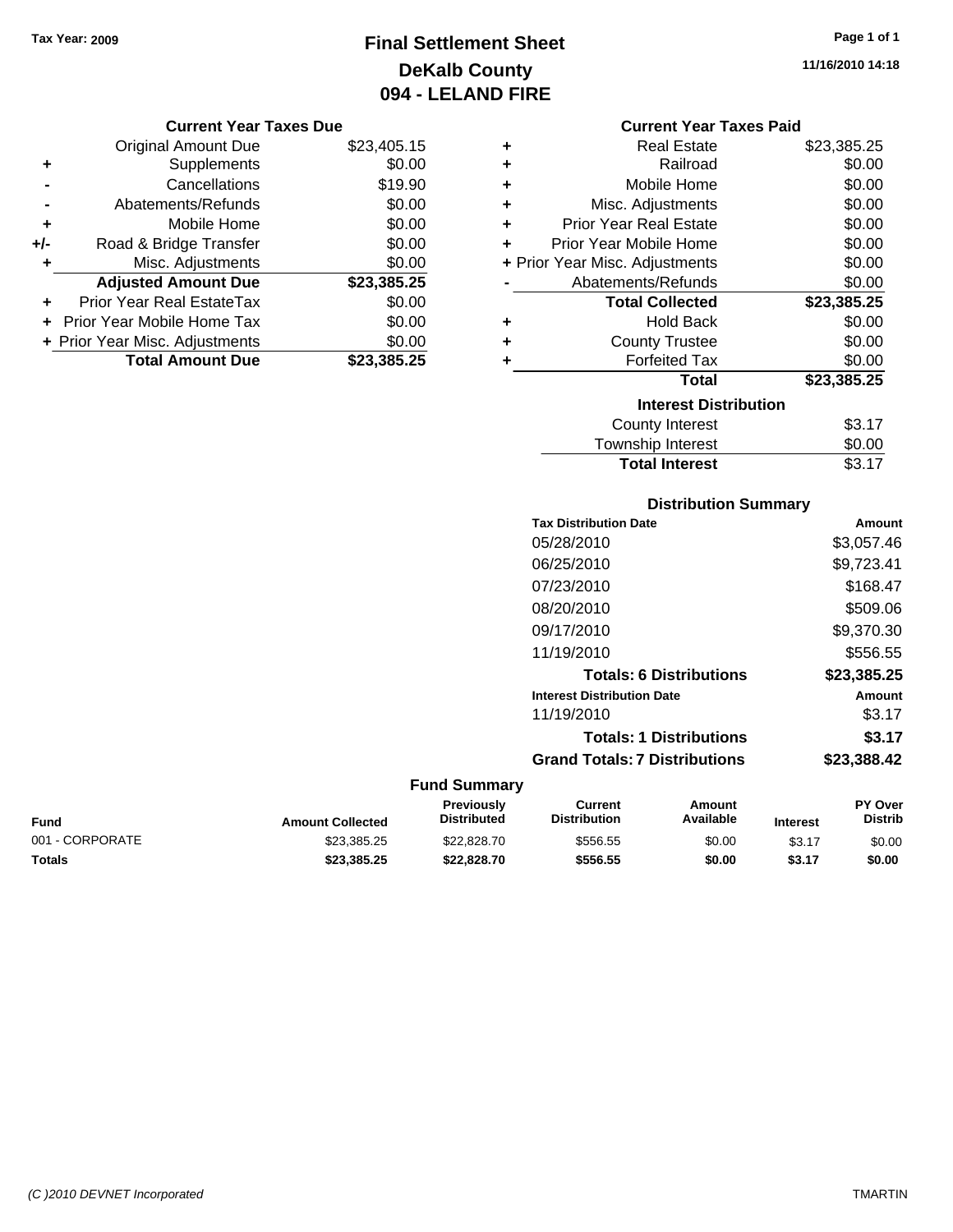## **Final Settlement Sheet Tax Year: 2009 Page 1 of 1 DeKalb County 095 - MALTA FIRE**

**11/16/2010 14:18**

#### **Current Year Taxes Due**

|       | <b>Original Amount Due</b>     | \$78,209.10 |
|-------|--------------------------------|-------------|
| ٠     | Supplements                    | \$0.00      |
|       | Cancellations                  | \$57.37     |
|       | Abatements/Refunds             | \$0.00      |
| ÷     | Mobile Home                    | \$4.34      |
| $+/-$ | Road & Bridge Transfer         | \$0.00      |
| ٠     | Misc. Adjustments              | \$1.98      |
|       | <b>Adjusted Amount Due</b>     | \$78,158.05 |
|       | Prior Year Real EstateTax      | \$0.00      |
|       | Prior Year Mobile Home Tax     | \$0.00      |
|       | + Prior Year Misc. Adjustments | \$0.00      |
|       | <b>Total Amount Due</b>        | \$78,158.05 |

| <b>Current Year Taxes Paid</b> |  |  |  |
|--------------------------------|--|--|--|
|--------------------------------|--|--|--|

| ٠ | Real Estate                    | \$76,980.01 |
|---|--------------------------------|-------------|
| ٠ | Railroad                       | \$1,171.72  |
| ٠ | Mobile Home                    | \$4.34      |
| ÷ | Misc. Adjustments              | \$1.98      |
| ÷ | <b>Prior Year Real Estate</b>  | \$0.00      |
| ÷ | Prior Year Mobile Home         | \$0.00      |
|   | + Prior Year Misc. Adjustments | \$0.00      |
|   | Abatements/Refunds             | \$0.00      |
|   | <b>Total Collected</b>         | \$78,158.05 |
| ٠ | Hold Back                      | \$0.00      |
| ÷ | <b>County Trustee</b>          | \$0.00      |
| ٠ | <b>Forfeited Tax</b>           | \$0.00      |
|   | <b>Total</b>                   | \$78,158.05 |
|   | <b>Interest Distribution</b>   |             |
|   | <b>County Interest</b>         | \$10.61     |
|   | <b>Township Interest</b>       | \$0.00      |
|   | <b>Total Interest</b>          | \$10.61     |

#### **Distribution Summary**

| <b>Tax Distribution Date</b>         | Amount      |
|--------------------------------------|-------------|
| 05/28/2010                           | \$8,844.91  |
| 06/25/2010                           | \$32,476.14 |
| 07/23/2010                           | \$579.00    |
| 08/20/2010                           | \$2,354.44  |
| 09/17/2010                           | \$32,131.28 |
| 11/19/2010                           | \$1,772.28  |
| <b>Totals: 6 Distributions</b>       | \$78,158.05 |
| <b>Interest Distribution Date</b>    | Amount      |
| 11/19/2010                           | \$10.61     |
| <b>Totals: 1 Distributions</b>       | \$10.61     |
| <b>Grand Totals: 7 Distributions</b> | \$78.168.66 |
|                                      |             |

#### **Fund Summary**

| Fund            | <b>Amount Collected</b> | <b>Previously</b><br><b>Distributed</b> | Current<br><b>Distribution</b> | Amount<br>Available | <b>Interest</b> | <b>PY Over</b><br>Distrib |
|-----------------|-------------------------|-----------------------------------------|--------------------------------|---------------------|-----------------|---------------------------|
| 001 - CORPORATE | \$78,158.05             | \$76,385,77                             | \$1.772.28                     | \$0.00              | \$10.61         | \$0.00                    |
| <b>Totals</b>   | \$78.158.05             | \$76,385,77                             | \$1.772.28                     | \$0.00              | \$10.61         | \$0.00                    |

#### **Miscellaneous Adjustment Detail**

#### **Year Source Account Type Amount Adjustment Description**

2009 RE - Real Estate Back Tax Collected \$1.98 Eagle Home Prairie Spring Redemption 07-22-476-011 by TBA **Totals \$1.98 1 entries**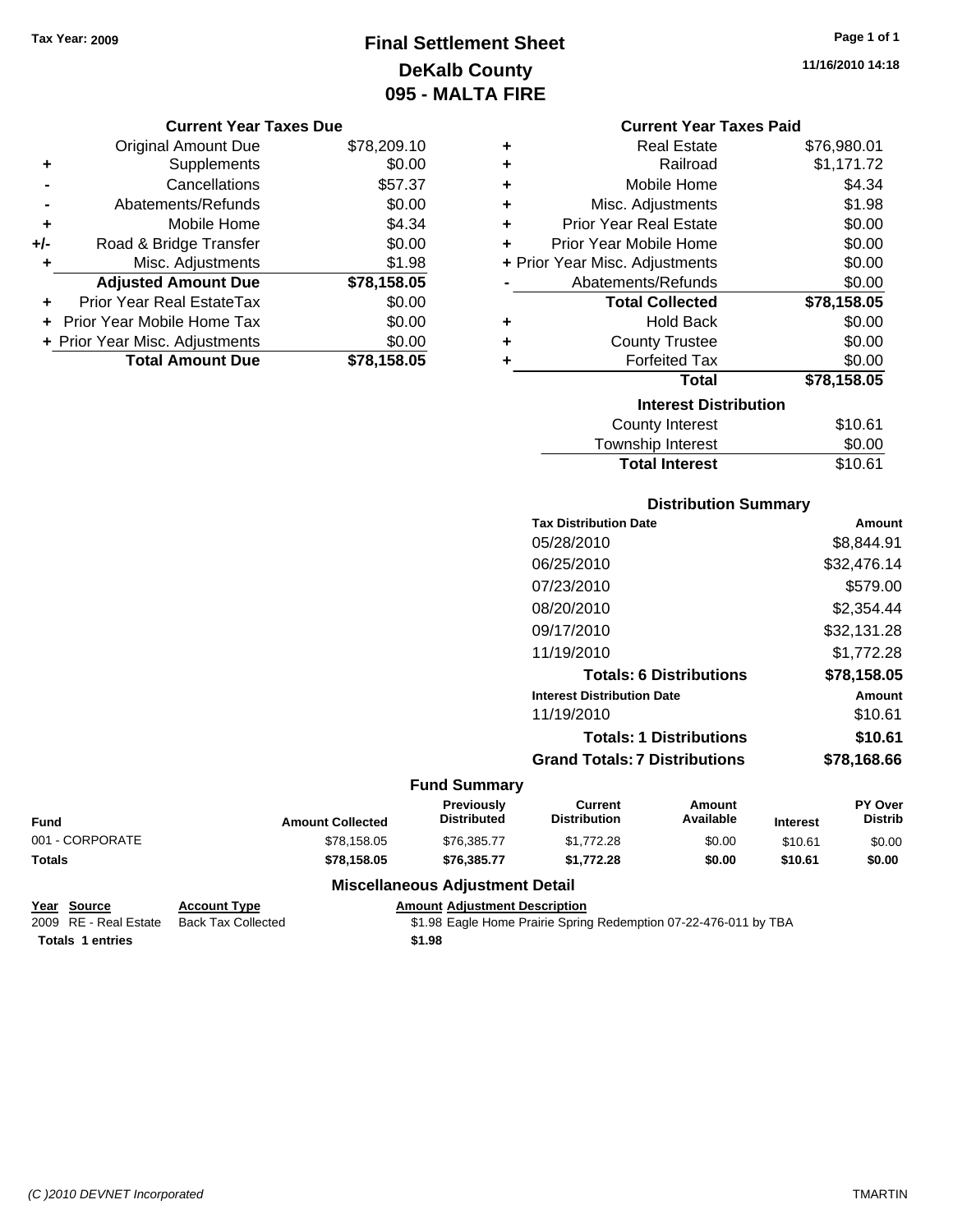## **Final Settlement Sheet Tax Year: 2009 Page 1 of 1 DeKalb County 096 - MAPLE PARK FIRE**

#### **Current Year Taxes Due**

|     | <b>Original Amount Due</b>       | \$155,291.11 |
|-----|----------------------------------|--------------|
|     | Supplements                      | \$0.00       |
|     | Cancellations                    | \$406.38     |
|     | Abatements/Refunds               | \$0.00       |
| ٠   | Mobile Home                      | \$12.12      |
| +/- | Road & Bridge Transfer           | \$0.00       |
| ٠   | Misc. Adjustments                | \$0.00       |
|     | <b>Adjusted Amount Due</b>       | \$154,896.85 |
|     | <b>Prior Year Real EstateTax</b> | \$0.00       |
|     | Prior Year Mobile Home Tax       | \$0.00       |
|     | + Prior Year Misc. Adjustments   | \$0.00       |
|     | <b>Total Amount Due</b>          | \$154,896.85 |

| ٠ | <b>Real Estate</b>             | \$152,934.27 |
|---|--------------------------------|--------------|
| ٠ | Railroad                       | \$1,950.46   |
| ٠ | Mobile Home                    | \$12.12      |
| ٠ | Misc. Adjustments              | \$0.00       |
| ٠ | <b>Prior Year Real Estate</b>  | \$0.00       |
| ÷ | Prior Year Mobile Home         | \$0.00       |
|   | + Prior Year Misc. Adjustments | \$0.00       |
|   | Abatements/Refunds             | \$0.00       |
|   | <b>Total Collected</b>         | \$154,896.85 |
| ٠ | <b>Hold Back</b>               | \$0.00       |
| ٠ | <b>County Trustee</b>          | \$0.00       |
| ٠ | <b>Forfeited Tax</b>           | \$0.00       |
|   | <b>Total</b>                   | \$154,896.85 |
|   | <b>Interest Distribution</b>   |              |
|   | <b>County Interest</b>         | \$21.02      |
|   |                                |              |

| <b>Total Interest</b>   | \$21.02        |
|-------------------------|----------------|
| Township Interest       | \$0.00         |
| <b>OVATILY THIUTUOL</b> | <b>JLI.</b> UL |

#### **Distribution Summary**

| <b>Tax Distribution Date</b>         | Amount       |
|--------------------------------------|--------------|
| 05/28/2010                           | \$16,553.94  |
| 06/25/2010                           | \$61,675.88  |
| 07/23/2010                           | \$1,272.22   |
| 08/20/2010                           | \$8,332.65   |
| 09/17/2010                           | \$62,924.60  |
| 11/19/2010                           | \$4,137.56   |
| <b>Totals: 6 Distributions</b>       | \$154,896.85 |
| <b>Interest Distribution Date</b>    | Amount       |
| 11/19/2010                           | \$21.02      |
| <b>Totals: 1 Distributions</b>       | \$21.02      |
| <b>Grand Totals: 7 Distributions</b> | \$154,917.87 |

#### **Fund Summary**

|                                               |                         | <b>Previously</b>  | Current             | <b>Amount</b> |                 | <b>PY Over</b> |
|-----------------------------------------------|-------------------------|--------------------|---------------------|---------------|-----------------|----------------|
| <b>Fund</b>                                   | <b>Amount Collected</b> | <b>Distributed</b> | <b>Distribution</b> | Available     | <b>Interest</b> | <b>Distrib</b> |
| 001 - CORPORATE                               | \$73.662.12             | \$71.694.50        | \$1,967.62          | \$0.00        | \$10.00         | \$0.00         |
| 013 - FIREFIGHTER'S PENSION                   | \$2,296.81              | \$2,235.46         | \$61.35             | \$0.00        | \$0.31          | \$0.00         |
| 027 - AUDIT                                   | \$383.37                | \$373.11           | \$10.26             | \$0.00        | \$0.05          | \$0.00         |
| 035 - TORT JUDGEMENTS/LIABILITY<br><b>INS</b> | \$18,163,67             | \$17.678.48        | \$485.19            | \$0.00        | \$2.46          | \$0.00         |
| 064 - AMBULANCE                               | \$60,390.88             | \$58,777.74        | \$1.613.14          | \$0.00        | \$8.20          | \$0.00         |
| <b>Totals</b>                                 | \$154,896,85            | \$150,759.29       | \$4.137.56          | \$0.00        | \$21.02         | \$0.00         |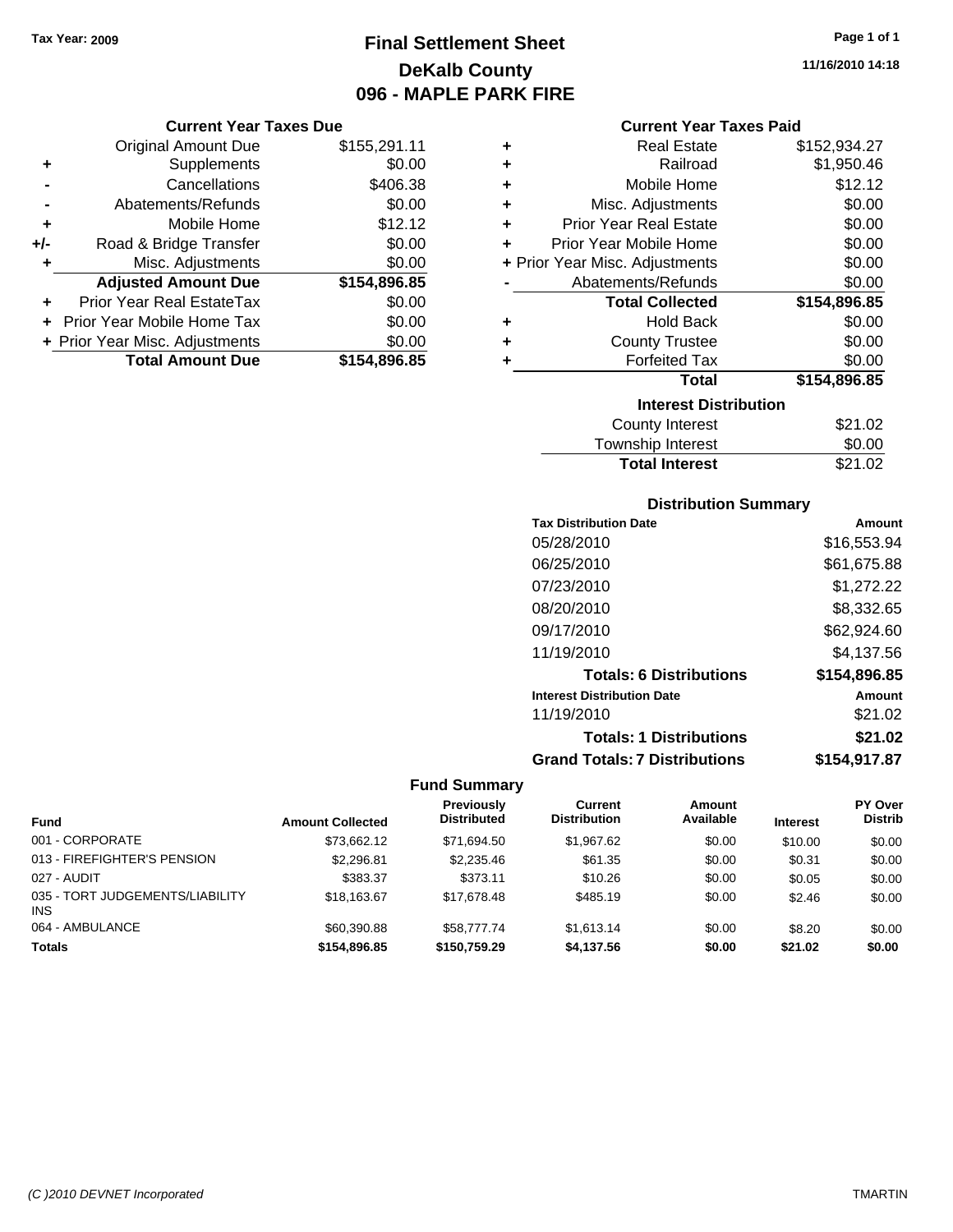## **Final Settlement Sheet Tax Year: 2009 Page 1 of 1 DeKalb County 097 - PAW PAW FIRE**

#### **Current Year Taxes Due**

|       | <b>Original Amount Due</b>       | \$26,547.96 |
|-------|----------------------------------|-------------|
| ٠     | Supplements                      | \$0.00      |
|       | Cancellations                    | \$16.74     |
|       | Abatements/Refunds               | \$0.00      |
| ÷     | Mobile Home                      | \$8.08      |
| $+/-$ | Road & Bridge Transfer           | \$0.00      |
| ٠     | Misc. Adjustments                | \$0.00      |
|       | <b>Adjusted Amount Due</b>       | \$26,539.30 |
|       | <b>Prior Year Real EstateTax</b> | \$0.00      |
|       | Prior Year Mobile Home Tax       | \$0.00      |
|       | + Prior Year Misc. Adjustments   | \$0.00      |
|       | <b>Total Amount Due</b>          | \$26,539.30 |

| ٠ | <b>Real Estate</b>             | \$25,647.95 |
|---|--------------------------------|-------------|
| ÷ | Railroad                       | \$882.54    |
| ÷ | Mobile Home                    | \$8.08      |
| ٠ | Misc. Adjustments              | \$0.00      |
| ٠ | <b>Prior Year Real Estate</b>  | \$0.00      |
| ٠ | Prior Year Mobile Home         | \$0.00      |
|   | + Prior Year Misc. Adjustments | \$0.00      |
|   | Abatements/Refunds             | \$0.00      |
|   | <b>Total Collected</b>         | \$26,538.57 |
| ٠ | <b>Hold Back</b>               | \$0.00      |
| ٠ | <b>County Trustee</b>          | \$0.73      |
| ٠ | <b>Forfeited Tax</b>           | \$0.00      |
|   | Total                          | \$26,539.30 |
|   | <b>Interest Distribution</b>   |             |
|   | <b>County Interest</b>         | \$3.60      |
|   | Township Interest              | \$0.00      |
|   | <b>Total Interest</b>          | \$3.60      |

#### **Distribution Summary**

| <b>Tax Distribution Date</b>         | Amount      |
|--------------------------------------|-------------|
| 05/28/2010                           | \$2,763.64  |
| 06/25/2010                           | \$11,041.81 |
| 07/23/2010                           | \$463.91    |
| 08/20/2010                           | \$174.69    |
| 09/17/2010                           | \$9,351.19  |
| 11/19/2010                           | \$2.743.33  |
| <b>Totals: 6 Distributions</b>       | \$26,538.57 |
| <b>Interest Distribution Date</b>    | Amount      |
| 11/19/2010                           | \$3.60      |
| <b>Totals: 1 Distributions</b>       | \$3.60      |
| <b>Grand Totals: 7 Distributions</b> | \$26.542.17 |
|                                      |             |

#### **Fund Summary**

| <b>Fund</b>                                   | <b>Amount Collected</b> | Previously<br><b>Distributed</b> | Current<br><b>Distribution</b> | Amount<br>Available | <b>Interest</b> | <b>PY Over</b><br><b>Distrib</b> |
|-----------------------------------------------|-------------------------|----------------------------------|--------------------------------|---------------------|-----------------|----------------------------------|
| 001 - CORPORATE                               | \$23.835.73             | \$21,371.79                      | \$2,463.94                     | \$0.00              | \$3.23          | \$0.00                           |
| 035 - TORT JUDGEMENTS/LIABILITY<br><b>INS</b> | \$2.702.84              | \$2.423.45                       | \$279.39                       | \$0.00              | \$0.37          | \$0.00                           |
| <b>Totals</b>                                 | \$26,538,57             | \$23,795.24                      | \$2.743.33                     | \$0.00              | \$3.60          | \$0.00                           |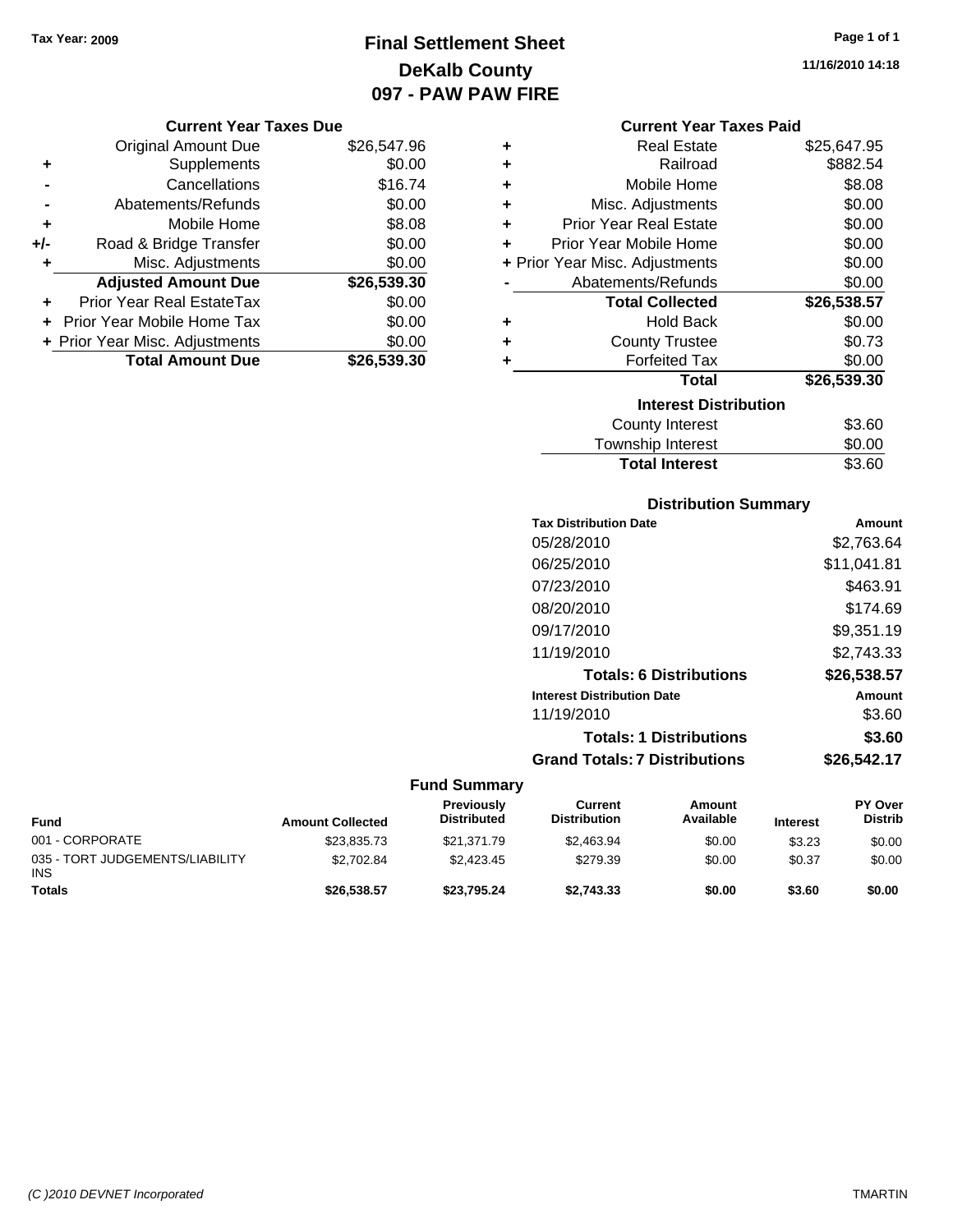## **Final Settlement Sheet Tax Year: 2009 Page 1 of 1 DeKalb County 098 - SANDWICH FIRE**

#### **Current Year Taxes Due**

|     | <b>Original Amount Due</b>       | \$515,810.65 |
|-----|----------------------------------|--------------|
| ٠   | Supplements                      | \$0.00       |
|     | Cancellations                    | \$609.37     |
|     | Abatements/Refunds               | \$7.26       |
| ٠   | Mobile Home                      | \$365.35     |
| +/- | Road & Bridge Transfer           | \$0.00       |
| ٠   | Misc. Adjustments                | \$8.56       |
|     | <b>Adjusted Amount Due</b>       | \$515,567.93 |
|     | <b>Prior Year Real EstateTax</b> | (\$154.74)   |
|     | Prior Year Mobile Home Tax       | \$0.00       |
|     | + Prior Year Misc. Adjustments   | \$0.00       |
|     | <b>Total Amount Due</b>          | \$515,413.19 |

| ٠ | <b>Real Estate</b>             | \$513,975.04 |  |  |  |  |
|---|--------------------------------|--------------|--|--|--|--|
| ÷ | Railroad                       | \$947.90     |  |  |  |  |
| ٠ | Mobile Home                    | \$363.18     |  |  |  |  |
| ÷ | Misc. Adjustments              | \$8.56       |  |  |  |  |
| ÷ | Prior Year Real Estate         | (\$154.74)   |  |  |  |  |
| ÷ | Prior Year Mobile Home         | \$0.00       |  |  |  |  |
|   | + Prior Year Misc. Adjustments | \$0.00       |  |  |  |  |
|   | Abatements/Refunds             | \$7.26       |  |  |  |  |
|   | <b>Total Collected</b>         | \$515,132.68 |  |  |  |  |
| ٠ | <b>Hold Back</b>               | \$0.00       |  |  |  |  |
| ٠ | <b>County Trustee</b>          | \$41.85      |  |  |  |  |
| ٠ | <b>Forfeited Tax</b>           | \$238.66     |  |  |  |  |
|   | <b>Total</b>                   | \$515,413.19 |  |  |  |  |
|   | <b>Interest Distribution</b>   |              |  |  |  |  |
|   | <b>County Interest</b>         | \$69.92      |  |  |  |  |
|   | Township Interact              | ደስ ሰስ        |  |  |  |  |

| <b>Total Interest</b> | \$69.92 |
|-----------------------|---------|
| Township Interest     | \$0.00  |
| County interest       | ຈo9.9∠  |

#### **Distribution Summary**

| <b>Tax Distribution Date</b>         | Amount       |
|--------------------------------------|--------------|
| 05/28/2010                           | \$57,038.54  |
| 06/25/2010                           | \$204,793.31 |
| 07/23/2010                           | \$5,427.33   |
| 08/20/2010                           | \$29,896.15  |
| 09/17/2010                           | \$188,157.11 |
| 11/19/2010                           | \$29,820.24  |
| <b>Totals: 6 Distributions</b>       | \$515,132.68 |
| <b>Interest Distribution Date</b>    | Amount       |
| 11/19/2010                           | \$69.92      |
| <b>Totals: 1 Distributions</b>       | \$69.92      |
| <b>Grand Totals: 7 Distributions</b> | \$515,202.60 |
|                                      |              |

#### **Fund Summary**

| <b>Fund</b>                             |                           | <b>Amount Collected</b> | <b>Previously</b><br><b>Distributed</b>                  | Current<br><b>Distribution</b>               | <b>Amount</b><br>Available | <b>Interest</b> | <b>PY Over</b><br><b>Distrib</b> |
|-----------------------------------------|---------------------------|-------------------------|----------------------------------------------------------|----------------------------------------------|----------------------------|-----------------|----------------------------------|
| 001 - CORPORATE                         |                           | \$445,033.95            | \$419,271.62                                             | \$25,762.33                                  | \$0.00                     | \$60.40         | \$0.00                           |
| 027 - AUDIT                             |                           | \$4,402.32              | \$4,147.49                                               | \$254.83                                     | \$0.00                     | \$0.60          | \$0.00                           |
| 035 - TORT JUDGEMENTS/LIABILITY<br>INS. |                           | \$65,696.41             | \$61,893.33                                              | \$3,803.08                                   | \$0.00                     | \$8.92          | \$0.00                           |
| <b>Totals</b>                           |                           | \$515,132.68            | \$485,312.44                                             | \$29,820.24                                  | \$0.00                     | \$69.92         | \$0.00                           |
|                                         |                           |                         | <b>Miscellaneous Adjustment Detail</b>                   |                                              |                            |                 |                                  |
| Year Source                             | <b>Account Type</b>       |                         | <b>Amount Adjustment Description</b>                     |                                              |                            |                 |                                  |
| 2009 RE - Real Estate                   | <b>Back Tax Collected</b> |                         | \$8.56 Talan/Fitzpatrick Redemption 19-27-451-010 by TBA |                                              |                            |                 |                                  |
| <b>Totals 1 entries</b>                 |                           |                         | \$8.56                                                   |                                              |                            |                 |                                  |
|                                         |                           |                         | <b>Abatement Detail</b>                                  |                                              |                            |                 |                                  |
| Year Source                             | <b>Account Type</b>       |                         | <b>Amount Adjustment Description</b>                     |                                              |                            |                 |                                  |
| 2009 RE - Real Estate                   | <b>PTAB Decision</b>      |                         |                                                          | \$3.89 19-26-433-024 2008 PTAB REFUND by TBA |                            |                 |                                  |
| 2009 RE - Real Estate                   | <b>PTAB Decision</b>      |                         |                                                          | \$3.37 19-27-427-012 2006 PTAB REFUND by TBA |                            |                 |                                  |
| <b>Totals 2 entries</b>                 |                           |                         | \$7.26                                                   |                                              |                            |                 |                                  |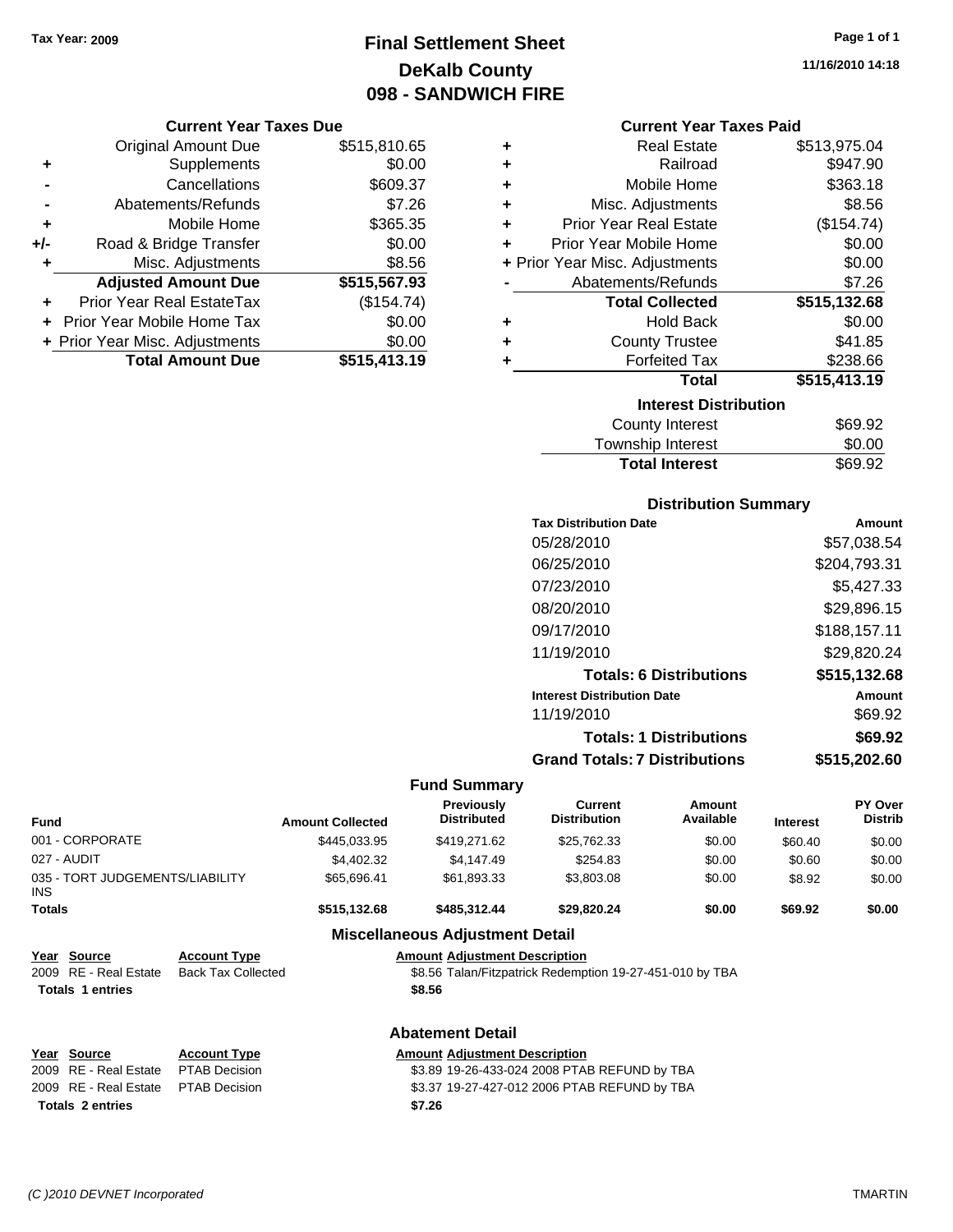## **Final Settlement Sheet Tax Year: 2009 Page 1 of 1 DeKalb County 099 - SHABBONA FIRE**

#### **Current Year Taxes Due**

|     | <b>Original Amount Due</b>     | \$129,282.06 |
|-----|--------------------------------|--------------|
| ٠   | Supplements                    | \$0.00       |
|     | Cancellations                  | \$219.54     |
|     | Abatements/Refunds             | \$0.00       |
| ÷   | Mobile Home                    | \$6.77       |
| +/- | Road & Bridge Transfer         | \$0.00       |
| ٠   | Misc. Adjustments              | \$44.61      |
|     | <b>Adjusted Amount Due</b>     | \$129,113.90 |
|     | Prior Year Real EstateTax      | \$0.00       |
|     | Prior Year Mobile Home Tax     | \$0.00       |
|     | + Prior Year Misc. Adjustments | \$0.00       |
|     | <b>Total Amount Due</b>        | \$129,113.90 |

| ٠ | <b>Real Estate</b>             | \$126,692.43 |
|---|--------------------------------|--------------|
| ٠ | Railroad                       | \$2,318.24   |
| ÷ | Mobile Home                    | \$6.76       |
| ٠ | Misc. Adjustments              | \$44.61      |
| ÷ | <b>Prior Year Real Estate</b>  | \$0.00       |
| ÷ | Prior Year Mobile Home         | \$0.00       |
|   | + Prior Year Misc. Adjustments | \$0.00       |
|   | Abatements/Refunds             | \$0.00       |
|   |                                |              |
|   | <b>Total Collected</b>         | \$129,062.04 |
| ٠ | <b>Hold Back</b>               | \$0.00       |
| ÷ | <b>County Trustee</b>          | \$51.85      |
| ٠ | <b>Forfeited Tax</b>           | \$0.01       |
|   | Total                          | \$129,113.90 |
|   | <b>Interest Distribution</b>   |              |
|   | <b>County Interest</b>         | \$17.52      |

### **Total Interest** \$17.52

| <b>Distribution Summary</b>          |              |
|--------------------------------------|--------------|
| <b>Tax Distribution Date</b>         | Amount       |
| 05/28/2010                           | \$13,573.01  |
| 06/25/2010                           | \$53,298.39  |
| 07/23/2010                           | \$1,659.64   |
| 08/20/2010                           | \$6,182.37   |
| 09/17/2010                           | \$47,713.52  |
| 11/19/2010                           | \$6,635.11   |
| <b>Totals: 6 Distributions</b>       | \$129,062.04 |
| <b>Interest Distribution Date</b>    | Amount       |
| 11/19/2010                           | \$17.52      |
| <b>Totals: 1 Distributions</b>       | \$17.52      |
| <b>Grand Totals: 7 Distributions</b> | \$129,079.56 |

#### **Fund Summary**

| <b>Fund</b>                             | <b>Amount Collected</b> | <b>Previously</b><br><b>Distributed</b> | Current<br><b>Distribution</b> | Amount<br>Available | <b>Interest</b> | <b>PY Over</b><br><b>Distrib</b> |
|-----------------------------------------|-------------------------|-----------------------------------------|--------------------------------|---------------------|-----------------|----------------------------------|
| 001 - CORPORATE                         | \$88.862.17             | \$84.293.74                             | \$4.568.43                     | \$0.00              | \$12.06         | \$0.00                           |
| 035 - TORT JUDGEMENTS/LIABILITY<br>INS. | \$17,536,70             | \$16,635.13                             | \$901.57                       | \$0.00              | \$2.38          | \$0.00                           |
| 064 - AMBULANCE                         | \$22.663.17             | \$21.498.06                             | \$1.165.11                     | \$0.00              | \$3.08          | \$0.00                           |
| Totals                                  | \$129.062.04            | \$122,426.93                            | \$6.635.11                     | \$0.00              | \$17.52         | \$0.00                           |

### **Miscellaneous Adjustment Detail**

| Year Source             | <b>Account Type</b>                        |         | <b>Amount Adiustment Description</b> |
|-------------------------|--------------------------------------------|---------|--------------------------------------|
|                         | 2009 RE - Real Estate Pavmt In Lieu of Tax |         | \$44.61 Sequoya Apartments by TBA    |
| <b>Totals 1 entries</b> |                                            | \$44.61 |                                      |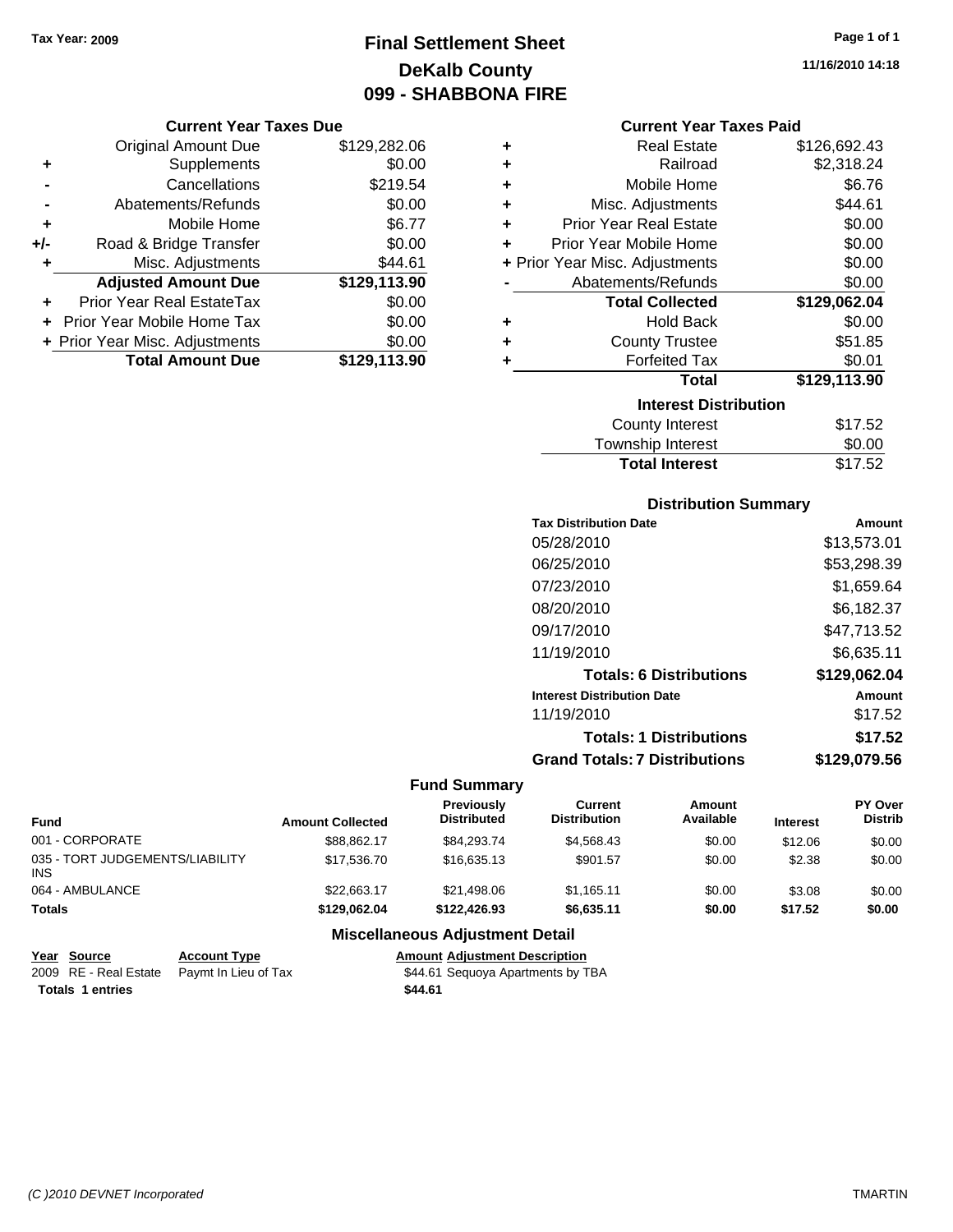## **Final Settlement Sheet Tax Year: 2009 Page 1 of 1 DeKalb County 100 - SOMONAUK FIRE**

#### **Current Year Taxes Due**

|       | <b>Original Amount Due</b>       | \$229,345.73 |
|-------|----------------------------------|--------------|
| ٠     | Supplements                      | \$0.00       |
|       | Cancellations                    | \$131.28     |
|       | Abatements/Refunds               | \$1.19       |
| ٠     | Mobile Home                      | \$10.71      |
| $+/-$ | Road & Bridge Transfer           | \$0.00       |
| ٠     | Misc. Adjustments                | \$1.18       |
|       | <b>Adjusted Amount Due</b>       | \$229,225.15 |
|       | <b>Prior Year Real EstateTax</b> | (\$37.11)    |
|       | Prior Year Mobile Home Tax       | \$0.00       |
|       | + Prior Year Misc. Adjustments   | \$0.00       |
|       | <b>Total Amount Due</b>          | \$229.188.04 |

#### **Current Year Taxes Paid**

| ٠ | <b>Real Estate</b>             | \$227,256.21 |
|---|--------------------------------|--------------|
| ٠ | Railroad                       | \$1,958.24   |
| ٠ | Mobile Home                    | \$10.71      |
| ٠ | Misc. Adjustments              | \$1.18       |
| ÷ | <b>Prior Year Real Estate</b>  | (\$37.11)    |
| ٠ | Prior Year Mobile Home         | \$0.00       |
|   | + Prior Year Misc. Adjustments | \$0.00       |
|   | Abatements/Refunds             | \$1.19       |
|   |                                |              |
|   | <b>Total Collected</b>         | \$229,188.04 |
| ٠ | <b>Hold Back</b>               | \$0.00       |
| ٠ | <b>County Trustee</b>          | \$0.00       |
| ٠ | <b>Forfeited Tax</b>           | \$0.00       |
|   | Total                          | \$229,188.04 |
|   | <b>Interest Distribution</b>   |              |
|   | County Interest                | \$31.11      |

#### Township Interest  $$0.00$ Total Interest \$31.11

## **Distribution Summary Tax Distribution Date Amount** 05/28/2010 \$26,606.17 06/25/2010 \$94,140.44 07/23/2010 \$2,701.84 08/20/2010 \$11,139.90 09/17/2010 \$83,478.67 11/19/2010 \$11,121.02

| <b>Totals: 6 Distributions</b>       | \$229,188,04  |
|--------------------------------------|---------------|
| <b>Interest Distribution Date</b>    | <b>Amount</b> |
| 11/19/2010                           | \$31.11       |
| <b>Totals: 1 Distributions</b>       | \$31.11       |
| <b>Grand Totals: 7 Distributions</b> | \$229,219.15  |

#### **Fund Summary**

| <b>Fund</b>     | <b>Amount Collected</b> | <b>Previously</b><br><b>Distributed</b> | Current<br>Distribution | Amount<br>Available | <b>Interest</b> | <b>PY Over</b><br><b>Distrib</b> |
|-----------------|-------------------------|-----------------------------------------|-------------------------|---------------------|-----------------|----------------------------------|
| 001 - CORPORATE | \$124,500.67            | \$118,459.44                            | \$6.041.23              | \$0.00              | \$16.90         | \$0.00                           |
| 064 - AMBULANCE | \$104.687.37            | \$99.607.58                             | \$5.079.79              | \$0.00              | \$14.21         | \$0.00                           |
| Totals          | \$229.188.04            | \$218.067.02                            | \$11.121.02             | \$0.00              | \$31.11         | \$0.00                           |

#### **Miscellaneous Adjustment Detail**

| Year Source             | <b>Account Type</b> | <b>Amount Adiustment Description</b>           |
|-------------------------|---------------------|------------------------------------------------|
| 2009 RE - Real Estate   | Back Tax Collected  | \$1.18 Johnson Redemption 18-32-424-017 by TBA |
| <b>Totals 1 entries</b> |                     | \$1.18                                         |

**Totals 1 entries 1.19** 

### **Abatement Detail**

**Year Source Account Type Amount Adjustment Description**

2009 RE - Real Estate RE Abatement \$1.19 18-27-303-022 2008 PTAB REFUND by TBA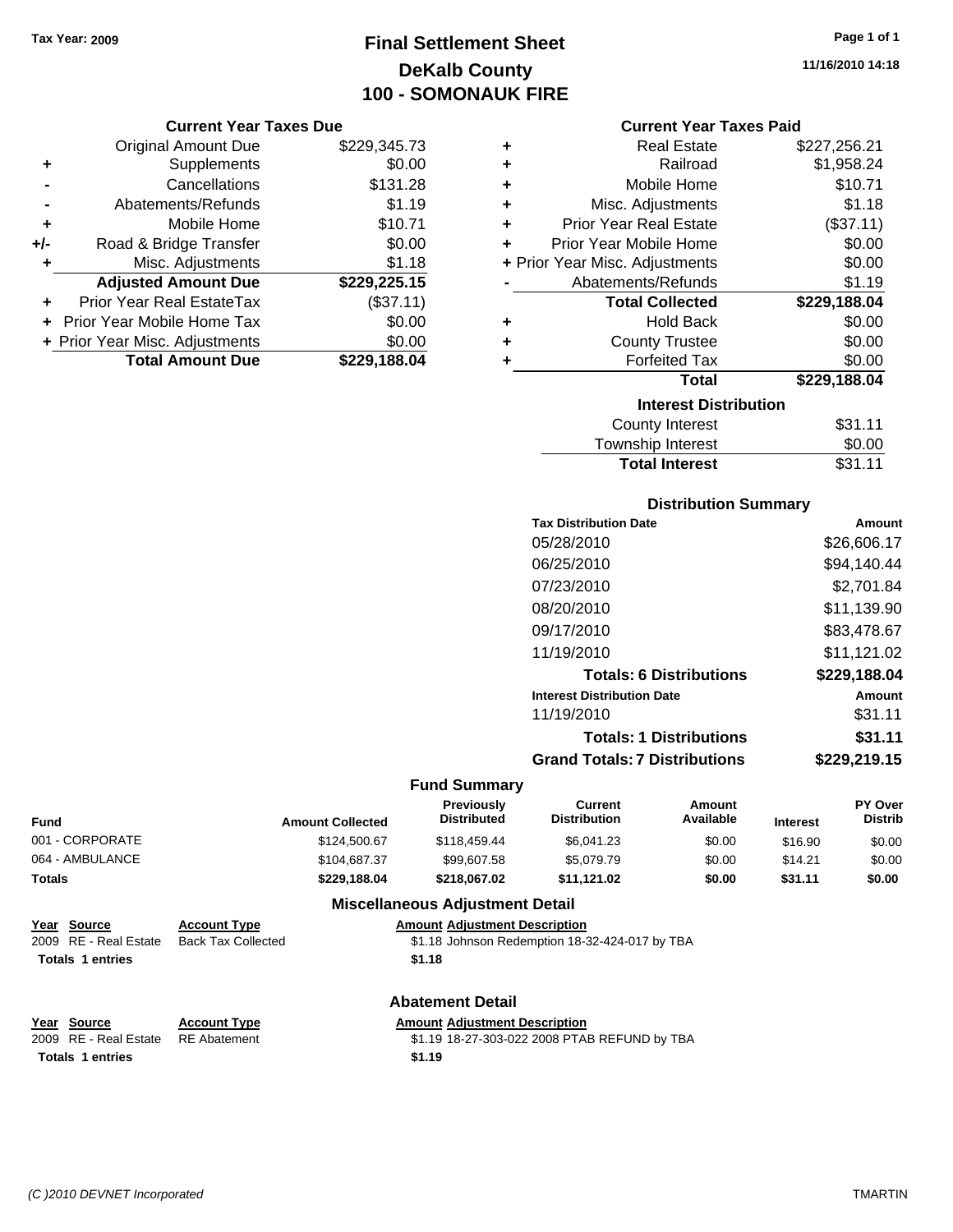## **Final Settlement Sheet Tax Year: 2009 Page 1 of 1 DeKalb County 101 - SYCAMORE FIRE**

#### **Current Year Taxes Due**

|       | <b>Original Amount Due</b>       | \$300,541.42 |
|-------|----------------------------------|--------------|
| ٠     | Supplements                      | \$0.00       |
|       | Cancellations                    | \$214.72     |
|       | Abatements/Refunds               | \$0.00       |
| ٠     | Mobile Home                      | \$290.88     |
| $+/-$ | Road & Bridge Transfer           | \$0.00       |
| ٠     | Misc. Adjustments                | \$0.00       |
|       | <b>Adjusted Amount Due</b>       | \$300,617.58 |
|       | <b>Prior Year Real EstateTax</b> | \$0.00       |
|       | Prior Year Mobile Home Tax       | (\$0.01)     |
|       | + Prior Year Misc. Adjustments   | \$8.84       |
|       | <b>Total Amount Due</b>          | \$300,626.41 |

| ٠ | <b>Real Estate</b>             | \$300,264.17 |
|---|--------------------------------|--------------|
| ÷ | Railroad                       | \$0.00       |
| ÷ | Mobile Home                    | \$286.23     |
| ÷ | Misc. Adjustments              | \$0.00       |
| ÷ | <b>Prior Year Real Estate</b>  | \$0.00       |
| ÷ | Prior Year Mobile Home         | (\$0.01)     |
|   | + Prior Year Misc. Adjustments | \$8.84       |
|   | Abatements/Refunds             | \$0.00       |
|   | <b>Total Collected</b>         | \$300,559.23 |
| ٠ | <b>Hold Back</b>               | \$0.00       |
| ٠ | <b>County Trustee</b>          | \$67.18      |
| ٠ | <b>Forfeited Tax</b>           | \$0.00       |
|   | <b>Total</b>                   | \$300,626.41 |
|   | <b>Interest Distribution</b>   |              |
|   | <b>County Interest</b>         | \$40.80      |
|   | المستحلف والمزايات ويبادح      | ጦጣ ወጣ        |

#### Township Interest \$0.00<br>
Total Interest \$40.80 **Total Interest**

| <b>Distribution Summary</b>          |              |
|--------------------------------------|--------------|
| <b>Tax Distribution Date</b>         | Amount       |
| 05/28/2010                           | \$37,155.42  |
| 06/25/2010                           | \$117,573.75 |
| 07/23/2010                           | \$2,177.51   |
| 08/20/2010                           | \$17.001.25  |
| 09/17/2010                           | \$116,486.12 |
| 11/19/2010                           | \$10.165.18  |
| <b>Totals: 6 Distributions</b>       | \$300,559.23 |
| <b>Interest Distribution Date</b>    | Amount       |
| 11/19/2010                           | \$40.80      |
| <b>Totals: 1 Distributions</b>       | \$40.80      |
| <b>Grand Totals: 7 Distributions</b> | \$300,600.03 |

#### **Fund Summary**

| Fund            | <b>Amount Collected</b> | <b>Previously</b><br><b>Distributed</b> | Current<br><b>Distribution</b> | Amount<br>Available | <b>Interest</b> | <b>PY Over</b><br><b>Distrib</b> |
|-----------------|-------------------------|-----------------------------------------|--------------------------------|---------------------|-----------------|----------------------------------|
| 001 - CORPORATE | \$145,275.91            | \$140.362.54                            | \$4.913.37                     | \$0.00              | \$19.72         | \$0.00                           |
| 064 - AMBULANCE | \$155,283.32            | \$150.031.51                            | \$5.251.81                     | \$0.00              | \$21.08         | \$0.00                           |
| <b>Totals</b>   | \$300.559.23            | \$290.394.05                            | \$10.165.18                    | \$0.00              | \$40.80         | \$0.00                           |

#### **Miscellaneous Adjustment Detail**

| Year Source             | <b>Account Type</b>                      | <b>Amount Adjustment Description</b>                             |
|-------------------------|------------------------------------------|------------------------------------------------------------------|
|                         | 2009 MH - Mobile Home Back Tax Collected | \$2.25 Morales Redemption 06-33-400-039-0013B Mobile Home by TBA |
|                         | 2009 MH - Mobile Home Back Tax Collected | \$2.62 Sances Redemption 06-33-400-039-0010B by TBA              |
|                         | 2009 MH - Mobile Home Back Tax Collected | \$3.97 Eder Redemption 06-33-400-039-0012A by TBA                |
| <b>Totals 3 entries</b> |                                          | \$8.84                                                           |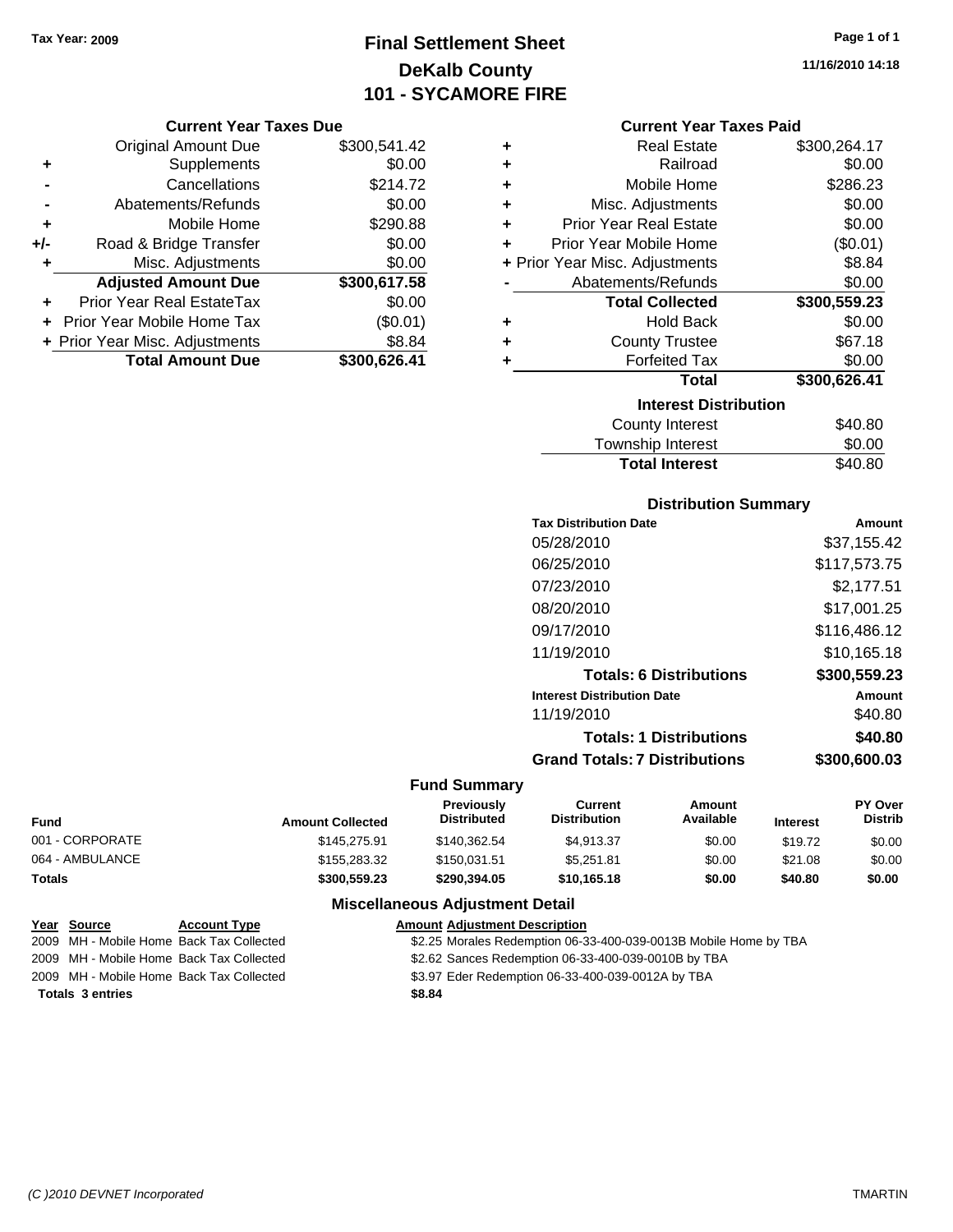## **Final Settlement Sheet Tax Year: 2009 Page 1 of 1 DeKalb County 102 - WATERMAN FIRE**

**11/16/2010 14:18**

#### **Current Year Taxes Due**

|     | <b>Original Amount Due</b>     | \$120,388.09 |
|-----|--------------------------------|--------------|
| ٠   | Supplements                    | \$0.00       |
|     | Cancellations                  | \$61.74      |
|     | Abatements/Refunds             | \$0.00       |
| ÷   | Mobile Home                    | \$27.39      |
| +/- | Road & Bridge Transfer         | \$0.00       |
| ٠   | Misc. Adjustments              | \$22.03      |
|     | <b>Adjusted Amount Due</b>     | \$120,375.77 |
|     | Prior Year Real EstateTax      | \$0.00       |
|     | Prior Year Mobile Home Tax     | \$0.00       |
|     | + Prior Year Misc. Adjustments | \$0.00       |
|     | <b>Total Amount Due</b>        | \$120,375.77 |

#### **Current Year Taxes Paid**

| ٠ | <b>Real Estate</b>             | \$119,105.07 |
|---|--------------------------------|--------------|
| ٠ | Railroad                       | \$1,221.28   |
| ٠ | Mobile Home                    | \$27.39      |
| ٠ | Misc. Adjustments              | \$22.03      |
| ٠ | <b>Prior Year Real Estate</b>  | \$0.00       |
| ÷ | Prior Year Mobile Home         | \$0.00       |
|   | + Prior Year Misc. Adjustments | \$0.00       |
|   | Abatements/Refunds             | \$0.00       |
|   |                                |              |
|   | <b>Total Collected</b>         | \$120,375.77 |
| ٠ | <b>Hold Back</b>               | \$0.00       |
| ٠ | <b>County Trustee</b>          | \$0.00       |
| ٠ | <b>Forfeited Tax</b>           | \$0.00       |
|   | Total                          | \$120,375.77 |
|   | <b>Interest Distribution</b>   |              |

| <b>Total Interest</b> | \$16.34 |
|-----------------------|---------|
| Township Interest     | \$0.00  |
| <b>OUTHALL</b>        | 0.∪+    |

#### **Distribution Summary**

| <b>Tax Distribution Date</b>         | Amount       |
|--------------------------------------|--------------|
| 05/28/2010                           | \$11,616.95  |
| 06/25/2010                           | \$50,741.67  |
| 07/23/2010                           | \$1,938.66   |
| 08/20/2010                           | \$6,516.48   |
| 09/17/2010                           | \$44,695.29  |
| 11/19/2010                           | \$4.866.72   |
| <b>Totals: 6 Distributions</b>       | \$120,375.77 |
| <b>Interest Distribution Date</b>    | Amount       |
| 11/19/2010                           | \$16.34      |
| <b>Totals: 1 Distributions</b>       | \$16.34      |
| <b>Grand Totals: 7 Distributions</b> | \$120,392.11 |
|                                      |              |

#### **Fund Summary**

| <b>Fund</b>     | <b>Amount Collected</b> | <b>Previously</b><br><b>Distributed</b> | Current<br><b>Distribution</b> | Amount<br>Available | <b>Interest</b> | <b>PY Over</b><br>Distrib |
|-----------------|-------------------------|-----------------------------------------|--------------------------------|---------------------|-----------------|---------------------------|
| 001 - CORPORATE | \$120,375,77            | \$115,509.05                            | \$4,866,72                     | \$0.00              | \$16.34         | \$0.00                    |
| <b>Totals</b>   | \$120.375.77            | \$115,509.05                            | \$4,866,72                     | \$0.00              | \$16.34         | \$0.00                    |

#### **Miscellaneous Adjustment Detail**

| Year Source             | <b>Account Type</b> | Amount  |
|-------------------------|---------------------|---------|
| 2009 RE - Real Estate   | Back Tax Collected  | \$22.03 |
| <b>Totals 1 entries</b> |                     | \$22.03 |

**Year Source Account Type Amount Adjustment Description**

22.03 McCord Redemption 14-15-351-002 by TBA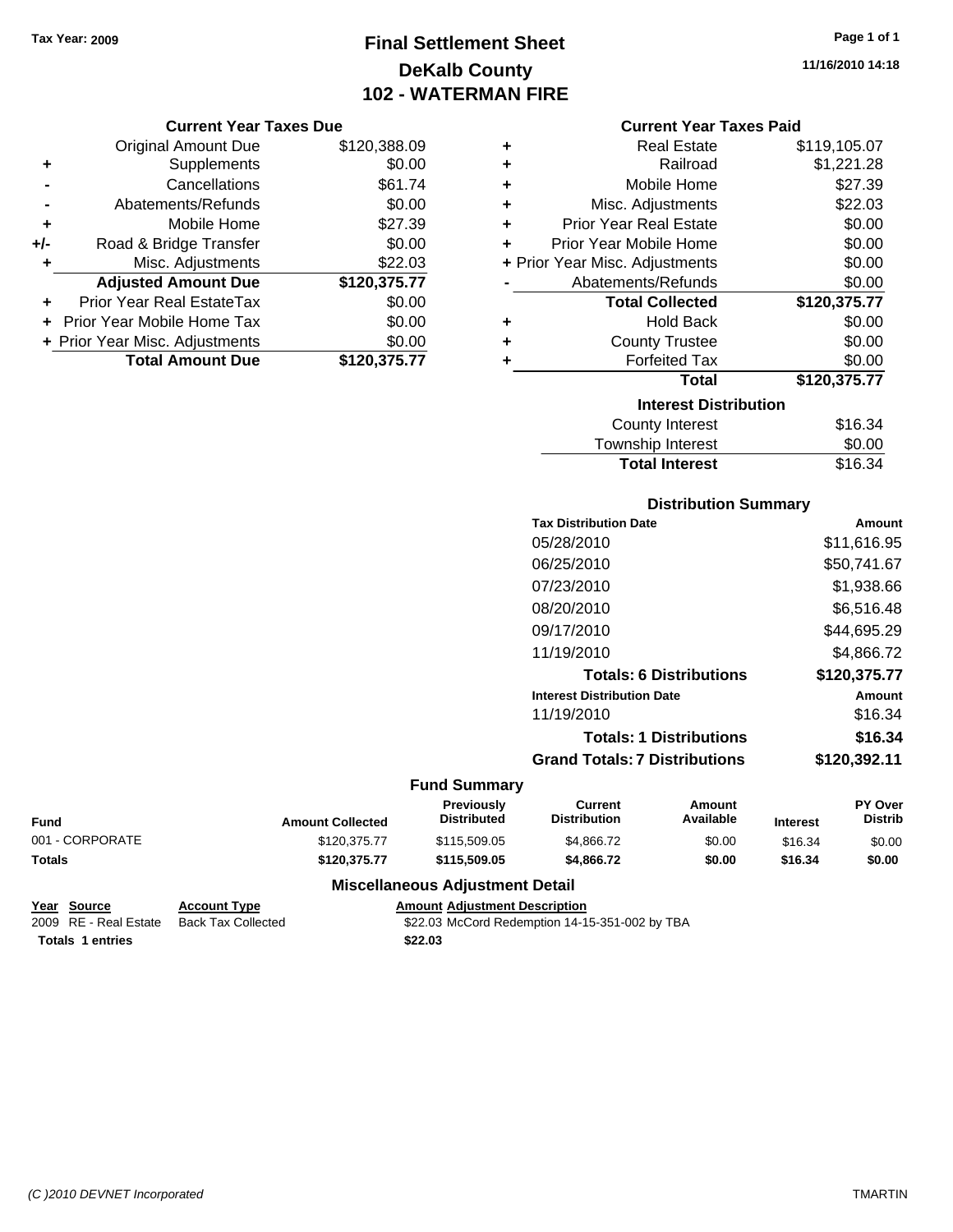**Current Year Taxes Due** Original Amount Due \$3,203.87

**Adjusted Amount Due \$3,190.54**

**Total Amount Due \$3,190.54**

**+** Supplements \$0.00 **-** Cancellations \$13.33 **-** Abatements/Refunds \$0.00 **+** Mobile Home \$0.00 **+/-** Road & Bridge Transfer \$0.00 **+** Misc. Adjustments \$0.00

**+** Prior Year Real EstateTax \$0.00 **+** Prior Year Mobile Home Tax \$0.00 **+ Prior Year Misc. Adjustments**  $$0.00$ 

## **Final Settlement Sheet Tax Year: 2009 Page 1 of 1 DeKalb County 103 - EARLVILLE LIBRARY DISTRICT**

**11/16/2010 14:18**

#### **Current Year Taxes Paid**

| ٠ | <b>Real Estate</b>             | \$3,190.54 |
|---|--------------------------------|------------|
| ٠ | Railroad                       | \$0.00     |
| ٠ | Mobile Home                    | \$0.00     |
| ٠ | Misc. Adjustments              | \$0.00     |
| ٠ | <b>Prior Year Real Estate</b>  | \$0.00     |
| ÷ | Prior Year Mobile Home         | \$0.00     |
|   | + Prior Year Misc. Adjustments | \$0.00     |
|   | Abatements/Refunds             | \$0.00     |
|   | <b>Total Collected</b>         | \$3,190.54 |
| ٠ | <b>Hold Back</b>               | \$0.00     |
| ٠ | <b>County Trustee</b>          | \$0.00     |
| ٠ | <b>Forfeited Tax</b>           | \$0.00     |
|   | <b>Total</b>                   | \$3,190.54 |
|   | <b>Interest Distribution</b>   |            |
|   | <b>County Interest</b>         | \$0.43     |
|   | Taunaakin lataraat             | ጦ ለለ       |

| <b>Total Interest</b> | \$0.43 |
|-----------------------|--------|
| Township Interest     | \$0.00 |
| <b>COUTTY THEFEST</b> | JU. 40 |

#### **Distribution Summary**

| <b>Tax Distribution Date</b>         | Amount     |
|--------------------------------------|------------|
| 05/28/2010                           | \$652.06   |
| 06/25/2010                           | \$1,391.99 |
| 08/20/2010                           | \$31.08    |
| 09/17/2010                           | \$1,115.41 |
| <b>Totals: 4 Distributions</b>       | \$3,190.54 |
| <b>Interest Distribution Date</b>    | Amount     |
| 11/19/2010                           | \$0.43     |
| <b>Totals: 1 Distributions</b>       | \$0.43     |
| <b>Grand Totals: 5 Distributions</b> | \$3,190.97 |

|                                                     |                         | <b>Fund Summary</b>                     |                                |                     |                 |                                  |
|-----------------------------------------------------|-------------------------|-----------------------------------------|--------------------------------|---------------------|-----------------|----------------------------------|
| <b>Fund</b>                                         | <b>Amount Collected</b> | <b>Previously</b><br><b>Distributed</b> | Current<br><b>Distribution</b> | Amount<br>Available | <b>Interest</b> | <b>PY Over</b><br><b>Distrib</b> |
| 001 - CORPORATE                                     | \$2,023.39              | \$2,023.39                              | \$0.00                         | \$0.00              | \$0.26          | \$0.00                           |
| 004 - OPERATIONS & MAINTENANCE                      | \$268.99                | \$268.99                                | \$0.00                         | \$0.00              | \$0.04          | \$0.00                           |
| 027 - AUDIT                                         | \$61.75                 | \$61.76                                 | \$0.00                         | \$0.00              | \$0.01          | \$0.00                           |
| 031 - WORKING CASH                                  | \$641.67                | \$641.67                                | \$0.00                         | \$0.00              | \$0.09          | \$0.00                           |
| 035 - TORT JUDGMENTS, LIABILITY<br><b>INSURANCE</b> | \$39.21                 | \$39.20                                 | \$0.00                         | \$0.00              | \$0.01          | \$0.00                           |
| 047 - SOCIAL SECURITY                               | \$155.53                | \$155.53                                | \$0.00                         | \$0.00              | \$0.02          | \$0.00                           |
| <b>Totals</b>                                       | \$3.190.54              | \$3.190.54                              | \$0.00                         | \$0.00              | \$0.43          | \$0.00                           |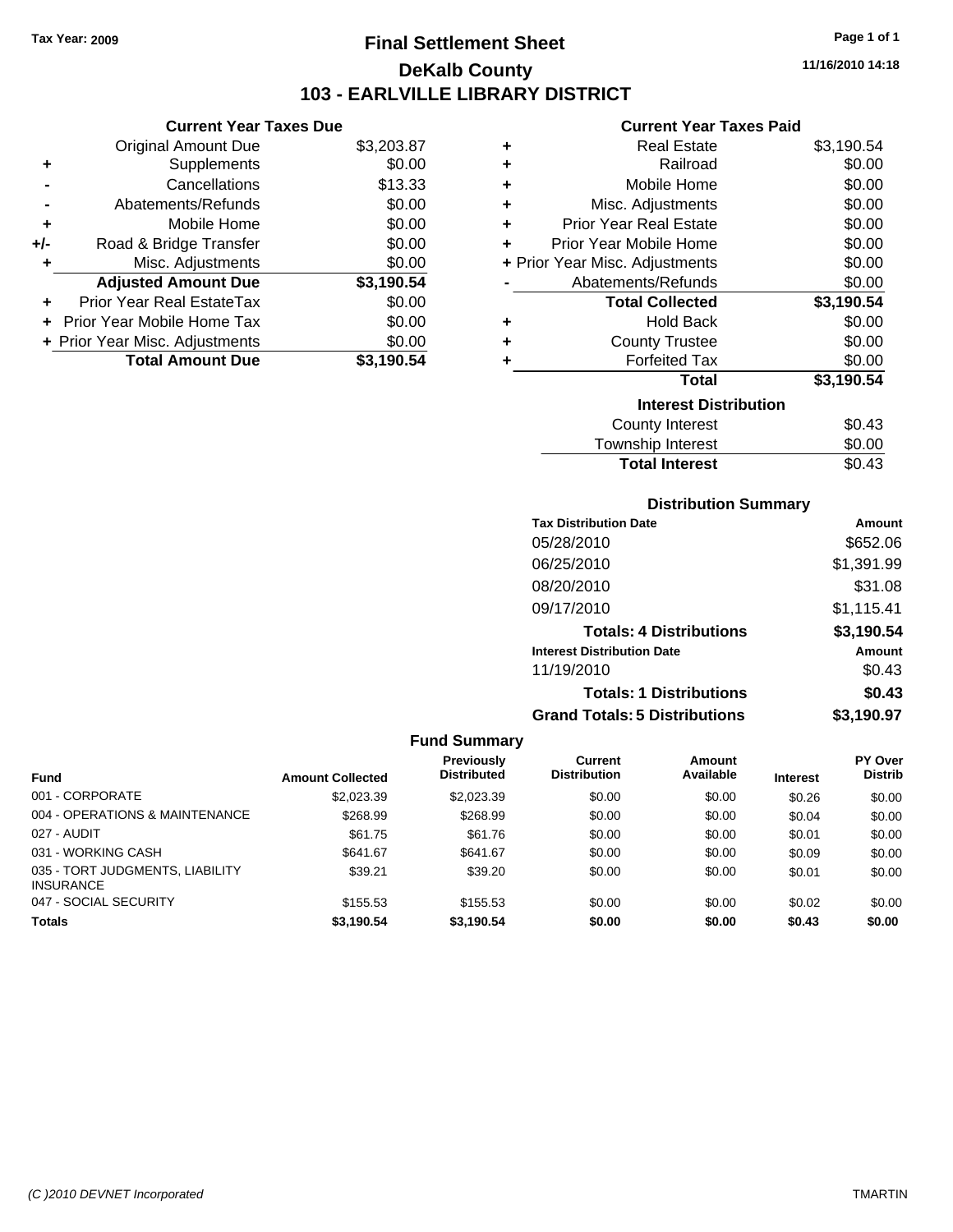## **Final Settlement Sheet Tax Year: 2009 Page 1 of 2 DeKalb County 110 - DEKALB PARK**

#### **Current Year Taxes Due**

|     | <b>Original Amount Due</b>     | \$3,389,549.17 |
|-----|--------------------------------|----------------|
| ٠   | Supplements                    | \$267.03       |
|     | Cancellations                  | \$36,786.29    |
|     | Abatements/Refunds             | \$0.00         |
| ÷   | Mobile Home                    | \$1,971.10     |
| +/- | Road & Bridge Transfer         | \$0.00         |
| ٠   | Misc. Adjustments              | \$1,809.78     |
|     | <b>Adjusted Amount Due</b>     | \$3,356,810.79 |
|     | Prior Year Real EstateTax      | \$13,866.13    |
|     | Prior Year Mobile Home Tax     | \$0.00         |
|     | + Prior Year Misc. Adjustments | \$18,287.35    |
|     | <b>Total Amount Due</b>        | \$3,388,964.27 |

**11/16/2010 14:18**

#### **Current Year Taxes Paid**

| ٠                              | <b>Forfeited Tax</b>                      | \$970.28           |  |  |  |
|--------------------------------|-------------------------------------------|--------------------|--|--|--|
| ٠<br>٠                         | <b>Hold Back</b><br><b>County Trustee</b> | \$0.00<br>\$101.95 |  |  |  |
|                                | <b>Total Collected</b>                    | \$3,387,892.04     |  |  |  |
|                                | Abatements/Refunds                        | \$0.00             |  |  |  |
| + Prior Year Misc. Adjustments |                                           | \$18,287.35        |  |  |  |
| ÷                              | Prior Year Mobile Home                    | \$0.00             |  |  |  |
| ÷                              | <b>Prior Year Real Estate</b>             | \$13,866.13        |  |  |  |
| ٠                              | Misc. Adjustments                         | \$1,809.78         |  |  |  |
| ٠                              | Mobile Home                               | \$1,966.73         |  |  |  |
| ٠                              | Railroad                                  | \$4,341.56         |  |  |  |
| ٠                              | <b>Real Estate</b>                        | \$3,347,620.49     |  |  |  |

| County Interest       | \$459.85 |
|-----------------------|----------|
| Township Interest     | \$0.00   |
| <b>Total Interest</b> | \$459.85 |

#### **Distribution Summary**

| <b>Tax Distribution Date</b>         | Amount         |
|--------------------------------------|----------------|
| 05/28/2010                           | \$385,221.82   |
| 06/25/2010                           | \$1,310,790.96 |
| 07/23/2010                           | \$19,105.19    |
| 08/20/2010                           | \$199,879.80   |
| 09/17/2010                           | \$1,301,090.99 |
| 11/19/2010                           | \$171,803.28   |
| <b>Totals: 6 Distributions</b>       | \$3,387,892.04 |
| <b>Interest Distribution Date</b>    | Amount         |
| 11/19/2010                           | \$459.85       |
| <b>Totals: 1 Distributions</b>       | \$459.85       |
| <b>Grand Totals: 7 Distributions</b> | \$3,388,351.89 |

#### **Fund Summary**

|                                         |                         | Previously<br><b>Distributed</b> | Current<br><b>Distribution</b> | <b>Amount</b><br>Available |                 | PY Over<br><b>Distrib</b> |
|-----------------------------------------|-------------------------|----------------------------------|--------------------------------|----------------------------|-----------------|---------------------------|
| <b>Fund</b>                             | <b>Amount Collected</b> |                                  |                                |                            | <b>Interest</b> |                           |
| 001 - CORPORATE                         | \$885,025.79            | \$840.145.24                     | \$44,880.55                    | \$0.00                     | \$120.12        | \$0.00                    |
| 003 - BONDS AND INTEREST                | \$1,113,183.40          | \$1,056,732.80                   | \$56,450.60                    | \$0.00                     | \$151.10        | \$0.00                    |
| $005 - I. M. R. F.$                     | \$223.861.72            | \$212,509.49                     | \$11,352.23                    | \$0.00                     | \$30.39         | \$0.00                    |
| 027 - AUDIT                             | \$24,982.32             | \$23,715.43                      | \$1,266.89                     | \$0.00                     | \$3.39          | \$0.00                    |
| 035 - TORT JUDGEMENTS/LIABILITY<br>INS. | \$84,575.35             | \$80,286.45                      | \$4,288.90                     | \$0.00                     | \$11.48         | \$0.00                    |
| 047 - SOCIAL SECURITY                   | \$184,111.61            | \$174,775.13                     | \$9,336.48                     | \$0.00                     | \$24.99         | \$0.00                    |
| 060 - UNEMPLOYMENT INSURANCE            | \$10,018,04             | \$9,509.99                       | \$508.05                       | \$0.00                     | \$1.36          | \$0.00                    |
| 062 - WORKERS COMPENSATION              | \$59,721.75             | \$56,693.18                      | \$3,028.57                     | \$0.00                     | \$8.11          | \$0.00                    |
| 122 - RECREATION                        | \$417.794.83            | \$396,608.09                     | \$21.186.74                    | \$0.00                     | \$56.71         | \$0.00                    |
| 123 - AQUARIUM AND MUSEUM               | \$124.389.85            | \$118,081.95                     | \$6,307.90                     | \$0.00                     | \$16.88         | \$0.00                    |
| 126 - REC PROGRAMS/HANDICAPPED          | \$260,227,38            | \$247.031.01                     | \$13,196.37                    | \$0.00                     | \$35.32         | \$0.00                    |
| <b>Totals</b>                           | \$3,387,892.04          | \$3,216,088.76                   | \$171,803.28                   | \$0.00                     | \$459.85        | \$0.00                    |

#### **Miscellaneous Adjustment Detail**

#### **Year Source Account Type Amount Adjustment Description**

2008 RE - Real Estate Back Tax Collected \$18,281.57 DeKalb TIF #4 Surplus Distribution by TBA

2009 RE - Real Estate Back Tax Collected \$2.66 Gardens of Rivermist Redemption 08-02-303-001 by TBA

2009 RE - Real Estate Paymt In Lieu of Tax \$903.56 Housing Authority DeKalb Units by TBA

2009 RE - Real Estate Paymt In Lieu of Tax \$903.56 Housing Authority DeKalb Units by TBA

*(C )2010 DEVNET Incorporated* TMARTIN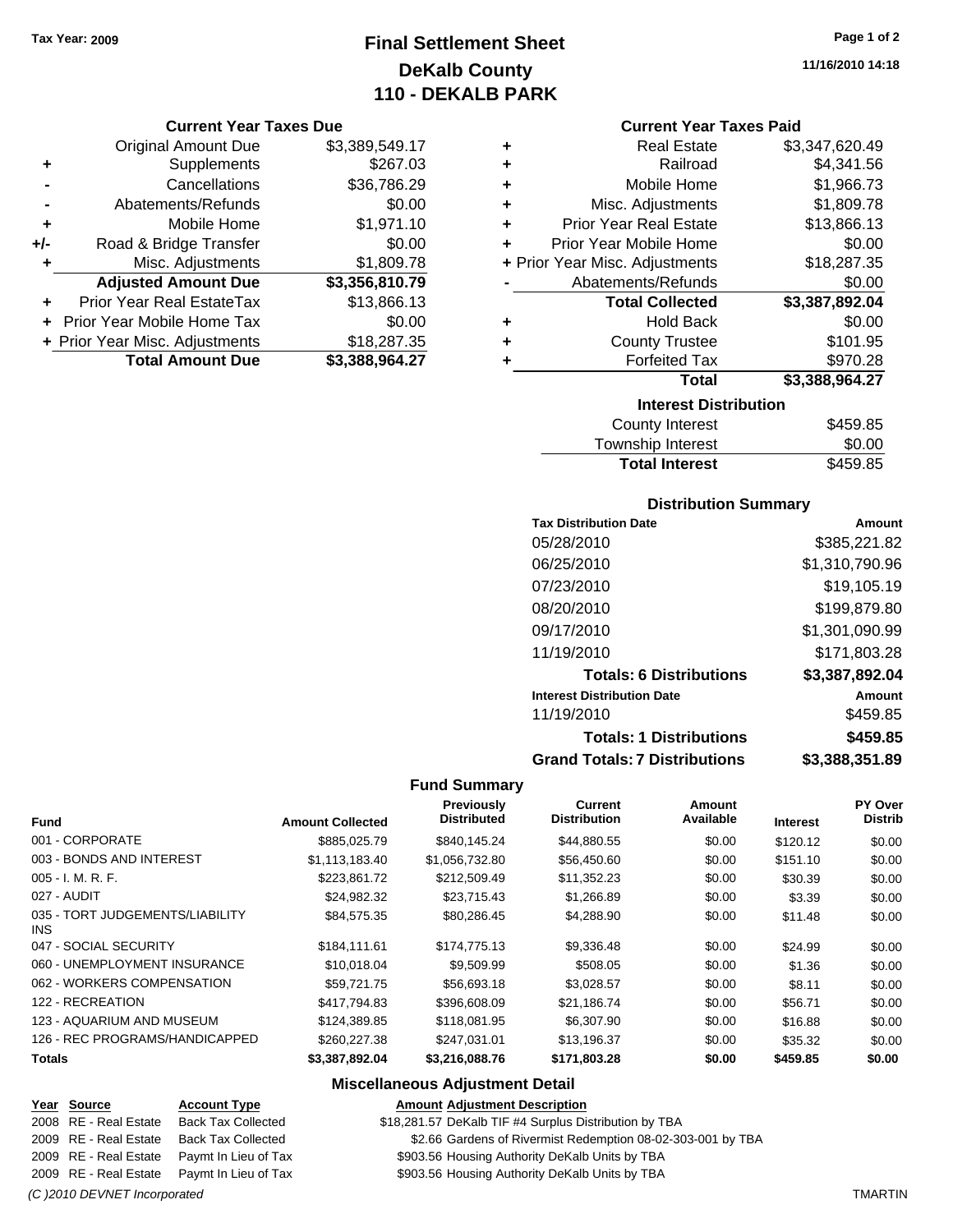# **Final Settlement Sheet Tax Year: 2009 Page 2 of 2**

## **DeKalb County**

#### **Miscellaneous Adjustment Detail**

# **Year Source Account Type Amount Adjustment Description**<br>
2009 MH - Mobile Home Back Tax Collected **6 S5.78** Davison Redemption 08-2

\$5.78 Davison Redemption 08-26-176-013-0724A by TBA

**Totals \$20,097.13 5 entries**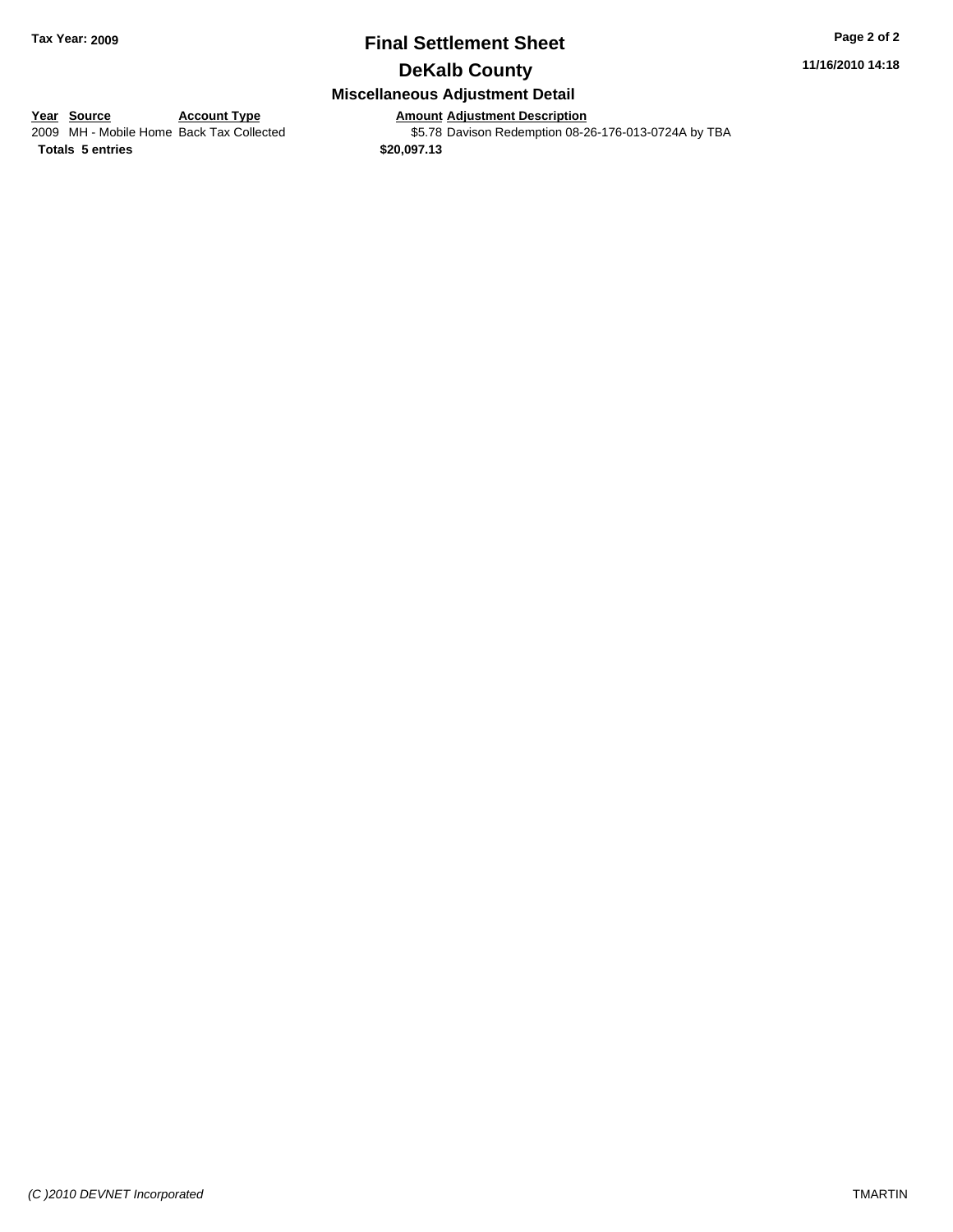# **Final Settlement Sheet Tax Year: 2009 Page 1 of 1 DeKalb County 111 - FRANKLIN TWP PARK**

**11/16/2010 14:18**

#### **Current Year Taxes Paid**

|     | <b>Current Year Taxes Due</b>     |             |  |  |  |
|-----|-----------------------------------|-------------|--|--|--|
|     | <b>Original Amount Due</b>        | \$35,935.91 |  |  |  |
| ٠   | Supplements                       | \$0.00      |  |  |  |
|     | Cancellations                     | \$56.66     |  |  |  |
|     | Abatements/Refunds                | \$0.00      |  |  |  |
| ٠   | Mobile Home                       | \$0.00      |  |  |  |
| +/- | Road & Bridge Transfer            | \$0.00      |  |  |  |
| ٠   | Misc. Adjustments                 | \$0.55      |  |  |  |
|     | <b>Adjusted Amount Due</b>        | \$35,879.80 |  |  |  |
| ٠   | Prior Year Real EstateTax         | \$0.00      |  |  |  |
|     | <b>Prior Year Mobile Home Tax</b> | \$0.00      |  |  |  |
|     | + Prior Year Misc. Adjustments    | \$0.00      |  |  |  |
|     | <b>Total Amount Due</b>           | \$35,879,80 |  |  |  |

| ٠ | <b>Real Estate</b>             | \$35,719.57 |
|---|--------------------------------|-------------|
| ÷ | Railroad                       | \$159.68    |
| ÷ | Mobile Home                    | \$0.00      |
| ÷ | Misc. Adjustments              | \$0.55      |
| ÷ | <b>Prior Year Real Estate</b>  | \$0.00      |
| ٠ | Prior Year Mobile Home         | \$0.00      |
|   | + Prior Year Misc. Adjustments | \$0.00      |
|   | Abatements/Refunds             | \$0.00      |
|   | <b>Total Collected</b>         | \$35,879.80 |
| ٠ | Hold Back                      | \$0.00      |
| ٠ | <b>County Trustee</b>          | \$0.00      |
| ٠ | <b>Forfeited Tax</b>           | \$0.00      |
|   | Total                          | \$35,879.80 |
|   | <b>Interest Distribution</b>   |             |
|   | <b>County Interest</b>         | \$4.87      |
|   | <b>Township Interest</b>       | \$0.00      |
|   | <b>Total Interest</b>          | \$4.87      |

#### **Distribution Summary**

| <b>Tax Distribution Date</b>         | Amount      |
|--------------------------------------|-------------|
| 05/28/2010                           | \$3,971.51  |
| 06/25/2010                           | \$14,236.16 |
| 07/23/2010                           | \$331.55    |
| 08/20/2010                           | \$2,381.86  |
| 09/17/2010                           | \$13,375.47 |
| 11/19/2010                           | \$1,583.25  |
| <b>Totals: 6 Distributions</b>       | \$35,879.80 |
| <b>Interest Distribution Date</b>    | Amount      |
| 11/19/2010                           | \$4.87      |
| <b>Totals: 1 Distributions</b>       | \$4.87      |
| <b>Grand Totals: 7 Distributions</b> | \$35,884.67 |
|                                      |             |

#### **Fund Summary**

| <b>Fund</b>                                   | <b>Amount Collected</b> | Previously<br><b>Distributed</b> | <b>Current</b><br><b>Distribution</b> | <b>Amount</b><br>Available | <b>Interest</b> | <b>PY Over</b><br><b>Distrib</b> |
|-----------------------------------------------|-------------------------|----------------------------------|---------------------------------------|----------------------------|-----------------|----------------------------------|
| 001 - CORPORATE                               | \$33,487.08             | \$32,009.42                      | \$1,477.66                            | \$0.00                     | \$4.55          | \$0.00                           |
| 035 - TORT JUDGEMENTS/LIABILITY<br><b>INS</b> | \$2,392.72              | \$2,287.13                       | \$105.59                              | \$0.00                     | \$0.32          | \$0.00                           |
| <b>Totals</b>                                 | \$35,879.80             | \$34.296.55                      | \$1.583.25                            | \$0.00                     | \$4.87          | \$0.00                           |
| <b>Miscellaneous Adjustment Detail</b>        |                         |                                  |                                       |                            |                 |                                  |

#### **Year Source Account Type Amount Adjustment Description** \$0.13 Pearson Redemption 01-26-180-044 by TBA 2009 RE - Real Estate Back Tax Collected \$0.42 Resource Bank Redemption 01-26-180-040 by TBA

**Totals \$0.55 2 entries**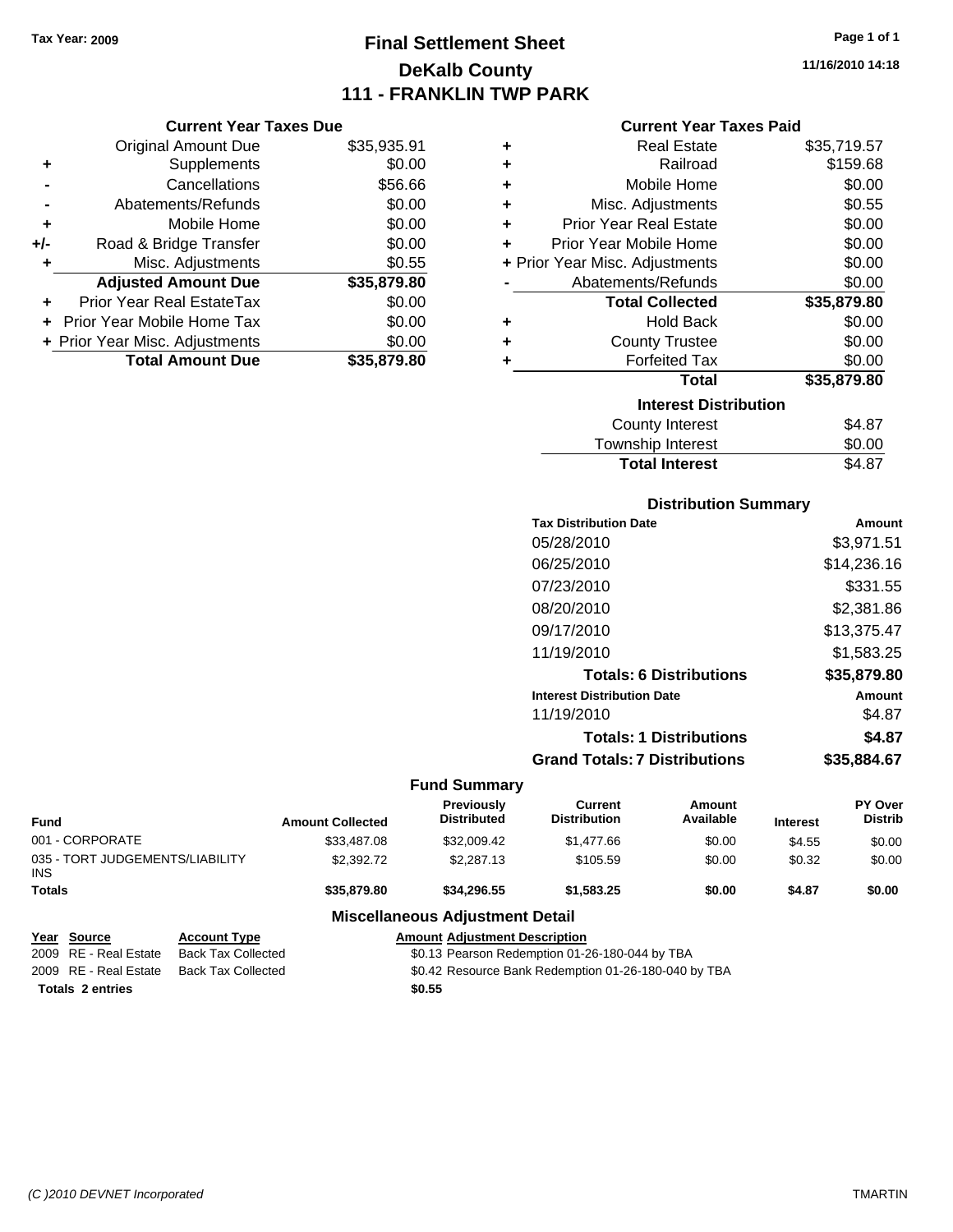# **Final Settlement Sheet Tax Year: 2009 Page 1 of 2 DeKalb County 112 - GENOA TWP PARK**

#### **Current Year Taxes Due**

|       | <b>Original Amount Due</b>     | \$556,133.76 |
|-------|--------------------------------|--------------|
| ٠     | Supplements                    | \$0.00       |
|       | Cancellations                  | \$3,553.01   |
|       | Abatements/Refunds             | \$6.88       |
| ÷     | Mobile Home                    | \$386.44     |
| $+/-$ | Road & Bridge Transfer         | \$0.00       |
| ٠     | Misc. Adjustments              | \$40.65      |
|       | <b>Adjusted Amount Due</b>     | \$553,000.96 |
|       | Prior Year Real EstateTax      | (\$196.02)   |
|       | + Prior Year Mobile Home Tax   | (\$3.02)     |
|       | + Prior Year Misc. Adjustments | \$0.00       |
|       | <b>Total Amount Due</b>        | \$552,801.92 |

| ٠ | <b>Real Estate</b>             | \$550,503.60 |
|---|--------------------------------|--------------|
| ÷ | Railroad                       | \$1,981.34   |
| ÷ | Mobile Home                    | \$386.43     |
| ÷ | Misc. Adjustments              | \$40.65      |
| ÷ | <b>Prior Year Real Estate</b>  | (\$196.02)   |
| ٠ | Prior Year Mobile Home         | (\$3.02)     |
|   | + Prior Year Misc. Adjustments | \$0.00       |
|   | Abatements/Refunds             | \$6.88       |
|   | <b>Total Collected</b>         | \$552,706.10 |
| ٠ | <b>Hold Back</b>               | \$0.00       |
| ٠ | <b>County Trustee</b>          | \$95.81      |
| ٠ | <b>Forfeited Tax</b>           | \$0.01       |
|   | <b>Total</b>                   | \$552,801.92 |
|   | <b>Interest Distribution</b>   |              |
|   | <b>County Interest</b>         | \$75.02      |
|   | Townshin Interest              | ፍስ ሰስ        |

| <b>Total Interest</b> | \$75.02   |
|-----------------------|-----------|
| Township Interest     | \$0.00    |
| County interest       | ึ ⊅7 ວ.∪∠ |

#### **Distribution Summary**

| <b>Tax Distribution Date</b>         | Amount       |
|--------------------------------------|--------------|
| 05/28/2010                           | \$72,997.76  |
| 06/25/2010                           | \$211,436.07 |
| 07/23/2010                           | \$4,251.91   |
| 08/20/2010                           | \$29,597.74  |
| 09/17/2010                           | \$204,663.18 |
| 11/19/2010                           | \$29,759.44  |
| <b>Totals: 6 Distributions</b>       | \$552,706.10 |
| <b>Interest Distribution Date</b>    | Amount       |
| 11/19/2010                           | \$75.02      |
| <b>Totals: 1 Distributions</b>       | \$75.02      |
| <b>Grand Totals: 7 Distributions</b> | \$552,781.12 |

#### **Fund Summary**

| <b>Fund</b>                             | <b>Amount Collected</b> | Previously<br><b>Distributed</b> | <b>Current</b><br><b>Distribution</b> | <b>Amount</b><br>Available |                 | PY Over<br><b>Distrib</b> |
|-----------------------------------------|-------------------------|----------------------------------|---------------------------------------|----------------------------|-----------------|---------------------------|
|                                         |                         |                                  |                                       |                            | <b>Interest</b> |                           |
| 001 - CORPORATE                         | \$102,890.67            | \$97,350.70                      | \$5,539.97                            | \$0.00                     | \$13.97         | \$0.00                    |
| 003 - BONDS AND INTEREST                | \$240.888.11            | \$227.917.95                     | \$12,970.16                           | \$0.00                     | \$32.70         | \$0.00                    |
| 005 - I. M. R. F.                       | \$16,270.01             | \$15,393.98                      | \$876.03                              | \$0.00                     | \$2.21          | \$0.00                    |
| 027 - AUDIT                             | \$3,258.75              | \$3,083.29                       | \$175.46                              | \$0.00                     | \$0.44          | \$0.00                    |
| 035 - TORT JUDGEMENTS/LIABILITY<br>INS. | \$4,076.75              | \$3.857.25                       | \$219.50                              | \$0.00                     | \$0.55          | \$0.00                    |
| 047 - SOCIAL SECURITY                   | \$24.398.11             | \$23,084.43                      | \$1,313.68                            | \$0.00                     | \$3.31          | \$0.00                    |
| 060 - UNEMPLOYMENT INSURANCE            | \$0.00                  | \$0.00                           | \$0.00                                | \$0.00                     | \$0.00          | \$0.00                    |
| 062 - WORKERS COMPENSATION              | \$818.01                | \$773.98                         | \$44.03                               | \$0.00                     | \$0.11          | \$0.00                    |
| 122 - RECREATION                        | \$101,632.70            | \$96,160.48                      | \$5,472.22                            | \$0.00                     | \$13.79         | \$0.00                    |
| 126 - REC PROGRAMS/HANDICAPPED          | \$50,331.62             | \$47,621.60                      | \$2,710.02                            | \$0.00                     | \$6.83          | \$0.00                    |
| 143 - MEDICARE                          | \$8,141.37              | \$7,703.00                       | \$438.37                              | \$0.00                     | \$1.11          | \$0.00                    |
| <b>Totals</b>                           | \$552,706.10            | \$522,946.66                     | \$29,759.44                           | \$0.00                     | \$75.02         | \$0.00                    |

## **Miscellaneous Adjustment Detail**

| Year Source             | <b>Account Type</b>       | <b>Amount Adiustment Description</b> |
|-------------------------|---------------------------|--------------------------------------|
| 2009 RE - Real Estate   | <b>Back Tax Collected</b> | \$40.65 Capes Redemption 03-19       |
| <b>Totals 1 entries</b> |                           | \$40.65                              |

 $2008$  Redemption 03-19-377-001 by TBA

 $\overline{\phantom{0}}$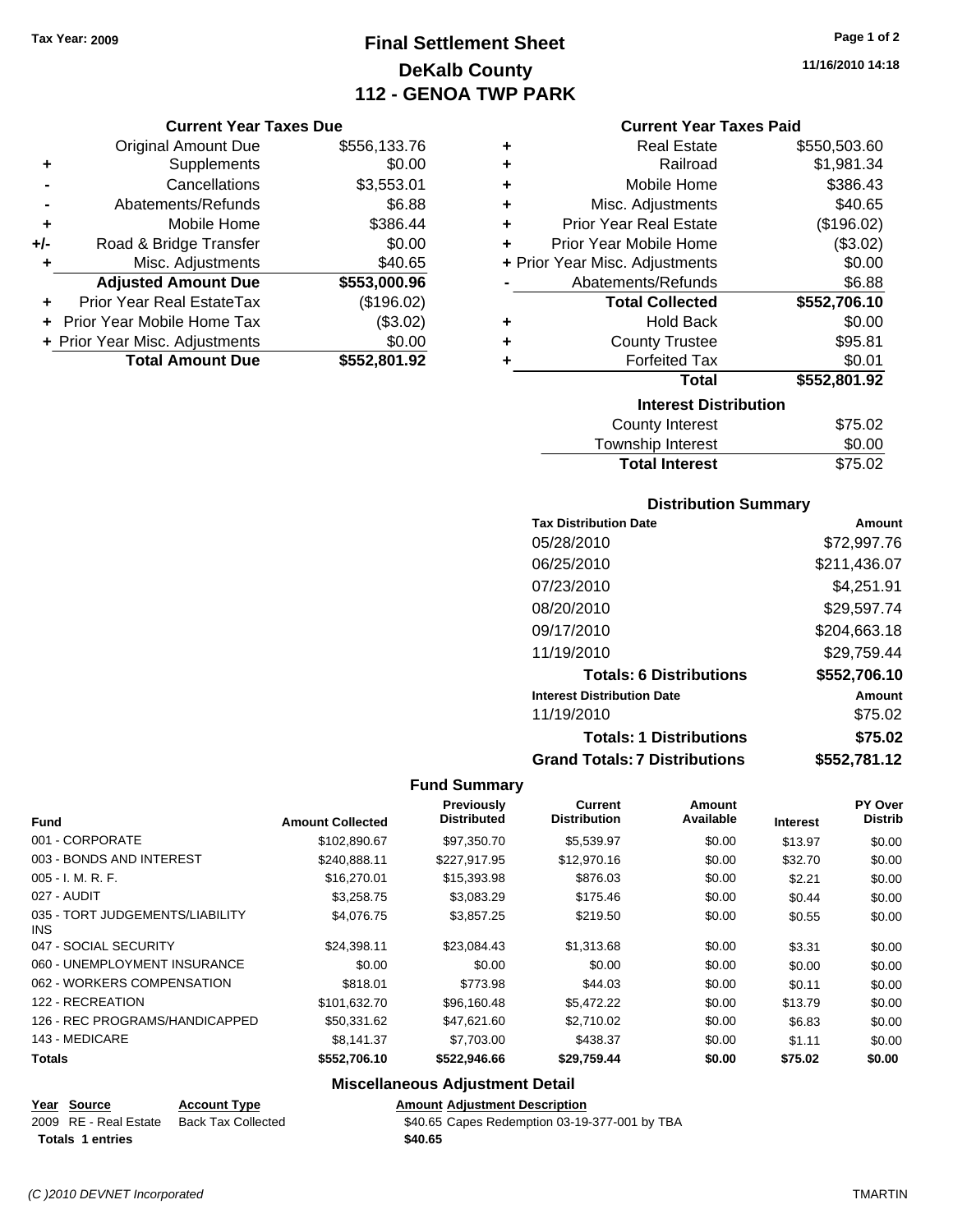# **Final Settlement Sheet Tax Year: 2009 Page 2 of 2 DeKalb County Abatement Detail**

**11/16/2010 14:18**

**Totals \$6.88 1 entries**

**Year Source Account Type Amount Adjustment Description** \$6.88 03-19-401-005 2008 PTAB REFUND by TBA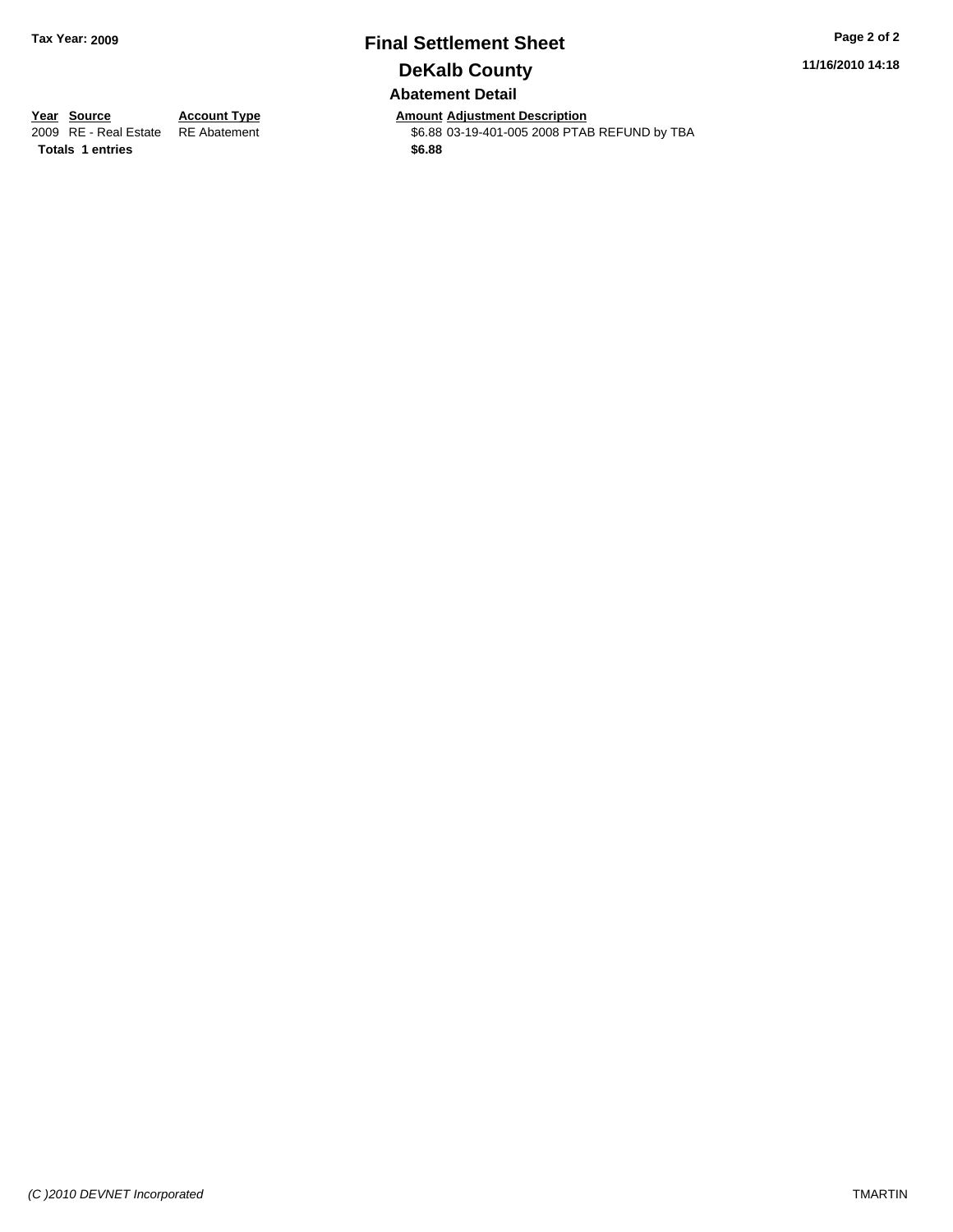**Current Year Taxes Due** Original Amount Due \$45,185

# **Final Settlement Sheet Tax Year: 2009 Page 1 of 1 DeKalb County 113 - KINGSTON TWP PARK**

**11/16/2010 14:18**

#### **Current Year Taxes Paid**

|     | <b>Original Amount Due</b>     | \$45,185.90 | ٠ | <b>Real Estate</b>             | \$44,843.26 |
|-----|--------------------------------|-------------|---|--------------------------------|-------------|
| ٠   | Supplements                    | \$0.00      | ٠ | Railroad                       | \$320.18    |
|     | Cancellations                  | \$22.46     | ٠ | Mobile Home                    | \$7.07      |
|     | Abatements/Refunds             | \$0.00      | ٠ | Misc. Adjustments              | \$0.00      |
| ٠   | Mobile Home                    | \$7.07      | ÷ | <b>Prior Year Real Estate</b>  | \$39.56     |
| +/- | Road & Bridge Transfer         | \$0.00      |   | Prior Year Mobile Home         | \$0.00      |
|     | Misc. Adjustments              | \$0.00      |   | + Prior Year Misc. Adjustments | \$0.00      |
|     | <b>Adjusted Amount Due</b>     | \$45,170.51 |   | Abatements/Refunds             | \$0.00      |
| ÷.  | Prior Year Real EstateTax      | \$39.56     |   | <b>Total Collected</b>         | \$45,210.07 |
|     | Prior Year Mobile Home Tax     | \$0.00      | ٠ | <b>Hold Back</b>               | \$0.00      |
|     | + Prior Year Misc. Adjustments | \$0.00      | ٠ | <b>County Trustee</b>          | \$0.00      |
|     | <b>Total Amount Due</b>        | \$45,210.07 |   | <b>Forfeited Tax</b>           | \$0.00      |
|     |                                |             |   | <b>Total</b>                   | \$45,210.07 |
|     |                                |             |   | <b>Interest Distribution</b>   |             |
|     |                                |             |   | County Interest                | \$6.14      |
|     |                                |             |   |                                |             |

#### Township Interest \$0.00 Total Interest **\$6.14**

| <b>Distribution Summary</b>          |             |
|--------------------------------------|-------------|
| <b>Tax Distribution Date</b>         | Amount      |
| 05/28/2010                           | \$4,858.58  |
| 06/25/2010                           | \$18,185.90 |
| 07/23/2010                           | \$749.47    |
| 08/20/2010                           | \$2,331.20  |
| 09/17/2010                           | \$16,938.94 |
| 11/19/2010                           | \$2,145.98  |
| <b>Totals: 6 Distributions</b>       | \$45,210.07 |
| <b>Interest Distribution Date</b>    | Amount      |
| 11/19/2010                           | \$6.14      |
| <b>Totals: 1 Distributions</b>       | \$6.14      |
| <b>Grand Totals: 7 Distributions</b> | \$45,216.21 |

| <b>Fund</b>                                   | <b>Amount Collected</b> | <b>Previously</b><br><b>Distributed</b> | Current<br><b>Distribution</b> | Amount<br>Available | <b>Interest</b> | <b>PY Over</b><br><b>Distrib</b> |
|-----------------------------------------------|-------------------------|-----------------------------------------|--------------------------------|---------------------|-----------------|----------------------------------|
| 001 - CORPORATE                               | \$33,717.71             | \$32,117.25                             | \$1,600.46                     | \$0.00              | \$4.58          | \$0.00                           |
| 035 - TORT JUDGEMENTS/LIABILITY<br><b>INS</b> | \$6.704.66              | \$6,386,39                              | \$318.27                       | \$0.00              | \$0.91          | \$0.00                           |
| 122 - RECREATION                              | \$4,787.70              | \$4.560.45                              | \$227.25                       | \$0.00              | \$0.65          | \$0.00                           |
| <b>Totals</b>                                 | \$45,210.07             | \$43,064.09                             | \$2,145.98                     | \$0.00              | \$6.14          | \$0.00                           |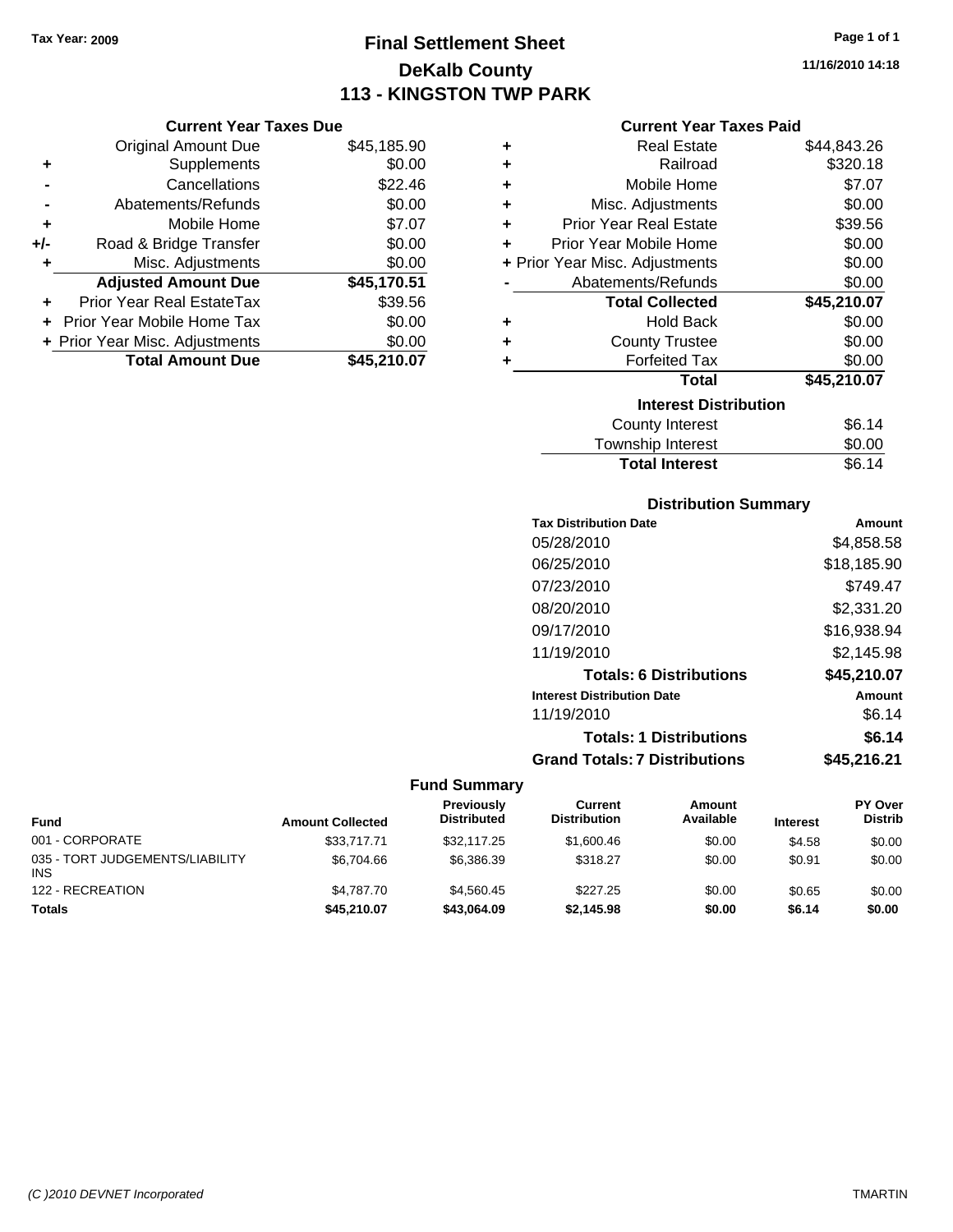# **Final Settlement Sheet Tax Year: 2009 Page 1 of 2 DeKalb County 114 - SANDWICH PARK**

**11/16/2010 14:18**

#### **Current Year Taxes Due**

|     | <b>Original Amount Due</b>       | \$418,360.40 |
|-----|----------------------------------|--------------|
| ٠   | Supplements                      | \$0.00       |
|     | Cancellations                    | \$564.81     |
|     | Abatements/Refunds               | \$6.74       |
| ÷   | Mobile Home                      | \$334.91     |
| +/- | Road & Bridge Transfer           | \$0.00       |
| ٠   | Misc. Adjustments                | \$7.93       |
|     | <b>Adjusted Amount Due</b>       | \$418,131.69 |
|     | <b>Prior Year Real EstateTax</b> | (\$146.26)   |
|     | Prior Year Mobile Home Tax       | \$0.00       |
|     | + Prior Year Misc. Adjustments   | \$0.00       |
|     | <b>Total Amount Due</b>          | \$417,985.43 |

#### **Current Year Taxes Paid**

| ٠ | <b>Real Estate</b>             | \$417,214.11 |
|---|--------------------------------|--------------|
| ÷ | Railroad                       | \$474.78     |
| ÷ | Mobile Home                    | \$332.90     |
| ٠ | Misc. Adjustments              | \$7.93       |
| ÷ | <b>Prior Year Real Estate</b>  | (\$146.26)   |
| ٠ | Prior Year Mobile Home         | \$0.00       |
|   | + Prior Year Misc. Adjustments | \$0.00       |
|   | Abatements/Refunds             | \$6.74       |
|   |                                |              |
|   | <b>Total Collected</b>         | \$417,876.72 |
| ٠ | <b>Hold Back</b>               | \$0.00       |
| ٠ | <b>County Trustee</b>          | \$38.81      |
| ٠ | <b>Forfeited Tax</b>           | \$69.90      |
|   | <b>Total</b>                   | \$417,985.43 |
|   | <b>Interest Distribution</b>   |              |
|   | <b>County Interest</b>         | \$56.72      |

#### Township Interest  $$0.00$

**Total Interest** \$56.72

| <b>Distribution Summary</b>          |              |  |  |  |
|--------------------------------------|--------------|--|--|--|
| <b>Tax Distribution Date</b>         | Amount       |  |  |  |
| 05/28/2010                           | \$47.206.97  |  |  |  |
| 06/25/2010                           | \$163,704.30 |  |  |  |
| 07/23/2010                           | \$4.495.72   |  |  |  |
| 08/20/2010                           | \$25,695.92  |  |  |  |
| 09/17/2010                           | \$151,819.59 |  |  |  |
| 11/19/2010                           | \$24.954.22  |  |  |  |
| <b>Totals: 6 Distributions</b>       | \$417,876.72 |  |  |  |
| <b>Interest Distribution Date</b>    | Amount       |  |  |  |
| 11/19/2010                           | \$56.72      |  |  |  |
| <b>Totals: 1 Distributions</b>       | \$56.72      |  |  |  |
| <b>Grand Totals: 7 Distributions</b> | \$417.933.44 |  |  |  |

#### **Fund Summary**

| <b>Fund</b>                                   | <b>Amount Collected</b> | Previously<br><b>Distributed</b> | Current<br><b>Distribution</b> | Amount<br>Available | <b>Interest</b> | PY Over<br><b>Distrib</b> |
|-----------------------------------------------|-------------------------|----------------------------------|--------------------------------|---------------------|-----------------|---------------------------|
| 001 - CORPORATE                               | \$131.497.46            | \$123.644.87                     | \$7,852.59                     | \$0.00              | \$17.86         | \$0.00                    |
| 003 - BONDS AND INTEREST                      | \$93.084.97             | \$87,526.24                      | \$5,558.73                     | \$0.00              | \$12.63         | \$0.00                    |
| $005 - I. M. R. F.$                           | \$22,204.29             | \$20,878.31                      | \$1,325.98                     | \$0.00              | \$3.01          | \$0.00                    |
| 027 - AUDIT                                   | \$6.593.25              | \$6.199.55                       | \$393.70                       | \$0.00              | \$0.89          | \$0.00                    |
| 035 - TORT JUDGEMENTS/LIABILITY<br><b>INS</b> | \$20,576.67             | \$19,347.90                      | \$1,228.77                     | \$0.00              | \$2.79          | \$0.00                    |
| 047 - SOCIAL SECURITY                         | \$8,237.19              | \$7.745.29                       | \$491.90                       | \$0.00              | \$1.12          | \$0.00                    |
| 060 - UNEMPLOYMENT INSURANCE                  | \$4.118.59              | \$3,872.63                       | \$245.96                       | \$0.00              | \$0.56          | \$0.00                    |
| 122 - RECREATION                              | \$127,445.71            | \$119,835,08                     | \$7,610.63                     | \$0.00              | \$17.30         | \$0.00                    |
| 125 - PAVING & LIGHTING, STREETS              | \$4.118.59              | \$3,872.63                       | \$245.96                       | \$0.00              | \$0.56          | \$0.00                    |
| <b>Totals</b>                                 | \$417,876,72            | \$392.922.50                     | \$24,954.22                    | \$0.00              | \$56.72         | \$0.00                    |

## **Miscellaneous Adjustment Detail**

#### **Year Source Account Type Amount Adjustment Description**

| 2009 RE - Real Estate Back Tax Collected | \$7.93 Talan/Fitzpatrick Redemption 19-27-451-010 by TBA |
|------------------------------------------|----------------------------------------------------------|
| <b>Totals 1 entries</b>                  | \$7.93                                                   |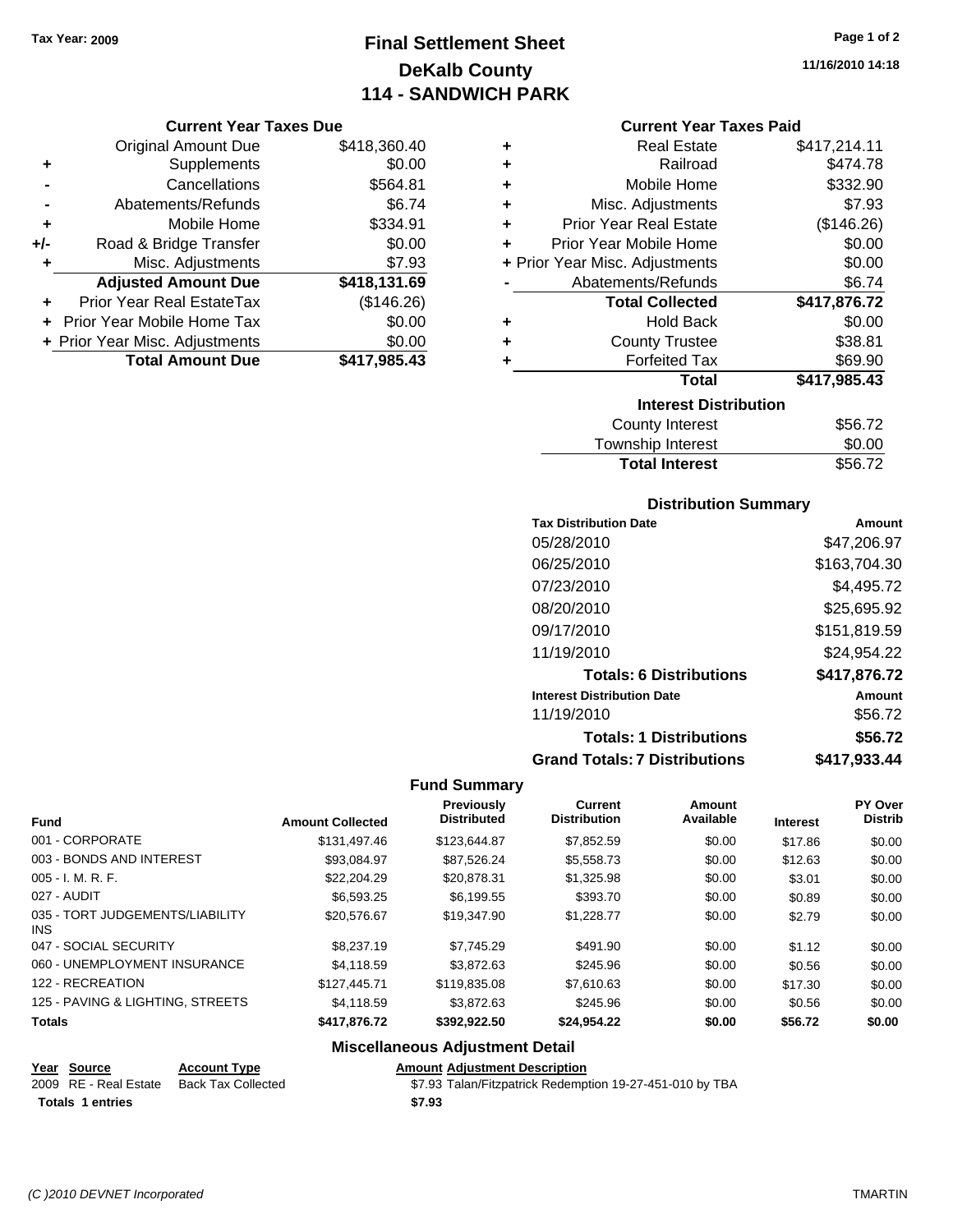# **Final Settlement Sheet Tax Year: 2009 Page 2 of 2 DeKalb County Abatement Detail**

**11/16/2010 14:18**

**Totals \$6.74 2 entries**

**Year Source Account Type Amount Adjustment Description** \$3.61 19-26-433-024 2008 PTAB REFUND by TBA 2009 RE - Real Estate \$3.13 19-27-427-012 2006 PTAB REFUND by TBA PTAB Decision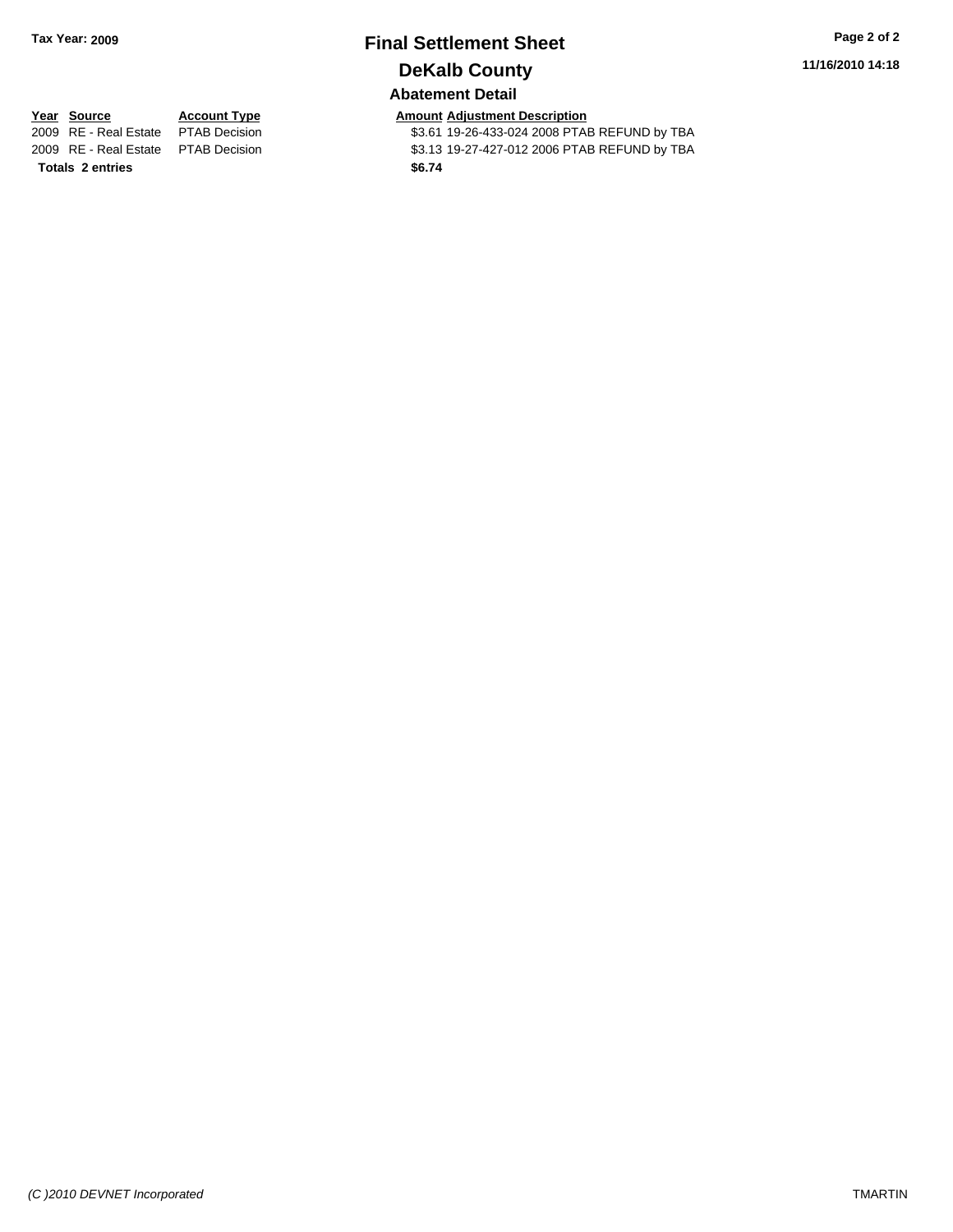# **Final Settlement Sheet Tax Year: 2009 Page 1 of 2 DeKalb County 115 - SYCAMORE PARK**

**11/16/2010 14:18**

#### **Current Year Taxes Due**

|     | <b>Original Amount Due</b>     | \$2,004,553.08 |
|-----|--------------------------------|----------------|
| ٠   | Supplements                    | \$16.51        |
|     | Cancellations                  | \$2,899.41     |
|     | Abatements/Refunds             | \$8.30         |
| ٠   | Mobile Home                    | \$1,276.14     |
| +/- | Road & Bridge Transfer         | \$0.00         |
| ٠   | Misc. Adjustments              | \$855.90       |
|     | <b>Adjusted Amount Due</b>     | \$2,003,793.92 |
|     | Prior Year Real EstateTax      | (\$6,511.85)   |
|     | Prior Year Mobile Home Tax     | (\$0.01)       |
|     | + Prior Year Misc. Adjustments | \$34.45        |
|     | <b>Total Amount Due</b>        | \$1,997,316.51 |

#### **Current Year Taxes Paid**

| ٠ | <b>Real Estate</b>             | \$2,000,691.89 |
|---|--------------------------------|----------------|
| ٠ | Railroad                       | \$0.00         |
| ٠ | Mobile Home                    | \$1,254.57     |
| ٠ | Misc. Adjustments              | \$855.90       |
| ٠ | <b>Prior Year Real Estate</b>  | (\$6,511.85)   |
| ٠ | Prior Year Mobile Home         | (\$0.01)       |
|   | + Prior Year Misc. Adjustments | \$34.45        |
|   | Abatements/Refunds             | \$8.30         |
|   | <b>Total Collected</b>         | \$1,996,316.65 |
| ٠ | <b>Hold Back</b>               | \$0.00         |
| ٠ | <b>County Trustee</b>          | \$668.27       |
| ٠ | <b>Forfeited Tax</b>           | \$331.59       |
|   | Total                          | \$1,997,316.51 |
|   |                                |                |
|   | <b>Interest Distribution</b>   |                |

| .<br>Township Interest | \$0.00   |
|------------------------|----------|
| <b>Total Interest</b>  | \$270.97 |

#### **Distribution Summary**

| <b>Tax Distribution Date</b>         | Amount         |
|--------------------------------------|----------------|
| 05/28/2010                           | \$211,857.97   |
| 06/25/2010                           | \$790,562.09   |
| 07/23/2010                           | \$17,374.33    |
| 08/20/2010                           | \$108,403.29   |
| 09/17/2010                           | \$779,897.27   |
| 11/19/2010                           | \$88,221.70    |
| <b>Totals: 6 Distributions</b>       | \$1,996,316.65 |
| <b>Interest Distribution Date</b>    | Amount         |
| 11/19/2010                           | \$270.97       |
| <b>Totals: 1 Distributions</b>       | \$270.97       |
| <b>Grand Totals: 7 Distributions</b> | \$1,996,587.62 |

#### **Fund Summary**

| <b>Fund</b>                                    | <b>Amount Collected</b> | Previously<br><b>Distributed</b> | Current<br><b>Distribution</b> | <b>Amount</b><br>Available | <b>Interest</b> | PY Over<br><b>Distrib</b> |
|------------------------------------------------|-------------------------|----------------------------------|--------------------------------|----------------------------|-----------------|---------------------------|
| 001 - CORPORATE                                | \$489,977.98            | \$468,324.70                     | \$21,653.28                    | \$0.00                     | \$66.52         | \$0.00                    |
| 003 - BONDS AND INTEREST                       | \$526,776.06            | \$503,496.63                     | \$23,279.43                    | \$0.00                     | \$71.50         | \$0.00                    |
| $005 - I. M. R. F.$                            | \$88,636.45             | \$84,719.41                      | \$3,917.04                     | \$0.00                     | \$12.03         | \$0.00                    |
| 014 - POLICE PROTECTION                        | \$0.00                  | \$0.00                           | \$0.00                         | \$0.00                     | \$0.00          | \$0.00                    |
| 027 - AUDIT                                    | \$17,932.91             | \$17,140.41                      | \$792.50                       | \$0.00                     | \$2.43          | \$0.00                    |
| 035 - TORT JUDGEMENTS/LIABILITY<br>INS.        | \$135,430.13            | \$129,445.16                     | \$5,984.97                     | \$0.00                     | \$18.38         | \$0.00                    |
| 039 - PLAYGROUND AND RECREATION<br><b>COMM</b> | \$297.367.34            | \$284.226.04                     | \$13,141.30                    | \$0.00                     | \$40.36         | \$0.00                    |
| 047 - SOCIAL SECURITY                          | \$85,647.96             | \$81,863.00                      | \$3,784.96                     | \$0.00                     | \$11.63         | \$0.00                    |
| 122 - RECREATION                               | \$263.901.08            | \$252,238.72                     | \$11,662.36                    | \$0.00                     | \$35.82         | \$0.00                    |
| 125 - PAVING & LIGHTING, STREETS               | \$0.00                  | \$0.00                           | \$0.00                         | \$0.00                     | \$0.00          | \$0.00                    |
| 126 - REC PROGRAMS/HANDICAPPED                 | \$90,646.74             | \$86,640.88                      | \$4,005.86                     | \$0.00                     | \$12.30         | \$0.00                    |
| <b>Totals</b>                                  | \$1,996,316.65          | \$1,908,094.95                   | \$88,221.70                    | \$0.00                     | \$270.97        | \$0.00                    |

#### **Miscellaneous Adjustment Detail**

## **Year Source Account Type Amount Adjustment Description**

2009 MH - Mobile Home Back Tax Collected \$3.40 Buehler Redemption 08-01-401-005-2582I Mobile Home by TBA

2009 MH - Mobile Home Back Tax Collected **600 ST.44 Marrufo Redemption 08-01-401-005-2642I Mobile Home by TBA** 

2009 MH - Mobile Home Back Tax Collected \$3.27 Morales Redemption 06-33-400-039-0013B Mobile Home by TBA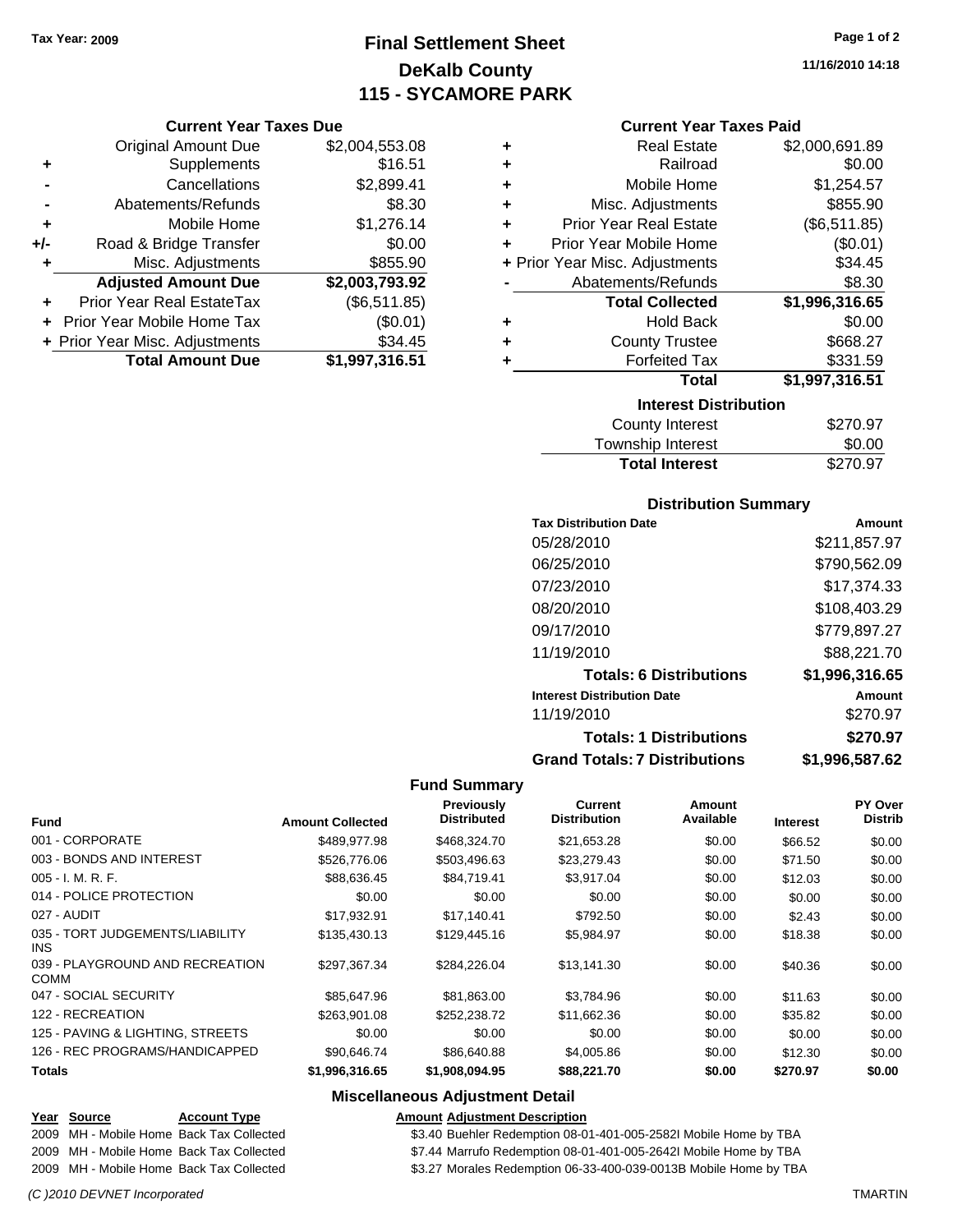# **Final Settlement Sheet Tax Year: 2009 Page 2 of 2 DeKalb County**

**Miscellaneous Adjustment Detail**

# **Year Source Account Type Amount Adjustment Description Totals \$890.35 9 entries**

# **Totals \$8.30 3 entries**

#### 2009 MH - Mobile Home Back Tax Collected \$3.81 Sances Redemption 06-33-400-039-0010B by TBA 2009 MH - Mobile Home Back Tax Collected \$2.92 Garcia Redemption 08-01-401-005-2533I by TBA 2009 RE - Real Estate Paymt In Lieu of Tax \$427.95 Housing Authority Sycamore Units by TBA 2009 RE - Real Estate Paymt In Lieu of Tax \$427.95 Housing Authority Sycamore Units by TBA 2009 MH - Mobile Home Back Tax Collected \$5.78 Eder Redemption 06-33-400-039-0012A by TBA 2009 MH - Mobile Home Back Tax Collected **67.83 Olson Redemption 08-01-401-005-2505I by TBA**

#### **Abatement Detail**

#### **Year Source Account Type Amount Adjustment Description**

2009 RE - Real Estate RE Abatement \$1.80 06-20-376-009 2007 PTAB REFUND by TBA 2009 RE - Real Estate \$0.90 06-21-456-006 2007 PTAB REFUND by TBA RE Abatement 2009 RE - Real Estate \$5.60 09-06-181-001 PTAB REFUND by TBA RE Abatement

*(C )2010 DEVNET Incorporated* TMARTIN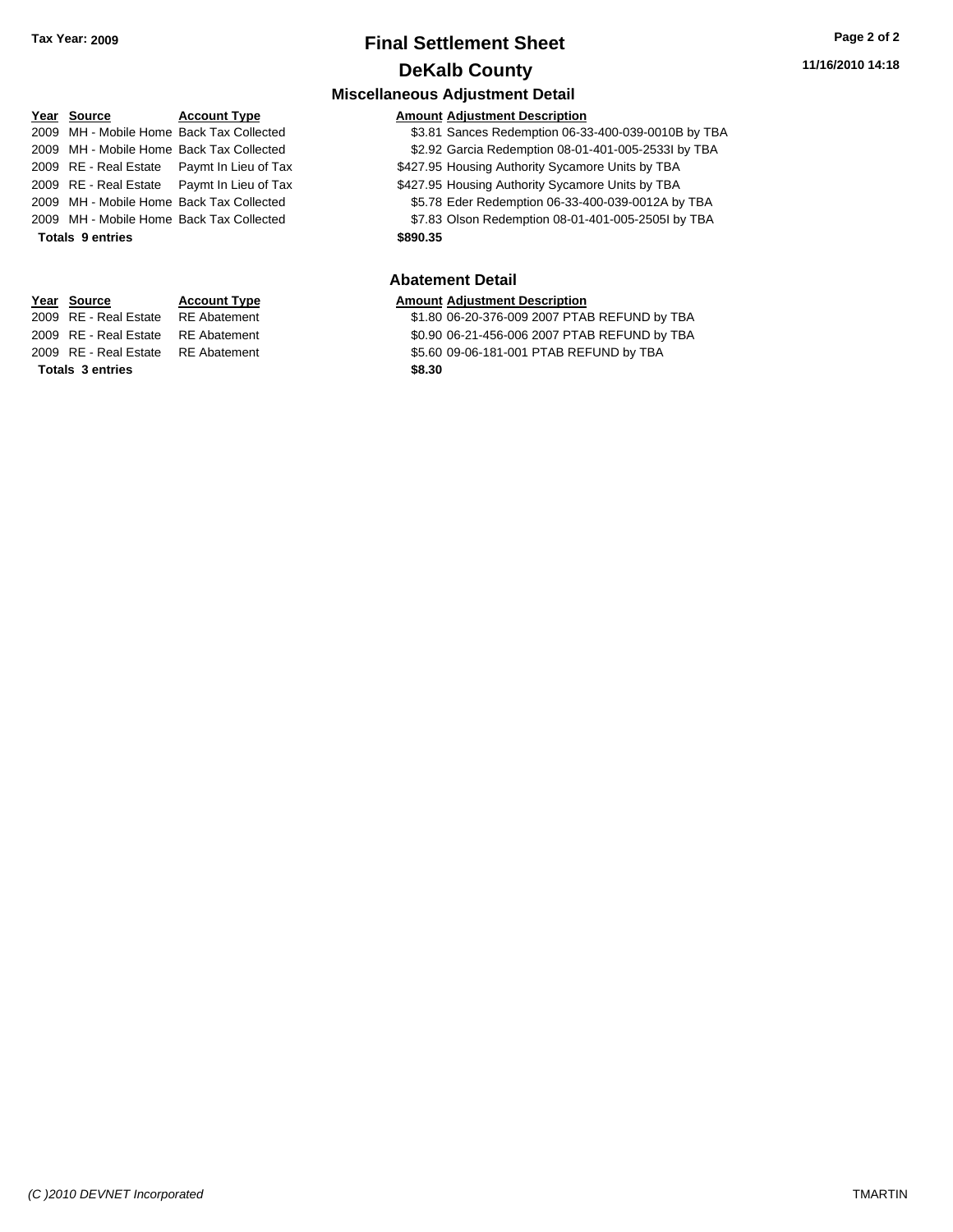# **Final Settlement Sheet Tax Year: 2009 Page 1 of 1 DeKalb County 120 - SCHOOL DISTRICT 1**

#### **Current Year Taxes Due**

|       | <b>Original Amount Due</b>        | \$398,904.97 |
|-------|-----------------------------------|--------------|
| ٠     | Supplements                       | \$0.00       |
|       | Cancellations                     | \$300.21     |
|       | Abatements/Refunds                | \$0.00       |
| ÷     | Mobile Home                       | \$0.00       |
| $+/-$ | Road & Bridge Transfer            | \$0.00       |
| ٠     | Misc. Adjustments                 | \$0.00       |
|       | <b>Adjusted Amount Due</b>        | \$398,604.76 |
|       | Prior Year Real EstateTax         | \$0.00       |
|       | <b>Prior Year Mobile Home Tax</b> | \$0.00       |
|       | + Prior Year Misc. Adjustments    | \$0.00       |
|       | <b>Total Amount Due</b>           | \$398,604.76 |

#### **Current Year Taxes Paid**

| ٠ | <b>Real Estate</b>             | \$398,604.76 |
|---|--------------------------------|--------------|
| ٠ | Railroad                       | \$0.00       |
| ٠ | Mobile Home                    | \$0.00       |
| ٠ | Misc. Adjustments              | \$0.00       |
| ٠ | <b>Prior Year Real Estate</b>  | \$0.00       |
| ÷ | Prior Year Mobile Home         | \$0.00       |
|   | + Prior Year Misc. Adjustments | \$0.00       |
|   | Abatements/Refunds             | \$0.00       |
|   |                                |              |
|   | <b>Total Collected</b>         | \$398,604.76 |
| ٠ | <b>Hold Back</b>               | \$0.00       |
| ٠ | <b>County Trustee</b>          | \$0.00       |
| ٠ | <b>Forfeited Tax</b>           | \$0.00       |
|   | <b>Total</b>                   | \$398,604.76 |
|   | <b>Interest Distribution</b>   |              |
|   | <b>County Interest</b>         | \$54.10      |

# Township Interest \$0.00<br>
Total Interest \$54.10 **Total Interest**

#### **Distribution Summary**

| <b>Tax Distribution Date</b>         | Amount       |
|--------------------------------------|--------------|
| 05/28/2010                           | \$50,749.12  |
| 06/25/2010                           | \$167,806.25 |
| 07/23/2010                           | \$4,235.18   |
| 08/20/2010                           | \$6,062.03   |
| 09/17/2010                           | \$165,797.30 |
| 11/19/2010                           | \$3.954.88   |
| <b>Totals: 6 Distributions</b>       | \$398,604.76 |
| <b>Interest Distribution Date</b>    | Amount       |
| 11/19/2010                           | \$54.10      |
| <b>Totals: 1 Distributions</b>       | \$54.10      |
| <b>Grand Totals: 7 Distributions</b> | \$398,658.86 |

|                                         |                         | <b>Previously</b>  | Current             | Amount    |                 | <b>PY Over</b> |
|-----------------------------------------|-------------------------|--------------------|---------------------|-----------|-----------------|----------------|
| <b>Fund</b>                             | <b>Amount Collected</b> | <b>Distributed</b> | <b>Distribution</b> | Available | <b>Interest</b> | <b>Distrib</b> |
| 002 - EDUCATION                         | \$258.910.93            | \$256,342.05       | \$2,568.88          | \$0.00    | \$35.14         | \$0.00         |
| 003 - BONDS AND INTEREST                | \$35,990.02             | \$35,632.94        | \$357.08            | \$0.00    | \$4.88          | \$0.00         |
| 004 - OPERATIONS & MAINTENANCE          | \$39,832.57             | \$39,437.36        | \$395.21            | \$0.00    | \$5.41          | \$0.00         |
| $005 - I. M. R. F.$                     | \$3,663.18              | \$3,626.83         | \$36.35             | \$0.00    | \$0.50          | \$0.00         |
| 030 - TRANSPORTATION SYSTEM             | \$15,933.03             | \$15,774.94        | \$158.09            | \$0.00    | \$2.16          | \$0.00         |
| 031 - WORKING CASH                      | \$3,983.26              | \$3,943.74         | \$39.52             | \$0.00    | \$0.54          | \$0.00         |
| 032 - FIRE PREV/SFTY/ENERGY             | \$3,983.26              | \$3,943.74         | \$39.52             | \$0.00    | \$0.54          | \$0.00         |
| 033 - SPECIAL EDUCATION                 | \$3,186.45              | \$3.154.84         | \$31.61             | \$0.00    | \$0.43          | \$0.00         |
| 035 - TORT JUDGEMENTS/LIABILITY<br>INS. | \$21,495.96             | \$21,282.68        | \$213.28            | \$0.00    | \$2.92          | \$0.00         |
| 047 - SOCIAL SECURITY                   | \$7.642.84              | \$7.567.02         | \$75.82             | \$0.00    | \$1.04          | \$0.00         |
| 057 - LEASE/PURCHASE/RENTAL             | \$3.983.26              | \$3.943.74         | \$39.52             | \$0.00    | \$0.54          | \$0.00         |
| <b>Totals</b>                           | \$398,604.76            | \$394,649.88       | \$3,954.88          | \$0.00    | \$54.10         | \$0.00         |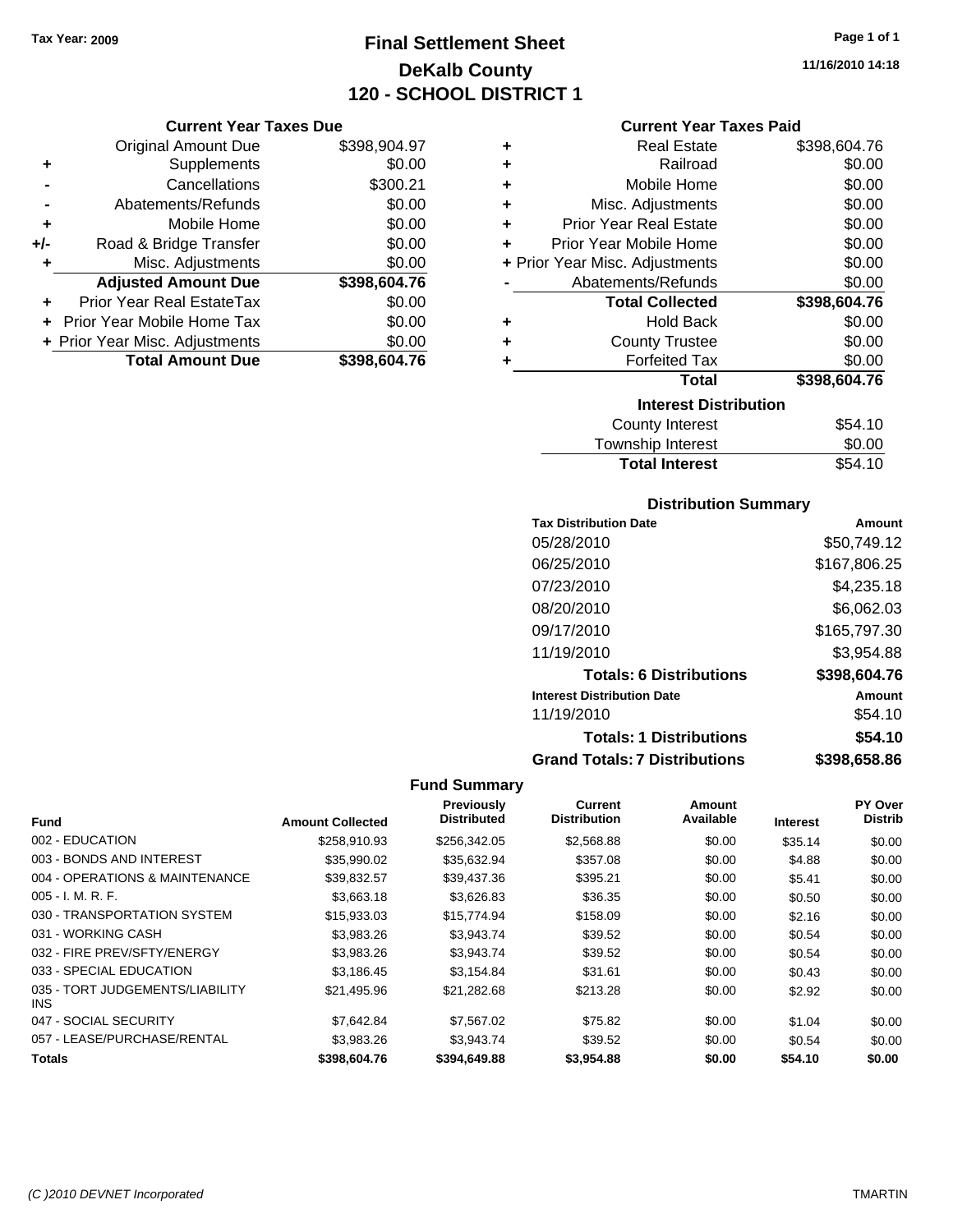# **Final Settlement Sheet Tax Year: 2009 Page 1 of 1 DeKalb County 121 - SCHOOL DISTRICT 9**

**11/16/2010 14:18**

#### **Current Year Taxes Due**

|       | <b>Original Amount Due</b>       | \$71,767.99 |
|-------|----------------------------------|-------------|
|       | Supplements                      | \$0.00      |
|       | Cancellations                    | \$286.31    |
|       | Abatements/Refunds               | \$0.00      |
| ٠     | Mobile Home                      | \$0.00      |
| $+/-$ | Road & Bridge Transfer           | \$0.00      |
| ٠     | Misc. Adjustments                | \$0.00      |
|       | <b>Adjusted Amount Due</b>       | \$71,481.68 |
|       | <b>Prior Year Real EstateTax</b> | \$0.00      |
|       | Prior Year Mobile Home Tax       | \$0.00      |
|       | + Prior Year Misc. Adjustments   | \$0.00      |
|       | <b>Total Amount Due</b>          | \$71,481.68 |

#### **Current Year Taxes Paid**

| ٠ | Real Estate                    | \$68,529.02 |
|---|--------------------------------|-------------|
| ٠ | Railroad                       | \$2,952.66  |
| ÷ | Mobile Home                    | \$0.00      |
| ٠ | Misc. Adjustments              | \$0.00      |
| ٠ | Prior Year Real Estate         | \$0.00      |
| ٠ | Prior Year Mobile Home         | \$0.00      |
|   | + Prior Year Misc. Adjustments | \$0.00      |
|   | Abatements/Refunds             | \$0.00      |
|   | <b>Total Collected</b>         | \$71,481.68 |
| ٠ | <b>Hold Back</b>               | \$0.00      |
| ٠ | <b>County Trustee</b>          | \$0.00      |
| ٠ | <b>Forfeited Tax</b>           | \$0.00      |
|   | Total                          | \$71,481.68 |
|   | <b>Interest Distribution</b>   |             |
|   | County Interest                | \$9.70      |
|   | <b>Township Interest</b>       | \$0.00      |
|   | <b>Total Interest</b>          | \$9.70      |

#### **Distribution Summary**

| <b>Tax Distribution Date</b>         | Amount      |
|--------------------------------------|-------------|
| 05/28/2010                           | \$14,005.45 |
| 06/25/2010                           | \$31,373.91 |
| 08/20/2010                           | \$667.71    |
| 09/17/2010                           | \$25,434.59 |
| 11/19/2010                           | \$0.02      |
| <b>Totals: 5 Distributions</b>       | \$71,481.68 |
| <b>Interest Distribution Date</b>    | Amount      |
| 11/19/2010                           | \$9.70      |
| <b>Totals: 1 Distributions</b>       | \$9.70      |
| <b>Grand Totals: 6 Distributions</b> | \$71,491.38 |

| Fund                                          | <b>Amount Collected</b> | Previously<br><b>Distributed</b> | <b>Current</b><br><b>Distribution</b> | Amount<br>Available | <b>Interest</b> | PY Over<br><b>Distrib</b> |
|-----------------------------------------------|-------------------------|----------------------------------|---------------------------------------|---------------------|-----------------|---------------------------|
| 002 - EDUCATION                               | \$38,948.67             | \$38,948.66                      | \$0.01                                | \$0.00              | \$5.28          | \$0.00                    |
| 003 - BONDS AND INTEREST                      | \$14,276.11             | \$14,276.11                      | \$0.00                                | \$0.00              | \$1.94          | \$0.00                    |
| 004 - OPERATIONS & MAINTENANCE                | \$10.561.06             | \$10.561.06                      | \$0.00                                | \$0.00              | \$1.43          | \$0.00                    |
| $005 - I. M. R. F.$                           | \$926.83                | \$926.83                         | \$0.00                                | \$0.00              | \$0.13          | \$0.00                    |
| 030 - TRANSPORTATION SYSTEM                   | \$2.996.01              | \$2,996.00                       | \$0.01                                | \$0.00              | \$0.41          | \$0.00                    |
| 031 - WORKING CASH                            | \$748.98                | \$748.98                         | \$0.00                                | \$0.00              | \$0.10          | \$0.00                    |
| 032 - FIRE PREV/SFTY/ENERGY                   | \$748.98                | \$748.98                         | \$0.00                                | \$0.00              | \$0.10          | \$0.00                    |
| 033 - SPECIAL EDUCATION                       | \$599.23                | \$599.23                         | \$0.00                                | \$0.00              | \$0.08          | \$0.00                    |
| 035 - TORT JUDGEMENTS/LIABILITY<br><b>INS</b> | \$0.00                  | \$0.00                           | \$0.00                                | \$0.00              | \$0.00          | \$0.00                    |
| 047 - SOCIAL SECURITY                         | \$926.83                | \$926.83                         | \$0.00                                | \$0.00              | \$0.13          | \$0.00                    |
| 057 - LEASE/PURCHASE/RENTAL                   | \$748.98                | \$748.98                         | \$0.00                                | \$0.00              | \$0.10          | \$0.00                    |
| <b>Totals</b>                                 | \$71,481.68             | \$71,481.66                      | \$0.02                                | \$0.00              | \$9.70          | \$0.00                    |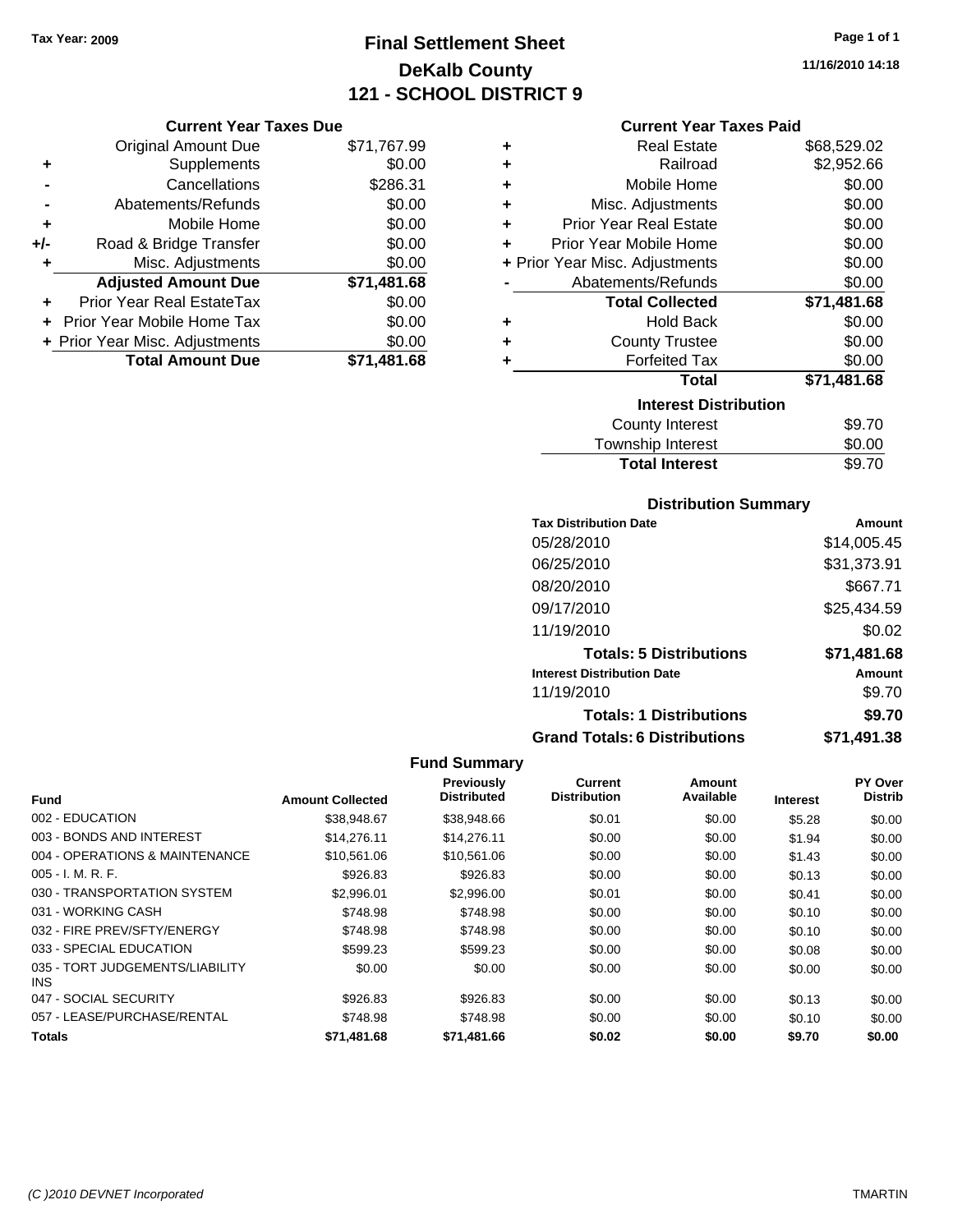**Current Year Taxes Due**

# **Final Settlement Sheet Tax Year: 2009 Page 1 of 1 DeKalb County 122 - SCHOOL DISTRICT 100**

#### **Current Year Taxes Paid**

|     | <b>Original Amount Due</b>     | \$11,117.96 | ٠ | <b>Real Estate</b>                  | \$11,117.96 |
|-----|--------------------------------|-------------|---|-------------------------------------|-------------|
| ٠   | Supplements                    | \$0.00      | ٠ | Railroad                            | \$0.00      |
|     | Cancellations                  | \$0.00      | ٠ | Mobile Home                         | \$0.00      |
|     | Abatements/Refunds             | \$0.00      | ٠ | Misc. Adjustments                   | \$0.00      |
| ٠   | Mobile Home                    | \$0.00      | ٠ | <b>Prior Year Real Estate</b>       | \$0.00      |
| +/- | Road & Bridge Transfer         | \$0.00      | ÷ | Prior Year Mobile Home              | \$0.00      |
|     | Misc. Adjustments              | \$0.00      |   | + Prior Year Misc. Adjustments      | \$0.00      |
|     | <b>Adjusted Amount Due</b>     | \$11,117.96 |   | Abatements/Refunds                  | \$0.00      |
| ÷.  | Prior Year Real EstateTax      | \$0.00      |   | <b>Total Collected</b>              | \$11,117.96 |
|     | + Prior Year Mobile Home Tax   | \$0.00      | ٠ | <b>Hold Back</b>                    | \$0.00      |
|     | + Prior Year Misc. Adjustments | \$0.00      | ٠ | <b>County Trustee</b>               | \$0.00      |
|     | <b>Total Amount Due</b>        | \$11,117.96 |   | <b>Forfeited Tax</b>                | \$0.00      |
|     |                                |             |   | <b>Total</b>                        | \$11,117.96 |
|     |                                |             |   | <b>Interest Distribution</b>        |             |
|     |                                |             |   | County Interest                     | \$1.51      |
|     |                                |             |   | اللحاظ متحلف والمراجع مترورون للتلا | ጦጣ ወጣ       |

#### Township Interest  $$0.00$ **Total Interest** \$1.51

| <b>Distribution Summary</b>  |            |  |  |  |
|------------------------------|------------|--|--|--|
| <b>Tax Distribution Date</b> | Amount     |  |  |  |
| 05/28/2010                   | \$1,051.26 |  |  |  |
| 06/25/2010                   | \$3.716.02 |  |  |  |
| 08/20/2010                   | \$1,875.51 |  |  |  |
| 00/17/0010                   | 0.4000     |  |  |  |

| 09/17/2010                           | \$1,840.53  |
|--------------------------------------|-------------|
| 11/19/2010                           | \$2,634.64  |
| <b>Totals: 5 Distributions</b>       | \$11,117.96 |
| <b>Interest Distribution Date</b>    | Amount      |
| 11/19/2010                           | \$1.51      |
| <b>Totals: 1 Distributions</b>       | \$1.51      |
| <b>Grand Totals: 6 Distributions</b> | \$11,119.47 |

| <b>Fund</b>                                   | <b>Amount Collected</b> | Previously<br><b>Distributed</b> | <b>Current</b><br><b>Distribution</b> | Amount<br>Available | <b>Interest</b> | PY Over<br><b>Distrib</b> |
|-----------------------------------------------|-------------------------|----------------------------------|---------------------------------------|---------------------|-----------------|---------------------------|
| 002 - EDUCATION                               | \$6,678,66              | \$5,096.02                       | \$1,582.64                            | \$0.00              | \$0.91          | \$0.00                    |
| 003 - BONDS AND INTEREST                      | \$1,919.13              | \$1,464.34                       | \$454.79                              | \$0.00              | \$0.26          | \$0.00                    |
| 004 - OPERATIONS & MAINTENANCE                | \$1,475.66              | \$1.125.97                       | \$349.69                              | \$0.00              | \$0.20          | \$0.00                    |
| $005 - I. M. R. F.$                           | \$131.05                | \$99.99                          | \$31.06                               | \$0.00              | \$0.02          | \$0.00                    |
| 030 - TRANSPORTATION SYSTEM                   | \$566.10                | \$431.96                         | \$134.14                              | \$0.00              | \$0.08          | \$0.00                    |
| 031 - WORKING CASH                            | \$0.00                  | \$0.00                           | \$0.00                                | \$0.00              | \$0.00          | \$0.00                    |
| 032 - FIRE PREV/SFTY/ENERGY                   | \$89.07                 | \$67.95                          | \$21.12                               | \$0.00              | \$0.01          | \$0.00                    |
| 033 - SPECIAL EDUCATION                       | \$106.88                | \$81.55                          | \$25.33                               | \$0.00              | \$0.01          | \$0.00                    |
| 035 - TORT JUDGEMENTS/LIABILITY<br><b>INS</b> | \$117.04                | \$89.31                          | \$27.73                               | \$0.00              | \$0.02          | \$0.00                    |
| 047 - SOCIAL SECURITY                         | \$34.37                 | \$26.23                          | \$8.14                                | \$0.00              | \$0.00          | \$0.00                    |
| 057 - LEASE/PURCHASE/RENTAL                   | \$0.00                  | \$0.00                           | \$0.00                                | \$0.00              | \$0.00          | \$0.00                    |
| <b>Totals</b>                                 | \$11.117.96             | \$8,483,32                       | \$2.634.64                            | \$0.00              | \$1.51          | \$0.00                    |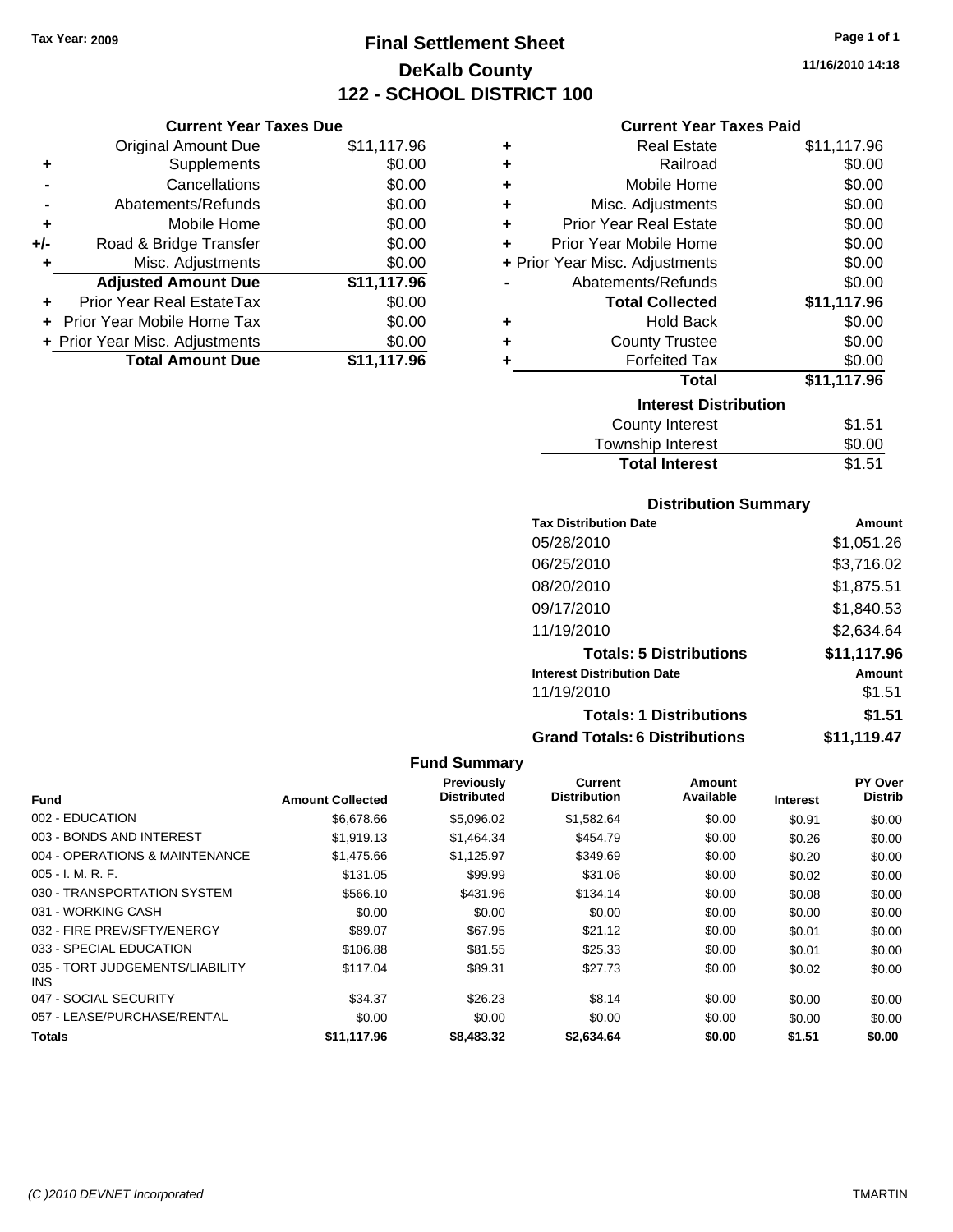**Current Year Taxes Due** Original Amount Due \$67,341.31

**Adjusted Amount Due \$67,341.31**

**Total Amount Due \$67,341.31**

**+** Supplements \$0.00 **-** Cancellations \$0.00 **-** Abatements/Refunds \$0.00 **+** Mobile Home \$0.00 **+/-** Road & Bridge Transfer \$0.00 **+** Misc. Adjustments \$0.00

**+** Prior Year Real EstateTax \$0.00 **+** Prior Year Mobile Home Tax \$0.00 **+ Prior Year Misc. Adjustments**  $$0.00$ 

# **Final Settlement Sheet Tax Year: 2009 Page 1 of 1 DeKalb County 123 - SCHOOL DISTRICT 161**

**11/16/2010 14:18**

#### **Current Year Taxes Paid**

| ٠ | <b>Real Estate</b>             | \$67,341.31 |
|---|--------------------------------|-------------|
| ٠ | Railroad                       | \$0.00      |
| ٠ | Mobile Home                    | \$0.00      |
| ÷ | Misc. Adjustments              | \$0.00      |
| ٠ | Prior Year Real Estate         | \$0.00      |
| ٠ | Prior Year Mobile Home         | \$0.00      |
|   | + Prior Year Misc. Adjustments | \$0.00      |
|   | Abatements/Refunds             | \$0.00      |
|   | <b>Total Collected</b>         | \$67,341.31 |
| ٠ | <b>Hold Back</b>               | \$0.00      |
| ٠ | <b>County Trustee</b>          | \$0.00      |
| ÷ | <b>Forfeited Tax</b>           | \$0.00      |
|   | Total                          | \$67,341.31 |
|   | <b>Interest Distribution</b>   |             |
|   | County Interest                | \$9.14      |
|   | <b>Township Interest</b>       | \$0.00      |

## **Distribution Summary**

Total Interest \$9.14

| <b>Tax Distribution Date</b>         | Amount      |
|--------------------------------------|-------------|
| 05/28/2010                           | \$18,186.58 |
| 06/25/2010                           | \$23,908.42 |
| 07/23/2010                           | \$699.26    |
| 08/20/2010                           | \$617.38    |
| 09/17/2010                           | \$23,249.22 |
| 11/19/2010                           | \$680.45    |
| <b>Totals: 6 Distributions</b>       | \$67,341.31 |
| <b>Interest Distribution Date</b>    | Amount      |
| 11/19/2010                           | \$9.14      |
| <b>Totals: 1 Distributions</b>       | \$9.14      |
| <b>Grand Totals: 7 Distributions</b> | \$67,350.45 |

|                                         |                         | Previously         | <b>Current</b>      | Amount    |                 | PY Over        |
|-----------------------------------------|-------------------------|--------------------|---------------------|-----------|-----------------|----------------|
| <b>Fund</b>                             | <b>Amount Collected</b> | <b>Distributed</b> | <b>Distribution</b> | Available | <b>Interest</b> | <b>Distrib</b> |
| 002 - EDUCATION                         | \$50,665.51             | \$50,153.54        | \$511.97            | \$0.00    | \$6.89          | \$0.00         |
| 003 - BONDS AND INTEREST                | \$0.00                  | \$0.00             | \$0.00              | \$0.00    | \$0.00          | \$0.00         |
| 004 - OPERATIONS & MAINTENANCE          | \$5,321.98              | \$5.268.21         | \$53.77             | \$0.00    | \$0.72          | \$0.00         |
| $005 - I. M. R. F.$                     | \$1,507.44              | \$1,492.20         | \$15.24             | \$0.00    | \$0.20          | \$0.00         |
| 030 - TRANSPORTATION SYSTEM             | \$2,554.59              | \$2,528.79         | \$25.80             | \$0.00    | \$0.35          | \$0.00         |
| 031 - WORKING CASH                      | \$1,064.40              | \$1,053.65         | \$10.75             | \$0.00    | \$0.14          | \$0.00         |
| 033 - SPECIAL EDUCATION                 | \$425.73                | \$421.43           | \$4.30              | \$0.00    | \$0.06          | \$0.00         |
| 035 - TORT JUDGEMENTS/LIABILITY<br>INS. | \$3.229.82              | \$3.197.19         | \$32.63             | \$0.00    | \$0.44          | \$0.00         |
| 047 - SOCIAL SECURITY                   | \$1.507.44              | \$1,492.20         | \$15.24             | \$0.00    | \$0.20          | \$0.00         |
| 057 - LEASE/PURCHASE/RENTAL             | \$1,064.40              | \$1,053.65         | \$10.75             | \$0.00    | \$0.14          | \$0.00         |
| <b>Totals</b>                           | \$67.341.31             | \$66,660.86        | \$680.45            | \$0.00    | \$9.14          | \$0.00         |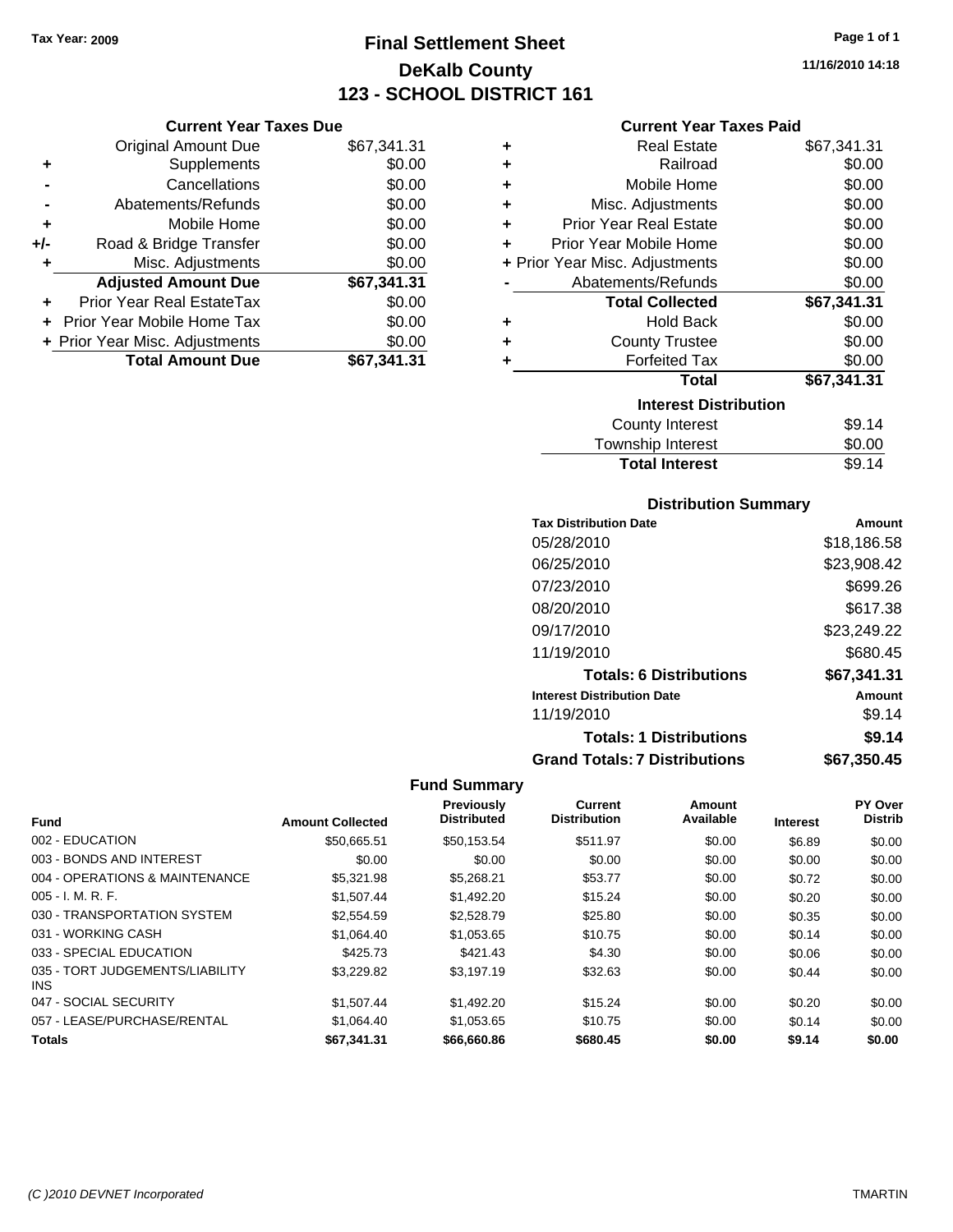**Current Year Taxes Due** Original Amount Due \$276,941.75

**Adjusted Amount Due \$276,902.79**

**Total Amount Due \$276,902.79**

**+** Supplements \$0.00 **-** Cancellations \$102.30 **-** Abatements/Refunds \$0.00 **+** Mobile Home \$63.34 **+/-** Road & Bridge Transfer \$0.00 **+** Misc. Adjustments \$0.00

**+** Prior Year Real EstateTax \$0.00 **+** Prior Year Mobile Home Tax \$0.00 **+ Prior Year Misc. Adjustments**  $$0.00$ 

# **Final Settlement Sheet Tax Year: 2009 Page 1 of 1 DeKalb County 124 - SCHOOL DISTRICT 212**

**11/16/2010 14:18**

#### **Current Year Taxes Paid**

| ٠ | <b>Real Estate</b>             | \$276,839.45 |
|---|--------------------------------|--------------|
| ٠ | Railroad                       | \$0.00       |
| ٠ | Mobile Home                    | \$63.34      |
| ٠ | Misc. Adjustments              | \$0.00       |
| ÷ | <b>Prior Year Real Estate</b>  | \$0.00       |
| ÷ | Prior Year Mobile Home         | \$0.00       |
|   | + Prior Year Misc. Adjustments | \$0.00       |
|   | Abatements/Refunds             | \$0.00       |
|   | <b>Total Collected</b>         | \$276,902.79 |
| ٠ | <b>Hold Back</b>               | \$0.00       |
| ٠ | <b>County Trustee</b>          | \$0.00       |
| ٠ | <b>Forfeited Tax</b>           | \$0.00       |
|   | Total                          | \$276,902.79 |
|   | <b>Interest Distribution</b>   |              |
|   | <b>County Interest</b>         | \$37.58      |
|   |                                |              |

| Township Interest     | \$0.00  |
|-----------------------|---------|
| <b>Total Interest</b> | \$37.58 |

#### **Distribution Summary**

| <b>Tax Distribution Date</b>         | Amount       |
|--------------------------------------|--------------|
| 05/28/2010                           | \$53,108.76  |
| 06/25/2010                           | \$93,256.49  |
| 07/23/2010                           | \$3,193.80   |
| 08/20/2010                           | \$4,739.52   |
| 09/17/2010                           | \$118,032.18 |
| 11/19/2010                           | \$4,572.04   |
| <b>Totals: 6 Distributions</b>       | \$276,902.79 |
| <b>Interest Distribution Date</b>    | Amount       |
| 11/19/2010                           | \$37.58      |
| <b>Totals: 1 Distributions</b>       | \$37.58      |
| <b>Grand Totals: 7 Distributions</b> | \$276,940.37 |

|                                         |                         | <b>Previously</b>  | Current             | Amount    |                 | PY Over        |
|-----------------------------------------|-------------------------|--------------------|---------------------|-----------|-----------------|----------------|
| <b>Fund</b>                             | <b>Amount Collected</b> | <b>Distributed</b> | <b>Distribution</b> | Available | <b>Interest</b> | <b>Distrib</b> |
| 002 - EDUCATION                         | \$140,748.31            | \$138,424.36       | \$2,323.95          | \$0.00    | \$19.12         | \$0.00         |
| 003 - BONDS AND INTEREST                | \$36,357.34             | \$35,757.04        | \$600.30            | \$0.00    | \$4.93          | \$0.00         |
| 004 - OPERATIONS & MAINTENANCE          | \$27,066.97             | \$26,620.06        | \$446.91            | \$0.00    | \$3.67          | \$0.00         |
| $005 - I. M. R. F.$                     | \$5,767.33              | \$5,672.10         | \$95.23             | \$0.00    | \$0.78          | \$0.00         |
| 030 - TRANSPORTATION SYSTEM             | \$12,992.28             | \$12,777,75        | \$214.53            | \$0.00    | \$1.76          | \$0.00         |
| 031 - WORKING CASH                      | \$5,413.45              | \$5,324.07         | \$89.38             | \$0.00    | \$0.73          | \$0.00         |
| 032 - FIRE PREV/SFTY/ENERGY             | \$1.103.18              | \$1,084.96         | \$18.22             | \$0.00    | \$0.15          | \$0.00         |
| 033 - SPECIAL EDUCATION                 | \$2.165.38              | \$2.129.63         | \$35.75             | \$0.00    | \$0.29          | \$0.00         |
| 035 - TORT JUDGEMENTS/LIABILITY<br>INS. | \$33.121.45             | \$32,574.56        | \$546.89            | \$0.00    | \$4.50          | \$0.00         |
| 047 - SOCIAL SECURITY                   | \$6,753.65              | \$6.642.15         | \$111.50            | \$0.00    | \$0.92          | \$0.00         |
| 057 - LEASE/PURCHASE/RENTAL             | \$5,413.45              | \$5,324.07         | \$89.38             | \$0.00    | \$0.73          | \$0.00         |
| <b>Totals</b>                           | \$276,902.79            | \$272.330.75       | \$4,572.04          | \$0.00    | \$37.58         | \$0.00         |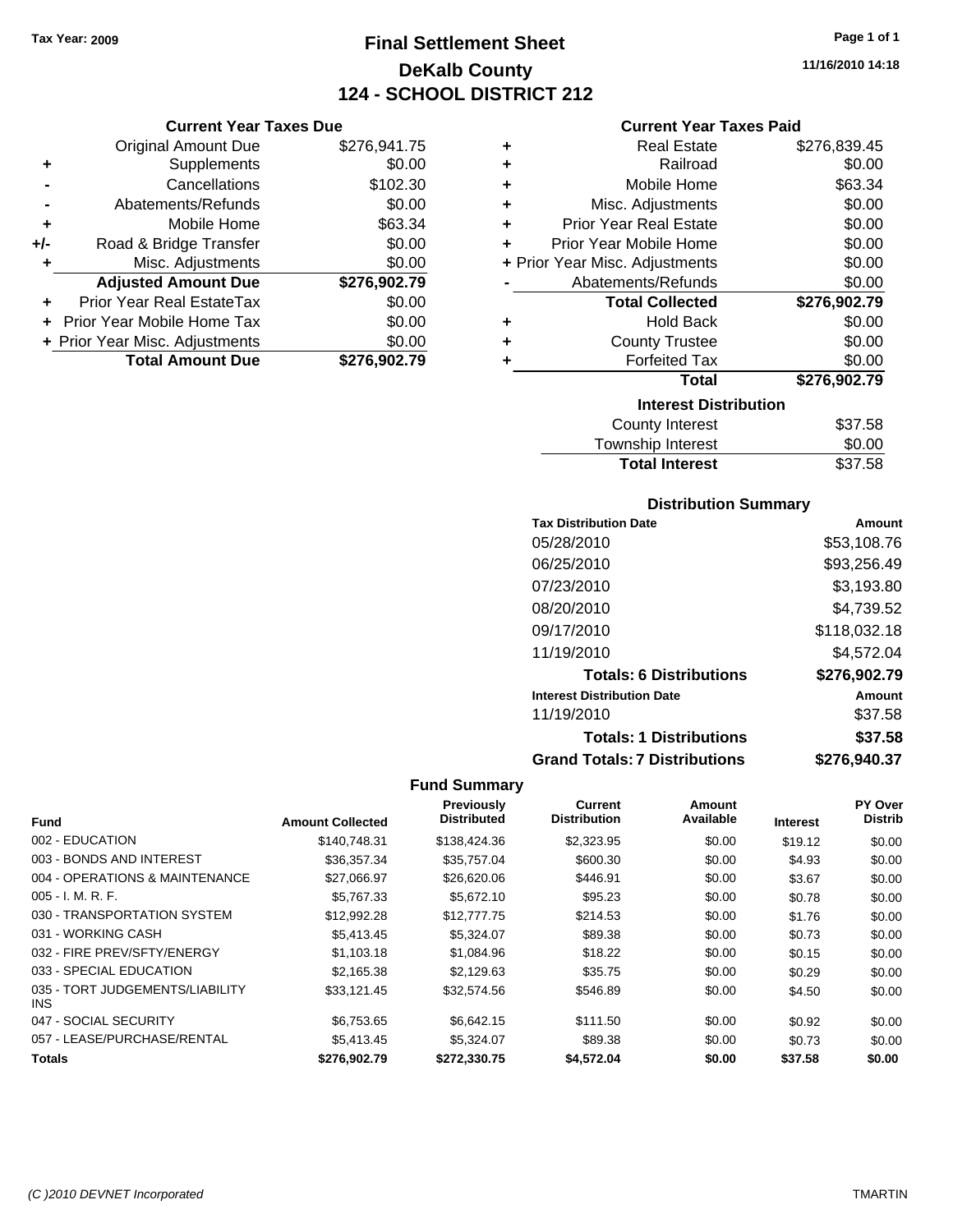**Current Year Taxes Due** Original Amount Due \$2,395.58

**Adjusted Amount Due \$2,395.58**

**Total Amount Due \$2,395.58**

**+** Supplements \$0.00 **-** Cancellations \$0.00 **-** Abatements/Refunds **\$0.00 +** Mobile Home \$0.00 **+/-** Road & Bridge Transfer \$0.00 **+** Misc. Adjustments \$0.00

**+** Prior Year Real EstateTax \$0.00 **+** Prior Year Mobile Home Tax \$0.00 **+ Prior Year Misc. Adjustments**  $$0.00$ 

# **Final Settlement Sheet Tax Year: 2009 Page 1 of 1 DeKalb County 125 - SCHOOL DISTRICT 220**

**11/16/2010 14:18**

#### **Current Year Taxes Paid**

| ٠ | <b>Real Estate</b>             | \$2,395.58 |
|---|--------------------------------|------------|
| ٠ | Railroad                       | \$0.00     |
| ٠ | Mobile Home                    | \$0.00     |
| ٠ | Misc. Adjustments              | \$0.00     |
| ÷ | <b>Prior Year Real Estate</b>  | \$0.00     |
| ÷ | Prior Year Mobile Home         | \$0.00     |
|   | + Prior Year Misc. Adjustments | \$0.00     |
|   | Abatements/Refunds             | \$0.00     |
|   | <b>Total Collected</b>         | \$2,395.58 |
| ٠ | <b>Hold Back</b>               | \$0.00     |
| ٠ | <b>County Trustee</b>          | \$0.00     |
| ٠ | <b>Forfeited Tax</b>           | \$0.00     |
|   | <b>Total</b>                   | \$2,395.58 |
|   | <b>Interest Distribution</b>   |            |
|   | <b>County Interest</b>         | \$0.33     |
|   | Townshin Interest              | ደበ በበ      |

| Township Interest     | \$0.00 |
|-----------------------|--------|
| <b>Total Interest</b> | \$0.33 |
|                       |        |

#### **Distribution Summary**

| <b>Tax Distribution Date</b>         | Amount     |
|--------------------------------------|------------|
| 05/28/2010                           | \$412.92   |
| 06/25/2010                           | \$784.87   |
| 09/17/2010                           | \$1,197.79 |
| <b>Totals: 3 Distributions</b>       | \$2,395.58 |
| <b>Interest Distribution Date</b>    | Amount     |
| 11/19/2010                           | \$0.33     |
| <b>Totals: 1 Distributions</b>       | \$0.33     |
| <b>Grand Totals: 4 Distributions</b> | \$2,395.91 |

#### **Fund Summary Fund Interest Amount Collected Distributed PY Over Distrib Amount Available Current Distribution Previously** 002 - EDUCATION \$1,253.66 \$1,253.66 \$0.00 \$0.00 \$0.18 \$0.00 003 - BONDS AND INTEREST 6405.55 \$405.55 \$105.55 \$0.00 \$0.00 \$0.00 \$0.06 \$0.00 004 - OPERATIONS & MAINTENANCE \$201.61 \$201.61 \$0.00 \$0.00 \$0.00 \$0.03 \$0.00 005 - I. M. R. F. Charles Communication of the State State State State State State State State State State Sta 030 - TRANSPORTATION SYSTEM \$80.70 \$80.70 \$0.00 \$0.00 \$0.00 \$0.01 \$0.00 031 - WORKING CASH \$33.61 \$33.61 \$0.00 \$0.00 \$0.00 \$0.00 032 - FIRE PREV/SFTY/ENERGY \$32.33 \$0.00 \$0.00 \$0.00 \$0.00 \$0.00 033 - SPECIAL EDUCATION 60.00 \$13.31 \$13.31 \$0.00 \$0.00 \$0.00 \$0.00 \$0.00 \$0.00 035 - TORT JUDGEMENTS/LIABILITY INS \$329.78 \$329.78 \$0.00 \$0.00 \$0.05 \$0.00 047 - SOCIAL SECURITY \$7.53 \$0.00 \$0.00 \$0.00 \$0.00 \$0.00 \$0.00 057 - LEASE/PURCHASE/RENTAL \$33.58 \$0.00 \$0.00 \$0.00 \$0.00 \$0.00 **Totals \$2,395.58 \$2,395.58 \$0.00 \$0.00 \$0.33 \$0.00**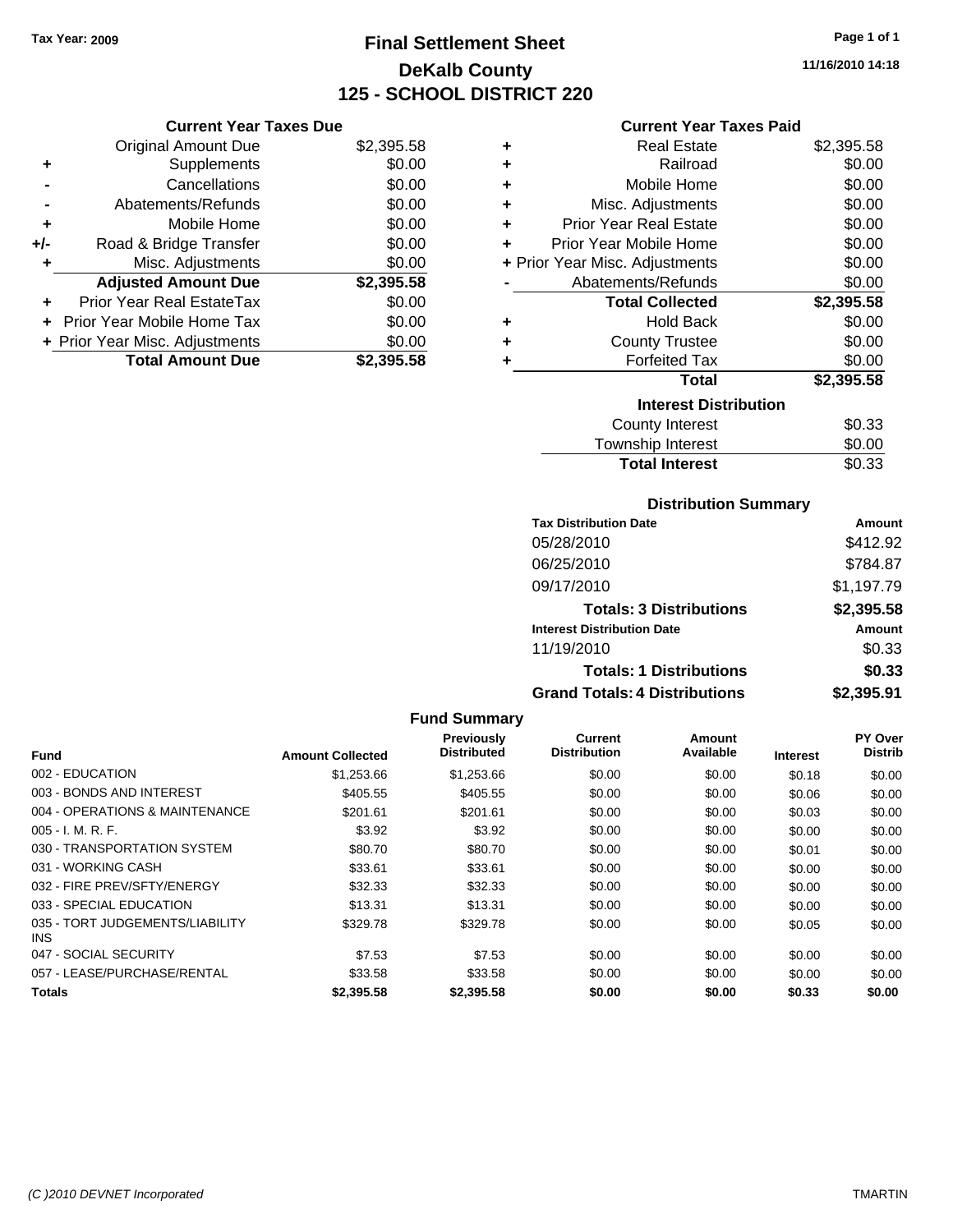**Current Year Taxes Due** Original Amount Due \$275,109.74

**Adjusted Amount Due \$275,061.16**

**Total Amount Due \$275,061.16**

**+** Supplements \$0.00 **-** Cancellations \$127.53 **-** Abatements/Refunds \$0.00 **+** Mobile Home \$78.95 **+/-** Road & Bridge Transfer \$0.00 **+** Misc. Adjustments \$0.00

**+** Prior Year Real EstateTax \$0.00 **+** Prior Year Mobile Home Tax \$0.00 **+ Prior Year Misc. Adjustments**  $$0.00$ 

# **Final Settlement Sheet Tax Year: 2009 Page 1 of 1 DeKalb County 126 - SCHOOL DISTRICT 269**

**11/16/2010 14:18**

#### **Current Year Taxes Paid**

| ٠ | <b>Real Estate</b>             | \$274,982.21 |
|---|--------------------------------|--------------|
| ٠ | Railroad                       | \$0.00       |
| ٠ | Mobile Home                    | \$78.95      |
| ٠ | Misc. Adjustments              | \$0.00       |
| ÷ | <b>Prior Year Real Estate</b>  | \$0.00       |
| ٠ | Prior Year Mobile Home         | \$0.00       |
|   | + Prior Year Misc. Adjustments | \$0.00       |
|   | Abatements/Refunds             | \$0.00       |
|   | <b>Total Collected</b>         | \$275,061.16 |
| ٠ | Hold Back                      | \$0.00       |
| ٠ | <b>County Trustee</b>          | \$0.00       |
| ٠ | <b>Forfeited Tax</b>           | \$0.00       |
|   | <b>Total</b>                   | \$275,061.16 |
|   | <b>Interest Distribution</b>   |              |
|   | <b>County Interest</b>         | \$37.33      |
|   | <b>Township Interest</b>       | \$0.00       |

| <b>County Interest</b> |  |
|------------------------|--|
| Township Interest      |  |

#### **Distribution Summary**

Total Interest \$37.33

| <b>Tax Distribution Date</b>         | Amount       |
|--------------------------------------|--------------|
| 05/28/2010                           | \$47,486.95  |
| 06/25/2010                           | \$91,418.29  |
| 07/23/2010                           | \$3,276.45   |
| 08/20/2010                           | \$5,285.77   |
| 09/17/2010                           | \$122,580.32 |
| 11/19/2010                           | \$5,013.38   |
| <b>Totals: 6 Distributions</b>       | \$275,061.16 |
| <b>Interest Distribution Date</b>    | Amount       |
| 11/19/2010                           | \$37.33      |
| <b>Totals: 1 Distributions</b>       | \$37.33      |
| <b>Grand Totals: 7 Distributions</b> | \$275,098.49 |

|                                               |                         | <b>Previously</b>  | <b>Current</b>      | Amount    |                 | PY Over        |
|-----------------------------------------------|-------------------------|--------------------|---------------------|-----------|-----------------|----------------|
| <b>Fund</b>                                   | <b>Amount Collected</b> | <b>Distributed</b> | <b>Distribution</b> | Available | <b>Interest</b> | <b>Distrib</b> |
| 002 - EDUCATION                               | \$181.183.59            | \$177.881.26       | \$3,302.33          | \$0.00    | \$24.59         | \$0.00         |
| 003 - BONDS AND INTEREST                      | \$0.00                  | \$0.00             | \$0.00              | \$0.00    | \$0.00          | \$0.00         |
| 004 - OPERATIONS & MAINTENANCE                | \$47.452.73             | \$46,587.84        | \$864.89            | \$0.00    | \$6.44          | \$0.00         |
| $005 - I. M. R. F.$                           | \$3.257.83              | \$3.198.45         | \$59.38             | \$0.00    | \$0.44          | \$0.00         |
| 030 - TRANSPORTATION SYSTEM                   | \$10,353.30             | \$10.164.60        | \$188.70            | \$0.00    | \$1.41          | \$0.00         |
| 031 - WORKING CASH                            | \$4,313.79              | \$4,235.16         | \$78.63             | \$0.00    | \$0.59          | \$0.00         |
| 033 - SPECIAL EDUCATION                       | \$1,725.46              | \$1.694.02         | \$31.44             | \$0.00    | \$0.23          | \$0.00         |
| 035 - TORT JUDGEMENTS/LIABILITY<br><b>INS</b> | \$23.516.63             | \$23.088.00        | \$428.63            | \$0.00    | \$3.19          | \$0.00         |
| 047 - SOCIAL SECURITY                         | \$3.257.83              | \$3.198.45         | \$59.38             | \$0.00    | \$0.44          | \$0.00         |
| <b>Totals</b>                                 | \$275.061.16            | \$270,047.78       | \$5,013,38          | \$0.00    | \$37.33         | \$0.00         |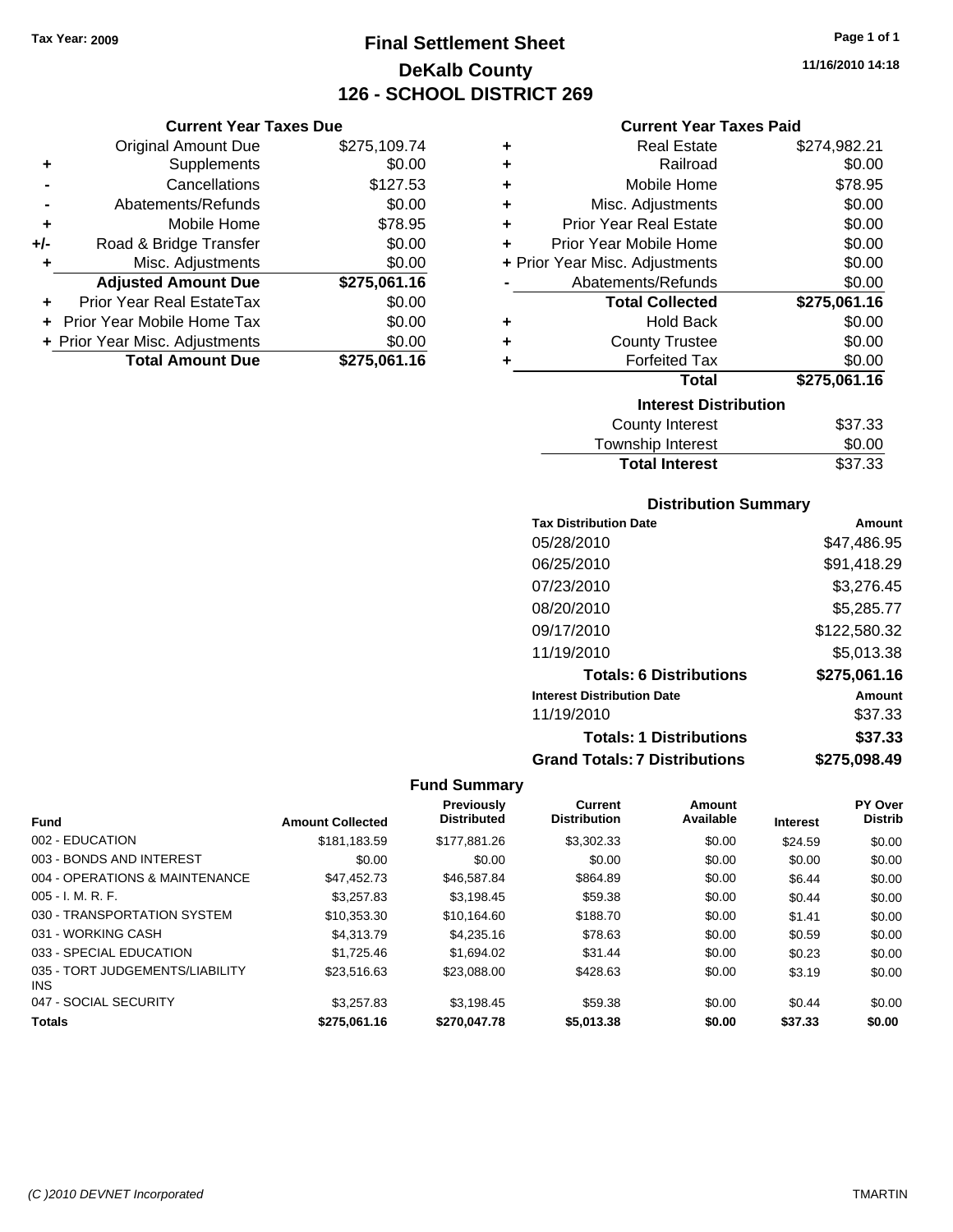**Current Year Taxes Due** Original Amount Due \$53,153.17

**Adjusted Amount Due \$53,204.65**

**Total Amount Due \$53,204.65**

**+** Supplements \$0.00 **-** Cancellations \$0.00 **-** Abatements/Refunds \$0.00 **+** Mobile Home \$51.48 **+/-** Road & Bridge Transfer \$0.00 **+** Misc. Adjustments \$0.00

**+** Prior Year Real EstateTax \$0.00 **+** Prior Year Mobile Home Tax \$0.00 **+ Prior Year Misc. Adjustments**  $$0.00$ 

# **Final Settlement Sheet Tax Year: 2009 Page 1 of 1 DeKalb County 127 - SCHOOL DISTRICT 271**

**11/16/2010 14:18**

#### **Current Year Taxes Paid**

| ٠ | <b>Real Estate</b>             | \$53,153.17 |
|---|--------------------------------|-------------|
| ٠ | Railroad                       | \$0.00      |
| ٠ | Mobile Home                    | \$51.48     |
| ٠ | Misc. Adjustments              | \$0.00      |
| ٠ | <b>Prior Year Real Estate</b>  | \$0.00      |
| ÷ | Prior Year Mobile Home         | \$0.00      |
|   | + Prior Year Misc. Adjustments | \$0.00      |
|   | Abatements/Refunds             | \$0.00      |
|   | <b>Total Collected</b>         | \$53,204.65 |
| ٠ | <b>Hold Back</b>               | \$0.00      |
| ٠ | <b>County Trustee</b>          | \$0.00      |
| ٠ | <b>Forfeited Tax</b>           | \$0.00      |
|   | <b>Total</b>                   | \$53,204.65 |
|   | <b>Interest Distribution</b>   |             |
|   | County Interest                | \$7.22      |
|   | <b>Township Interest</b>       | \$0.00      |

## **Distribution Summary**

**Total Interest** \$7.22

| <b>Tax Distribution Date</b>         | Amount      |
|--------------------------------------|-------------|
| 05/28/2010                           | \$7,311.60  |
| 06/25/2010                           | \$17,914.63 |
| 07/23/2010                           | \$2,886.57  |
| 08/20/2010                           | \$386.15    |
| 09/17/2010                           | \$21,089.63 |
| 11/19/2010                           | \$3,616.07  |
| <b>Totals: 6 Distributions</b>       | \$53,204.65 |
| <b>Interest Distribution Date</b>    | Amount      |
| 11/19/2010                           | \$7.22      |
| <b>Totals: 1 Distributions</b>       | \$7.22      |
| <b>Grand Totals: 7 Distributions</b> | \$53,211.87 |

|                                         |                         | <b>Previously</b>  | Current             | Amount    |                 | PY Over        |
|-----------------------------------------|-------------------------|--------------------|---------------------|-----------|-----------------|----------------|
| <b>Fund</b>                             | <b>Amount Collected</b> | <b>Distributed</b> | <b>Distribution</b> | Available | <b>Interest</b> | <b>Distrib</b> |
| 002 - EDUCATION                         | \$29.637.64             | \$27,623.39        | \$2.014.25          | \$0.00    | \$4.02          | \$0.00         |
| 003 - BONDS AND INTEREST                | \$10.714.46             | \$9,986.23         | \$728.23            | \$0.00    | \$1.45          | \$0.00         |
| 004 - OPERATIONS & MAINTENANCE          | \$6,144.18              | \$5,726.59         | \$417.59            | \$0.00    | \$0.83          | \$0.00         |
| $005 - I. M. R. F.$                     | \$295.82                | \$275.72           | \$20.10             | \$0.00    | \$0.04          | \$0.00         |
| 030 - TRANSPORTATION SYSTEM             | \$1,820.56              | \$1,696.81         | \$123.75            | \$0.00    | \$0.25          | \$0.00         |
| 031 - WORKING CASH                      | \$310.66                | \$289.53           | \$21.13             | \$0.00    | \$0.04          | \$0.00         |
| 032 - FIRE PREV/SFTY/ENERGY             | \$25.06                 | \$23.35            | \$1.71              | \$0.00    | \$0.00          | \$0.00         |
| 033 - SPECIAL EDUCATION                 | \$274.17                | \$255.52           | \$18.65             | \$0.00    | \$0.04          | \$0.00         |
| 035 - TORT JUDGEMENTS/LIABILITY<br>INS. | \$2,275.30              | \$2,120.65         | \$154.65            | \$0.00    | \$0.31          | \$0.00         |
| 047 - SOCIAL SECURITY                   | \$1,365.44              | \$1,272.63         | \$92.81             | \$0.00    | \$0.19          | \$0.00         |
| 057 - LEASE/PURCHASE/RENTAL             | \$341.36                | \$318.16           | \$23.20             | \$0.00    | \$0.05          | \$0.00         |
| <b>Totals</b>                           | \$53,204.65             | \$49,588,58        | \$3.616.07          | \$0.00    | \$7.22          | \$0.00         |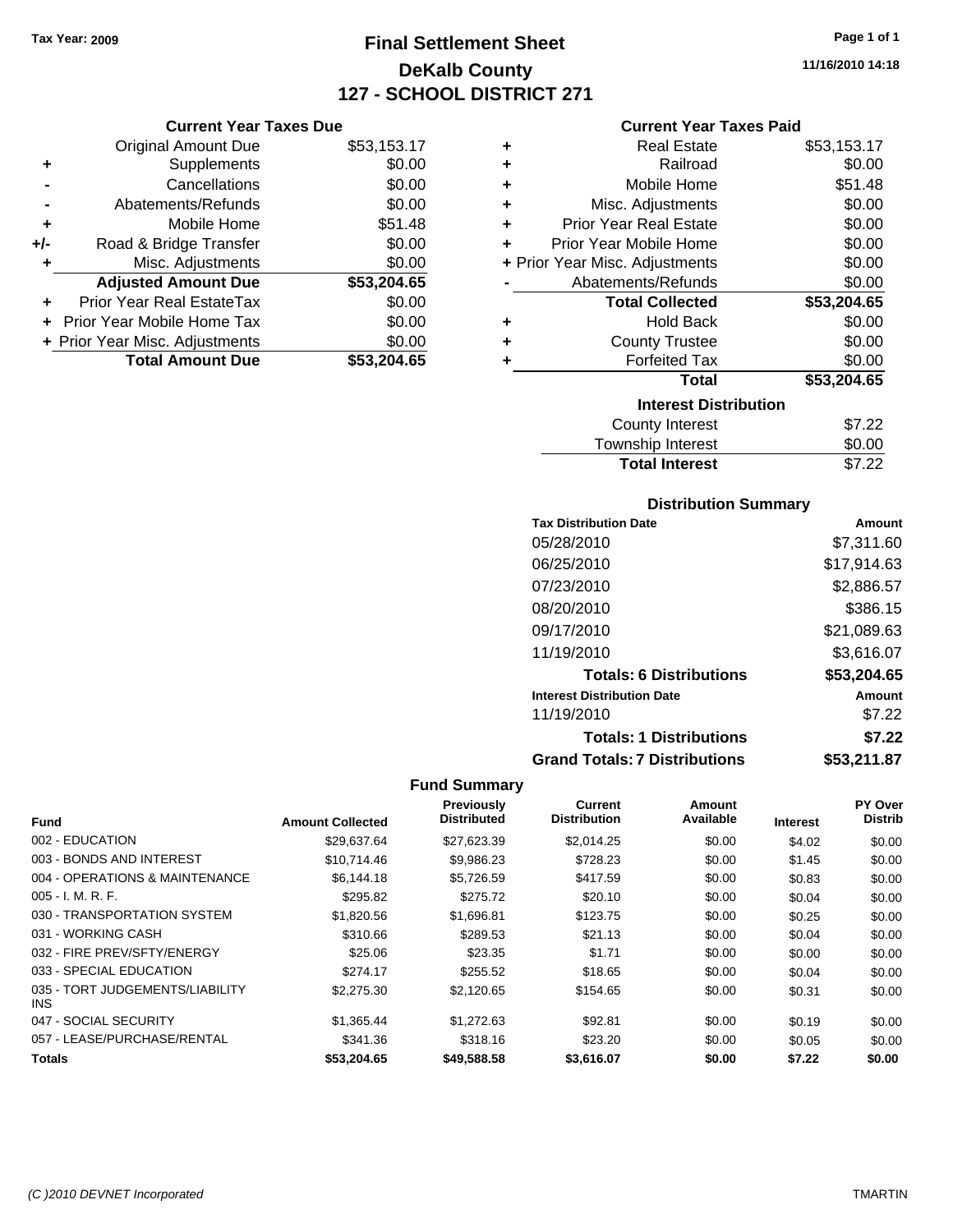# **Final Settlement Sheet Tax Year: 2009 Page 1 of 1 DeKalb County 128 - SCHOOL DISTRICT 300**

**11/16/2010 14:18**

#### **Current Year Taxes Paid**

|   | <b>Real Estate</b>             | \$5,989.59 |
|---|--------------------------------|------------|
| ٠ | Railroad                       | \$0.00     |
| ٠ | Mobile Home                    | \$0.00     |
| ٠ | Misc. Adjustments              | \$0.00     |
| ÷ | <b>Prior Year Real Estate</b>  | \$0.00     |
| ÷ | Prior Year Mobile Home         | \$0.00     |
|   | + Prior Year Misc. Adjustments | \$0.00     |
|   | Abatements/Refunds             | \$0.00     |
|   | <b>Total Collected</b>         | \$5,989.59 |
| ٠ | <b>Hold Back</b>               | \$0.00     |
| ٠ | <b>County Trustee</b>          | \$0.00     |
| ٠ | <b>Forfeited Tax</b>           | \$0.00     |
|   | <b>Total</b>                   | \$5,989.59 |
|   | <b>Interest Distribution</b>   |            |
|   | County Interest                | \$0.81     |
|   | Township Interest              | \$0.00     |
|   |                                |            |

| <b>Distribution Summary</b> |  |
|-----------------------------|--|

Total Interest \$0.81

| <b>Tax Distribution Date</b>         | Amount     |
|--------------------------------------|------------|
| 05/28/2010                           | \$2,994.80 |
| 08/20/2010                           | \$2,994.77 |
| 11/19/2010                           | \$0.02     |
| <b>Totals: 3 Distributions</b>       | \$5,989.59 |
| <b>Interest Distribution Date</b>    | Amount     |
| 11/19/2010                           | \$0.81     |
| <b>Totals: 1 Distributions</b>       | \$0.81     |
| <b>Grand Totals: 4 Distributions</b> | \$5,990.40 |

|                                               |                         | <b>Fund Summary</b>                     |                                       |                     |                 |                                  |
|-----------------------------------------------|-------------------------|-----------------------------------------|---------------------------------------|---------------------|-----------------|----------------------------------|
| <b>Fund</b>                                   | <b>Amount Collected</b> | <b>Previously</b><br><b>Distributed</b> | <b>Current</b><br><b>Distribution</b> | Amount<br>Available | <b>Interest</b> | <b>PY Over</b><br><b>Distrib</b> |
| 002 - EDUCATION                               | \$4,202.79              | \$4.202.77                              | \$0.02                                | \$0.00              | \$0.56          | \$0.00                           |
| 003 - BONDS AND INTEREST                      | \$796.06                | \$796.06                                | \$0.00                                | \$0.00              | \$0.11          | \$0.00                           |
| 004 - OPERATIONS & MAINTENANCE                | \$484.95                | \$484.95                                | \$0.00                                | \$0.00              | \$0.07          | \$0.00                           |
| $005 - I. M. R. F.$                           | \$88.14                 | \$88.14                                 | \$0.00                                | \$0.00              | \$0.01          | \$0.00                           |
| 030 - TRANSPORTATION SYSTEM                   | \$258.65                | \$258.65                                | \$0.00                                | \$0.00              | \$0.03          | \$0.00                           |
| 031 - WORKING CASH                            | \$53.70                 | \$53.70                                 | \$0.00                                | \$0.00              | \$0.01          | \$0.00                           |
| 033 - SPECIAL EDUCATION                       | \$51.74                 | \$51.74                                 | \$0.00                                | \$0.00              | \$0.01          | \$0.00                           |
| 035 - TORT JUDGEMENTS/LIABILITY<br><b>INS</b> | \$0.00                  | \$0.00                                  | \$0.00                                | \$0.00              | \$0.00          | \$0.00                           |
| 047 - SOCIAL SECURITY                         | \$88.14                 | \$88.14                                 | \$0.00                                | \$0.00              | \$0.01          | \$0.00                           |
| 109 - PRIOR YEAR ADJUSTMENT                   | $$-34.58$               | $$-34.58$                               | \$0.00                                | \$0.00              | \$0.00          | \$0.00                           |
| <b>Totals</b>                                 | \$5,989.59              | \$5,989.57                              | \$0.02                                | \$0.00              | \$0.81          | \$0.00                           |

#### **Adjusted Amount Due \$5,989.59**

| <b>Total Amount Due</b>        | \$5,989.59 |
|--------------------------------|------------|
| + Prior Year Misc. Adjustments | \$0.00     |
| + Prior Year Mobile Home Tax   | \$0.00     |
| Prior Year Real EstateTax      | \$0.00     |
|                                |            |

**Current Year Taxes Due** Original Amount Due \$5,989.59

**+** Supplements \$0.00 **-** Cancellations \$0.00 **-** Abatements/Refunds \$0.00 **+** Mobile Home \$0.00 **+/-** Road & Bridge Transfer \$0.00 **+** Misc. Adjustments \$0.00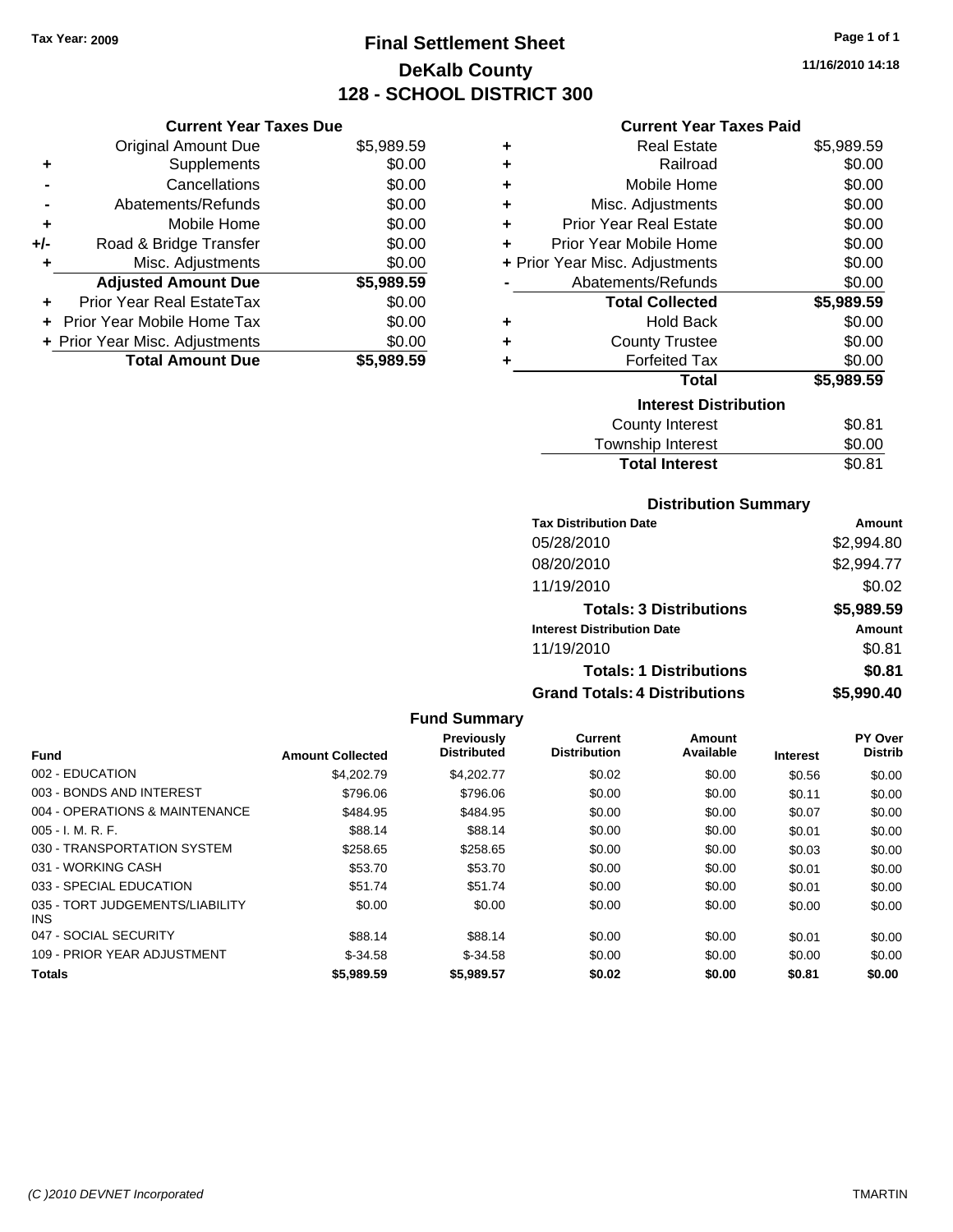# **Final Settlement Sheet Tax Year: 2009 Page 1 of 1 DeKalb County 129 - SCHOOL DISTRICT 301**

**11/16/2010 14:18**

# **Current Year Taxes Paid**

| <b>Current Year Taxes Due</b> |                                |            |  |  |
|-------------------------------|--------------------------------|------------|--|--|
|                               | Original Amount Due            | \$6,212.27 |  |  |
| ٠                             | Supplements                    | \$0.00     |  |  |
|                               | Cancellations                  | \$0.00     |  |  |
|                               | Abatements/Refunds             | \$0.00     |  |  |
| ٠                             | Mobile Home                    | \$0.00     |  |  |
| +/-                           | Road & Bridge Transfer         | \$0.00     |  |  |
|                               | Misc. Adjustments              | \$0.00     |  |  |
|                               | <b>Adjusted Amount Due</b>     | \$6,212.27 |  |  |
|                               | Prior Year Real EstateTax      | \$0.00     |  |  |
|                               | Prior Year Mobile Home Tax     | \$0.00     |  |  |
|                               | + Prior Year Misc. Adjustments | \$0.00     |  |  |
|                               | <b>Total Amount Due</b>        | \$6.212.27 |  |  |

| ٠ | <b>Real Estate</b>             | \$6,212.27 |
|---|--------------------------------|------------|
| ÷ | Railroad                       | \$0.00     |
| ÷ | Mobile Home                    | \$0.00     |
| ÷ | Misc. Adjustments              | \$0.00     |
| ٠ | <b>Prior Year Real Estate</b>  | \$0.00     |
| ٠ | Prior Year Mobile Home         | \$0.00     |
|   | + Prior Year Misc. Adjustments | \$0.00     |
|   | Abatements/Refunds             | \$0.00     |
|   | <b>Total Collected</b>         | \$6,212.27 |
| ٠ | <b>Hold Back</b>               | \$0.00     |
| ٠ | <b>County Trustee</b>          | \$0.00     |
| ٠ | <b>Forfeited Tax</b>           | \$0.00     |
|   | Total                          | \$6,212.27 |
|   | <b>Interest Distribution</b>   |            |
|   | County Interest                | \$0.84     |
|   | <b>Township Interest</b>       | \$0.00     |
|   | <b>Total Interest</b>          | \$0.84     |

#### **Distribution Summary**

| <b>Tax Distribution Date</b>         | Amount     |
|--------------------------------------|------------|
| 06/25/2010                           | \$1,985.96 |
| 09/17/2010                           | \$1,985.96 |
| 11/19/2010                           | \$2,240.35 |
| <b>Totals: 3 Distributions</b>       | \$6,212.27 |
| <b>Interest Distribution Date</b>    | Amount     |
| 11/19/2010                           | \$0.84     |
| <b>Totals: 1 Distributions</b>       | \$0.84     |
| <b>Grand Totals: 4 Distributions</b> | \$6,213.11 |

|                                |                         | <b>Fund Summary</b>              |                                |                     |                 |                                  |
|--------------------------------|-------------------------|----------------------------------|--------------------------------|---------------------|-----------------|----------------------------------|
| <b>Fund</b>                    | <b>Amount Collected</b> | Previously<br><b>Distributed</b> | Current<br><b>Distribution</b> | Amount<br>Available | <b>Interest</b> | <b>PY Over</b><br><b>Distrib</b> |
| 002 - EDUCATION                | \$4.103.74              | \$2,623.80                       | \$1,479.94                     | \$0.00              | \$0.56          | \$0.00                           |
| 003 - BONDS AND INTEREST       | \$996.29                | \$637.00                         | \$359.29                       | \$0.00              | \$0.13          | \$0.00                           |
| 004 - OPERATIONS & MAINTENANCE | \$628.32                | \$401.72                         | \$226.60                       | \$0.00              | \$0.08          | \$0.00                           |
| $005 - I. M. R. F.$            | \$126.86                | \$81.12                          | \$45.74                        | \$0.00              | \$0.02          | \$0.00                           |
| 030 - TRANSPORTATION SYSTEM    | \$204.84                | \$130.96                         | \$73.88                        | \$0.00              | \$0.03          | \$0.00                           |
| 031 - WORKING CASH             | \$8.46                  | \$5.40                           | \$3.06                         | \$0.00              | \$0.00          | \$0.00                           |
| 047 - SOCIAL SECURITY          | \$143.76                | \$91.92                          | \$51.84                        | \$0.00              | \$0.02          | \$0.00                           |
| <b>Totals</b>                  | \$6.212.27              | \$3,971.92                       | \$2,240,35                     | \$0.00              | \$0.84          | \$0.00                           |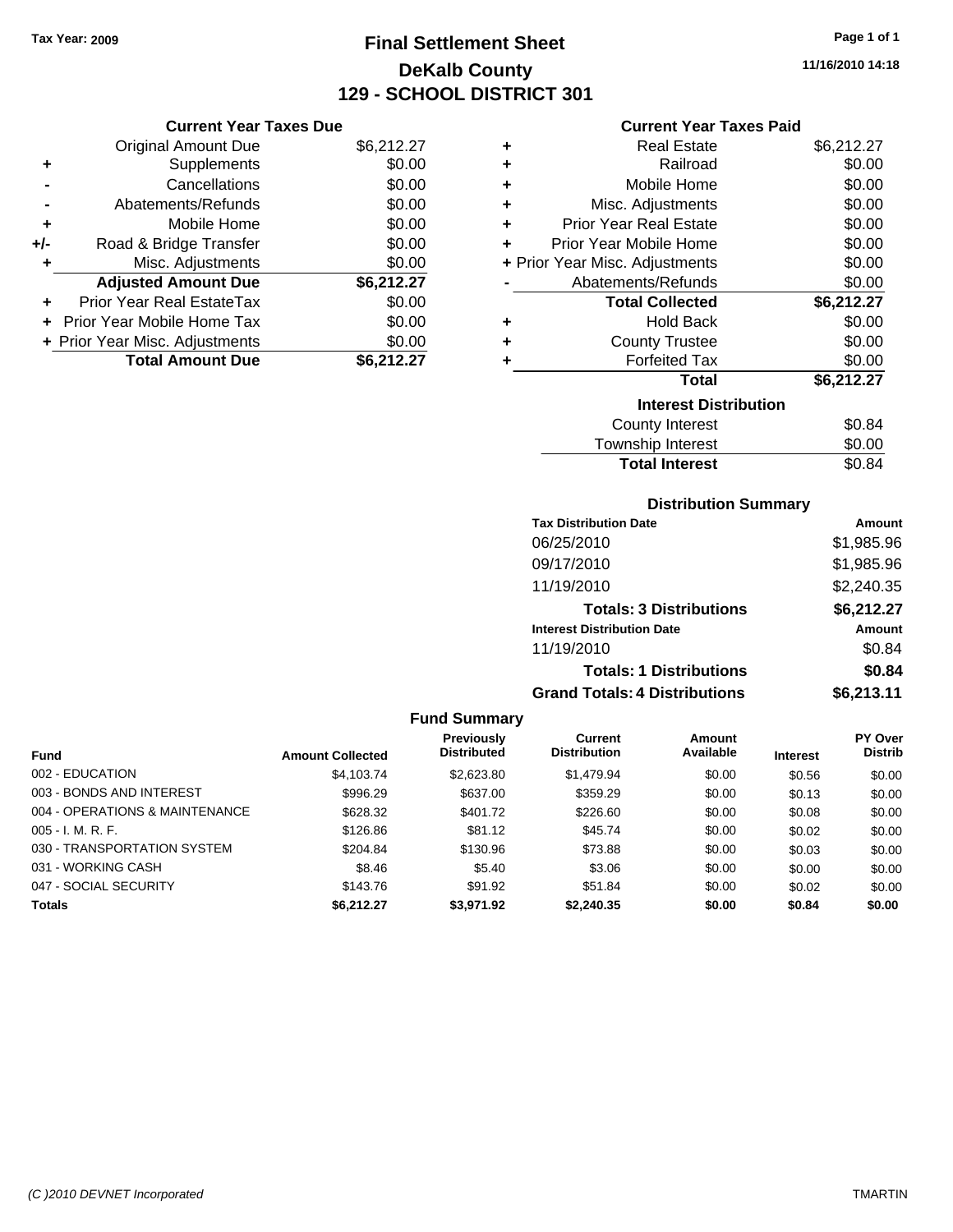**Current Year Taxes Due** Original Amount Due \$1,611,941.53

**Adjusted Amount Due \$1,610,443.89**

**Total Amount Due \$1,610,443.89**

**+** Supplements \$0.00 **-** Cancellations \$1,674.97 **-** Abatements/Refunds \$0.00 **+** Mobile Home \$177.33 **+/-** Road & Bridge Transfer \$0.00 **+** Misc. Adjustments \$0.00

**+** Prior Year Real EstateTax \$0.00 **+** Prior Year Mobile Home Tax \$0.00 **+ Prior Year Misc. Adjustments**  $$0.00$ 

# **Final Settlement Sheet Tax Year: 2009 Page 1 of 1 DeKalb County 130 - SCHOOL DISTRICT 302**

**11/16/2010 14:18**

#### **Current Year Taxes Paid**

| ٠ | <b>Real Estate</b>             | \$1,591,235.64 |
|---|--------------------------------|----------------|
| ٠ | Railroad                       | \$19,030.92    |
| ٠ | Mobile Home                    | \$177.33       |
| ÷ | Misc. Adjustments              | \$0.00         |
| ÷ | <b>Prior Year Real Estate</b>  | \$0.00         |
| ÷ | Prior Year Mobile Home         | \$0.00         |
|   | + Prior Year Misc. Adjustments | \$0.00         |
|   | Abatements/Refunds             | \$0.00         |
|   | <b>Total Collected</b>         | \$1,610,443.89 |
| ٠ | <b>Hold Back</b>               | \$0.00         |
| ÷ | <b>County Trustee</b>          | \$0.00         |
| ٠ | <b>Forfeited Tax</b>           | \$0.00         |
|   | <b>Total</b>                   | \$1,610,443.89 |
|   | <b>Interest Distribution</b>   |                |
|   | <b>County Interest</b>         | \$218.59       |

| <b>Total Interest</b> | \$218.59 |
|-----------------------|----------|
| Township Interest     | \$0.00   |
| County Interest       | \$218.59 |

#### **Distribution Summary**

| <b>Tax Distribution Date</b>         | Amount         |
|--------------------------------------|----------------|
| 05/28/2010                           | \$161,156.31   |
| 06/25/2010                           | \$652,281.32   |
| 07/23/2010                           | \$13,347.93    |
| 08/20/2010                           | \$83,350.47    |
| 09/17/2010                           | \$648,620.27   |
| 11/19/2010                           | \$51,687.59    |
| <b>Totals: 6 Distributions</b>       | \$1,610,443.89 |
| <b>Interest Distribution Date</b>    | Amount         |
| 11/19/2010                           | \$218.59       |
| <b>Totals: 1 Distributions</b>       | \$218.59       |
| <b>Grand Totals: 7 Distributions</b> | \$1,610,662.48 |

|                                |                         | Previously         | <b>Current</b>      | Amount    |                 | PY Over        |
|--------------------------------|-------------------------|--------------------|---------------------|-----------|-----------------|----------------|
| <b>Fund</b>                    | <b>Amount Collected</b> | <b>Distributed</b> | <b>Distribution</b> | Available | <b>Interest</b> | <b>Distrib</b> |
| 002 - EDUCATION                | \$1,074,088.78          | \$1,039,615.64     | \$34,473.14         | \$0.00    | \$145.78        | \$0.00         |
| 003 - BONDS AND INTEREST       | \$293.782.01            | \$284,353.01       | \$9,429.00          | \$0.00    | \$39.88         | \$0.00         |
| 004 - OPERATIONS & MAINTENANCE | \$125,733,79            | \$121,698.34       | \$4,035.45          | \$0.00    | \$17.07         | \$0.00         |
| $005 - I. M. R. F.$            | \$19.151.40             | \$18,536.72        | \$614.68            | \$0.00    | \$2.60          | \$0.00         |
| 030 - TRANSPORTATION SYSTEM    | \$53,888.67             | \$52,159.11        | \$1,729.56          | \$0.00    | \$7.31          | \$0.00         |
| 031 - WORKING CASH             | \$4,204.87              | \$4,069.90         | \$134.97            | \$0.00    | \$0.57          | \$0.00         |
| 033 - SPECIAL EDUCATION        | \$7,259.88              | \$7,026.87         | \$233.01            | \$0.00    | \$0.99          | \$0.00         |
| 047 - SOCIAL SECURITY          | \$32,334.49             | \$31.296.71        | \$1,037.78          | \$0.00    | \$4.39          | \$0.00         |
| <b>Totals</b>                  | \$1,610,443.89          | \$1,558,756.30     | \$51.687.59         | \$0.00    | \$218.59        | \$0.00         |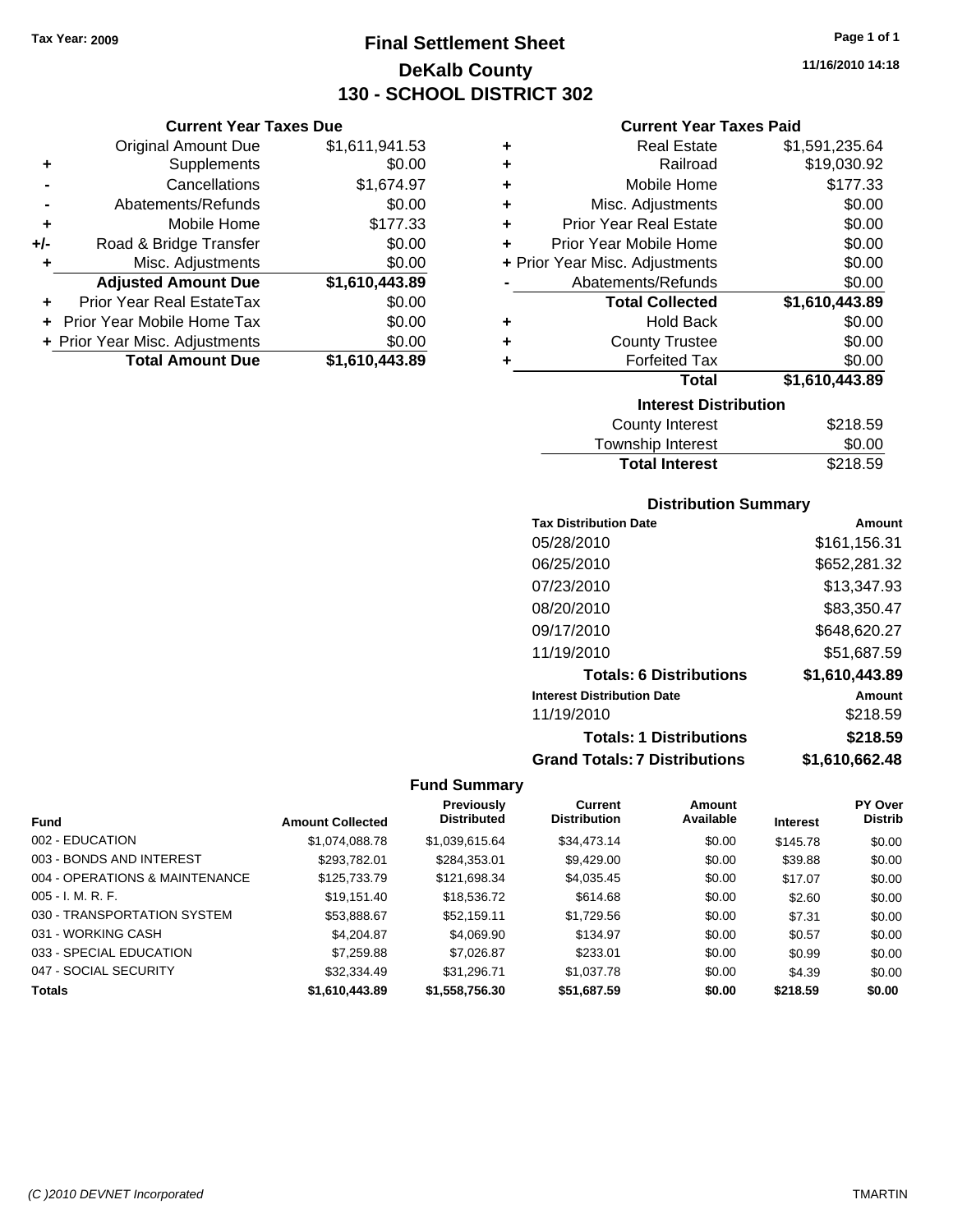**Current Year Taxes Due** Original Amount Due \$9,184,067.06

**Adjusted Amount Due \$9,152,296.55**

**Total Amount Due \$9,153,918.29**

**+** Supplements \$0.00 **-** Cancellations \$36,424.16 **-** Abatements/Refunds \$65.56 **+** Mobile Home \$4,331.71 **+/-** Road & Bridge Transfer \$0.00 **+** Misc. Adjustments \$387.50

**+** Prior Year Real EstateTax \$1,649.51 **+** Prior Year Mobile Home Tax (\$27.77) **+ Prior Year Misc. Adjustments**  $$0.00$ 

# **Final Settlement Sheet Tax Year: 2009 Page 1 of 2 DeKalb County 131 - SCHOOL DISTRICT 424**

**11/16/2010 14:18**

#### **Current Year Taxes Paid**

| ٠                            | <b>Real Estate</b>             | \$9,103,790.94 |  |  |
|------------------------------|--------------------------------|----------------|--|--|
| ٠                            | Railroad                       | \$42,938.68    |  |  |
| ٠                            | Mobile Home                    | \$4,331.71     |  |  |
| ٠                            | Misc. Adjustments              | \$387.50       |  |  |
| ٠                            | <b>Prior Year Real Estate</b>  | \$1,649.51     |  |  |
| ٠                            | Prior Year Mobile Home         | (\$27.77)      |  |  |
|                              | + Prior Year Misc. Adjustments | \$0.00         |  |  |
|                              | Abatements/Refunds             | \$65.56        |  |  |
|                              | <b>Total Collected</b>         | \$9,153,005.01 |  |  |
| ٠                            | Hold Back                      | \$0.00         |  |  |
| ٠                            | <b>County Trustee</b>          | \$913.28       |  |  |
|                              | <b>Forfeited Tax</b>           | \$0.00         |  |  |
|                              | <b>Total</b>                   | \$9,153,918.29 |  |  |
| <b>Interest Distribution</b> |                                |                |  |  |
|                              | County Interest                | \$1.242.37     |  |  |

| <b>Total Interest</b> | \$1,242.37 |
|-----------------------|------------|
| Township Interest     | \$0.00     |
| County Interest       | \$1,242.37 |

#### **Distribution Summary**

| <b>Tax Distribution Date</b>         | Amount         |
|--------------------------------------|----------------|
| 05/28/2010                           | \$1,106,285.13 |
| 06/25/2010                           | \$3,584,582.24 |
| 07/23/2010                           | \$103,715.51   |
| 08/20/2010                           | \$485,634.15   |
| 09/17/2010                           | \$3,408,385.50 |
| 11/19/2010                           | \$464,402.48   |
| <b>Totals: 6 Distributions</b>       | \$9,153,005.01 |
| <b>Interest Distribution Date</b>    | Amount         |
| 11/19/2010                           | \$1,242.37     |
| <b>Totals: 1 Distributions</b>       | \$1,242.37     |
| <b>Grand Totals: 7 Distributions</b> | \$9,154,247.38 |

#### **Fund Summary**

|                                         |                         | <b>Previously</b>  | Current             | Amount    |                 | PY Over        |
|-----------------------------------------|-------------------------|--------------------|---------------------|-----------|-----------------|----------------|
| <b>Fund</b>                             | <b>Amount Collected</b> | <b>Distributed</b> | <b>Distribution</b> | Available | <b>Interest</b> | <b>Distrib</b> |
| 002 - EDUCATION                         | \$4,394,101.42          | \$4,171,154.76     | \$222,946.66        | \$0.00    | \$596.43        | \$0.00         |
| 003 - BONDS AND INTEREST                | \$1,816,898.96          | \$1,724,713.68     | \$92,185.28         | \$0.00    | \$246.61        | \$0.00         |
| 004 - OPERATIONS & MAINTENANCE          | \$1,521,796.92          | \$1,444,584,44     | \$77,212.48         | \$0.00    | \$206.56        | \$0.00         |
| $005 - I. M. R. F.$                     | \$277,546.57            | \$263,464.48       | \$14,082.09         | \$0.00    | \$37.67         | \$0.00         |
| 030 - TRANSPORTATION SYSTEM             | \$393.185.63            | \$373,236.31       | \$19,949.32         | \$0.00    | \$53.37         | \$0.00         |
| 031 - WORKING CASH                      | \$92,527.73             | \$87,833.08        | \$4,694.65          | \$0.00    | \$12.56         | \$0.00         |
| 032 - FIRE PREV/SFTY/ENERGY             | \$18,516.51             | \$17,577.02        | \$939.49            | \$0.00    | \$2.51          | \$0.00         |
| 033 - SPECIAL EDUCATION                 | \$78.651.78             | \$74.661.19        | \$3,990.59          | \$0.00    | \$10.68         | \$0.00         |
| 035 - TORT JUDGEMENTS/LIABILITY<br>INS. | \$166,548.08            | \$158,097.82       | \$8,450.26          | \$0.00    | \$22.61         | \$0.00         |
| 047 - SOCIAL SECURITY                   | \$346,953.81            | \$329,350.18       | \$17,603.63         | \$0.00    | \$47.09         | \$0.00         |
| 057 - LEASE/PURCHASE/RENTAL             | \$46,277.60             | \$43.929.57        | \$2,348.03          | \$0.00    | \$6.28          | \$0.00         |
| <b>Totals</b>                           | \$9,153,005.01          | \$8,688,602.53     | \$464,402.48        | \$0.00    | \$1,242.37      | \$0.00         |

### **Miscellaneous Adjustment Detail**

| Year Source             | <b>Account Type</b> | <b>Amount Adiustment Description</b>           |
|-------------------------|---------------------|------------------------------------------------|
| 2009 RE - Real Estate   | Back Tax Collected  | \$387.50 Capes Redemption 03-19-377-001 by TBA |
| <b>Totals 1 entries</b> |                     | \$387.50                                       |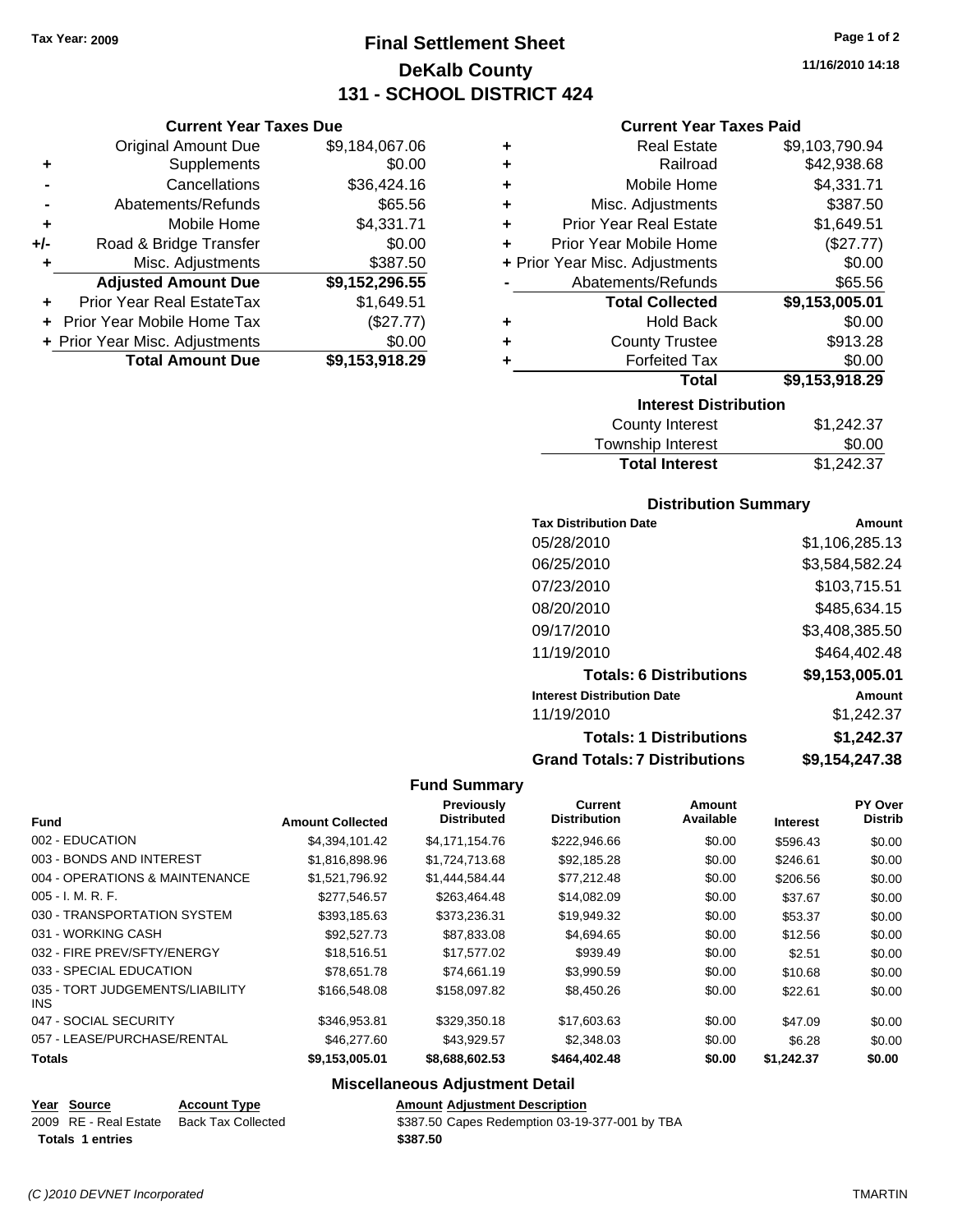# **Final Settlement Sheet Tax Year: 2009 Page 2 of 2 DeKalb County**

**11/16/2010 14:18**

### **Abatement Detail**

**Totals \$65.56 1 entries**

**Year Source Account Type Amount Adjustment Description**<br> **2009** RE - Real Estate RE Abatement **Amount** 565.56 03-19-401-005 2008 PTAI \$65.56 03-19-401-005 2008 PTAB REFUND by TBA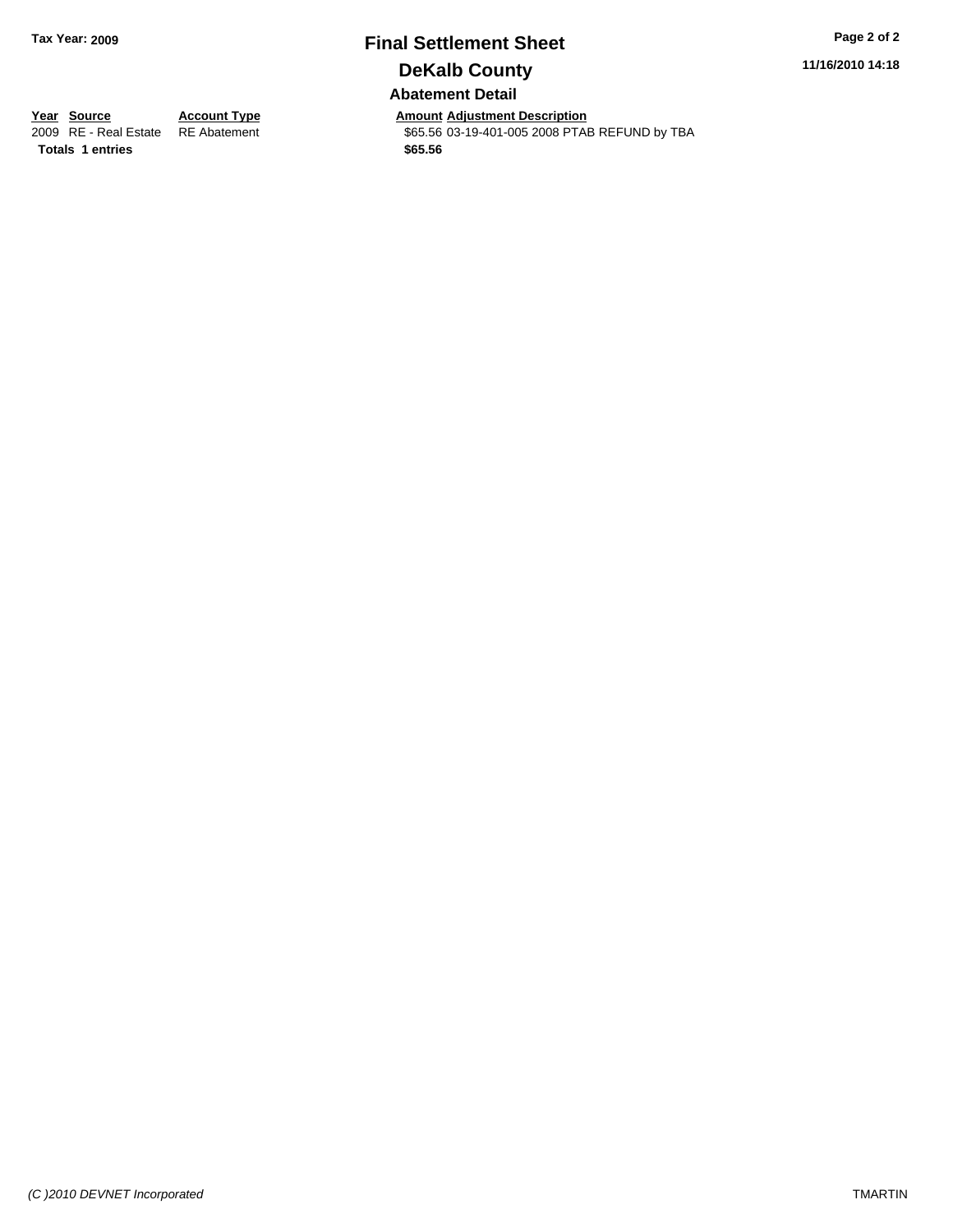**Current Year Taxes Due** Original Amount Due \$5,920,659.19

**Adjusted Amount Due \$5,917,226.37**

**Total Amount Due \$5,917,226.37**

**+** Supplements \$0.00 **-** Cancellations \$5,481.24 **-** Abatements/Refunds \$0.00 **+** Mobile Home \$890.79 **+/-** Road & Bridge Transfer \$0.00 **+** Misc. Adjustments \$1,157.63

**+** Prior Year Real EstateTax \$0.00 **+** Prior Year Mobile Home Tax \$0.00 **+ Prior Year Misc. Adjustments**  $$0.00$ 

# **Final Settlement Sheet Tax Year: 2009 Page 1 of 2 DeKalb County 132 - SCHOOL DISTRICT 425**

**11/16/2010 14:18**

#### **Current Year Taxes Paid**

| ٠                              | <b>Real Estate</b>            | \$5,825,711.50 |
|--------------------------------|-------------------------------|----------------|
| ٠                              | Railroad                      | \$88,368.26    |
|                                |                               |                |
| ÷                              | Mobile Home                   | \$890.79       |
| ٠                              | Misc. Adjustments             | \$1,157.63     |
| ÷                              | <b>Prior Year Real Estate</b> | \$0.00         |
| ÷                              | Prior Year Mobile Home        | \$0.00         |
| + Prior Year Misc. Adjustments |                               | \$0.00         |
|                                | Abatements/Refunds            | \$0.00         |
|                                | <b>Total Collected</b>        | \$5,916,128.18 |
| ٠                              | <b>Hold Back</b>              | \$0.00         |
| ÷                              | <b>County Trustee</b>         | \$1,098.19     |
| ٠                              | <b>Forfeited Tax</b>          | \$0.00         |
|                                | Total                         | \$5,917,226.37 |
|                                | <b>Interest Distribution</b>  |                |
|                                | County Intornet               | <b>¢</b> ደባባ አ |

| <b>Total Interest</b> | \$803.01 |
|-----------------------|----------|
| Township Interest     | \$0.00   |
| County Interest       | \$803.01 |

#### **Distribution Summary**

| <b>Tax Distribution Date</b>         | Amount         |
|--------------------------------------|----------------|
| 05/28/2010                           | \$620,500.98   |
| 06/25/2010                           | \$2,441,775.23 |
| 07/23/2010                           | \$81,312.66    |
| 08/20/2010                           | \$280,781.16   |
| 09/17/2010                           | \$2,203,876.73 |
| 11/19/2010                           | \$287,881.42   |
| <b>Totals: 6 Distributions</b>       | \$5,916,128.18 |
| <b>Interest Distribution Date</b>    | Amount         |
| 11/19/2010                           | \$803.01       |
| <b>Totals: 1 Distributions</b>       | \$803.01       |
| <b>Grand Totals: 7 Distributions</b> | \$5,916,931.19 |

#### **Fund Summary**

|                                         |                         | <b>Previously</b><br><b>Distributed</b> | <b>Current</b><br><b>Distribution</b> | Amount<br>Available |                 | PY Over<br><b>Distrib</b> |
|-----------------------------------------|-------------------------|-----------------------------------------|---------------------------------------|---------------------|-----------------|---------------------------|
| <b>Fund</b>                             | <b>Amount Collected</b> |                                         |                                       |                     | <b>Interest</b> |                           |
| 002 - EDUCATION                         | \$3,960,540.19          | \$3,767,818.53                          | \$192,721.66                          | \$0.00              | \$537.56        | \$0.00                    |
| 003 - BONDS AND INTEREST                | \$451.708.21            | \$429,727.89                            | \$21,980.32                           | \$0.00              | \$61.31         | \$0.00                    |
| 004 - OPERATIONS & MAINTENANCE          | \$938,800.81            | \$893,118.35                            | \$45,682.46                           | \$0.00              | \$127.43        | \$0.00                    |
| $005 - I. M. R. F.$                     | \$80,648.66             | \$76,724.26                             | \$3,924.40                            | \$0.00              | \$10.95         | \$0.00                    |
| 030 - TRANSPORTATION SYSTEM             | \$215.909.10            | \$205,402.87                            | \$10,506.23                           | \$0.00              | \$29.31         | \$0.00                    |
| 031 - WORKING CASH                      | \$0.00                  | \$0.00                                  | \$0.00                                | \$0.00              | \$0.00          | \$0.00                    |
| 032 - FIRE PREV/SFTY/ENERGY             | \$125.179.35            | \$119,088,07                            | \$6,091.28                            | \$0.00              | \$16.99         | \$0.00                    |
| 033 - SPECIAL EDUCATION                 | \$0.00                  | \$0.00                                  | \$0.00                                | \$0.00              | \$0.00          | \$0.00                    |
| 035 - TORT JUDGEMENTS/LIABILITY<br>INS. | \$0.00                  | \$0.00                                  | \$0.00                                | \$0.00              | \$0.00          | \$0.00                    |
| 047 - SOCIAL SECURITY                   | \$143.341.86            | \$136,366.79                            | \$6,975.07                            | \$0.00              | \$19.46         | \$0.00                    |
| 057 - LEASE/PURCHASE/RENTAL             | \$0.00                  | \$0.00                                  | \$0.00                                | \$0.00              | \$0.00          | \$0.00                    |
| <b>Totals</b>                           | \$5,916,128.18          | \$5,628,246.76                          | \$287,881.42                          | \$0.00              | \$803.01        | \$0.00                    |

#### **Miscellaneous Adjustment Detail**

#### **Year Source Account Type Amount Adjustment Description**

2009 RE - Real Estate Paymt In Lieu of Tax \$612.92 Sequoya Apartments by TBA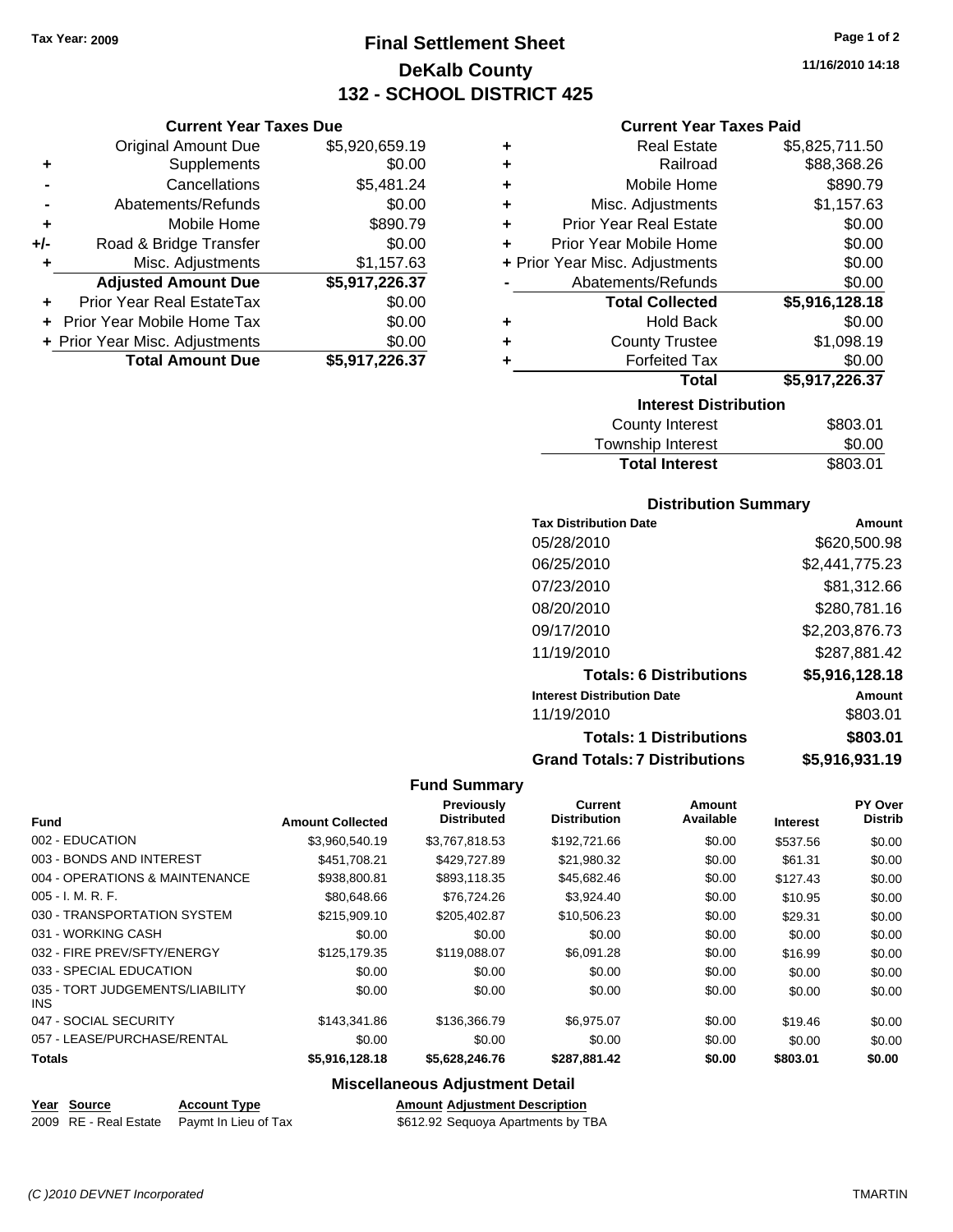# **Final Settlement Sheet Tax Year: 2009 Page 2 of 2 DeKalb County**

**11/16/2010 14:18**

## **Miscellaneous Adjustment Detail**

**<u>Year Source</u> Account Type**<br> **Adding RE - Real Estate** Back Tax Collected

Amount Adjustment Description<br>\$544.71 McCord Redemption 14-15-351-002 by TBA **Totals \$1,157.63 2 entries**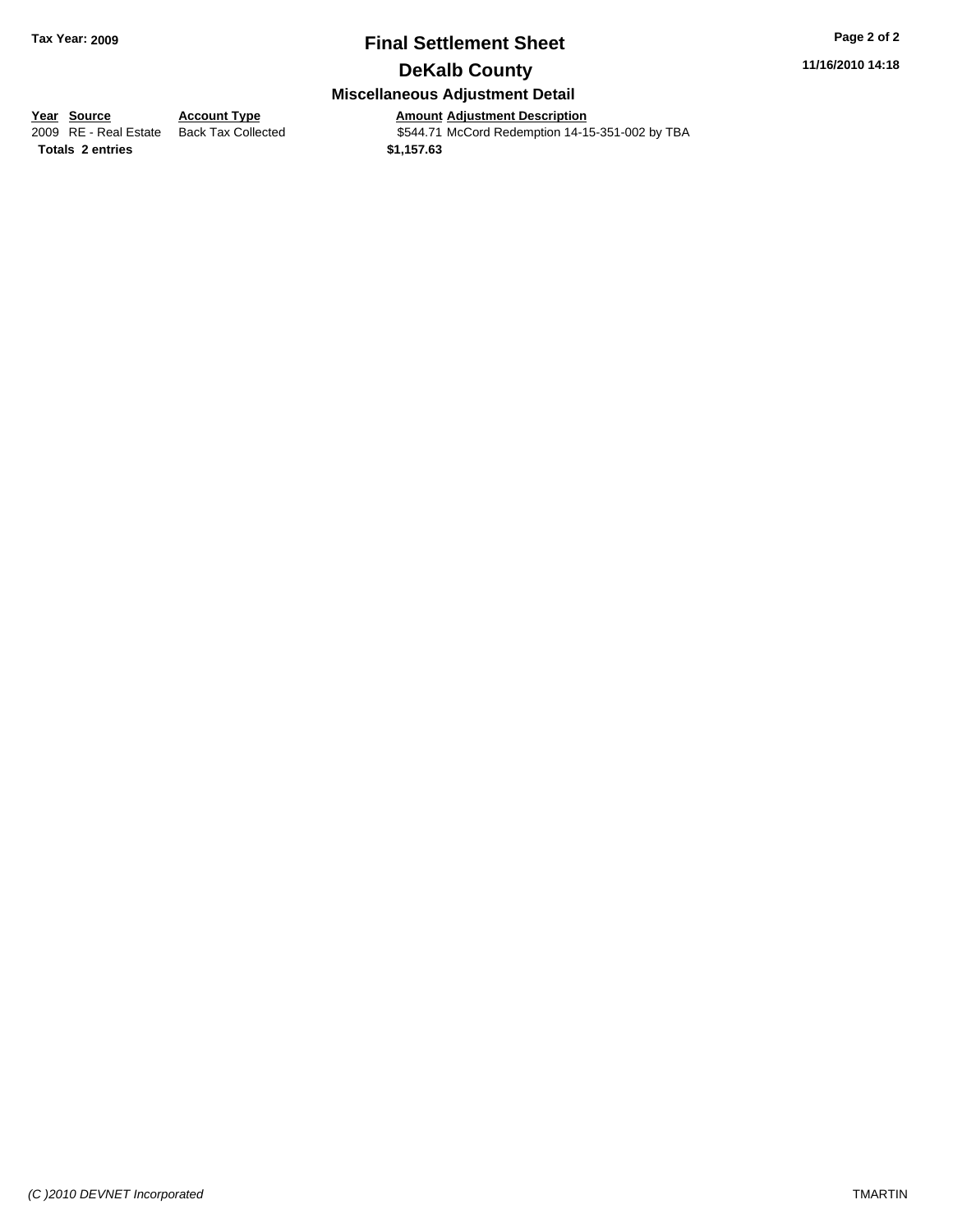**Current Year Taxes Due** Original Amount Due \$3,889,258.73

**Adjusted Amount Due \$3,884,374.79**

**Total Amount Due \$3,884,374.79**

**+** Supplements \$0.00 **-** Cancellations \$4,928.53 **-** Abatements/Refunds \$0.00 **+** Mobile Home \$0.00 **+/-** Road & Bridge Transfer \$0.00 **+** Misc. Adjustments \$44.59

**+** Prior Year Real EstateTax \$0.00 **+** Prior Year Mobile Home Tax \$0.00 **+ Prior Year Misc. Adjustments**  $$0.00$ 

# **Final Settlement Sheet Tax Year: 2009 Page 1 of 2 DeKalb County 133 - SCHOOL DISTRICT 426**

**11/16/2010 14:18**

#### **Current Year Taxes Paid**

| ٠ | <b>Real Estate</b>             | \$3,864,175.66 |
|---|--------------------------------|----------------|
| ٠ | Railroad                       | \$20,154.54    |
| ٠ | Mobile Home                    | \$0.00         |
| ÷ | Misc. Adjustments              | \$44.59        |
| ÷ | <b>Prior Year Real Estate</b>  | \$0.00         |
| ÷ | Prior Year Mobile Home         | \$0.00         |
|   | + Prior Year Misc. Adjustments | \$0.00         |
|   | Abatements/Refunds             | \$0.00         |
|   | <b>Total Collected</b>         | \$3,884,374.79 |
| ٠ | <b>Hold Back</b>               | \$0.00         |
| ٠ | <b>County Trustee</b>          | \$0.00         |
| ٠ | <b>Forfeited Tax</b>           | \$0.00         |
|   | <b>Total</b>                   | \$3,884,374.79 |
|   | <b>Interest Distribution</b>   |                |
|   | <b>County Interest</b>         | \$527.24       |

| <b>Total Interest</b> | \$527.24       |
|-----------------------|----------------|
| Township Interest     | \$0.00         |
| <b>COUTTY THEFEST</b> | <b>JUZ7.24</b> |

#### **Distribution Summary**

| <b>Tax Distribution Date</b>         | Amount         |
|--------------------------------------|----------------|
| 05/28/2010                           | \$415,857.82   |
| 06/25/2010                           | \$1,562,816.46 |
| 07/23/2010                           | \$34,567.60    |
| 08/20/2010                           | \$211,112.61   |
| 09/17/2010                           | \$1,489,742.75 |
| 11/19/2010                           | \$170.277.55   |
| <b>Totals: 6 Distributions</b>       | \$3,884,374.79 |
| <b>Interest Distribution Date</b>    | Amount         |
| 11/19/2010                           | \$527.24       |
| <b>Totals: 1 Distributions</b>       | \$527.24       |
| <b>Grand Totals: 7 Distributions</b> | \$3,884,902.03 |

#### **Fund Summary**

|                                         |                         | Previously         | <b>Current</b><br><b>Distribution</b> | Amount    |                 | PY Over        |
|-----------------------------------------|-------------------------|--------------------|---------------------------------------|-----------|-----------------|----------------|
| <b>Fund</b>                             | <b>Amount Collected</b> | <b>Distributed</b> |                                       | Available | <b>Interest</b> | <b>Distrib</b> |
| 002 - EDUCATION                         | \$2,424,028.57          | \$2.317.767.54     | \$106,261.03                          | \$0.00    | \$329.02        | \$0.00         |
| 003 - BONDS AND INTEREST                | \$534,890.06            | \$511,442.34       | \$23,447.72                           | \$0.00    | \$72.60         | \$0.00         |
| 004 - OPERATIONS & MAINTENANCE          | \$471.745.66            | \$451,065.96       | \$20,679.70                           | \$0.00    | \$64.03         | \$0.00         |
| $005 - I. M. R. F.$                     | \$54,054.95             | \$51,685.38        | \$2,369.57                            | \$0.00    | \$7.34          | \$0.00         |
| 030 - TRANSPORTATION SYSTEM             | \$145.151.32            | \$138,788,39       | \$6.362.93                            | \$0.00    | \$19.70         | \$0.00         |
| 031 - WORKING CASH                      | \$36.291.71             | \$34,700.80        | \$1,590.91                            | \$0.00    | \$4.93          | \$0.00         |
| 032 - FIRE PREV/SFTY/ENERGY             | \$0.00                  | \$0.00             | \$0.00                                | \$0.00    | \$0.00          | \$0.00         |
| 033 - SPECIAL EDUCATION                 | \$29,035.70             | \$27,762.88        | \$1,272.82                            | \$0.00    | \$3.94          | \$0.00         |
| 035 - TORT JUDGEMENTS/LIABILITY<br>INS. | \$90.086.42             | \$86,137,33        | \$3,949.09                            | \$0.00    | \$12.23         | \$0.00         |
| 047 - SOCIAL SECURITY                   | \$99.090.40             | \$94.746.62        | \$4.343.78                            | \$0.00    | \$13.45         | \$0.00         |
| 057 - LEASE/PURCHASE/RENTAL             | \$0.00                  | \$0.00             | \$0.00                                | \$0.00    | \$0.00          | \$0.00         |
| <b>Totals</b>                           | \$3,884,374.79          | \$3,714,097.24     | \$170,277.55                          | \$0.00    | \$527.24        | \$0.00         |

### **Miscellaneous Adjustment Detail**

#### **Year Source Account Type Amount Adjustment Description**

2009 RE - Real Estate Back Tax Collected \$10.48 Pearson Redemption 01-26-180-044 by TBA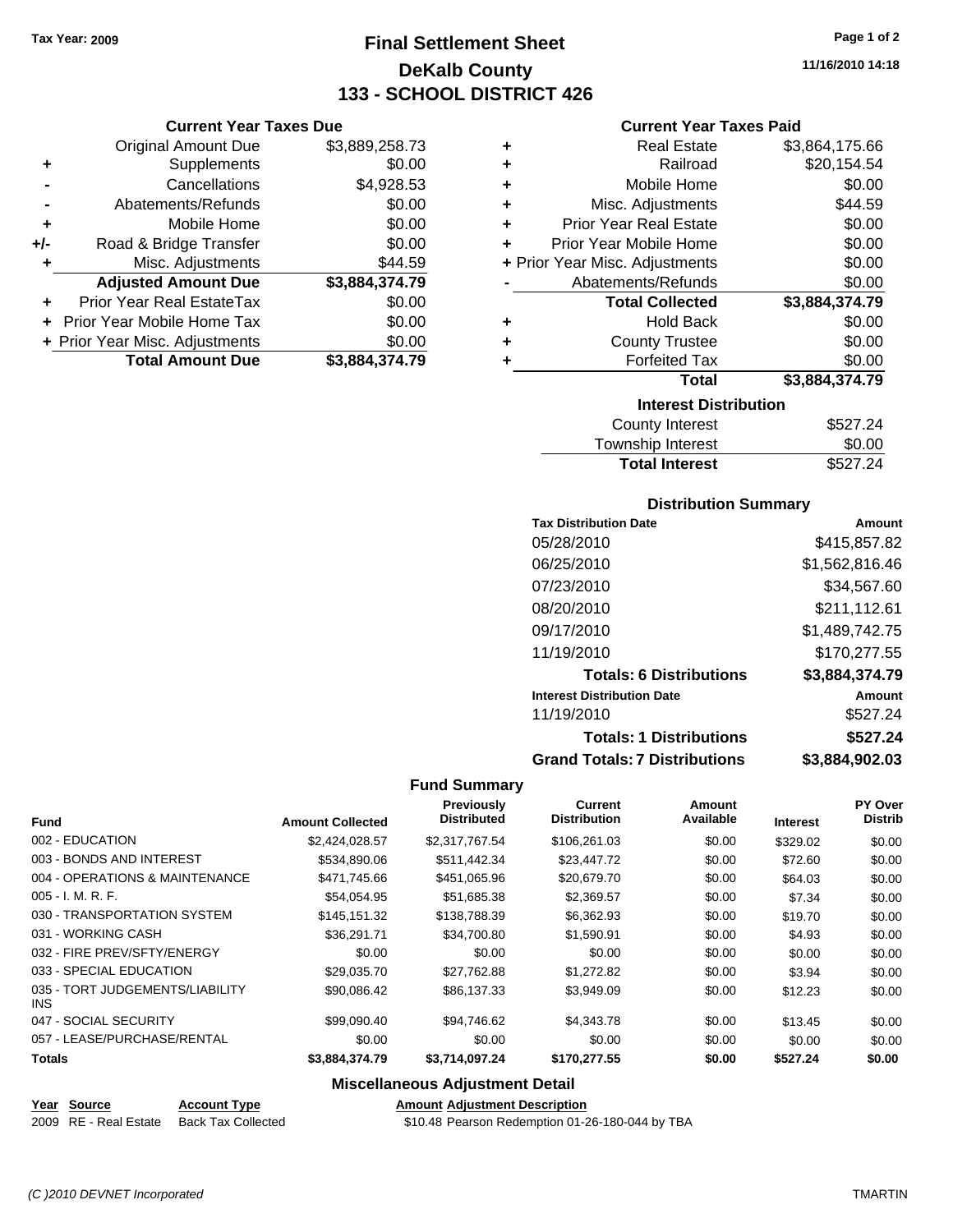# **Final Settlement Sheet Tax Year: 2009 Page 2 of 2**

**11/16/2010 14:18**

## **DeKalb County**

**Miscellaneous Adjustment Detail**

**<u>Year Source</u> <b>Account Type Amount Adjustment Description**<br> **Amount Adjustment Description**<br> **Amount Adjustment** Description \$34.11 Resource Bank Redemption 01-26-180-040 by TBA

**Totals \$44.59 2 entries**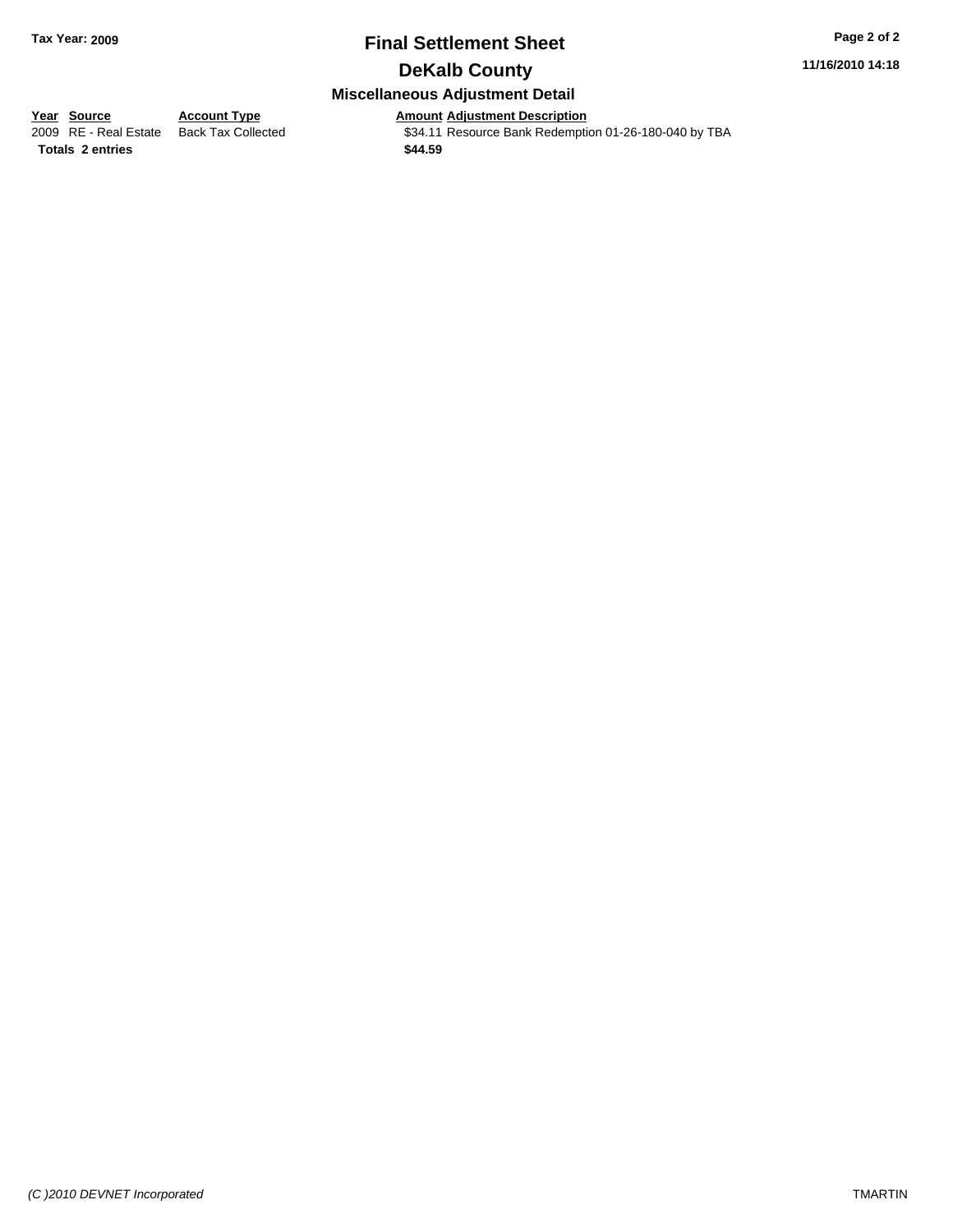**Current Year Taxes Due** Original Amount Due \$28,097,776.07

**Adjusted Amount Due \$27,979,539.90**

**Total Amount Due \$27,904,786.62**

**+** Supplements \$198.85 **-** Cancellations \$133,796.13 - Abatements/Refunds \$50,356.66 **+** Mobile Home \$5,149.62 **+/-** Road & Bridge Transfer \$0.00 **+** Misc. Adjustments \$60,568.15

**+** Prior Year Real EstateTax (\$74,908.19) **+** Prior Year Mobile Home Tax \$0.00 **+ Prior Year Misc. Adjustments \$154.91** 

# **Final Settlement Sheet Tax Year: 2009 Page 1 of 2 DeKalb County 134 - SCHOOL DISTRICT 427**

|                                | <b>Current Year Taxes Paid</b> |                  |  |  |  |
|--------------------------------|--------------------------------|------------------|--|--|--|
| ٠                              | <b>Real Estate</b>             | \$27,945,731.28  |  |  |  |
| ÷                              | Railroad                       | \$3,890.32       |  |  |  |
| ٠                              | Mobile Home                    | \$5,067.89       |  |  |  |
| ÷                              | Misc. Adjustments              | \$60,568.15      |  |  |  |
| ÷                              | <b>Prior Year Real Estate</b>  | (\$74,908.19)    |  |  |  |
| ÷                              | Prior Year Mobile Home         | \$0.00           |  |  |  |
| + Prior Year Misc. Adjustments |                                | \$154.91         |  |  |  |
|                                | Abatements/Refunds             | \$50,356.66      |  |  |  |
|                                | <b>Total Collected</b>         | \$27,890,147.70  |  |  |  |
| ٠                              | <b>Hold Back</b>               | \$0.00           |  |  |  |
| ٠                              | <b>County Trustee</b>          | \$10,644.15      |  |  |  |
| ٠                              | <b>Forfeited Tax</b>           | \$3,994.77       |  |  |  |
|                                | <b>Total</b>                   | \$27,904,786.62  |  |  |  |
|                                | <b>Interest Distribution</b>   |                  |  |  |  |
|                                |                                | <u>ດດັສດດ ເເ</u> |  |  |  |

| <b>Total Interest</b> | \$3,792.44 |
|-----------------------|------------|
| Township Interest     | \$0.00     |
| County Interest       | \$3,792.44 |

#### **Distribution Summary**

| <b>Tax Distribution Date</b>         | Amount          |
|--------------------------------------|-----------------|
| 05/28/2010                           | \$3.146.558.95  |
| 06/25/2010                           | \$10,984,615.26 |
| 07/23/2010                           | \$243,117.72    |
| 08/20/2010                           | \$1,531,205.72  |
| 09/17/2010                           | \$10,845,461.66 |
| 11/19/2010                           | \$1,139,188.39  |
| <b>Totals: 6 Distributions</b>       | \$27,890,147.70 |
| <b>Interest Distribution Date</b>    | Amount          |
| 11/19/2010                           | \$3,792.44      |
| <b>Totals: 1 Distributions</b>       | \$3,792.44      |
| <b>Grand Totals: 7 Distributions</b> | \$27,893,940.14 |

#### **Fund Summary**

| <b>Fund</b>                    | <b>Amount Collected</b> | Previously<br><b>Distributed</b> | <b>Current</b><br><b>Distribution</b> | Amount<br>Available | <b>Interest</b> | PY Over<br><b>Distrib</b> |
|--------------------------------|-------------------------|----------------------------------|---------------------------------------|---------------------|-----------------|---------------------------|
| 002 - EDUCATION                | \$16,671,558.91         | \$15,990,599.91                  | \$680,959,00                          | \$0.00              | \$2,266.97      | \$0.00                    |
| 003 - BONDS AND INTEREST       | \$5.951.534.40          | \$5.708.440.70                   | \$243,093.70                          | \$0.00              | \$809.28        | \$0.00                    |
| 004 - OPERATIONS & MAINTENANCE | \$2,655,532.51          | \$2,547,065.84                   | \$108,466.67                          | \$0.00              | \$361.09        | \$0.00                    |
| 005 - I. M. R. F.              | \$478,818,06            | \$459,260.46                     | \$19,557.60                           | \$0.00              | \$65.11         | \$0.00                    |
| 030 - TRANSPORTATION SYSTEM    | \$988.705.73            | \$948.321.49                     | \$40.384.24                           | \$0.00              | \$134.44        | \$0.00                    |
| 031 - WORKING CASH             | \$28,420.06             | \$27.259.24                      | \$1,160.82                            | \$0.00              | \$3.86          | \$0.00                    |
| 032 - FIRE PREV/SFTY/ENERGY    | \$28,420.06             | \$27,259.24                      | \$1.160.82                            | \$0.00              | \$3.86          | \$0.00                    |
| 033 - SPECIAL EDUCATION        | \$189,206.77            | \$181,478.52                     | \$7,728.25                            | \$0.00              | \$25.73         | \$0.00                    |
| 047 - SOCIAL SECURITY          | \$653,466.16            | \$626,774.98                     | \$26,691.18                           | \$0.00              | \$88.86         | \$0.00                    |
| 057 - LEASE/PURCHASE/RENTAL    | \$244.485.04            | \$234.498.93                     | \$9.986.11                            | \$0.00              | \$33.24         | \$0.00                    |
| <b>Totals</b>                  | \$27,890,147.70         | \$26,750,959.31                  | \$1,139,188.39                        | \$0.00              | \$3,792.44      | \$0.00                    |

#### **Miscellaneous Adjustment Detail**

#### **Year Source Account Type Amount Adjustment Description**

|  | . |                                            |  |
|--|---|--------------------------------------------|--|
|  |   | 2009 RE - Real Estate Back Tax Collected   |  |
|  |   | 2009 MH - Mobile Home Back Tax Collected   |  |
|  |   | 2009 MH - Mobile Home Back Tax Collected   |  |
|  |   | 2009 RE - Real Estate Paymt In Lieu of Tax |  |
|  |   | 2009 RE - Real Estate Paymt In Lieu of Tax |  |

\$50,256.55 Eagle Home Nature's Crossing Redemption 58 Parcels by TBA \$39.37 Morales Redemption 06-33-400-039-0013B Mobile Home by TBA

\$45.94 Sances Redemption 06-33-400-039-0010B by TBA

\$5,155.80 Housing Authority Sycamore Units by TBA

\$5,155.80 Housing Authority Sycamore Units by TBA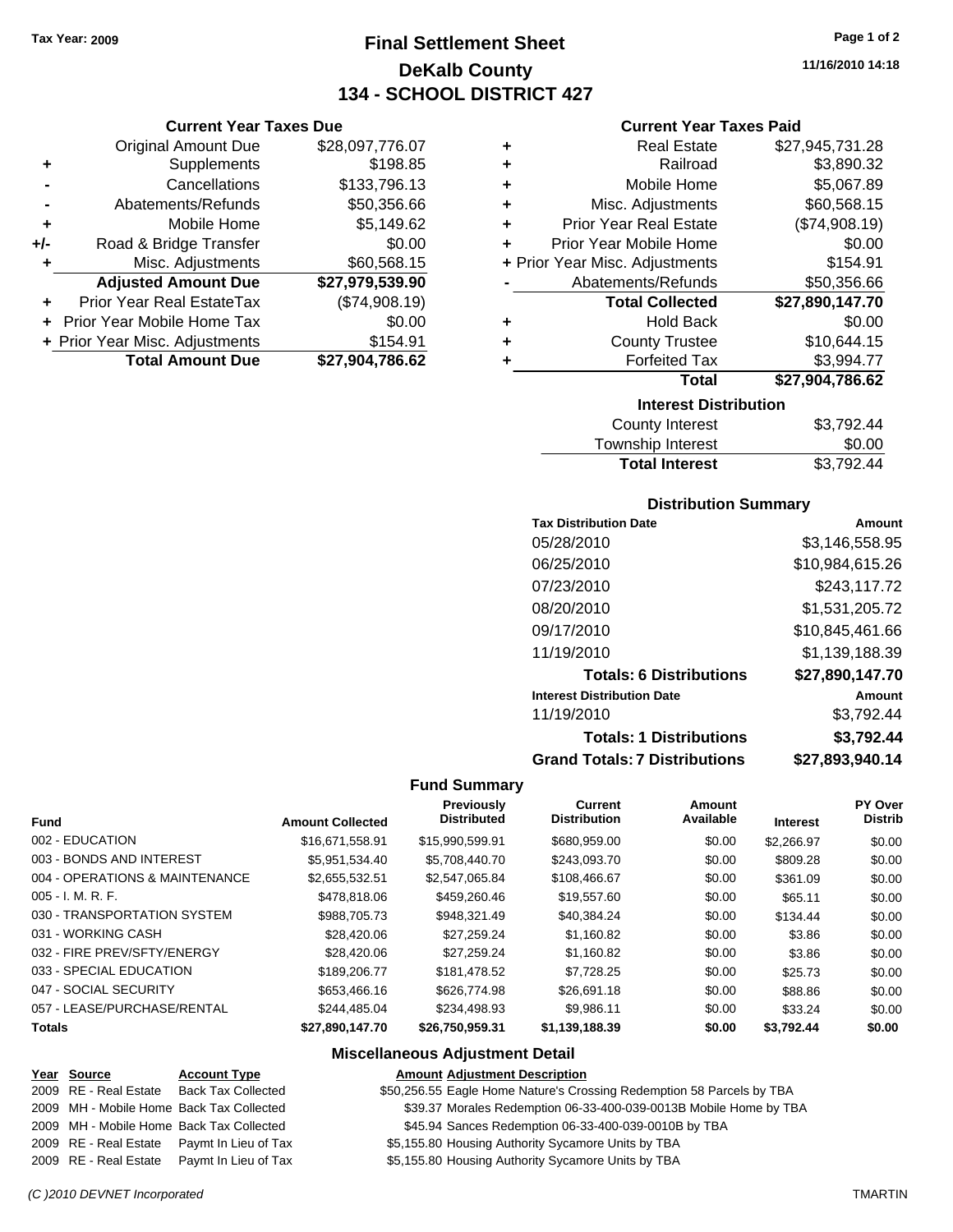# **Final Settlement Sheet Tax Year: 2009 Page 2 of 2 DeKalb County**

#### **11/16/2010 14:18**

#### **Miscellaneous Adjustment Detail**

2009 MH - Mobile Home Back Tax Collected \$69.60 Eder Redemption 06-33-400-039-0012A by TBA

#### **Abatement Detail**

#### **Amount Adjustment Description**

\$21.72 06-20-376-009 2007 PTAB REFUND by TBA

- \$10.87 06-21-456-006 2007 PTAB REFUND by TBA
- \$50,256.55 Reversal Entry-Eagle Home Nature's Crossing Redempt by TBA

\$67.52 09-06-181-001 PTAB REFUND by TBA

# **Year Source Account Type Amount Adjustment Description Totals \$60,723.06 6 entries**

| Year Source             | <b>Account Type</b> | <b>Amount</b> |
|-------------------------|---------------------|---------------|
| 2009 RE - Real Estate   | <b>RE</b> Abatement | \$21.72       |
| 2009 RE - Real Estate   | <b>RE</b> Abatement | \$10.87       |
| 2009 RE - Real Estate   | <b>RE</b> Abatement | \$50,256.55   |
| 2009 RE - Real Estate   | <b>RE</b> Abatement | \$67.52       |
| <b>Totals 4 entries</b> |                     | \$50,356.66   |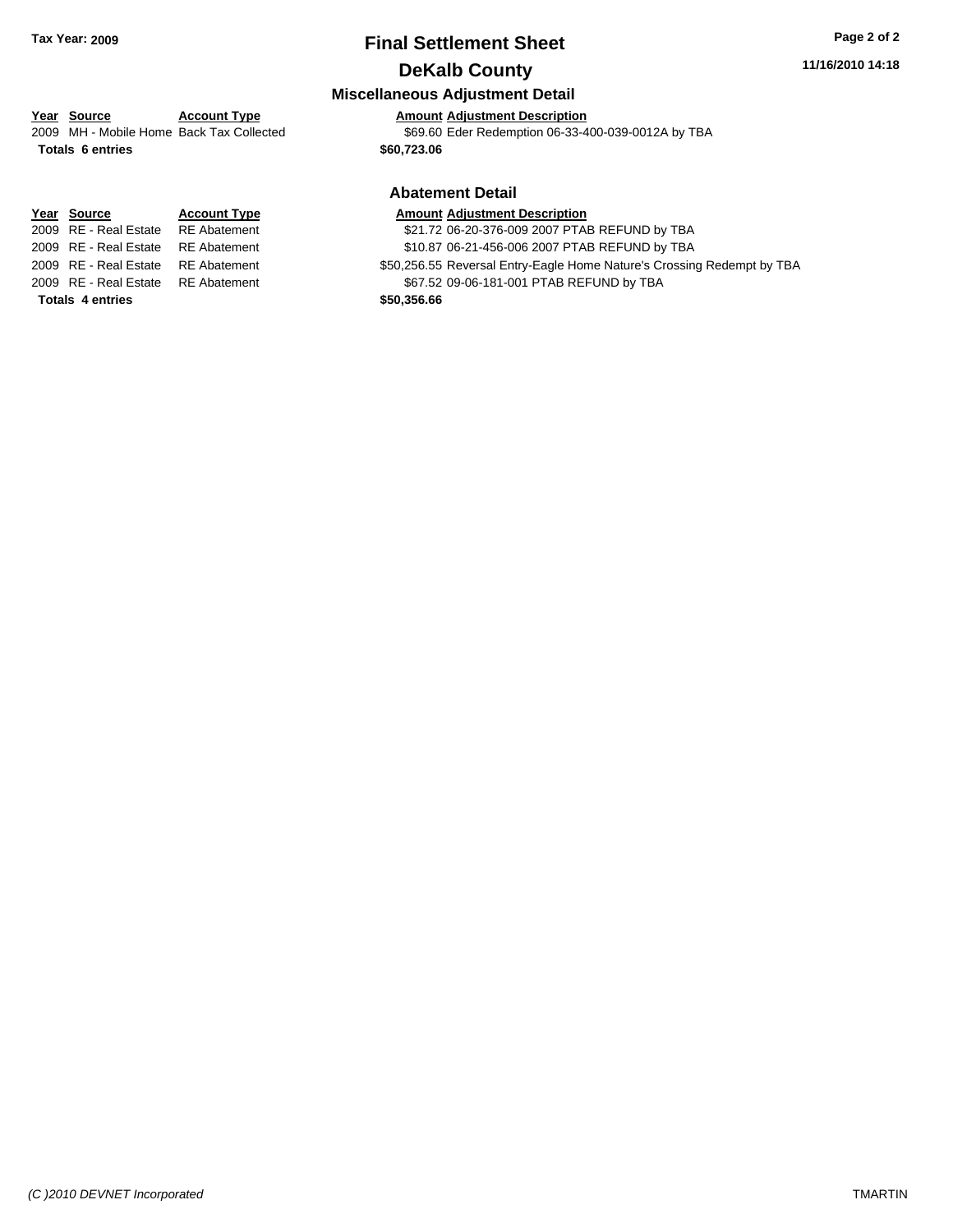**Current Year Taxes Due** Original Amount Due \$44,394,742.89

**Adjusted Amount Due \$44,430,439.28**

**Total Amount Due \$44,754,504.97**

**+** Supplements \$4,663.96 **-** Cancellations \$24,267.87 **-** Abatements/Refunds \$0.00 **+** Mobile Home \$36,390.80 **+/-** Road & Bridge Transfer \$0.00 **+** Misc. Adjustments \$18,909.50

**+** Prior Year Real EstateTax \$137,992.73 **+** Prior Year Mobile Home Tax \$0.00 **+** Prior Year Misc. Adjustments \$186,072.96

# **Final Settlement Sheet Tax Year: 2009 Page 1 of 2 DeKalb County 135 - SCHOOL DISTRICT 428**

**11/16/2010 14:18**

#### **Current Year Taxes Paid**

| <b>Interest Distribution</b>       |                 |
|------------------------------------|-----------------|
| Total                              | \$44,754,504.97 |
| <b>Forfeited Tax</b>               | \$11,616.05     |
| <b>County Trustee</b><br>٠         | \$3,236.69      |
| <b>Hold Back</b><br>٠              | \$0.00          |
| <b>Total Collected</b>             | \$44,739,652.23 |
| Abatements/Refunds                 | \$0.00          |
| + Prior Year Misc. Adjustments     | \$186,072.96    |
| Prior Year Mobile Home<br>٠        | \$0.00          |
| <b>Prior Year Real Estate</b><br>÷ | \$137,992.73    |
| Misc. Adjustments<br>٠             | \$18,909.50     |
| Mobile Home<br>÷                   | \$35,812.43     |
| Railroad<br>٠                      | \$125,361.22    |
| <b>Real Estate</b><br>٠            | \$44,235,503.39 |
|                                    |                 |

| County Interest       | \$6,072.63 |
|-----------------------|------------|
| Township Interest     | \$0.00     |
| <b>Total Interest</b> | \$6,072.63 |

#### **Distribution Summary**

| <b>Tax Distribution Date</b>         | Amount          |
|--------------------------------------|-----------------|
| 05/28/2010                           | \$4,839,390.71  |
| 06/25/2010                           | \$17,714,566.01 |
| 07/23/2010                           | \$271,320.95    |
| 08/20/2010                           | \$2,497,770.76  |
| 09/17/2010                           | \$17,328,630.92 |
| 11/19/2010                           | \$2,087,972.88  |
| <b>Totals: 6 Distributions</b>       | \$44,739,652.23 |
| <b>Interest Distribution Date</b>    | Amount          |
| 11/19/2010                           | \$6,072.63      |
| <b>Totals: 1 Distributions</b>       | \$6,072.63      |
| <b>Grand Totals: 7 Distributions</b> | \$44,745,724.86 |

#### **Fund Summary**

|                                         |                         | <b>Previously</b>  | Current             | <b>Amount</b> |                 | PY Over        |
|-----------------------------------------|-------------------------|--------------------|---------------------|---------------|-----------------|----------------|
| <b>Fund</b>                             | <b>Amount Collected</b> | <b>Distributed</b> | <b>Distribution</b> | Available     | <b>Interest</b> | <b>Distrib</b> |
| 002 - EDUCATION                         | \$30,802,803.16         | \$29,365,254.77    | \$1,437,548.39      | \$0.00        | \$4,180.95      | \$0.00         |
| 003 - BONDS AND INTEREST                | \$4,296,125.12          | \$4,095,627.50     | \$200,497.62        | \$0.00        | \$583.12        | \$0.00         |
| 004 - OPERATIONS & MAINTENANCE          | \$5,918,116.44          | \$5,641,921.47     | \$276,194.97        | \$0.00        | \$803.28        | \$0.00         |
| $005 - I. M. R. F.$                     | \$171,800.28            | \$163,782.45       | \$8,017.83          | \$0.00        | \$23.32         | \$0.00         |
| 030 - TRANSPORTATION SYSTEM             | \$982,885.41            | \$937,014.73       | \$45,870.68         | \$0.00        | \$133.41        | \$0.00         |
| 031 - WORKING CASH                      | \$51,897.99             | \$49,475.96        | \$2,422.03          | \$0.00        | \$7.04          | \$0.00         |
| 032 - FIRE PREV/SFTY/ENERGY             | \$0.00                  | \$0.00             | \$0.00              | \$0.00        | \$0.00          | \$0.00         |
| 033 - SPECIAL EDUCATION                 | \$1,025,164.40          | \$977,320.56       | \$47,843.84         | \$0.00        | \$139.15        | \$0.00         |
| 035 - TORT JUDGEMENTS/LIABILITY<br>INS. | \$0.00                  | \$0.00             | \$0.00              | \$0.00        | \$0.00          | \$0.00         |
| 047 - SOCIAL SECURITY                   | \$1,490,859.43          | \$1,421,281.91     | \$69,577.52         | \$0.00        | \$202.36        | \$0.00         |
| 057 - LEASE/PURCHASE/RENTAL             | \$0.00                  | \$0.00             | \$0.00              | \$0.00        | \$0.00          | \$0.00         |
| <b>Totals</b>                           | \$44,739,652.23         | \$42,651,679.35    | \$2,087,972.88      | \$0.00        | \$6,072.63      | \$0.00         |

#### **Miscellaneous Adjustment Detail**

#### **Year Source Account Type Amount Adjustment Description**

2008 RE - Real Estate Back Tax Collected \$185,543.35 DeKalb TIF #4 Surplus Distribution by TBA

2009 RE - Real Estate Back Tax Collected \$53.66 Montalbano Builders Redemption 09-33-128-003 by TBA

2009 RE - Real Estate Back Tax Collected \$17.80 Montalbano Builders Redemption 09-28-352-001 by TBA

2009 RE - Real Estate Back Tax Collected \$11.71 Montalbano Builders Redemption 09-28-351-016 by TBA

#### *(C )2010 DEVNET Incorporated* TMARTIN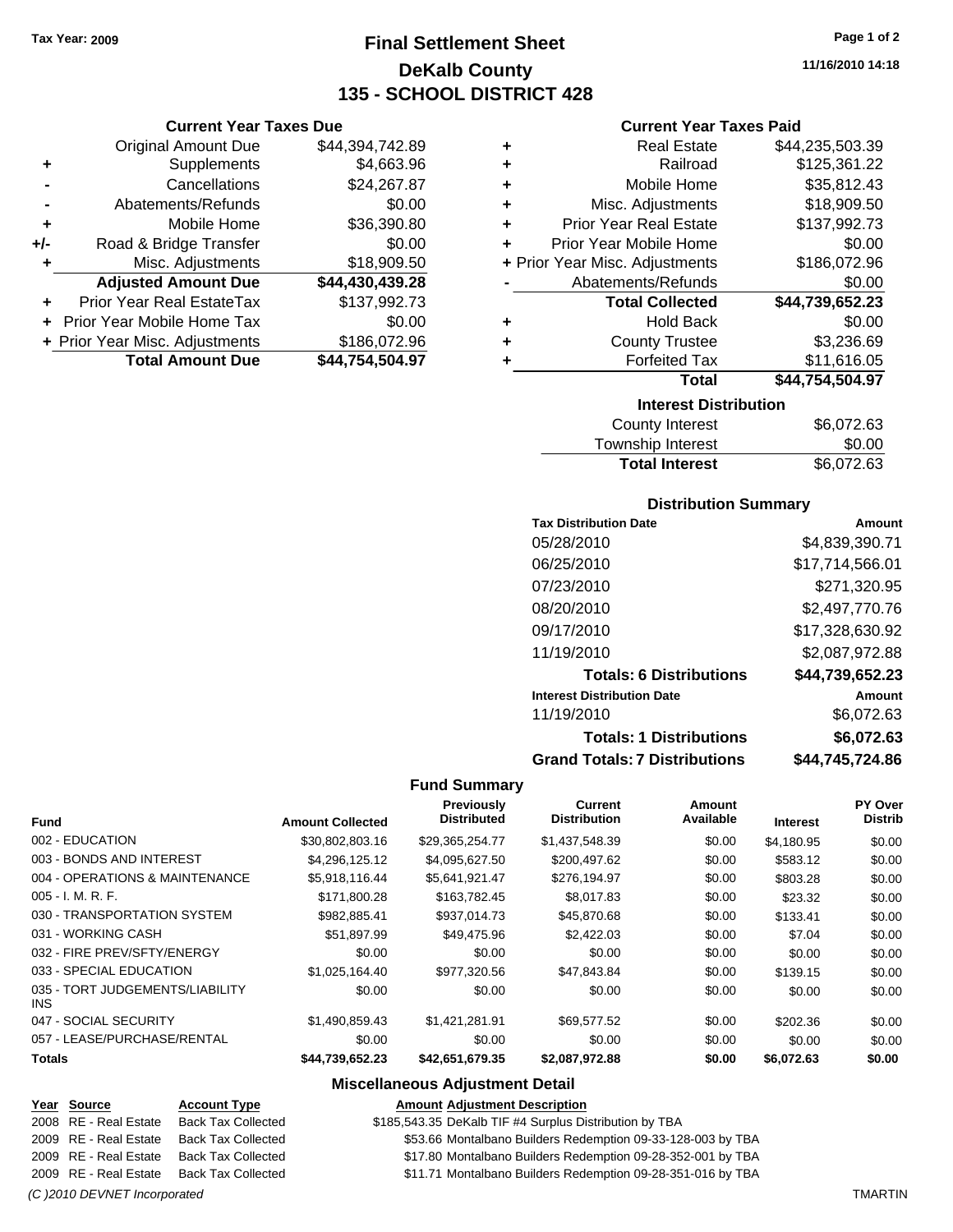# **Final Settlement Sheet Tax Year: 2009 Page 2 of 2 DeKalb County Miscellaneous Adjustment Detail**

| <u>Year</u> | Source                   | <b>Account Type</b>                      |              | <b>Amount Adjustment Description</b> |
|-------------|--------------------------|------------------------------------------|--------------|--------------------------------------|
|             | 2009 RE - Real Estate    | <b>Back Tax Collected</b>                |              | \$12.34 Montalbano Builders Red      |
|             |                          | 2009 MH - Mobile Home Back Tax Collected |              | \$43.85 Buehler Redemption 08-0      |
|             |                          | 2009 MH - Mobile Home Back Tax Collected |              | \$44.85 Smith Redemption 09-29-      |
|             |                          | 2009 MH - Mobile Home Back Tax Collected |              | \$96.00 Marrufo Redemption 08-0      |
|             |                          | 2009 MH - Mobile Home Back Tax Collected |              | \$37.69 Garcia Redemption 08-01      |
|             |                          | 2009 RE - Real Estate Back Tax Collected |              | \$59.62 Eagle Home Prairie Sprin     |
|             | 2009 RE - Real Estate    | <b>Back Tax Collected</b>                |              | \$26.83 Gardens of Rivermist Red     |
|             | 2009 RE - Real Estate    | Paymt In Lieu of Tax                     |              | \$9,127.54 Housing Authority DeKalb  |
|             | 2009 RE - Real Estate    | Paymt In Lieu of Tax                     |              | \$9,127.54 Housing Authority DeKalb  |
|             |                          | 2009 MH - Mobile Home Back Tax Collected |              | \$147.70 Stewart Redemption 09-2     |
|             |                          | 2009 MH - Mobile Home Back Tax Collected |              | \$101.08 Olson Redemption 08-01      |
|             |                          | 2009 MH - Mobile Home Back Tax Collected |              | \$58.44 Davison Redemption 08-2      |
|             | 2009 RE - Real Estate    | <b>Back Tax Collected</b>                |              | \$27.02 Stauber Redemption 09-2      |
|             | 2009 RE - Real Estate    | <b>Back Tax Collected</b>                |              | \$148.48 Stauber Redemption 09-2     |
|             | 2009 RE - Real Estate    | <b>Back Tax Collected</b>                |              | \$148.48 Stauber Redemption 09-2     |
|             | 2009 RE - Real Estate    | <b>Back Tax Collected</b>                |              | \$148.48 Stauber Redemption 09-2     |
|             | <b>Totals 20 entries</b> |                                          | \$204,982.46 |                                      |

| Year Source              | <b>Account Type</b>                      | <b>Amount Adjustment Description</b>                              |
|--------------------------|------------------------------------------|-------------------------------------------------------------------|
| 2009 RE - Real Estate    | <b>Back Tax Collected</b>                | \$12.34 Montalbano Builders Redemption 09-28-351-015 by TBA       |
|                          | 2009 MH - Mobile Home Back Tax Collected | \$43.85 Buehler Redemption 08-01-401-005-2582l Mobile Home by TBA |
|                          | 2009 MH - Mobile Home Back Tax Collected | \$44.85 Smith Redemption 09-29-400-016-0024O Mobile Home by TBA   |
|                          | 2009 MH - Mobile Home Back Tax Collected | \$96.00 Marrufo Redemption 08-01-401-005-2642l Mobile Home by TBA |
|                          | 2009 MH - Mobile Home Back Tax Collected | \$37.69 Garcia Redemption 08-01-401-005-2533l by TBA              |
| 2009 RE - Real Estate    | <b>Back Tax Collected</b>                | \$59.62 Eagle Home Prairie Spring Redemption 07-22-476-011 by TBA |
| 2009 RE - Real Estate    | <b>Back Tax Collected</b>                | \$26.83 Gardens of Rivermist Redemption 08-02-303-001 by TBA      |
| 2009 RE - Real Estate    | Paymt In Lieu of Tax                     | \$9,127.54 Housing Authority DeKalb Units by TBA                  |
| 2009 RE - Real Estate    | Paymt In Lieu of Tax                     | \$9,127.54 Housing Authority DeKalb Units by TBA                  |
|                          | 2009 MH - Mobile Home Back Tax Collected | \$147.70 Stewart Redemption 09-29-400-016-0012O by TBA            |
|                          | 2009 MH - Mobile Home Back Tax Collected | \$101.08 Olson Redemption 08-01-401-005-2505l by TBA              |
|                          | 2009 MH - Mobile Home Back Tax Collected | \$58.44 Davison Redemption 08-26-176-013-0724A by TBA             |
| 2009 RE - Real Estate    | <b>Back Tax Collected</b>                | \$27.02 Stauber Redemption 09-29-254-041 by TBA                   |
| 2009 RE - Real Estate    | <b>Back Tax Collected</b>                | \$148.48 Stauber Redemption 09-29-254-047 by TBA                  |
| 2009 RE - Real Estate    | <b>Back Tax Collected</b>                | \$148.48 Stauber Redemption 09-29-254-049 by TBA                  |
| 2009 RE - Real Estate    | <b>Back Tax Collected</b>                | \$148.48 Stauber Redemption 09-29-254-041 by TBA                  |
| <b>Totals 20 entries</b> |                                          | \$204,982.46                                                      |
|                          |                                          |                                                                   |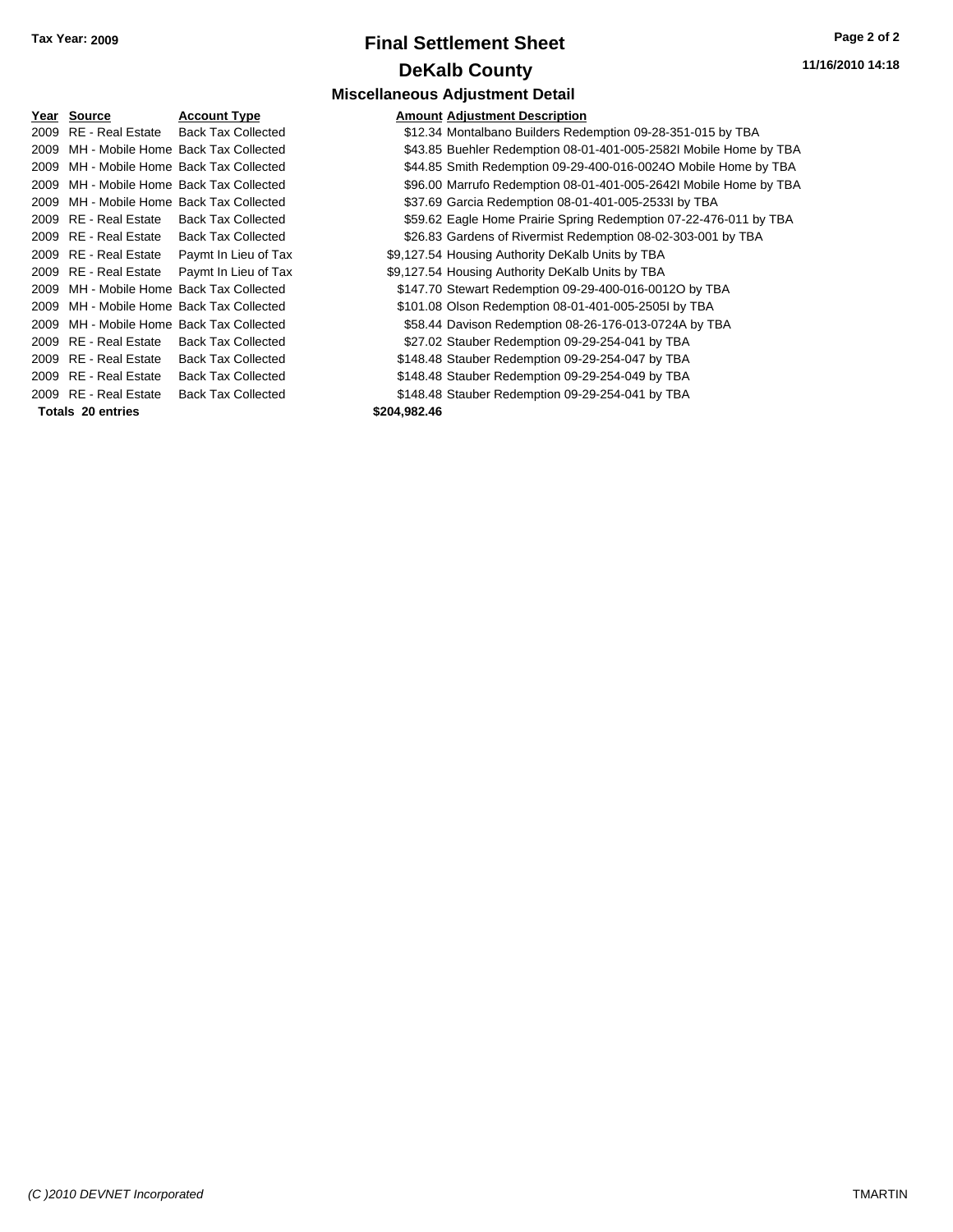**Current Year Taxes Due** Original Amount Due \$4,357,395.21

**Adjusted Amount Due \$4,354,947.56**

**+** Supplements \$0.00 **-** Cancellations \$3,837.40 **-** Abatements/Refunds \$0.00 **+** Mobile Home \$435.72 **+/-** Road & Bridge Transfer \$0.00 **+** Misc. Adjustments \$954.03

**+** Prior Year Real EstateTax (\$1,367.72) **+** Prior Year Mobile Home Tax \$0.00 **+ Prior Year Misc. Adjustments \$0.00<br>Total Amount Due \$4,353,579.84** 

**Total Amount Due** 

# **Final Settlement Sheet Tax Year: 2009 Page 1 of 2 DeKalb County 136 - SCHOOL DISTRICT 429**

**11/16/2010 14:18**

#### **Current Year Taxes Paid**

| ٠ | <b>Real Estate</b>             | \$4,287,845.64 |
|---|--------------------------------|----------------|
| ÷ | Railroad                       | \$25,786.66    |
| ٠ | Mobile Home                    | \$435.72       |
| ÷ | Misc. Adjustments              | \$954.03       |
| ÷ | <b>Prior Year Real Estate</b>  | (\$1,367.72)   |
| ÷ | Prior Year Mobile Home         | \$0.00         |
|   | + Prior Year Misc. Adjustments | \$0.00         |
|   | Abatements/Refunds             | \$0.00         |
|   | <b>Total Collected</b>         | \$4,313,654.33 |
| ٠ | <b>Hold Back</b>               | \$0.00         |
| ٠ | <b>County Trustee</b>          | \$222.45       |
|   | <b>Forfeited Tax</b>           | \$39,703.06    |
|   | <b>Total</b>                   | \$4,353,579.84 |
|   | <b>Interest Distribution</b>   |                |
|   | County Interest                | <b>CERE EN</b> |

| <b>County Interest</b> | \$585.50 |
|------------------------|----------|
| Township Interest      | \$0.00   |
| <b>Total Interest</b>  | \$585.50 |

#### **Distribution Summary**

| <b>Tax Distribution Date</b>         | Amount         |
|--------------------------------------|----------------|
| 05/28/2010                           | \$493,580.44   |
| 06/25/2010                           | \$1,717,319.34 |
| 07/23/2010                           | \$13,688.66    |
| 08/20/2010                           | \$247,760.42   |
| 09/17/2010                           | \$1,654,987.05 |
| 11/19/2010                           | \$186,318.42   |
| <b>Totals: 6 Distributions</b>       | \$4,313,654.33 |
| <b>Interest Distribution Date</b>    | Amount         |
| 11/19/2010                           | \$585.50       |
| <b>Totals: 1 Distributions</b>       | \$585.50       |
| <b>Grand Totals: 7 Distributions</b> | \$4,314,239.83 |

#### **Fund Summary**

|                                               |                         | Previously         | <b>Current</b>      | Amount    |                 | PY Over        |
|-----------------------------------------------|-------------------------|--------------------|---------------------|-----------|-----------------|----------------|
| <b>Fund</b>                                   | <b>Amount Collected</b> | <b>Distributed</b> | <b>Distribution</b> | Available | <b>Interest</b> | <b>Distrib</b> |
| 002 - EDUCATION                               | \$2,774,231.88          | \$2,654,405.32     | \$119,826.56        | \$0.00    | \$376.56        | \$0.00         |
| 003 - BONDS AND INTEREST                      | \$709.190.65            | \$678,558.79       | \$30.631.86         | \$0.00    | \$96.26         | \$0.00         |
| 004 - OPERATIONS & MAINTENANCE                | \$463,877.45            | \$443,841.33       | \$20,036.12         | \$0.00    | \$62.96         | \$0.00         |
| $005 - I. M. R. F.$                           | \$56,146.52             | \$53.721.40        | \$2,425.12          | \$0.00    | \$7.62          | \$0.00         |
| 030 - TRANSPORTATION SYSTEM                   | \$111.745.22            | \$106.918.63       | \$4.826.59          | \$0.00    | \$15.17         | \$0.00         |
| 032 - FIRE PREV/SFTY/ENERGY                   | \$0.00                  | \$0.00             | \$0.00              | \$0.00    | \$0.00          | \$0.00         |
| 033 - SPECIAL EDUCATION                       | \$31,412.02             | \$30,055.23        | \$1,356.79          | \$0.00    | \$4.26          | \$0.00         |
| 035 - TORT JUDGEMENTS/LIABILITY<br><b>INS</b> | \$86,372,31             | \$82.641.64        | \$3,730.67          | \$0.00    | \$11.72         | \$0.00         |
| 047 - SOCIAL SECURITY                         | \$80,678.28             | \$77.193.57        | \$3.484.71          | \$0.00    | \$10.95         | \$0.00         |
| 057 - LEASE/PURCHASE/RENTAL                   | \$0.00                  | \$0.00             | \$0.00              | \$0.00    | \$0.00          | \$0.00         |
| <b>Totals</b>                                 | \$4,313,654,33          | \$4.127.335.91     | \$186,318,42        | \$0.00    | \$585.50        | \$0.00         |

#### **Miscellaneous Adjustment Detail**

#### **Year Source Account Type Amount Adjustment Description**

| 2009 RE - Real Estate | Back Tax Collected   | \$66.05 Indy Mac Bank Redemption 15-15-280-027 by TBA   |
|-----------------------|----------------------|---------------------------------------------------------|
| 2009 RE - Real Estate | Back Tax Collected   | \$120.44 Riedelsperger Redemption 15-15-228-035 by TBA  |
| 2009 RE - Real Estate | Pavmt In Lieu of Tax | \$633.29 Sunset View Apartments by TBA                  |
| 2009 RE - Real Estate | Back Tax Collected   | \$107.89 Vanguard Homes Redemption 15-14-102-033 by TBA |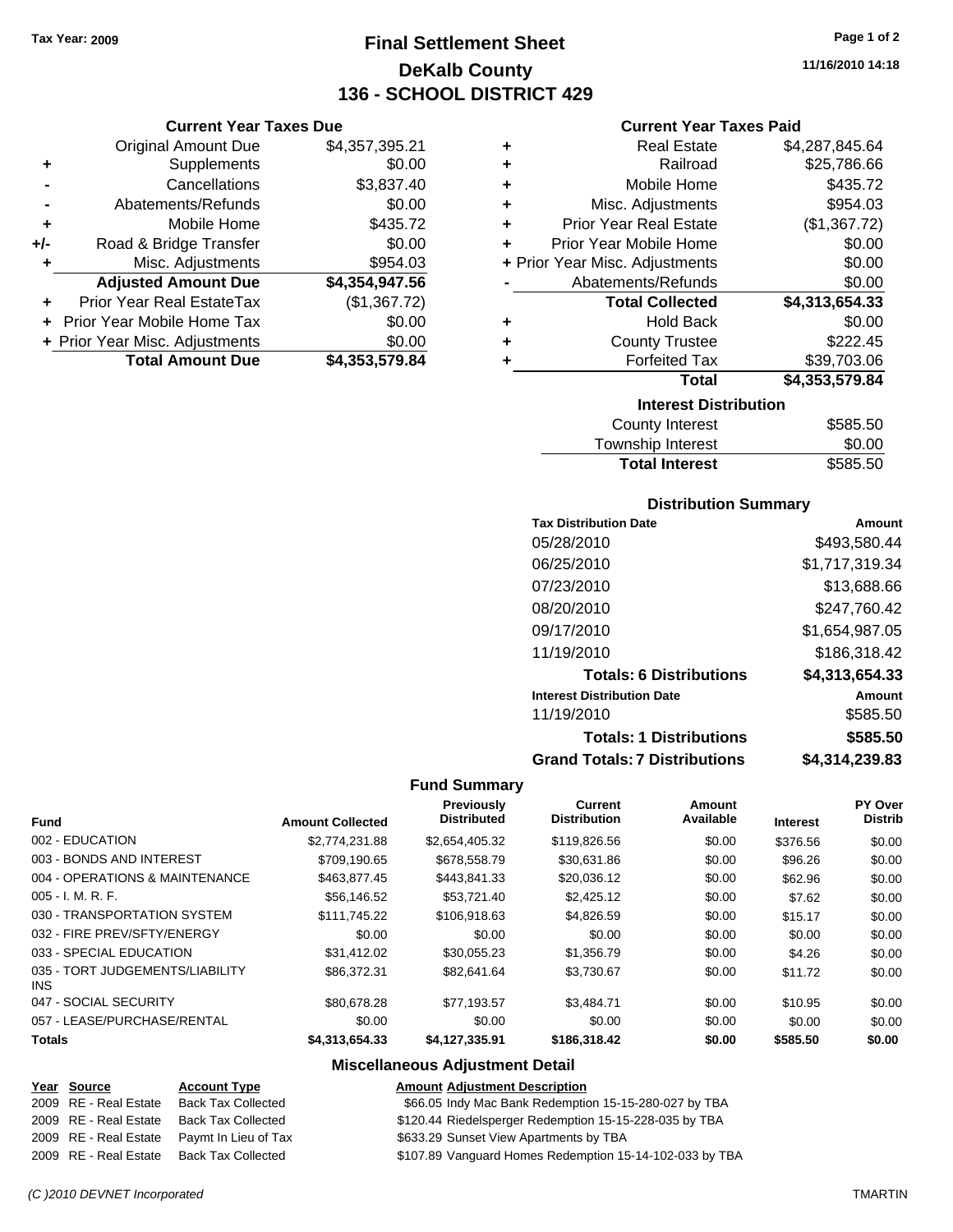# **Final Settlement Sheet Tax Year: 2009 Page 2 of 2**

**11/16/2010 14:18**

# **Miscellaneous Adjustment Detail**

**Year Source Account Type Amount Adjustment Description**<br> **Amount Adjustment Description**<br> **Amount Adjustment Description**<br>
\$26.36 Vanguard Homes Redempt \$26.36 Vanguard Homes Redemption 15-14-107-008 by TBA **Totals \$954.03 5 entries**

**DeKalb County**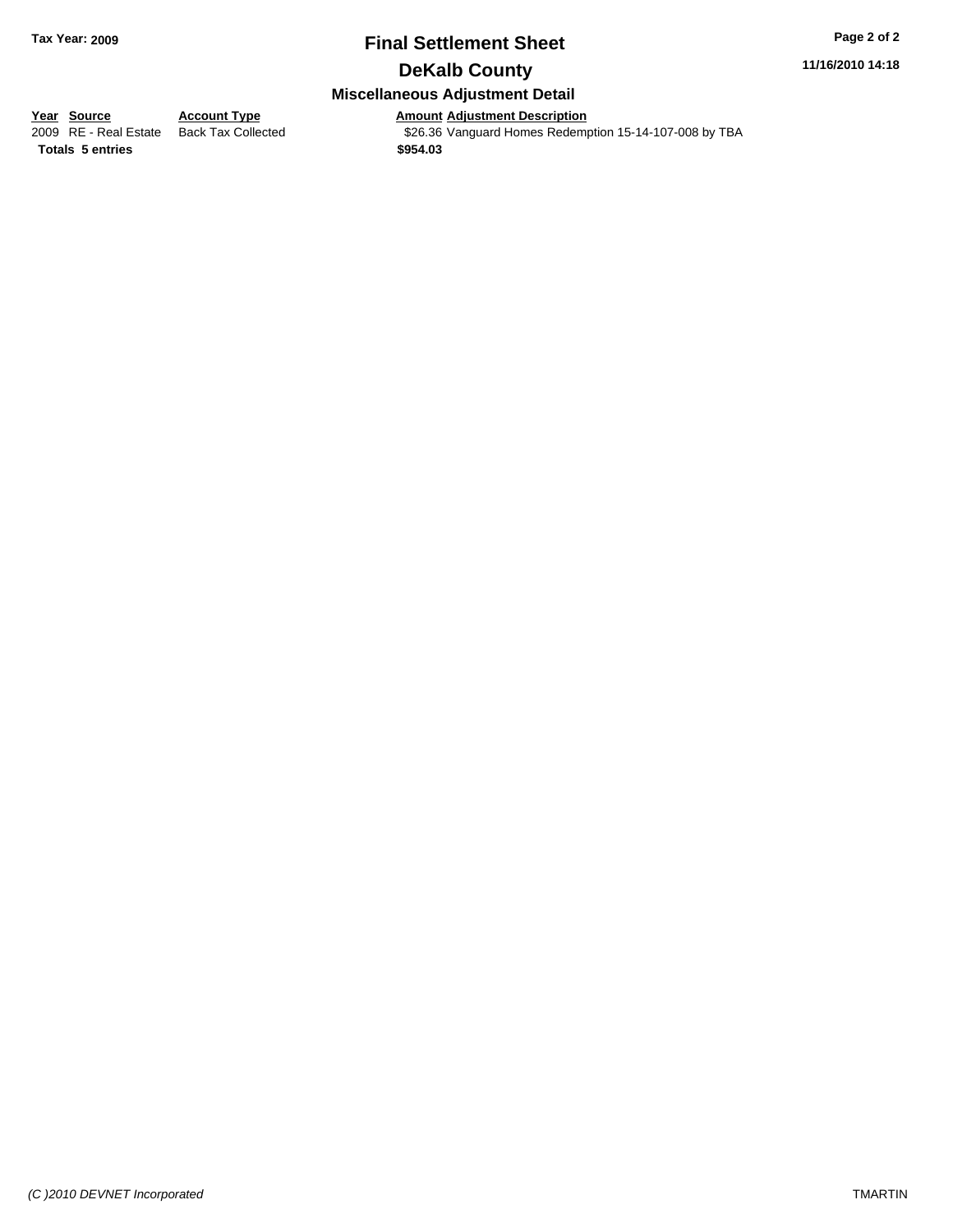**Current Year Taxes Due** Original Amount Due \$7,615,190.30

**Adjusted Amount Due \$7,611,740.58**

**Total Amount Due \$7,609,551.76**

**+** Supplements \$0.00 **-** Cancellations \$8,744.03 **-** Abatements/Refunds \$104.26 **+** Mobile Home \$5,275.79 **+/-** Road & Bridge Transfer \$0.00 **+** Misc. Adjustments \$122.78

**+** Prior Year Real EstateTax (\$2,188.82) **+** Prior Year Mobile Home Tax \$0.00 **+ Prior Year Misc. Adjustments**  $$0.00$ 

# **Final Settlement Sheet Tax Year: 2009 Page 1 of 2 DeKalb County 137 - SCHOOL DISTRICT 430**

**11/16/2010 14:18**

#### **Current Year Taxes Paid**

| ٠ | <b>Real Estate</b>             | \$7,585,456.40 |
|---|--------------------------------|----------------|
| ÷ | Railroad                       | \$16,995.66    |
| ÷ | Mobile Home                    | \$5,244.61     |
| ÷ | Misc. Adjustments              | \$122.78       |
| ÷ | <b>Prior Year Real Estate</b>  | (\$2,188.82)   |
| ÷ | Prior Year Mobile Home         | \$0.00         |
|   | + Prior Year Misc. Adjustments | \$0.00         |
|   | Abatements/Refunds             | \$104.26       |
|   | <b>Total Collected</b>         | \$7,605,526.37 |
| ٠ | <b>Hold Back</b>               | \$0.00         |
| ٠ | <b>County Trustee</b>          | \$600.78       |
| ٠ | <b>Forfeited Tax</b>           | \$3,424.61     |
|   | <b>Total</b>                   | \$7,609,551.76 |
|   | <b>Interest Distribution</b>   |                |
|   | County Interest                | \$1,032.33     |

| County Interest       | \$1,032.33 |
|-----------------------|------------|
| Township Interest     | \$0.00     |
| <b>Total Interest</b> | \$1,032.33 |

#### **Distribution Summary**

| <b>Tax Distribution Date</b>         | Amount         |
|--------------------------------------|----------------|
| 05/28/2010                           | \$835,757.77   |
| 06/25/2010                           | \$3,032,812.87 |
| 07/23/2010                           | \$80,585.61    |
| 08/20/2010                           | \$433.847.59   |
| 09/17/2010                           | \$2,790,211.73 |
| 11/19/2010                           | \$432,310.80   |
| <b>Totals: 6 Distributions</b>       | \$7,605,526.37 |
| <b>Interest Distribution Date</b>    | Amount         |
| 11/19/2010                           | \$1,032.33     |
| <b>Totals: 1 Distributions</b>       | \$1,032.33     |
| <b>Grand Totals: 7 Distributions</b> | \$7,606,558.70 |

#### **Fund Summary**

|                                         |                         | Previously         | Current<br><b>Distribution</b> | Amount<br>Available |                 | PY Over<br><b>Distrib</b> |
|-----------------------------------------|-------------------------|--------------------|--------------------------------|---------------------|-----------------|---------------------------|
| <b>Fund</b>                             | <b>Amount Collected</b> | <b>Distributed</b> |                                |                     | <b>Interest</b> |                           |
| 002 - EDUCATION                         | \$6,151,220.44          | \$5,801,574.84     | \$349,645.60                   | \$0.00              | \$834.93        | \$0.00                    |
| 003 - BONDS AND INTEREST                | \$423,582.18            | \$399,505.05       | \$24,077.13                    | \$0.00              | \$57.49         | \$0.00                    |
| 004 - OPERATIONS & MAINTENANCE          | \$865,638,20            | \$816,433.86       | \$49,204.34                    | \$0.00              | \$117.50        | \$0.00                    |
| $005 - I. M. R. F.$                     | \$7.810.87              | \$7,366.90         | \$443.97                       | \$0.00              | \$1.06          | \$0.00                    |
| 030 - TRANSPORTATION SYSTEM             | \$115,375.84            | \$108,817.68       | \$6,558.16                     | \$0.00              | \$15.66         | \$0.00                    |
| 031 - WORKING CASH                      | \$0.00                  | \$0.00             | \$0.00                         | \$0.00              | \$0.00          | \$0.00                    |
| 032 - FIRE PREV/SFTY/ENERGY             | \$0.00                  | \$0.00             | \$0.00                         | \$0.00              | \$0.00          | \$0.00                    |
| 033 - SPECIAL EDUCATION                 | \$34.087.97             | \$32,150.34        | \$1,937.63                     | \$0.00              | \$4.63          | \$0.00                    |
| 035 - TORT JUDGEMENTS/LIABILITY<br>INS. | \$0.00                  | \$0.00             | \$0.00                         | \$0.00              | \$0.00          | \$0.00                    |
| 047 - SOCIAL SECURITY                   | \$7.810.87              | \$7,366.90         | \$443.97                       | \$0.00              | \$1.06          | \$0.00                    |
| 057 - LEASE/PURCHASE/RENTAL             | \$0.00                  | \$0.00             | \$0.00                         | \$0.00              | \$0.00          | \$0.00                    |
| <b>Totals</b>                           | \$7,605,526.37          | \$7,173,215.57     | \$432,310.80                   | \$0.00              | \$1,032.33      | \$0.00                    |

### **Miscellaneous Adjustment Detail**

|  |  | Year Source | <b>Account Type</b> | <b>Amount Adjustment Description</b> |
|--|--|-------------|---------------------|--------------------------------------|
|--|--|-------------|---------------------|--------------------------------------|

2009 RE - Real Estate Back Tax Collected \$122.78 Talan/Fitzpatrick Redemption 19-27-451-010 by TBA **Totals \$122.78 1 entries**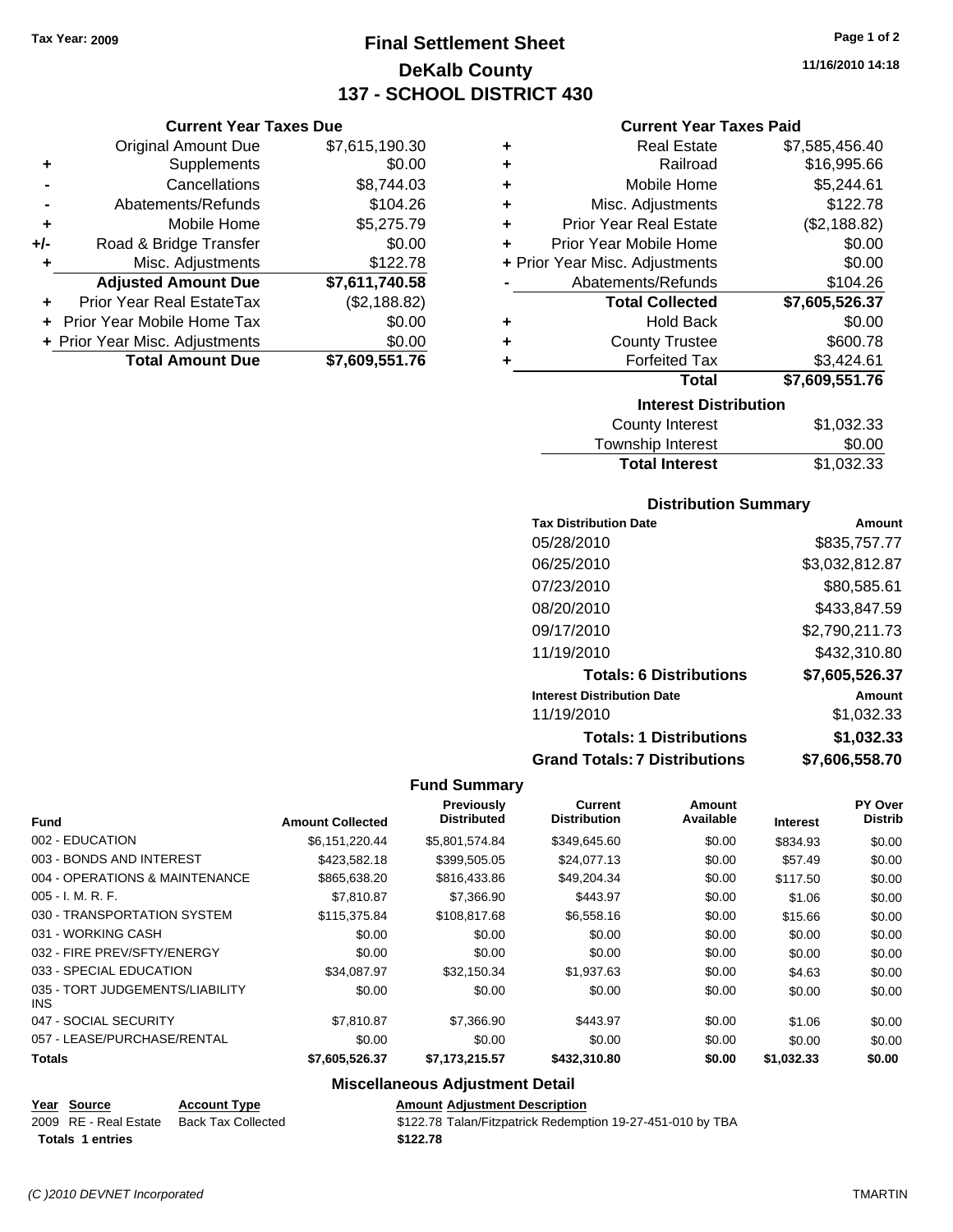# **Final Settlement Sheet Tax Year: 2009 Page 2 of 2 DeKalb County**

**11/16/2010 14:18**

#### **Abatement Detail**

\$55.87 19-26-433-024 2008 PTAB REFUND by TBA 2009 RE - Real Estate \$48.39 19-27-427-012 2006 PTAB REFUND by TBA PTAB Decision

**Year Source Account Type Amount Adjustment Description**<br>
2009 RE - Real Estate PTAB Decision **Amount** \$55.87 19-26-433-024 2008 PTAI **Totals \$104.26 2 entries**

*(C )2010 DEVNET Incorporated* TMARTIN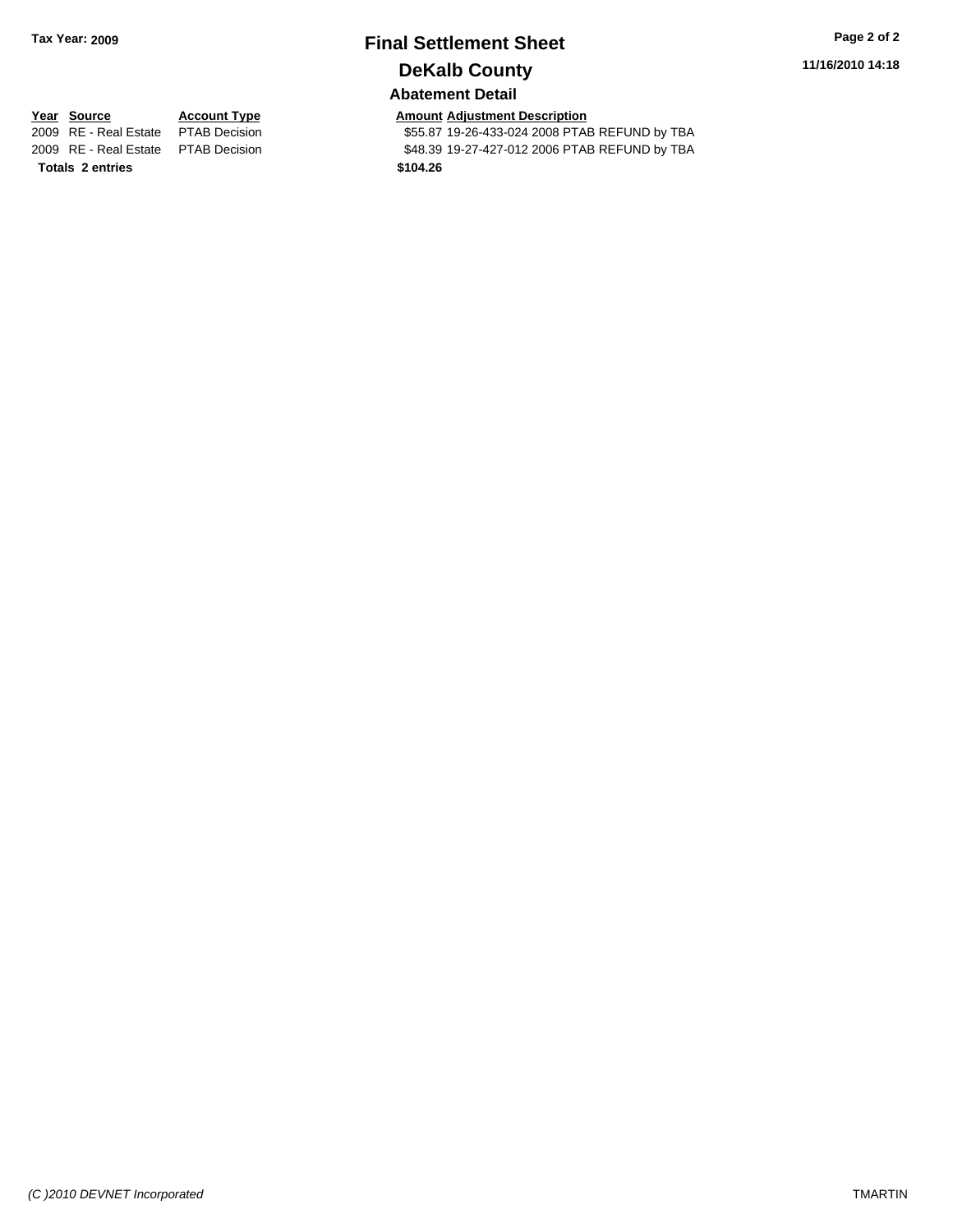**Current Year Taxes Due** Original Amount Due \$2,440,656.79

**Adjusted Amount Due \$2,439,200.90**

**Total Amount Due \$2,438,749.28**

**+** Supplements \$0.00 **-** Cancellations \$1,542.12 **-** Abatements/Refunds \$13.93 **+** Mobile Home \$86.27 **+/-** Road & Bridge Transfer \$0.00 **+** Misc. Adjustments \$13.89

**+** Prior Year Real EstateTax (\$451.62) **+** Prior Year Mobile Home Tax \$0.00 **+ Prior Year Misc. Adjustments**  $$0.00$ 

# **Final Settlement Sheet Tax Year: 2009 Page 1 of 2 DeKalb County 139 - SCHOOL DISTRICT 432**

**11/16/2010 14:18**

#### **Current Year Taxes Paid**

| ٠ | <b>Real Estate</b>             | \$2,420,137.31 |
|---|--------------------------------|----------------|
| ٠ | Railroad                       | \$18,977.36    |
| ٠ | Mobile Home                    | \$86.27        |
| ٠ | Misc. Adjustments              | \$13.89        |
| ÷ | <b>Prior Year Real Estate</b>  | (\$451.62)     |
| ÷ | Prior Year Mobile Home         | \$0.00         |
|   | + Prior Year Misc. Adjustments | \$0.00         |
|   | Abatements/Refunds             | \$13.93        |
|   | <b>Total Collected</b>         | \$2,438,749.28 |
| ٠ | <b>Hold Back</b>               | \$0.00         |
| ٠ | <b>County Trustee</b>          | \$0.00         |
| ٠ | <b>Forfeited Tax</b>           | \$0.00         |
|   | <b>Total</b>                   | \$2,438,749.28 |
|   | <b>Interest Distribution</b>   |                |
|   | <b>County Interest</b>         | \$331.02       |

| <b>Total Interest</b> | \$331.02 |
|-----------------------|----------|
| Township Interest     | \$0.00   |
| County Interest       | \$331.02 |

#### **Distribution Summary**

| <b>Tax Distribution Date</b>         | Amount         |
|--------------------------------------|----------------|
| 05/28/2010                           | \$292,964.58   |
| 06/25/2010                           | \$994,314.06   |
| 07/23/2010                           | \$27,789.55    |
| 08/20/2010                           | \$122,128.27   |
| 09/17/2010                           | \$877,265.27   |
| 11/19/2010                           | \$124,287.55   |
| <b>Totals: 6 Distributions</b>       | \$2,438,749.28 |
| <b>Interest Distribution Date</b>    | Amount         |
| 11/19/2010                           | \$331.02       |
| <b>Totals: 1 Distributions</b>       | \$331.02       |
| <b>Grand Totals: 7 Distributions</b> | \$2,439,080.30 |

#### **Fund Summary**

| <b>Fund</b>                             | <b>Amount Collected</b> | Previously<br><b>Distributed</b> | <b>Current</b><br><b>Distribution</b> | Amount<br>Available | <b>Interest</b> | PY Over<br><b>Distrib</b> |
|-----------------------------------------|-------------------------|----------------------------------|---------------------------------------|---------------------|-----------------|---------------------------|
| 002 - EDUCATION                         | \$1,609,408.70          | \$1.527.387.35                   | \$82.021.35                           | \$0.00              | \$218.46        | \$0.00                    |
| 003 - BONDS AND INTEREST                | \$290.411.13            | \$275.610.74                     | \$14,800.39                           | \$0.00              | \$39.42         | \$0.00                    |
| 004 - OPERATIONS & MAINTENANCE          | \$197.877.68            | \$187.793.11                     | \$10.084.57                           | \$0.00              | \$26.86         | \$0.00                    |
| $005 - I. M. R. F.$                     | \$47.860.46             | \$45,421.31                      | \$2,439.15                            | \$0.00              | \$6.50          | \$0.00                    |
| 030 - TRANSPORTATION SYSTEM             | \$105.534.44            | \$100.156.01                     | \$5,378.43                            | \$0.00              | \$14.32         | \$0.00                    |
| 031 - WORKING CASH                      | \$26,384.83             | \$25,040.16                      | \$1.344.67                            | \$0.00              | \$3.58          | \$0.00                    |
| 033 - SPECIAL EDUCATION                 | \$21.107.37             | \$20.031.66                      | \$1.075.71                            | \$0.00              | \$2.86          | \$0.00                    |
| 035 - TORT JUDGEMENTS/LIABILITY<br>INS. | \$68,375.21             | \$64.890.57                      | \$3.484.64                            | \$0.00              | \$9.28          | \$0.00                    |
| 047 - SOCIAL SECURITY                   | \$71.789.46             | \$68,130.82                      | \$3.658.64                            | \$0.00              | \$9.74          | \$0.00                    |
| <b>Totals</b>                           | \$2,438,749.28          | \$2,314,461.73                   | \$124,287.55                          | \$0.00              | \$331.02        | \$0.00                    |

## **Miscellaneous Adjustment Detail**

|  |  | <b>Amount Adjustment Description</b> |
|--|--|--------------------------------------|
|--|--|--------------------------------------|

| 2009 RE - Real Estate Back Tax Collected |         | \$13.89 Johnson Redemption 18-32-424-017 by TBA |
|------------------------------------------|---------|-------------------------------------------------|
| <b>Totals 1 entries</b>                  | \$13.89 |                                                 |

**Year Source Account** Type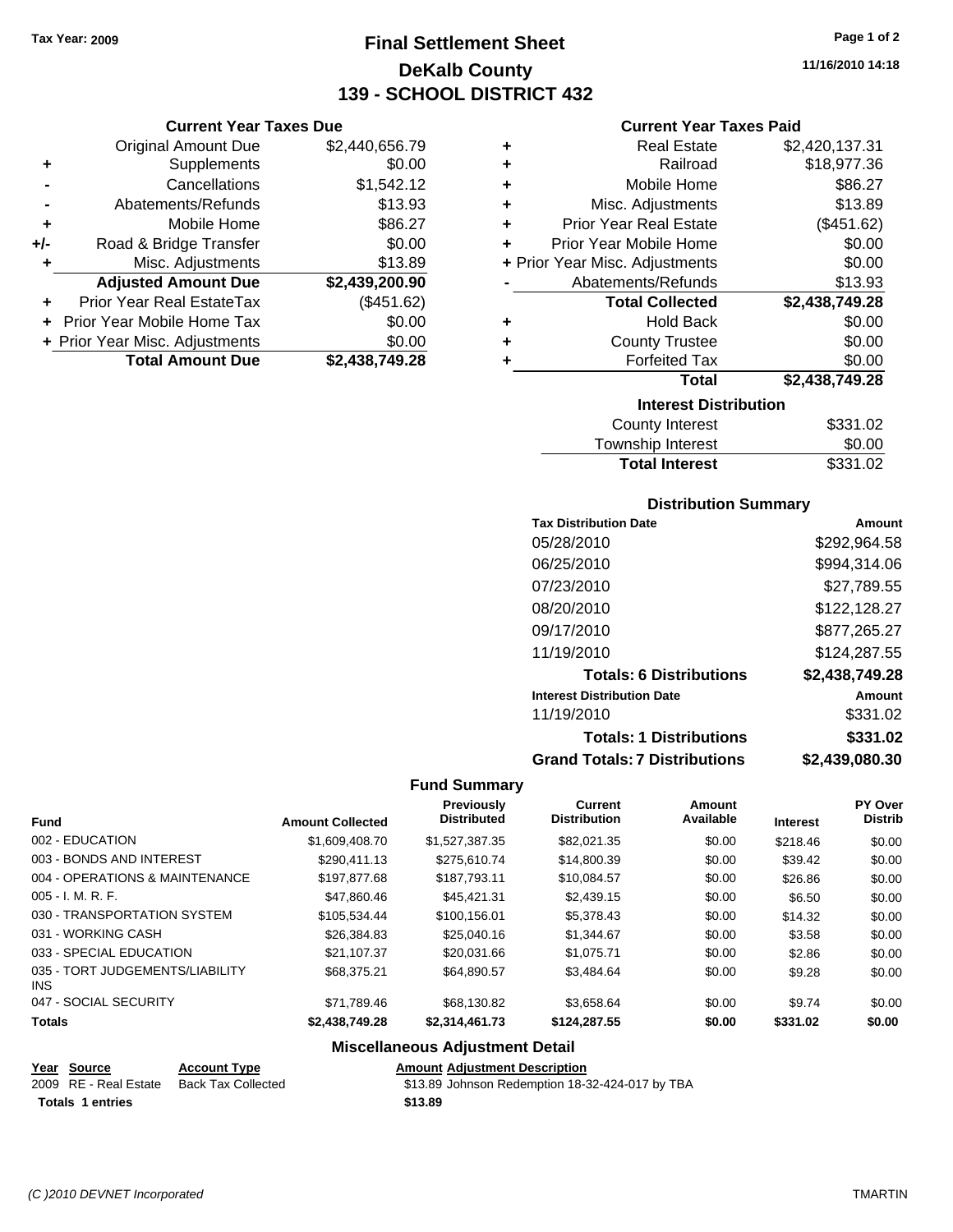# **Final Settlement Sheet Tax Year: 2009 Page 2 of 2 DeKalb County Abatement Detail**

**11/16/2010 14:18**

**Totals \$13.93 1 entries**

**Year Source Account Type Amount Adjustment Description**<br> **2009** RE - Real Estate RE Abatement **Adjustment** 513.93 18-27-303-022 2008 PTAI \$13.93 18-27-303-022 2008 PTAB REFUND by TBA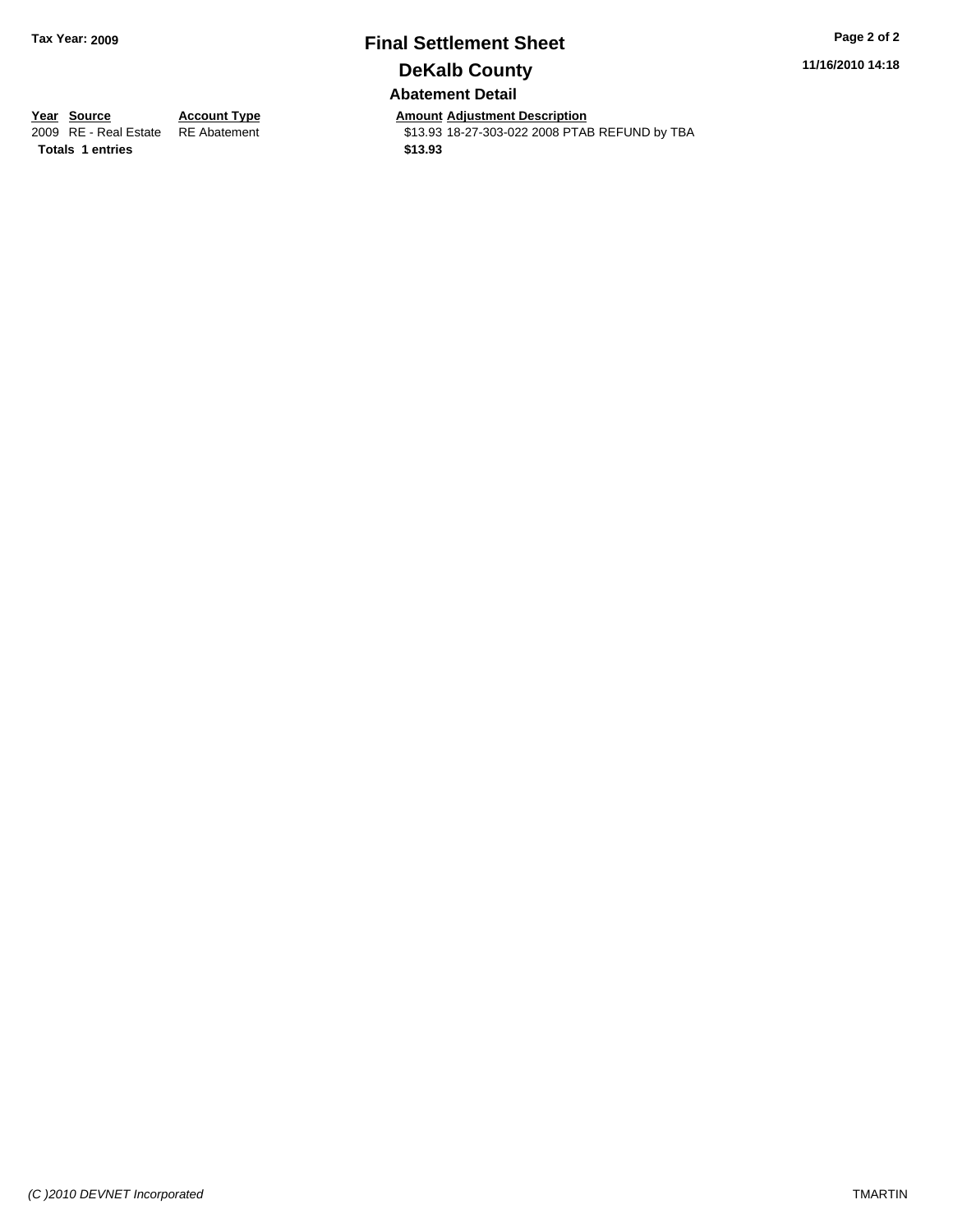# **Final Settlement Sheet Tax Year: 2009 Page 1 of 1 DeKalb County 141 - CC 509 ELGIN**

**11/16/2010 14:18**

#### **Current Year Taxes Due**

|       | <b>Original Amount Due</b>     | \$5,280.82 |
|-------|--------------------------------|------------|
| ٠     | Supplements                    | \$0.00     |
|       | Cancellations                  | \$0.00     |
|       | Abatements/Refunds             | \$0.00     |
| ÷     | Mobile Home                    | \$0.00     |
| $+/-$ | Road & Bridge Transfer         | \$0.00     |
| ٠     | Misc. Adjustments              | \$0.00     |
|       | <b>Adjusted Amount Due</b>     | \$5,280.82 |
| ÷     | Prior Year Real EstateTax      | \$0.00     |
|       | Prior Year Mobile Home Tax     | \$0.00     |
|       | + Prior Year Misc. Adjustments | \$0.00     |
|       | <b>Total Amount Due</b>        | \$5,280.82 |

#### **Current Year Taxes Paid**

| ٠ | <b>Real Estate</b>             | \$5,280.82 |
|---|--------------------------------|------------|
| ÷ | Railroad                       | \$0.00     |
| ٠ | Mobile Home                    | \$0.00     |
| ٠ | Misc. Adjustments              | \$0.00     |
| ÷ | <b>Prior Year Real Estate</b>  | \$0.00     |
| ÷ | Prior Year Mobile Home         | \$0.00     |
|   | + Prior Year Misc. Adjustments | \$0.00     |
|   | Abatements/Refunds             | \$0.00     |
|   |                                |            |
|   | <b>Total Collected</b>         | \$5,280.82 |
| ٠ | <b>Hold Back</b>               | \$0.00     |
| ÷ | <b>County Trustee</b>          | \$0.00     |
| ٠ | <b>Forfeited Tax</b>           | \$0.00     |
|   | <b>Total</b>                   | \$5,280.82 |
|   | <b>Interest Distribution</b>   |            |
|   | County Interest                | \$0.72     |

# **Distribution Summary**

**Total Interest** \$0.72

| <b>Tax Distribution Date</b>         | Amount     |
|--------------------------------------|------------|
| 05/28/2010                           | \$1,458.37 |
| 06/25/2010                           | \$755.74   |
| 08/20/2010                           | \$1,458.41 |
| 09/17/2010                           | \$755.75   |
| 11/19/2010                           | \$852.55   |
| <b>Totals: 5 Distributions</b>       | \$5,280.82 |
| <b>Interest Distribution Date</b>    | Amount     |
| 11/19/2010                           | \$0.72     |
| <b>Totals: 1 Distributions</b>       | \$0.72     |
| <b>Grand Totals: 6 Distributions</b> | \$5,281.54 |

| <b>Fund</b>                                     | <b>Amount Collected</b> | <b>Previously</b><br><b>Distributed</b> | Current<br><b>Distribution</b> | Amount<br>Available | <b>Interest</b> | <b>PY Over</b><br><b>Distrib</b> |
|-------------------------------------------------|-------------------------|-----------------------------------------|--------------------------------|---------------------|-----------------|----------------------------------|
|                                                 |                         |                                         |                                |                     |                 |                                  |
| 003 - BONDS AND INTEREST                        | \$1,131.86              | \$949.13                                | \$182.73                       | \$0.00              | \$0.15          | \$0.00                           |
| 027 - AUDIT                                     | \$8.02                  | \$6.74                                  | \$1.28                         | \$0.00              | \$0.00          | \$0.00                           |
| 035 - TORT JUDGEMENTS/LIABILITY<br>INS          | \$180.08                | \$151.00                                | \$29.08                        | \$0.00              | \$0.02          | \$0.00                           |
| 047 - SOCIAL SECURITY                           | \$60.07                 | \$50.38                                 | \$9.69                         | \$0.00              | \$0.01          | \$0.00                           |
| 109 - PRIOR YEAR ADJUSTMENT                     | $$-10.81$               | $$-9.08$                                | $$-1.73$                       | \$0.00              | \$0.00          | \$0.00                           |
| 136 - OPERATIONS & MAINTENANCE<br>(colleges)    | \$929.96                | \$779.83                                | \$150.13                       | \$0.00              | \$0.13          | \$0.00                           |
| <b>159 - EDUCATIONAL PURPOSES</b><br>(colleges) | \$2.981.64              | \$2,500.27                              | \$481.37                       | \$0.00              | \$0.41          | \$0.00                           |
| <b>Totals</b>                                   | \$5,280.82              | \$4.428.27                              | \$852.55                       | \$0.00              | \$0.72          | \$0.00                           |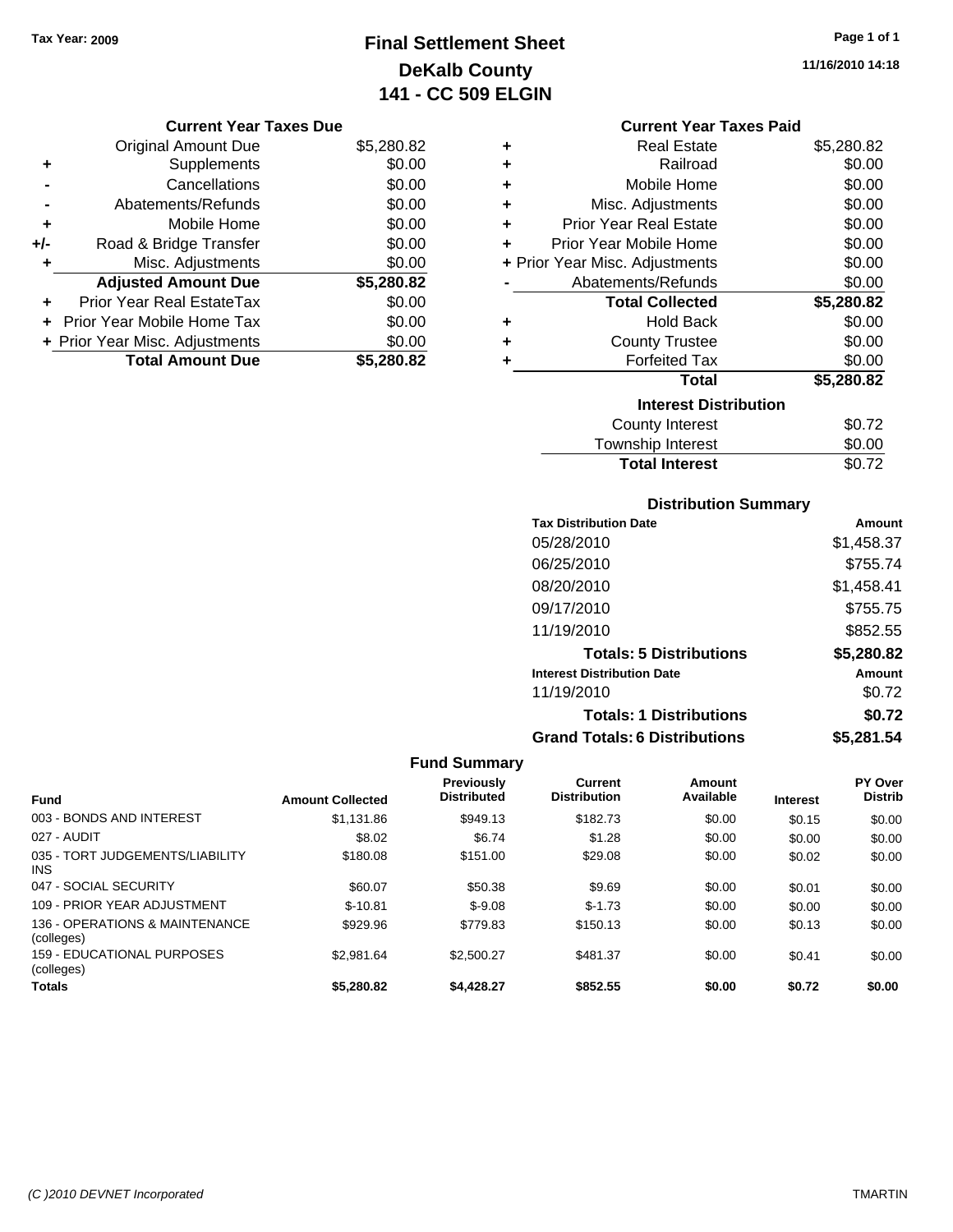# **Final Settlement Sheet Tax Year: 2009 Page 1 of 1 DeKalb County 142 - CC 511 ROCK VALLEY**

# **11/16/2010 14:18**

|       | <b>Original Amount Due</b>     | \$1,218.83 |
|-------|--------------------------------|------------|
| ٠     | Supplements                    | \$0.00     |
|       | Cancellations                  | \$0.00     |
|       | Abatements/Refunds             | \$0.00     |
| ٠     | Mobile Home                    | \$0.00     |
| $+/-$ | Road & Bridge Transfer         | \$0.00     |
|       | Misc. Adjustments              | \$0.00     |
|       | <b>Adjusted Amount Due</b>     | \$1,218.83 |
|       | Prior Year Real EstateTax      | \$0.00     |
|       | Prior Year Mobile Home Tax     | \$0.00     |
|       | + Prior Year Misc. Adjustments | \$0.00     |
|       | <b>Total Amount Due</b>        | \$1,218.83 |

### **Current Year Taxes Paid**

|   | <b>Real Estate</b>             | \$1,218.83 |
|---|--------------------------------|------------|
| ٠ | Railroad                       | \$0.00     |
| ٠ | Mobile Home                    | \$0.00     |
| ٠ | Misc. Adjustments              | \$0.00     |
| ÷ | <b>Prior Year Real Estate</b>  | \$0.00     |
| ٠ | Prior Year Mobile Home         | \$0.00     |
|   | + Prior Year Misc. Adjustments | \$0.00     |
|   | Abatements/Refunds             | \$0.00     |
|   | <b>Total Collected</b>         | \$1,218.83 |
| ٠ | <b>Hold Back</b>               | \$0.00     |
|   |                                |            |
| ÷ | <b>County Trustee</b>          | \$0.00     |
| ٠ | <b>Forfeited Tax</b>           | \$0.00     |
|   | <b>Total</b>                   | \$1,218.83 |
|   | <b>Interest Distribution</b>   |            |
|   | <b>County Interest</b>         | \$0.17     |

### Township Interest 50.00<br>Total Interest \$0.17 **Total Interest**

| <b>Distribution Summary</b>  |        |
|------------------------------|--------|
| <b>Tax Distribution Date</b> | Amount |
|                              |        |

| . 88 PRESSIONIDA PRIS                |            |
|--------------------------------------|------------|
| 05/28/2010                           | \$115.25   |
| 06/25/2010                           | \$407.37   |
| 08/20/2010                           | \$205.61   |
| 09/17/2010                           | \$201.77   |
| 11/19/2010                           | \$288.83   |
| <b>Totals: 5 Distributions</b>       | \$1,218.83 |
| <b>Interest Distribution Date</b>    | Amount     |
| 11/19/2010                           | \$0.17     |
| <b>Totals: 1 Distributions</b>       | \$0.17     |
| <b>Grand Totals: 6 Distributions</b> | \$1,219.00 |
|                                      |            |

| <b>Fund</b>                                   | <b>Amount Collected</b> | <b>Previously</b><br><b>Distributed</b> | Current<br><b>Distribution</b> | Amount<br>Available | <b>Interest</b> | PY Over<br><b>Distrib</b> |
|-----------------------------------------------|-------------------------|-----------------------------------------|--------------------------------|---------------------|-----------------|---------------------------|
| 003 - BONDS AND INTEREST                      | \$384.82                | \$293.63                                | \$91.19                        | \$0.00              | \$0.06          | \$0.00                    |
| 027 - AUDIT                                   | \$2.20                  | \$1.68                                  | \$0.52                         | \$0.00              | \$0.00          | \$0.00                    |
| 035 - TORT JUDGEMENTS/LIABILITY<br><b>INS</b> | \$75.80                 | \$57.84                                 | \$17.96                        | \$0.00              | \$0.01          | \$0.00                    |
| 047 - SOCIAL SECURITY                         | \$15.02                 | \$11.46                                 | \$3.56                         | \$0.00              | \$0.00          | \$0.00                    |
| 136 - OPERATIONS & MAINTENANCE<br>(colleges)  | \$106.16                | \$81.00                                 | \$25.16                        | \$0.00              | \$0.01          | \$0.00                    |
| 141 - HLTH, SFTY/HANDICAP<br>ACCESS/ENERGY    | \$24.42                 | \$18.63                                 | \$5.79                         | \$0.00              | \$0.00          | \$0.00                    |
| 159 - EDUCATIONAL PURPOSES<br>(colleges)      | \$610.41                | \$465.76                                | \$144.65                       | \$0.00              | \$0.09          | \$0.00                    |
| <b>Totals</b>                                 | \$1,218.83              | \$930.00                                | \$288.83                       | \$0.00              | \$0.17          | \$0.00                    |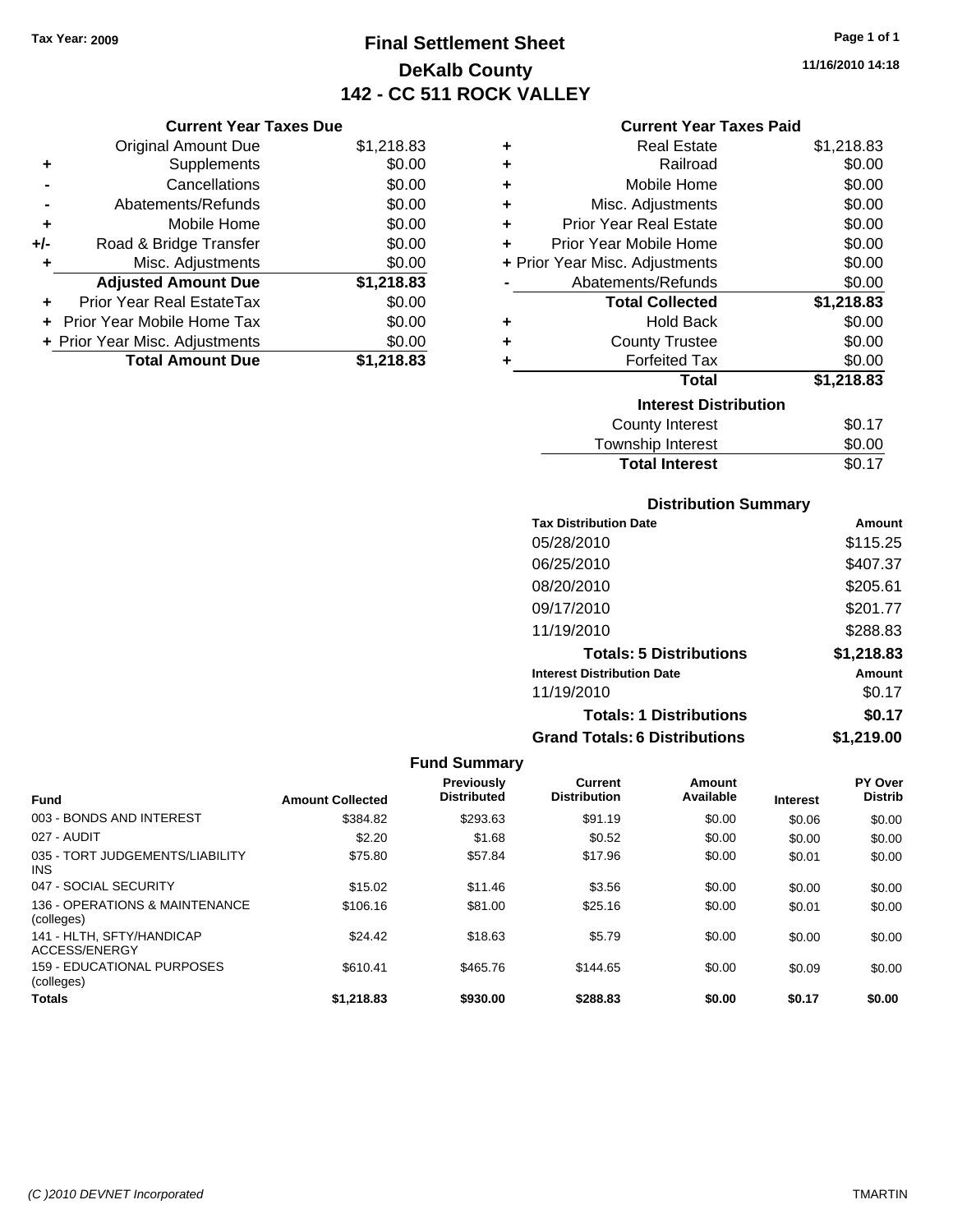**Current Year Taxes Due** Original Amount Due \$5,210.84

**Adjusted Amount Due \$5,190.05**

**Total Amount Due \$5,190.05**

**+** Supplements \$0.00 **-** Cancellations \$20.79 **-** Abatements/Refunds \$0.00 **+** Mobile Home \$0.00 **+/-** Road & Bridge Transfer \$0.00 **+** Misc. Adjustments \$0.00

**+** Prior Year Real EstateTax \$0.00 **+** Prior Year Mobile Home Tax \$0.00 **+ Prior Year Misc. Adjustments**  $$0.00$ 

# **Final Settlement Sheet Tax Year: 2009 Page 1 of 1 DeKalb County 143 - CC 513 ILLINOIS VALLEY**

**11/16/2010 14:18**

### **Current Year Taxes Paid**

| ٠ | <b>Real Estate</b>             | \$4,975.67 |
|---|--------------------------------|------------|
| ٠ | Railroad                       | \$214.38   |
| ٠ | Mobile Home                    | \$0.00     |
| ٠ | Misc. Adjustments              | \$0.00     |
| ÷ | <b>Prior Year Real Estate</b>  | \$0.00     |
| ÷ | Prior Year Mobile Home         | \$0.00     |
|   | + Prior Year Misc. Adjustments | \$0.00     |
|   | Abatements/Refunds             | \$0.00     |
|   | <b>Total Collected</b>         | \$5,190.05 |
| ٠ | <b>Hold Back</b>               | \$0.00     |
| ٠ | <b>County Trustee</b>          | \$0.00     |
|   | <b>Forfeited Tax</b>           | \$0.00     |
|   | <b>Total</b>                   | \$5,190.05 |
|   | <b>Interest Distribution</b>   |            |
|   | <b>County Interest</b>         | \$0.70     |
|   | Townehin Interact              | ቁስ ሰስ      |

| <b>Total Interest</b>  | \$0.70          |
|------------------------|-----------------|
| Township Interest      | \$0.00          |
| <b>OVAIRY INVICTOR</b> | <b>v</b> v. 1 v |

### **Distribution Summary**

| <b>Tax Distribution Date</b>         | Amount     |
|--------------------------------------|------------|
| 05/28/2010                           | \$1,016.89 |
| 06/25/2010                           | \$2,277.97 |
| 08/20/2010                           | \$48.48    |
| 09/17/2010                           | \$1,846.68 |
| 11/19/2010                           | \$0.03     |
| <b>Totals: 5 Distributions</b>       | \$5,190.05 |
| <b>Interest Distribution Date</b>    | Amount     |
| 11/19/2010                           | \$0.70     |
| <b>Totals: 1 Distributions</b>       | \$0.70     |
| <b>Grand Totals: 6 Distributions</b> | \$5,190.75 |

| <b>Fund</b>                                      | <b>Amount Collected</b> | Previously<br><b>Distributed</b> | <b>Current</b><br><b>Distribution</b> | Amount<br>Available | <b>Interest</b> | PY Over<br><b>Distrib</b> |
|--------------------------------------------------|-------------------------|----------------------------------|---------------------------------------|---------------------|-----------------|---------------------------|
| 003 - BONDS AND INTEREST                         | \$597.11                | \$597.10                         | \$0.01                                | \$0.00              | \$0.09          | \$0.00                    |
| 027 - AUDIT                                      | \$0.00                  | \$0.00                           | \$0.00                                | \$0.00              | \$0.00          | \$0.00                    |
| 035 - TORT JUDGEMENTS/LIABILITY<br>INS.          | \$0.00                  | \$0.00                           | \$0.00                                | \$0.00              | \$0.00          | \$0.00                    |
| 047 - SOCIAL SECURITY                            | \$93.48                 | \$93.47                          | \$0.01                                | \$0.00              | \$0.01          | \$0.00                    |
| 136 - OPERATIONS & MAINTENANCE<br>(colleges)     | \$598.76                | \$598.76                         | \$0.00                                | \$0.00              | \$0.08          | \$0.00                    |
| 141 - HLTH, SFTY/HANDICAP<br>ACCESS/ENERGY       | \$738.22                | \$738.22                         | \$0.00                                | \$0.00              | \$0.10          | \$0.00                    |
| 149 - STATEWIDE AVERAGE<br><b>ADDITIONAL TAX</b> | \$1.216.85              | \$1.216.84                       | \$0.01                                | \$0.00              | \$0.16          | \$0.00                    |
| 159 - EDUCATIONAL PURPOSES<br>(colleges)         | \$1.945.63              | \$1.945.63                       | \$0.00                                | \$0.00              | \$0.26          | \$0.00                    |
| <b>Totals</b>                                    | \$5.190.05              | \$5.190.02                       | \$0.03                                | \$0.00              | \$0.70          | \$0.00                    |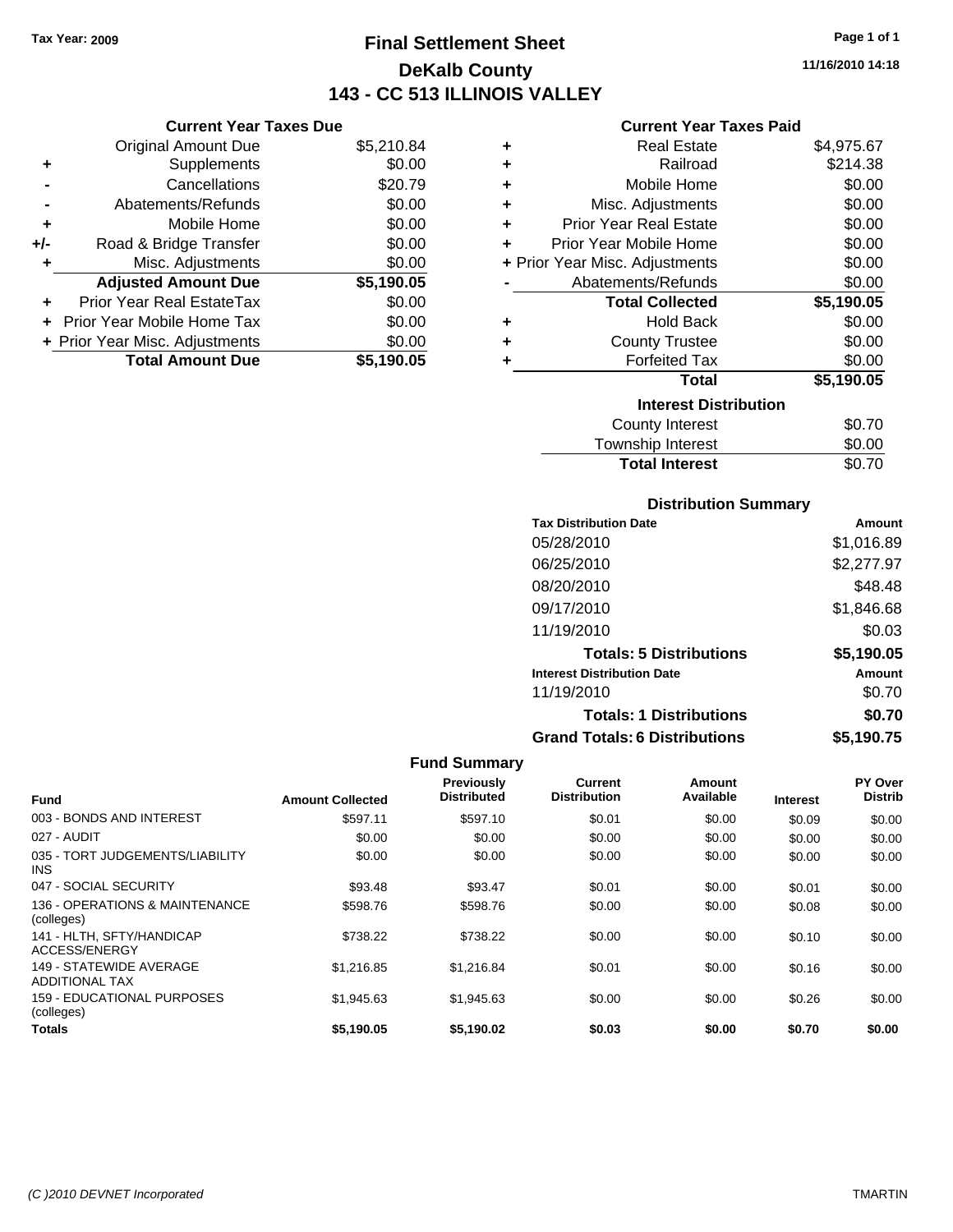# **Final Settlement Sheet Tax Year: 2009 Page 1 of 2 DeKalb County 144 - CC 516 WAUBONSEE**

**11/16/2010 14:18**

### **Current Year Taxes Due**

|     | <b>Original Amount Due</b>        | \$1,545,183.52 |
|-----|-----------------------------------|----------------|
| ٠   | Supplements                       | \$0.00         |
|     | Cancellations                     | \$1,535.85     |
|     | Abatements/Refunds                | \$12.05        |
| ÷   | Mobile Home                       | \$607.66       |
| +/- | Road & Bridge Transfer            | \$0.00         |
| ٠   | Misc. Adjustments                 | \$96.74        |
|     | <b>Adjusted Amount Due</b>        | \$1,544,340.02 |
|     | Prior Year Real EstateTax         | (\$390.45)     |
|     | <b>Prior Year Mobile Home Tax</b> | \$0.00         |
|     | + Prior Year Misc. Adjustments    | \$0.00         |
|     | <b>Total Amount Due</b>           | \$1,543,949.57 |

### **Current Year Taxes Paid**

| ٠ | <b>Real Estate</b>             | \$1,532,566.81 |
|---|--------------------------------|----------------|
| ٠ | Railroad                       | \$7,202.48     |
| ٠ | Mobile Home                    | \$604.42       |
| ÷ | Misc. Adjustments              | \$96.74        |
| ÷ | <b>Prior Year Real Estate</b>  | (\$390.45)     |
| ٠ | Prior Year Mobile Home         | \$0.00         |
|   | + Prior Year Misc. Adjustments | \$0.00         |
|   | Abatements/Refunds             | \$12.05        |
|   | <b>Total Collected</b>         | \$1,540,067.95 |
| ٠ | <b>Hold Back</b>               | \$0.00         |
| ٠ | <b>County Trustee</b>          | \$81.70        |
| ٠ | <b>Forfeited Tax</b>           | \$3,799.92     |
|   | Total                          | \$1,543,949.57 |
|   | <b>Interest Distribution</b>   |                |
|   |                                | 0000 Q 1       |

| County Interest       | \$209.04 |
|-----------------------|----------|
| Township Interest     | \$0.00   |
| <b>Total Interest</b> | \$209.04 |

### **Distribution Summary**

| <b>Tax Distribution Date</b>         | Amount         |
|--------------------------------------|----------------|
| 05/28/2010                           | \$172,389.37   |
| 06/25/2010                           | \$617,316.56   |
| 07/23/2010                           | \$13,411.72    |
| 08/20/2010                           | \$84,475.71    |
| 09/17/2010                           | \$576,025.31   |
| 11/19/2010                           | \$76,449.28    |
| <b>Totals: 6 Distributions</b>       | \$1,540,067.95 |
| <b>Interest Distribution Date</b>    | Amount         |
| 11/19/2010                           | \$209.04       |
| <b>Totals: 1 Distributions</b>       | \$209.04       |
| <b>Grand Totals: 7 Distributions</b> | \$1,540,276.99 |

### **Fund Summary**

| <b>Fund</b>                                   | <b>Amount Collected</b> | Previously<br><b>Distributed</b> | Current<br><b>Distribution</b> | Amount<br>Available | <b>Interest</b> | <b>PY Over</b><br><b>Distrib</b> |
|-----------------------------------------------|-------------------------|----------------------------------|--------------------------------|---------------------|-----------------|----------------------------------|
| 003 - BONDS AND INTEREST                      | \$269,444.13            | \$256,068.86                     | \$13,375.27                    | \$0.00              | \$36.57         | \$0.00                           |
| 027 - AUDIT                                   | \$2,436.38              | \$2,315.45                       | \$120.93                       | \$0.00              | \$0.33          | \$0.00                           |
| 035 - TORT JUDGEMENTS/LIABILITY<br><b>INS</b> | \$21,356.13             | \$20,296.00                      | \$1,060.13                     | \$0.00              | \$2.90          | \$0.00                           |
| 047 - SOCIAL SECURITY                         | \$12,790.28             | \$12.155.36                      | \$634.92                       | \$0.00              | \$1.74          | \$0.00                           |
| 136 - OPERATIONS & MAINTENANCE<br>(colleges)  | \$284.479.79            | \$270.358.17                     | \$14.121.62                    | \$0.00              | \$38.61         | \$0.00                           |
| 159 - EDUCATIONAL PURPOSES<br>(colleges)      | \$949.561.24            | \$902.424.83                     | \$47.136.41                    | \$0.00              | \$128.89        | \$0.00                           |
| <b>Totals</b>                                 | \$1,540,067.95          | \$1,463,618.67                   | \$76,449.28                    | \$0.00              | \$209.04        | \$0.00                           |

### **Miscellaneous Adjustment Detail**

### **Year Source Account Type Amount Adjustment Description**

| 2009 RE - Real Estate | <b>Back Tax Collected</b>                | \$5.73 Indy Mac Bank Redemption 15-15-280-027 by TBA      |
|-----------------------|------------------------------------------|-----------------------------------------------------------|
| 2009 RE - Real Estate | <b>Back Tax Collected</b>                | \$1.22 Johnson Redemption 18-32-424-017 by TBA            |
| 2009 RE - Real Estate | <b>Back Tax Collected</b>                | \$12.75 Talan/Fitzpatrick Redemption 19-27-451-010 by TBA |
| 2009 RE - Real Estate | <b>Back Tax Collected</b>                | \$10.45 Riedelsperger Redemption 15-15-228-035 by TBA     |
| 2009 RE - Real Estate | Paymt In Lieu of Tax                     | \$54.94 Sunset View Apartments by TBA                     |
|                       | 2009 RE - Real Estate Back Tax Collected | \$9.36 Vanguard Homes Redemption 15-14-102-033 by TBA     |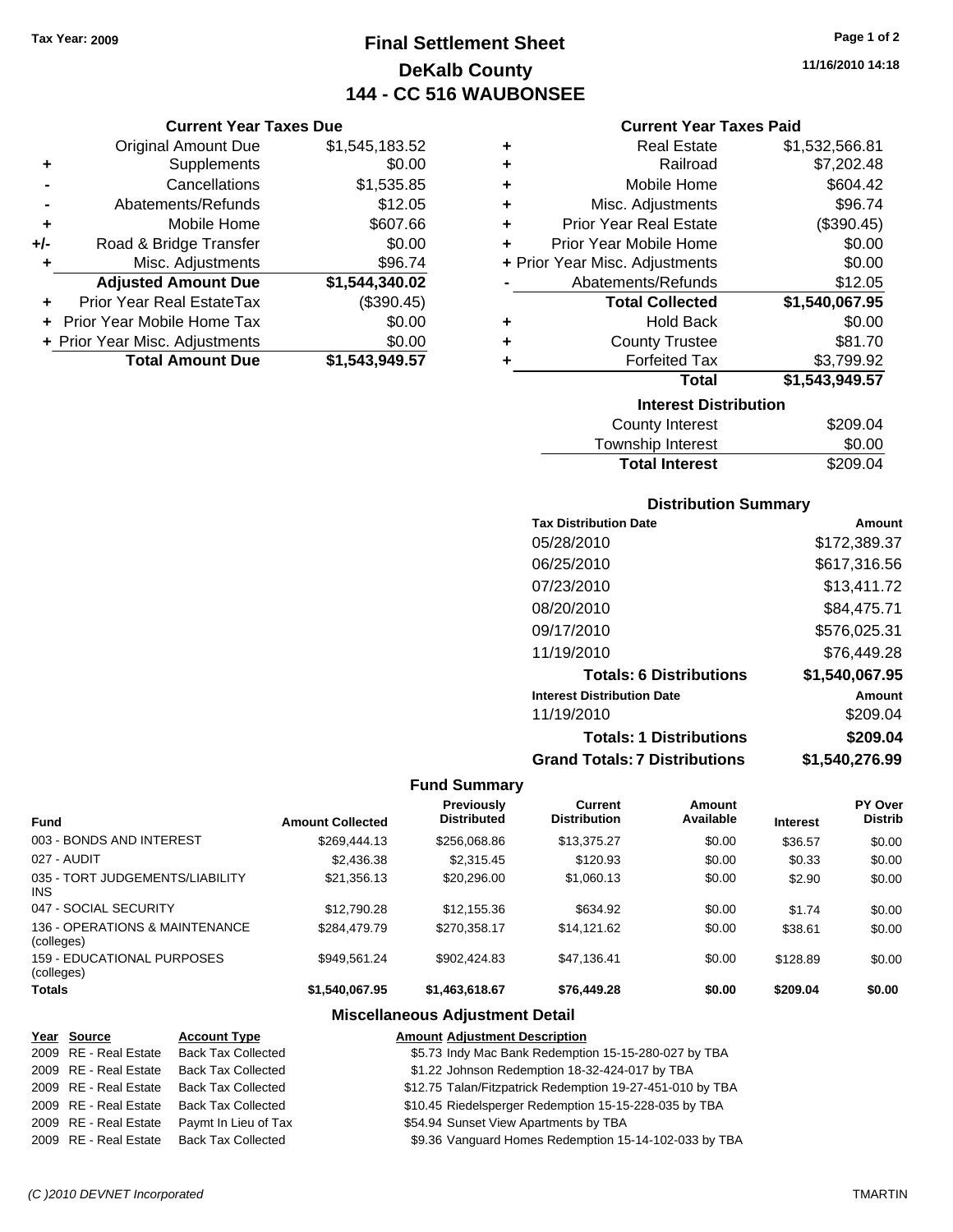# **Final Settlement Sheet Tax Year: 2009 Page 2 of 2 DeKalb County**

### **11/16/2010 14:18**

### **Miscellaneous Adjustment Detail**

# **Year Source Account Type Amount Adjustment Description**

2009 RE - Real Estate Back Tax Collected \$2.29 Vanguard Homes Redemption 15-14-107-008 by TBA

### **Abatement Detail**

### **Year Source Account Type Amount Adjustment Description**

2009 RE - Real Estate \$5.80 19-26-433-024 2008 PTAB REFUND by TBA PTAB Decision

2009 RE - Real Estate \$5.03 19-27-427-012 2006 PTAB REFUND by TBA PTAB Decision

2009 RE - Real Estate \$1.22 18-27-303-022 2008 PTAB REFUND by TBA RE Abatement

**Totals \$96.74 7 entries**

**Totals \$12.05 3 entries**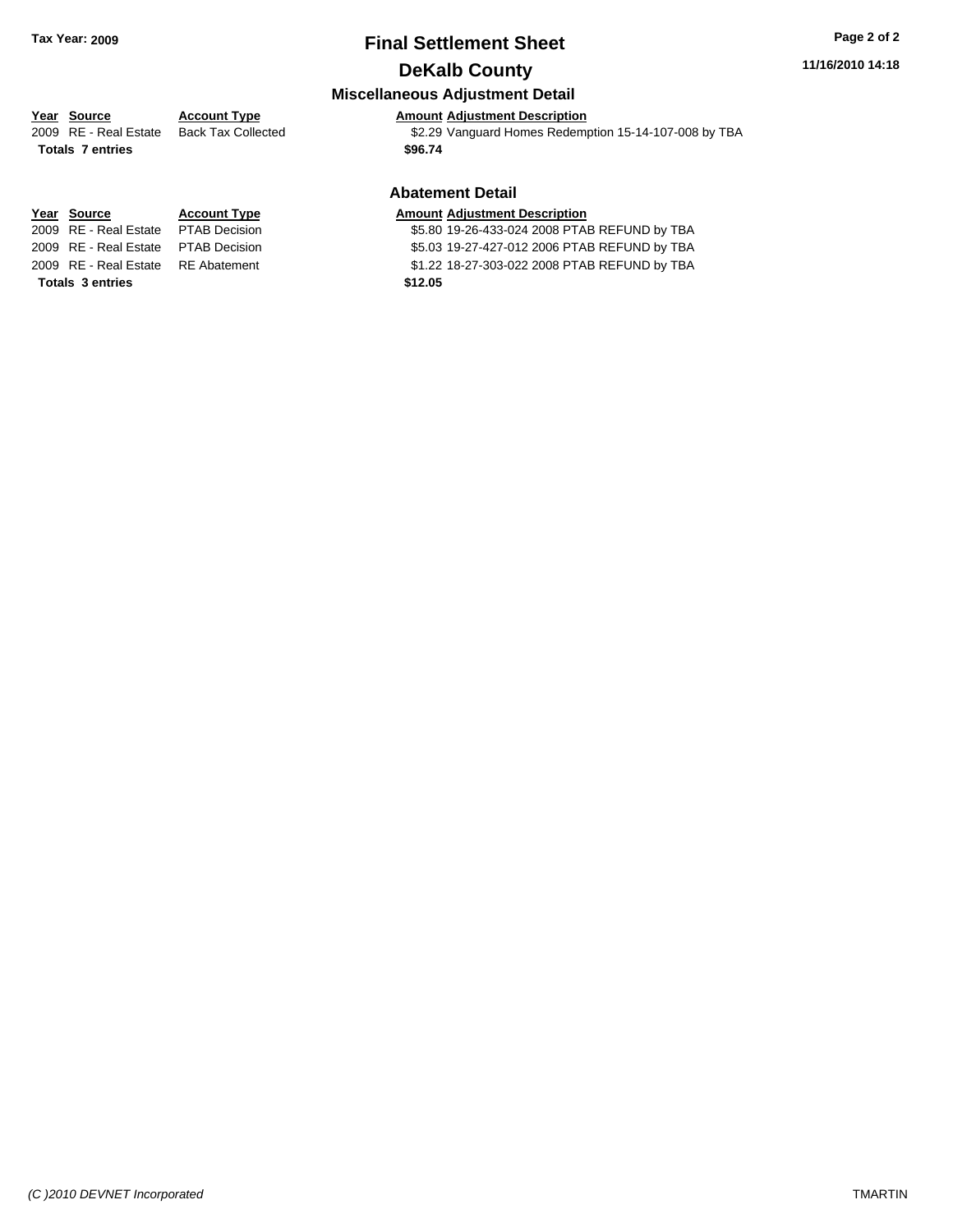# **Final Settlement Sheet Tax Year: 2009 Page 1 of 2 DeKalb County 145 - CC 523 KISHWAUKEE**

### **Current Year Taxes Due**

|       | <b>Original Amount Due</b>       | \$10,410,669.14 |  |  |
|-------|----------------------------------|-----------------|--|--|
| ٠     | Supplements                      | \$522.73        |  |  |
|       | Cancellations                    | \$49,017.88     |  |  |
|       | Abatements/Refunds               | \$5,793.19      |  |  |
| ÷     | Mobile Home                      | \$5,201.28      |  |  |
| $+/-$ | \$0.00<br>Road & Bridge Transfer |                 |  |  |
| ٠     | Misc. Adjustments                | \$9,180.01      |  |  |
|       | <b>Adjusted Amount Due</b>       | \$10,370,762.09 |  |  |
|       | Prior Year Real EstateTax        | \$6,513.89      |  |  |
|       | Prior Year Mobile Home Tax       | (\$3.73)        |  |  |
|       | + Prior Year Misc. Adjustments   | \$19,554.99     |  |  |
|       | <b>Total Amount Due</b>          | \$10,396,827.24 |  |  |

|   | <b>Interest Distribution</b>   |                 |  |  |
|---|--------------------------------|-----------------|--|--|
|   | Total                          | \$10,396,827.24 |  |  |
| ٠ | <b>Forfeited Tax</b>           | \$1,703.87      |  |  |
| ٠ | <b>County Trustee</b>          | \$1,824.52      |  |  |
| ٠ | Hold Back                      | \$0.00          |  |  |
|   | <b>Total Collected</b>         | \$10,393,298.85 |  |  |
|   | Abatements/Refunds             | \$5,793.19      |  |  |
|   | + Prior Year Misc. Adjustments | \$19,554.99     |  |  |
| ÷ | Prior Year Mobile Home         | (\$3.73)        |  |  |
| ÷ | <b>Prior Year Real Estate</b>  | \$6,513.89      |  |  |
| ٠ | Misc. Adjustments              | \$9,180.01      |  |  |
| ٠ | Mobile Home                    | \$5,129.91      |  |  |
| ٠ | Railroad                       | \$32,408.94     |  |  |
| ٠ | <b>Real Estate</b>             | \$10,326,308.03 |  |  |

| \$1,411.50 |  |  |  |
|------------|--|--|--|
| \$0.00     |  |  |  |
| \$1,411.50 |  |  |  |
|            |  |  |  |

### **Distribution Summary**

| <b>Tax Distribution Date</b>         | Amount          |
|--------------------------------------|-----------------|
| 05/28/2010                           | \$1,159,562.42  |
| 06/25/2010                           | \$4,111,291.55  |
| 07/23/2010                           | \$85,379.25     |
| 08/20/2010                           | \$566,067.25    |
| 09/17/2010                           | \$3,999,749.27  |
| 11/19/2010                           | \$471,249.11    |
| <b>Totals: 6 Distributions</b>       | \$10,393,298.85 |
| <b>Interest Distribution Date</b>    | Amount          |
| 11/19/2010                           | \$1,411.50      |
| <b>Totals: 1 Distributions</b>       | \$1,411.50      |
| <b>Grand Totals: 7 Distributions</b> | \$10,394,710.35 |

### **Fund Summary**

|                                              |                         | <b>Previously</b>  | Current             | Amount    |                 | PY Over        |
|----------------------------------------------|-------------------------|--------------------|---------------------|-----------|-----------------|----------------|
| <b>Fund</b>                                  | <b>Amount Collected</b> | <b>Distributed</b> | <b>Distribution</b> | Available | <b>Interest</b> | <b>Distrib</b> |
| 003 - BONDS AND INTEREST                     | \$2,897,495.80          | \$2,766,118.60     | \$131,377.20        | \$0.00    | \$393.50        | \$0.00         |
| 027 - AUDIT                                  | \$92,167.77             | \$87,988.74        | \$4,179.03          | \$0.00    | \$12.52         | \$0.00         |
| 035 - TORT JUDGEMENTS/LIABILITY<br>INS.      | \$778,801.08            | \$743.488.95       | \$35,312.13         | \$0.00    | \$105.77        | \$0.00         |
| 047 - SOCIAL SECURITY                        | \$173,266.69            | \$165,410.54       | \$7,856.15          | \$0.00    | \$23.53         | \$0.00         |
| 136 - OPERATIONS & MAINTENANCE<br>(colleges) | \$1,382,475.04          | \$1,319,791.35     | \$62,683.69         | \$0.00    | \$187.75        | \$0.00         |
| 159 - EDUCATIONAL PURPOSES<br>(colleges)     | \$5.069.092.47          | \$4.839.251.56     | \$229.840.91        | \$0.00    | \$688.43        | \$0.00         |
| <b>Totals</b>                                | \$10.393.298.85         | \$9.922.049.74     | \$471.249.11        | \$0.00    | \$1,411.50      | \$0.00         |

### **Miscellaneous Adjustment Detail**

### **Year Source Account Type Amount Adjustment Description** \$1.11 Pearson Redemption 01-26-180-044 by TBA 2008 RE - Real Estate Back Tax Collected \$19,480.44 DeKalb TIF #4 Surplus Distribution by TBA 2009 RE - Real Estate Back Tax Collected \$5,772.85 Eagle Home Nature's Crossing Redemption 58 Parcels by TBA 2009 RE - Real Estate Back Tax Collected \$5.75 Montalbano Builders Redemption 09-33-128-003 by TBA 2009 RE - Real Estate Back Tax Collected **1988 St.91 Montalbano Builders Redemption 09-28-352-001 by TBA** 81.91 Montalbano Builders Redemption 09-28-351-016 by TBA \$1.26 Montalbano Builders Redemption 09-28-351-016 by TBA 2009 RE - Real Estate Back Tax Collected \$1.32 Montalbano Builders Redemption 09-28-351-015 by TBA 2009 MH - Mobile Home Back Tax Collected \$4.70 Buehler Redemption 08-01-401-005-2582I Mobile Home by TBA *(C )2010 DEVNET Incorporated* TMARTIN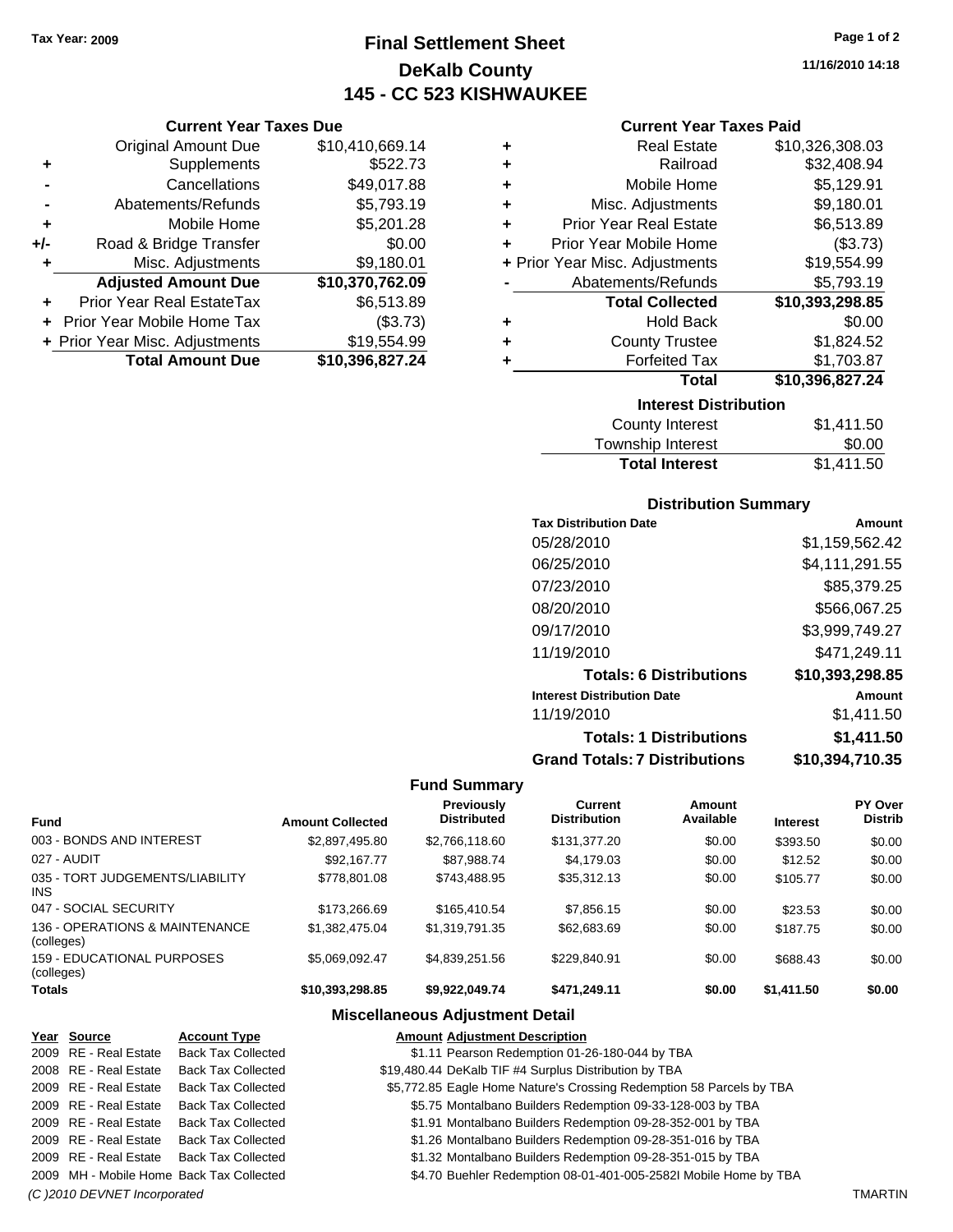| Tax Year: 2009 | <b>Final Settlement Sheet</b> | Page 2 of 2      |
|----------------|-------------------------------|------------------|
|                | <b>DeKalb County</b>          | 11/16/2010 14:18 |

| Year Source              | <b>Account Type</b>                      |             | <b>Amount Adjustment Description</b> |
|--------------------------|------------------------------------------|-------------|--------------------------------------|
|                          | 2009 MH - Mobile Home Back Tax Collected |             | \$4.81 Smith Redemption 09-29-400    |
|                          | 2009 MH - Mobile Home Back Tax Collected |             | \$10.29 Marrufo Redemption 08-01-4   |
|                          | 2009 MH - Mobile Home Back Tax Collected |             | \$4.52 Morales Redemption 06-33-4    |
|                          | 2009 MH - Mobile Home Back Tax Collected |             | \$5.28 Sances Redemption 06-33-4     |
|                          | 2009 MH - Mobile Home Back Tax Collected |             | \$4.04 Garcia Redemption 08-01-40    |
| 2009 RE - Real Estate    | <b>Back Tax Collected</b>                |             | \$6.39 Eagle Home Prairie Spring R   |
| 2009 RE - Real Estate    | <b>Back Tax Collected</b>                |             | \$2.88 Gardens of Rivermist Redem    |
| 2009 RE - Real Estate    | Paymt In Lieu of Tax                     |             | \$73.63 Sequoya Apartments by TBA    |
| 2009 RE - Real Estate    | Paymt In Lieu of Tax                     |             | \$978.30 Housing Authority DeKalb Ur |
| 2009 RE - Real Estate    | Paymt In Lieu of Tax                     |             | \$592.23 Housing Authority Sycamore  |
| 2009 RE - Real Estate    | <b>Back Tax Collected</b>                |             | \$52.18 Capes Redemption 03-19-37    |
| 2009 RE - Real Estate    | <b>Back Tax Collected</b>                |             | \$65.44 McCord Redemption 14-15-3    |
| 2009 RE - Real Estate    | Paymt In Lieu of Tax                     |             | \$592.23 Housing Authority Sycamore  |
| 2009 RE - Real Estate    | Paymt In Lieu of Tax                     |             | \$978.30 Housing Authority DeKalb Ur |
|                          | 2009 MH - Mobile Home Back Tax Collected |             | \$15.83 Stewart Redemption 09-29-4   |
|                          | 2009 MH - Mobile Home Back Tax Collected |             | \$7.99 Eder Redemption 06-33-400-    |
| 2009 RE - Real Estate    | <b>Back Tax Collected</b>                |             | \$3.60 Resource Bank Redemption      |
|                          | 2009 MH - Mobile Home Back Tax Collected |             | \$10.83 Olson Redemption 08-01-401   |
|                          | 2009 MH - Mobile Home Back Tax Collected |             | \$6.26 Davison Redemption 08-26-1    |
| 2009 RE - Real Estate    | <b>Back Tax Collected</b>                |             | \$2.90 Stauber Redemption 09-29-2    |
| 2009 RE - Real Estate    | <b>Back Tax Collected</b>                |             | \$15.91 Stauber Redemption 09-29-2   |
| 2009 RE - Real Estate    | <b>Back Tax Collected</b>                |             | \$15.91 Stauber Redemption 09-29-2   |
| 2009 RE - Real Estate    | <b>Back Tax Collected</b>                |             | \$15.91 Stauber Redemption 09-29-2   |
| <b>Totals 31 entries</b> |                                          | \$28,735.00 |                                      |
|                          |                                          |             |                                      |

| Year Source                        | <b>Account Type</b> | Amount     |
|------------------------------------|---------------------|------------|
| 2009 RE - Real Estate RE Abatement |                     | \$2.50     |
| 2009 RE - Real Estate              | RE Abatement        | \$1.25     |
| 2009 RE - Real Estate RE Abatement |                     | \$5,772.85 |
| 2009 RE - Real Estate RE Abatement |                     | \$7.76     |
| 2009 RE - Real Estate RE Abatement |                     | \$8.83     |
| <b>Totals 5 entries</b>            |                     | \$5,793.19 |

# **Miscellaneous Adjustment Detail**

|                                          |                                          |             | <b>MISCELLANEOUS Adjustment Detail</b>                            |
|------------------------------------------|------------------------------------------|-------------|-------------------------------------------------------------------|
| Year Source                              | <b>Account Type</b>                      |             | <b>Amount Adjustment Description</b>                              |
| 2009 MH - Mobile Home Back Tax Collected |                                          |             | \$4.81 Smith Redemption 09-29-400-016-0024O Mobile Home by TBA    |
|                                          | 2009 MH - Mobile Home Back Tax Collected |             | \$10.29 Marrufo Redemption 08-01-401-005-2642I Mobile Home by TBA |
|                                          | 2009 MH - Mobile Home Back Tax Collected |             | \$4.52 Morales Redemption 06-33-400-039-0013B Mobile Home by TBA  |
|                                          | 2009 MH - Mobile Home Back Tax Collected |             | \$5.28 Sances Redemption 06-33-400-039-0010B by TBA               |
|                                          | 2009 MH - Mobile Home Back Tax Collected |             | \$4.04 Garcia Redemption 08-01-401-005-2533l by TBA               |
| 2009 RE - Real Estate                    | <b>Back Tax Collected</b>                |             | \$6.39 Eagle Home Prairie Spring Redemption 07-22-476-011 by TBA  |
| 2009 RE - Real Estate                    | <b>Back Tax Collected</b>                |             | \$2.88 Gardens of Rivermist Redemption 08-02-303-001 by TBA       |
| 2009 RE - Real Estate                    | Paymt In Lieu of Tax                     |             | \$73.63 Sequoya Apartments by TBA                                 |
| 2009 RE - Real Estate                    | Paymt In Lieu of Tax                     |             | \$978.30 Housing Authority DeKalb Units by TBA                    |
| 2009 RE - Real Estate                    | Paymt In Lieu of Tax                     |             | \$592.23 Housing Authority Sycamore Units by TBA                  |
| 2009 RE - Real Estate                    | <b>Back Tax Collected</b>                |             | \$52.18 Capes Redemption 03-19-377-001 by TBA                     |
| 2009 RE - Real Estate                    | <b>Back Tax Collected</b>                |             | \$65.44 McCord Redemption 14-15-351-002 by TBA                    |
| 2009 RE - Real Estate                    | Paymt In Lieu of Tax                     |             | \$592.23 Housing Authority Sycamore Units by TBA                  |
| 2009 RE - Real Estate                    | Paymt In Lieu of Tax                     |             | \$978.30 Housing Authority DeKalb Units by TBA                    |
|                                          | 2009 MH - Mobile Home Back Tax Collected |             | \$15.83 Stewart Redemption 09-29-400-016-0012O by TBA             |
|                                          | 2009 MH - Mobile Home Back Tax Collected |             | \$7.99 Eder Redemption 06-33-400-039-0012A by TBA                 |
| 2009 RE - Real Estate                    | <b>Back Tax Collected</b>                |             | \$3.60 Resource Bank Redemption 01-26-180-040 by TBA              |
|                                          | 2009 MH - Mobile Home Back Tax Collected |             | \$10.83 Olson Redemption 08-01-401-005-2505l by TBA               |
|                                          | 2009 MH - Mobile Home Back Tax Collected |             | \$6.26 Davison Redemption 08-26-176-013-0724A by TBA              |
| 2009 RE - Real Estate                    | <b>Back Tax Collected</b>                |             | \$2.90 Stauber Redemption 09-29-254-041 by TBA                    |
| 2009 RE - Real Estate                    | <b>Back Tax Collected</b>                |             | \$15.91 Stauber Redemption 09-29-254-047 by TBA                   |
| 2009 RE - Real Estate                    | <b>Back Tax Collected</b>                |             | \$15.91 Stauber Redemption 09-29-254-049 by TBA                   |
| 2009 RE - Real Estate                    | <b>Back Tax Collected</b>                |             | \$15.91 Stauber Redemption 09-29-254-041 by TBA                   |
| <b>Totals 31 entries</b>                 |                                          | \$28,735.00 |                                                                   |
|                                          |                                          |             |                                                                   |

### **Abatement Detail**

### **Year Source Account Type Amount Adjustment Description**

- ent 32.50 06-20-376-009 2007 PTAB REFUND by TBA
- ent 2009 81.25 06-21-456-006 2007 PTAB REFUND by TBA
- ent **2009 85,772.85 Reversal Entry-Eagle Home Nature's Crossing Redempt by TBA** ent - 2009 87.76 09-06-181-001 PTAB REFUND by TBA
- 2008 REAL Estate the Real Estate \$8.83 03-19-401-005 2008 PTAB REFUND by TBA
	-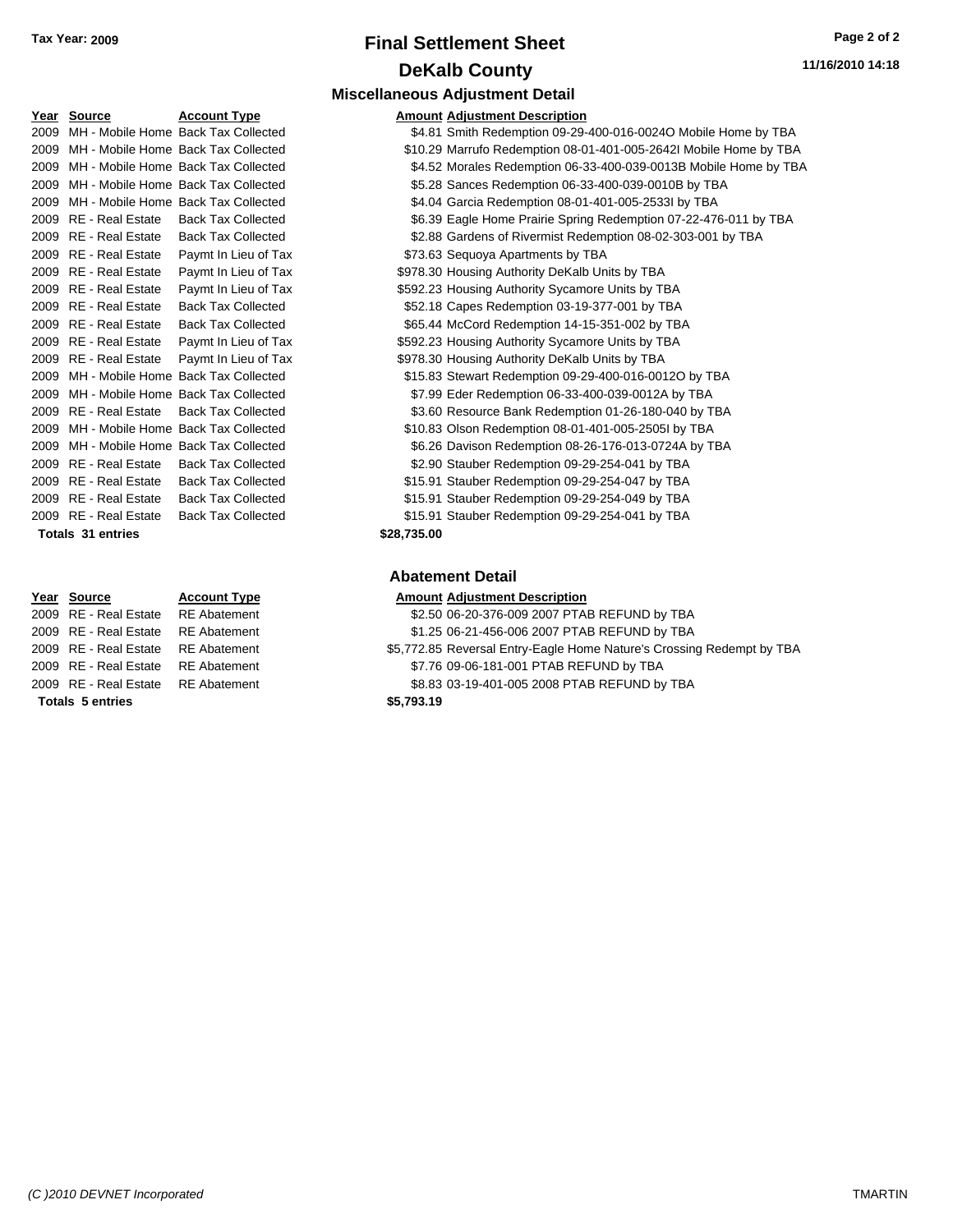**Current Year Taxes Due** Original Amount Due \$601,487.94

**Adjusted Amount Due \$593,559.78**

**Total Amount Due \$599,344.09**

**+** Supplements \$48.40 **-** Cancellations \$8,661.93 **-** Abatements/Refunds \$0.00 **+** Mobile Home \$357.31 **+/-** Road & Bridge Transfer \$0.00 **+** Misc. Adjustments \$328.06

**+** Prior Year Real EstateTax \$2,480.59 **+** Prior Year Mobile Home Tax \$0.00 + Prior Year Misc. Adjustments \$3,303.72

# **Final Settlement Sheet Tax Year: 2009 Page 1 of 1 DeKalb County 150 - DE KALB SANITARY**

**11/16/2010 14:18**

### **Current Year Taxes Paid**

| ٠ | <b>Real Estate</b>             | \$592,011.19 |  |  |  |
|---|--------------------------------|--------------|--|--|--|
| ٠ | Railroad                       | \$669.64     |  |  |  |
| ٠ | Mobile Home                    | \$356.51     |  |  |  |
| ٠ | Misc. Adjustments              | \$328.06     |  |  |  |
| ÷ | <b>Prior Year Real Estate</b>  | \$2,480.59   |  |  |  |
| ÷ | Prior Year Mobile Home         | \$0.00       |  |  |  |
|   | + Prior Year Misc. Adjustments | \$3,303.72   |  |  |  |
|   | Abatements/Refunds             | \$0.00       |  |  |  |
|   | <b>Total Collected</b>         | \$599,149.71 |  |  |  |
| ٠ | <b>Hold Back</b>               | \$0.00       |  |  |  |
| ٠ | <b>County Trustee</b>          | \$18.49      |  |  |  |
| ÷ | <b>Forfeited Tax</b>           | \$175.89     |  |  |  |
|   | <b>Total</b>                   | \$599,344.09 |  |  |  |
|   | <b>Interest Distribution</b>   |              |  |  |  |
|   | <b>County Interest</b>         | \$81.32      |  |  |  |
|   | Township Interact              | ድስ ሰስ        |  |  |  |

### Township Interest  $$0.00$ Total Interest \$81.32

| <b>Distribution Summary</b>          |              |  |  |  |
|--------------------------------------|--------------|--|--|--|
| <b>Tax Distribution Date</b>         | Amount       |  |  |  |
| 05/28/2010                           | \$67,151.75  |  |  |  |
| 06/25/2010                           | \$232,609.74 |  |  |  |
| 07/23/2010                           | \$3,366.60   |  |  |  |
| 08/20/2010                           | \$35,520.32  |  |  |  |
| 09/17/2010                           | \$230,444.53 |  |  |  |
| 11/19/2010                           | \$30,056.77  |  |  |  |
| <b>Totals: 6 Distributions</b>       | \$599,149.71 |  |  |  |
| <b>Interest Distribution Date</b>    | Amount       |  |  |  |
| 11/19/2010                           | \$81.32      |  |  |  |
| <b>Totals: 1 Distributions</b>       | \$81.32      |  |  |  |
| <b>Grand Totals: 7 Distributions</b> | \$599,231.03 |  |  |  |

### **Fund Summary**

|                          |                         | <b>Previously</b>  | <b>Current</b>      | Amount    |                 | PY Over        |
|--------------------------|-------------------------|--------------------|---------------------|-----------|-----------------|----------------|
| <b>Fund</b>              | <b>Amount Collected</b> | <b>Distributed</b> | <b>Distribution</b> | Available | <b>Interest</b> | <b>Distrib</b> |
| 001 - CORPORATE          | \$360,314.86            | \$342,239.42       | \$18,075.44         | \$0.00    | \$48.91         | \$0.00         |
| 003 - BONDS AND INTEREST | \$0.00                  | \$0.00             | \$0.00              | \$0.00    | \$0.00          | \$0.00         |
| $005 - I. M. R. F.$      | \$102.439.61            | \$97,300.68        | \$5,138.93          | \$0.00    | \$13.90         | \$0.00         |
| 027 - AUDIT              | \$17,390.34             | \$16,517.92        | \$872.42            | \$0.00    | \$2.36          | \$0.00         |
| 045 - PUBLIC BENEFIT     | \$50.521.49             | \$47.987.03        | \$2,534.46          | \$0.00    | \$6.86          | \$0.00         |
| 047 - SOCIAL SECURITY    | \$68,483,41             | \$65,047.89        | \$3,435.52          | \$0.00    | \$9.29          | \$0.00         |
| <b>Totals</b>            | \$599,149.71            | \$569.092.94       | \$30,056.77         | \$0.00    | \$81.32         | \$0.00         |

### **Miscellaneous Adjustment Detail**

# **Year Source Account Type Amount Adjustment Description** 2008 RE - Real Estate Back Tax Collected \$3,302.67 DeKalb TIF #4 Surplus Distribution by TBA

2009 RE - Real Estate Back Tax Collected \$0.48 Gardens of Rivermist Redemption 08-02-303-001 by TBA

- 2009 RE Real Estate Paymt In Lieu of Tax \$163.79 Housing Authority DeKalb Units by TBA
- 2009 RE Real Estate Paymt In Lieu of Tax \$163.79 Housing Authority DeKalb Units by TBA
- 2009 MH Mobile Home Back Tax Collected \$1.05 Davison Redemption 08-26-176-013-0724A by TBA

**Totals \$3,631.78 5 entries**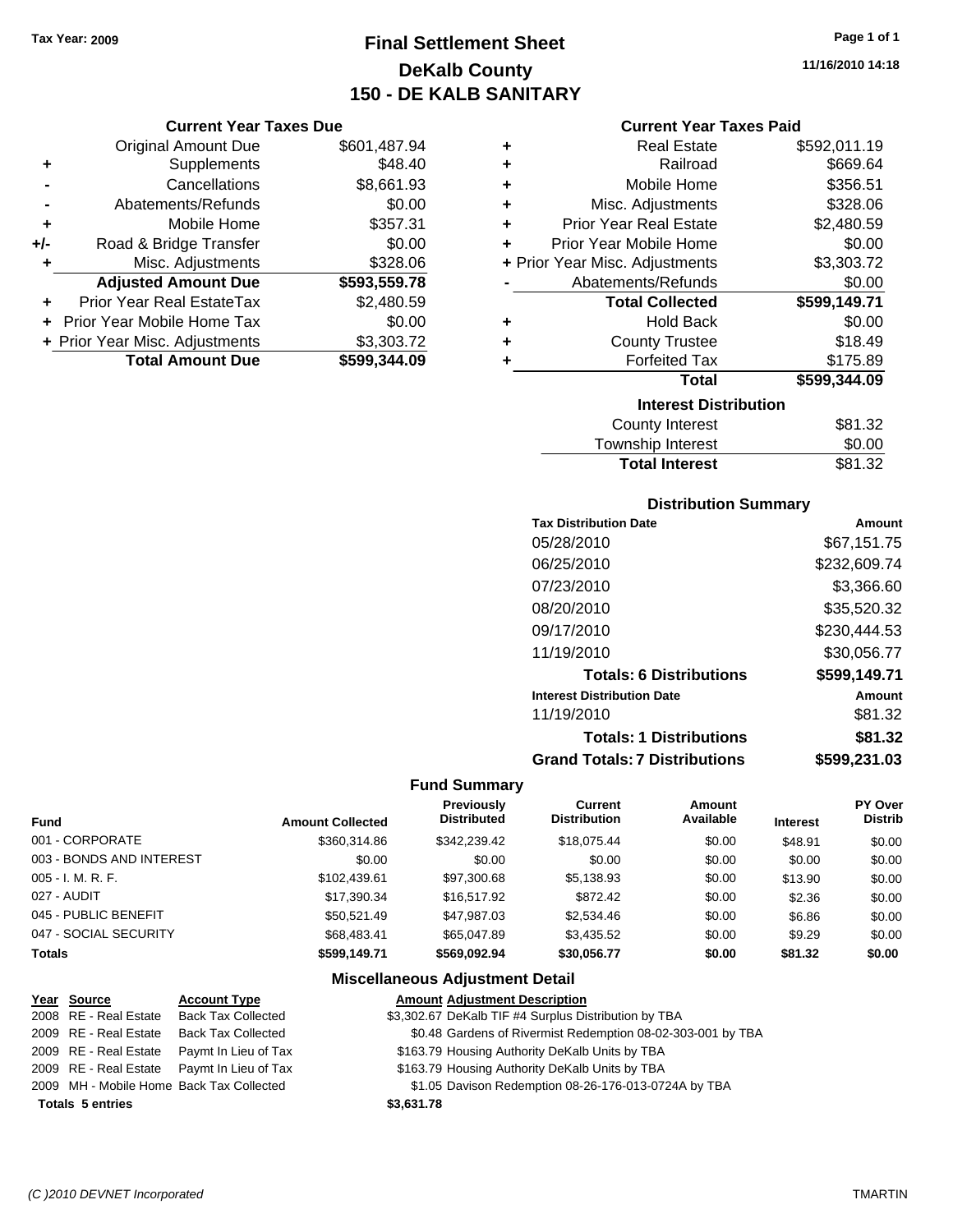**Current Year Taxes Due** Original Amount Due \$2,219.25

**Adjusted Amount Due \$2,219.25**

**Total Amount Due \$2,219.25**

**+** Supplements \$0.00 **-** Cancellations \$0.00 **-** Abatements/Refunds \$0.00 **+** Mobile Home \$0.00 **+/-** Road & Bridge Transfer \$0.00 **+** Misc. Adjustments \$0.00

**+** Prior Year Real EstateTax \$0.00 **+** Prior Year Mobile Home Tax \$0.00 **+ Prior Year Misc. Adjustments**  $$0.00$ 

# **Final Settlement Sheet Tax Year: 2009 Page 1 of 1 DeKalb County 151 - FAIRDALE STREET LIGHT**

**11/16/2010 14:18**

### **Current Year Taxes Paid**

| ٠ | <b>Real Estate</b>             | \$2,219.25 |
|---|--------------------------------|------------|
| ٠ | Railroad                       | \$0.00     |
| ٠ | Mobile Home                    | \$0.00     |
| ٠ | Misc. Adjustments              | \$0.00     |
| ÷ | <b>Prior Year Real Estate</b>  | \$0.00     |
| ٠ | Prior Year Mobile Home         | \$0.00     |
|   | + Prior Year Misc. Adjustments | \$0.00     |
|   | Abatements/Refunds             | \$0.00     |
|   | <b>Total Collected</b>         | \$2,219.25 |
| ٠ | <b>Hold Back</b>               | \$0.00     |
| ٠ | <b>County Trustee</b>          | \$0.00     |
| ٠ | <b>Forfeited Tax</b>           | \$0.00     |
|   | <b>Total</b>                   | \$2,219.25 |
|   | <b>Interest Distribution</b>   |            |
|   | <b>County Interest</b>         | \$0.30     |
|   | Townshin Interest              | ደበ በበ      |

# $T_{\text{F}}$  ownship interest  $\phi$ 0.00 Total Interest \$0.30

### **Distribution Summary**

|                     | <b>Tax Distribution Date</b>         | Amount     |
|---------------------|--------------------------------------|------------|
|                     | 05/28/2010                           | \$233.84   |
|                     | 06/25/2010                           | \$795.64   |
|                     | 07/23/2010                           | \$55.71    |
|                     | 08/20/2010                           | \$138.90   |
|                     | 09/17/2010                           | \$622.93   |
|                     | 11/19/2010                           | \$372.23   |
|                     | <b>Totals: 6 Distributions</b>       | \$2,219.25 |
|                     | <b>Interest Distribution Date</b>    | Amount     |
|                     | 11/19/2010                           | \$0.30     |
|                     | <b>Totals: 1 Distributions</b>       | \$0.30     |
|                     | <b>Grand Totals: 7 Distributions</b> | \$2,219.55 |
| <b>Fund Summary</b> |                                      |            |

### **Fund Interest Amount Collected Distributed PY Over Distrib Amount Available Current Distribution Previously** 001 - CORPORATE \$2,219.25 \$1,847.02 \$372.23 \$0.00 \$0.30 \$0.00 **Totals \$2,219.25 \$1,847.02 \$372.23 \$0.00 \$0.30 \$0.00**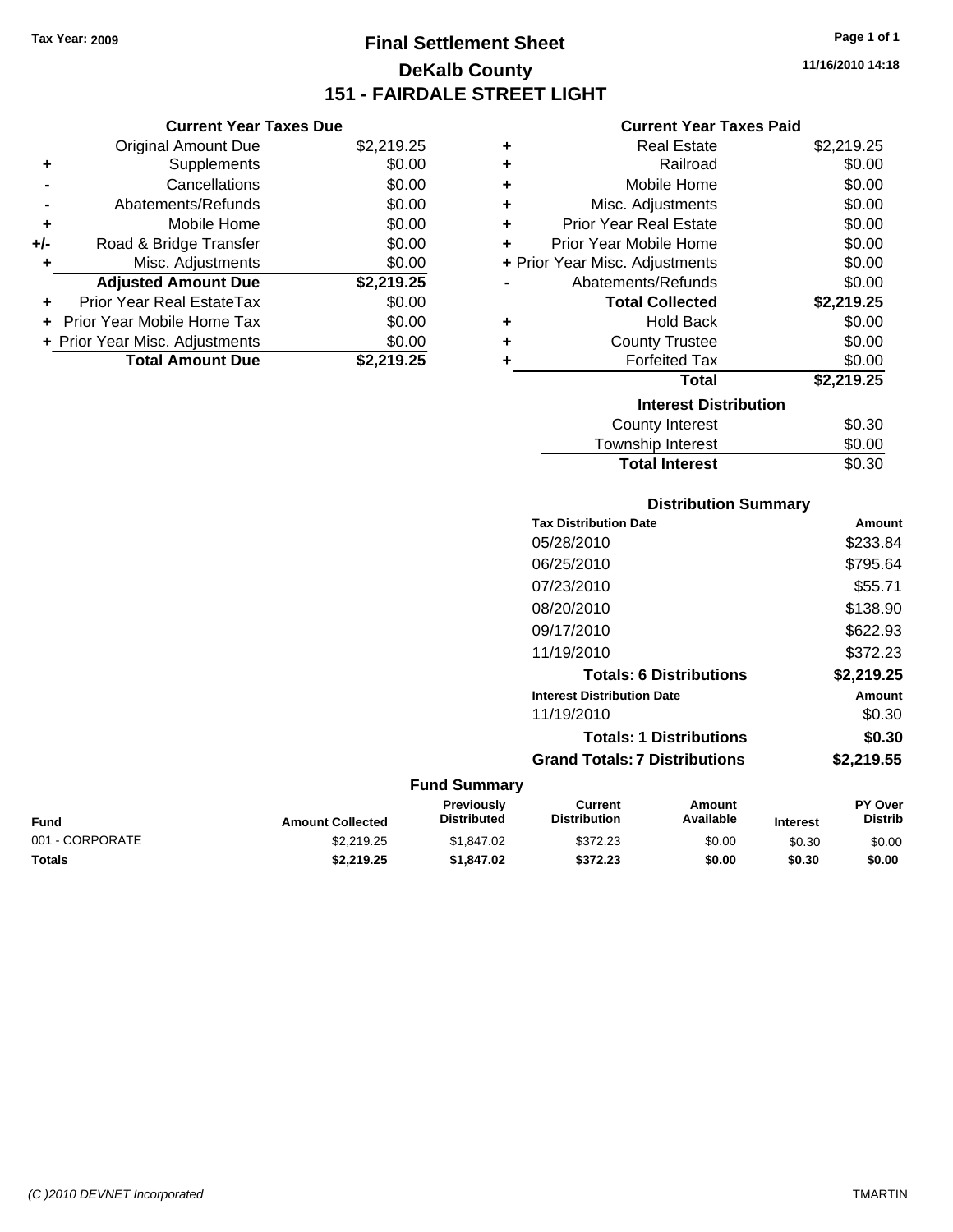**Current Year Taxes Due** Original Amount Due \$23,365.12

**Adjusted Amount Due \$23,344.74**

**Total Amount Due \$23,344.74**

**+** Supplements \$0.00 **-** Cancellations \$21.34 **-** Abatements/Refunds \$0.00 **+** Mobile Home \$0.96 **+/-** Road & Bridge Transfer \$0.00 **+** Misc. Adjustments \$0.00

**+** Prior Year Real EstateTax \$0.00 **+** Prior Year Mobile Home Tax \$0.00 **+ Prior Year Misc. Adjustments**  $$0.00$ 

# **Final Settlement Sheet Tax Year: 2009 Page 1 of 1 DeKalb County 152 - AFTON-PIERCE MULTI TWP**

**11/16/2010 14:18**

### **Current Year Taxes Paid**

| ٠ | <b>Real Estate</b>             | \$23,181.78 |
|---|--------------------------------|-------------|
| ٠ | Railroad                       | \$161.62    |
| ٠ | Mobile Home                    | \$0.96      |
| ÷ | Misc. Adjustments              | \$0.00      |
| ÷ | <b>Prior Year Real Estate</b>  | \$0.00      |
| ٠ | Prior Year Mobile Home         | \$0.00      |
|   | + Prior Year Misc. Adjustments | \$0.00      |
|   | Abatements/Refunds             | \$0.00      |
|   | <b>Total Collected</b>         | \$23,344.36 |
| ٠ | <b>Hold Back</b>               | \$0.00      |
| ٠ | <b>County Trustee</b>          | \$0.38      |
|   | <b>Forfeited Tax</b>           | \$0.00      |
|   | <b>Total</b>                   | \$23,344.74 |
|   | <b>Interest Distribution</b>   |             |
|   | <b>County Interest</b>         | \$3.17      |
|   | Township Interest              | \$0.00      |

# **Distribution Summary** Total Interest \$3.17

| <b>Tax Distribution Date</b>         | Amount      |
|--------------------------------------|-------------|
| 05/28/2010                           | \$1,868.76  |
| 06/25/2010                           | \$10,170.51 |
| 07/23/2010                           | \$201.07    |
| 08/20/2010                           | \$1.077.78  |
| 09/17/2010                           | \$9,004.37  |
| 11/19/2010                           | \$1,021.87  |
| <b>Totals: 6 Distributions</b>       | \$23,344.36 |
| <b>Interest Distribution Date</b>    | Amount      |
| 11/19/2010                           | \$3.17      |
| <b>Totals: 1 Distributions</b>       | \$3.17      |
| <b>Grand Totals: 7 Distributions</b> | \$23,347,53 |

| <b>Fund</b>                             | <b>Amount Collected</b> | <b>Previously</b><br><b>Distributed</b> | Current<br><b>Distribution</b> | Amount<br>Available | <b>Interest</b> | <b>PY Over</b><br><b>Distrib</b> |
|-----------------------------------------|-------------------------|-----------------------------------------|--------------------------------|---------------------|-----------------|----------------------------------|
| 147 - ASSESSING PURPOSES<br>(multi-twp) | \$23.344.36             | \$22,322.49                             | \$1.021.87                     | \$0.00              | \$3.17          | \$0.00                           |
| <b>Totals</b>                           | \$23,344,36             | \$22,322.49                             | \$1.021.87                     | \$0.00              | \$3.17          | \$0.00                           |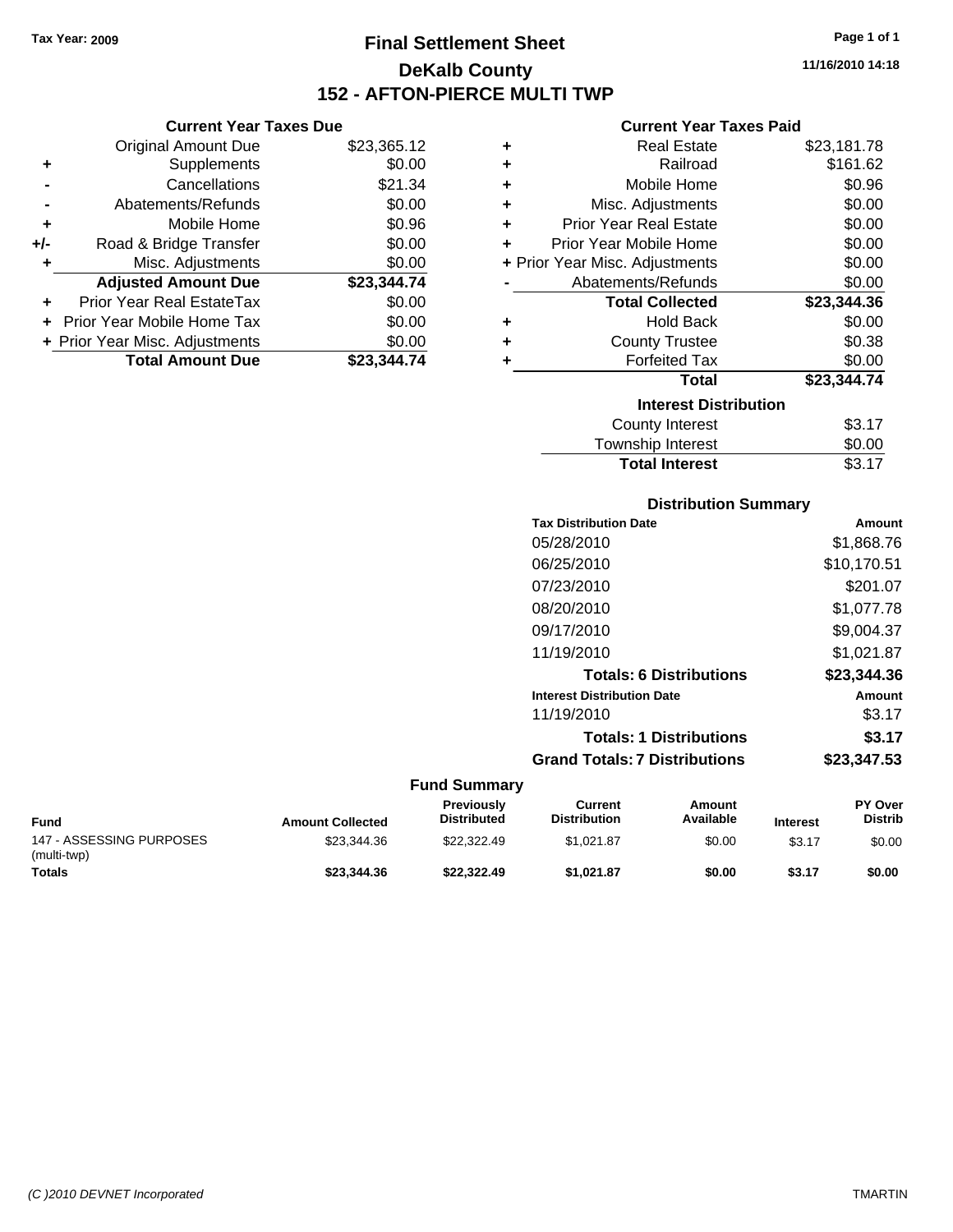**Current Year Taxes Due** Original Amount Due \$9,079.01

**Adjusted Amount Due \$9,072.50**

**Total Amount Due \$9,072.50**

**+** Supplements \$0.00 **-** Cancellations \$6.73 **-** Abatements/Refunds \$0.00 **+** Mobile Home \$0.00 **+/-** Road & Bridge Transfer \$0.00 **+** Misc. Adjustments \$0.22

**+** Prior Year Real EstateTax \$0.00 **+** Prior Year Mobile Home Tax \$0.00 **+ Prior Year Misc. Adjustments**  $$0.00$ 

# **Final Settlement Sheet Tax Year: 2009 Page 1 of 1 DeKalb County 153 - MILAN-MALTA MULTI-TWP**

**11/16/2010 14:18**

### **Current Year Taxes Paid**

| ٠ | <b>Real Estate</b>             | \$8,942.64 |
|---|--------------------------------|------------|
| ٠ | Railroad                       | \$129.64   |
| ٠ | Mobile Home                    | \$0.00     |
| ٠ | Misc. Adjustments              | \$0.22     |
| ÷ | <b>Prior Year Real Estate</b>  | \$0.00     |
| ٠ | Prior Year Mobile Home         | \$0.00     |
|   | + Prior Year Misc. Adjustments | \$0.00     |
|   | Abatements/Refunds             | \$0.00     |
|   | <b>Total Collected</b>         | \$9,072.50 |
| ٠ | <b>Hold Back</b>               | \$0.00     |
| ٠ | <b>County Trustee</b>          | \$0.00     |
| ٠ | <b>Forfeited Tax</b>           | \$0.00     |
|   | <b>Total</b>                   | \$9,072.50 |
|   | <b>Interest Distribution</b>   |            |
|   | <b>County Interest</b>         | \$1.23     |
|   | Townshin Interest              | ደ0 00      |

| <b>Total Interest</b>  | \$1.23  |
|------------------------|---------|
| Township Interest      | \$0.00  |
| <b>COUTTLY IFTERST</b> | د∠.ו دت |

### **Distribution Summary**

| <b>Tax Distribution Date</b>         | Amount     |
|--------------------------------------|------------|
| 05/28/2010                           | \$997.60   |
| 06/25/2010                           | \$3,822.79 |
| 07/23/2010                           | \$55.94    |
| 08/20/2010                           | \$288.66   |
| 09/17/2010                           | \$3.644.86 |
| 11/19/2010                           | \$262.65   |
| <b>Totals: 6 Distributions</b>       | \$9,072.50 |
| <b>Interest Distribution Date</b>    | Amount     |
| 11/19/2010                           | \$1.23     |
| <b>Totals: 1 Distributions</b>       | \$1.23     |
| <b>Grand Totals: 7 Distributions</b> | \$9,073.73 |
|                                      |            |

|                                         |                     |                         | <b>Fund Summary</b>                     |                                |                     |                 |                           |
|-----------------------------------------|---------------------|-------------------------|-----------------------------------------|--------------------------------|---------------------|-----------------|---------------------------|
| <b>Fund</b>                             |                     | <b>Amount Collected</b> | <b>Previously</b><br><b>Distributed</b> | Current<br><b>Distribution</b> | Amount<br>Available | <b>Interest</b> | PY Over<br><b>Distrib</b> |
| 147 - ASSESSING PURPOSES<br>(multi-twp) |                     | \$9.072.50              | \$8,809.85                              | \$262.65                       | \$0.00              | \$1.23          | \$0.00                    |
| <b>Totals</b>                           |                     | \$9.072.50              | \$8,809.85                              | \$262.65                       | \$0.00              | \$1.23          | \$0.00                    |
|                                         |                     |                         | <b>Miscellaneous Adjustment Detail</b>  |                                |                     |                 |                           |
| Year<br><b>Source</b>                   | <b>Account Type</b> |                         | <b>Amount Adjustment Description</b>    |                                |                     |                 |                           |

| 2009 RE - Real Estate Back Tax Collected | \$0.22 Eagle Home Prairie Spring Redemption 07-22-476-011 by TBA |
|------------------------------------------|------------------------------------------------------------------|
| <b>Totals 1 entries</b>                  | \$0.22                                                           |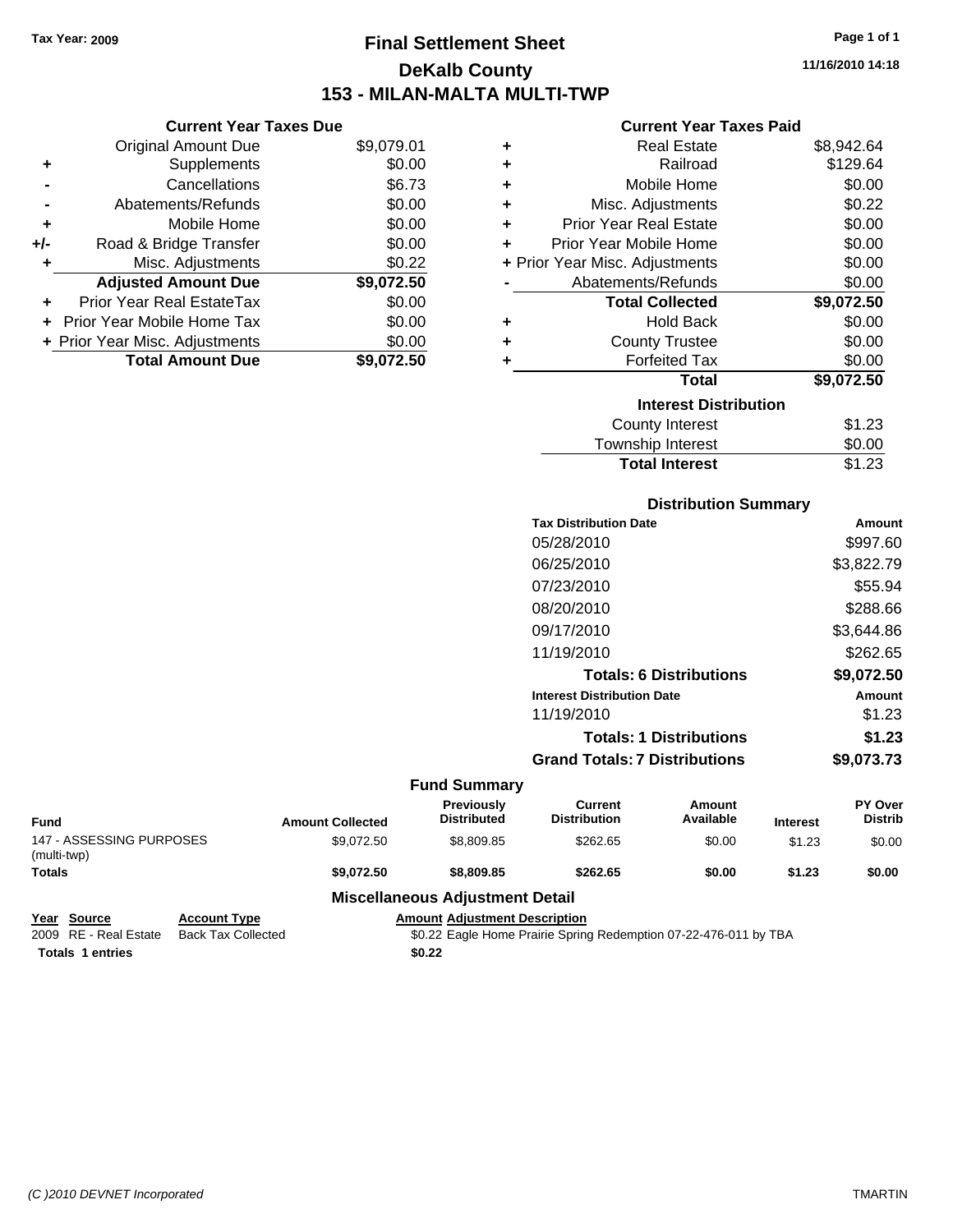# **Final Settlement Sheet Tax Year: 2009 Page 1 of 1 DeKalb County 154 - PAW PAW-SHABBONA MULT TWP**

**11/16/2010 14:18**

### **Current Year Taxes Paid**

| ٠ | <b>Real Estate</b>             | \$9,920.07  |
|---|--------------------------------|-------------|
| ٠ | Railroad                       | \$237.62    |
| ÷ | Mobile Home                    | \$1.07      |
| ٠ | Misc. Adjustments              | \$2.55      |
| ٠ | <b>Prior Year Real Estate</b>  | \$0.00      |
| ÷ | Prior Year Mobile Home         | \$0.00      |
|   | + Prior Year Misc. Adjustments | \$0.00      |
|   | Abatements/Refunds             | \$0.00      |
|   | <b>Total Collected</b>         | \$10,161.31 |
| ٠ | <b>Hold Back</b>               | \$0.00      |
| ٠ | <b>County Trustee</b>          | \$4.58      |
| ٠ | <b>Forfeited Tax</b>           | \$0.00      |
|   | <b>Total</b>                   | \$10,165.89 |
|   | <b>Interest Distribution</b>   |             |
|   | <b>County Interest</b>         | \$1.38      |
|   | Township Interact              | ድስ ሰስ       |

### Township Interest \$0.00 **Total Interest** \$1.38

| <b>Distribution Summary</b>       |             |
|-----------------------------------|-------------|
| <b>Tax Distribution Date</b>      | Amount      |
| 05/28/2010                        | \$1,159.04  |
| 06/25/2010                        | \$4,079.93  |
| 07/23/2010                        | \$147.91    |
| 08/20/2010                        | \$400.24    |
| 09/17/2010                        | \$3,806.23  |
| 11/19/2010                        | \$567.96    |
| <b>Totals: 6 Distributions</b>    | \$10,161.31 |
| <b>Interest Distribution Date</b> | Amount      |
| 11/19/2010                        | \$1.38      |
| <b>Totals: 1 Distributions</b>    | \$1.38      |
| Grand Totals: 7 Distributions     | \$10,162.69 |
|                                   |             |

|                                         |                      |                                  | <b>Fund Summary</b>                     |                                |                     |                 |                           |
|-----------------------------------------|----------------------|----------------------------------|-----------------------------------------|--------------------------------|---------------------|-----------------|---------------------------|
| Fund                                    |                      | <b>Amount Collected</b>          | <b>Previously</b><br><b>Distributed</b> | Current<br><b>Distribution</b> | Amount<br>Available | <b>Interest</b> | PY Over<br><b>Distrib</b> |
| 147 - ASSESSING PURPOSES<br>(multi-twp) |                      | \$10.161.31                      | \$9.593.35                              | \$567.96                       | \$0.00              | \$1.38          | \$0.00                    |
| <b>Totals</b>                           |                      | \$10.161.31                      | \$9,593,35                              | \$567.96                       | \$0.00              | \$1.38          | \$0.00                    |
|                                         |                      |                                  | <b>Miscellaneous Adjustment Detail</b>  |                                |                     |                 |                           |
| Year Source                             | <b>Account Type</b>  |                                  | <b>Amount Adiustment Description</b>    |                                |                     |                 |                           |
| 2009 RE - Real Estate                   | Paymt In Lieu of Tax | \$2.55 Sequoya Apartments by TBA |                                         |                                |                     |                 |                           |

| <b>IGAI JUULUG</b>      | AGGOUIL IVDE                               | Allivulli Aulustillelli Dest |
|-------------------------|--------------------------------------------|------------------------------|
|                         | 2009 RE - Real Estate Paymt In Lieu of Tax | \$2.55 Sequoya Apartme       |
| <b>Totals 1 entries</b> |                                            | \$2.55                       |

**Current Year Taxes Due** Original Amount Due \$10,179.13

**Adjusted Amount Due \$10,165.89**

**Total Amount Due \$10,165.89**

**+** Supplements \$0.00 **-** Cancellations \$16.86 **-** Abatements/Refunds \$0.00 **+** Mobile Home \$1.07 **+/-** Road & Bridge Transfer \$0.00 **+** Misc. Adjustments \$2.55

**+** Prior Year Real EstateTax \$0.00 **+** Prior Year Mobile Home Tax \$0.00 **+ Prior Year Misc. Adjustments**  $$0.00$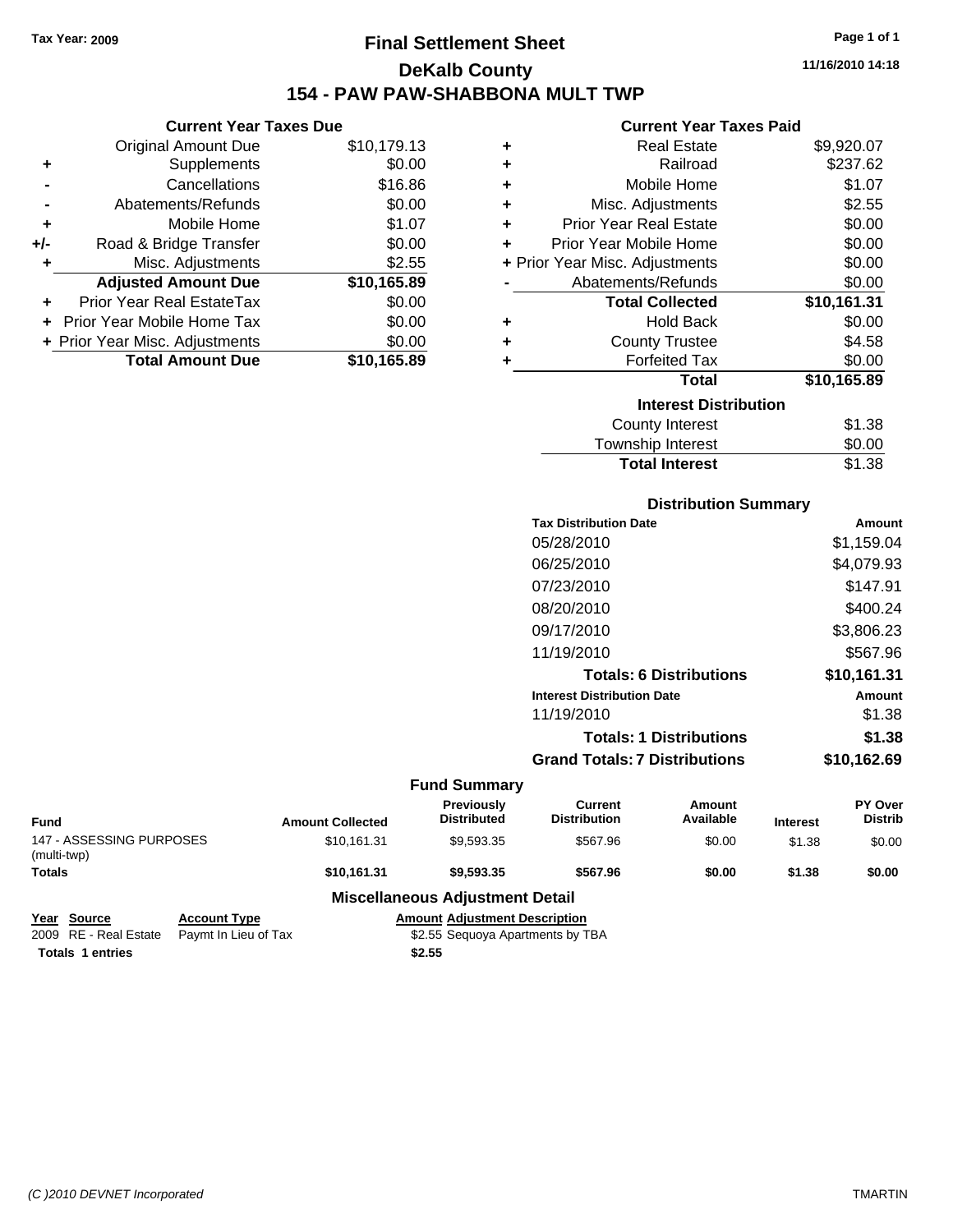# **Final Settlement Sheet Tax Year: 2009 Page 1 of 1 DeKalb County 155 - SOUTH GROVE-MAYFIELD MULT**

**11/16/2010 14:18**

### **Current Year Taxes Paid**

| ٠                            | <b>Real Estate</b>             | \$10,277.33 |  |  |  |
|------------------------------|--------------------------------|-------------|--|--|--|
| ٠                            | Railroad                       | \$0.00      |  |  |  |
| ÷                            | Mobile Home                    | \$1.02      |  |  |  |
| ٠                            | Misc. Adjustments              | \$0.00      |  |  |  |
| ٠                            | <b>Prior Year Real Estate</b>  | \$0.00      |  |  |  |
| ÷                            | Prior Year Mobile Home         | \$0.00      |  |  |  |
|                              | + Prior Year Misc. Adjustments | \$0.00      |  |  |  |
|                              | Abatements/Refunds             | \$0.00      |  |  |  |
|                              | <b>Total Collected</b>         | \$10,278.35 |  |  |  |
| ٠                            | <b>Hold Back</b>               | \$0.00      |  |  |  |
| ٠                            | <b>County Trustee</b>          | \$0.00      |  |  |  |
| ٠                            | <b>Forfeited Tax</b>           | \$0.00      |  |  |  |
|                              | Total                          | \$10,278.35 |  |  |  |
| <b>Interest Distribution</b> |                                |             |  |  |  |
|                              | <b>County Interest</b>         | \$1.40      |  |  |  |
|                              | Townshin Interest              | ፍስ ሰስ       |  |  |  |

# **Distribution Summary** Township Interest **1000**<br>Total Interest **1000** S1.40 **Total Interest**

| <b>Tax Distribution Date</b>         | Amount      |
|--------------------------------------|-------------|
| 05/28/2010                           | \$1,379.18  |
| 06/25/2010                           | \$3,882.62  |
| 07/23/2010                           | \$83.14     |
| 08/20/2010                           | \$570.47    |
| 09/17/2010                           | \$4,082.89  |
| 11/19/2010                           | \$280.05    |
| <b>Totals: 6 Distributions</b>       | \$10,278.35 |
| <b>Interest Distribution Date</b>    | Amount      |
| 11/19/2010                           | \$1.40      |
| <b>Totals: 1 Distributions</b>       | \$1.40      |
| <b>Grand Totals: 7 Distributions</b> | \$10,279.75 |

| <b>Fund</b>                             | <b>Amount Collected</b> | <b>Previously</b><br><b>Distributed</b> | Current<br><b>Distribution</b> | Amount<br>Available | <b>Interest</b> | <b>PY Over</b><br><b>Distrib</b> |
|-----------------------------------------|-------------------------|-----------------------------------------|--------------------------------|---------------------|-----------------|----------------------------------|
| 147 - ASSESSING PURPOSES<br>(multi-twp) | \$10,278,35             | \$9.998.30                              | \$280.05                       | \$0.00              | \$1.40          | \$0.00                           |
| <b>Totals</b>                           | \$10,278,35             | \$9,998,30                              | \$280.05                       | \$0.00              | \$1.40          | \$0.00                           |

|     | <b>Total Amount Due</b>           | \$10,278.35 |
|-----|-----------------------------------|-------------|
|     | + Prior Year Misc. Adjustments    | \$0.00      |
|     | <b>Prior Year Mobile Home Tax</b> | \$0.00      |
|     | Prior Year Real EstateTax         | \$0.00      |
|     | <b>Adjusted Amount Due</b>        | \$10,278.35 |
| ٠   | Misc. Adjustments                 | \$0.00      |
| +/- | Road & Bridge Transfer            | \$0.00      |
| ٠   | Mobile Home                       | \$1.02      |
|     | Abatements/Refunds                | \$0.00      |
|     | Cancellations                     | \$2.66      |
| ٠   | Supplements                       | \$0.00      |
|     | <b>Original Amount Due</b>        | \$10,279.99 |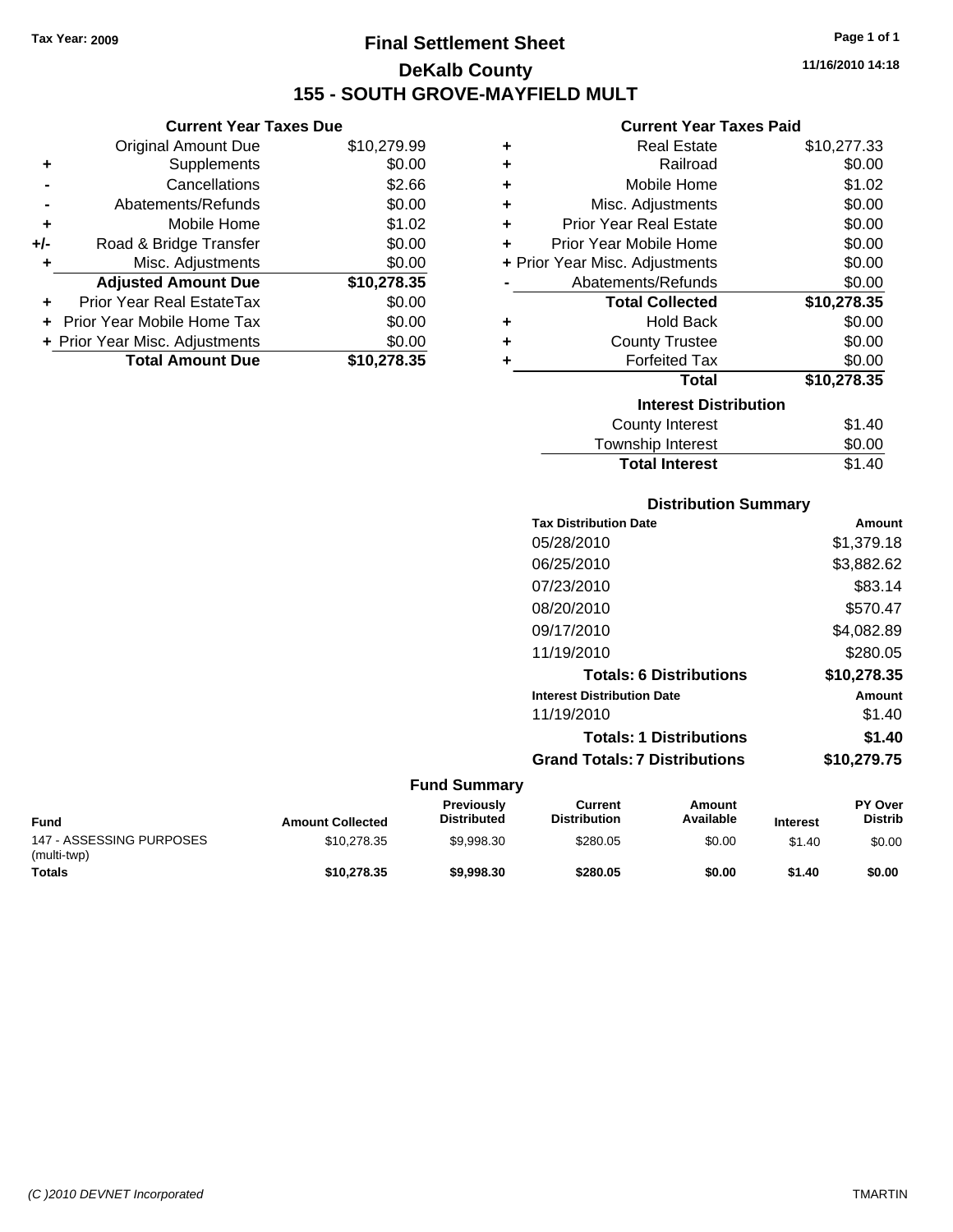**Current Year Taxes Due** Original Amount Due \$19,706.65

**Adjusted Amount Due \$19,696.76**

**Total Amount Due \$19,693.93**

**+** Supplements \$0.00 **-** Cancellations \$10.66 **-** Abatements/Refunds \$0.09 **+** Mobile Home \$0.77 **+/-** Road & Bridge Transfer \$0.00 **+** Misc. Adjustments \$0.09

**+** Prior Year Real EstateTax (\$2.83) **+** Prior Year Mobile Home Tax \$0.00 **+ Prior Year Misc. Adjustments**  $$0.00$ 

# **Final Settlement Sheet Tax Year: 2009 Page 1 of 1 DeKalb County 156 - VICTOR-SOMONAUK MULTI TWP**

**11/16/2010 14:18**

### **Current Year Taxes Paid**

|   | 9911911\ 1991 1989 1999        |             |
|---|--------------------------------|-------------|
| ٠ | <b>Real Estate</b>             | \$19,553.87 |
| ÷ | Railroad                       | \$142.12    |
| ÷ | Mobile Home                    | \$0.77      |
| ٠ | Misc. Adjustments              | \$0.09      |
| ٠ | <b>Prior Year Real Estate</b>  | (\$2.83)    |
| ÷ | Prior Year Mobile Home         | \$0.00      |
|   | + Prior Year Misc. Adjustments | \$0.00      |
|   | Abatements/Refunds             | \$0.09      |
|   | <b>Total Collected</b>         | \$19,693.93 |
| ٠ | <b>Hold Back</b>               | \$0.00      |
| ٠ | <b>County Trustee</b>          | \$0.00      |
| ٠ | <b>Forfeited Tax</b>           | \$0.00      |
|   | <b>Total</b>                   | \$19,693.93 |
|   | <b>Interest Distribution</b>   |             |
|   | County Interest                | \$2.67      |
|   | <b>Township Interest</b>       | \$0.00      |

# **Distribution Summary Total Interest** \$2.67

| <b>Tax Distribution Date</b>      | Amount        |
|-----------------------------------|---------------|
| 05/28/2010                        | \$2,264.65    |
| 06/25/2010                        | \$8,148.78    |
| 07/23/2010                        | \$217.45      |
| 08/20/2010                        | \$1,039.70    |
| 09/17/2010                        | \$7,135.12    |
| 11/19/2010                        | \$888.23      |
| <b>Totals: 6 Distributions</b>    | \$19,693.93   |
| <b>Interest Distribution Date</b> | <b>Amount</b> |
| 11/19/2010                        | \$2.67        |
| <b>Totals: 1 Distributions</b>    | \$2.67        |
| Grand Totals: 7 Distributions     | \$19,696,60   |
|                                   |               |

|                                         |                                                                     |                                      | <b>Fund Summary</b>                     |                                                |                     |                 |                           |
|-----------------------------------------|---------------------------------------------------------------------|--------------------------------------|-----------------------------------------|------------------------------------------------|---------------------|-----------------|---------------------------|
| <b>Fund</b>                             |                                                                     | <b>Amount Collected</b>              | <b>Previously</b><br><b>Distributed</b> | <b>Current</b><br><b>Distribution</b>          | Amount<br>Available | <b>Interest</b> | PY Over<br><b>Distrib</b> |
| 147 - ASSESSING PURPOSES<br>(multi-twp) |                                                                     | \$19,693.93                          | \$18,805.70                             | \$888.23                                       | \$0.00              | \$2.67          | \$0.00                    |
| <b>Totals</b>                           |                                                                     | \$19,693.93                          | \$18,805.70                             | \$888.23                                       | \$0.00              | \$2.67          | \$0.00                    |
|                                         |                                                                     |                                      | <b>Miscellaneous Adjustment Detail</b>  |                                                |                     |                 |                           |
| Year Source                             | <b>Account Type</b>                                                 |                                      | <b>Amount Adjustment Description</b>    |                                                |                     |                 |                           |
| RE - Real Estate<br>2009                | <b>Back Tax Collected</b>                                           |                                      |                                         | \$0.09 Johnson Redemption 18-32-424-017 by TBA |                     |                 |                           |
| Totals 1 entries                        |                                                                     |                                      | \$0.09                                  |                                                |                     |                 |                           |
|                                         |                                                                     |                                      |                                         |                                                |                     |                 |                           |
|                                         |                                                                     |                                      | <b>Abatement Detail</b>                 |                                                |                     |                 |                           |
| Year Source                             | <b>Account Type</b>                                                 | <b>Amount Adjustment Description</b> |                                         |                                                |                     |                 |                           |
| 2009 RE - Real Estate                   | <b>RE</b> Abatement<br>\$0.09 18-27-303-022 2008 PTAB REFUND by TBA |                                      |                                         |                                                |                     |                 |                           |
| \$0.09<br>Totals 1 entries              |                                                                     |                                      |                                         |                                                |                     |                 |                           |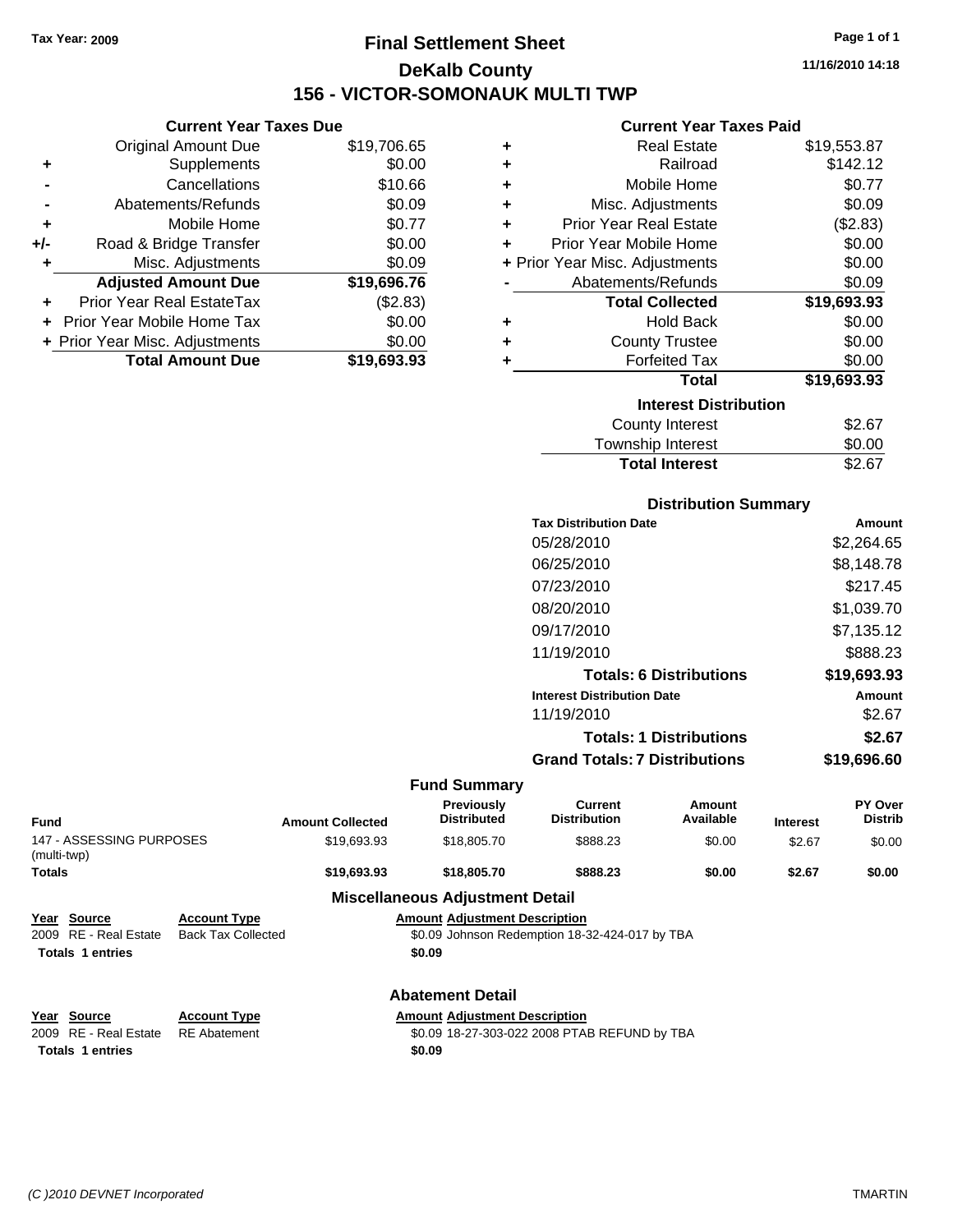# **Final Settlement Sheet Tax Year: 2009 Page 1 of 1 DeKalb County 157 - GENOA PUBLIC LIBRARY DIST**

### **Current Year Taxes Due**

|     | <b>Original Amount Due</b>        | \$202,101.73 |
|-----|-----------------------------------|--------------|
| ٠   | Supplements                       | \$0.00       |
|     | Cancellations                     | \$2,304.40   |
|     | Abatements/Refunds                | \$3.12       |
| ÷   | Mobile Home                       | \$170.92     |
| +/- | Road & Bridge Transfer            | \$0.00       |
| ٠   | Misc. Adjustments                 | \$18.41      |
|     | <b>Adjusted Amount Due</b>        | \$199,983.54 |
|     | Prior Year Real EstateTax         | (\$87.10)    |
|     | <b>Prior Year Mobile Home Tax</b> | (\$1.33)     |
|     | + Prior Year Misc. Adjustments    | \$0.00       |
|     | <b>Total Amount Due</b>           | \$199,895.11 |

### **Current Year Taxes Paid**

| ٠ | <b>Real Estate</b>             | \$199,469.47 |
|---|--------------------------------|--------------|
| ٠ | Railroad                       | \$284.46     |
| ٠ | Mobile Home                    | \$170.91     |
| ÷ | Misc. Adjustments              | \$18.41      |
| ٠ | <b>Prior Year Real Estate</b>  | (\$87.10)    |
| ٠ | Prior Year Mobile Home         | (\$1.33)     |
|   | + Prior Year Misc. Adjustments | \$0.00       |
|   | Abatements/Refunds             | \$3.12       |
|   | <b>Total Collected</b>         | \$199,851.70 |
| ٠ | <b>Hold Back</b>               | \$0.00       |
| ٠ | <b>County Trustee</b>          | \$43.40      |
| ٠ | <b>Forfeited Tax</b>           | \$0.01       |
|   | Total                          | \$199,895.11 |
|   | <b>Interest Distribution</b>   |              |
|   | <b>County Interest</b>         | \$27.13      |
|   | Townshin Interest              | ደ0 00        |

# Township Interest  $$0.00$ Total Interest \$27.13

### **Distribution Summary**

| <b>Tax Distribution Date</b>         | Amount       |
|--------------------------------------|--------------|
| 05/28/2010                           | \$25,570.81  |
| 06/25/2010                           | \$73,474.64  |
| 07/23/2010                           | \$2,454.43   |
| 08/20/2010                           | \$11,711.26  |
| 09/17/2010                           | \$72,874.04  |
| 11/19/2010                           | \$13,766.52  |
| <b>Totals: 6 Distributions</b>       | \$199,851.70 |
| <b>Interest Distribution Date</b>    | Amount       |
| 11/19/2010                           | \$27.13      |
| <b>Totals: 1 Distributions</b>       | \$27.13      |
| <b>Grand Totals: 7 Distributions</b> | \$199,878.83 |

### **Fund Summary**

| <b>Fund</b>                             | <b>Amount Collected</b> | <b>Previously</b><br><b>Distributed</b> | Current<br><b>Distribution</b> | Amount<br>Available | <b>Interest</b> | <b>PY Over</b><br><b>Distrib</b> |
|-----------------------------------------|-------------------------|-----------------------------------------|--------------------------------|---------------------|-----------------|----------------------------------|
| 001 - CORPORATE                         | \$153,386,77            | \$142,820,90                            | \$10.565.87                    | \$0.00              |                 |                                  |
|                                         |                         |                                         |                                |                     | \$20.82         | \$0.00                           |
| 004 - OPERATIONS & MAINTENANCE          | \$12,334.45             | \$11,484.82                             | \$849.63                       | \$0.00              | \$1.67          | \$0.00                           |
| 005 - I. M. R. F.                       | \$15,227.09             | \$14.178.20                             | \$1,048.89                     | \$0.00              | \$2.07          | \$0.00                           |
| 027 - AUDIT                             | \$2,189.59              | \$2,038.75                              | \$150.84                       | \$0.00              | \$0.30          | \$0.00                           |
| 035 - TORT JUDGEMENTS/LIABILITY<br>INS. | \$9,491.96              | \$8,838.13                              | \$653.83                       | \$0.00              | \$1.29          | \$0.00                           |
| 047 - SOCIAL SECURITY                   | \$7.221.84              | \$6.724.38                              | \$497.46                       | \$0.00              | \$0.98          | \$0.00                           |
| <b>Totals</b>                           | \$199,851.70            | \$186,085.18                            | \$13,766.52                    | \$0.00              | \$27.13         | \$0.00                           |

### **Miscellaneous Adjustment Detail**

| Year Source             | <b>Account Type</b>       | <b>Amount Adjustment Description</b>          |
|-------------------------|---------------------------|-----------------------------------------------|
| 2009 RE - Real Estate   | <b>Back Tax Collected</b> | \$18.41 Capes Redemption 03-19-377-001 by TBA |
| <b>Totals 1 entries</b> |                           | \$18.41                                       |
|                         |                           |                                               |

### **Abatement Detail**

# **Year Source Account Type Amount Adjustment Description**<br>
2009 RE - Real Estate RE Abatement **Amount** \$3.12 03-19-401-005 2008 PTAI Totals 1 entries **1.12 1.12 1.12 1.12 1.12**

\$3.12 03-19-401-005 2008 PTAB REFUND by TBA

**11/16/2010 14:18**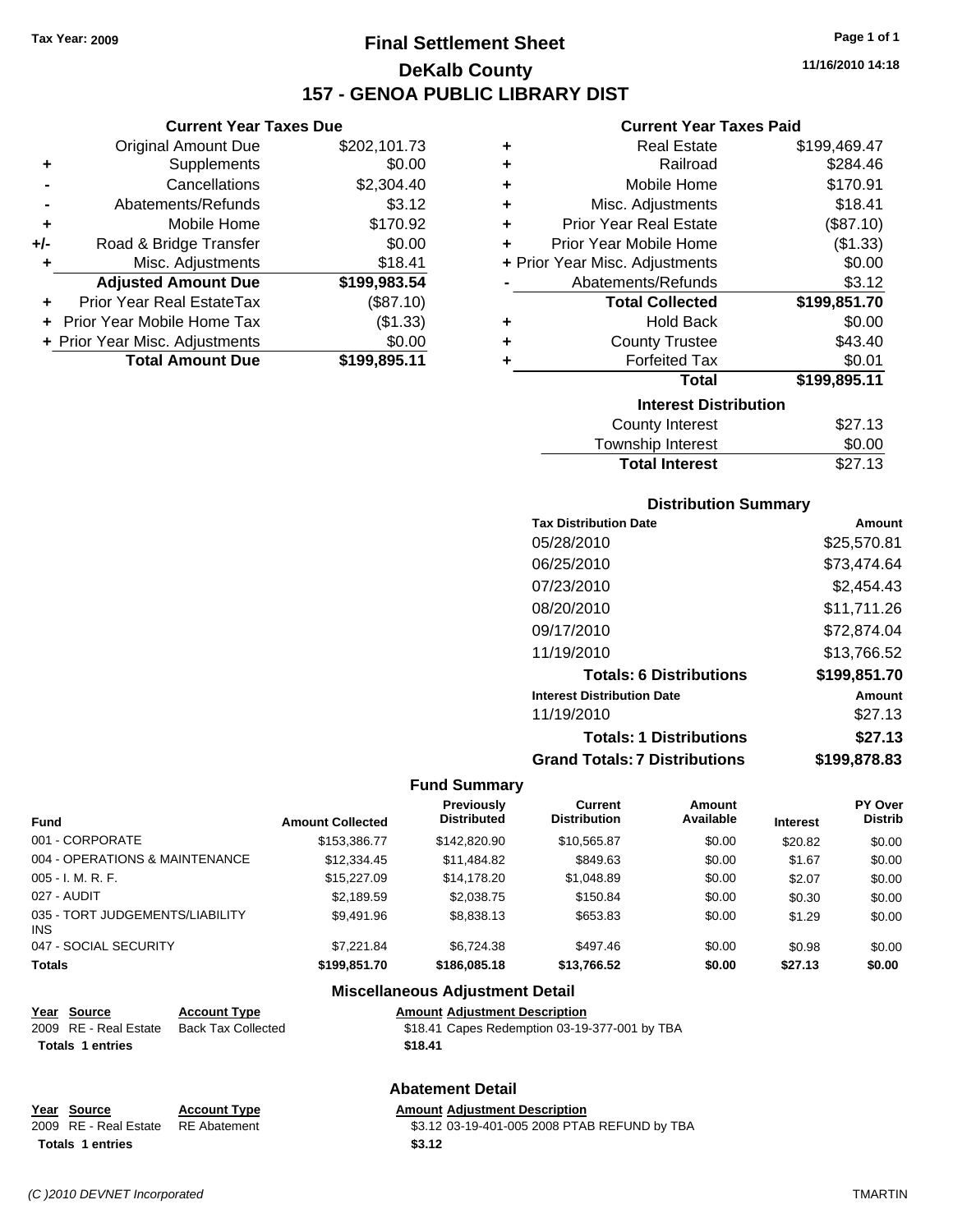# **Final Settlement Sheet Tax Year: 2009 Page 1 of 1 DeKalb County 158 - DEKALB TIF1**

## **11/16/2010 14:18**

### **Current Year Taxes Paid**

| ٠ | <b>Real Estate</b>             | \$4,546,455.50 |
|---|--------------------------------|----------------|
| ÷ | Railroad                       | \$0.00         |
| ٠ | Mobile Home                    | \$0.00         |
| ٠ | Misc. Adjustments              | \$0.00         |
| ÷ | <b>Prior Year Real Estate</b>  | \$1,130.30     |
| ÷ | Prior Year Mobile Home         | \$0.00         |
|   | + Prior Year Misc. Adjustments | \$0.00         |
|   | Abatements/Refunds             | \$0.00         |
|   | <b>Total Collected</b>         | \$4,547,585.80 |
| ٠ | <b>Hold Back</b>               | \$0.00         |
| ٠ | <b>County Trustee</b>          | \$0.00         |
| ÷ | <b>Forfeited Tax</b>           | \$1,886.26     |
|   | Total                          | \$4,549,472.06 |
|   | <b>Interest Distribution</b>   |                |
|   | <b>County Interest</b>         | \$617.26       |

| <b>Total Interest</b> | \$617.26 |
|-----------------------|----------|
| Township Interest     | \$0.00   |
| County Interest       | \$617.26 |

### **Distribution Summary**

| <b>Tax Distribution Date</b>         | Amount         |
|--------------------------------------|----------------|
| 05/28/2010                           | \$707,739.15   |
| 06/25/2010                           | \$1,559,218.51 |
| 07/23/2010                           | \$20,984.48    |
| 08/20/2010                           | \$401,220.05   |
| 09/17/2010                           | \$1,645,843.32 |
| 11/19/2010                           | \$212.580.29   |
| <b>Totals: 6 Distributions</b>       | \$4,547,585.80 |
| <b>Interest Distribution Date</b>    | Amount         |
| 11/19/2010                           | \$617.26       |
| <b>Totals: 1 Distributions</b>       | \$617.26       |
| <b>Grand Totals: 7 Distributions</b> | \$4,548,203.06 |

### **Fund Summary**

| Fund            | <b>Amount Collected</b> | <b>Previously</b><br><b>Distributed</b> | Current<br>Distribution | Amount<br>Available | <b>Interest</b> | <b>PY Over</b><br><b>Distrib</b> |
|-----------------|-------------------------|-----------------------------------------|-------------------------|---------------------|-----------------|----------------------------------|
| 001 - CORPORATE | \$4.547.585.80          | \$4.335.005.51                          | \$212,580.29            | \$0.00              | \$617.26        | \$0.00                           |
| Totals          | \$4,547,585,80          | \$4.335.005.51                          | \$212,580.29            | \$0.00              | \$617.26        | \$0.00                           |

### **Miscellaneous Adjustment Detail**

**Year Source Account Type Amount Adjustment Description Totals 1 entries** \$0.00

**Current Year Taxes Due** Original Amount Due \$4,553,622.54

**Adjusted Amount Due \$4,548,341.76**

**Total Amount Due \$4,549,472.06**

**+** Supplements \$0.00 **-** Cancellations \$5,280.78 **-** Abatements/Refunds \$0.00 **+** Mobile Home \$0.00 **+/-** Road & Bridge Transfer \$0.00 **+** Misc. Adjustments \$0.00

**+** Prior Year Real EstateTax \$1,130.30 **+** Prior Year Mobile Home Tax \$0.00 **+ Prior Year Misc. Adjustments**  $$0.00$ 

2009 RE - Real Estate Paymt In Lieu of Tax \$0.00 Housing Authority DeKalb Units by TBA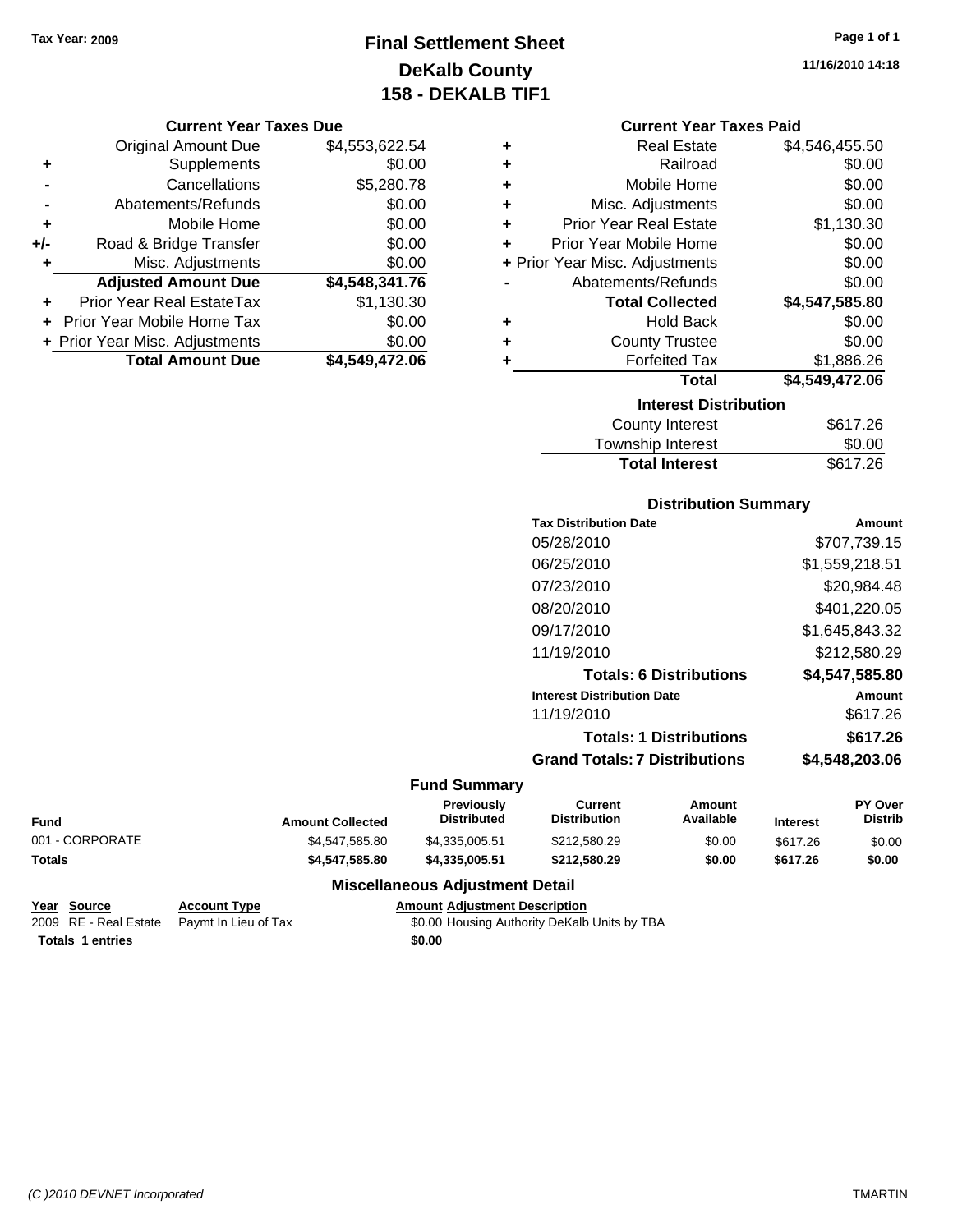# **Final Settlement Sheet Tax Year: 2009 Page 1 of 1 DeKalb County 159 - DEKALB TIF2**

### **Current Year Taxes Due**

|     | <b>Original Amount Due</b>     | \$2,093,346.70 |
|-----|--------------------------------|----------------|
| ٠   | Supplements                    | \$0.00         |
|     | Cancellations                  | \$3,170.74     |
|     | Abatements/Refunds             | \$0.00         |
| ٠   | Mobile Home                    | \$0.00         |
| +/- | Road & Bridge Transfer         | \$0.00         |
| ٠   | Misc. Adjustments              | \$0.00         |
|     | <b>Adjusted Amount Due</b>     | \$2,090,175.96 |
|     | Prior Year Real EstateTax      | \$0.00         |
|     | Prior Year Mobile Home Tax     | \$0.00         |
|     | + Prior Year Misc. Adjustments | \$0.00         |
|     | <b>Total Amount Due</b>        | \$2,090,175.96 |

| ٠ | <b>Real Estate</b>             | \$2,090,175.96 |
|---|--------------------------------|----------------|
| ÷ | Railroad                       | \$0.00         |
| ÷ | Mobile Home                    | \$0.00         |
| ÷ | Misc. Adjustments              | \$0.00         |
| ÷ | Prior Year Real Estate         | \$0.00         |
| ٠ | Prior Year Mobile Home         | \$0.00         |
|   | + Prior Year Misc. Adjustments | \$0.00         |
|   | Abatements/Refunds             | \$0.00         |
|   | <b>Total Collected</b>         | \$2,090,175.96 |
| ٠ | <b>Hold Back</b>               | \$0.00         |
| ٠ | <b>County Trustee</b>          | \$0.00         |
| ٠ | <b>Forfeited Tax</b>           | \$0.00         |
|   | <b>Total</b>                   | \$2,090,175.96 |
|   | <b>Interest Distribution</b>   |                |
|   | County Interest                | \$283.71       |

| <b>Total Interest</b> | \$283.71 |
|-----------------------|----------|
| Township Interest     | \$0.00   |
| County Interest       | \$283.71 |

### **Distribution Summary**

| Amount         |
|----------------|
| \$174,725.32   |
| \$850,980.69   |
| \$22,510.91    |
| \$79,079.29    |
| \$887,999.95   |
| \$74.879.80    |
| \$2,090,175.96 |
| Amount         |
| \$283.71       |
| \$283.71       |
| \$2,090,459.67 |
|                |

### **Fund Summary**

| Fund            | <b>Amount Collected</b> | Previously<br><b>Distributed</b> | Current<br><b>Distribution</b> | Amount<br>Available | <b>Interest</b> | <b>PY Over</b><br>Distrib |
|-----------------|-------------------------|----------------------------------|--------------------------------|---------------------|-----------------|---------------------------|
| 001 - CORPORATE | \$2.090.175.96          | \$2.015.296.16                   | \$74,879.80                    | \$0.00              | \$283.71        | \$0.00                    |
| Totals          | \$2,090,175.96          | \$2.015.296.16                   | \$74,879.80                    | \$0.00              | \$283.71        | \$0.00                    |

### **Miscellaneous Adjustment Detail**

```
Year Source Account Type Amount Adjustment Description
2009 RE - Real Estate   Paymt In Lieu of Tax   S0.00 Housing Authority DeKalb Units by TBA
Totals 1 entries $0.00
```
**11/16/2010 14:18**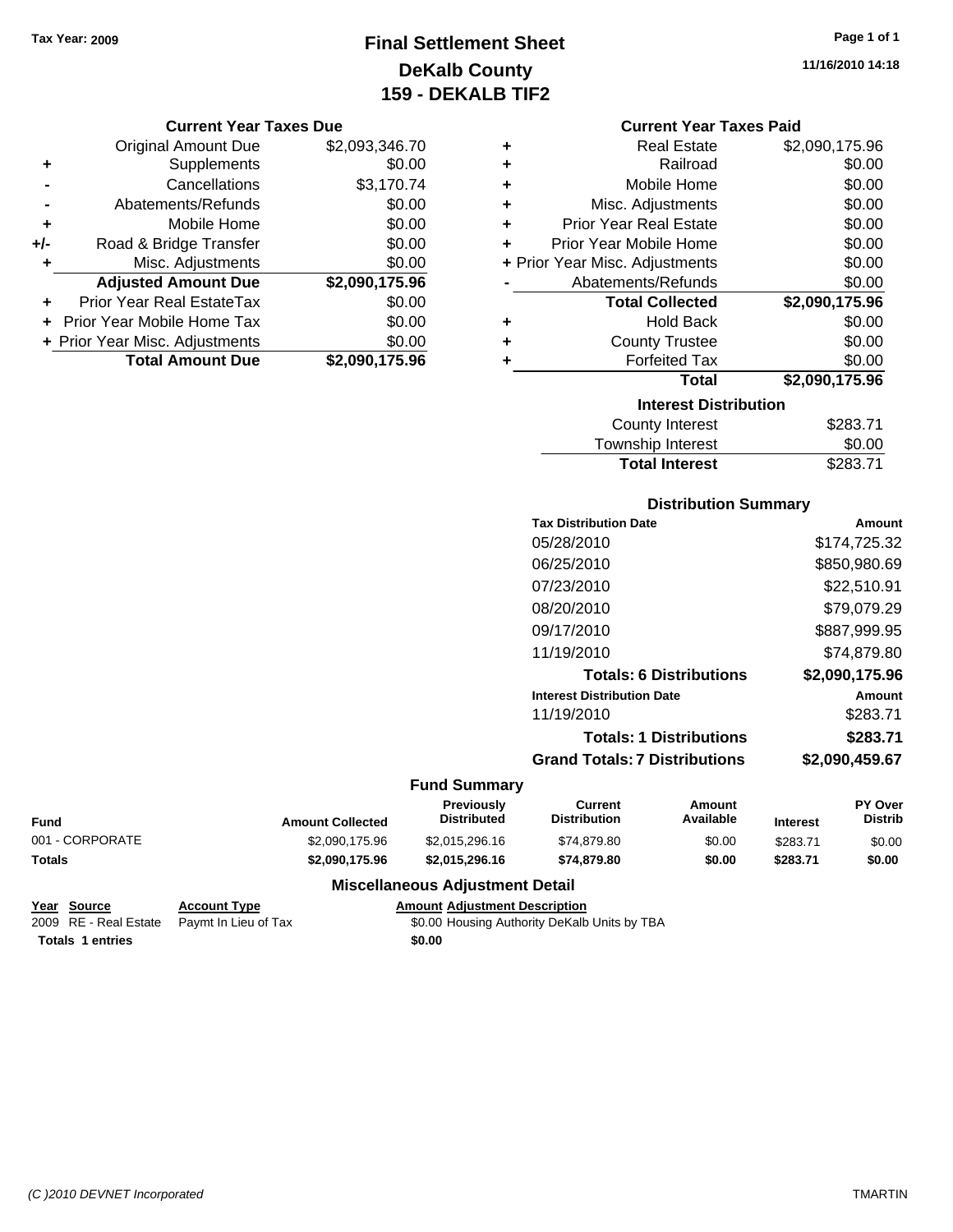**Current Year Taxes Due** Original Amount Due \$2,362,464.44

**Adjusted Amount Due \$2,360,315.14**

**Total Amount Due \$2,355,437.36**

**+** Supplements \$0.00 **-** Cancellations \$2,149.30 **-** Abatements/Refunds \$0.00 **+** Mobile Home \$0.00 **+/-** Road & Bridge Transfer \$0.00 **+** Misc. Adjustments \$0.00

**+** Prior Year Real EstateTax (\$4,877.78) **+** Prior Year Mobile Home Tax \$0.00 **+ Prior Year Misc. Adjustments**  $$0.00$ 

# **Final Settlement Sheet Tax Year: 2009 Page 1 of 1 DeKalb County 160 - DEKALB TIF1 AMENDED**

**11/16/2010 14:18**

### **Current Year Taxes Paid**

| <b>Real Estate</b><br>٠<br>Railroad<br>÷<br>Mobile Home<br>÷<br>Misc. Adjustments<br>÷<br><b>Prior Year Real Estate</b><br>÷<br>Prior Year Mobile Home<br>÷<br>+ Prior Year Misc. Adjustments<br>Abatements/Refunds<br><b>Total Collected</b><br><b>Hold Back</b><br>٠<br><b>County Trustee</b><br>٠<br><b>Forfeited Tax</b><br>٠<br><b>Total</b><br><b>Interest Distribution</b> |  |                        |                |  |
|-----------------------------------------------------------------------------------------------------------------------------------------------------------------------------------------------------------------------------------------------------------------------------------------------------------------------------------------------------------------------------------|--|------------------------|----------------|--|
|                                                                                                                                                                                                                                                                                                                                                                                   |  |                        | \$2,357,943.92 |  |
|                                                                                                                                                                                                                                                                                                                                                                                   |  |                        | \$0.00         |  |
|                                                                                                                                                                                                                                                                                                                                                                                   |  |                        | \$0.00         |  |
|                                                                                                                                                                                                                                                                                                                                                                                   |  |                        | \$0.00         |  |
|                                                                                                                                                                                                                                                                                                                                                                                   |  |                        | (\$4,877.78)   |  |
|                                                                                                                                                                                                                                                                                                                                                                                   |  |                        | \$0.00         |  |
|                                                                                                                                                                                                                                                                                                                                                                                   |  |                        | \$0.00         |  |
|                                                                                                                                                                                                                                                                                                                                                                                   |  |                        | \$0.00         |  |
|                                                                                                                                                                                                                                                                                                                                                                                   |  |                        | \$2,353,066.14 |  |
|                                                                                                                                                                                                                                                                                                                                                                                   |  |                        | \$0.00         |  |
|                                                                                                                                                                                                                                                                                                                                                                                   |  |                        | \$0.00         |  |
|                                                                                                                                                                                                                                                                                                                                                                                   |  |                        | \$2,371.22     |  |
|                                                                                                                                                                                                                                                                                                                                                                                   |  |                        | \$2,355,437.36 |  |
|                                                                                                                                                                                                                                                                                                                                                                                   |  |                        |                |  |
|                                                                                                                                                                                                                                                                                                                                                                                   |  | <b>County Interest</b> | \$319.39       |  |

| <b>Total Interest</b> | \$319.39 |
|-----------------------|----------|
| Township Interest     | \$0.00   |
| County Interest       | \$319.39 |

### **Distribution Summary**

| <b>Tax Distribution Date</b>         | Amount         |
|--------------------------------------|----------------|
| 05/28/2010                           | \$364,969.50   |
| 06/25/2010                           | \$783,879.59   |
| 07/23/2010                           | \$42,898.37    |
| 08/20/2010                           | \$209,263.63   |
| 09/17/2010                           | \$878,644.43   |
| 11/19/2010                           | \$73.410.62    |
| <b>Totals: 6 Distributions</b>       | \$2,353,066.14 |
| <b>Interest Distribution Date</b>    | Amount         |
| 11/19/2010                           | \$319.39       |
| <b>Totals: 1 Distributions</b>       | \$319.39       |
| <b>Grand Totals: 7 Distributions</b> | \$2,353,385.53 |
|                                      |                |

| Fund            | <b>Amount Collected</b> | Previously<br><b>Distributed</b> | Current<br>Distribution | Amount<br>Available | <b>Interest</b> | <b>PY Over</b><br><b>Distrib</b> |
|-----------------|-------------------------|----------------------------------|-------------------------|---------------------|-----------------|----------------------------------|
| 001 - CORPORATE | \$2,353,066.14          | \$2,279,655,52                   | \$73,410.62             | \$0.00              | \$319.39        | \$0.00                           |
| Totals          | \$2,353,066,14          | \$2.279.655.52                   | \$73,410.62             | \$0.00              | \$319.39        | \$0.00                           |

| Fund            |  |
|-----------------|--|
| 001 - CORPORATE |  |
|                 |  |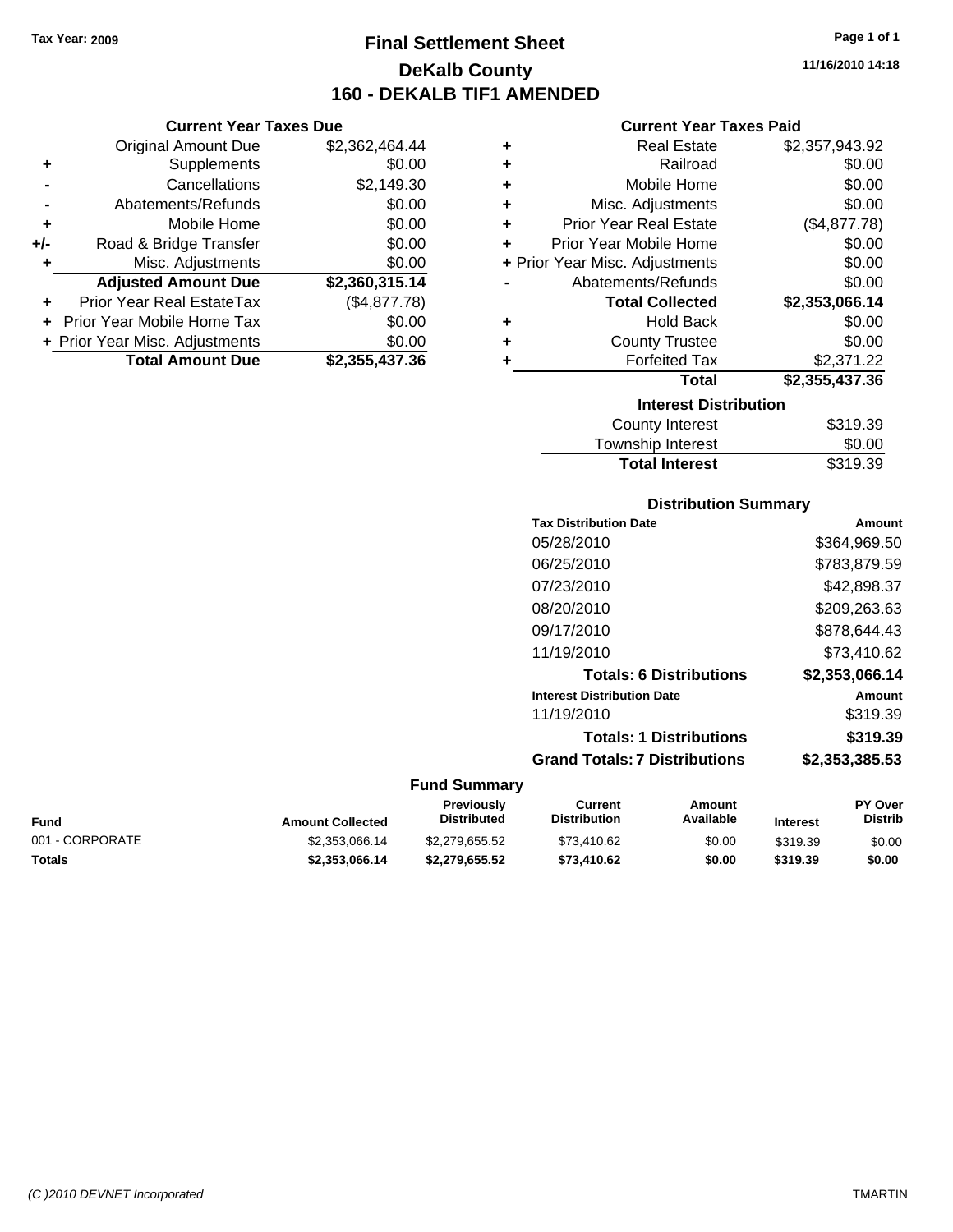**Current Year Taxes Due** Original Amount Due \$375,867.50

**Adjusted Amount Due \$375,867.50**

**Total Amount Due \$375,867.50**

**+** Supplements \$0.00 **-** Cancellations \$0.00 **-** Abatements/Refunds \$0.00 **+** Mobile Home \$0.00 **+/-** Road & Bridge Transfer \$0.00 **+** Misc. Adjustments \$0.00

**+** Prior Year Real EstateTax \$0.00 **+** Prior Year Mobile Home Tax \$0.00 **+ Prior Year Misc. Adjustments**  $$0.00$ 

# **Final Settlement Sheet Tax Year: 2009 Page 1 of 1 DeKalb County 163 - MALTA TIF**

**11/16/2010 14:18**

### **Current Year Taxes Paid**

|   | GUITEIN TEAT TAXES FAIU        |              |
|---|--------------------------------|--------------|
| ٠ | <b>Real Estate</b>             | \$375,867.50 |
| ÷ | Railroad                       | \$0.00       |
| ÷ | Mobile Home                    | \$0.00       |
| ÷ | Misc. Adjustments              | \$0.00       |
| ÷ | <b>Prior Year Real Estate</b>  | \$0.00       |
| ÷ | Prior Year Mobile Home         | \$0.00       |
|   | + Prior Year Misc. Adjustments | \$0.00       |
|   | Abatements/Refunds             | \$0.00       |
|   | <b>Total Collected</b>         | \$375,867.50 |
| ٠ | <b>Hold Back</b>               | \$0.00       |
| ٠ | <b>County Trustee</b>          | \$0.00       |
| ٠ | <b>Forfeited Tax</b>           | \$0.00       |
|   | <b>Total</b>                   | \$375,867.50 |
|   | <b>Interest Distribution</b>   |              |
|   | <b>County Interest</b>         | \$51.02      |
|   |                                |              |

# Township Interest  $$0.00$ Total Interest \$51.02

### **Distribution Summary**

|                     | <b>Tax Distribution Date</b>         | Amount       |
|---------------------|--------------------------------------|--------------|
|                     | 05/28/2010                           | \$69,410.99  |
|                     | 06/25/2010                           | \$126,845.34 |
|                     | 07/23/2010                           | \$2,728.02   |
|                     | 08/20/2010                           | \$37,278.06  |
|                     | 09/17/2010                           | \$118,796.19 |
|                     | 11/19/2010                           | \$20,808.90  |
|                     | <b>Totals: 6 Distributions</b>       | \$375,867.50 |
|                     | <b>Interest Distribution Date</b>    | Amount       |
|                     | 11/19/2010                           | \$51.02      |
|                     | <b>Totals: 1 Distributions</b>       | \$51.02      |
|                     | <b>Grand Totals: 7 Distributions</b> | \$375,918.52 |
| <b>Fund Summary</b> |                                      |              |

### **Fund Interest Amount Collected Distributed PY Over Distrib Amount Available Current Distribution Previously** 001 - CORPORATE \$375,867.50 \$375,867.50 \$355,058.60 \$20,808.90 \$0.00 \$51.02 \$0.00 **Totals \$375,867.50 \$355,058.60 \$20,808.90 \$0.00 \$51.02 \$0.00**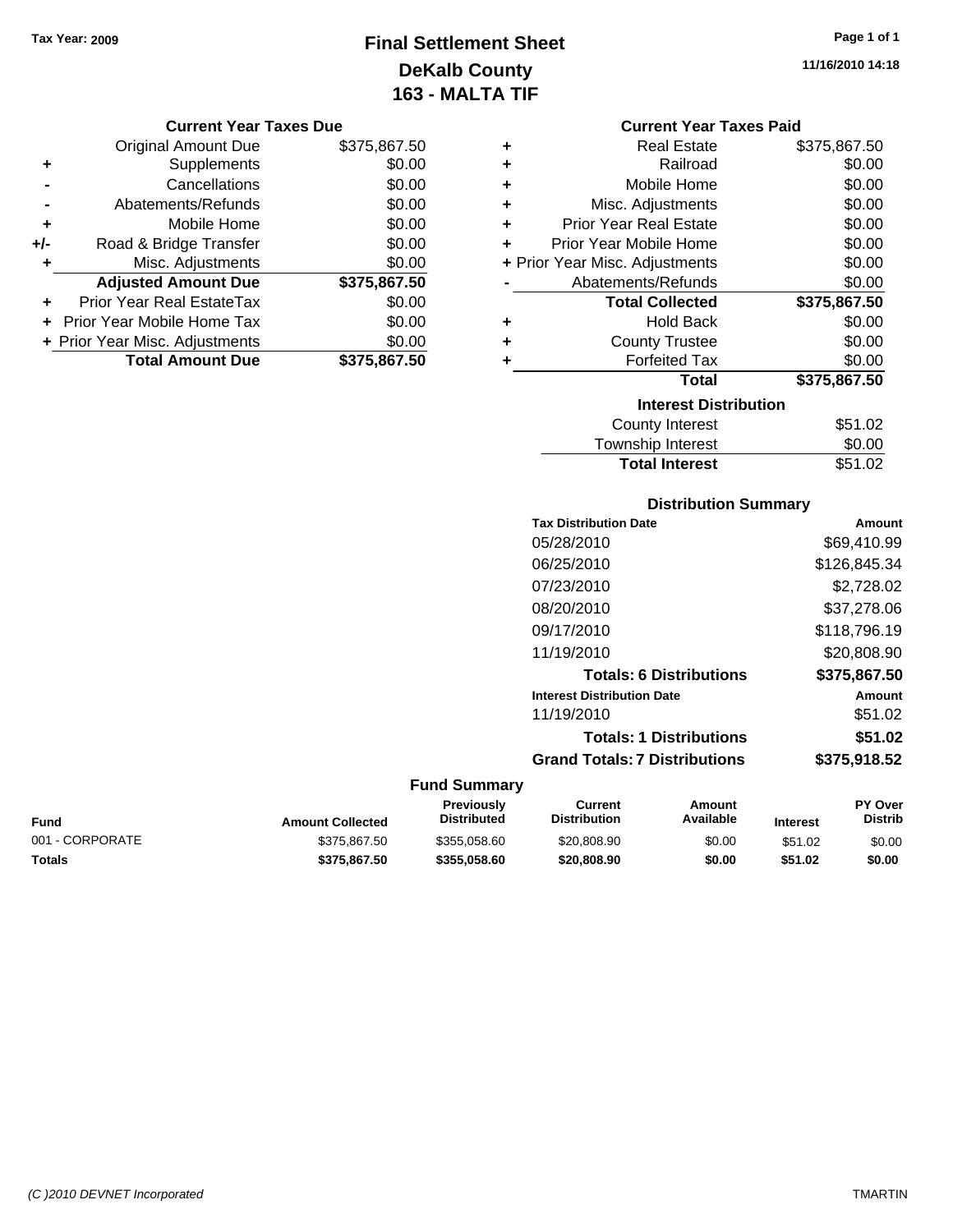# **Final Settlement Sheet Tax Year: 2009 Page 1 of 1 DeKalb County 164 - DEKALB TIF5**

**11/16/2010 14:18**

### **Current Year Taxes Due**

|       | <b>Original Amount Due</b>     | \$36,070.78 |
|-------|--------------------------------|-------------|
| ٠     | Supplements                    | \$0.00      |
|       | Cancellations                  | \$0.00      |
|       | Abatements/Refunds             | \$0.00      |
| ÷     | Mobile Home                    | \$0.00      |
| $+/-$ | Road & Bridge Transfer         | \$0.00      |
| ۰     | Misc. Adjustments              | \$0.00      |
|       | <b>Adjusted Amount Due</b>     | \$36,070.78 |
| ÷     | Prior Year Real EstateTax      | \$0.00      |
|       | Prior Year Mobile Home Tax     | \$0.00      |
|       | + Prior Year Misc. Adjustments | \$0.00      |
|       | <b>Total Amount Due</b>        | \$36,070.78 |

### **Current Year Taxes Paid**

| ٠ | Real Estate                    | \$36,070.78 |
|---|--------------------------------|-------------|
| ٠ | Railroad                       | \$0.00      |
| ٠ | Mobile Home                    | \$0.00      |
| ٠ | Misc. Adjustments              | \$0.00      |
| ÷ | Prior Year Real Estate         | \$0.00      |
| ٠ | Prior Year Mobile Home         | \$0.00      |
|   | + Prior Year Misc. Adjustments | \$0.00      |
|   | Abatements/Refunds             | \$0.00      |
|   | <b>Total Collected</b>         | \$36,070.78 |
| ٠ | <b>Hold Back</b>               | \$0.00      |
| ÷ | <b>County Trustee</b>          | \$0.00      |
| ٠ | <b>Forfeited Tax</b>           | \$0.00      |
|   | <b>Total</b>                   | \$36,070.78 |
|   | <b>Interest Distribution</b>   |             |
|   | County Interest                | \$4.90      |
|   | <b>Township Interest</b>       | \$0.00      |
|   | <b>Total Interest</b>          | \$4.90      |

# **Distribution Summary**

| <b>Tax Distribution Date</b>         | Amount      |
|--------------------------------------|-------------|
| 05/28/2010                           | \$5,570.91  |
| 06/25/2010                           | \$11,653.39 |
| 07/23/2010                           | \$227.50    |
| 08/20/2010                           | \$1,694.90  |
| 09/17/2010                           | \$15,335.96 |
| 11/19/2010                           | \$1,588.12  |
| <b>Totals: 6 Distributions</b>       | \$36,070.78 |
| <b>Interest Distribution Date</b>    | Amount      |
| 11/19/2010                           | \$4.90      |
| <b>Totals: 1 Distributions</b>       | \$4.90      |
| <b>Grand Totals: 7 Distributions</b> | \$36,075,68 |
|                                      |             |

| Fund            | <b>Amount Collected</b> | <b>Previously</b><br><b>Distributed</b> | Current<br><b>Distribution</b> | Amount<br>Available | <b>Interest</b> | <b>PY Over</b><br>Distrib |
|-----------------|-------------------------|-----------------------------------------|--------------------------------|---------------------|-----------------|---------------------------|
| 001 - CORPORATE | \$36,070.78             | \$34,482.66                             | \$1,588.12                     | \$0.00              | \$4.90          | \$0.00                    |
| Totals          | \$36,070.78             | \$34,482.66                             | \$1,588,12                     | \$0.00              | \$4.90          | \$0.00                    |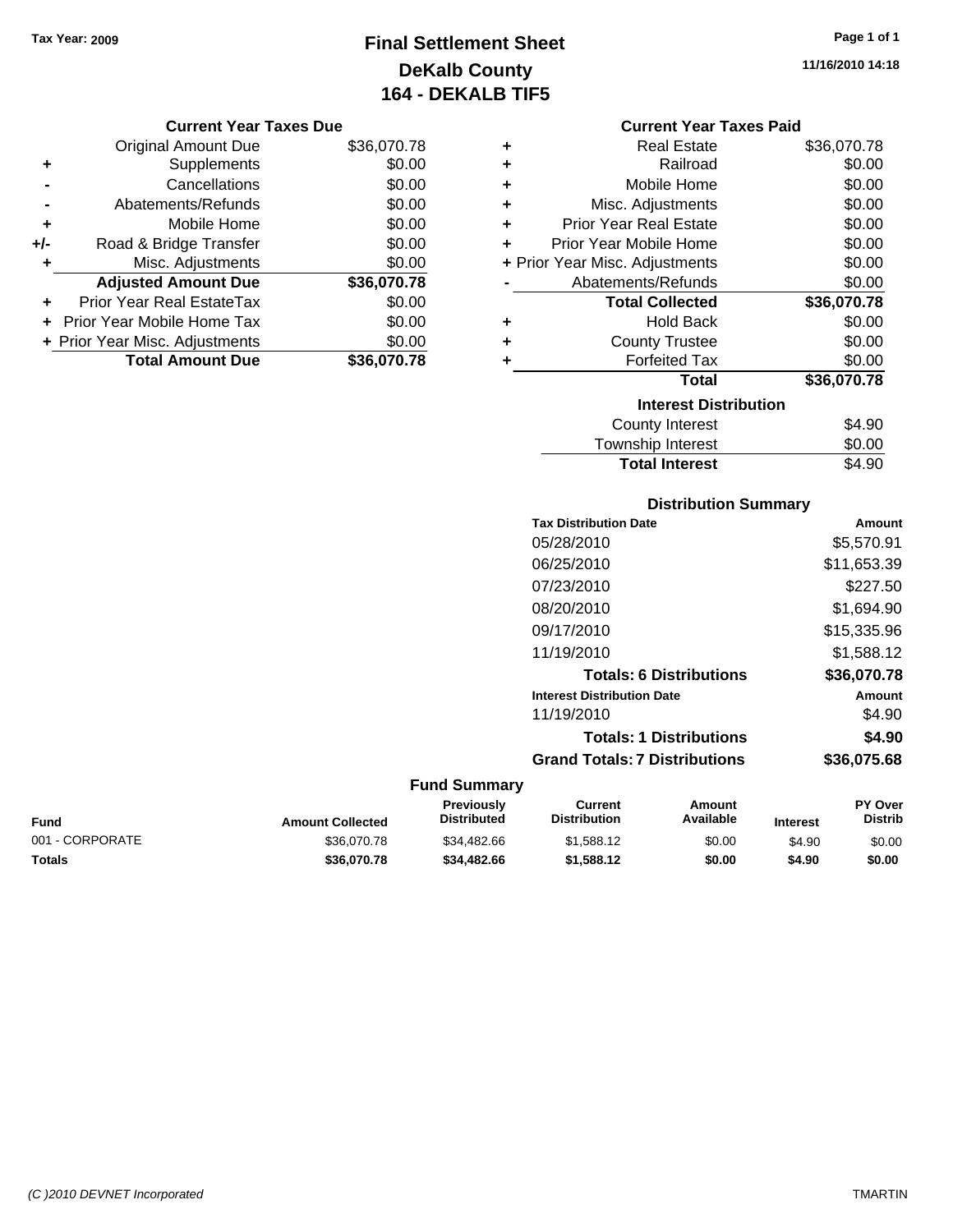# **Final Settlement Sheet Tax Year: 2009 Page 1 of 1 DeKalb County 170 - KIRKLAND TIF**

**11/16/2010 14:18**

### **Current Year Taxes Due**

|       | <b>Original Amount Due</b>       | \$343,386.42 |
|-------|----------------------------------|--------------|
| ٠     | Supplements                      | \$0.00       |
|       | Cancellations                    | \$522.12     |
|       | Abatements/Refunds               | \$0.00       |
| ÷     | Mobile Home                      | \$0.00       |
| $+/-$ | Road & Bridge Transfer           | \$0.00       |
| ۰     | Misc. Adjustments                | \$0.00       |
|       | <b>Adjusted Amount Due</b>       | \$342,864.30 |
|       | <b>Prior Year Real EstateTax</b> | \$0.00       |
|       | Prior Year Mobile Home Tax       | \$0.00       |
|       | + Prior Year Misc. Adjustments   | \$0.00       |
|       | <b>Total Amount Due</b>          | \$342.864.30 |

### **Current Year Taxes Paid**

|   | <b>Real Estate</b>             | \$342,864.30 |
|---|--------------------------------|--------------|
| ٠ | Railroad                       | \$0.00       |
| ٠ | Mobile Home                    | \$0.00       |
| ٠ | Misc. Adjustments              | \$0.00       |
| ٠ | <b>Prior Year Real Estate</b>  | \$0.00       |
| ÷ | Prior Year Mobile Home         | \$0.00       |
|   | + Prior Year Misc. Adjustments | \$0.00       |
|   | Abatements/Refunds             | \$0.00       |
|   | <b>Total Collected</b>         | \$342,864.30 |
| ٠ | <b>Hold Back</b>               | \$0.00       |
|   |                                |              |
| ٠ | <b>County Trustee</b>          | \$0.00       |
| ٠ | <b>Forfeited Tax</b>           | \$0.00       |
|   | <b>Total</b>                   | \$342,864.30 |
|   | <b>Interest Distribution</b>   |              |

# Township Interest  $$0.00$ **Total Interest** \$46.54

### **Distribution Summary**

| <b>Tax Distribution Date</b>         | Amount       |
|--------------------------------------|--------------|
| 05/28/2010                           | \$33,864.41  |
| 06/25/2010                           | \$134,540.24 |
| 07/23/2010                           | \$5,459.51   |
| 08/20/2010                           | \$13,241.56  |
| 09/17/2010                           | \$141,330.37 |
| 11/19/2010                           | \$14.428.21  |
| <b>Totals: 6 Distributions</b>       | \$342,864.30 |
| <b>Interest Distribution Date</b>    | Amount       |
| 11/19/2010                           | \$46.54      |
| <b>Totals: 1 Distributions</b>       | \$46.54      |
| <b>Grand Totals: 7 Distributions</b> | \$342,910.84 |
|                                      |              |

| Fund            | <b>Amount Collected</b> | Previously<br><b>Distributed</b> | Current<br><b>Distribution</b> | Amount<br>Available | <b>Interest</b> | <b>PY Over</b><br>Distrib |
|-----------------|-------------------------|----------------------------------|--------------------------------|---------------------|-----------------|---------------------------|
| 001 - CORPORATE | \$342,864.30            | \$328,436.09                     | \$14,428.21                    | \$0.00              | \$46.54         | \$0.00                    |
| Totals          | \$342.864.30            | \$328,436.09                     | \$14,428.21                    | \$0.00              | \$46.54         | \$0.00                    |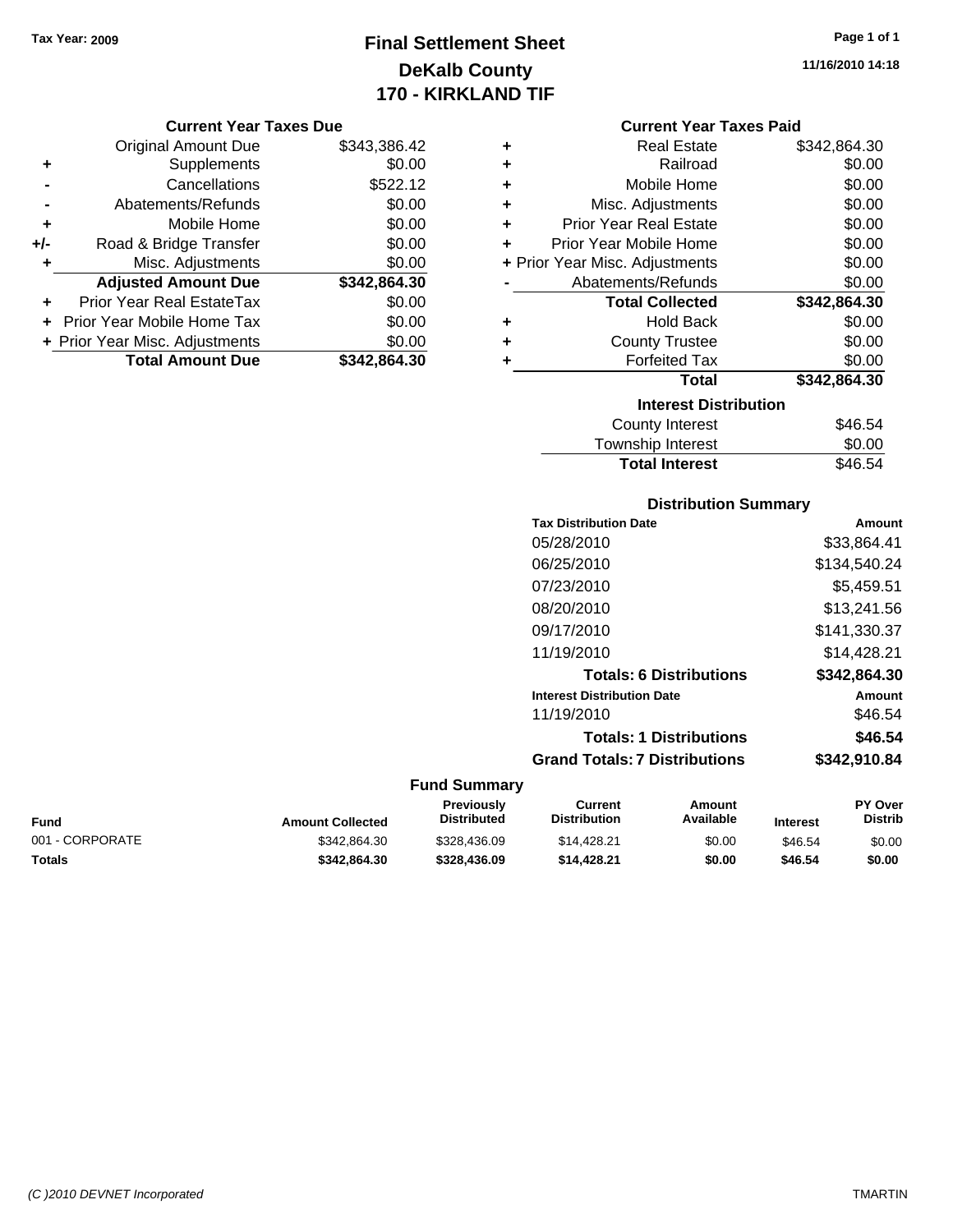# **Final Settlement Sheet Tax Year: 2009 Page 1 of 1 DeKalb County 171 - WATERMAN TIF**

### **Current Year Taxes Due**

|       | <b>Original Amount Due</b>       | \$100,730.64 |
|-------|----------------------------------|--------------|
| ٠     | Supplements                      | \$0.00       |
|       | Cancellations                    | \$0.00       |
|       | Abatements/Refunds               | \$0.00       |
| ٠     | Mobile Home                      | \$0.00       |
| $+/-$ | Road & Bridge Transfer           | \$0.00       |
| ٠     | Misc. Adjustments                | \$0.00       |
|       | <b>Adjusted Amount Due</b>       | \$100,730.64 |
|       | <b>Prior Year Real EstateTax</b> | \$0.00       |
|       | Prior Year Mobile Home Tax       | \$0.00       |
|       | + Prior Year Misc. Adjustments   | \$0.00       |
|       | <b>Total Amount Due</b>          | \$100,730.64 |

| ٠ | <b>Real Estate</b>             | \$100,730.64  |
|---|--------------------------------|---------------|
| ÷ | Railroad                       | \$0.00        |
| ٠ | Mobile Home                    | \$0.00        |
| ٠ | Misc. Adjustments              | \$0.00        |
| ٠ | <b>Prior Year Real Estate</b>  | \$0.00        |
| ÷ | Prior Year Mobile Home         | \$0.00        |
|   | + Prior Year Misc. Adjustments | \$0.00        |
|   | Abatements/Refunds             | \$0.00        |
|   | <b>Total Collected</b>         | \$100,730.64  |
| ٠ | <b>Hold Back</b>               | \$0.00        |
| ٠ | <b>County Trustee</b>          | \$0.00        |
| ٠ | <b>Forfeited Tax</b>           | \$0.00        |
|   | Total                          | \$100,730.64  |
|   | <b>Interest Distribution</b>   |               |
|   | <b>County Interest</b>         | \$13.67       |
|   |                                | $\sim$ $\sim$ |

# Township Interest \$0.00<br>
Total Interest \$13.67

**Total Interest** 

|                         |                                         |                                      | <b>Distribution Summary</b>    |                 |                           |
|-------------------------|-----------------------------------------|--------------------------------------|--------------------------------|-----------------|---------------------------|
|                         |                                         | <b>Tax Distribution Date</b>         |                                |                 | Amount                    |
|                         |                                         | 05/28/2010                           |                                |                 | \$1,018.65                |
|                         |                                         | 06/25/2010                           |                                |                 | \$53,783.67               |
|                         |                                         | 08/20/2010                           |                                |                 | \$459.77                  |
|                         |                                         | 09/17/2010                           |                                |                 | \$40,181.98               |
|                         |                                         | 11/19/2010                           |                                |                 | \$5,286.57                |
|                         |                                         |                                      | <b>Totals: 5 Distributions</b> |                 | \$100,730.64              |
|                         |                                         | <b>Interest Distribution Date</b>    |                                |                 | <b>Amount</b>             |
|                         |                                         | 11/19/2010                           |                                |                 | \$13.67                   |
|                         |                                         |                                      | <b>Totals: 1 Distributions</b> |                 | \$13.67                   |
|                         |                                         | <b>Grand Totals: 6 Distributions</b> |                                |                 | \$100,744.31              |
|                         | <b>Fund Summary</b>                     |                                      |                                |                 |                           |
| <b>Amount Collected</b> | <b>Previously</b><br><b>Distributed</b> | Current<br><b>Distribution</b>       | <b>Amount</b><br>Available     | <b>Interest</b> | PY Over<br><b>Distrib</b> |

**Fund Interest** 001 - CORPORATE \$100,730.64 \$95,444.07 \$5,286.57 \$0.00 \$13.67 \$0.00 **Totals \$100,730.64 \$95,444.07 \$5,286.57 \$0.00 \$13.67 \$0.00**

**11/16/2010 14:18**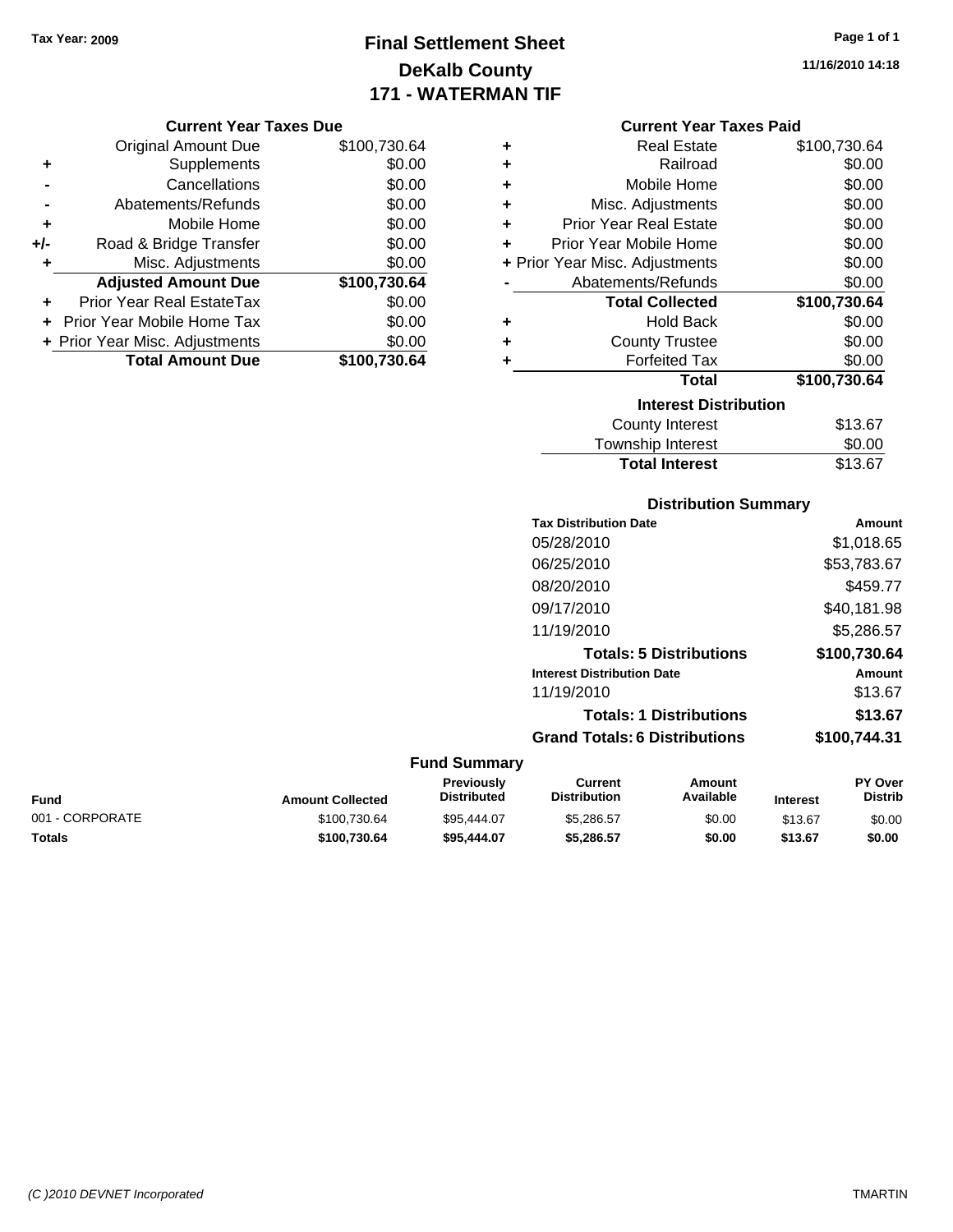# **Final Settlement Sheet Tax Year: 2009 Page 1 of 1 DeKalb County 180 - SYCAMORE TIF DISTRICT (expires 2023)**

**11/16/2010 14:18**

# **Current Year Taxes Paid**

|       | <b>Current Year Taxes Due</b>  |             |
|-------|--------------------------------|-------------|
|       | <b>Original Amount Due</b>     | \$72,491.90 |
| ٠     | Supplements                    | \$0.00      |
|       | Cancellations                  | \$0.00      |
|       | Abatements/Refunds             | \$0.00      |
| ٠     | Mobile Home                    | \$0.00      |
| $+/-$ | Road & Bridge Transfer         | \$0.00      |
| ٠     | Misc. Adjustments              | \$0.00      |
|       | <b>Adjusted Amount Due</b>     | \$72,491.90 |
|       | Prior Year Real EstateTax      | \$0.00      |
|       | Prior Year Mobile Home Tax     | \$0.00      |
|       | + Prior Year Misc. Adjustments | \$0.00      |
|       | <b>Total Amount Due</b>        | \$72,491.90 |

|   | GUITEIIL TEAL TAXES FAIU       |             |
|---|--------------------------------|-------------|
| ٠ | <b>Real Estate</b>             | \$72,491.90 |
| ٠ | Railroad                       | \$0.00      |
| ٠ | Mobile Home                    | \$0.00      |
| ٠ | Misc. Adjustments              | \$0.00      |
| ÷ | <b>Prior Year Real Estate</b>  | \$0.00      |
| ٠ | Prior Year Mobile Home         | \$0.00      |
|   | + Prior Year Misc. Adjustments | \$0.00      |
|   | Abatements/Refunds             | \$0.00      |
|   | <b>Total Collected</b>         | \$72,491.90 |
| ٠ | <b>Hold Back</b>               | \$0.00      |
| ٠ | <b>County Trustee</b>          | \$0.00      |
| ٠ | <b>Forfeited Tax</b>           | \$0.00      |
|   | Total                          | \$72,491.90 |
|   | <b>Interest Distribution</b>   |             |
|   | County Interest                | \$9.84      |
|   | <b>Township Interest</b>       | \$0.00      |
|   | <b>Total Interest</b>          | \$9.84      |

### **Distribution Summary Tax Distribution Date Amount** 05/28/2010 \$1,246.99 06/25/2010 \$35,412.84 08/20/2010 \$351.58 09/17/2010 \$35,480.49 **Totals: 4 Distributions \$72,491.90 Interest Distribution Date Amount** 11/19/2010 \$9.84 **Totals: 1 Distributions \$9.84 Grand Totals: 5 Distributions \$72,501.74 Fund Summary Fund Interest Amount Collected Distributed PY Over Distrib Amount Available Current Distribution Previously** 001 - CORPORATE \$72,491.90 \$72,491.90 \$0.00 \$0.00 \$9.84 \$0.00 **Totals \$72,491.90 \$72,491.90 \$0.00 \$0.00 \$9.84 \$0.00**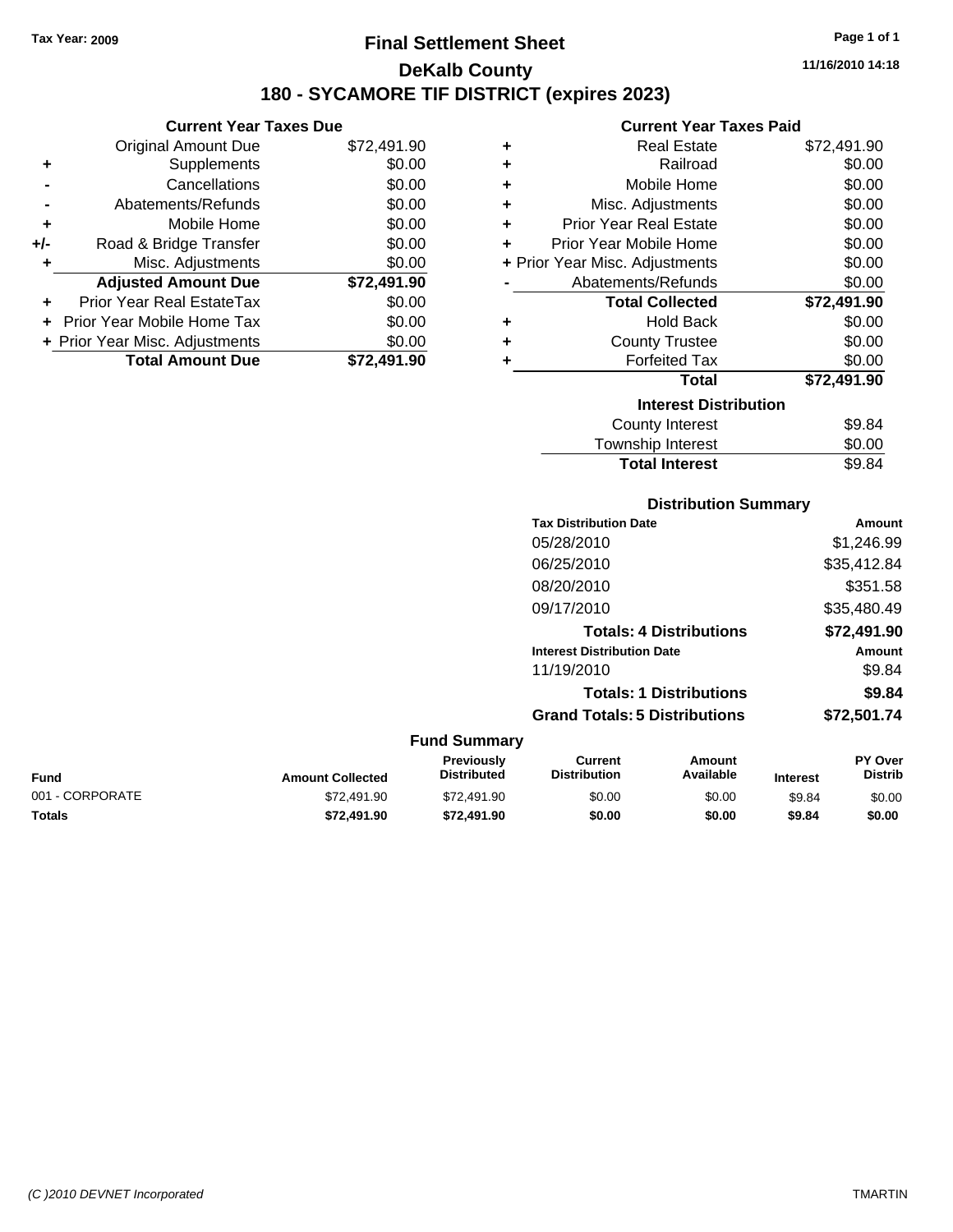**+** Supplements **-** Cancellations **-** Abatements/Refunds **+** Mobile Home **+/-** Road & Bridge Transfer **+** Misc. Adjustments

**+** Prior Year Real EstateTax \$0.00 **+** Prior Year Mobile Home Tax **+ Prior Year Misc. Adjustments** 

**Current Year Taxes Due**

# **Final Settlement Sheet Tax Year: 2009 Page 1 of 1 DeKalb County 201 - DEKALB SSA #6 (GREEK ROW)**

**11/16/2010 14:18**

### **Current Year Taxes Paid**

| ип уна тоаг талоо <i>р</i> ао |             |   |                                |             |
|-------------------------------|-------------|---|--------------------------------|-------------|
| <b>Original Amount Due</b>    | \$10,101.43 | ٠ | <b>Real Estate</b>             | \$10,101.43 |
| Supplements                   | \$0.00      | ٠ | Railroad                       | \$0.00      |
| Cancellations                 | \$0.00      | ٠ | Mobile Home                    | \$0.00      |
| Abatements/Refunds            | \$0.00      | ٠ | Misc. Adjustments              | \$0.00      |
| Mobile Home                   | \$0.00      | ٠ | <b>Prior Year Real Estate</b>  | \$0.00      |
| Road & Bridge Transfer        | \$0.00      | ٠ | Prior Year Mobile Home         | \$0.00      |
| Misc. Adjustments             | \$0.00      |   | + Prior Year Misc. Adjustments | \$0.00      |
| <b>Adjusted Amount Due</b>    | \$10,101.43 |   | Abatements/Refunds             | \$0.00      |
| ior Year Real EstateTax       | \$0.00      |   | <b>Total Collected</b>         | \$10,101.43 |
| r Year Mobile Home Tax        | \$0.00      | ٠ | <b>Hold Back</b>               | \$0.00      |
| Year Misc. Adjustments        | \$0.00      | ٠ | <b>County Trustee</b>          | \$0.00      |
| <b>Total Amount Due</b>       | \$10,101.43 |   | <b>Forfeited Tax</b>           | \$0.00      |
|                               |             |   | <b>Total</b>                   | \$10,101.43 |
|                               |             |   | <b>Interest Distribution</b>   |             |
|                               |             |   | County Interest                | \$1.37      |
|                               |             |   |                                |             |

| <b>Total Interest</b> | \$1.37 |
|-----------------------|--------|
| Township Interest     | \$0.00 |
|                       | -----  |

| <b>Distribution Summary</b>       |             |
|-----------------------------------|-------------|
| <b>Tax Distribution Date</b>      | Amount      |
| 05/28/2010                        | \$466.51    |
| 06/25/2010                        | \$4,087.68  |
| 07/23/2010                        | \$44.86     |
| 08/20/2010                        | \$281.36    |
| 09/17/2010                        | \$4,472.89  |
| 11/19/2010                        | \$748.13    |
| <b>Totals: 6 Distributions</b>    | \$10,101.43 |
| <b>Interest Distribution Date</b> | Amount      |
| 11/19/2010                        | \$1.37      |
| <b>Totals: 1 Distributions</b>    | \$1.37      |
|                                   |             |

### **Grand Totals: 7 Distributions \$10,102.80**

| Fund                       | <b>Amount Collected</b> | <b>Previously</b><br><b>Distributed</b> | Current<br><b>Distribution</b> | Amount<br>Available | <b>Interest</b> | <b>PY Over</b><br><b>Distrib</b> |
|----------------------------|-------------------------|-----------------------------------------|--------------------------------|---------------------|-----------------|----------------------------------|
| 023 - SPECIAL SERVICE AREA | \$10.101.43             | \$9.353.30                              | \$748.13                       | \$0.00              | \$1.37          | \$0.00                           |
| Totals                     | \$10.101.43             | \$9,353,30                              | \$748.13                       | \$0.00              | \$1.37          | \$0.00                           |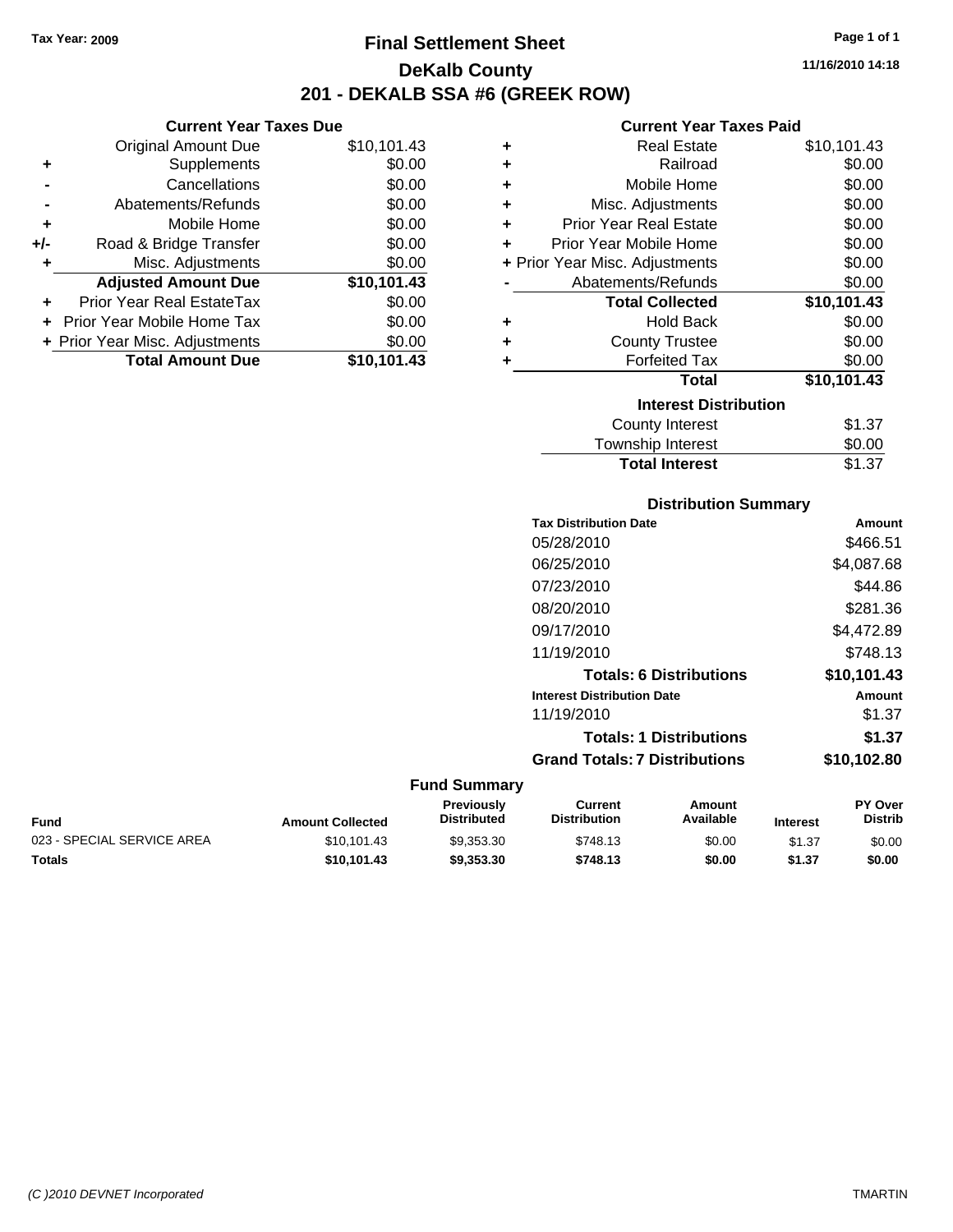**Current Year Taxes Due** Original Amount Due \$61,501.32

**Adjusted Amount Due \$61,451.03**

**+** Supplements \$0.00 **-** Cancellations \$50.29 **-** Abatements/Refunds \$0.00 **+** Mobile Home \$0.00 **+/-** Road & Bridge Transfer \$0.00 **+** Misc. Adjustments \$0.00

**+** Prior Year Real EstateTax \$0.00 **+** Prior Year Mobile Home Tax \$0.00 **+ Prior Year Misc. Adjustments \$0.00<br>
<b>Total Amount Due** \$61,451.03

**Total Amount Due** 

# **Final Settlement Sheet Tax Year: 2009 Page 1 of 1 DeKalb County 204 - GENOA RIVER BEND SSA**

# **11/16/2010 14:18**

### **Current Year Taxes Paid**

| ٠ | <b>Real Estate</b>             | \$61,451.03 |
|---|--------------------------------|-------------|
| ٠ | Railroad                       | \$0.00      |
| ٠ | Mobile Home                    | \$0.00      |
| ٠ | Misc. Adjustments              | \$0.00      |
| ÷ | <b>Prior Year Real Estate</b>  | \$0.00      |
| ٠ | Prior Year Mobile Home         | \$0.00      |
|   | + Prior Year Misc. Adjustments | \$0.00      |
|   | Abatements/Refunds             | \$0.00      |
|   | <b>Total Collected</b>         | \$61,451.03 |
| ٠ | <b>Hold Back</b>               | \$0.00      |
| ٠ | <b>County Trustee</b>          | \$0.00      |
| ٠ | <b>Forfeited Tax</b>           | \$0.00      |
|   | <b>Total</b>                   | \$61,451.03 |
|   | <b>Interest Distribution</b>   |             |
|   | County Interest                | \$8.34      |
|   | <b>Township Interest</b>       | \$0.00      |

| <b>Total Interest</b> | \$8.34 |
|-----------------------|--------|
| Township Interest     | \$0.00 |
| County Interest       | აგ.კ4  |

### **Distribution Summary**

| <b>Tax Distribution Date</b>         | Amount      |
|--------------------------------------|-------------|
| 05/28/2010                           | \$8,293.71  |
| 06/25/2010                           | \$22,487.59 |
| 07/23/2010                           | \$1,131.14  |
| 08/20/2010                           | \$4,180.65  |
| 09/17/2010                           | \$22,635.09 |
| 11/19/2010                           | \$2,722.85  |
| <b>Totals: 6 Distributions</b>       | \$61.451.03 |
| <b>Interest Distribution Date</b>    | Amount      |
| 11/19/2010                           | \$8.34      |
| <b>Totals: 1 Distributions</b>       | \$8.34      |
| <b>Grand Totals: 7 Distributions</b> | \$61,459.37 |
|                                      |             |

### **Fund Summary**

| Fund                       | <b>Amount Collected</b> | Previously<br><b>Distributed</b> | Current<br><b>Distribution</b> | Amount<br>Available | <b>Interest</b> | <b>PY Over</b><br><b>Distrib</b> |
|----------------------------|-------------------------|----------------------------------|--------------------------------|---------------------|-----------------|----------------------------------|
| 023 - SPECIAL SERVICE AREA | \$61.451.03             | \$58,728.18                      | \$2.722.85                     | \$0.00              | \$8.34          | \$0.00                           |
| Totals                     | \$61,451.03             | \$58,728,18                      | \$2.722.85                     | \$0.00              | \$8.34          | \$0.00                           |

### *(C )2010 DEVNET Incorporated* TMARTIN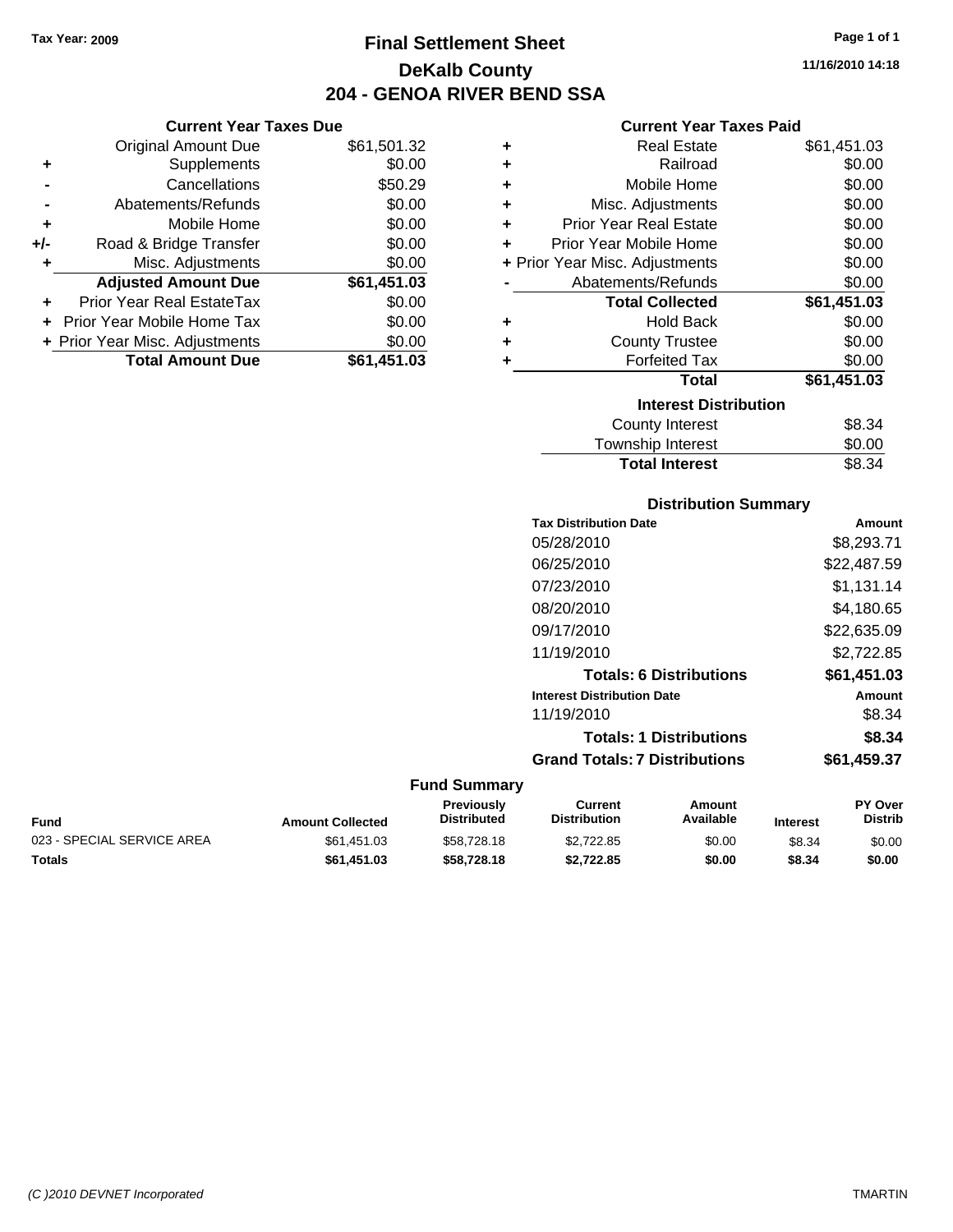# **Final Settlement Sheet Tax Year: 2009 Page 1 of 1 DeKalb County 207 - DERBY ESTATES SSA**

### **Current Year Taxes Due**

| \$4,000.04<br><b>Original Amount Due</b><br>\$0.00<br>Supplements<br>٠<br>\$0.00<br>Cancellations<br>\$0.00<br>Abatements/Refunds<br>\$0.00<br>Mobile Home<br>٠<br>\$0.00<br>Road & Bridge Transfer<br>$+/-$<br>\$0.00<br>Misc. Adjustments<br>÷<br>\$4,000.04<br><b>Adjusted Amount Due</b><br>\$0.00<br><b>Prior Year Real EstateTax</b><br>÷<br>\$0.00<br>Prior Year Mobile Home Tax<br>\$0.00<br>+ Prior Year Misc. Adjustments<br><b>Total Amount Due</b><br>\$4,000.04 |
|------------------------------------------------------------------------------------------------------------------------------------------------------------------------------------------------------------------------------------------------------------------------------------------------------------------------------------------------------------------------------------------------------------------------------------------------------------------------------|
|                                                                                                                                                                                                                                                                                                                                                                                                                                                                              |
|                                                                                                                                                                                                                                                                                                                                                                                                                                                                              |
|                                                                                                                                                                                                                                                                                                                                                                                                                                                                              |
|                                                                                                                                                                                                                                                                                                                                                                                                                                                                              |
|                                                                                                                                                                                                                                                                                                                                                                                                                                                                              |
|                                                                                                                                                                                                                                                                                                                                                                                                                                                                              |
|                                                                                                                                                                                                                                                                                                                                                                                                                                                                              |
|                                                                                                                                                                                                                                                                                                                                                                                                                                                                              |
|                                                                                                                                                                                                                                                                                                                                                                                                                                                                              |
|                                                                                                                                                                                                                                                                                                                                                                                                                                                                              |
|                                                                                                                                                                                                                                                                                                                                                                                                                                                                              |
|                                                                                                                                                                                                                                                                                                                                                                                                                                                                              |
|                                                                                                                                                                                                                                                                                                                                                                                                                                                                              |

### **Current Year Taxes Paid**

|   | <b>Real Estate</b>             | \$4,000.04 |
|---|--------------------------------|------------|
| ٠ |                                |            |
| ÷ | Railroad                       | \$0.00     |
| ÷ | Mobile Home                    | \$0.00     |
| ٠ | Misc. Adjustments              | \$0.00     |
| ÷ | <b>Prior Year Real Estate</b>  | \$0.00     |
| ٠ | Prior Year Mobile Home         | \$0.00     |
|   | + Prior Year Misc. Adjustments | \$0.00     |
|   | Abatements/Refunds             | \$0.00     |
|   |                                |            |
|   | <b>Total Collected</b>         | \$4,000.04 |
| ٠ | Hold Back                      | \$0.00     |
| ÷ | <b>County Trustee</b>          | \$0.00     |
| ٠ | <b>Forfeited Tax</b>           | \$0.00     |
|   | <b>Total</b>                   | \$4,000.04 |
|   | <b>Interest Distribution</b>   |            |
|   | County Interest                | \$0.54     |

# **Distribution Summary**

Total Interest \$0.54

|                     | <b>Tax Distribution Date</b>         | Amount        |
|---------------------|--------------------------------------|---------------|
|                     | 05/28/2010                           | \$389.28      |
|                     | 06/25/2010                           | \$1,379.71    |
|                     | 07/23/2010                           | \$181.63      |
|                     | 08/20/2010                           | \$390.26      |
|                     | 09/17/2010                           | \$1,168.21    |
|                     | 11/19/2010                           | \$490.95      |
|                     | <b>Totals: 6 Distributions</b>       | \$4,000.04    |
|                     | <b>Interest Distribution Date</b>    | <b>Amount</b> |
|                     | 11/19/2010                           | \$0.54        |
|                     | <b>Totals: 1 Distributions</b>       | \$0.54        |
|                     | <b>Grand Totals: 7 Distributions</b> | \$4,000.58    |
| <b>Fund Summary</b> |                                      |               |

### **Fund Interest Amount Collected Distributed PY Over Distrib Amount Available Current Distribution Previously** 023 - SPECIAL SERVICE AREA  $$4,000.04$   $$3,509.09$   $$490.95$  \$0.00 \$0.54 \$0.00 **Totals \$4,000.04 \$3,509.09 \$490.95 \$0.00 \$0.54 \$0.00**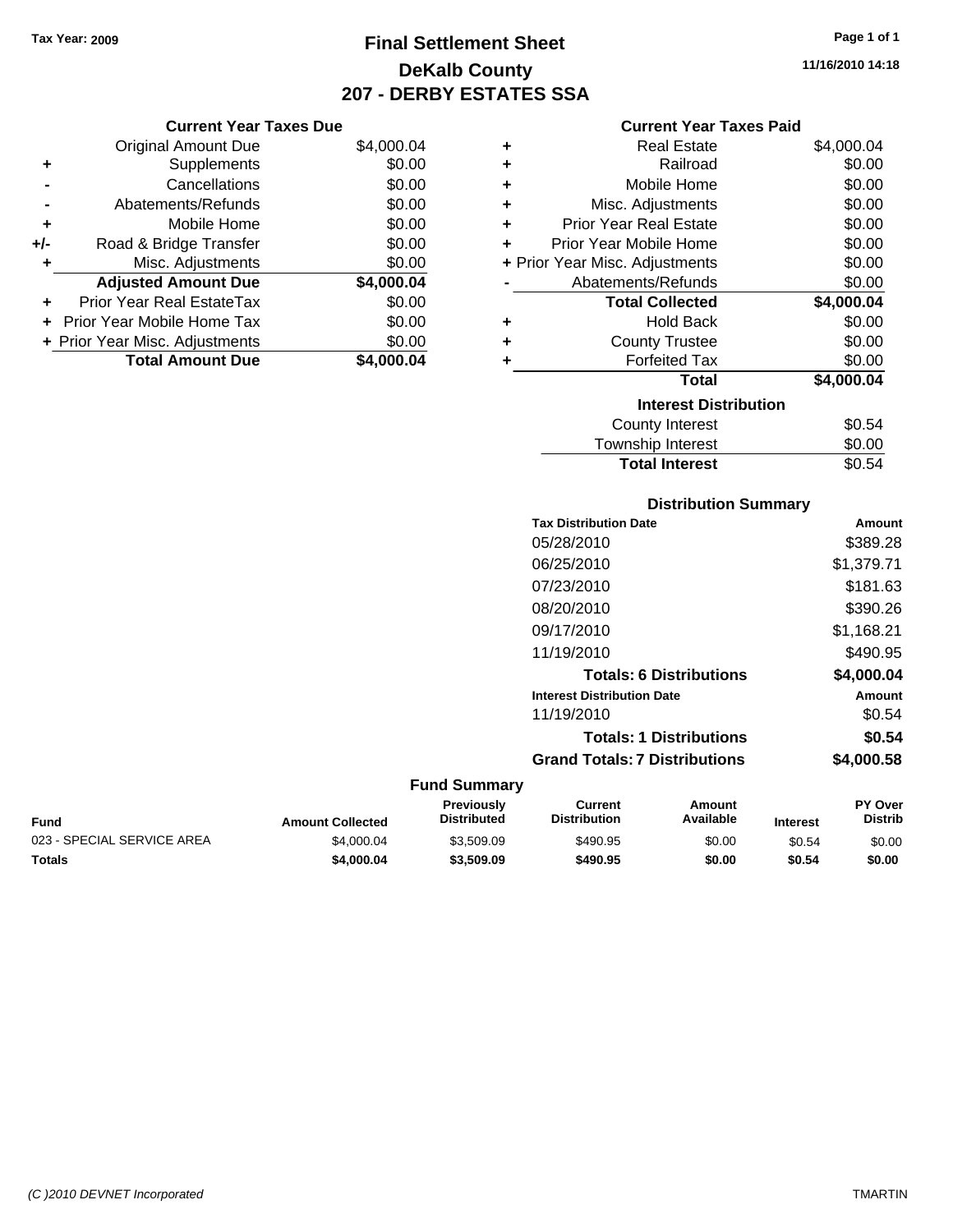# **Final Settlement Sheet Tax Year: 2009 Page 1 of 1 DeKalb County 213 - GENOA OAK CREEK EST SSA#4**

### **Current Year Taxes Due**

|       | <b>Original Amount Due</b>       | \$1,655.78 |
|-------|----------------------------------|------------|
| ٠     | Supplements                      | \$0.00     |
|       | Cancellations                    | \$30.00    |
|       | Abatements/Refunds               | \$0.00     |
| ÷     | Mobile Home                      | \$0.00     |
| $+/-$ | Road & Bridge Transfer           | \$0.00     |
| ۰     | Misc. Adjustments                | \$0.00     |
|       | <b>Adjusted Amount Due</b>       | \$1,625.78 |
|       | <b>Prior Year Real EstateTax</b> | \$0.00     |
|       | Prior Year Mobile Home Tax       | \$0.00     |
|       | + Prior Year Misc. Adjustments   | \$0.00     |
|       | <b>Total Amount Due</b>          | \$1.625.78 |

### **Current Year Taxes Paid**

|   | <b>Real Estate</b>             | \$1,625.78 |
|---|--------------------------------|------------|
| ÷ | Railroad                       | \$0.00     |
| ٠ | Mobile Home                    | \$0.00     |
| ٠ | Misc. Adjustments              | \$0.00     |
| ٠ | <b>Prior Year Real Estate</b>  | \$0.00     |
| ٠ | Prior Year Mobile Home         | \$0.00     |
|   | + Prior Year Misc. Adjustments | \$0.00     |
|   | Abatements/Refunds             | \$0.00     |
|   | <b>Total Collected</b>         | \$1,625.78 |
| ٠ | <b>Hold Back</b>               | \$0.00     |
| ٠ | <b>County Trustee</b>          | \$0.00     |
| ٠ | <b>Forfeited Tax</b>           | \$0.00     |
|   | Total                          | \$1,625.78 |
|   | <b>Interest Distribution</b>   |            |
|   | County Interest                | \$0.22     |
|   | Township Interest              | \$0.00     |
|   | <b>Total Interest</b>          | \$0.22     |

|                  | <b>Distribution Summary</b>      |                                      |                                |          |                           |
|------------------|----------------------------------|--------------------------------------|--------------------------------|----------|---------------------------|
|                  |                                  | <b>Tax Distribution Date</b>         |                                |          | <b>Amount</b>             |
|                  |                                  | 05/28/2010                           |                                |          | \$18.62                   |
|                  |                                  | 06/25/2010                           |                                |          | \$1,002.95                |
|                  |                                  | 09/17/2010                           |                                |          | \$604.21                  |
|                  |                                  |                                      | <b>Totals: 3 Distributions</b> |          | \$1,625.78                |
|                  |                                  | <b>Interest Distribution Date</b>    |                                |          | Amount                    |
|                  |                                  | 11/19/2010                           |                                |          | \$0.22                    |
|                  |                                  |                                      | <b>Totals: 1 Distributions</b> |          | \$0.22                    |
|                  |                                  | <b>Grand Totals: 4 Distributions</b> |                                |          | \$1,626.00                |
|                  | <b>Fund Summary</b>              |                                      |                                |          |                           |
| Amount Collected | Previously<br><b>Distributed</b> | Current<br><b>Distribution</b>       | Amount<br>Available            | Interest | PY Over<br><b>Distrib</b> |

|                            |                         | <b>Previously</b>  | Current             | Amount    |                 | <b>PY Over</b> |
|----------------------------|-------------------------|--------------------|---------------------|-----------|-----------------|----------------|
| <b>Fund</b>                | <b>Amount Collected</b> | <b>Distributed</b> | <b>Distribution</b> | Available | <b>Interest</b> | <b>Distrib</b> |
| 023 - SPECIAL SERVICE AREA | \$1,625,78              | \$1.625.78         | \$0.00              | \$0.00    | \$0.22          | \$0.00         |
| <b>Totals</b>              | \$1.625.78              | \$1.625.78         | \$0.00              | \$0.00    | \$0.22          | \$0.00         |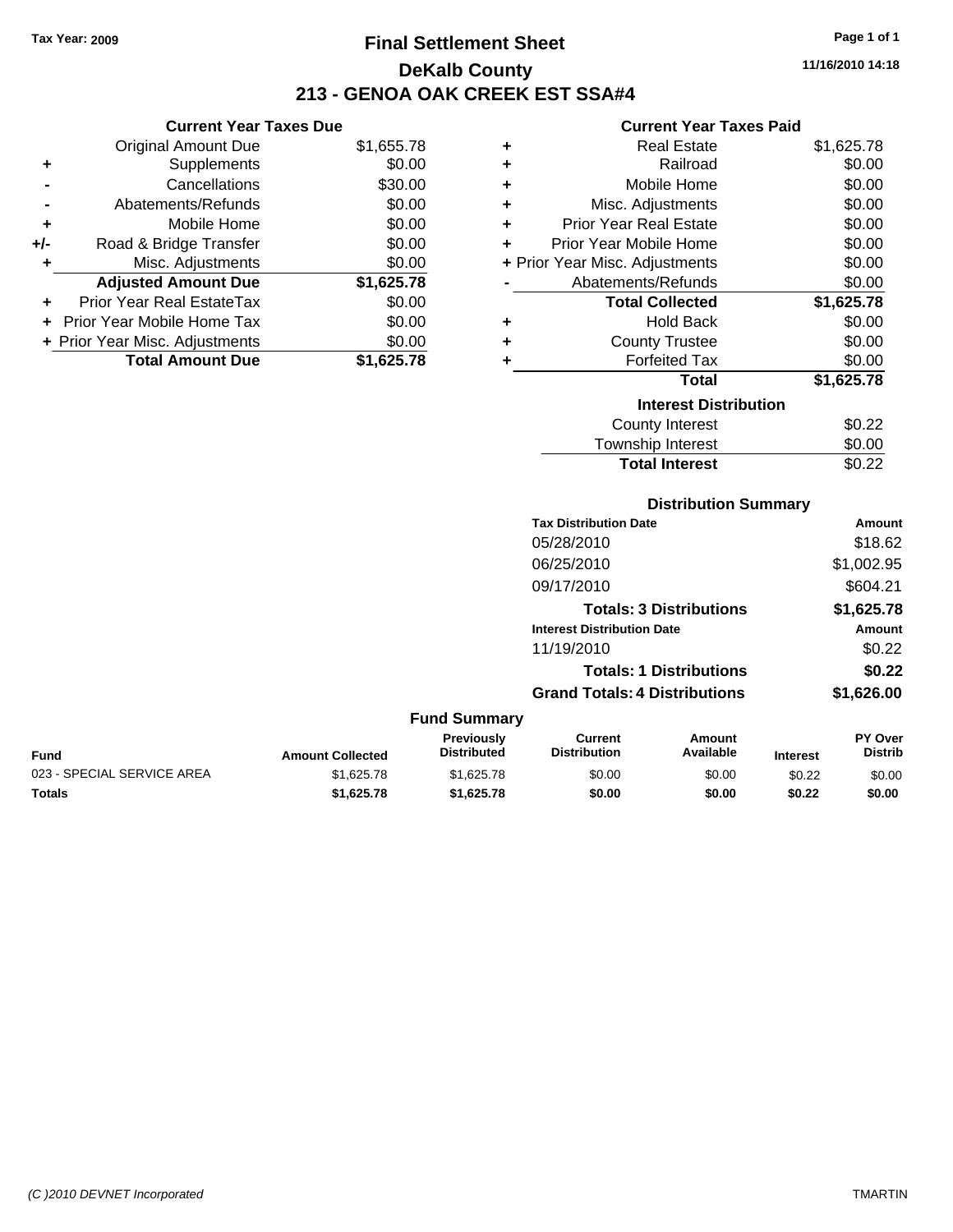**Current Year Taxes Due** Original Amount Due \$7,527.18

**Adjusted Amount Due \$7,526.80**

**Total Amount Due \$7,526.80**

**+** Supplements \$0.00 **-** Cancellations \$0.38 **-** Abatements/Refunds \$0.00 **+** Mobile Home \$0.00 **+/-** Road & Bridge Transfer \$0.00 **+** Misc. Adjustments \$0.00

**+** Prior Year Real EstateTax \$0.00 **+** Prior Year Mobile Home Tax \$0.00 **+ Prior Year Misc. Adjustments**  $$0.00$ 

# **Final Settlement Sheet Tax Year: 2009 Page 1 of 1 DeKalb County AF-MI #4 - AF/ MI/ DK DRAINAGE #4**

**11/16/2010 14:18**

### **Current Year Taxes Paid**

| ٠ | <b>Real Estate</b>             | \$7,526.80 |
|---|--------------------------------|------------|
| ÷ | Railroad                       | \$0.00     |
| ٠ | Mobile Home                    | \$0.00     |
| ÷ | Misc. Adjustments              | \$0.00     |
| ÷ | <b>Prior Year Real Estate</b>  | \$0.00     |
| ٠ | Prior Year Mobile Home         | \$0.00     |
|   | + Prior Year Misc. Adjustments | \$0.00     |
|   | Abatements/Refunds             | \$0.00     |
|   | <b>Total Collected</b>         | \$7,526.80 |
| ÷ | <b>Hold Back</b>               | \$0.00     |
| ٠ | <b>County Trustee</b>          | \$0.00     |
| ÷ | <b>Forfeited Tax</b>           | \$0.00     |
|   | <b>Total</b>                   | \$7,526.80 |
|   | <b>Interest Distribution</b>   |            |
|   | <b>County Interest</b>         | \$0.00     |
|   | <b>Township Interest</b>       | \$0.00     |

Total Interest \$0.00

# **Distribution Summary Tax Distribution Date Amount** 05/28/2010 \$973.72 06/25/2010 \$3,532.61 07/23/2010 \$38.75 08/20/2010 \$109.44 09/17/2010 \$2,742.37 11/19/2010 \$129.91 **Totals: 6 Distributions \$7,526.80 Grand Totals: 6 Distributions \$7,526.80 Fund Summary**

| Fund            | <b>Amount Collected</b> | <b>Previously</b><br><b>Distributed</b> | Current<br><b>Distribution</b> | Amount<br>Available | <b>Interest</b> | <b>PY Over</b><br><b>Distrib</b> |
|-----------------|-------------------------|-----------------------------------------|--------------------------------|---------------------|-----------------|----------------------------------|
| 001 - CORPORATE | \$7,526.80              | \$7,396.89                              | \$129.91                       | \$0.00              | \$0.00          | \$0.00                           |
| <b>Totals</b>   | \$7,526.80              | \$7,396.89                              | \$129.91                       | \$0.00              | \$0.00          | \$0.00                           |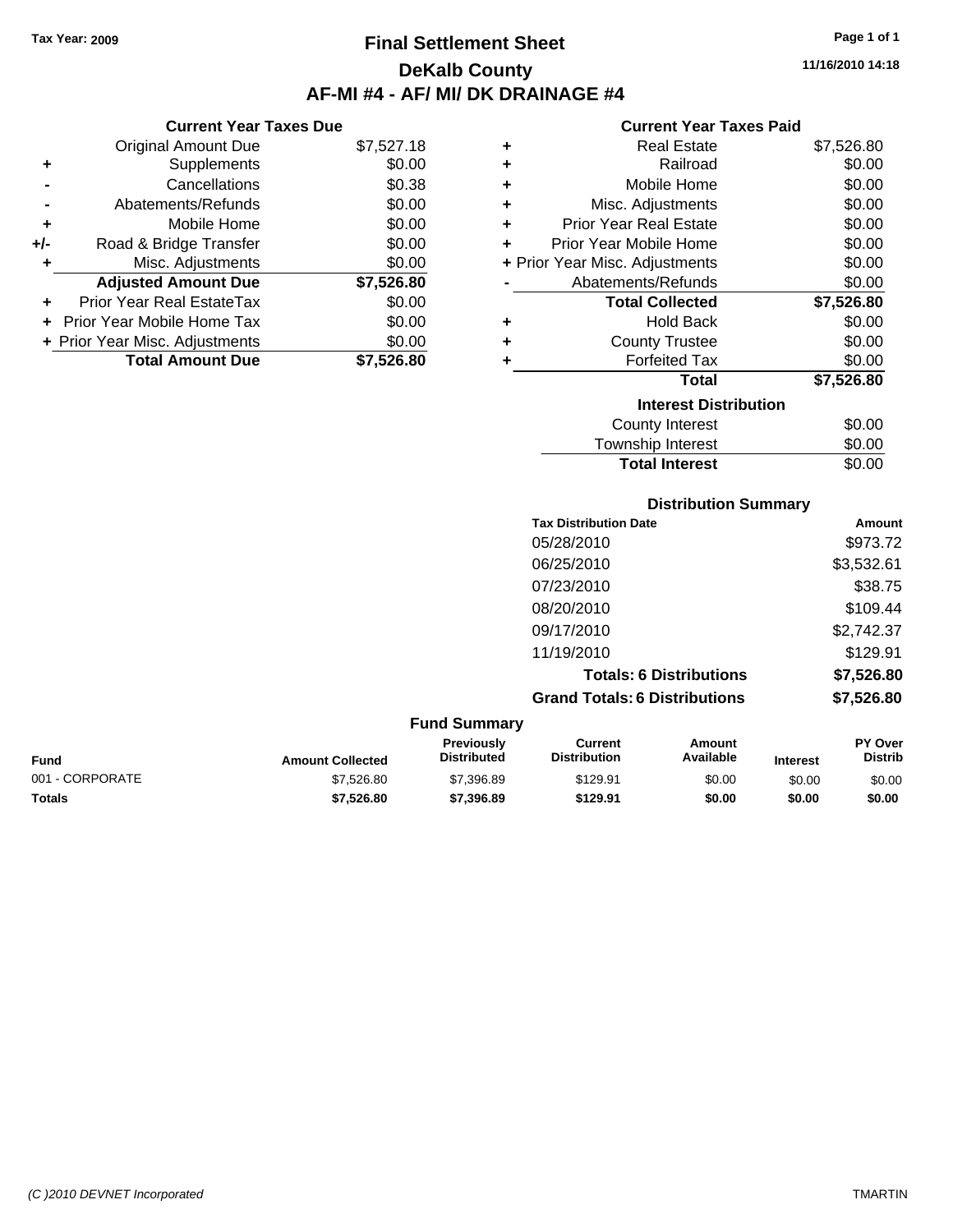**Current Year Taxes Due** Original Amount Due \$11,792.50

**Adjusted Amount Due \$11,792.50**

**Total Amount Due \$11,792.50**

**+** Supplements \$0.00 **-** Cancellations \$0.00 **-** Abatements/Refunds \$0.00 **+** Mobile Home \$0.00 **+/-** Road & Bridge Transfer \$0.00 **+** Misc. Adjustments \$0.00

**+** Prior Year Real EstateTax \$0.00 **+** Prior Year Mobile Home Tax \$0.00 **+ Prior Year Misc. Adjustments**  $$0.00$ 

# **Final Settlement Sheet Tax Year: 2009 Page 1 of 1 DeKalb County COON #1 - COON CREEK DRAINAGE #1**

**11/16/2010 14:18**

### **Current Year Taxes Paid**

| ٠ | <b>Real Estate</b>             | \$11,792.50 |
|---|--------------------------------|-------------|
| ٠ | Railroad                       | \$0.00      |
| ٠ | Mobile Home                    | \$0.00      |
| ٠ | Misc. Adjustments              | \$0.00      |
| ÷ | <b>Prior Year Real Estate</b>  | \$0.00      |
| ٠ | Prior Year Mobile Home         | \$0.00      |
|   | + Prior Year Misc. Adjustments | \$0.00      |
|   | Abatements/Refunds             | \$0.00      |
|   | <b>Total Collected</b>         | \$11,792.50 |
| ٠ | <b>Hold Back</b>               | \$0.00      |
| ٠ | <b>County Trustee</b>          | \$0.00      |
| ٠ | <b>Forfeited Tax</b>           | \$0.00      |
|   | <b>Total</b>                   | \$11,792.50 |
|   | <b>Interest Distribution</b>   |             |
|   | <b>County Interest</b>         | \$0.00      |
|   | <b>Township Interest</b>       | \$0.00      |

Total Interest \$0.00

## **Distribution Summary Tax Distribution Date Amount** 05/28/2010 \$2,589.77 06/25/2010 \$4,406.93 07/23/2010 \$55.64 08/20/2010 \$218.71 09/17/2010 \$4,265.20 11/19/2010 \$256.25 **Totals: 6 Distributions \$11,792.50 Grand Totals: 6 Distributions \$11,792.50 Fund Summary**

| ------------------ |                         |                                         |                                |                     |                 |                                  |
|--------------------|-------------------------|-----------------------------------------|--------------------------------|---------------------|-----------------|----------------------------------|
| Fund               | <b>Amount Collected</b> | <b>Previously</b><br><b>Distributed</b> | Current<br><b>Distribution</b> | Amount<br>Available | <b>Interest</b> | <b>PY Over</b><br><b>Distrib</b> |
| 001 - CORPORATE    | \$11,792.50             | \$11,536.25                             | \$256.25                       | \$0.00              | \$0.00          | \$0.00                           |
| Totals             | \$11.792.50             | \$11.536.25                             | \$256.25                       | \$0.00              | \$0.00          | \$0.00                           |
|                    |                         |                                         |                                |                     |                 |                                  |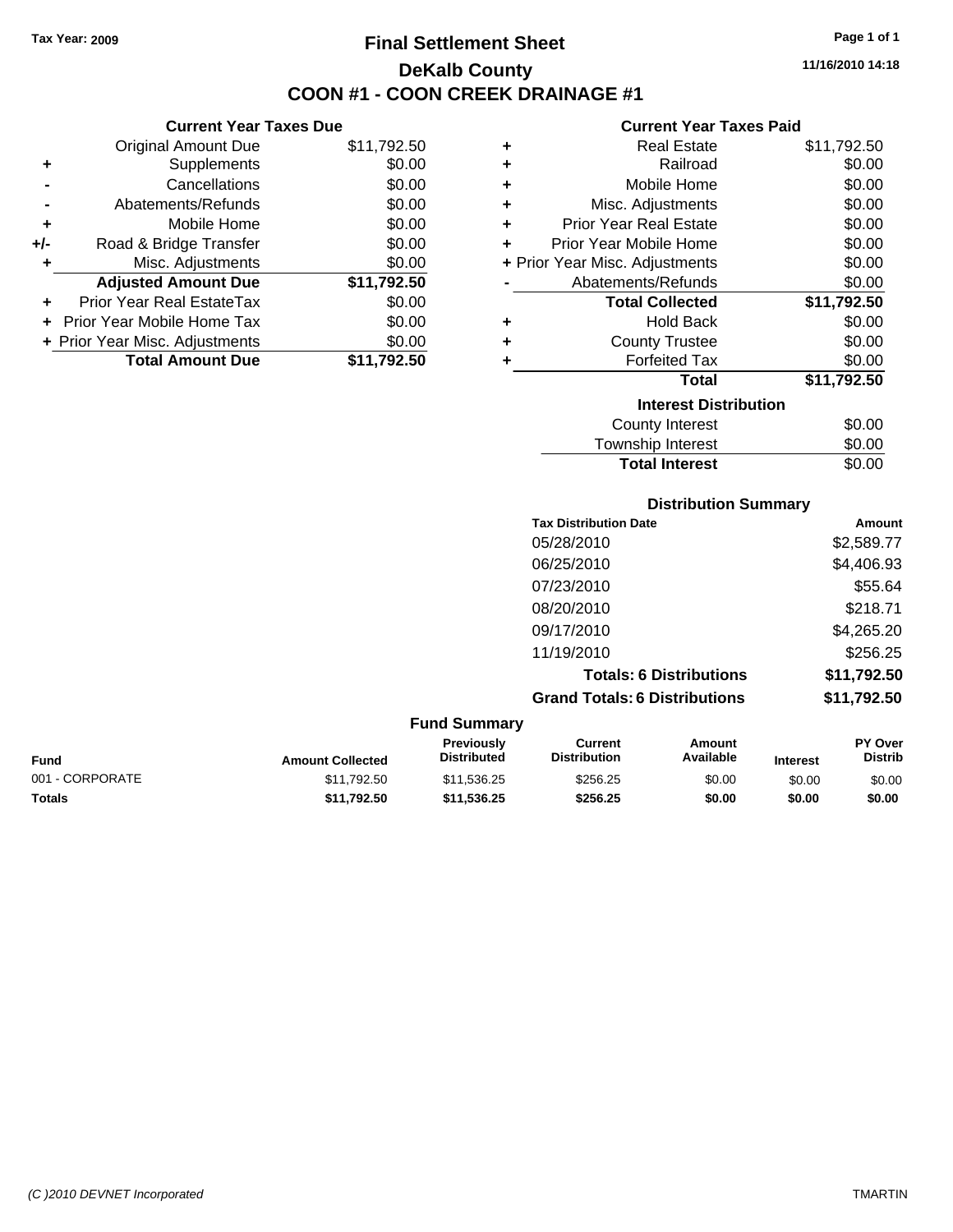**Current Year Taxes Due** Original Amount Due \$7,784.88

**Adjusted Amount Due \$7,784.88**

**Total Amount Due \$7,784.88**

**+** Supplements \$0.00 **-** Cancellations \$0.00 **-** Abatements/Refunds \$0.00 **+** Mobile Home \$0.00 **+/-** Road & Bridge Transfer \$0.00 **+** Misc. Adjustments \$0.00

**+** Prior Year Real EstateTax \$0.00 **+** Prior Year Mobile Home Tax \$0.00 **+ Prior Year Misc. Adjustments**  $$0.00$ 

# **Final Settlement Sheet Tax Year: 2009 Page 1 of 1 DeKalb County CO-PI #15 - CORTLAND PIERCE DRAINAGE**

**11/16/2010 14:18**

### **Current Year Taxes Paid**

| ÷ | <b>Real Estate</b>             | \$7,776.26 |
|---|--------------------------------|------------|
| ٠ | Railroad                       | \$0.00     |
| ٠ | Mobile Home                    | \$0.00     |
| ٠ | Misc. Adjustments              | \$0.00     |
| ÷ | <b>Prior Year Real Estate</b>  | \$0.00     |
| ÷ | Prior Year Mobile Home         | \$0.00     |
|   | + Prior Year Misc. Adjustments | \$0.00     |
|   | Abatements/Refunds             | \$0.00     |
|   | <b>Total Collected</b>         | \$7,776.26 |
| ٠ | <b>Hold Back</b>               | \$0.00     |
| ÷ | <b>County Trustee</b>          | \$8.62     |
| ٠ | <b>Forfeited Tax</b>           | \$0.00     |
|   | <b>Total</b>                   | \$7,784.88 |
|   | <b>Interest Distribution</b>   |            |
|   | County Interest                | \$0.00     |
|   | Tauraahin Intornat             | ሮስ ሰሰ      |

# Township Interest \$0.00 **Total Interest** \$0.00

### **Distribution Summary**

| <b>Tax Distribution Date</b>         | Amount     |
|--------------------------------------|------------|
| 05/28/2010                           | \$745.97   |
| 06/25/2010                           | \$3,556.55 |
| 07/23/2010                           | \$100.40   |
| 08/20/2010                           | \$102.25   |
| 09/17/2010                           | \$2,947.33 |
| 11/19/2010                           | \$323.76   |
| <b>Totals: 6 Distributions</b>       | \$7,776.26 |
| <b>Grand Totals: 6 Distributions</b> | \$7,776.26 |

| <b>Amount Collected</b> | <b>Previously</b><br><b>Distributed</b> | Current<br><b>Distribution</b> | Amount<br>Available | <b>Interest</b> | <b>PY Over</b><br><b>Distrib</b> |
|-------------------------|-----------------------------------------|--------------------------------|---------------------|-----------------|----------------------------------|
| \$7,776.26              | \$7,452.50                              | \$323.76                       | \$0.00              | \$0.00          | \$0.00                           |
| \$7.776.26              | \$7,452.50                              | \$323.76                       | \$0.00              | \$0.00          | \$0.00                           |
|                         |                                         | <b>Fund Summary</b>            |                     |                 |                                  |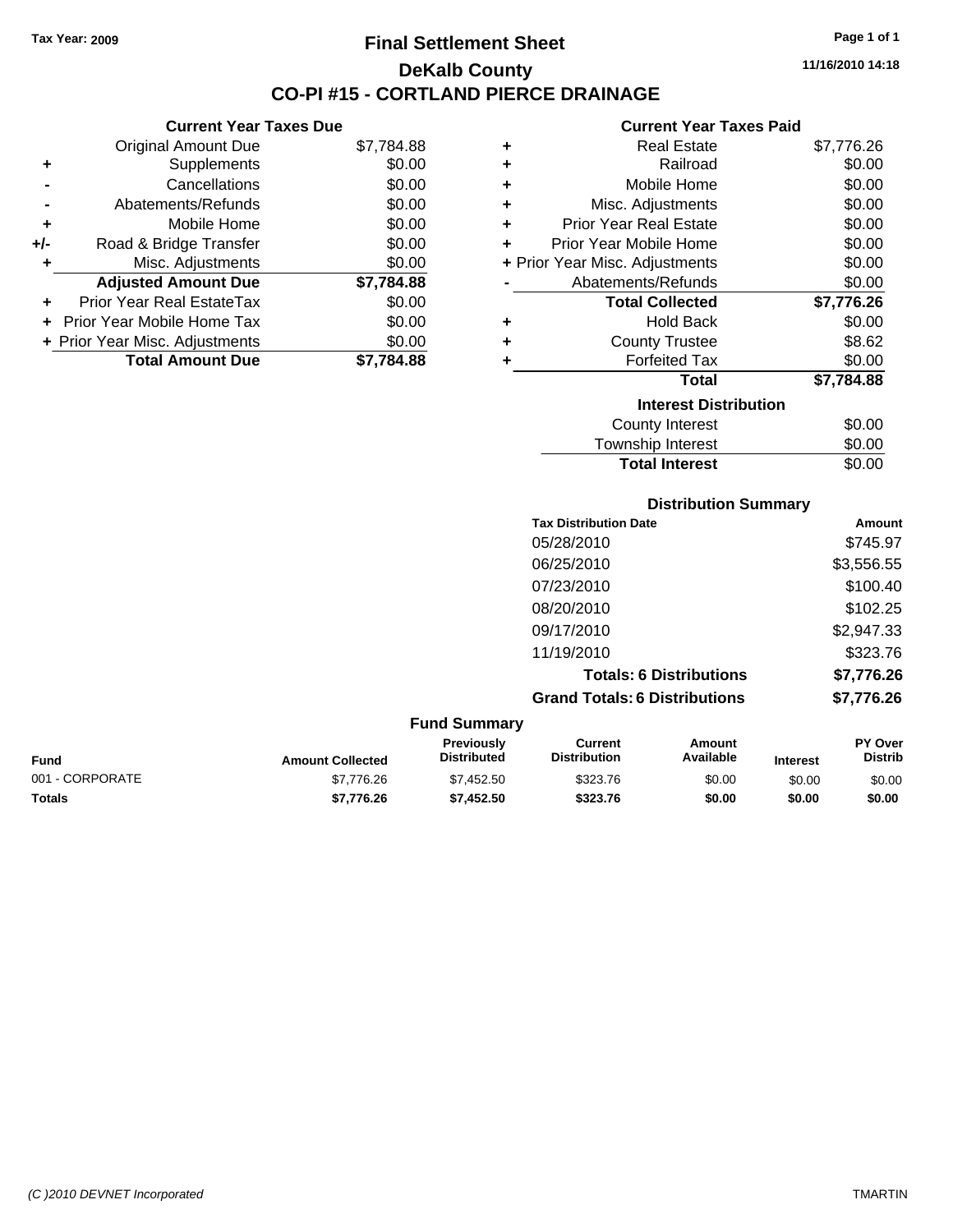**Current Year Taxes Due** Original Amount Due \$378,331.80

**Adjusted Amount Due \$378,331.80**

**Total Amount Due \$378,331.80**

**+** Supplements \$0.00 **-** Cancellations \$0.00 **-** Abatements/Refunds \$0.00 **+** Mobile Home \$0.00 **+/-** Road & Bridge Transfer \$0.00 **+** Misc. Adjustments \$0.00

**+** Prior Year Real EstateTax \$0.00 **+** Prior Year Mobile Home Tax \$0.00 **+ Prior Year Misc. Adjustments**  $$0.00$ 

# **Final Settlement Sheet Tax Year: 2009 Page 1 of 1 DeKalb County CO-SBA#9 - CORTLAND SBA #9**

**11/16/2010 14:18**

### **Current Year Taxes Paid**

| ٠ | <b>Real Estate</b>             | \$378,331.80 |
|---|--------------------------------|--------------|
| ٠ | Railroad                       | \$0.00       |
| ÷ | Mobile Home                    | \$0.00       |
| ÷ | Misc. Adjustments              | \$0.00       |
| ÷ | <b>Prior Year Real Estate</b>  | \$0.00       |
| ÷ | Prior Year Mobile Home         | \$0.00       |
|   | + Prior Year Misc. Adjustments | \$0.00       |
|   | Abatements/Refunds             | \$0.00       |
|   | <b>Total Collected</b>         | \$378,331.80 |
| ٠ | <b>Hold Back</b>               | \$0.00       |
| ٠ | <b>County Trustee</b>          | \$0.00       |
| ٠ | <b>Forfeited Tax</b>           | \$0.00       |
|   | Total                          | \$378,331.80 |
|   | <b>Interest Distribution</b>   |              |
|   | County Interest                | \$0.00       |
|   |                                |              |

| <b>Total Interest</b> | \$0.00 |
|-----------------------|--------|
| Township Interest     | \$0.00 |
| County Interest       | \$0.00 |

### **Distribution Summary**

| <b>Tax Distribution Date</b>         | Amount       |
|--------------------------------------|--------------|
| 05/28/2010                           | \$19,912.20  |
| 06/25/2010                           | \$168,348.60 |
| 07/23/2010                           | \$905.10     |
| 08/20/2010                           | \$20,817.30  |
| 09/17/2010                           | \$168,348.60 |
| <b>Totals: 5 Distributions</b>       | \$378,331.80 |
| <b>Grand Totals: 5 Distributions</b> | \$378,331.80 |
|                                      |              |

| Fund                       | <b>Amount Collected</b> | <b>Previously</b><br><b>Distributed</b> | Current<br><b>Distribution</b> | Amount<br>Available | <b>Interest</b> | <b>PY Over</b><br><b>Distrib</b> |
|----------------------------|-------------------------|-----------------------------------------|--------------------------------|---------------------|-----------------|----------------------------------|
| 023 - SPECIAL SERVICE AREA | \$378,331.80            | \$378.331.80                            | \$0.00                         | \$0.00              | \$0.00          | \$0.00                           |
| <b>Totals</b>              | \$378.331.80            | \$378.331.80                            | \$0.00                         | \$0.00              | \$0.00          | \$0.00                           |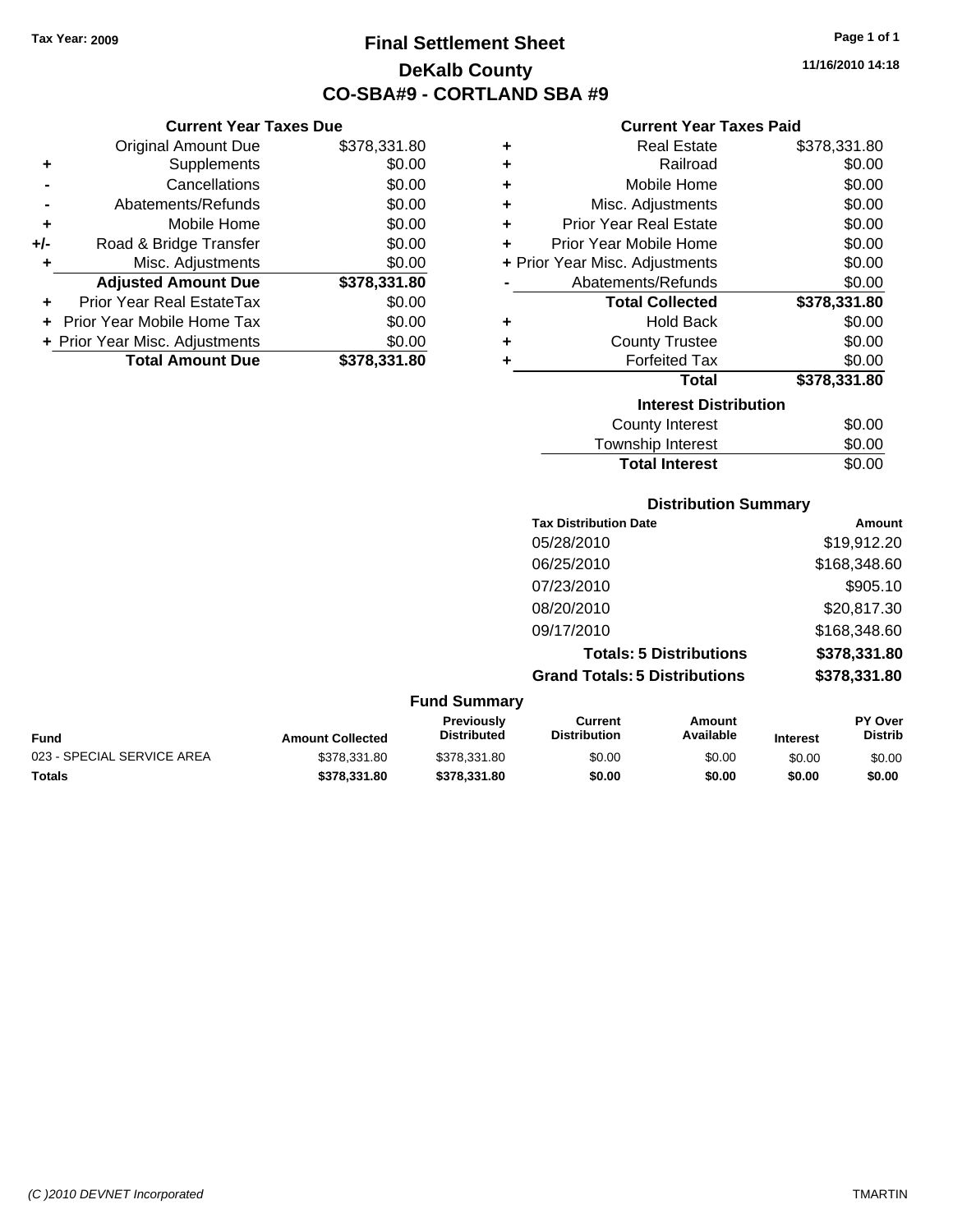**Current Year Taxes Due** Original Amount Due \$379,999.70

**Adjusted Amount Due \$379,999.70**

**Total Amount Due \$379,999.70**

**+** Supplements \$0.00 **-** Cancellations \$0.00 **-** Abatements/Refunds \$0.00 **+** Mobile Home \$0.00 **+/-** Road & Bridge Transfer \$0.00 **+** Misc. Adjustments \$0.00

**+** Prior Year Real EstateTax \$0.00 **+** Prior Year Mobile Home Tax \$0.00 **+ Prior Year Misc. Adjustments**  $$0.00$ 

# **Final Settlement Sheet Tax Year: 2009 Page 1 of 1 DeKalb County CO-SSA#1 - CORTLAND SBA #1**

**11/16/2010 14:18**

### **Current Year Taxes Paid**

| ٠ | <b>Real Estate</b>             | \$379,999.70 |
|---|--------------------------------|--------------|
| ٠ | Railroad                       | \$0.00       |
| ٠ | Mobile Home                    | \$0.00       |
| ٠ | Misc. Adjustments              | \$0.00       |
| ٠ | <b>Prior Year Real Estate</b>  | \$0.00       |
| ÷ | Prior Year Mobile Home         | \$0.00       |
|   | + Prior Year Misc. Adjustments | \$0.00       |
|   | Abatements/Refunds             | \$0.00       |
|   | <b>Total Collected</b>         | \$379,999.70 |
| ٠ | <b>Hold Back</b>               | \$0.00       |
| ٠ | <b>County Trustee</b>          | \$0.00       |
| ٠ | <b>Forfeited Tax</b>           | \$0.00       |
|   | <b>Total</b>                   | \$379,999.70 |
|   | <b>Interest Distribution</b>   |              |
|   | <b>County Interest</b>         | \$0.00       |
|   | -                              |              |

| <b>Total Interest</b> | \$0.00 |
|-----------------------|--------|
| Township Interest     | \$0.00 |
| County Interest       | \$0.00 |

### **Distribution Summary**

| <b>Tax Distribution Date</b>         | Amount       |
|--------------------------------------|--------------|
| 05/28/2010                           | \$40,425.50  |
| 06/25/2010                           | \$145,531.80 |
| 07/23/2010                           | \$1,617.02   |
| 08/20/2010                           | \$31,531.89  |
| 09/17/2010                           | \$145,531.80 |
| 11/19/2010                           | \$15,361.69  |
| <b>Totals: 6 Distributions</b>       | \$379,999.70 |
| <b>Grand Totals: 6 Distributions</b> | \$379,999.70 |

### **Fund Summary Fund Interest Amount Collected Distributed PY Over Distrib Amount Available Current Distribution Previously** 023 - SPECIAL SERVICE AREA  $$379,999.70$  \$364,638.01 \$15,361.69 \$0.00 \$0.00 \$0.00 \$0.00 **Totals \$379,999.70 \$364,638.01 \$15,361.69 \$0.00 \$0.00 \$0.00**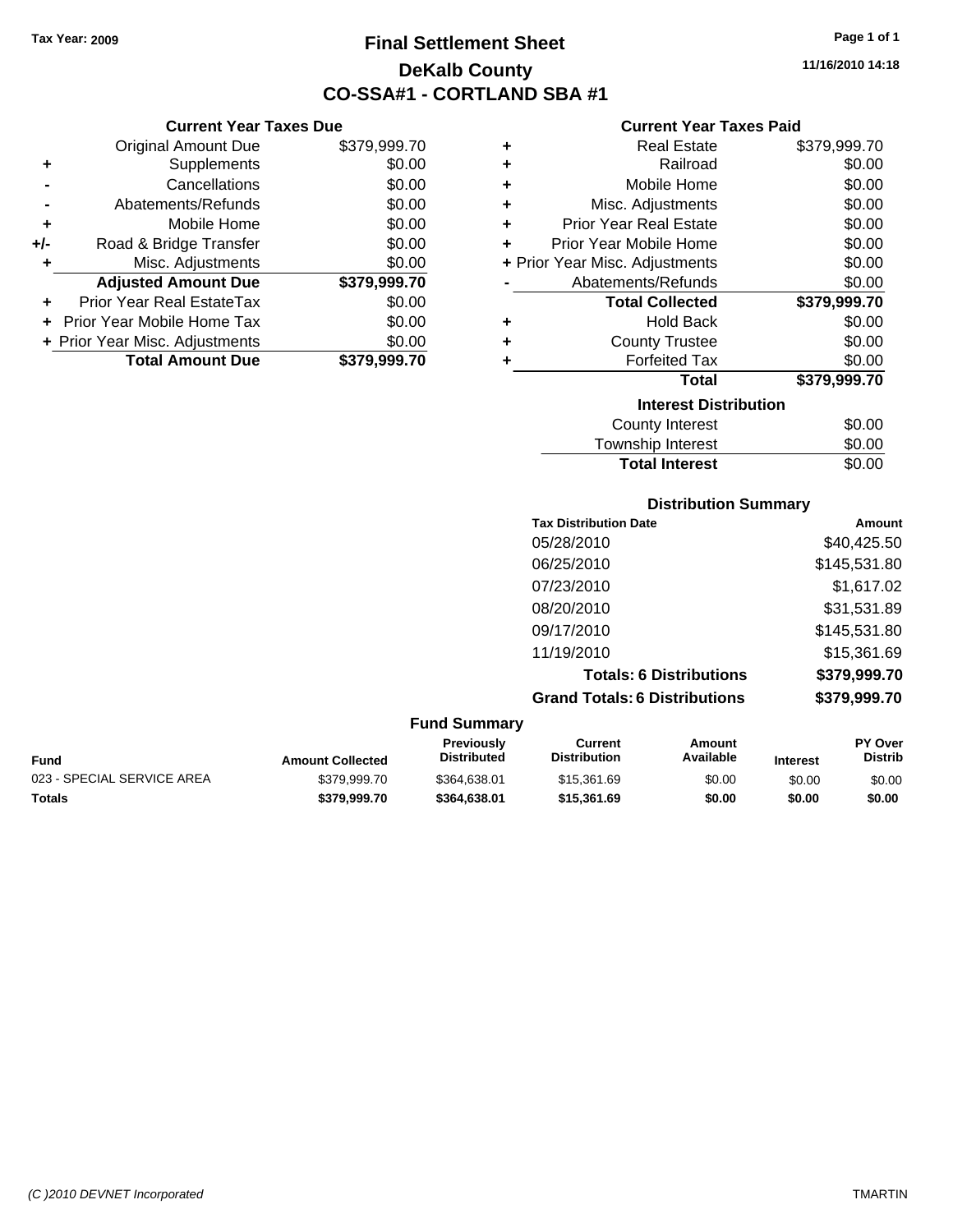**Current Year Taxes Due** Original Amount Due \$936,601.44

**Adjusted Amount Due \$1,018,880.24**

**Total Amount Due \$1,018,880.24**

**+** Supplements \$0.00 **-** Cancellations \$0.00 **-** Abatements/Refunds \$0.00 **+** Mobile Home \$0.00 **+/-** Road & Bridge Transfer \$0.00 **+** Misc. Adjustments \$82,278.80

**+** Prior Year Real EstateTax \$0.00 **+** Prior Year Mobile Home Tax \$0.00 **+ Prior Year Misc. Adjustments**  $$0.00$ 

# **Final Settlement Sheet Tax Year: 2009 Page 1 of 1 DeKalb County CO-SSA#4 - CORTLAND SBA #4**

**11/16/2010 14:18**

### **Current Year Taxes Paid**

| ٠ | <b>Real Estate</b>             | \$219,515.98   |
|---|--------------------------------|----------------|
| ٠ | Railroad                       | \$0.00         |
| ٠ | Mobile Home                    | \$0.00         |
| ٠ | Misc. Adjustments              | \$82,278.80    |
| ٠ | <b>Prior Year Real Estate</b>  | \$0.00         |
| ٠ | Prior Year Mobile Home         | \$0.00         |
|   | + Prior Year Misc. Adjustments | \$0.00         |
|   | Abatements/Refunds             | \$0.00         |
|   | <b>Total Collected</b>         | \$301,794.78   |
| ٠ | <b>Hold Back</b>               | \$0.00         |
| ٠ | <b>County Trustee</b>          | \$717,085.46   |
| ٠ | <b>Forfeited Tax</b>           | \$0.00         |
|   | Total                          | \$1,018,880.24 |
|   | <b>Interest Distribution</b>   |                |
|   | County Interest                | .ፍሰ ሰበ         |

| <b>Total Interest</b>  | \$0.00 |
|------------------------|--------|
| Township Interest      | \$0.00 |
| <b>County Interest</b> | \$0.00 |

### **Distribution Summary**

| <b>Tax Distribution Date</b>         | Amount       |
|--------------------------------------|--------------|
| 05/28/2010                           | \$74,635.44  |
| 06/25/2010                           | \$731.72     |
| 07/23/2010                           | \$144,148.82 |
| 09/17/2010                           | \$82,278.80  |
| <b>Totals: 4 Distributions</b>       | \$301,794.78 |
| <b>Grand Totals: 4 Distributions</b> | \$301,794.78 |
|                                      |              |

### **Fund Summary**

| Fund                       | <b>Amount Collected</b> | <b>Previously</b><br><b>Distributed</b> | Current<br><b>Distribution</b> | Amount<br>Available | <b>Interest</b> | <b>PY Over</b><br><b>Distrib</b> |
|----------------------------|-------------------------|-----------------------------------------|--------------------------------|---------------------|-----------------|----------------------------------|
| 023 - SPECIAL SERVICE AREA | \$301.794.78            | \$301.794.78                            | \$0.00                         | \$0.00              | \$0.00          | \$0.00                           |
| Totals                     | \$301.794.78            | \$301.794.78                            | \$0.00                         | \$0.00              | \$0.00          | \$0.00                           |
|                            |                         |                                         |                                |                     |                 |                                  |

### **Miscellaneous Adjustment Detail**

| <u>Year Source</u>      | <b>Account Type</b> | <b>Amount Adjustment Description</b>                                  |
|-------------------------|---------------------|-----------------------------------------------------------------------|
| 2009 RE - Real Estate   | Back Tax Collected  | \$0.00 Eagle Home Nature's Crossing Redemption 58 Parcels by TBA      |
| 2009 RE - Real Estate   | Back Tax Collected  | \$82,278.80 Eagle Home Nature's Crossing Redemption 58 Parcels by TBA |
| <b>Totals 2 entries</b> |                     | \$82,278,80                                                           |
|                         |                     |                                                                       |

### **Abatement Detail**

**Year Source Account Type Amount Adjustment Description Totals 1 entries** \$0.00

2009 RE - Real Estate RE Abatement \$0.00 Reversal Entry-Eagle Home Nature's Crossing Redempt by TBA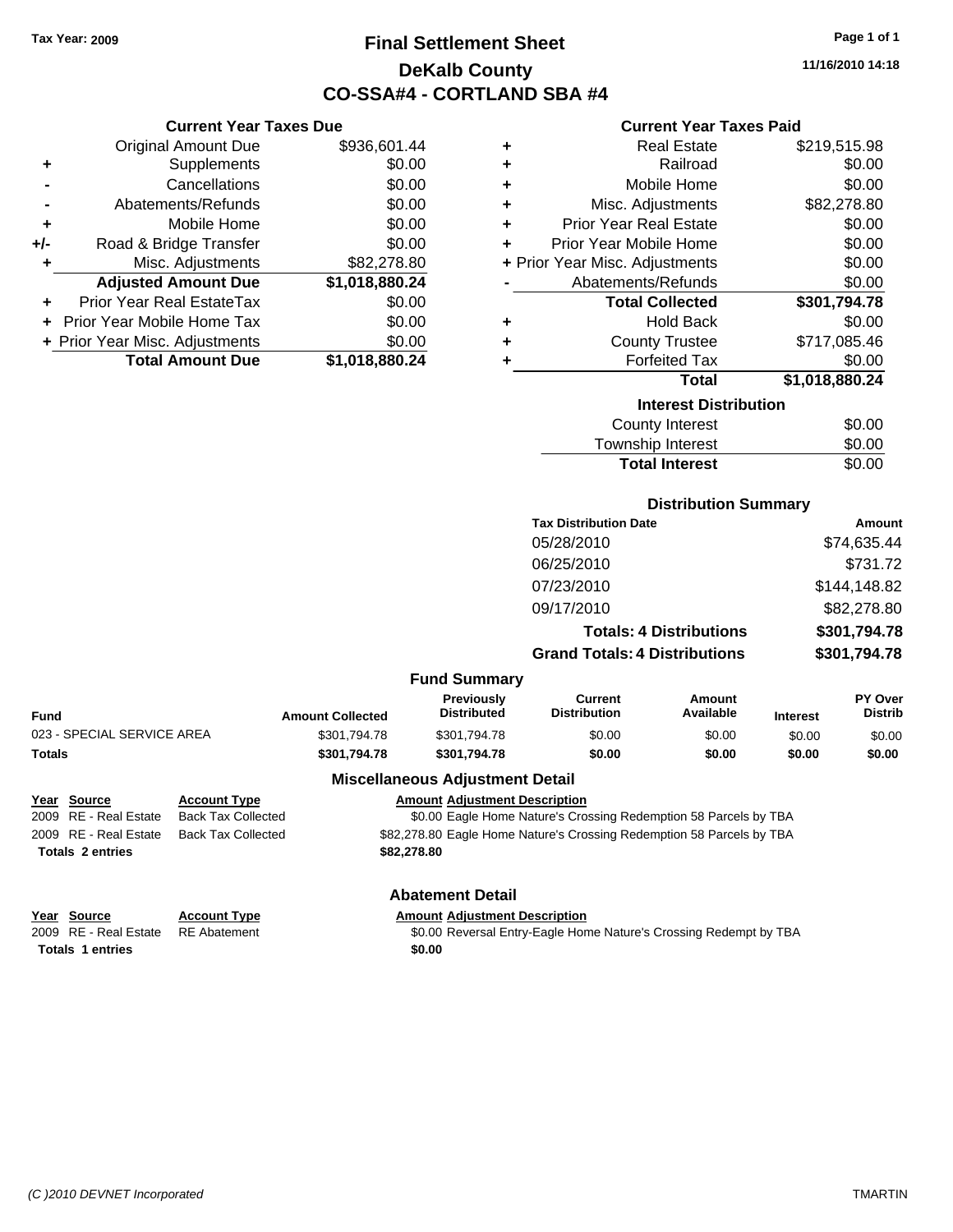# **Final Settlement Sheet Tax Year: 2009 Page 1 of 1 DeKalb County CO-SSA#7 - CORTLAND SBA #7**

**11/16/2010 14:18**

## **Current Year Taxes Paid**

| uavu puv     |   | 9911911 - 1991 - 1989 - 1989   |              |
|--------------|---|--------------------------------|--------------|
| \$387,812.02 | ÷ | <b>Real Estate</b>             | \$95,123.70  |
| \$0.00       | ÷ | Railroad                       | \$0.00       |
| \$0.00       | ÷ | Mobile Home                    | \$0.00       |
| \$0.00       | ÷ | Misc. Adjustments              | \$0.00       |
| \$0.00       | ÷ | <b>Prior Year Real Estate</b>  | \$0.00       |
| \$0.00       | ٠ | Prior Year Mobile Home         | \$0.00       |
| \$0.00       |   | + Prior Year Misc. Adjustments | \$0.00       |
| \$387,812.02 |   | Abatements/Refunds             | \$0.00       |
| \$0.00       |   | <b>Total Collected</b>         | \$95,123.70  |
| \$0.00       | ÷ | <b>Hold Back</b>               | \$0.00       |
| \$0.00       | ÷ | <b>County Trustee</b>          | \$292,688.32 |
| \$387,812.02 | ٠ | <b>Forfeited Tax</b>           | \$0.00       |
|              |   | Total                          | \$387,812.02 |
|              |   | <b>Interest Distribution</b>   |              |

| <b>Interest Distribution</b> |        |  |  |
|------------------------------|--------|--|--|
| County Interest              | \$0.00 |  |  |
| Township Interest            | \$0.00 |  |  |
| <b>Total Interest</b>        | \$0.00 |  |  |

### **Distribution Summary**

|                     | <b>Tax Distribution Date</b>         | Amount      |
|---------------------|--------------------------------------|-------------|
|                     | 06/25/2010                           | \$47,561.85 |
|                     | 09/17/2010                           | \$47,561.85 |
|                     | <b>Totals: 2 Distributions</b>       | \$95,123.70 |
|                     | <b>Grand Totals: 2 Distributions</b> | \$95,123.70 |
| <b>Fund Summary</b> |                                      |             |

### **Fund Interest Amount Collected Distributed PY Over Distrib Amount Available Current Distribution Previously** 023 - SPECIAL SERVICE AREA  $$95,123.70$   $$95,123.70$   $$0.00$   $$0.00$   $$0.00$   $$0.00$ **Totals \$95,123.70 \$95,123.70 \$0.00 \$0.00 \$0.00 \$0.00**

|     | <b>Original Amount Due</b>        | \$387,812.02 |
|-----|-----------------------------------|--------------|
| ٠   | Supplements                       | \$0.00       |
|     | Cancellations                     | \$0.00       |
|     | Abatements/Refunds                | \$0.00       |
| ÷   | Mobile Home                       | \$0.00       |
| +/- | Road & Bridge Transfer            | \$0.00       |
| ٠   | Misc. Adjustments                 | \$0.00       |
|     | <b>Adjusted Amount Due</b>        | \$387,812.02 |
|     | <b>Prior Year Real EstateTax</b>  | \$0.00       |
|     | <b>Prior Year Mobile Home Tax</b> | \$0.00       |
|     | + Prior Year Misc. Adjustments    | \$0.00       |
|     | <b>Total Amount Due</b>           | \$387,812.02 |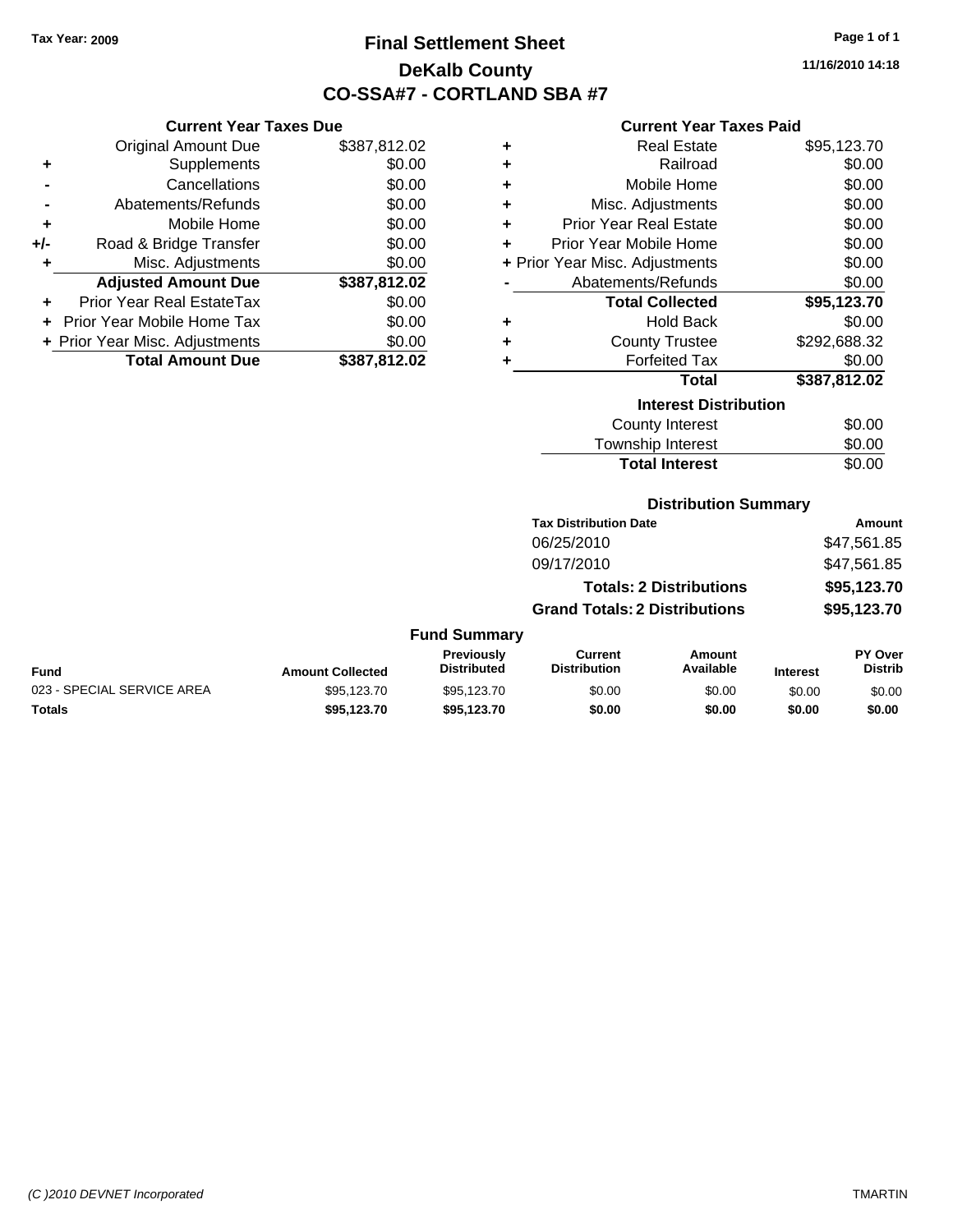# **Final Settlement Sheet Tax Year: 2009 Page 1 of 1 DeKalb County CO-SSA#8 - CORTLAND SBA #8**

**11/16/2010 14:18**

### **Current Year Taxes Paid**

|     | <b>Current Year Taxes Due</b>  |              |     |
|-----|--------------------------------|--------------|-----|
|     | <b>Original Amount Due</b>     | \$300,005.26 |     |
|     | Supplements                    | \$0.00       |     |
|     | Cancellations                  | \$0.00       |     |
|     | Abatements/Refunds             | \$0.00       |     |
|     | Mobile Home                    | \$0.00       |     |
| +/- | Road & Bridge Transfer         | \$0.00       |     |
|     | Misc. Adjustments              | \$0.00       | + P |
|     | <b>Adjusted Amount Due</b>     | \$300,005.26 |     |
|     | Prior Year Real EstateTax      | \$0.00       |     |
|     | Prior Year Mobile Home Tax     | \$0.00       |     |
|     | + Prior Year Misc. Adjustments | \$0.00       |     |
|     | <b>Total Amount Due</b>        | \$300,005.26 |     |
|     |                                |              |     |

| ٠ | Real Estate                    | \$300,005.26 |
|---|--------------------------------|--------------|
| ٠ | Railroad                       | \$0.00       |
| ٠ | Mobile Home                    | \$0.00       |
| ٠ | Misc. Adjustments              | \$0.00       |
| ٠ | <b>Prior Year Real Estate</b>  | \$0.00       |
| ٠ | Prior Year Mobile Home         | \$0.00       |
|   | + Prior Year Misc. Adjustments | \$0.00       |
|   | Abatements/Refunds             | \$0.00       |
|   | <b>Total Collected</b>         | \$300,005.26 |
|   |                                |              |
| ٠ | <b>Hold Back</b>               | \$0.00       |
| ٠ | <b>County Trustee</b>          | \$0.00       |
| ٠ | <b>Forfeited Tax</b>           | \$0.00       |
|   | <b>Total</b>                   | \$300,005.26 |
|   | <b>Interest Distribution</b>   |              |
|   | <b>County Interest</b>         | \$0.00       |

| <b>Total Interest</b>  | \$0.00 |
|------------------------|--------|
| Township Interest      | \$0.00 |
| <b>COUTTY THICLEST</b> | vv.vv  |

### **Distribution Summary**

| <b>Tax Distribution Date</b>         | Amount       |
|--------------------------------------|--------------|
| 06/25/2010                           | \$96,952.93  |
| 09/17/2010                           | \$16,829.57  |
| 11/19/2010                           | \$186,222.76 |
| <b>Totals: 3 Distributions</b>       | \$300,005.26 |
| <b>Grand Totals: 3 Distributions</b> | \$300,005.26 |

| Fund                       | <b>Amount Collected</b> | Previously<br><b>Distributed</b>       | Current<br><b>Distribution</b> | Amount<br>Available | <b>Interest</b> | PY Over<br><b>Distrib</b> |
|----------------------------|-------------------------|----------------------------------------|--------------------------------|---------------------|-----------------|---------------------------|
| 023 - SPECIAL SERVICE AREA | \$300,005.26            | \$113,782,50                           | \$186,222,76                   | \$0.00              | \$0.00          | \$0.00                    |
| Totals                     | \$300,005.26            | \$113,782,50                           | \$186,222,76                   | \$0.00              | \$0.00          | \$0.00                    |
|                            |                         | <b>Miscellaneous Adjustment Detail</b> |                                |                     |                 |                           |

| Year Source             | <b>Account Type</b>       | <b>Amount Adjustment Description</b>                       |
|-------------------------|---------------------------|------------------------------------------------------------|
| 2009 RE - Real Estate   | <b>Back Tax Collected</b> | \$0.00 Montalbano Builders Redemption 09-33-128-003 by TBA |
| 2009 RE - Real Estate   | <b>Back Tax Collected</b> | \$0.00 Montalbano Builders Redemption 09-28-352-001 by TBA |
| 2009 RE - Real Estate   | <b>Back Tax Collected</b> | \$0.00 Montalbano Builders Redemption 09-28-351-015 by TBA |
| <b>Totals 3 entries</b> |                           | \$0.00                                                     |
|                         |                           |                                                            |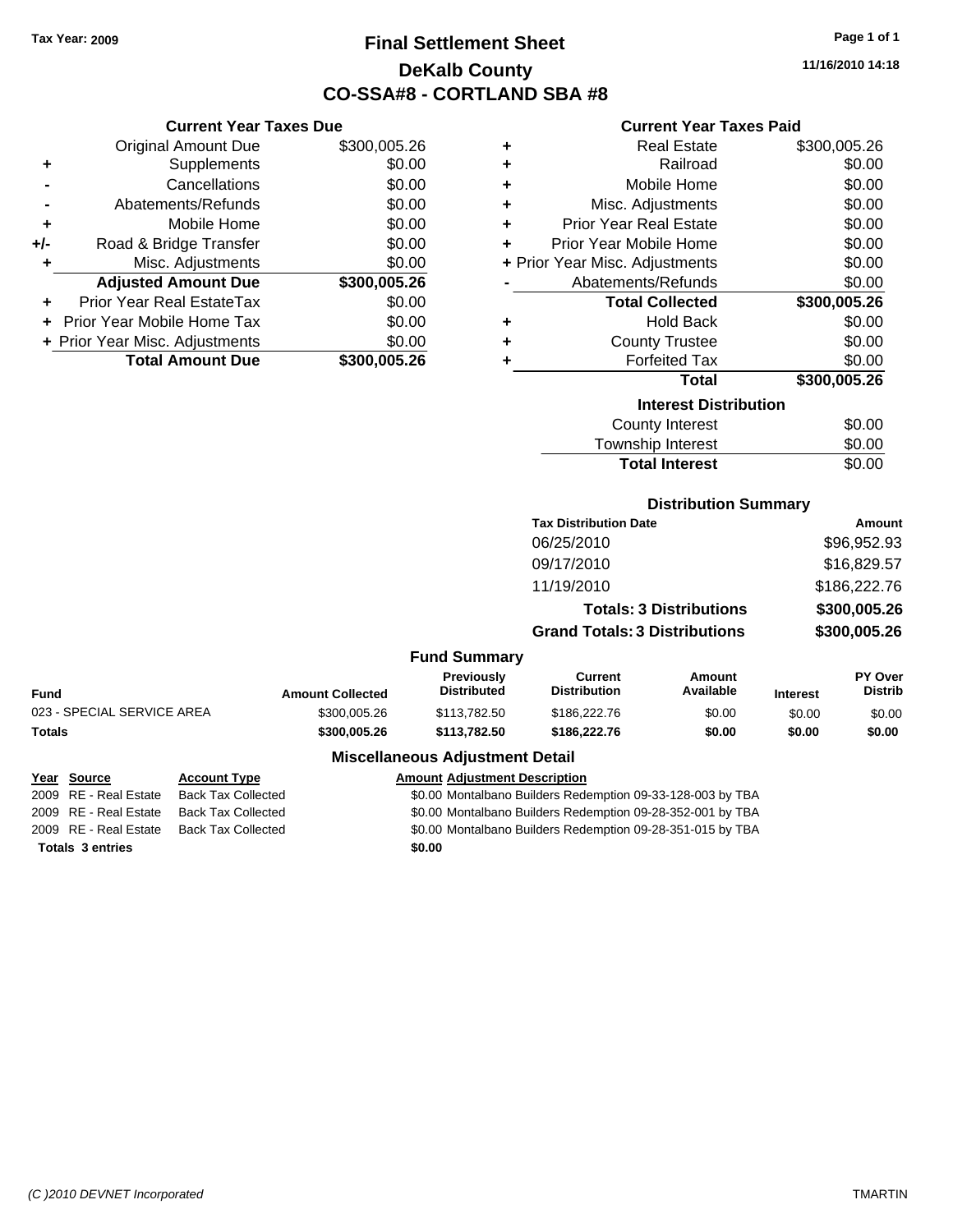**Current Year Taxes Due** Original Amount Due \$1,250.28

**Adjusted Amount Due \$1,250.28**

**Total Amount Due \$1,250.28**

**+** Supplements \$0.00 **-** Cancellations \$0.00 **-** Abatements/Refunds \$0.00 **+** Mobile Home \$0.00 **+/-** Road & Bridge Transfer \$0.00 **+** Misc. Adjustments \$0.00

**+** Prior Year Real EstateTax \$0.00 **+** Prior Year Mobile Home Tax \$0.00 **+ Prior Year Misc. Adjustments**  $$0.00$ 

# **Final Settlement Sheet Tax Year: 2009 Page 1 of 1 DeKalb County MA-DK #3 - MALTA DEKALB DRAINAGE #3**

**11/16/2010 14:18**

### **Current Year Taxes Paid**

| ٠ | <b>Real Estate</b>             | \$1,250.28 |
|---|--------------------------------|------------|
| ٠ | Railroad                       | \$0.00     |
| ٠ | Mobile Home                    | \$0.00     |
| ٠ | Misc. Adjustments              | \$0.00     |
| ÷ | <b>Prior Year Real Estate</b>  | \$0.00     |
| ٠ | Prior Year Mobile Home         | \$0.00     |
|   | + Prior Year Misc. Adjustments | \$0.00     |
|   | Abatements/Refunds             | \$0.00     |
|   | <b>Total Collected</b>         | \$1,250.28 |
| ÷ | <b>Hold Back</b>               | \$0.00     |
| ٠ | <b>County Trustee</b>          | \$0.00     |
| ٠ | <b>Forfeited Tax</b>           | \$0.00     |
|   | <b>Total</b>                   | \$1,250.28 |
|   | <b>Interest Distribution</b>   |            |
|   | <b>County Interest</b>         | \$0.00     |
|   | <b>Township Interest</b>       | \$0.00     |

# **Distribution Summary Tax Distribution Date Amount** 05/28/2010 \$216.05 06/25/2010 \$415.33 08/20/2010 \$11.50 09/17/2010 \$584.94 11/19/2010 \$22.46 **Totals: 5 Distributions \$1,250.28 Grand Totals: 5 Distributions \$1,250.28** Total Interest \$0.00

|                 |                         | <b>Fund Summary</b>                     |                                |                     |                 |                                  |
|-----------------|-------------------------|-----------------------------------------|--------------------------------|---------------------|-----------------|----------------------------------|
| <b>Fund</b>     | <b>Amount Collected</b> | <b>Previously</b><br><b>Distributed</b> | Current<br><b>Distribution</b> | Amount<br>Available | <b>Interest</b> | <b>PY Over</b><br><b>Distrib</b> |
| 001 - CORPORATE | \$1.250.28              | \$1,227.82                              | \$22.46                        | \$0.00              | \$0.00          | \$0.00                           |
| <b>Totals</b>   | \$1,250.28              | \$1.227.82                              | \$22.46                        | \$0.00              | \$0.00          | \$0.00                           |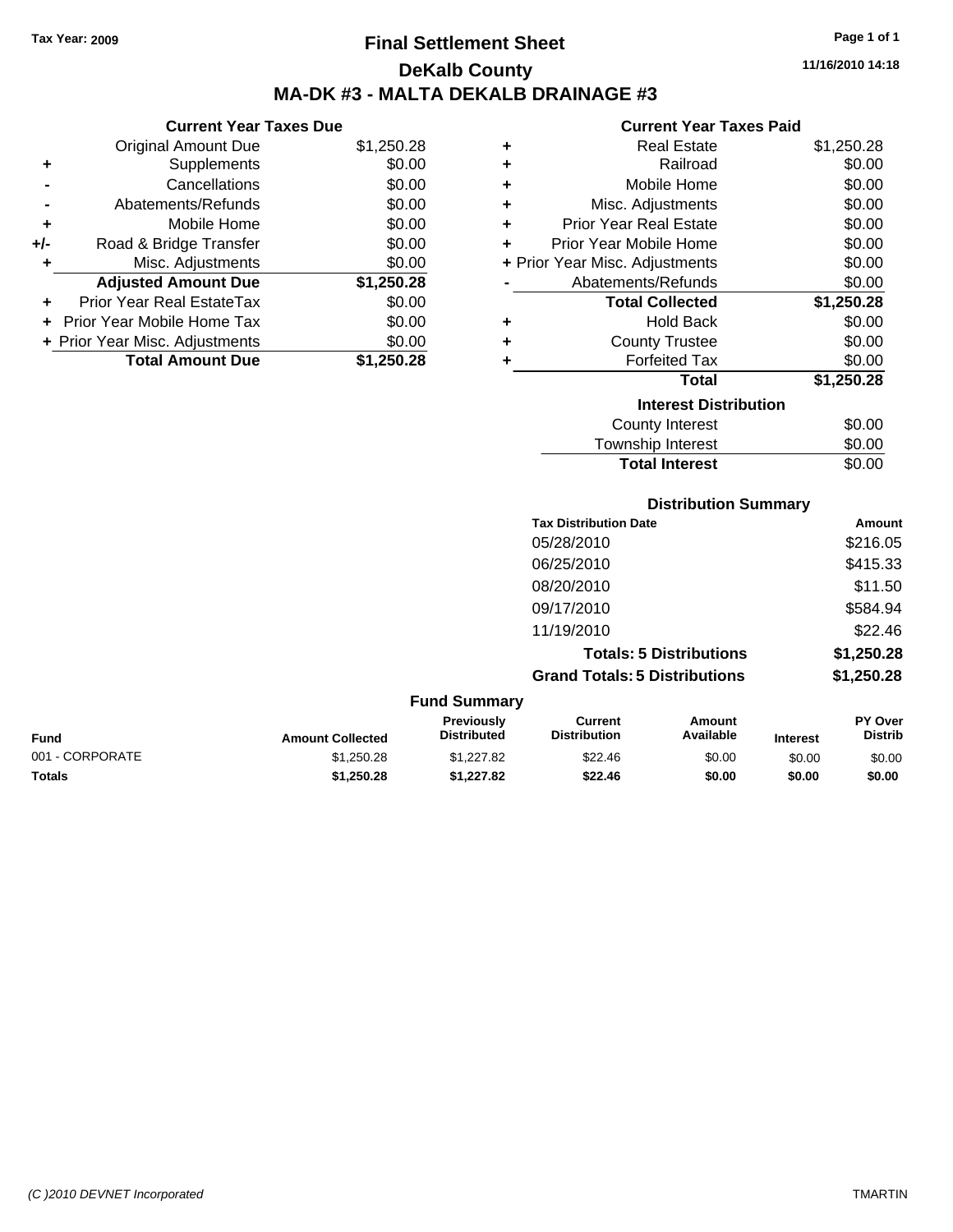# **Final Settlement Sheet Tax Year: 2009 Page 1 of 1 DeKalb County MAMIAFDK - MA-MI-AF-DK DRAINAGE #11**

**Current Year Taxes Due**

|       | <b>Total Amount Due</b>        | \$23,394.00 |
|-------|--------------------------------|-------------|
|       | + Prior Year Misc. Adjustments | \$0.00      |
|       | Prior Year Mobile Home Tax     | \$0.00      |
|       | Prior Year Real EstateTax      | \$0.00      |
|       | <b>Adjusted Amount Due</b>     | \$23,394.00 |
| ٠     | Misc. Adjustments              | \$0.00      |
| $+/-$ | Road & Bridge Transfer         | \$0.00      |
| ÷     | Mobile Home                    | \$0.00      |
|       | Abatements/Refunds             | \$0.00      |
|       | Cancellations                  | \$0.00      |
| ٠     | Supplements                    | \$0.00      |
|       | <b>Original Amount Due</b>     | \$23,394.00 |
|       |                                |             |

### **Current Year Taxes Paid**

|   | <b>Real Estate</b>             | \$23,394.00 |
|---|--------------------------------|-------------|
| ٠ | Railroad                       | \$0.00      |
| ٠ | Mobile Home                    | \$0.00      |
| ٠ | Misc. Adjustments              | \$0.00      |
| ٠ | <b>Prior Year Real Estate</b>  | \$0.00      |
|   | Prior Year Mobile Home         | \$0.00      |
|   | + Prior Year Misc. Adjustments | \$0.00      |
|   | Abatements/Refunds             | \$0.00      |
|   | <b>Total Collected</b>         | \$23,394.00 |
|   | <b>Hold Back</b>               | \$0.00      |
| ÷ |                                |             |
| ٠ | <b>County Trustee</b>          | \$0.00      |
| ٠ | <b>Forfeited Tax</b>           | \$0.00      |
|   | Total                          | \$23,394.00 |
|   | <b>Interest Distribution</b>   |             |
|   | <b>County Interest</b>         | \$0.00      |

Total Interest \$0.00

### **Distribution Summary**

| <b>Tax Distribution Date</b>         | Amount      |
|--------------------------------------|-------------|
| 05/28/2010                           | \$1,863.75  |
| 06/25/2010                           | \$10,822.50 |
| 08/20/2010                           | \$126.75    |
| 09/17/2010                           | \$10,341.00 |
| 11/19/2010                           | \$240.00    |
| <b>Totals: 5 Distributions</b>       | \$23,394.00 |
| <b>Grand Totals: 5 Distributions</b> | \$23,394.00 |
|                                      |             |

### **Fund Summary**

| <b>Fund</b>     | <b>Amount Collected</b> | Previously<br><b>Distributed</b> | Current<br><b>Distribution</b> | Amount<br>Available | <b>Interest</b> | PY Over<br><b>Distrib</b> |
|-----------------|-------------------------|----------------------------------|--------------------------------|---------------------|-----------------|---------------------------|
| 001 - CORPORATE | \$23.394.00             | \$23.154.00                      | \$240.00                       | \$0.00              | \$0.00          | \$0.00                    |
| Totals          | \$23.394.00             | \$23,154,00                      | \$240.00                       | \$0.00              | \$0.00          | \$0.00                    |

**11/16/2010 14:18**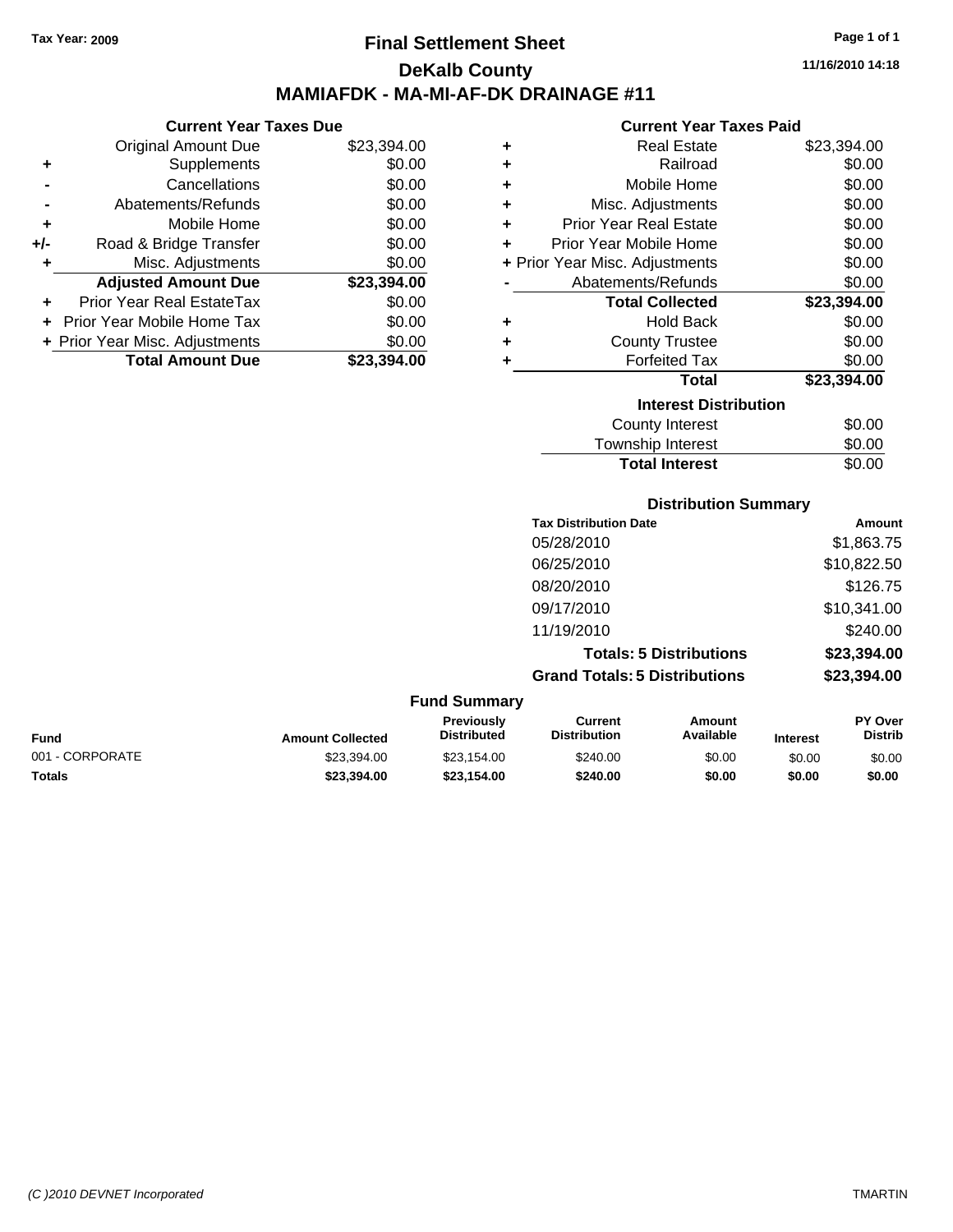## **Final Settlement Sheet Tax Year: 2009 Page 1 of 1 DeKalb County SA # - NO-LR-SA DRAINAGE #10**

**11/16/2010 14:18**

#### **Current Year Taxes Paid**

|   | 911 - 1091 - 1092 - 109        |             |  |  |  |
|---|--------------------------------|-------------|--|--|--|
| ٠ | <b>Real Estate</b>             | \$25,063.62 |  |  |  |
| ٠ | Railroad                       | \$0.00      |  |  |  |
| ÷ | Mobile Home                    | \$0.00      |  |  |  |
| ÷ | Misc. Adjustments              | \$0.00      |  |  |  |
| ٠ | <b>Prior Year Real Estate</b>  | \$0.00      |  |  |  |
| ÷ | Prior Year Mobile Home         | \$0.00      |  |  |  |
|   | + Prior Year Misc. Adjustments | \$0.00      |  |  |  |
|   | Abatements/Refunds             | \$0.00      |  |  |  |
|   | <b>Total Collected</b>         | \$25,063.62 |  |  |  |
| ٠ | <b>Hold Back</b>               | \$0.00      |  |  |  |
| ÷ | <b>County Trustee</b>          | \$74.28     |  |  |  |
| ٠ | <b>Forfeited Tax</b>           | \$7.44      |  |  |  |
|   | <b>Total</b>                   | \$25,145.34 |  |  |  |
|   | <b>Interest Distribution</b>   |             |  |  |  |
|   | County Interest                | \$0.00      |  |  |  |
|   | Township Interest              | \$0.00      |  |  |  |

| Township Interest               | \$0.00 |
|---------------------------------|--------|
| <b>Total Interest</b>           | \$0.00 |
| <b>Distribution Summary</b>     |        |
| and Police and continues Police |        |

| <b>Tax Distribution Date</b>         | <b>Amount</b> |
|--------------------------------------|---------------|
| 05/28/2010                           | \$3,924.10    |
| 06/25/2010                           | \$9,768.49    |
| 07/23/2010                           | \$333.54      |
| 08/20/2010                           | \$1,183.55    |
| 09/17/2010                           | \$8,027.93    |
| 11/19/2010                           | \$1,826.01    |
| <b>Totals: 6 Distributions</b>       | \$25,063.62   |
| <b>Grand Totals: 6 Distributions</b> | \$25,063.62   |

| <b>Fund Summary</b>     |                                         |                                       |                     |                 |                                  |
|-------------------------|-----------------------------------------|---------------------------------------|---------------------|-----------------|----------------------------------|
| <b>Amount Collected</b> | <b>Previously</b><br><b>Distributed</b> | <b>Current</b><br><b>Distribution</b> | Amount<br>Available | <b>Interest</b> | <b>PY Over</b><br><b>Distrib</b> |
| \$25,063,62             | \$23.237.61                             | \$1.826.01                            | \$0.00              | \$0.00          | \$0.00                           |
| \$25,063,62             | \$23.237.61                             | \$1.826.01                            | \$0.00              | \$0.00          | \$0.00                           |
|                         |                                         |                                       |                     |                 |                                  |

| <b>NO-LR-S</b> |
|----------------|

**Current Year Taxes Due**

|     | <b>Original Amount Due</b>        | \$25,145.34 |
|-----|-----------------------------------|-------------|
| ٠   | Supplements                       | \$0.00      |
|     | Cancellations                     | \$0.00      |
|     | Abatements/Refunds                | \$0.00      |
| ٠   | Mobile Home                       | \$0.00      |
| +/- | Road & Bridge Transfer            | \$0.00      |
| ٠   | Misc. Adjustments                 | \$0.00      |
|     | <b>Adjusted Amount Due</b>        | \$25,145.34 |
|     |                                   |             |
|     | Prior Year Real EstateTax         | \$0.00      |
|     | <b>Prior Year Mobile Home Tax</b> | \$0.00      |
|     | + Prior Year Misc. Adjustments    | \$0.00      |
|     | <b>Total Amount Due</b>           | \$25,145.34 |

*(C )2010 DEVNET Incorporated* TMARTIN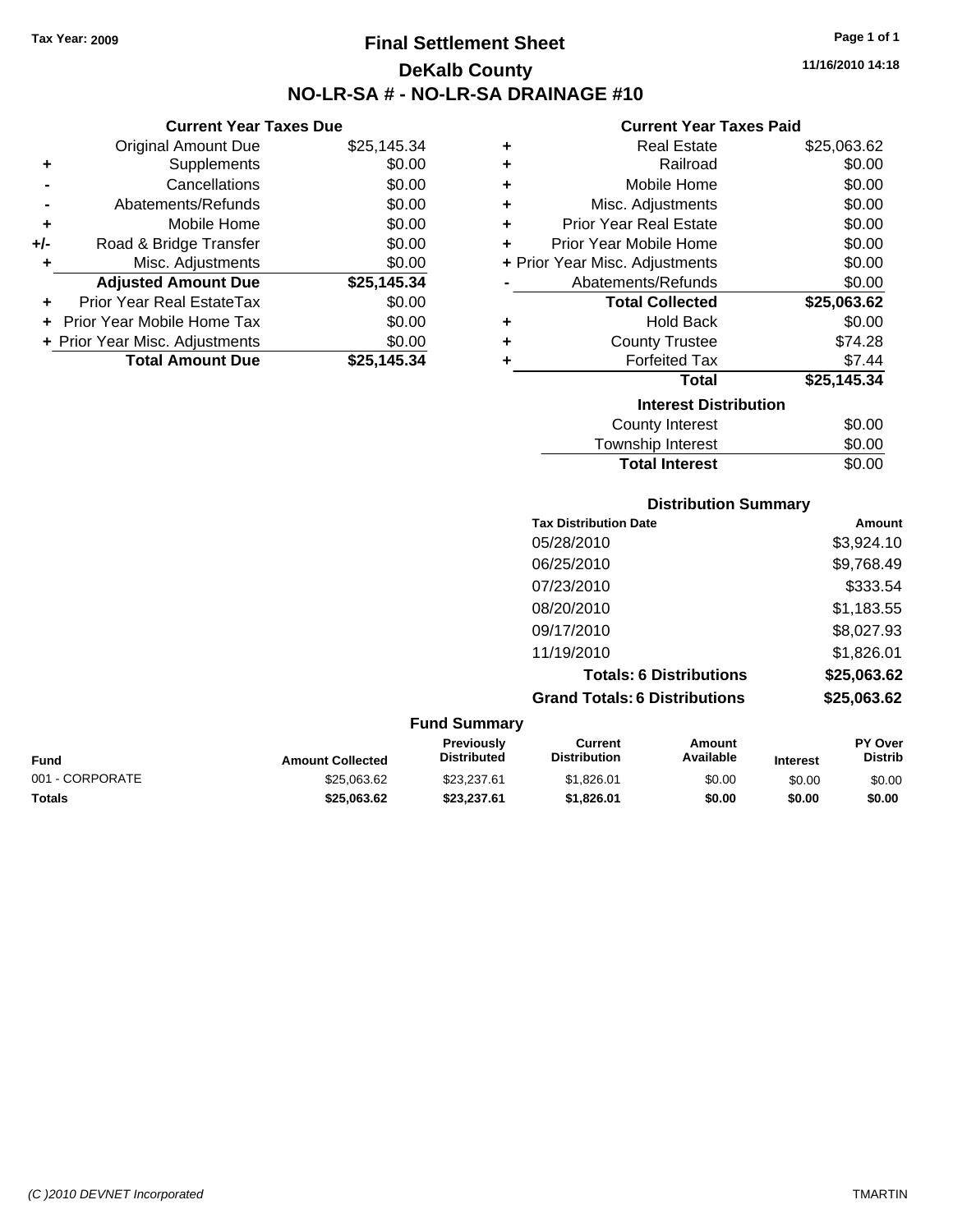**Current Year Taxes Due** Original Amount Due \$10,491.96

**Adjusted Amount Due \$10,491.96**

**Total Amount Due \$10,491.96**

**+** Supplements \$0.00 **-** Cancellations \$0.00 **-** Abatements/Refunds \$0.00 **+** Mobile Home \$0.00 **+/-** Road & Bridge Transfer \$0.00 **+** Misc. Adjustments \$0.00

**+** Prior Year Real EstateTax \$0.00 **+** Prior Year Mobile Home Tax \$0.00 **+ Prior Year Misc. Adjustments**  $$0.00$ 

## **Final Settlement Sheet Tax Year: 2009 Page 1 of 1 DeKalb County SH-MI #6 - SHABBONA/MILAN DRAINAGE**

**11/16/2010 14:18**

### **Current Year Taxes Paid**

| ٠ | <b>Real Estate</b>             | \$10,491.96 |
|---|--------------------------------|-------------|
| ٠ | Railroad                       | \$0.00      |
| ÷ | Mobile Home                    | \$0.00      |
| ÷ | Misc. Adjustments              | \$0.00      |
| ÷ | <b>Prior Year Real Estate</b>  | \$0.00      |
| ÷ | Prior Year Mobile Home         | \$0.00      |
|   | + Prior Year Misc. Adjustments | \$0.00      |
|   | Abatements/Refunds             | \$0.00      |
|   | <b>Total Collected</b>         | \$10,491.96 |
| ٠ | <b>Hold Back</b>               | \$0.00      |
| ÷ | <b>County Trustee</b>          | \$0.00      |
| ٠ | <b>Forfeited Tax</b>           | \$0.00      |
|   | Total                          | \$10,491.96 |
|   | <b>Interest Distribution</b>   |             |
|   | <b>County Interest</b>         | \$0.00      |
|   | Township Interest              | \$0.00      |

| <b>Total Interest</b>                | \$0.00      |
|--------------------------------------|-------------|
| <b>Distribution Summary</b>          |             |
| <b>Tax Distribution Date</b>         | Amount      |
| 05/28/2010                           | \$1,030.82  |
| 06/25/2010                           | \$5,681.90  |
| 07/23/2010                           | \$25.00     |
| 08/20/2010                           | \$10.22     |
| 09/17/2010                           | \$3,595.75  |
| 11/19/2010                           | \$148.27    |
| <b>Totals: 6 Distributions</b>       | \$10,491.96 |
| <b>Grand Totals: 6 Distributions</b> | \$10,491.96 |
| <b>Fund Summary</b>                  |             |

| <b>Fund</b>     | <b>Amount Collected</b> | <b>Previously</b><br><b>Distributed</b> | Current<br><b>Distribution</b> | Amount<br>Available | <b>Interest</b> | <b>PY Over</b><br><b>Distrib</b> |
|-----------------|-------------------------|-----------------------------------------|--------------------------------|---------------------|-----------------|----------------------------------|
| 001 - CORPORATE | \$10.491.96             | \$10.343.69                             | \$148.27                       | \$0.00              | \$0.00          | \$0.00                           |
| <b>Totals</b>   | \$10,491.96             | \$10,343.69                             | \$148.27                       | \$0.00              | \$0.00          | \$0.00                           |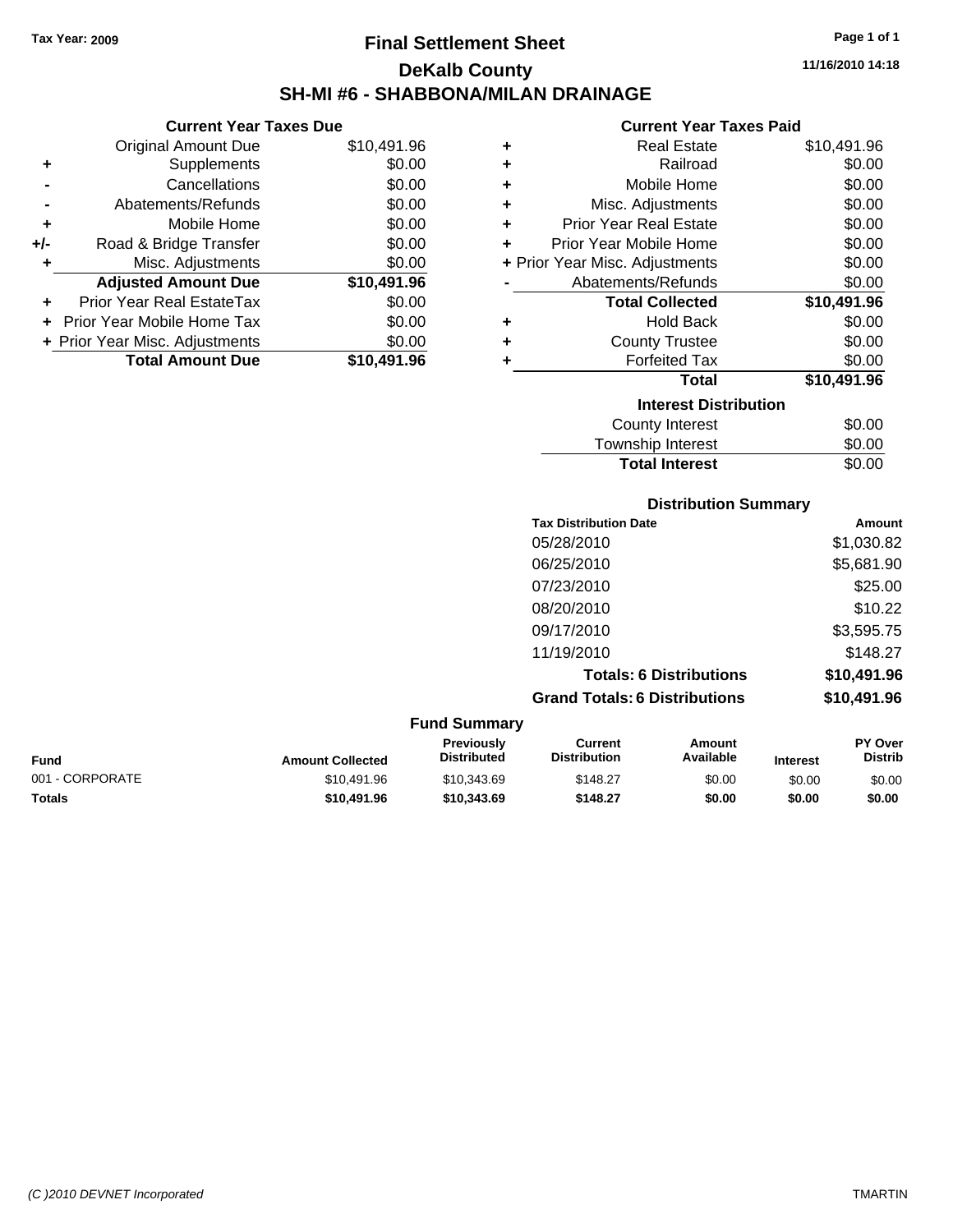**+** Supplements **-** Cancellations **-** Abatements/Refunds **+** Mobile Home **+/-** Road & Bridge Transfer **+** Misc. Adjustments

**+** Prior Year Real EstateTax **+** Prior Year Mobile Home Tax \$0.00 **+ Prior Year Misc. Adjustments** 

**Current Year Taxes Due**

## **Final Settlement Sheet Tax Year: 2009 Page 1 of 1 DeKalb County SQ GR #12 - SQUAW GROVE DRAINAGE**

**11/16/2010 14:18**

### **Current Year Taxes Paid**

| Original Amount Due        | \$16,734.00 | ٠ | <b>Real Estate</b>             | \$16,734.00 |
|----------------------------|-------------|---|--------------------------------|-------------|
| Supplements                | \$0.00      | ٠ | Railroad                       | \$0.00      |
| Cancellations              | \$0.00      | ٠ | Mobile Home                    | \$0.00      |
| Abatements/Refunds         | \$0.00      | ÷ | Misc. Adjustments              | \$0.00      |
| Mobile Home                | \$0.00      | ٠ | <b>Prior Year Real Estate</b>  | \$0.00      |
| Road & Bridge Transfer     | \$0.00      | ٠ | Prior Year Mobile Home         | \$0.00      |
| Misc. Adjustments          | \$0.00      |   | + Prior Year Misc. Adjustments | \$0.00      |
| <b>Adjusted Amount Due</b> | \$16,734.00 |   | Abatements/Refunds             | \$0.00      |
| ior Year Real EstateTax    | \$0.00      |   | <b>Total Collected</b>         | \$16,734.00 |
| r Year Mobile Home Tax     | \$0.00      | ٠ | <b>Hold Back</b>               | \$0.00      |
| Year Misc. Adjustments     | \$0.00      | ÷ | <b>County Trustee</b>          | \$0.00      |
| <b>Total Amount Due</b>    | \$16,734.00 |   | <b>Forfeited Tax</b>           | \$0.00      |
|                            |             |   | Total                          | \$16,734.00 |
|                            |             |   | <b>Interest Distribution</b>   |             |
|                            |             |   | <b>County Interest</b>         | \$0.00      |
|                            |             |   | <b>Township Interest</b>       | \$0.00      |

# **Distribution Summary**

Total Interest \$0.00

| <b>Tax Distribution Date</b>         | Amount      |
|--------------------------------------|-------------|
| 05/28/2010                           | \$2,163.00  |
| 06/25/2010                           | \$6,684.00  |
| 08/20/2010                           | \$1,239.00  |
| 09/17/2010                           | \$6,648.00  |
| <b>Totals: 4 Distributions</b>       | \$16,734.00 |
| <b>Grand Totals: 4 Distributions</b> | \$16,734.00 |
|                                      |             |

#### **Fund Summary Fund Interest Amount Collected Distributed PY Over Distrib Amount Available Current Distribution Previously** 001 - CORPORATE \$16,734.00 \$16,734.00 \$0.00 \$0.00 \$0.00 \$0.00 **Totals \$16,734.00 \$16,734.00 \$0.00 \$0.00 \$0.00 \$0.00**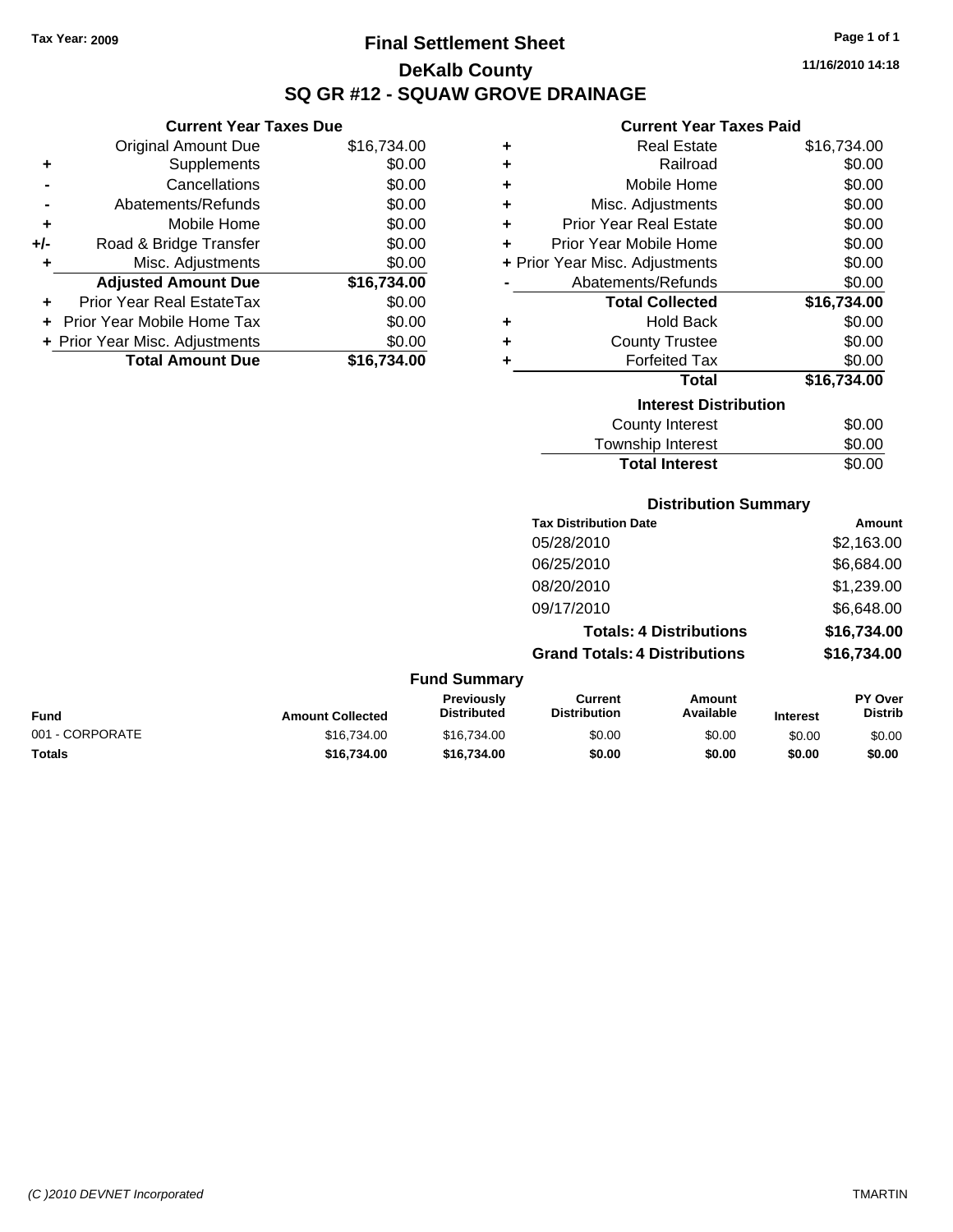**Current Year Taxes Due** Original Amount Due \$17,724.32

**Adjusted Amount Due \$17,724.32**

**Total Amount Due \$17,724.32**

**+** Supplements \$0.00 **-** Cancellations \$0.00 **-** Abatements/Refunds \$0.00 **+** Mobile Home \$0.00 **+/-** Road & Bridge Transfer \$0.00 **+** Misc. Adjustments \$0.00

**+** Prior Year Real EstateTax \$0.00 **+** Prior Year Mobile Home Tax \$0.00 **+ Prior Year Misc. Adjustments**  $$0.00$ 

### **Final Settlement Sheet Tax Year: 2009 Page 1 of 1 DeKalb County VG-CO #16 - VIRGIL CORTLAND DRAIN #16**

**11/16/2010 14:18**

#### **Current Year Taxes Paid**

|                              | апоне гоат галоо гана          |             |  |  |  |
|------------------------------|--------------------------------|-------------|--|--|--|
| ٠                            | <b>Real Estate</b>             | \$17,724.32 |  |  |  |
| ٠                            | Railroad                       | \$0.00      |  |  |  |
| ÷                            | Mobile Home                    | \$0.00      |  |  |  |
| ÷                            | Misc. Adjustments              | \$0.00      |  |  |  |
| ÷                            | <b>Prior Year Real Estate</b>  | \$0.00      |  |  |  |
| ÷                            | Prior Year Mobile Home         | \$0.00      |  |  |  |
|                              | + Prior Year Misc. Adjustments | \$0.00      |  |  |  |
|                              | Abatements/Refunds             | \$0.00      |  |  |  |
|                              | <b>Total Collected</b>         | \$17,724.32 |  |  |  |
| ٠                            | <b>Hold Back</b>               | \$0.00      |  |  |  |
| ٠                            | <b>County Trustee</b>          | \$0.00      |  |  |  |
| ٠                            | <b>Forfeited Tax</b>           | \$0.00      |  |  |  |
|                              | <b>Total</b>                   | \$17,724.32 |  |  |  |
| <b>Interest Distribution</b> |                                |             |  |  |  |
|                              | <b>County Interest</b>         | \$0.00      |  |  |  |
|                              | Townshin Interest              | ፍስ ሰስ       |  |  |  |

## **Distribution Summary** ownship interest Total Interest \$0.00

| <b>Tax Distribution Date</b>         | Amount      |
|--------------------------------------|-------------|
| 05/28/2010                           | \$2,659.89  |
| 06/25/2010                           | \$7,052.66  |
| 07/23/2010                           | \$50.00     |
| 08/20/2010                           | \$463.50    |
| 09/17/2010                           | \$7,221.43  |
| 11/19/2010                           | \$276.84    |
| <b>Totals: 6 Distributions</b>       | \$17,724.32 |
| <b>Grand Totals: 6 Distributions</b> | \$17,724.32 |

#### **Fund Summary Fund Interest Amount Collected Distributed PY Over Distrib Amount Available Current Distribution Previously** 001 - CORPORATE \$17,724.32 \$17,447.48 \$276.84 \$0.00 \$0.00 \$0.00 **Totals \$17,724.32 \$17,447.48 \$276.84 \$0.00 \$0.00 \$0.00**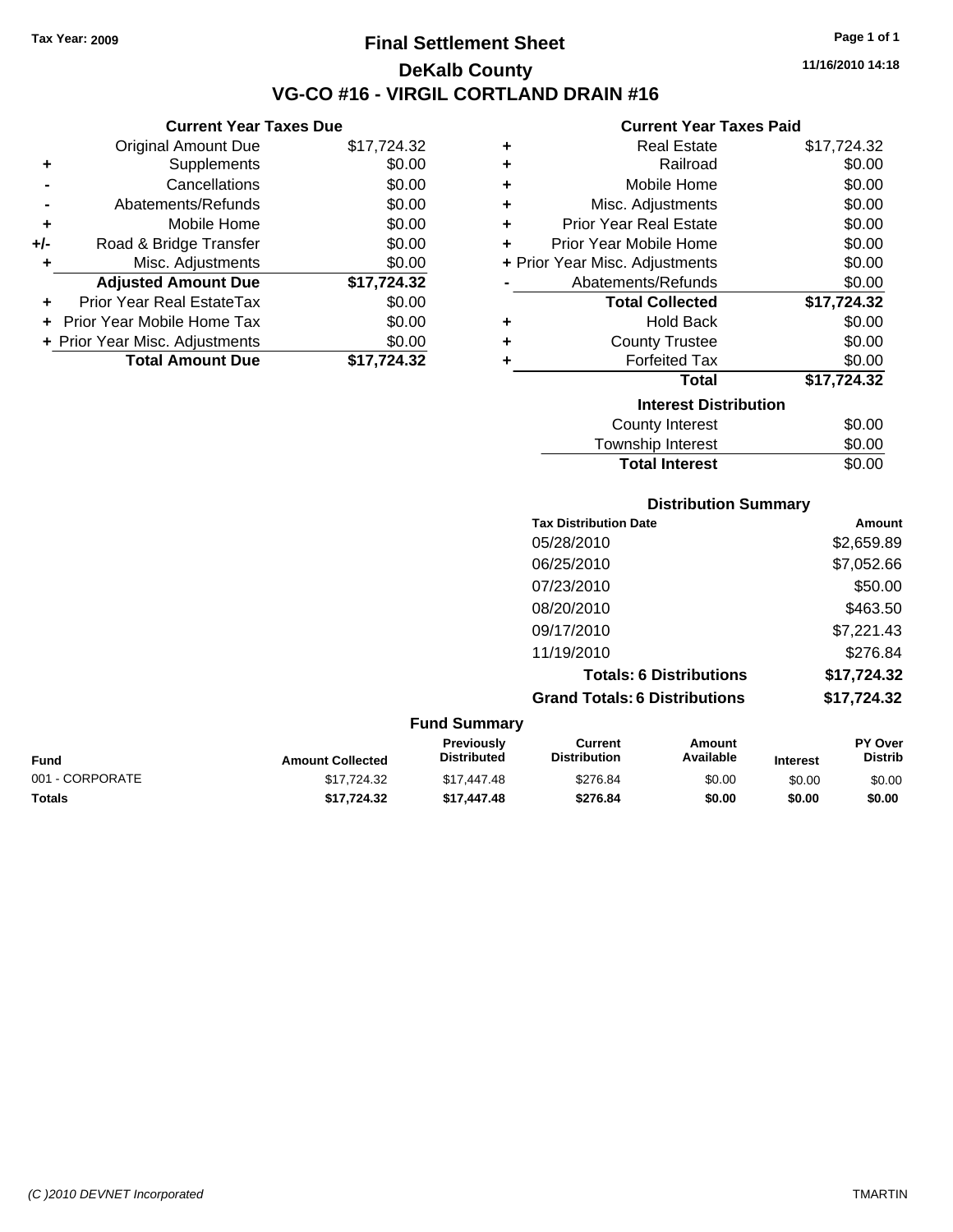**Current Year Taxes Due** Original Amount Due \$1,036.58

**Adjusted Amount Due \$1,036.58**

**Total Amount Due \$1,036.58**

**+** Supplements \$0.00 **-** Cancellations \$0.00 **-** Abatements/Refunds \$0.00 **+** Mobile Home \$0.00 **+/-** Road & Bridge Transfer \$0.00 **+** Misc. Adjustments \$0.00

**+** Prior Year Real EstateTax \$0.00 **+** Prior Year Mobile Home Tax \$0.00 **+ Prior Year Misc. Adjustments**  $$0.00$ 

## **Final Settlement Sheet Tax Year: 2009 Page 1 of 1 DeKalb County VI-AD #9 - VICTOR/ADAMS DRAINAGE #9**

**11/16/2010 14:18**

#### **Current Year Taxes Paid**

| ٠ | <b>Real Estate</b>             | \$1,036.58 |
|---|--------------------------------|------------|
| ٠ | Railroad                       | \$0.00     |
| ٠ | Mobile Home                    | \$0.00     |
| ٠ | Misc. Adjustments              | \$0.00     |
| ٠ | <b>Prior Year Real Estate</b>  | \$0.00     |
| ÷ | Prior Year Mobile Home         | \$0.00     |
|   | + Prior Year Misc. Adjustments | \$0.00     |
|   | Abatements/Refunds             | \$0.00     |
|   | <b>Total Collected</b>         | \$1,036.58 |
| ٠ | <b>Hold Back</b>               | \$0.00     |
| ٠ | <b>County Trustee</b>          | \$0.00     |
| ٠ | <b>Forfeited Tax</b>           | \$0.00     |
|   | <b>Total</b>                   | \$1,036.58 |
|   | <b>Interest Distribution</b>   |            |
|   | <b>County Interest</b>         | \$0.00     |
|   | Townshin Interest              | ፍስ ሰስ      |

### $T_{\text{F}}$  ownship interest  $\phi$ 0.00 Total Interest \$0.00

#### **Distribution Summary**

| <b>Tax Distribution Date</b>         | Amount     |
|--------------------------------------|------------|
| 05/28/2010                           | \$245.48   |
| 06/25/2010                           | \$354.34   |
| 08/20/2010                           | \$53.58    |
| 09/17/2010                           | \$383.18   |
| <b>Totals: 4 Distributions</b>       | \$1,036.58 |
| <b>Grand Totals: 4 Distributions</b> | \$1,036.58 |

#### **Fund Summary Fund Interest Amount Collected Distributed PY Over Distrib Amount Available Current Distribution Previously** 001 - CORPORATE 6 \$1,036.58 \$1,036.58 \$0.00 \$0.00 \$0.00 \$0.00 \$0.00 \$0.00 \$0.00 \$0.00 \$0.00 \$0 **Totals \$1,036.58 \$1,036.58 \$0.00 \$0.00 \$0.00 \$0.00**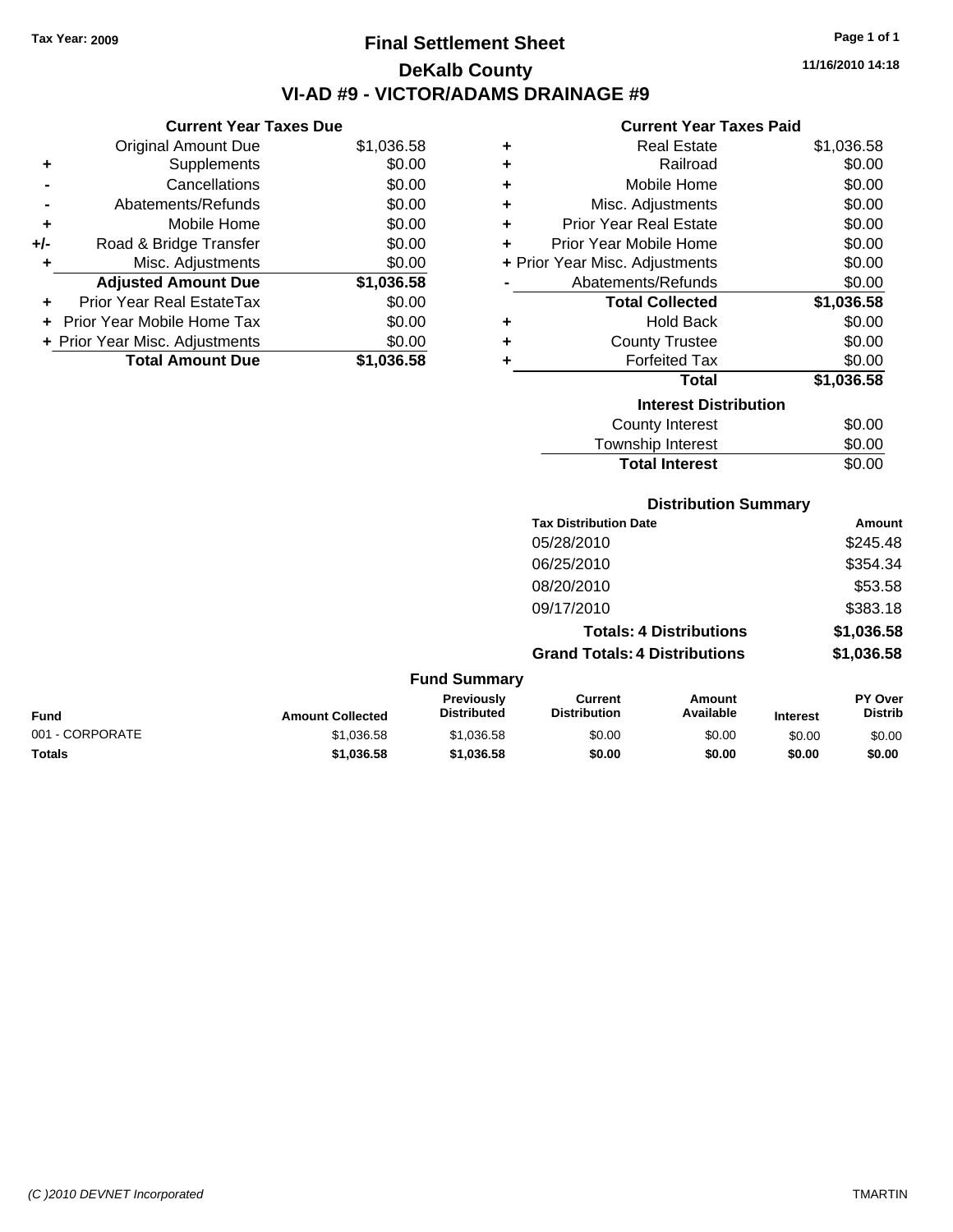**Current Year Taxes Due** Original Amount Due \$2,998.54

**Adjusted Amount Due \$2,998.54**

**Total Amount Due \$2,998.54**

**+** Supplements \$0.00 **-** Cancellations \$0.00 **-** Abatements/Refunds \$0.00 **+** Mobile Home \$0.00 **+/-** Road & Bridge Transfer \$0.00 **+** Misc. Adjustments \$0.00

**+** Prior Year Real EstateTax \$0.00 **+** Prior Year Mobile Home Tax \$0.00 **+ Prior Year Misc. Adjustments**  $$0.00$ 

## **Final Settlement Sheet Tax Year: 2009 Page 1 of 1 DeKalb County VI-CL #14 - VICTOR-CLINTON DRAINAGE**

**11/16/2010 14:18**

### **Current Year Taxes Paid**

| ٠ | <b>Real Estate</b>             | \$2,998.54 |  |  |
|---|--------------------------------|------------|--|--|
| ٠ | Railroad                       | \$0.00     |  |  |
| ٠ | Mobile Home                    | \$0.00     |  |  |
| ٠ | Misc. Adjustments              | \$0.00     |  |  |
| ÷ | <b>Prior Year Real Estate</b>  | \$0.00     |  |  |
| ÷ | Prior Year Mobile Home         | \$0.00     |  |  |
|   | + Prior Year Misc. Adjustments | \$0.00     |  |  |
|   | Abatements/Refunds             | \$0.00     |  |  |
|   | <b>Total Collected</b>         | \$2,998.54 |  |  |
| ٠ | <b>Hold Back</b>               | \$0.00     |  |  |
| ٠ | <b>County Trustee</b>          | \$0.00     |  |  |
| ٠ | <b>Forfeited Tax</b>           | \$0.00     |  |  |
|   | <b>Total</b>                   | \$2,998.54 |  |  |
|   | <b>Interest Distribution</b>   |            |  |  |
|   | <b>County Interest</b>         | \$0.00     |  |  |
|   | Township Interact              | ድስ ሰስ      |  |  |

| \$0.00 |
|--------|
| \$0.00 |
| \$0.00 |
|        |

| <b>Distribution Summary</b> |  |
|-----------------------------|--|
|-----------------------------|--|

| <b>Tax Distribution Date</b>         | Amount     |
|--------------------------------------|------------|
| 05/28/2010                           | \$177.04   |
| 06/25/2010                           | \$1,593.03 |
| 08/20/2010                           | \$135.10   |
| 09/17/2010                           | \$1,082.63 |
| 11/19/2010                           | \$10.74    |
| <b>Totals: 5 Distributions</b>       | \$2,998.54 |
| <b>Grand Totals: 5 Distributions</b> | \$2,998.54 |
|                                      |            |

| <b>Fund Summary</b> |                         |                                         |                                |                     |                 |                                  |
|---------------------|-------------------------|-----------------------------------------|--------------------------------|---------------------|-----------------|----------------------------------|
| Fund                | <b>Amount Collected</b> | <b>Previously</b><br><b>Distributed</b> | Current<br><b>Distribution</b> | Amount<br>Available | <b>Interest</b> | <b>PY Over</b><br><b>Distrib</b> |
| 001 - CORPORATE     | \$2.998.54              | \$2,987.80                              | \$10.74                        | \$0.00              | \$0.00          | \$0.00                           |
| <b>Totals</b>       | \$2.998.54              | \$2,987.80                              | \$10.74                        | \$0.00              | \$0.00          | \$0.00                           |